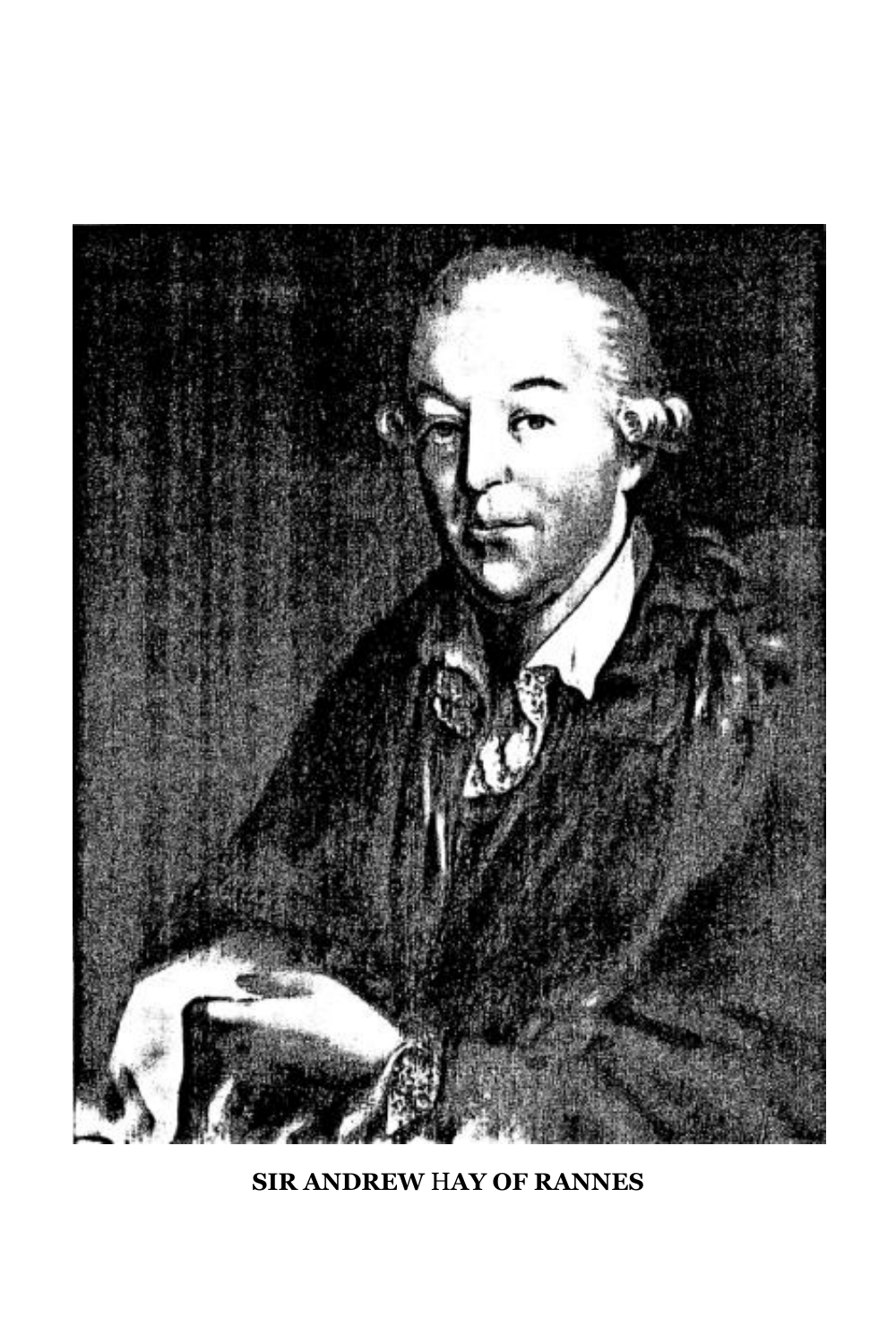A

# JACOBITE EXILE

By ALISTAIR and HENRIETTA TAYLER

> LONDON ALEXANDER MACLEHOSE & CO. 1937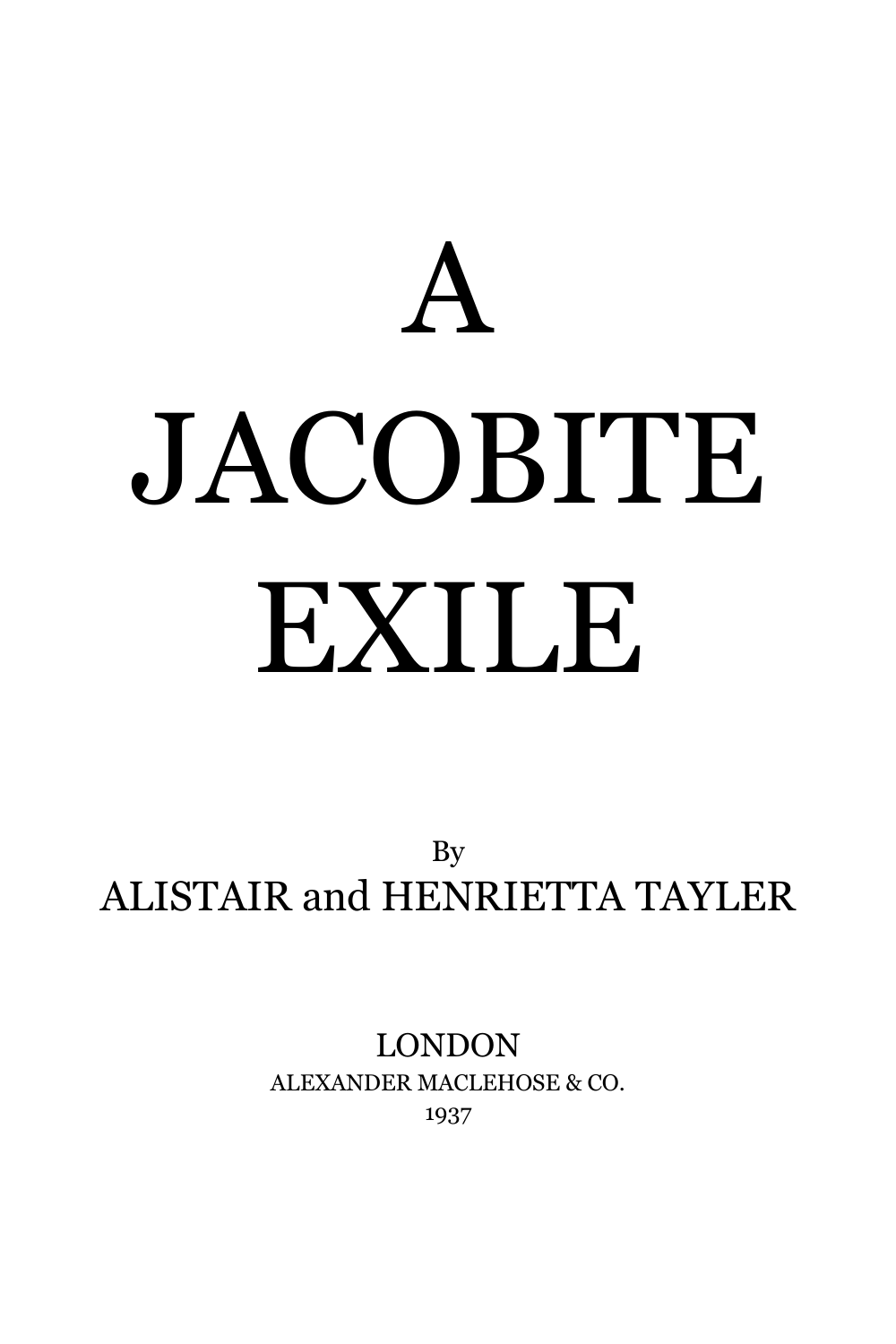# A JACOBITE EXILE

### ERRATUM

On jacket and frontispiece, for "Sir Andrew Hay", *read* "Andrew Hay**"**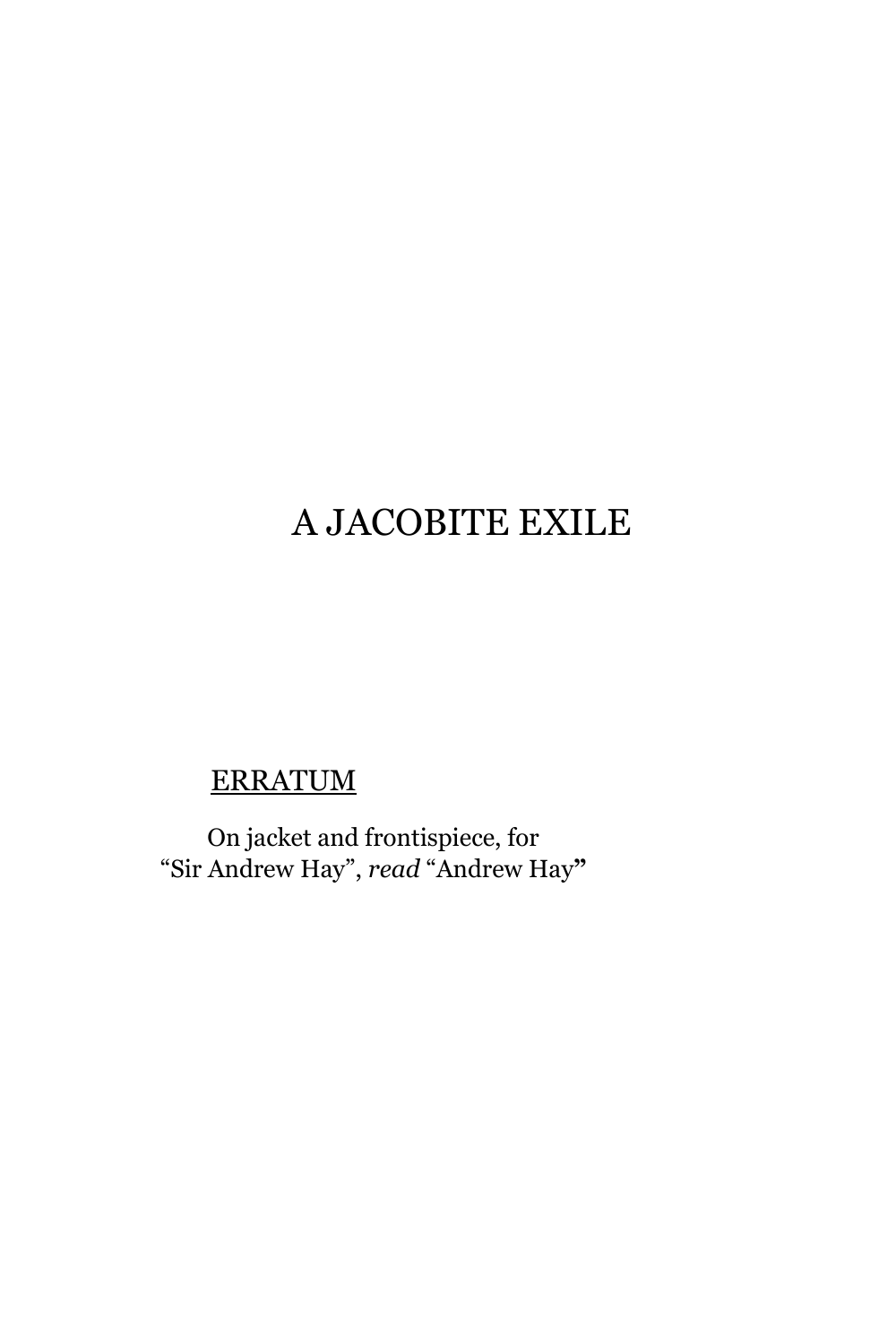## FOREWORD

THE material from which the following story is drawn consists principally of the correspondence of Andrew Hay of Rannes down to the year 1763. This is the property of Charles Leith-Hay of Leith Hall, *A*berdeenshire, who kindly gave permission for its publication.

His Majesty has also graciously allowed certain extracts from the Stuart papers at Windsor to be included.

All letters subsequent to 1763, with the exception of one (on page 204) from the Duff House papers, are in the possession of the Editors.

They have to thank the Publisher (Heinemann & Co.) for allowing them to reprint passages from their book *Lord Fife and his Factor.*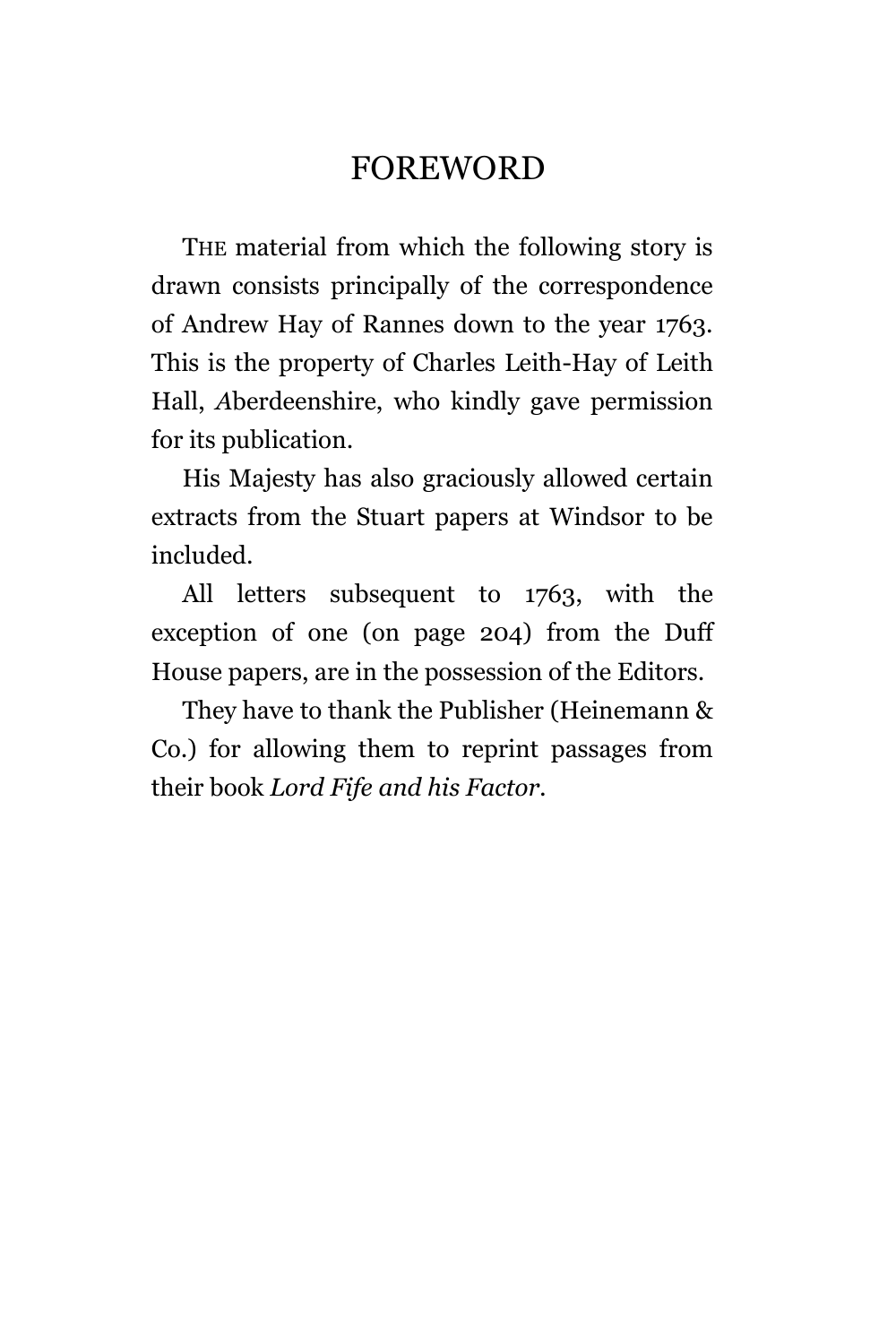# **CONTENTS**

| I THE EXILE IN HOLLAND AND FRANCE 29<br>II THE EXILE IN BELGIUM AND FRANCE 62 |
|-------------------------------------------------------------------------------|
| III THE EXILE YEARNS FOR HOME 93<br>IV THE EXILE URGED TO RETURN  135         |
|                                                                               |
|                                                                               |
| I THE EXILE LANDS IN ENGLAND  156                                             |
|                                                                               |
|                                                                               |
|                                                                               |
|                                                                               |
|                                                                               |
|                                                                               |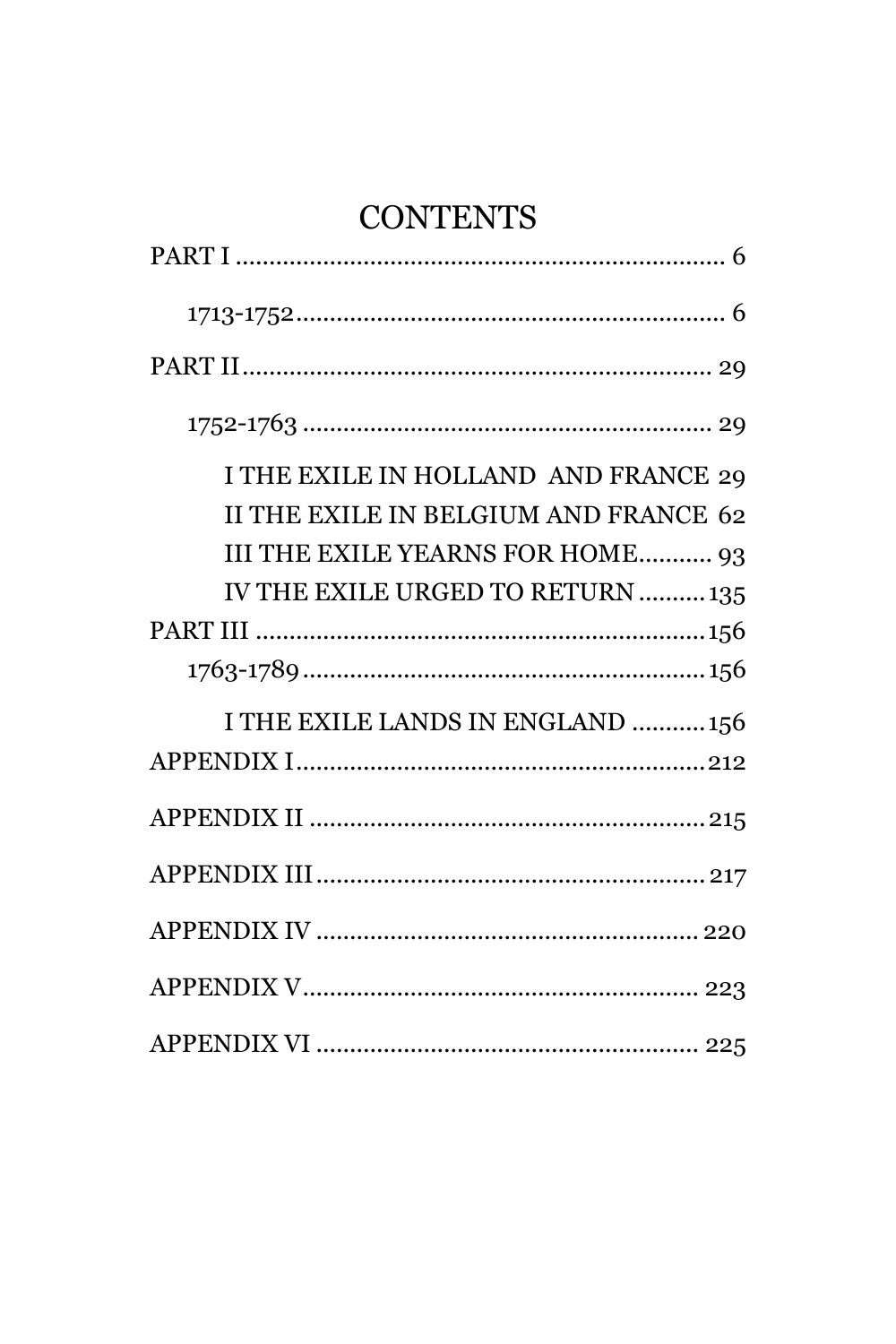#### PART I

#### 1713-1752

<span id="page-5-1"></span><span id="page-5-0"></span>MANY volumes of correspondence on love, scandals and politics have been published but it is believed that the letters on which the following story is based are unique. They are those of a political exile to the Mother he adored, written (during a period of nearly eleven years) from France and the Low Countries, where he was compelled to drag out his existence owing to his adherence to the lost cause of the Stuarts.

Andrew Hay of Rannes (two syllables) in the parish of Rathven, Banffshire, lived and died a bachelor. There is no record of his ever having been interested in any woman save his Mother, while the circumstances of his hunted life would have interfered with any projects he might have considered regarding matrimony.

He was thirty-two years old when the Rising in favour of Prince Charles Edward broke out, and fifty when he ultimately returned to his native land, a man broken in health and prematurely aged through much suffering. Three things he loved dearly, the Stuart cause, Scotland and his Mother; on the failure of the Jacobite Rising, he had to retire to the Continent, but was able, later in life, to return to Banffshire and died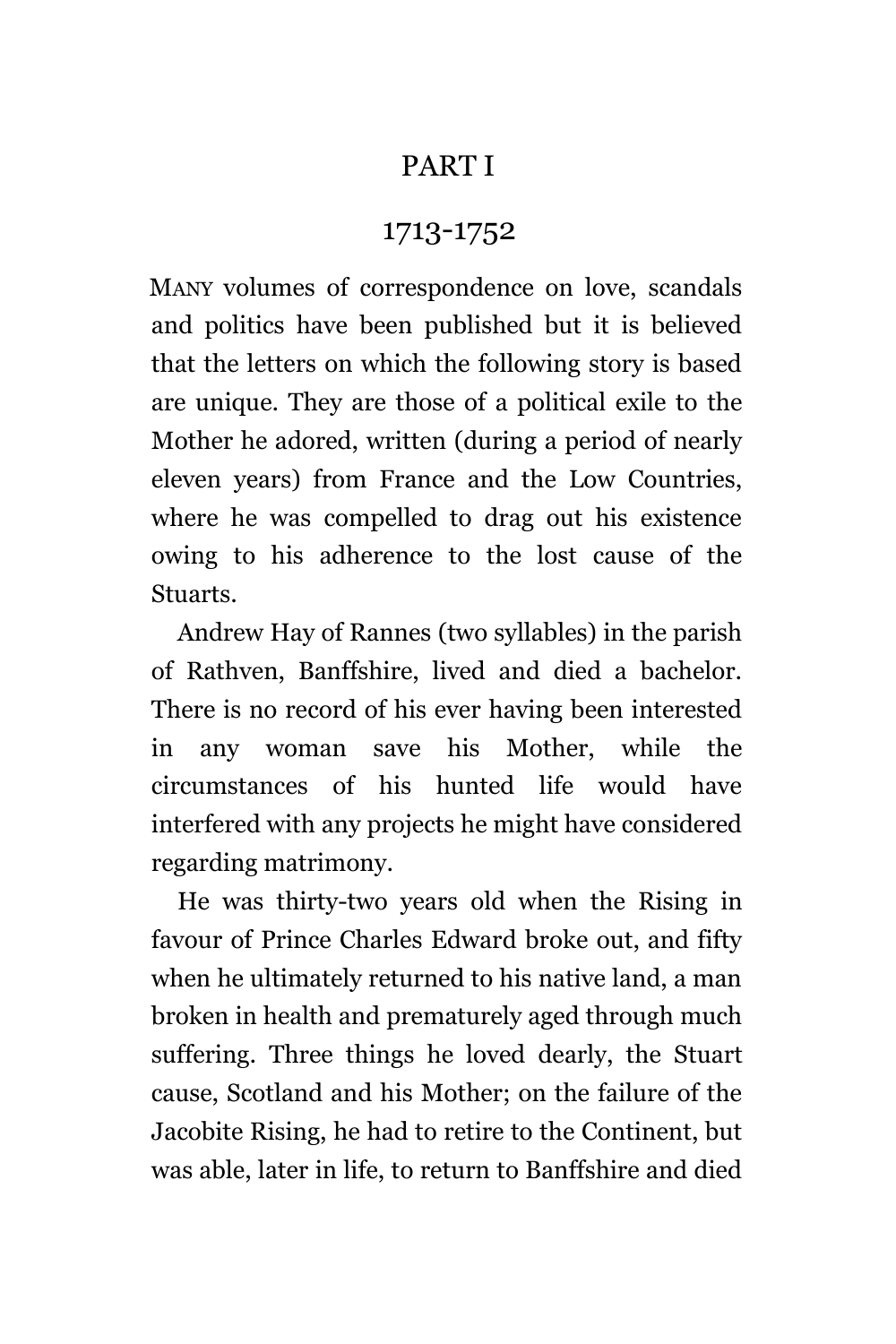there twenty-six years later, honoured and respected by all.

The Hays of Rannes had been for long in possession of that estate and in *Collections on the Shires of Aberdeen and Banff* there is the following curious entry: "Ranis, the seat of Hay of Ranis, the first of which family was descended of the Lord Yester; and, after having been a Roman Catholick priest, becoming a Protestant minister at the reformation, was made parson of Rathven." The Hays of Rannes claimed descent from the Tweeddale family as will be shown later when Andrew's Mother begged for the support of the Marquis of Tweeddale on behalf of her unfortunate son.

Andrew Hay was one of the most picturesque figures in the Rising of 1745, and physically one of the most remarkable men of his generation in his native county of Banff.

He was born in 1713, being the eldest son of Charles Hay of Rannes and his wife, Helen, only daughter of Doctor Andrew Fraser of Inverness, whose wife was Mary, third daughter of Alexander Duff of Keithmore, progenitor of the Earls of Fife.

Charles Hay was a Jacobite of 1715 but not one of those attainted. He was born in 1688 and at the age of fourteen entered Marischal College, Aberdeen. In 1710 he married Helen Fraser, by whom he had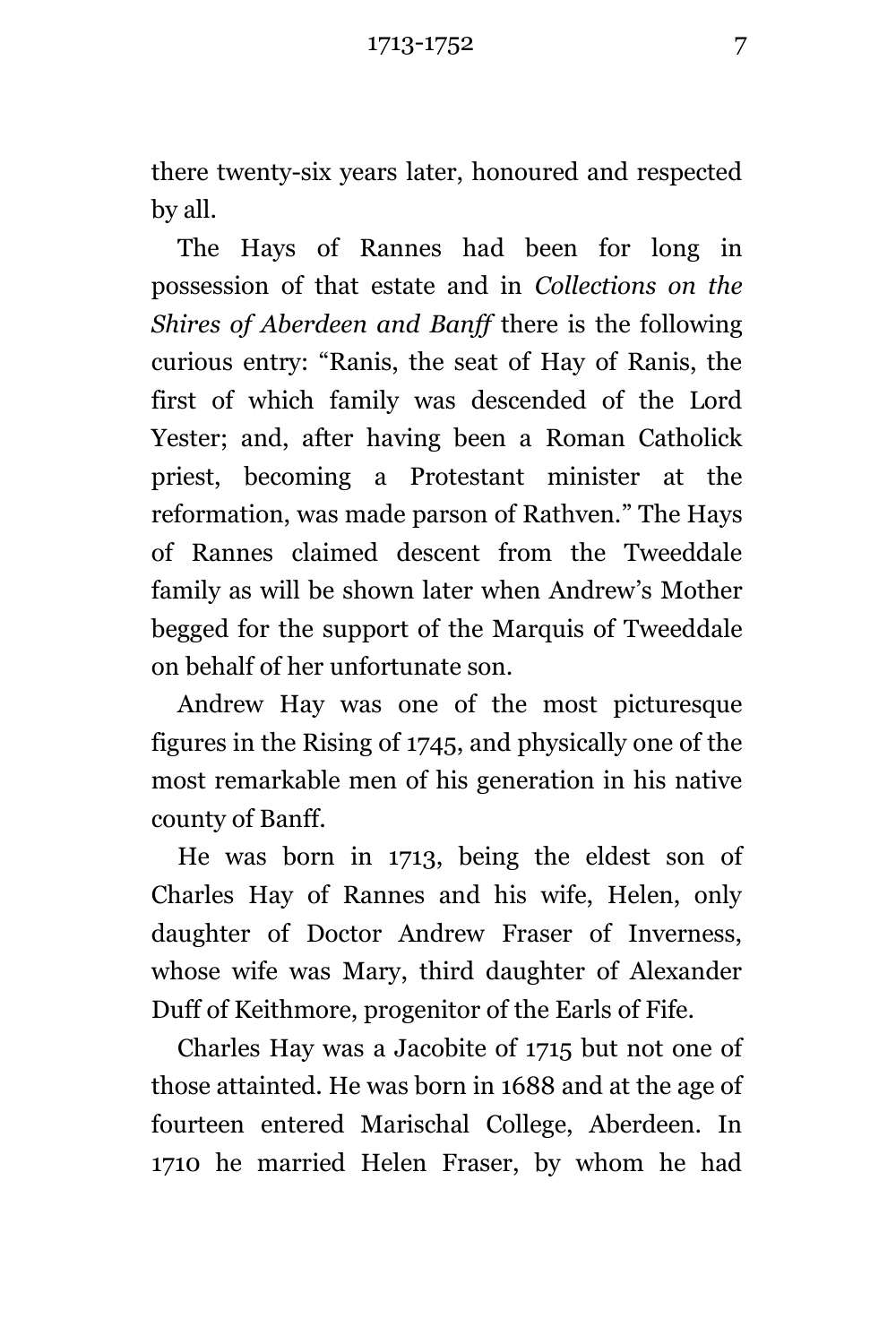(besides Andrew) one son and six daughters.

- *Mary*, married (1) John Leith of Leith Hall (died 1736); (2) James Gordon of Glastirem. She had two children by John Leith—Janet, married James Gordon of Ardmeallie and John of Leith Hall, who in 1763 was killed in a duel in the streets of Aberdeen by James Abernethy of Mayen. John Leith's son, Alexander, became heir to his greatuncle, Andrew Hay, assumed the name of Leith-Hay and later he was a General.
- *Katherine*, married William Gordon of Shellagreen by whom she had three children.
- *Clementina*, married Patrick Duff of Whitehill and had sixteen children.
- *Margaret*, married Alexander Russell of Moncoffer by whom she had six children.

*Elizabeth*, died unmarried.

*Jean,* who lived at Rannes with Andrew after his return from abroad. She outlived him and died unmarried.

*Alexander*, died unmarried in 1771.

Upon the collapse of the Rising of 1715 Charles Hay surrendered himself at Banff, and after being imprisoned for a short time, was allowed to go home peacefully to his wife and children. Alexander, 2nd Duke of Gordon, then Lord Huntly, also took part in the Rising and that Charles Hay owed the Duke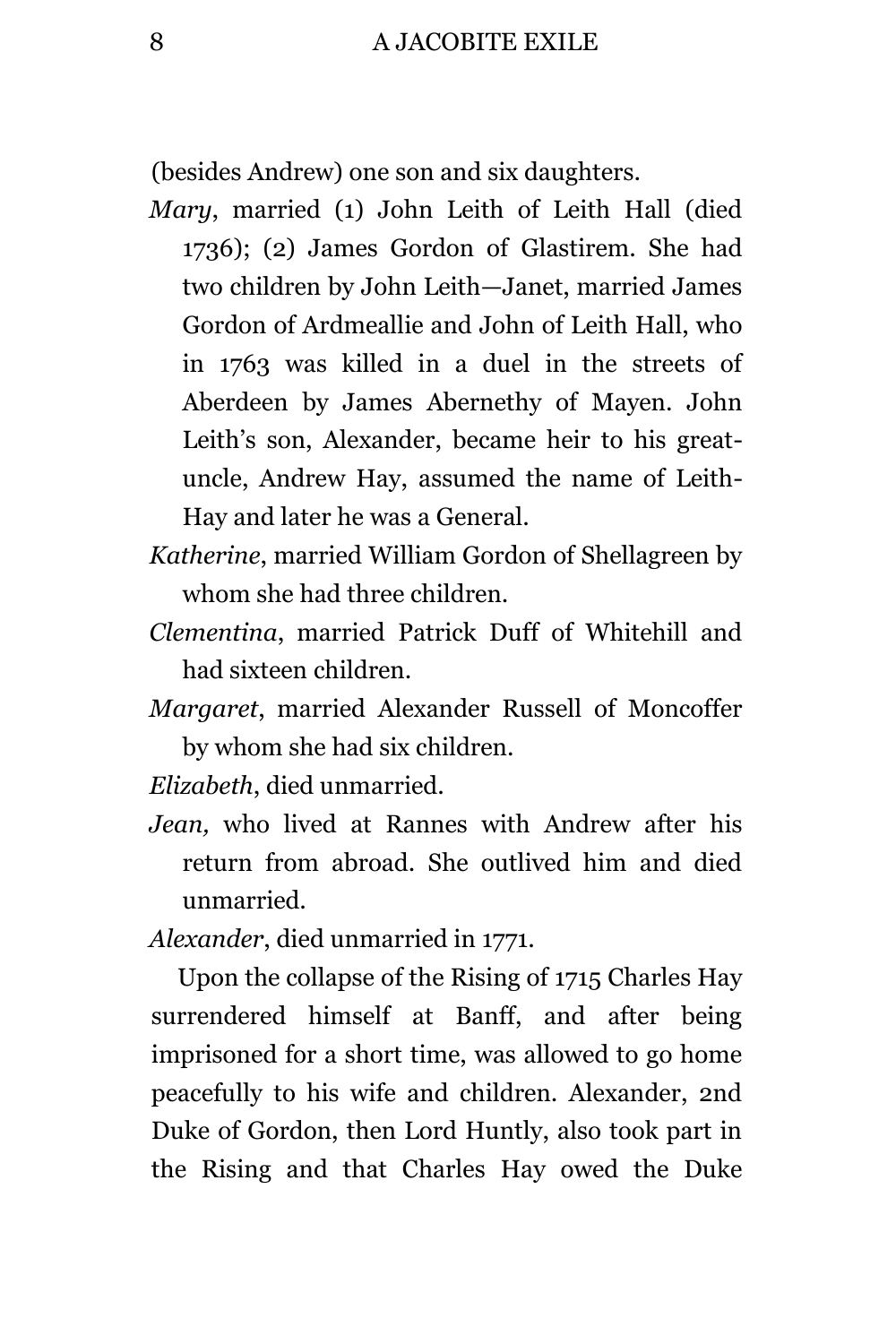"personall and bodyly service" is shown by the following letter dated from the Canongate, 8th June 1726. "Ranas, I desire you may be at my Mother's house on Wednesday next being the 14th cur<sup>t</sup>, at six of ye clock in the morning to accompany me from hence to Gordon Castle in the terms of the obligation in your Charter. Gordon." It appears curious that a man living in Banffshire should have to make the long journey to Edinburgh at only six days' notice from the date of the letter—and to be there at 6 a.m. in order to accompany his superior *back* to Banffshire and to a spot within a few miles from where he set out!

Charles Hay died in London in 1751. There is no record of where Andrew then was—certainly somewhere in hiding. Of the latter's education nothing is known. As his father was at Marischal College, Aberdeen, one would have surmised that Andrew also might have been educated there but in the published list of pupils his name does not appear. He was probably taught at home, either by the local dominie or the minister, from whom he perhaps learnt that passionate devotion to the Jacobite cause in which he was prepared to lose his all.

After the Rising of 1715-1716 Scotland remained quiet under Hanoverian rule for nearly thirty years, the abortive attempt at Glenshiel in, 1719 having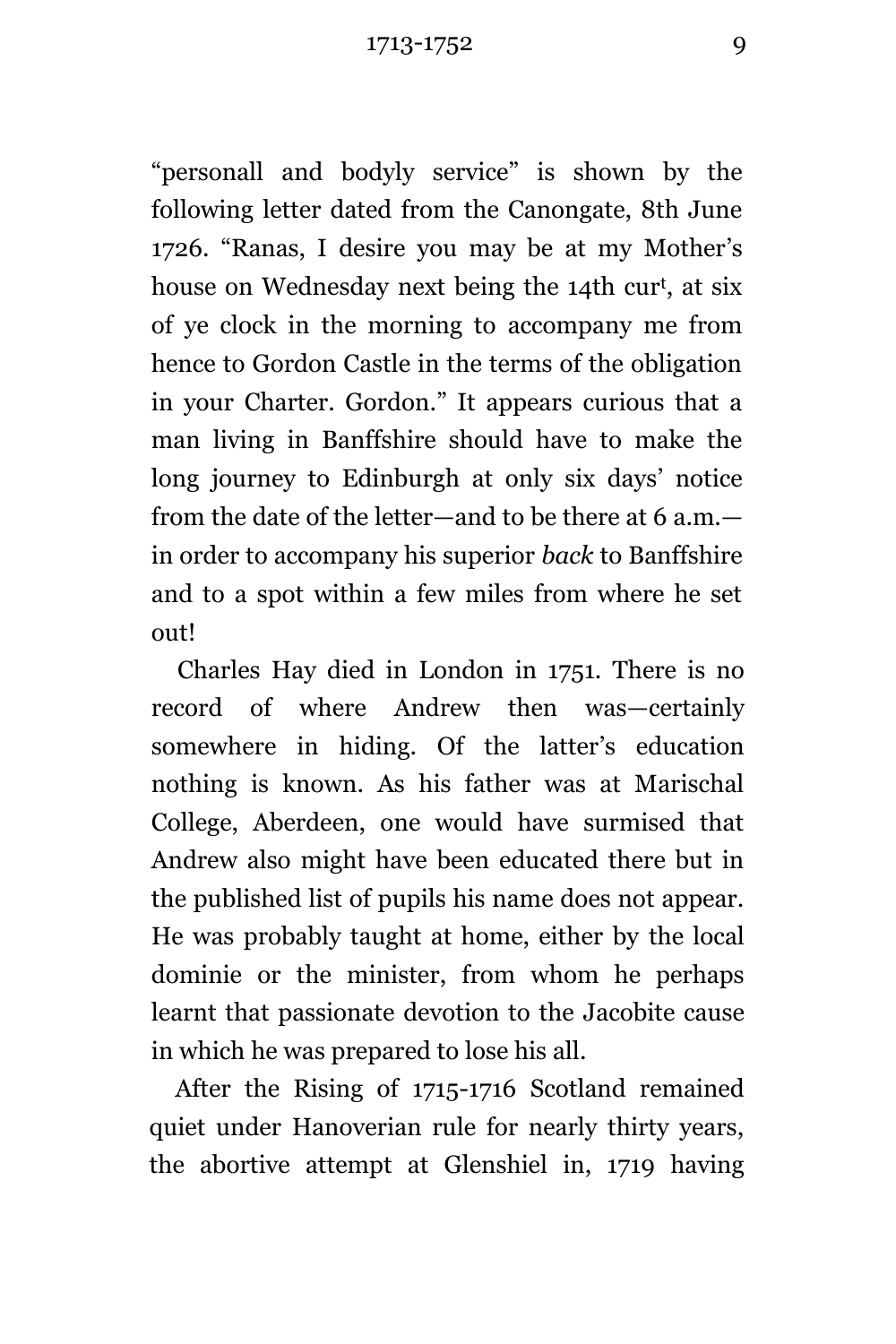almost no effect on the rest of the country. In 1738 the famous John Gordon of Glenbucket, Aberdeenshire, went from the north-east corner of Scotland to Rome, to confer with James Stuart as to the possibilities of another Rising; but among the signatories to the letters sent to Cardinal Fleury in 1741 intimating the desire of the Highlanders to rise (of whom were Lovat, Perth, Lochiel, etc.) there are no Aberdeenshire or Banffshire names.

In 1733, when twenty years old, Andrew, as eldest son, took sasine on the Estate of Rannes on a Crown Charter, which made him the virtual owner of the estate, while reserving the life rents of his Father and Mother. This was the usual procedure in Scotland before the law of Entail came into operation.

One of the most notable things about Andrew was his great—even excessive—height, which, according to a paper still preserved at Leith Hall, was 7 feet 2 inches in his stockings! A pair of these gigantic stockings, to be worn with knee breeches, is still to be found in the Museum at Banff; they measure 39 inches long in the leg and 13½ inches in the foot. They are of light coloured silk, knit in ribbed fashion, and although about 200 years old are in fine preservation. The beautiful weave is remarkable, for although hand-knitted, the texture and finish are not greatly different from the machine-made silk hose of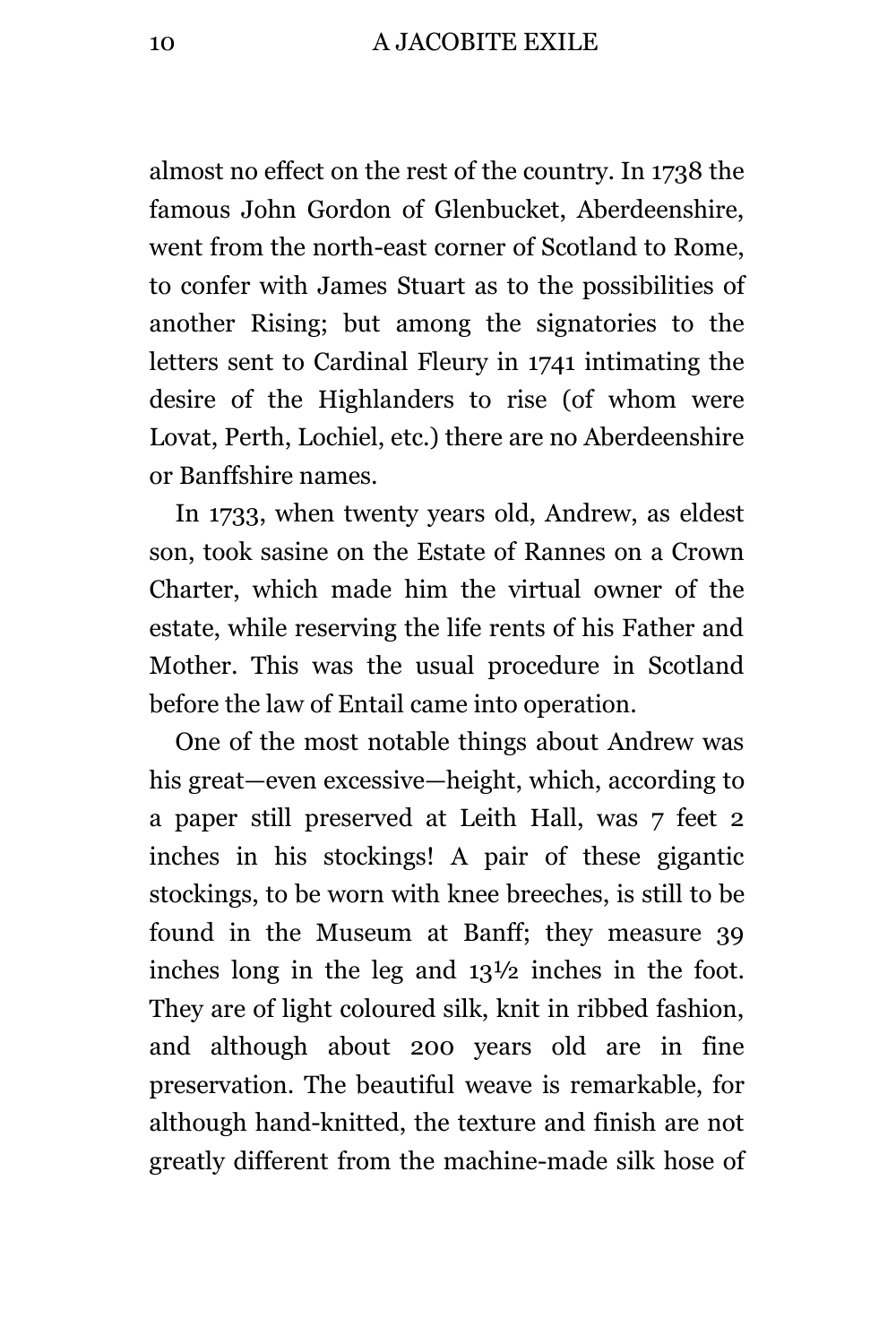1713-1752 11

today. Andrew was obviously very fastidious about his stockings as there are several requests, in his letters from abroad to his Mother, to send him some more as he is unable to obtain on the Continent the special kind which he desires.

His unusual stature was to himself a positive affliction and in after-life—especially when he was a hunted fugitive—he often wished that his "size had been more moderate".

Andrew Hay attended a county meeting in Banff on the 1st June 1742 and the minutes record that, in spite of the family feeling for the Stuart cause, he then took the oath of allegiance to King George II; at that period there was no question, at least in the north-east of Scotland, of any Jacobite activity. When, however, Prince Charles Edward actually landed and had raised his standard at Glenfinnan, 19th August 1745, Glenbucket and many other men from the district—both high and low—went at once to support him, and Andrew, full of zeal, joined the Prince at Holyrood in October, taking with him several servants, who, like himself, were on horseback. The names of two of these are known, *viz.* James Guthrie and James Donaldson; the latter, subsequent to Culloden, was made prisoner at Inverness and ultimately transported. Andrew, though called "Hay, younger of Rannes," as his father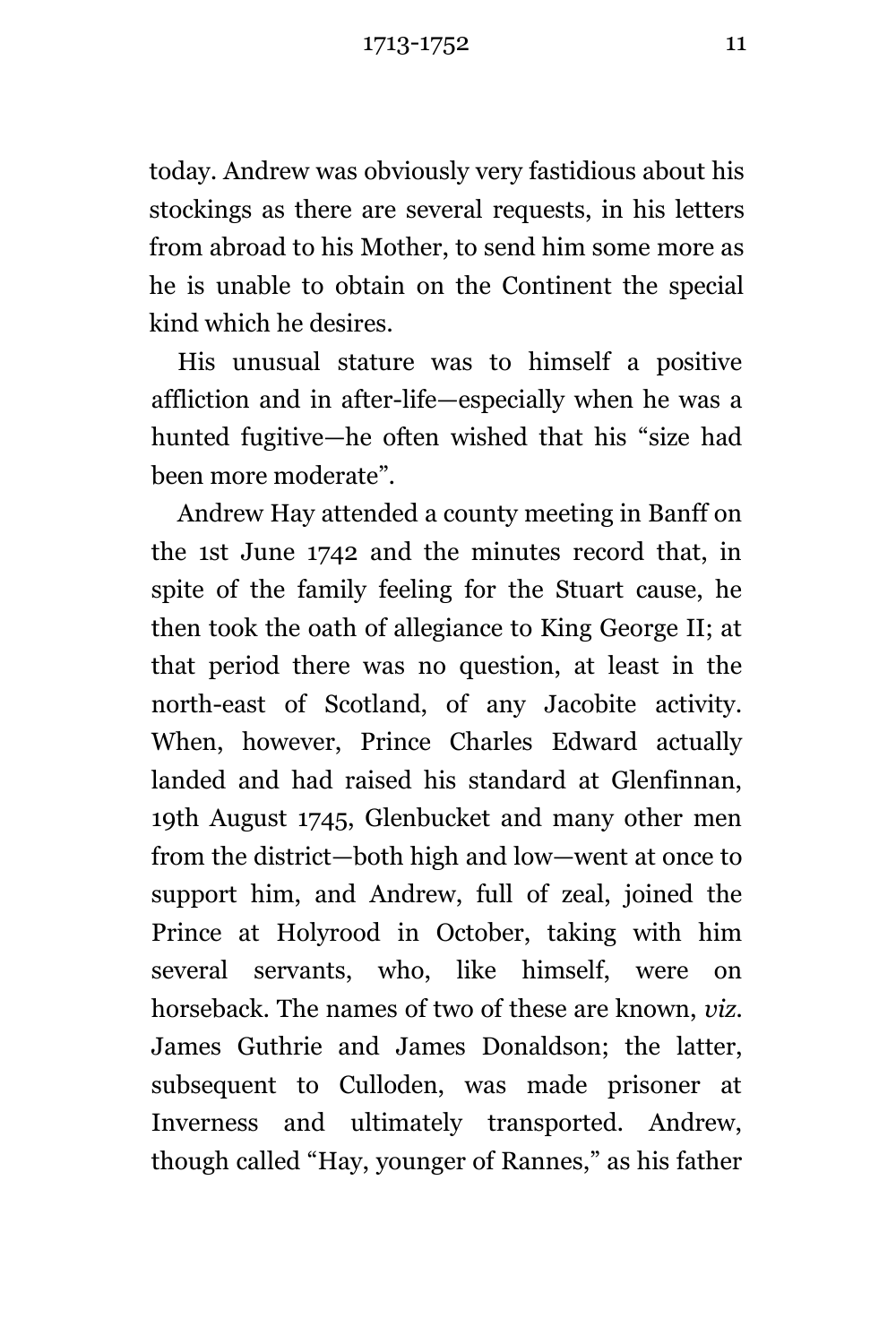was still alive, was looked on as a man of means and a promising recruit for the cause, and on his arrival in Edinburgh was heartily welcomed; he and his friends being mounted, were quickly incorporated into Pitsligo's Horse. A letter, now among the Cumberland papers at Windsor,<sup>1</sup> written from Edinburgh on 20th October 1745 to Lord Lewis Gordon, is endorsed by the latter—well-known through the poem "Oh, send Lewie Gordon hame"—as, "I received this Nov. 24th at Fyvie."

**"**MY LORD,

÷.

It gave me a great deal of pain to be out of Town when your Lop. sett out for the north, the more so that if I could have been of the smallest service to your Lordship by going along, I should have thought it my honour to have attended on you and would have been proud to have been one of your volunteers. I once intended to have sett out after yr Lordship. But finding that I could not gett up with you before your Lop. crossed the Forth, was afraid to venture alone by Stirling, as I was informed there was some danger in passing by it. I've presumed to give your Lop. this trouble to wish you all manner of success in raising your men and at the same time to acquaint you that when I left

**<sup>1</sup>** Never before printed. Here reproduced by kind permission of His Majesty.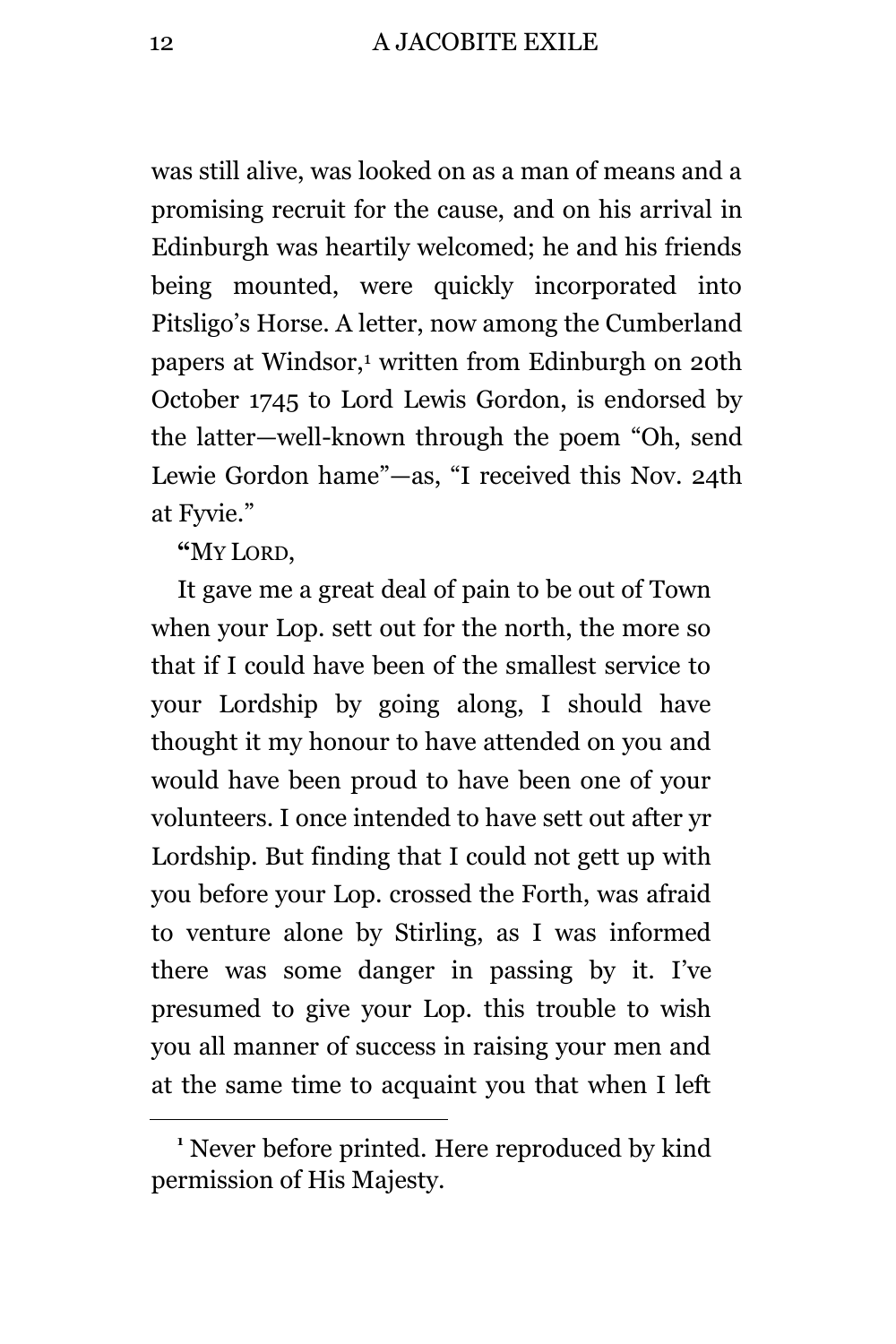the north I left at Rannes ten new musketts (w<sup>ch</sup>. I bought for this cause), as I had no use for them myself. If your Lop. wants them, there is nothing requisite but to send to my Mother, who will deliver them with any other arms than those, on the first advice from yr. Lop. And I make no doubt but if there's strict enquiry made there will be a great number of Broad swords found thorrow the Country. Even the Blades tho' without Hilts would be of great use. If your Lop. will take the trouble to cause enquire att Wardhouse in the Garrioch, I'm perswaded he'll give you information of severall Broad swords and Guns. I beg pardon for this trouble but hopes your Lop. will forgive me as it proceeds from a desire of doing what service I can in the Common Cause. There's nothing new since your Lop. left this, if anything of consequence happens I shall presume to acquaint your Lop.

I beg yr Lop. will do me the honour to offer my Compts. to his Grace the Duke of Gordon and to my Lady Dutchess, and wishing all prosperity and success to you in every undertaking, I am with the Greatest regaird and esteem. My Lord

Your Lop's most obedient and most Humble ser.

ANDREW HAY.

I forgot to acquaint your Lop. that since you left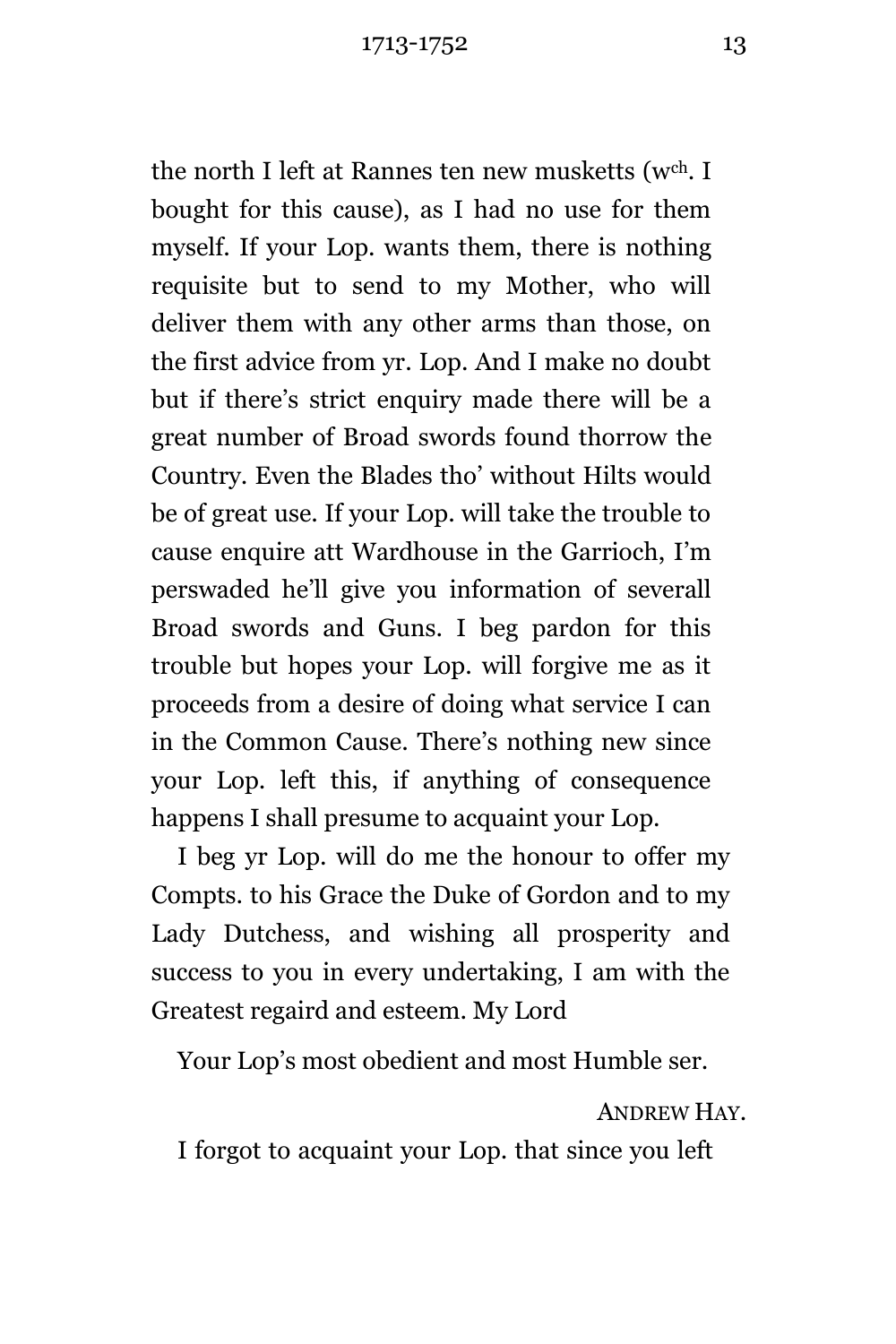Edinburgh the Prince has been joined by the Earls of Kilmarnock and Nithsdale, and the Viscount of Kenmure. If your Lop. will honour me with a few lines direct me to the care of Mr. James Hay W.S. who will take care of it."

The above letter proves that Andrew was both keen and sincere in taking up arms on behalf of his Prince, that his embarking on such a hazardous enterprise was no mere temporary whim nor did it arise from any pique or discontent, but that he was genuinely enthusiastic in what he called "the Common Cause" and was prepared to give it the utmost support in his power. No doubt his devoted Mother eagerly handed over the muskets mentioned to Lord Lewis Gordon, who as a neighbour was well-known to her. James Hay, W.S., was a cousin who managed the affairs of the family and later gave much friendly, if somewhat contradictory, advice to Andrew regarding his return from exile.

There is practically no record of Andrew's activities during the campaign, but he took part in the spectacular victory of Prestonpans. Upon the arrival of the Highland host at Manchester and the triumphant entry into that city, Samuel Maddocks, one of the Government informers, giving evidence against Andrew at his trial (which, luckily, took place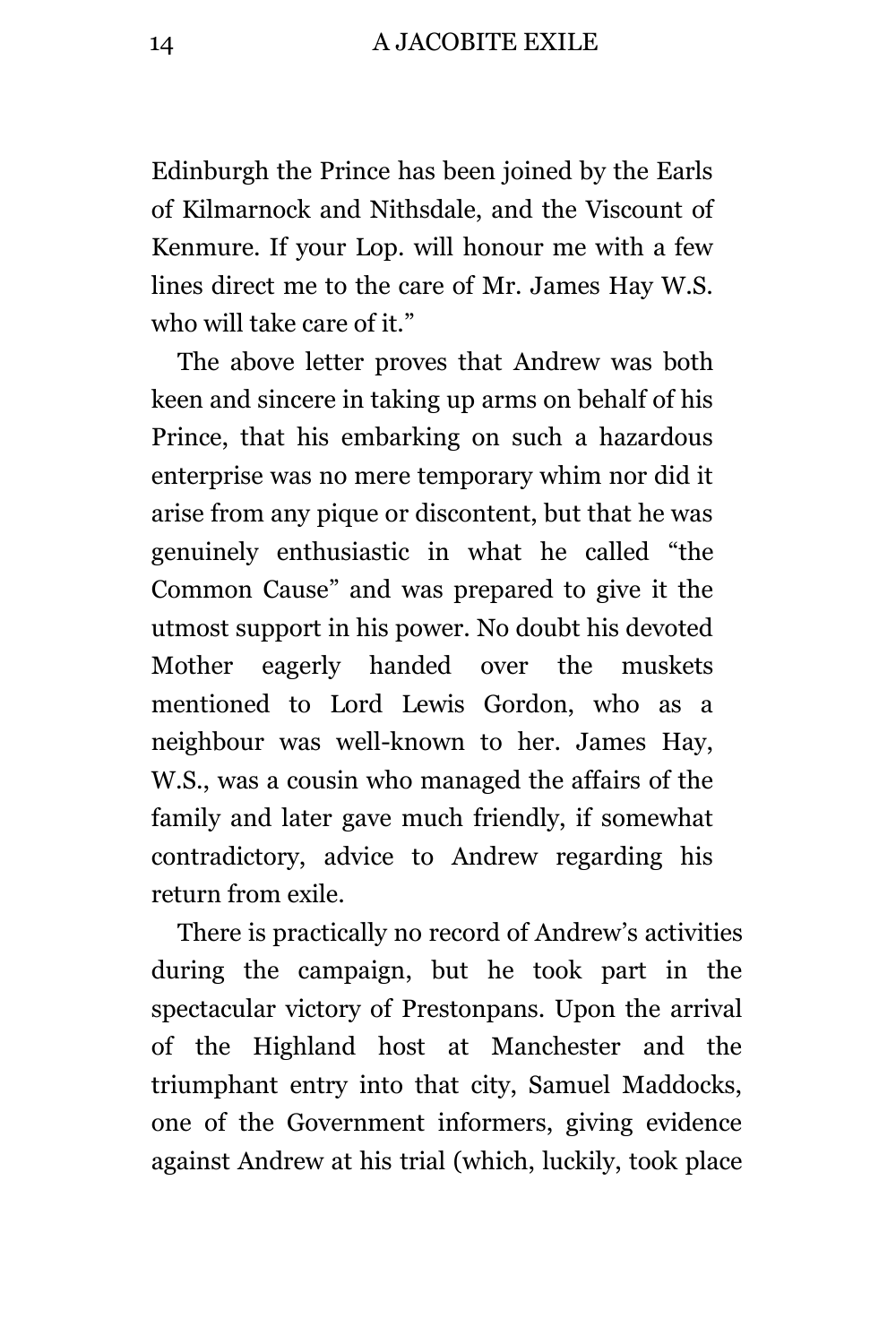1713-1752 15

in his absence) said that *the first man to enter the town* was "Hay of Rannes, who was very remarkable, being 7 foot high." <sup>1</sup> His appearance greatly impressed the English and gave the inhabitants of Manchester a wholesome dread of the Highlanders.

Andrew was with the Highland army at Derby, which was reached on 4th December 1745. Two days were spent in that town during which the momentous decision to retire was taken and on 6th December—" Black Friday "—the retreat was begun, all concerned having heavy hearts. It must here be recorded that James Moir of Stoneywood, an Aberdeenshire laird mentioned later, was one of the few followers who supported Prince Charles in his ardent desire to advance. But it was not to be and the more cautious advice of Lord George Murray and others prevailed. Lord Pitsligo's Horse, with Andrew amongst the number, helped greatly to protect the rear of the dispirited Highland army during that fatal retreat. By 20th December the Jacobite forces were once more back in Scotland. In January 1746 the Prince and his army halted at Glasgow and continuing the retirement north, the battle of Falkirk was won on 17th January—a temporary flicker of hope and success; but by the end of this month a further

÷.

**<sup>1</sup>** This statement appears in the *Trials of the Rebels***,**  Add. MSS., British Museum, 35,886, f. 100.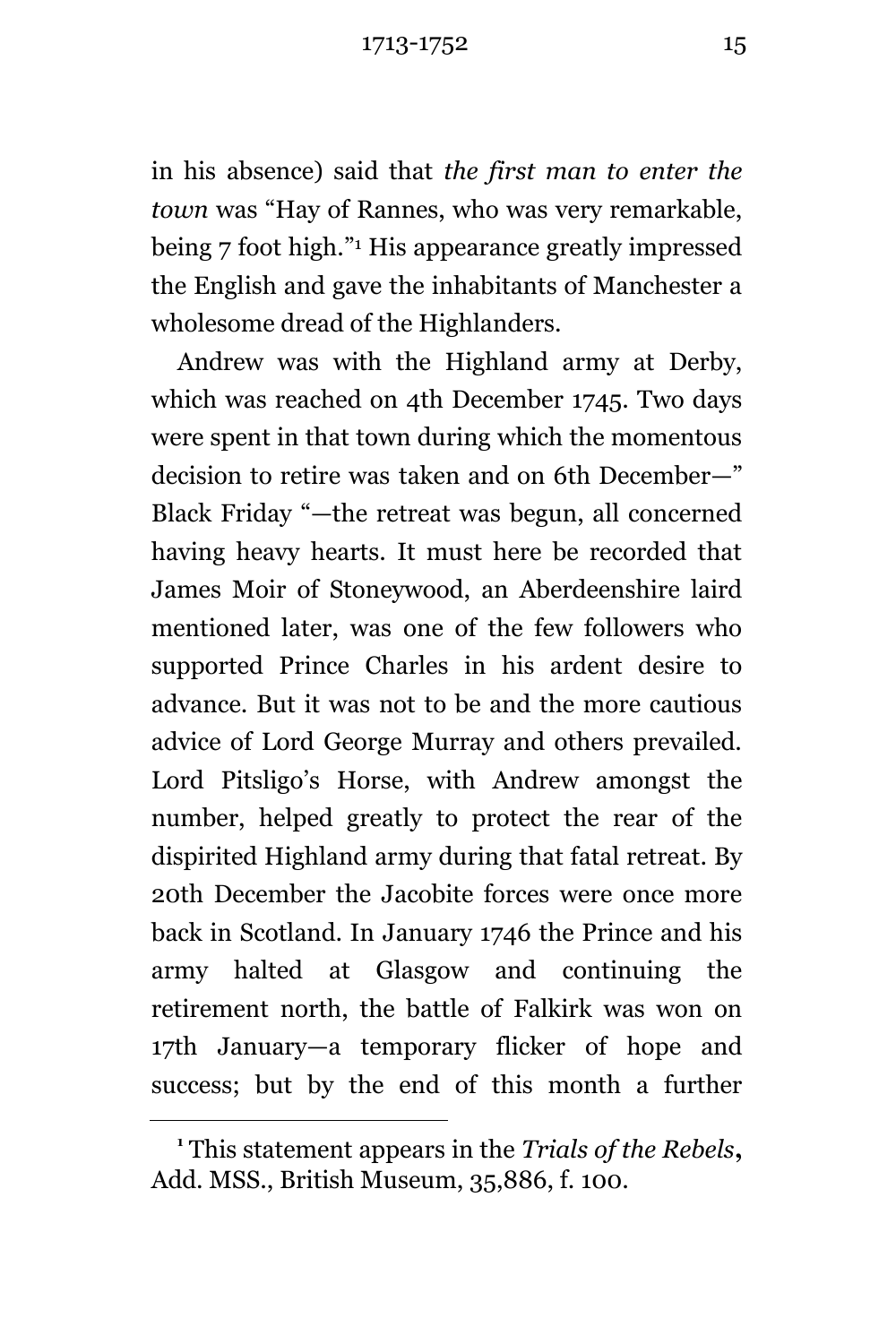general retreat was ordered owing to the fact that through sickness and desertion the Highland army was not fit to meet the Duke of Cumberland, then in hot pursuit. *A*t this juncture Andrew Hay was sent north in order to raise more men, the evidence being a letter from Sir Alexander Macdonald to Clanranald, his cousin, dated 25th January 1746, in which he says: "Hay of Rannes, James Gordon of Glashterim and some other gentlemen have gone to their homes from the Prince, but wither to Reclaim the men of the Duke of Gordon's country who have deserted, I can't tell." It may therefore be assumed that, in the intervals of recruiting and endeavouring to persuade the disheartened Jacobites to return to their duty, Andrew enjoyed the company of his Father, Mother, brother and sisters and the last quiet time he was to have at home for many years. Did they then realise the great calamity that was soon to overwhelm Scotland? The wail of the pipes was no more to be heard in the land, but the wail of the widows and children cried aloud to high Heaven for mere justice and protection.

As is well-known, the Jacobite army divided at Crieff on 2nd February into two portions, the Prince with the Clans going by the Highland road towards Inverness, while Lord George Murray and Lord John Drummond with the Lowland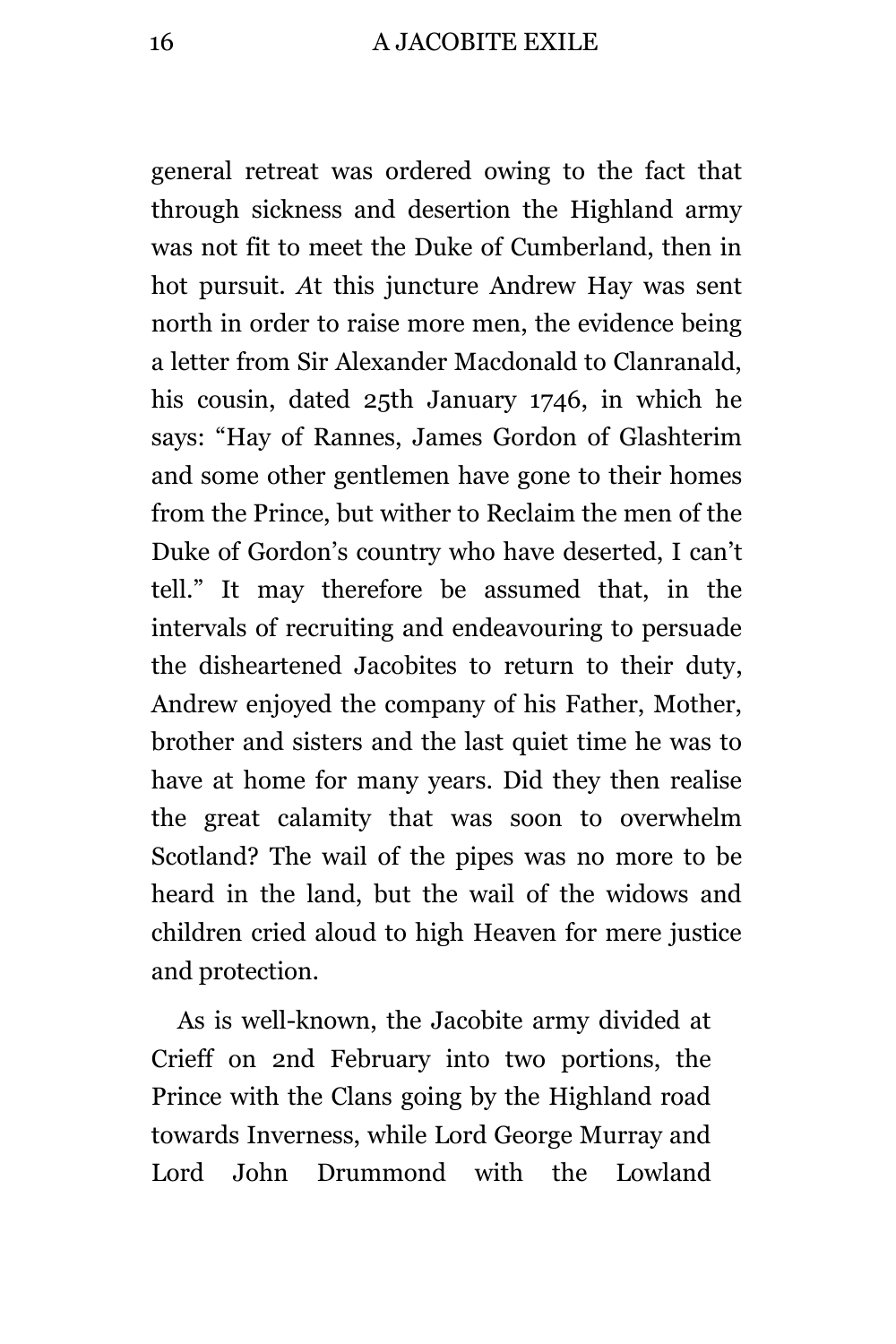regiments and the Horse took the coast road by Montrose, Aberdeen, Elgin and Nairn. It is not certain where or when Andrew Hay rejoined the Jacobite army but most likely about 20th March, when there was a skirmish led by John Roy Stuart at Keith, only a few miles from Rannes. With the army he then marched due west, crossing the Spey near Fochabers and thence continuing the route through Elgin, Alves, Forres, Auldearn and Nairn to Culloden moor. On 16th April there took place the disastrous battle of Culloden and the complete defeat of the Jacobites.

Andrew, who was present at the fight, succeeded in making his escape, possibly owing to his being well-mounted. Taking the route by the Nairn river and the Moy hills—rather than the more dangerous course of fleeing to Inverness, which proved so fatal to many of the poor Jacobites—he at last after many wanderings returned to his native country. There is a tradition that on approaching Rannes he was hotly pursued by some Dragoons and, making for the Burn of Buckie, then in flood, he put his horse at the stream which it jumped without difficulty. The pursuers approached the burn, but their horses jibbed and refused to take it, upon which Andrew politely raised his hat and "fairly rode away". Even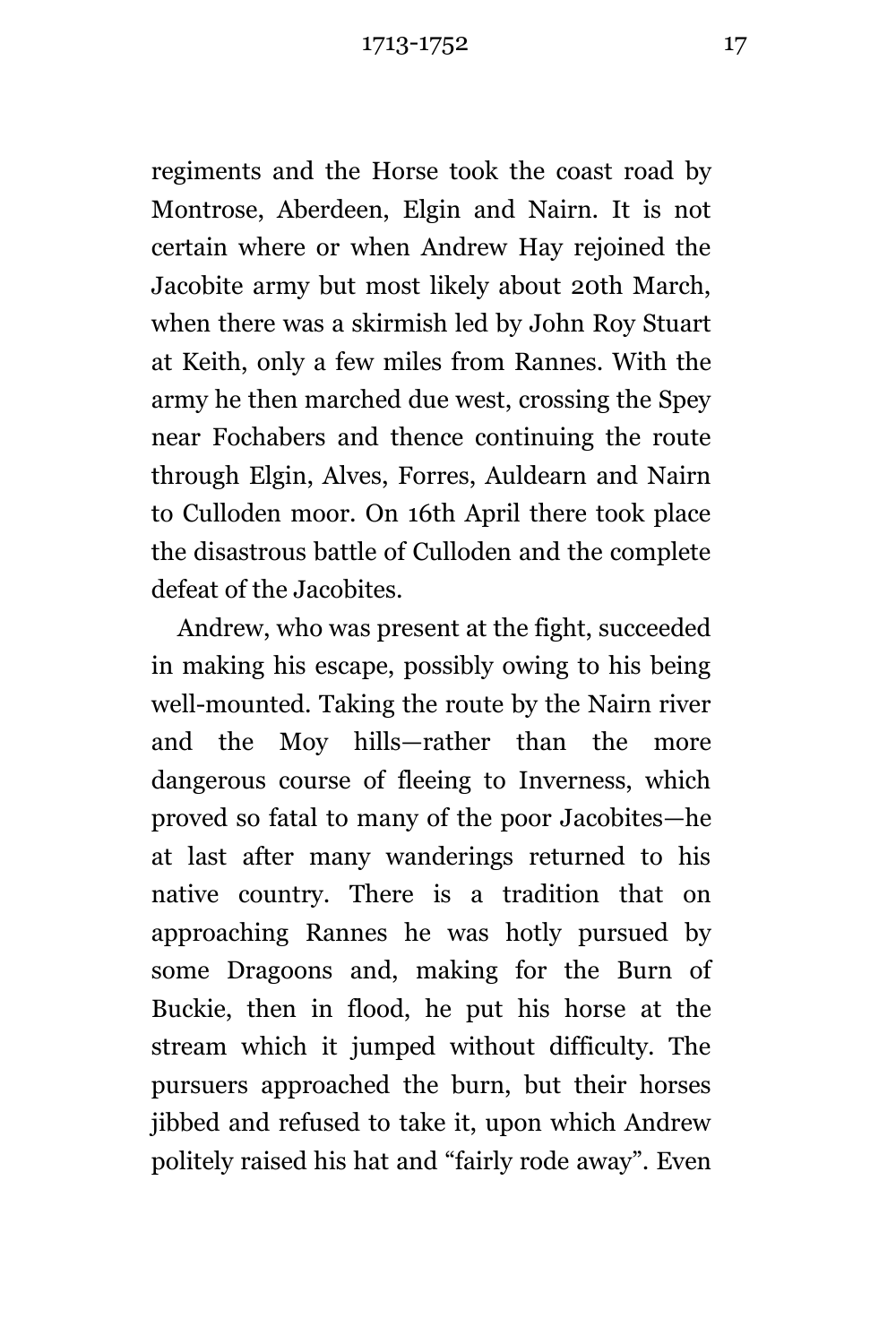on his legs he must have been more than a match for most men in speed.

A curious commentary on the above is that at a meeting of the Commissioners of Supply for the County, held at Banff on 29th September 1757, it was reported that the Cullen to Fochabers road had been made, as far as the Findlater property extended in the parish of Rathven. The meeting appointed "Gordon of Glasterim and Alexander Hay, son to Rannes" (Andrew's younger brother), "overseers to carry the same road on to the Burn of Buckie." This was the scene of the above exploit of Andrew, who probably laughed heartily over his previous memory of that stream, when he ultimately returned home.

Once back in Banffshire, a county he knew so well and loved so dearly, he, like many of his friends and neighbours, remained successfully concealed for several years guarded and *hidden* by his Mother and tenants. In the list of rebels published by Lord Rosebery he is described as "lurking," *i.e.* still in the country. The fact that Cumberland and his officers looked on Prince Charles' army as being mainly composed of Highlanders, led them to pursue their vindictive search for refugees more especially through Inverness-shire and Argyleshire, and the Jacobites of Aberdeenshire and Banffshire were for some time less harried. But it must not be supposed that these two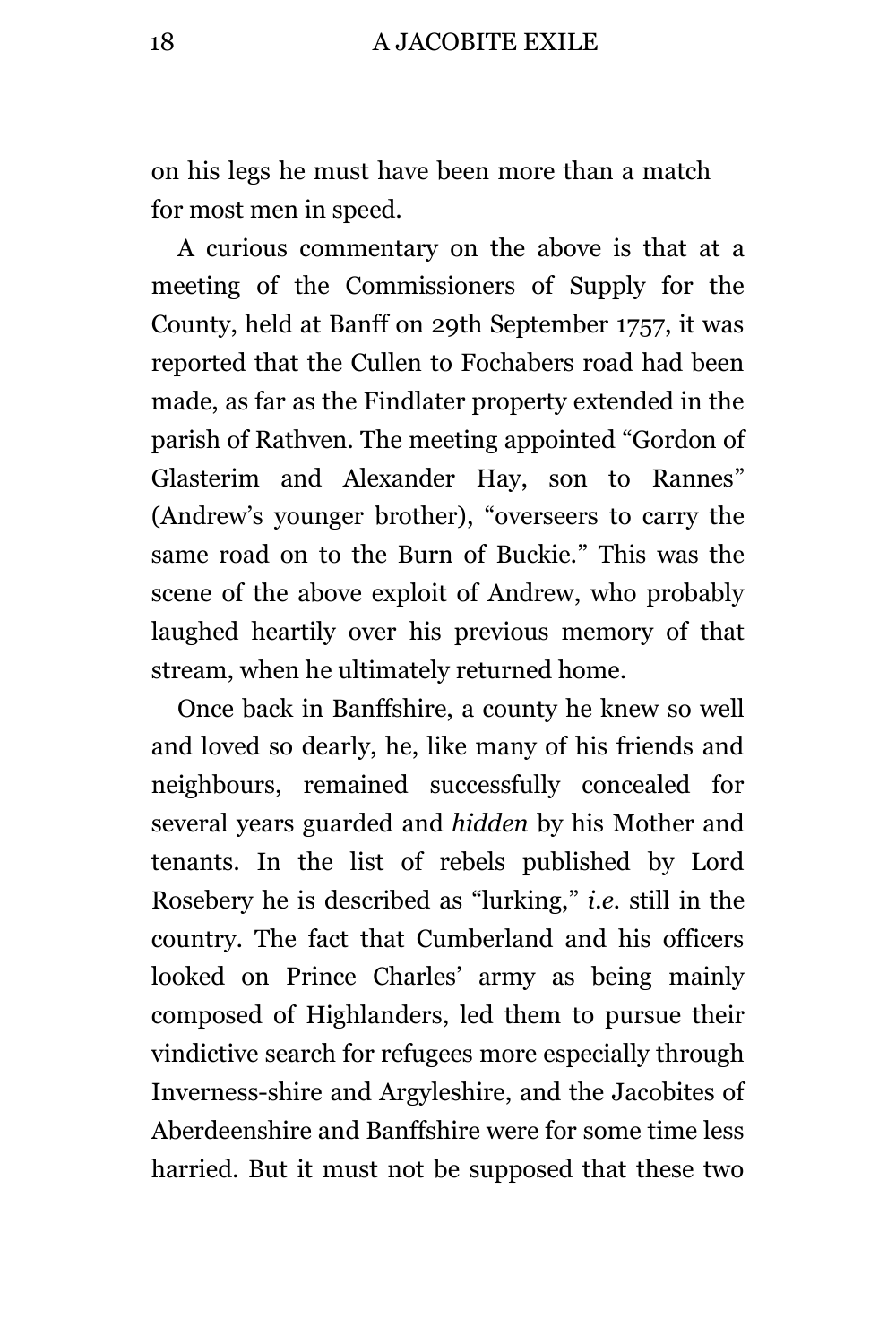counties altogether escaped the attentions of the Hanoverian sleuth-hounds. Far from it, as many of the local Jacobites were to discover, being compelled to take to the hills, to the rocks, or to hiding in caves or amongst heather. Andrew was no exception, and, owing to his great size, it must have been extremely difficult to conceal him. On one occasion, it is said, he outwitted a party sent to search for him by going to bed in the "bothie" of a farm kitchen, but that he was obliged to use a second bed for the accommodation of his legs, and the farmer's wife told the searchers that *both* her dairymaids were very ill and must not be disturbed!

One of the distinguishing features of the period subsequent to Culloden was the sympathy shown by so many people to the persecuted Jacobites. This is notably proved by the fact that no man could be found base enough to betray Prince Charles—even for a reward of £30,000—but there are many less-known instances of kindness and fidelity to those in trouble by men who might have benefited greatly had they chosen to act the part of betrayers. Little did the English Government understand the character of those with whom they had to deal, who could be led but could not be driven, and it was for want of such understanding that the restoration of peace in Scotland after the '45 was so long delayed.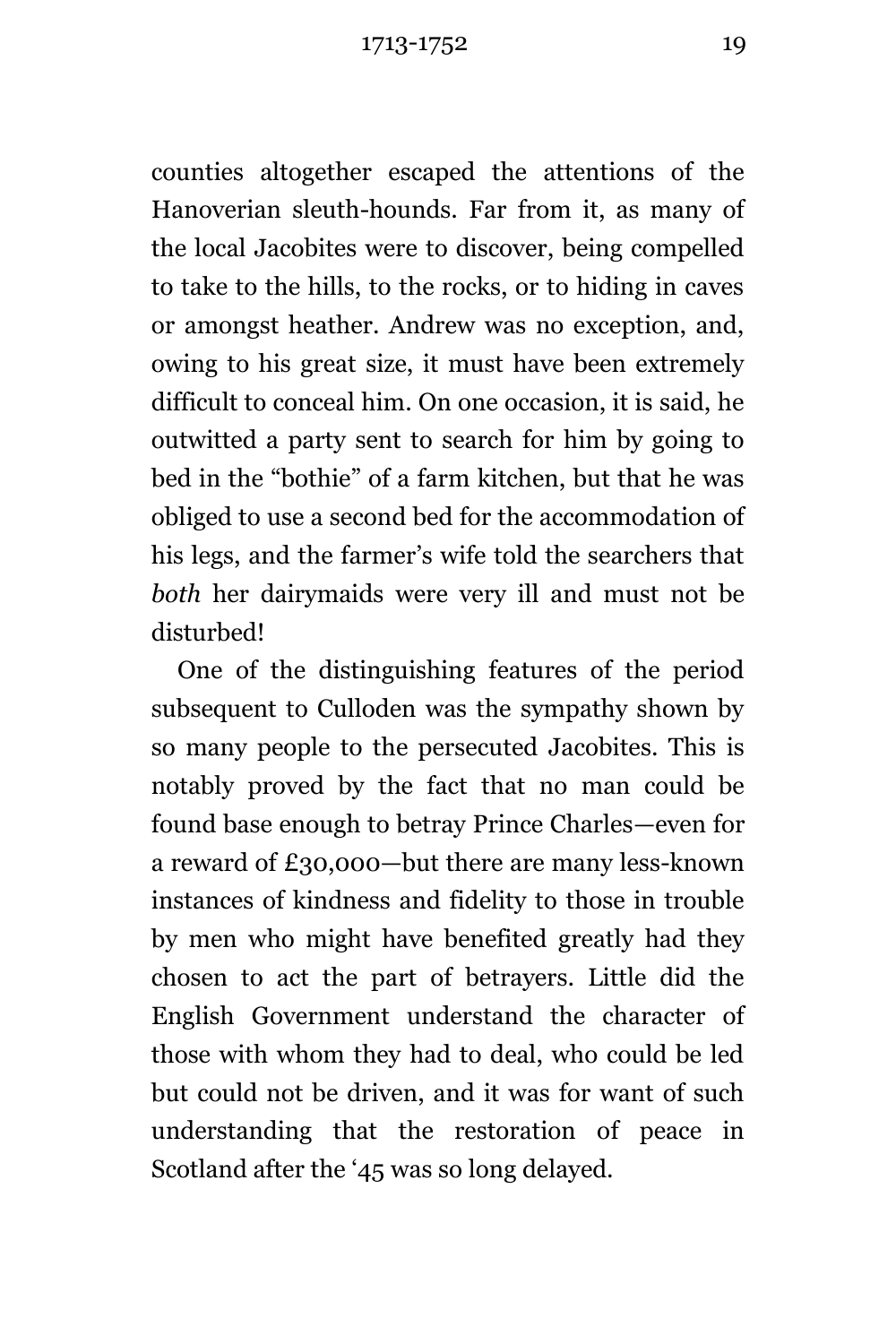Andrew "lurked" in the neighbourhood of Rannes, sometimes in farm houses, at other times in the surrounding woods and hills especially, it is said, on the Binn of Cullen, which commanded a good view of the adjacent country, as well as on the Hill of Maud. What his existence must have been like it is difficult to realise. Never to be sure of himself, never to trust any stranger whom he might meet, never to be certain of a good night's rest without the fear that on waking he might be arrested, continually to have to move from place to place, to climb hills and watch from the heather the march of soldiers below searching for him these were some of Andrew's experiences. He was hunted from place to place, but, being popular and pitied, he had many good friends in the country. None the less there were exciting moments. It is known that he was once very nearly captured, for Lord Findlater, writing from Cullen on 4th November 1747—over a year and a half after the battle of Culloden—to the Lord Justice Clerk, says: "Young Rannes escaped very narrowly from one of the houses that were searched." Andrew Fletcher, Lord Milton, nephew of the celebrated Andrew Fletcher of Salton, was the Lord Justice Clerk at this period. During the Rising he acted with so much discretion and humanity that even the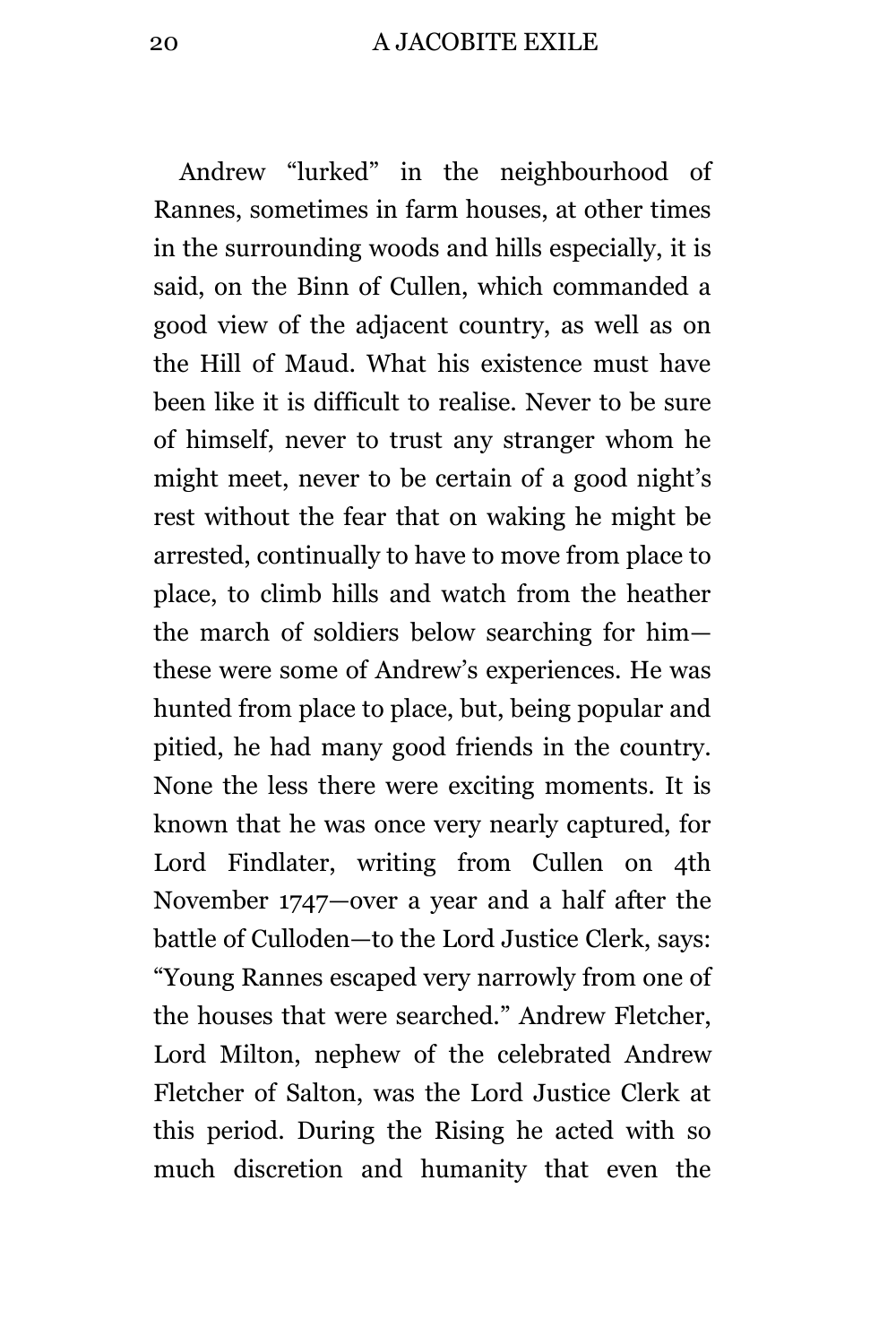Jacobites appreciated his leniency. He disregarded much of the secret information sent to him and it is certainly greatly to his honour that after his death, in 1766, "many sealed letters containing denunciations of private people" were found unopened in his desk. (*Scottish Nation.*)

Andrew Hay's name was in the list of those excepted from the Act of Indemnity of 1747. This made his position more precarious than ever, and in consequence, the search for him became keener. But it does not seem to have troubled him greatly, for towards the end of that year he was going about the country in rather a venturesome way—for a proscribed rebel. An anonymous correspondent<sup>1</sup> of General Bland writes: "In the county of Banff, in the village of Keith, the Informer was in a public house where Colonel Roy Steuart, an attented Rebell, and Hay of Rannes, another of the gang was, and Clune McPherson. All these appear publickly at mercats and everywhere and act as propriators of their estates and visite their neighbours openly and stir up the Humours of the people and keep them well in heart by telling them of descents and French invasions, and ye Civil Majestrates takes no notice of it. Most of these things the Informer had from the gentlemen

÷.

<sup>&</sup>lt;sup>1</sup> A letter in the Public Record Office.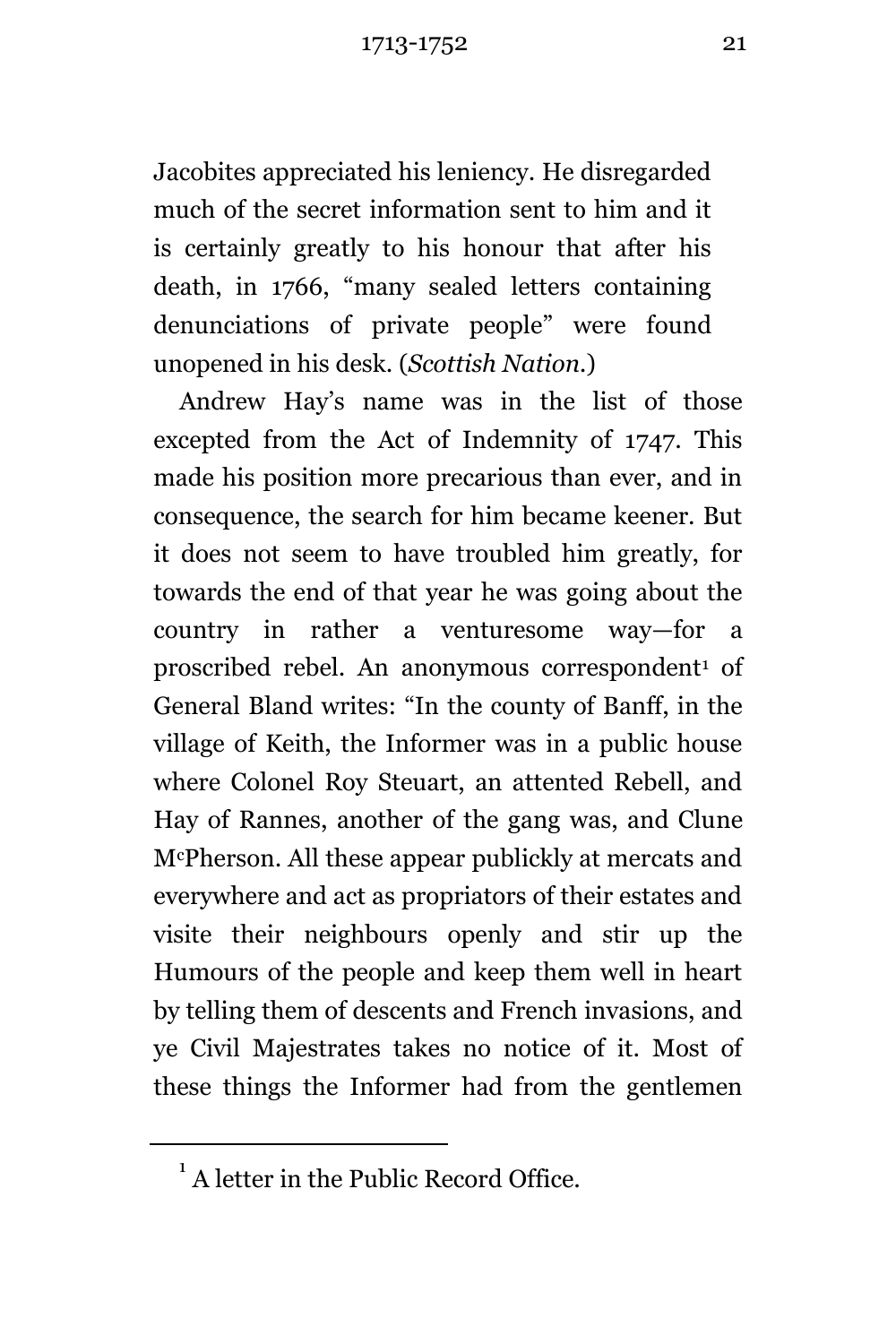and ministers living upon the place, and that all this was so notoriously known, a proof of it would be easie, and that the common discourse was that the Civil Majestrates did nothing and left all to the Military of purpose as they thought to throw ane odium upon the King and say we were under a Military Government, and that it discourages both the well-affected gentlemen and ministers when they saw the civell Government so remiss and attented Rebells walking about in Triumph." There were too many Informers at this date who were either anxious to save their own skins or wishful to pay off old scores.

The Colonel Roy Stuart alluded to was the wellknown Jacobite, John Roy (Gaelic, *ruadh=*red), son of Donald Stuart and his second wife, Barbara Shaw. John Roy was born at Knock, Kincardine, Invernessshire, about the beginning of the 18th century when his Mother was reputed to be fifty-two years of age. He was originally a British Cavalry Officer, a Lieutenant and Quarter-Master in the Scots Greys, but being refused a commission in the Black Watch, he resigned. He then became a Jacobite agent and having been arrested and imprisoned in Inverness on a charge of treason, he broke gaol in 1736 by the help of Simon Fraser, Lord Lovat, and withdrew abroad. Joining the French army, he fought in its ranks at the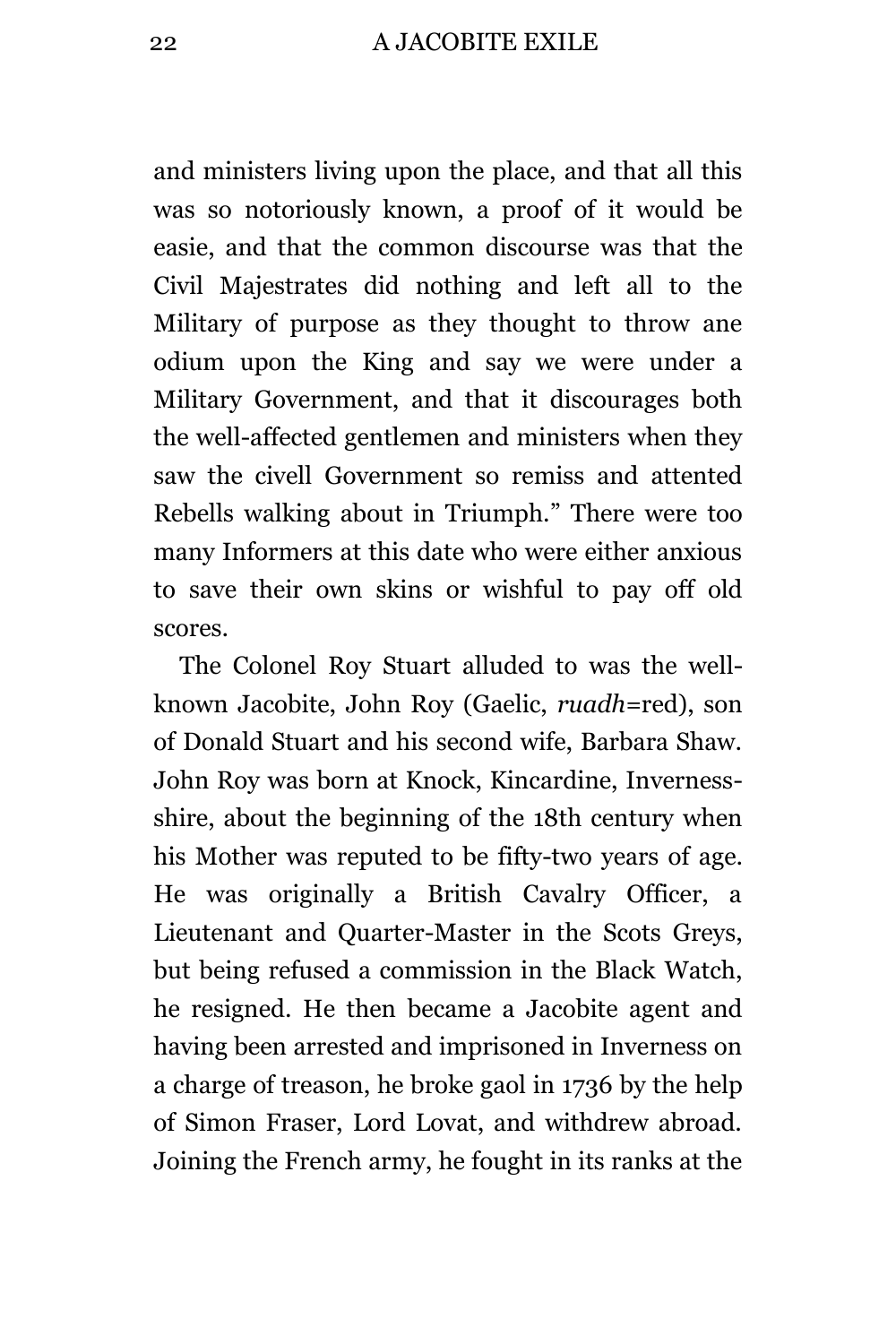victory of Fontenoy, 30th April 1745, where Cumberland was on the defeated side. On the outbreak of the Rising of that year John Roy returned to Scotland and joined Prince Charles at Blair Atholl on 30th August, bringing with him letters from important people abroad which contained promises that were never fulfilled. During the whole period of the Rising he commanded the "Edinburgh Regiment" consisting of six companies. After Prestonpans he is said to have enlisted a great many of Cope's soldiers but they mostly deserted. His courage and devotion, his gift of song and the knowledge and culture he had acquired by service at home and in France, made him a great favourite with the Prince, who called him "the Body". He was always very cheerful and being a fearless fighter and a player on the bagpipes, besides being noted for his acts of kindness, was extremely popular with everybody. He wrote with equal facility both in English and Gaelic; some say that he also composed Latin verses. After Culloden he wandered about the Abernethy hills having many hairbreadth escapes, but was never captured. It was during this time that he composed several poems; perhaps the best was the Psalm in which he described his immunity from arrest. This shows his implicit trust in Divine help and the popularity of the Clan Campbell at that time,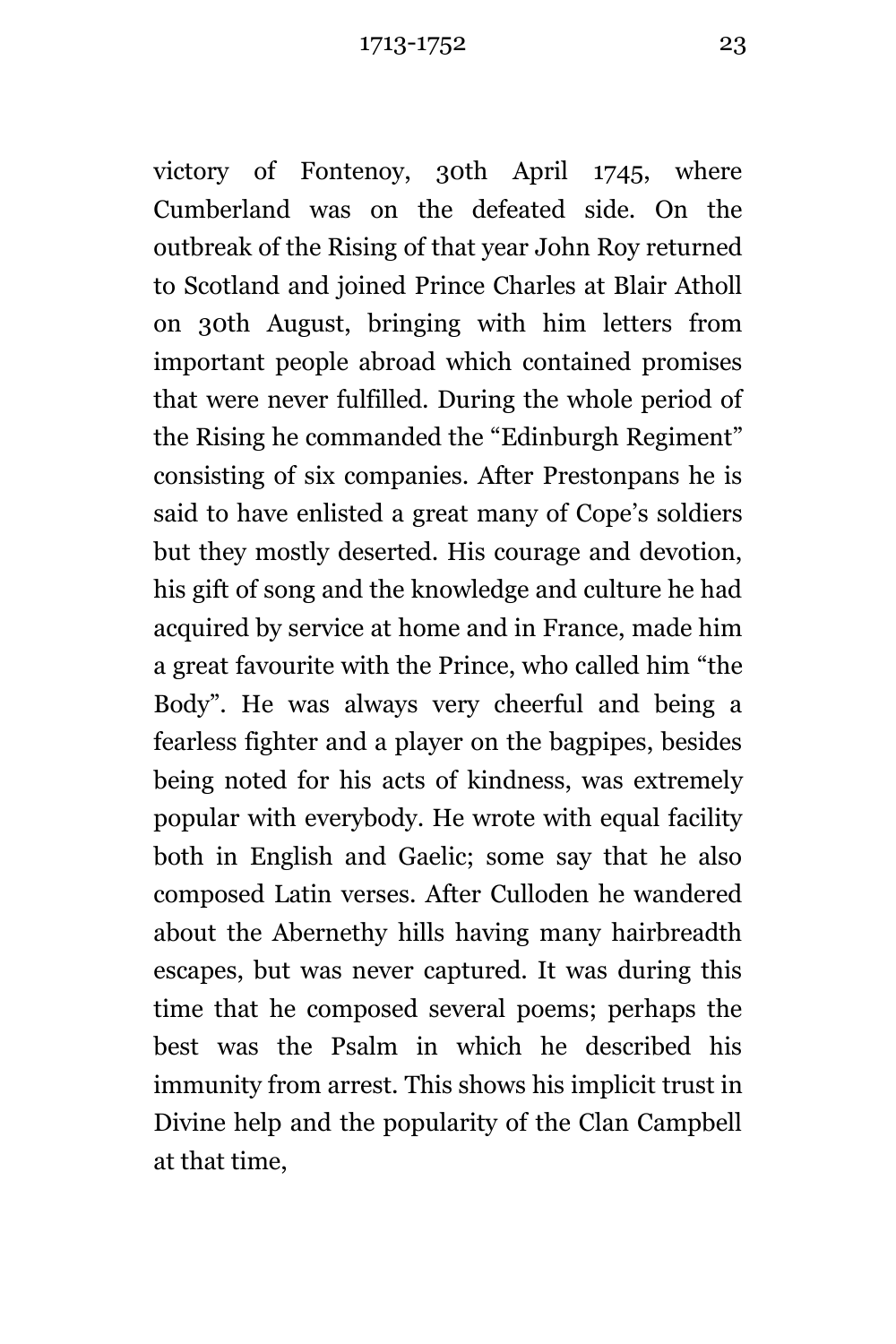#### 24 A JACOBITE EXILE

*The Lord's my targe, I will be stout, With dirk and trusty blade, Though Campbells come in flocks about, I will not be afraid. The Lord's the same as heretofore, He's always good to me; Though redcoats come a thousand more*, *Afraid I will not be. Though they the woods do cut and burn, And drain the waters dry; Nay, though the rocks they overturn, And change the course of Spey. Though they mow down both corn and grass*, *And seek me underground; Though hundreds guard each road and pass*, *John Roy will not be found. The Lord is just*, *lo, here's a mark*, *He's gracious and kind. While they like fools grop'd in the dark*, *As moles He struck them blind. Though latelie straight, before their face, They saw not where I stood; The Lord's my shade and hiding place*, *He's always to me good. Let me proclaim; both far and near*, *O'er all the earth and sea; That all with admiration hear How kind the Lord's to me.*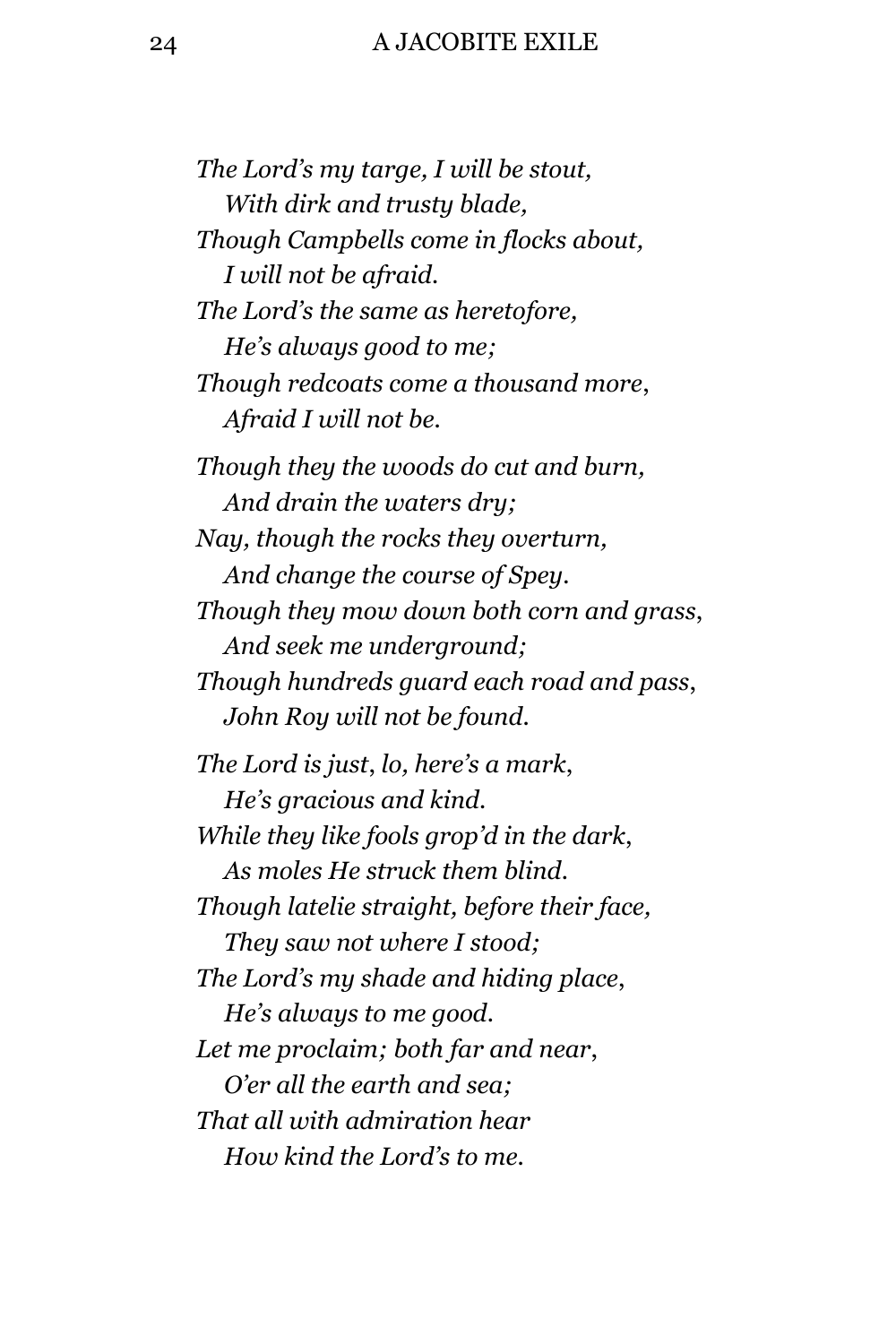An interesting and hitherto unknown fact about John Roy Stuart is that he was *the only field officer* to point out the danger of a premature invasion of England until the whole of Scotland was in the Prince's hands. His own letter setting out his arguments is still extant, but unfortunately his words were unheeded.

After hiding for some weeks on Speyside he joined Prince Charles in Lochaber in September 1746 and later accompanied him to France. Little has hitherto been known about John Roy Stuart and some erroneous statements made, particularly in the *Dictionary of National Biography* where it is said that he died in 1752, and in the Marquis de Ruvigny's *Jacobite Peerage* where it is alleged that he married an Italian, was made a baronet by Prince Charles in 1784 and was still alive after the latter's death. From a close study of the Stuart Papers at Windsor it is now established that John Roy's wife was Sarah Hall, that they had one daughter who was sent to a convent in Paris, that John Roy himself died at Boulogne early in 1747 and that his widow continued to live on there for many years after his death and was granted a small pension from the French Government. This was paid somewhat irregularly, as is shown by the frequency of her piteous appeals. The John Stuart who married an Italian and was with Prince Charles until his death in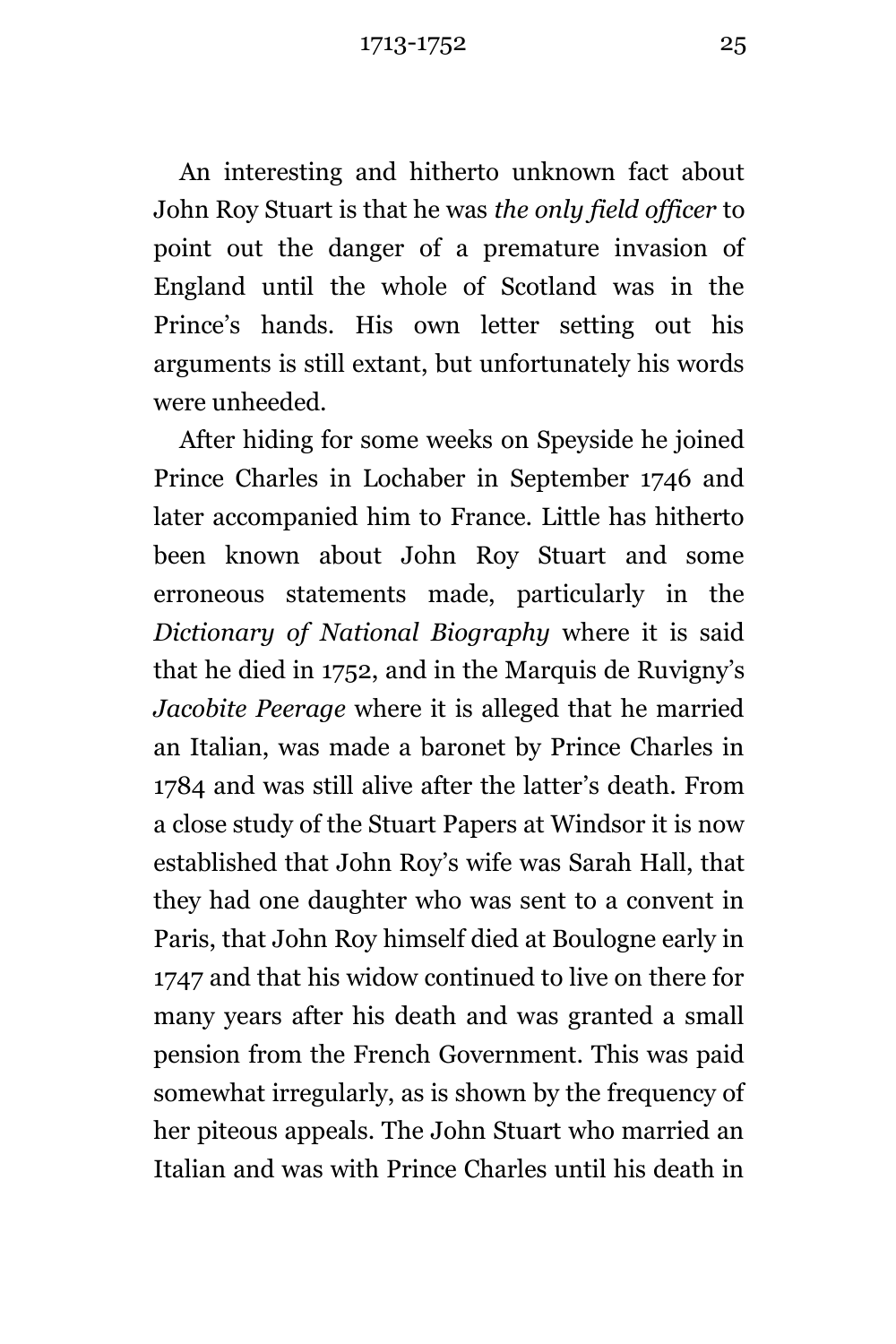1788 was a different person, being a nephew of the poet. The creation of the latter as a baronet was the last act of this nature on the part of his "Majesty King Charles III."

The other man named in the Informer's report was Cluny Macpherson, who had concealed Prince Charles Edward in the Cage on Ben Alder, just previous to the latter's return to France.

Perhaps in consequence of the informer's communication the following petition was presented in the same year (1747): "To the King's most excellent Majesty. The Humble petition of Andrew Hay, younger of Rannes. Sheweth, That your Petitioner being a young man<sup>1</sup> was unhappily induced, in the latter end of October 1745 to join in the late Rebellion and is informed that on this account he is excepted from your Majesties gracious Act of Indemnity. That your Petitioner begs leave with Great Humility to represent that he had not the least accession to any hardships done to any of your Majesties faithful Subjects, but on the contrary, used his Utmost Endeavours to prevent anything of that kind when it was in his power, as many of them can, and the

÷.

**<sup>1</sup>** Andrew could hardly be truthfully described as a "young man" in 1745, as he was then thirty-two. The Petitioner seems to protest too much and shows some economy of facts.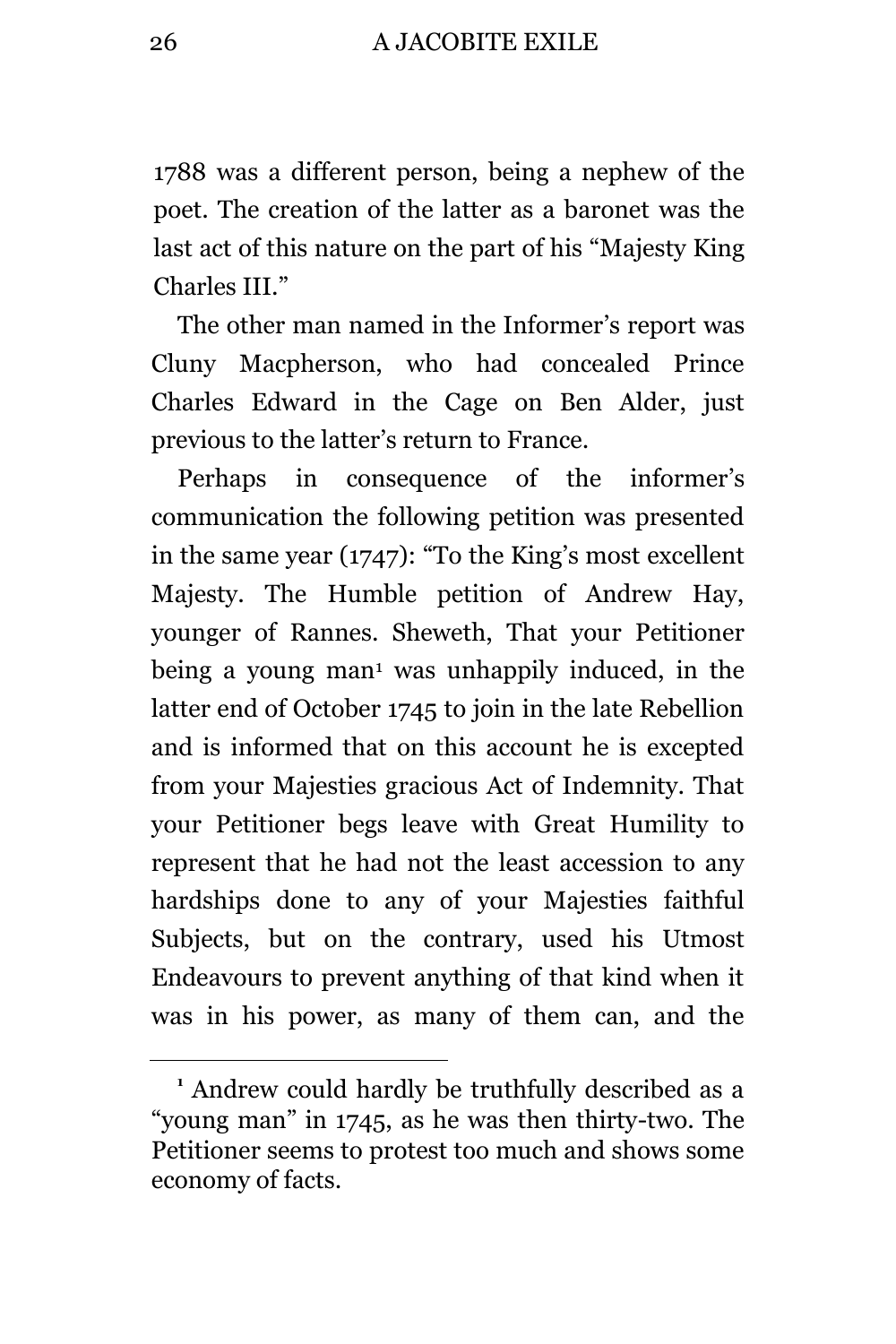Petitioner is persuaded will, testify when called upon. That your Petitioner has since the month of Aprile 1746 lived in such a manner as not to give the least offence, being determined to throw himself on your Majestie's Clemency, that as a young man he might be at liberty to follow his lawfull Business in his own Country, rather as recurr to and become dependent upon any Foreign Power. That your Petitioner does not presume to mention these Circumstances as an Aleviation of his guilt, but in order to move your Majestie's Compassion, and being most heartily sorry for his offence, he most humbly Submits himself to your Majestie's Royal Clemency, and imploring your Royal Mercy promises to live a grateful and Dutifull Subject—and your Petitioner shall always pray etc. Andrew Hay." 1

Some of the pleas scarcely agree with the informer's statements above quoted and lead one to conclude that the petition was drawn up by a clever local lawyer who did not consult Andrew as to details nor was he too particular as to accuracy.

÷.

**<sup>1</sup>** No notice seems to have been taken of this petition, though it had the support, according to an existing letter, of two prominent Whigs— Andrew Mitchell of Thainston, M.P. for Aberdeen and future Envoy to the Court of Frederick the Great, and Sir Ludovic Grant of Grant.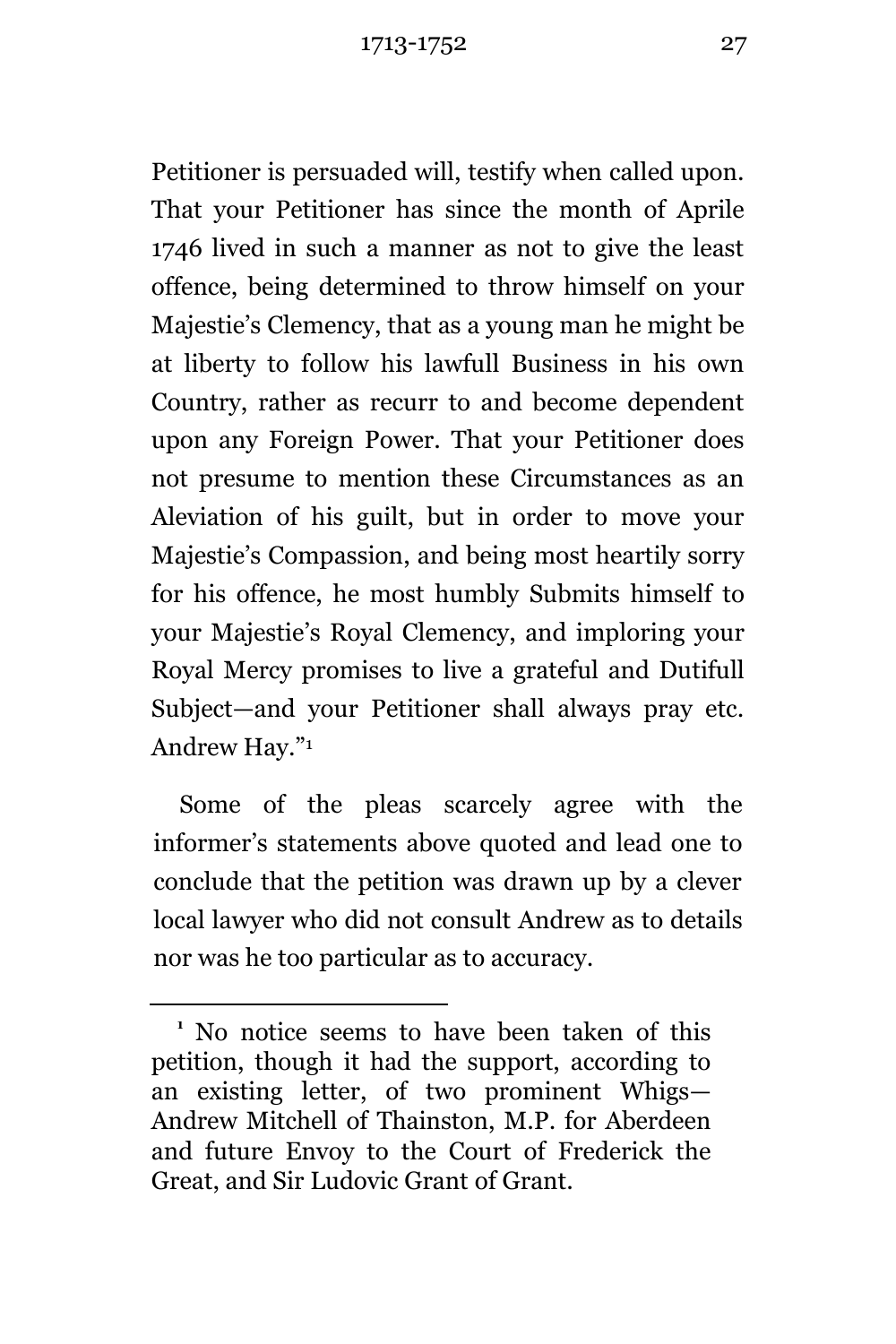28 A JACOBITE EXILE

No answer having been received, for five years more Andrew wandered about the north as a fugitive and occasionally as a hunted rebel. Sometimes he went away from Rannes for safety and at least once to Kininvie in Banffshire—a distance of some 15 miles though this may seem small in view of the long journeys which Prince Charles and other Jacobites were compelled to make.

As his father (although an ardent Jacobite in the '15) had not gone "out" in the '45, no harm was done to the house or property of Rannes, but after Charles Hay's death in 1751 it seems to have been considered wiser for Andrew to retire to the Continent. So, in 1752 after collecting a few necessaries, saying farewell to his beloved Mother and family and taking leave of his old home, he set out on his foreign wanderings from which he was not to return for many years.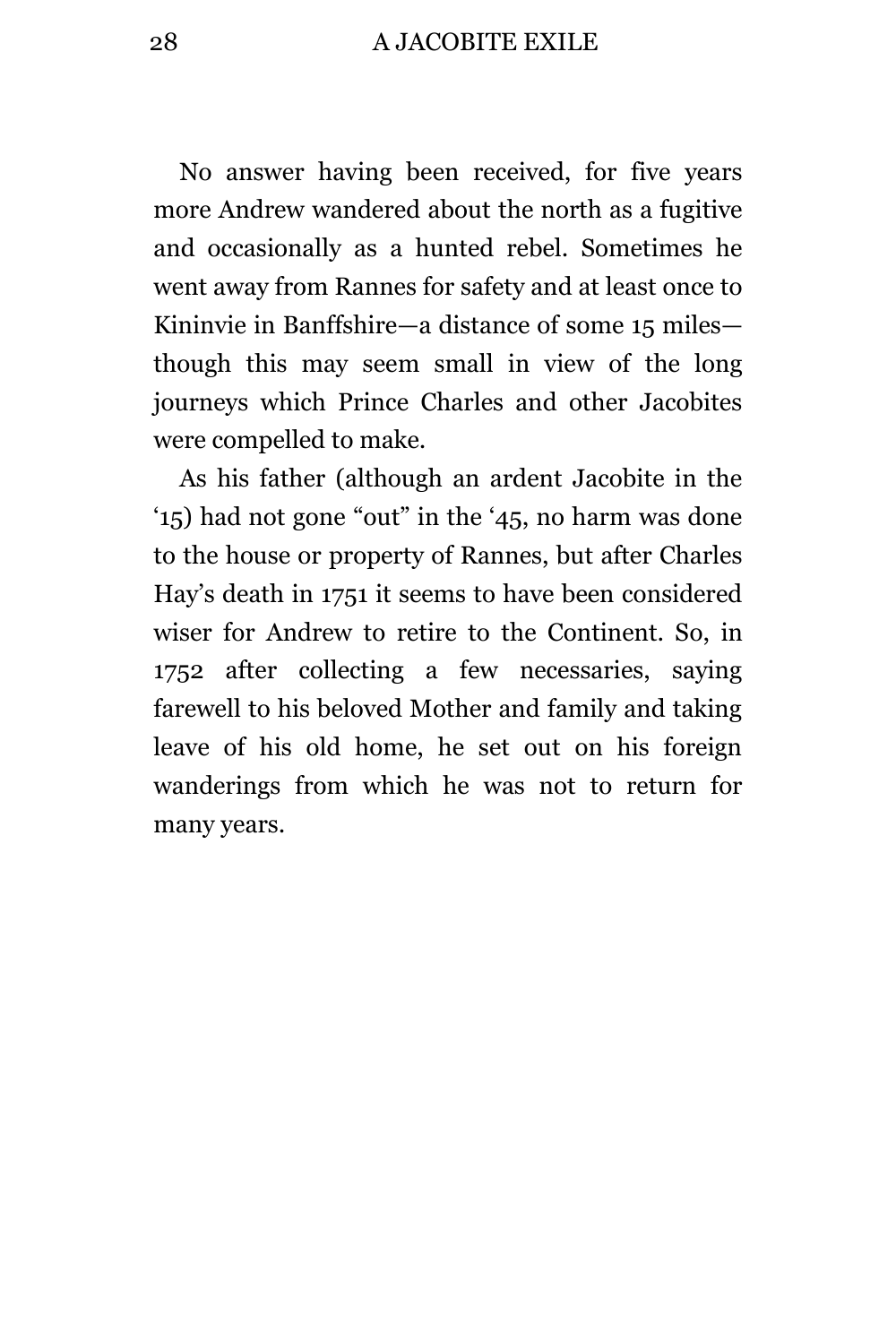#### PART II

#### 1752-1763

#### <span id="page-28-1"></span><span id="page-28-0"></span>I THE EXILE IN HOLLAND AND FRANCE

<span id="page-28-2"></span>How Andrew departed for the Continent is not known but it is presumed that he took shipping from the east coast of Scotland and landed in Holland in September 1752. For more than ten years, loving Mother and devoted son wrote to each other constantly and these letters give an insight into the worries and anxieties of his existence abroad. He lived for many years with other Jacobite exiles amongst whom were George Gordon of Hallhead, Arthur Gordon of Carnousie, George Hay of Mountblairy, James Gordon of Cobairdy, William Hamilton of Bangour, the poet, and Sir James and Lady Fanny Steuart of Goodtrees.

He moved about Western Europe, like so many other Scotsmen, in the course of his exile and visited the following places, Paris, Vernon, Moulin, Lille, Brussels, Sens<sup>1</sup> , Liège, Flushing, Rotterdam, Antwerp

÷.

*<sup>1</sup> Extract—Sir William Hay to James Edgar.*

Sens, 14th Dec.

<sup>1752.</sup>

<sup>…</sup> John Hay came here from Paris about a month and tarryed with us till 2 days agoe and returned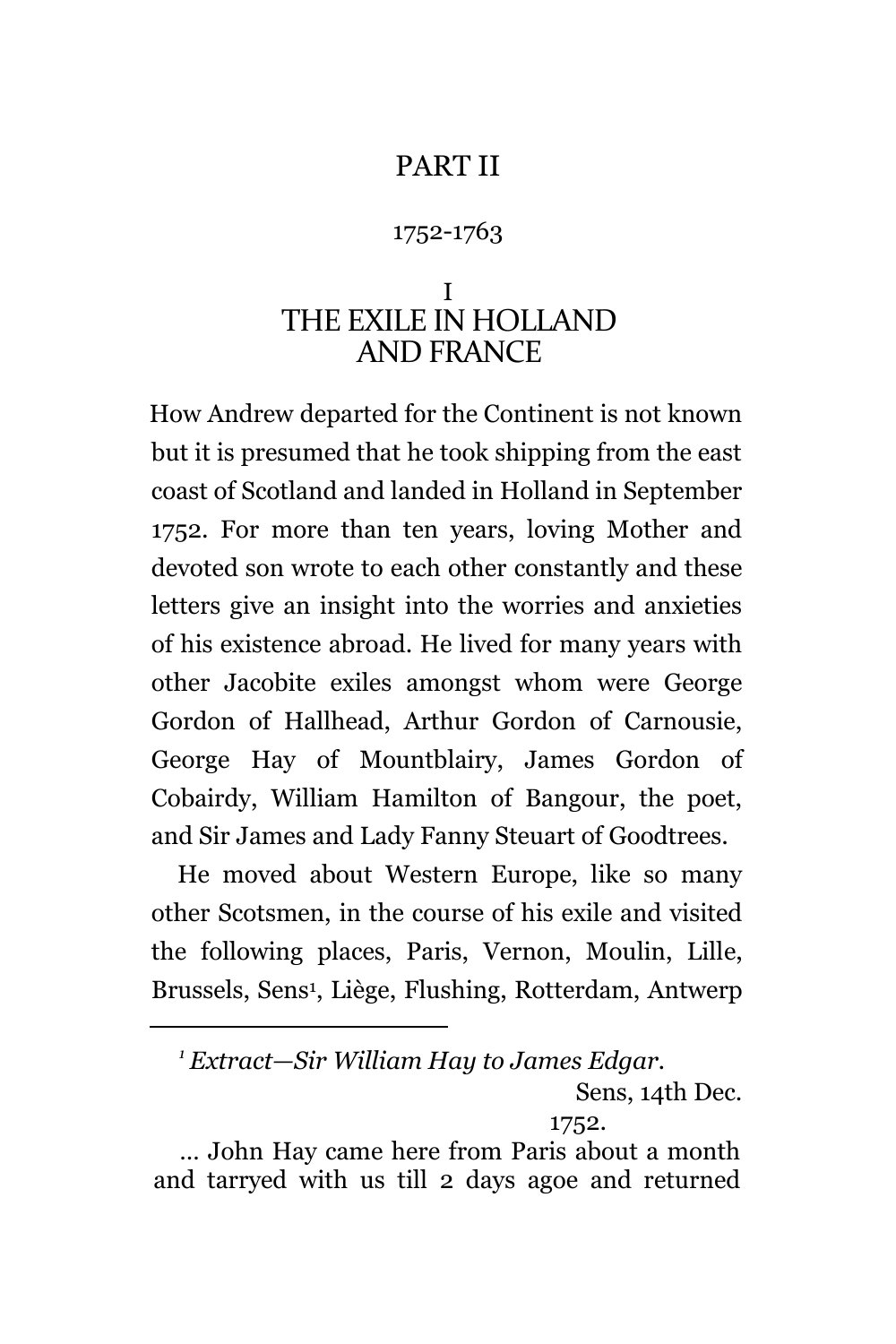and Breda. Frequently he was homesick, often was he sad and depressed, but dared not return. During the whole of his absence his widowed Mother carried on the management of the estate on behalf of her son to whom she supplied funds both during his *six* years of "lurking" and for another eleven years after he went abroad. It is almost impossible to realise how much she denied herself in order to do this, but Helen Fraser besides being a devoted parent was also a woman of very strong character; she was ready to do anything for her son whom she consulted (by letter) on almost every imaginable topic and her reward was in the fact that she did maintain him adequately through his long weary years of exile.

Andrew's letters to his Mother cover a period from October 1752 to January 1763 when he set foot in London, and it is much to Andrew's credit that in spite of his frequent journeys, his ill-health and many other minor troubles, he carefully preserved, carried about with him and finally brought home most of the

again with Andrew Hay of Rannis, who is Lately come over, for he ran great risque of being apprehended two or three times. He's the tallest man that ever I saw in any countrey, he's exactly six foot 3 inches french, he's a very honest sensible man and very Loyall and chearfull. He came up here to see Mr. Gordon and Lady, who were his Nighbours in the Countrey... Stuart MSS. at Windsor.

÷.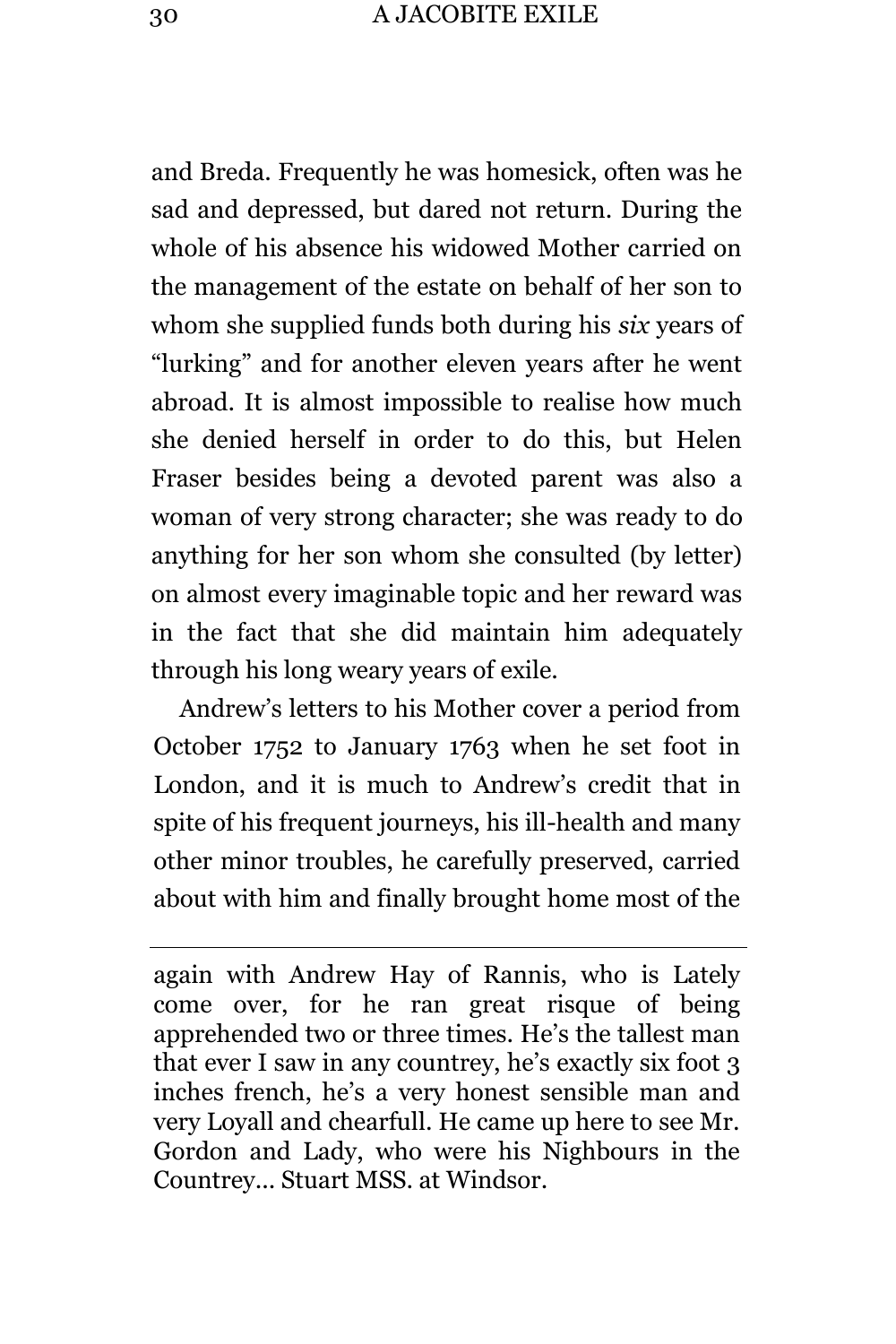letters that were addressed to him. His Mother's anxiety on his behalf is only equalled by his concern for her welfare. The exchange of thought and feeling between these two was really beautiful. The first existing letter to Andrew from his Mother is addressed "Andrew Gordon, to the care of Messires John and Robert Haries, Mertts in Roterdam", in it she says, "If I doe not hear once in the Moneth from you and oftner if you can, I'll turn uneasie." It must be observed that the letter is addressed to "Andrew *Gordon*", and in replying to his Mother he continued to sign himself in this manner up to 1755 when he reverted to the use of his correct surname. The taking of other names was usual among the Jacobites on their first going abroad. A near neighbour of Andrew's in Banffshire, Sir William Gordon of Park, for some time called himself "Johnston". Andrew's Mother in answering him invariably employed her maiden name—"Helen Fraser"—which was also very much the habit in Scotland in the 18th century.

Andrew's earliest letter is written from Paris, to which place he had moved, on 29th October 1752, and is thus directed: "To Mrs. Hay of Rannes at Rannes, Banffshire, North Brittain. Per Londres and Edinburgh." It is interesting to note that he describes Scotland as North Britain, a point on which there is much acrimonious discussion even to this day. In that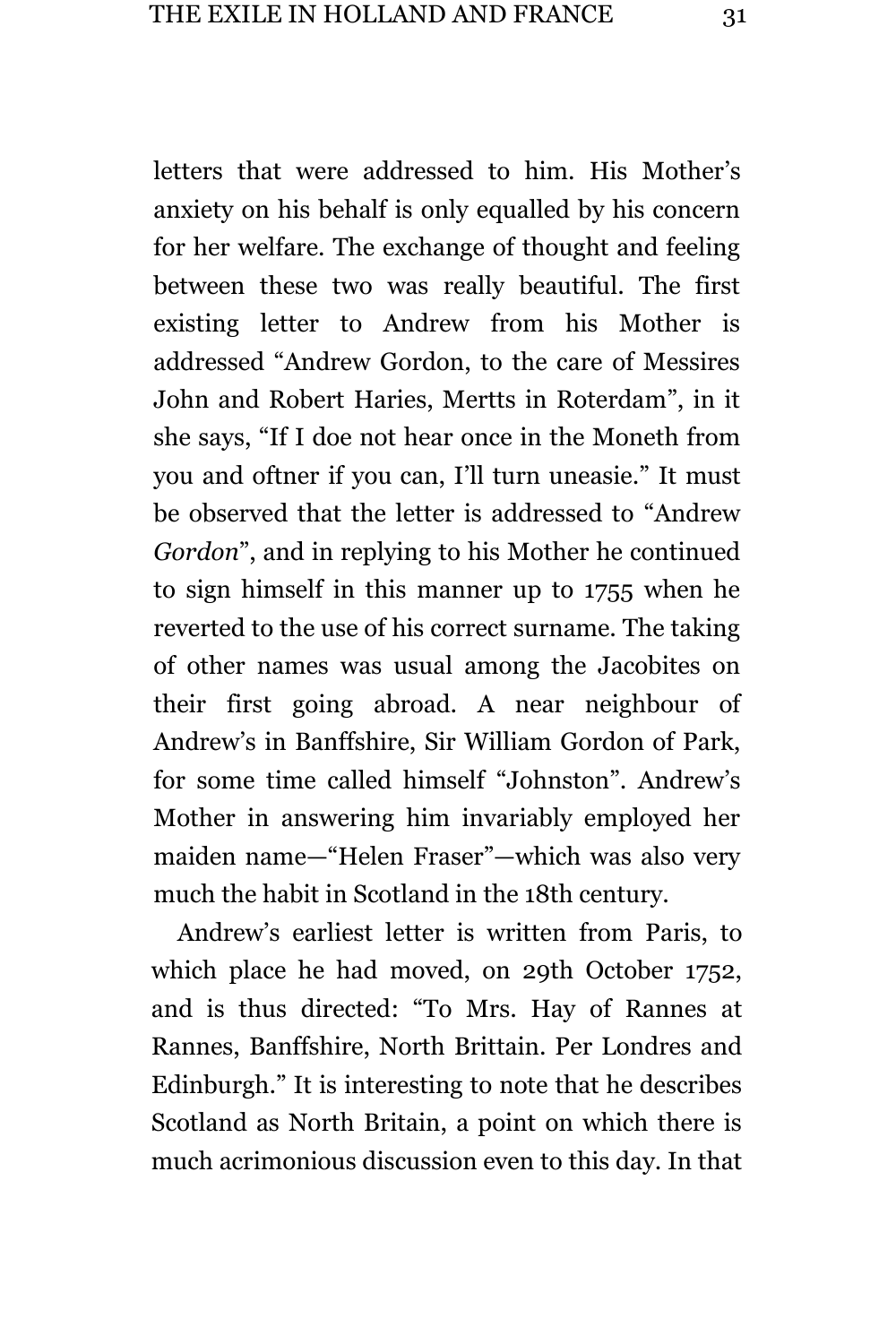letter he expresses the greatest anxiety about his Mother's health and hopes that it "is no worse than when I left you He also explains why he had departed from Holland—"the Expenses of living there was so great that I could not afford it"—but doubtless he wished also to try and get into touch with some of the other exiled Jacobites. He was still in Paris—a place of which his Mother did not approve—in November and, to reassure her, says that in spite of the expense there was a risk in remaining in Holland. "To be out of danger was the only thing that made me leave my Country and of consequence determined me to come to a Country where there was none," adding poignantly, "I now sleep without dread of being surprised, and I daresay you're easier, as you must be free from several inconvenient alarms you had on my account." He then enumerates the various Jacobites whom he met in Paris, amongst them George Hay of Mountblairy, Banffshire, who was taken prisoner before Culloden and conveyed to London, where he escaped from a Messenger's house. He married in 1753 Janet Duff, second daughter of Lord Braco and widow of Sir William Gordon of Park, and subsequently took her back to Banffshire. Andrew says that he saw Lady Gordon and her children, then living at Douai, on his way to Paris, that she found great difficulty in obtaining sufficient food for her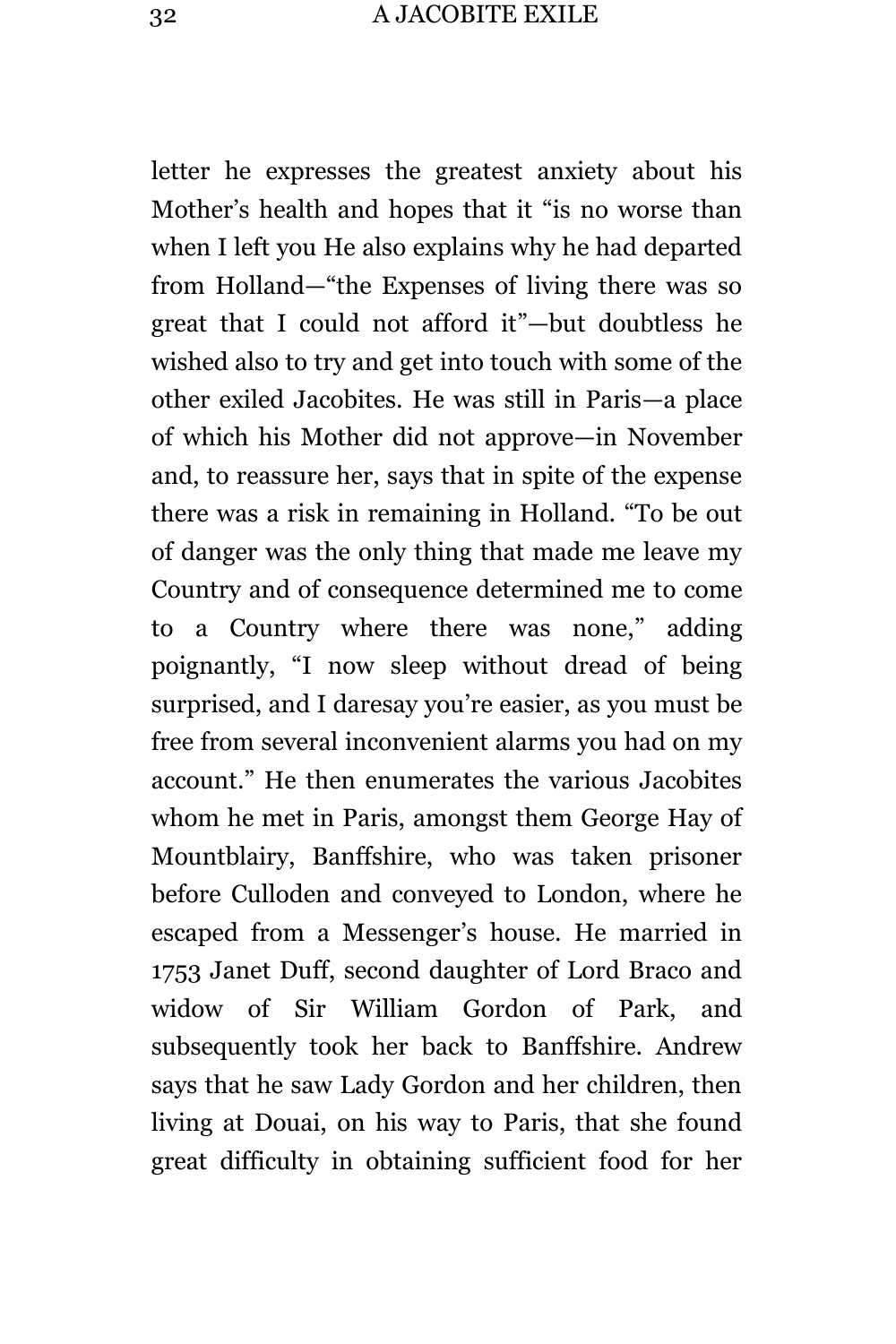family. Her first husband, Sir William Gordon, was a noted Jacobite. Like Andrew, he had remained for some time concealed in his own country, but eventually got away to France where he obtained a commission in Lord Ogilvy's regiment. His wife managed to join him and they lived at Douai till his death in 1751, so Andrew did not meet him again. Lady Janet was very poor and letters from her are among the Duff House papers, in which she even begs for dried fish to be sent to her from Scotland.

Another Jacobite mentioned by Andrew was Arthur Gordon of Carnousie, who had been very active in the Rising and was made Colonel of Lord Pitsligo's Horse, in which regiment Andrew had served as a Major. Arthur Gordon escaped abroad and was living on a pension from the French Government. Andrew describes him as "one of the gayest men in Paris. He's so happy that neither his family nor other misfortunes makes long impression on his spirits." He must have been of an unusually buoyant and optimistic nature for he was, as regards his Scottish affairs, at that date a bankrupt. He died in 1753 and Andrew attended his funeral, with this comment: "Poor man he was destitute of every thing, money, credit etc."

Though not then in Paris, allusion must be made to Lord Pitsligo, so much respected for his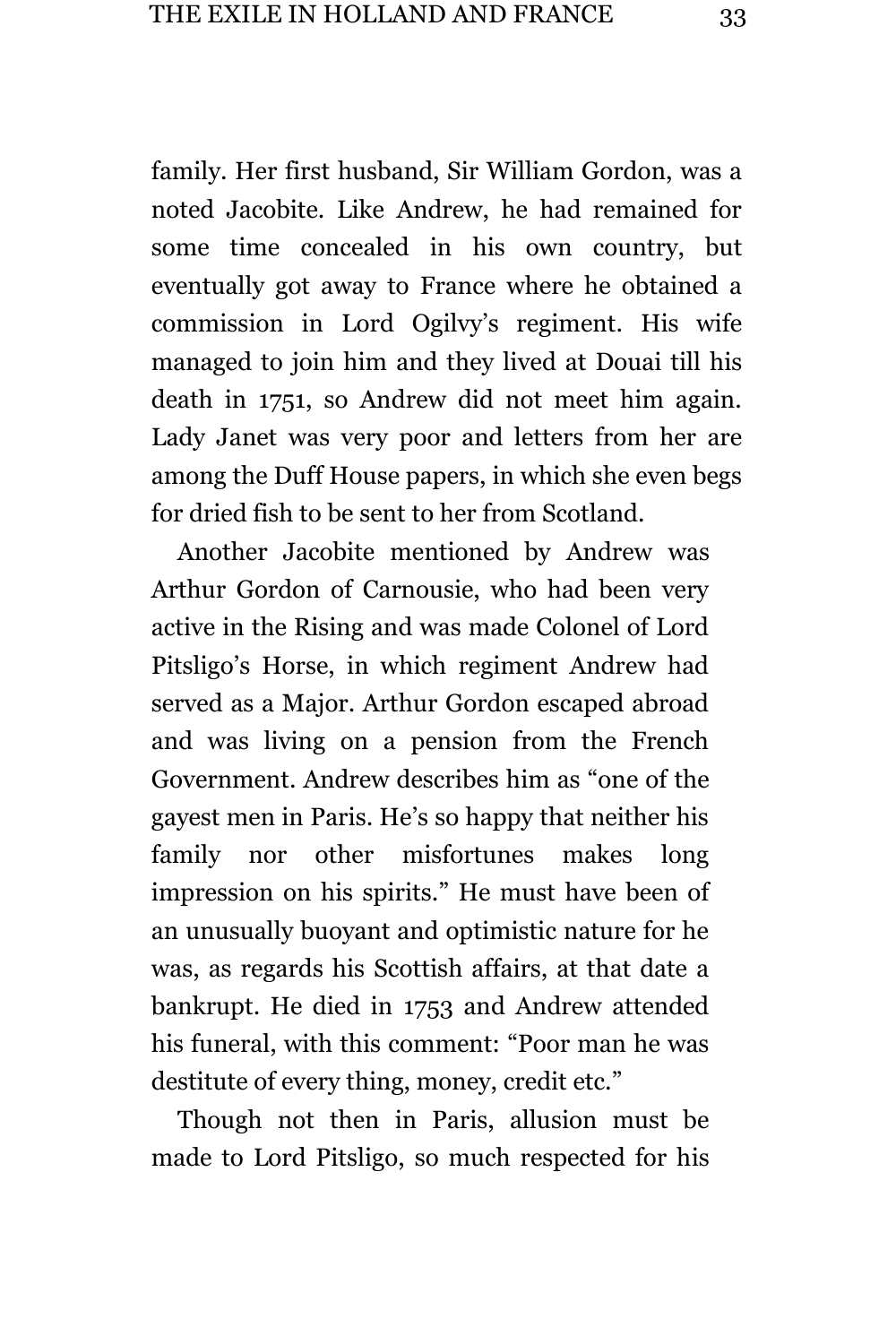high character and personal piety. He had taken part in the Rising of 1715 and in that of 1745. At the latter date he was sixty-seven years old, yet he considered the matter from every point of view and then decided that it was his *duty* to support his Prince. What really troubled him was the fear of its being considered laughable that a man of his age should embark on such a hazardous enterprise. But having once made up his mind, he went straight ahead and his fine example brought "out" many lairds in Aberdeenshire and Banffshire who might otherwise have held back. On his arrival in Edinburgh in October 1745 with a band of cavalry about 150 strong, this devoted figure was greeted with enthusiasm. "It seemed", said Hamilton of Bangour, "as if Religion, Virtue and Justice were entering the camp under the appearance of this venerable old man." John Murray of Broughton describes Lord Pitsligo as "a little thin fair man, a great scholar and fond of study. Of the primitive Stamp and fitter to have been a martyr in the days of Nero than to live in the age of villany and corruption. He is the deservedly most popular man in the country, not loved but adored, the best father, the best friend and the best S-bj-t in Britain." Pitsligo took part in the whole campaign, and during the retreat from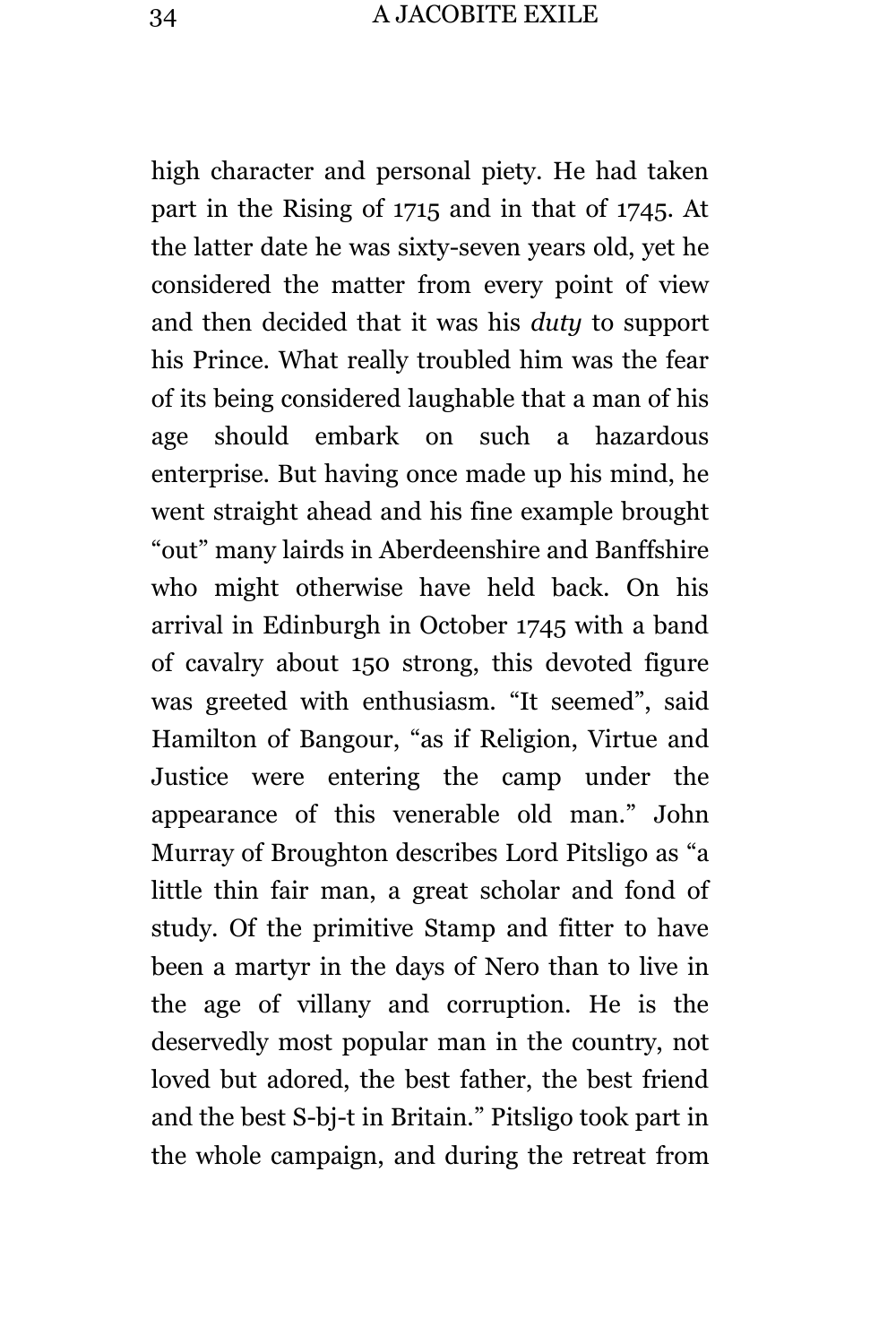Derby, Prince Charles (whom Pitsligo always alluded to as "the amiable young Stranger") insisted on the old man using his own carriage in order to save him some of the discomforts of the march. He was present at Culloden and after that event began the series of wanderings and miraculous escapes which have made his name so famous. Dressed as a beggar he met with many adventures. He died 21st December 1762, aged eighty-four.

In the first letter, Andrew says that he is disappointed that the Peterhead waters have not benefited his sister Jean, of whom he was very fond. In the 18th century, Peterhead was wellknown for the medicinal qualities of its springs and during July and August many Scottish people resorted there, amongst them being Jean Maxwell, the famous Duchess of Gordon. Few knowing the town today—dominated as it is by a harbour and a convict prison—and its chief industry being the export of herrings and of the red granite peculiar to its neighbourhood—could believe this possible. The company of water drinkers indulged in dancing, dicing, chess, card-playing, cock-fighting, golf and even cricket—a game which somehow or other has never attained the same popularity in the north that it has in England. Musical parties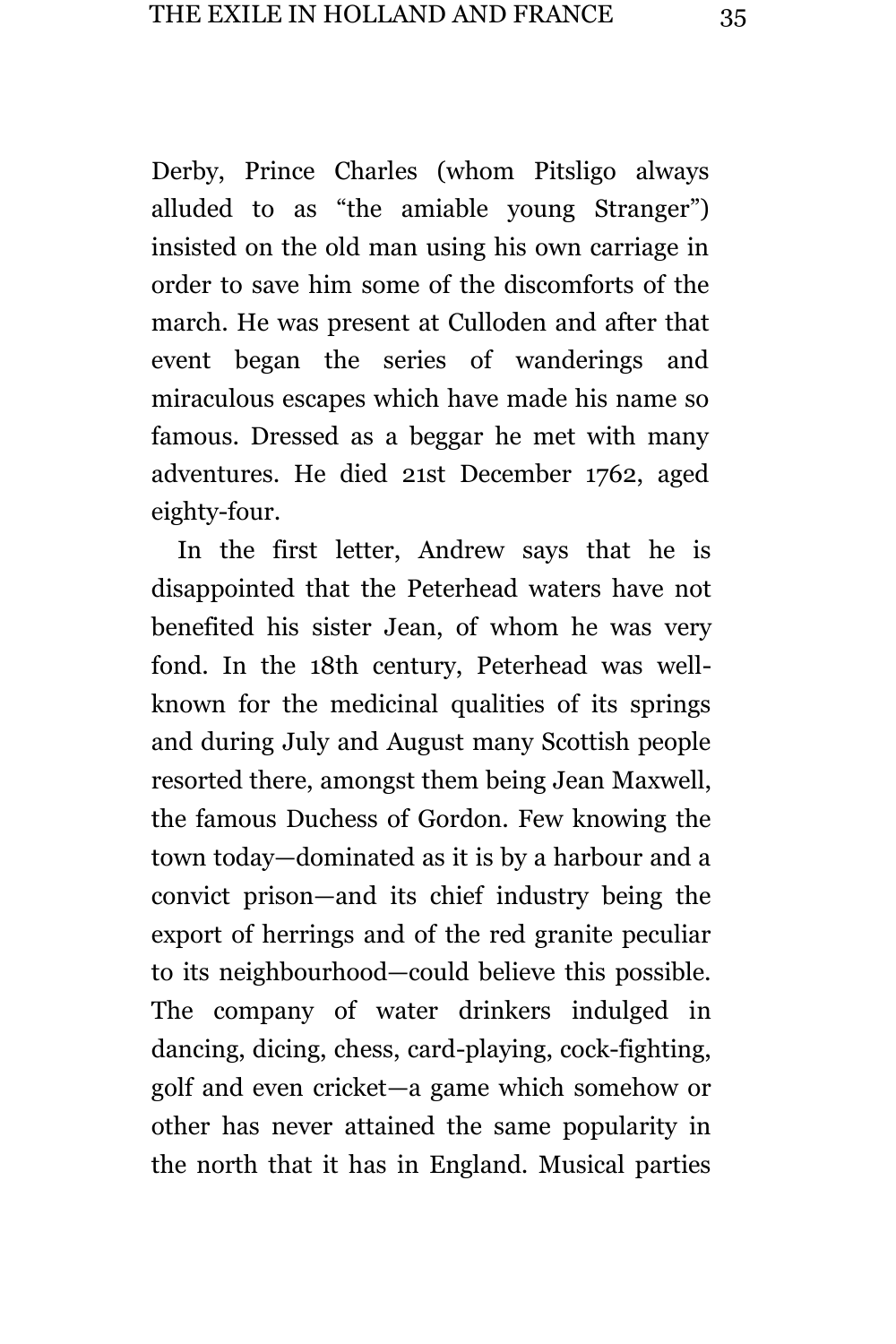took place at the house of the parish minister, who must have been an unusually broadminded man for those days. Even the great General James Wolfe visited Peterhead for three weeks in 1751 to try the waters, but it is recorded that, as in the case of Jean Hay, they were "without any good effect".

In obedience to his Mother's wishes Andrew left Paris in January 1753 (he also soothes her by saying that he "doesn't drink") and went to Vernon, in Normandy, where he lived *en pension* with his friend, George Hay, and found the people friendly. He tells his Mother that "I'm in hopes to attain speaking the French, which will be a satisfaction to me whatever my fate be". The climate of Vernon struck him as chilly, "colder and more piercing than ever I felt in Scotland," and he complains that the dearest thing there is "fire". His Scottish sense of frugality is greatly shocked by the burning as fuel of oak trees, "which in our country would give a good deal of money.'' He concludes by saying, "It's a fine country France, but if I could with impunity live att home I'd much rather chose it." Later he altered his opinion of both France and Frenchmen.

His visit to Vernon was of short duration for—in spite of his Mother's objections—he is back in two months' time in the French capital, where Helen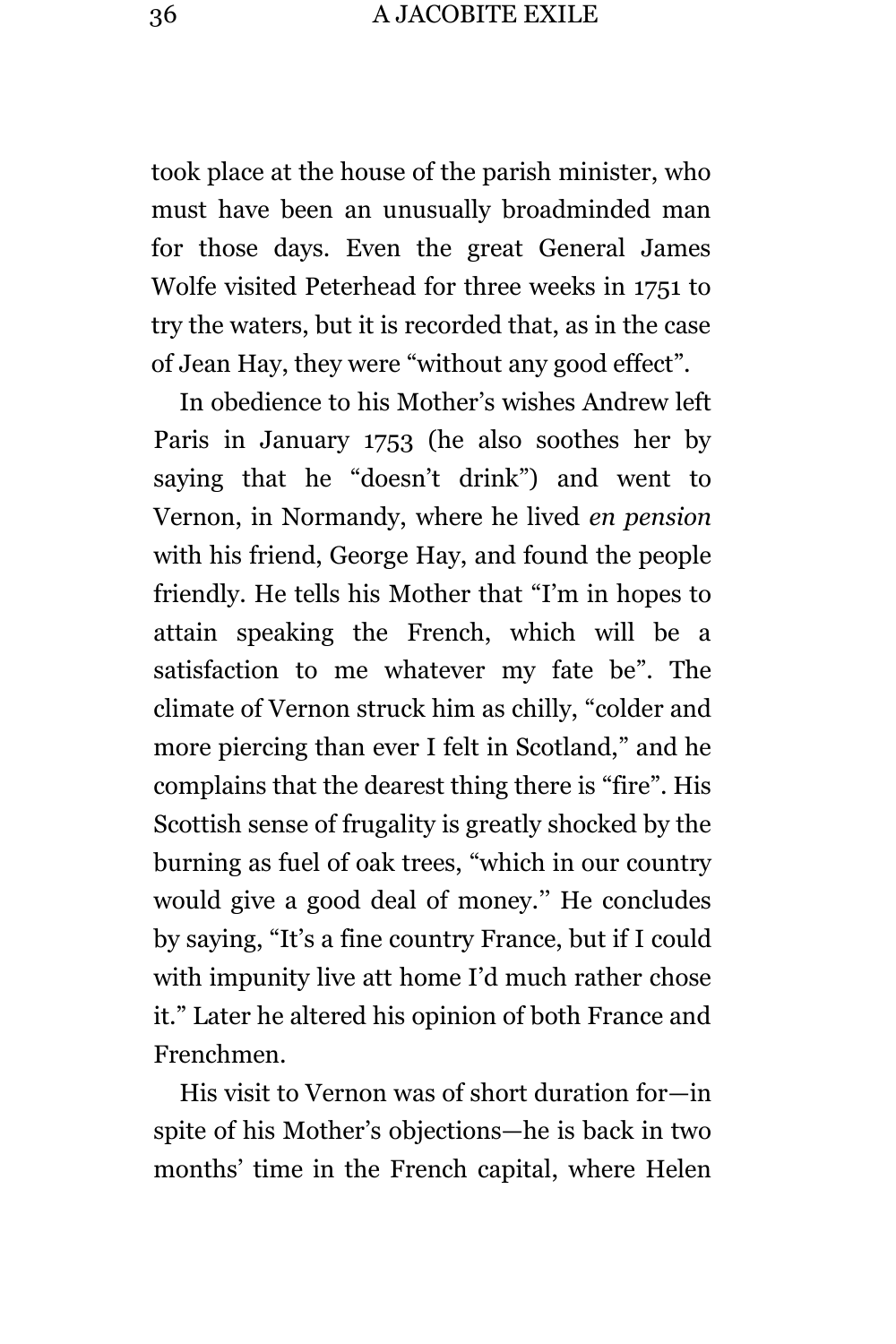Fraser writes to him from Rannes, on 6th April, and the letter is directed to "Monsieur Andre Gordon, vis a vis le Chantier de Mercier, Fosse St. Victor a Paris". In this letter she says she is failing daily (though she lived for another sixteen years). She fears that, as her legs are swelling and frequently become numbed, she may soon lose the use of them altogether. Added to this she often has "a shortness of breath and several other ailments", all of which information must have been gall and wormwood to Andrew, who was not over-inclined to look on the bright side of things, especially where his Mother was concerned. He wrote to her later from Paris, "it gives me great pain to learn that you find ailments growing on you." Even at this early period of his exile he considered engaging the interest of anyone who could help and he was forever telling his Mother that she should apply to various persons of position on his behalf. On this occasion he suggests that application should be made to Colonel James Abercromby of Glassaugh, M.P. for Banffshire from 1734-54, when he resigned, and as General went to America. He was present at Ticonderoga in 1758 when, with a force of 9,000 Colonials and 6,000 Regulars, he was severely defeated by the French General Montcalm, who had only 4,000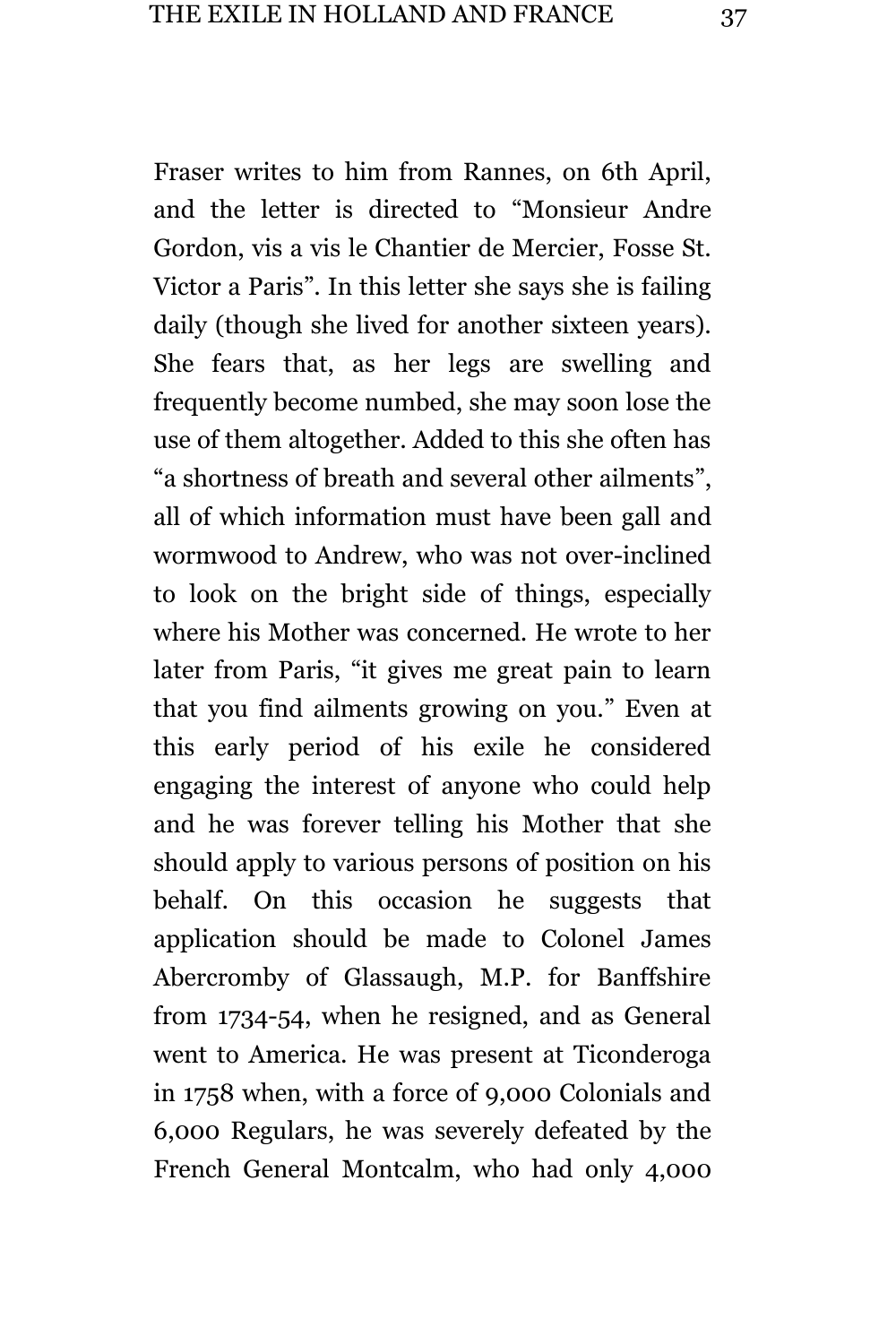men in all. Lord Chesterfield called him the "sedentary General" and the French leader still more cruelly nicknamed him "Mrs. Nebbycromby". In *Old Quebec* by Parker and Bryan, he is described as "a vain and obtuse military martinet". He seems to have been no more successful in the political world than he was on the field of battle, for he failed to effect anything on Andrew's behalf, though to do him justice, the latter writes: "I have not the least doubt of the Collonell's sincere intention, but can't help suspecting his want of power; that he has not sufficient interest to procure what your friends require of him or he would have obtained it ere now." (Andrew's great object was to have his name removed from the list of persons excepted from the Act of Indemnity and for many years he was unsuccessfully pursuing this.) He continues rather gloomily, "if there's no chance for success, I must remove and establish myself in some of the most agreeable and cheapest provinces, which is altogether necessary for one that has nothing to subsist him but what depends on the friendship of others." He then refers to the death of the Master of Braco and thinks that will make a considerable difference in the politics of Banffshire, though why he should have imagined this, is a little difficult to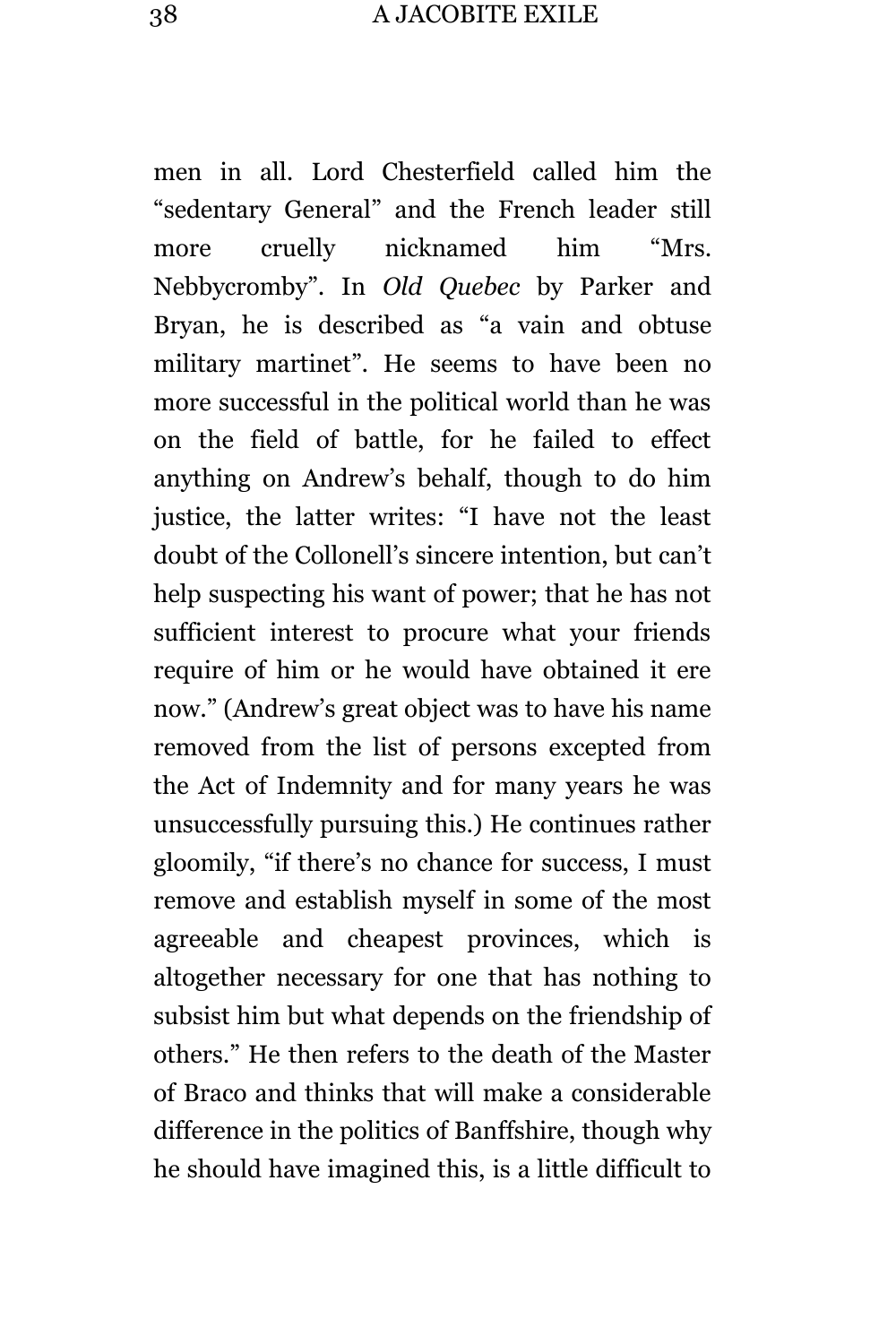fathom as Lord Braco was a strong Whig and a firm supporter of the Hanoverian rule.

To reassure his Mother that he is not slipping into bad habits or extravagant company, Andrew informs her that: "To doe the French justice they're generally free of the beastly custome of drinking. The three moneths I was in the Country, tho' it was in the Carnival time, I declare upon honour I never saw a gentleman so much as warm with liquor," and six months later, still writing from Paris, he says: "There's no such thing as drinking to excess, it's shamefull to be seen drunk and it's a thing that seldom happens." He alludes to the expense of postage of a letter from Scotland and adds: "It's the money I ever paid with the greatest pleasure, therefor as oft as possible let me hear from you." He explains that he only pays from London to Paris, "about 7 or 8 pence English."

Andrew's next letter to his Mother is written from "Maulin" (Moulin), "the Capitall of Bouronois", on 17th July. In this he says that if he were quite sure he would not be permitted to return to Scotland, he would try to get into some foreign service, as that would both give him an occupation and some necessary money. It seems that he had not been well lately for he says that: "I was seased after coming here, with a severe feaver attended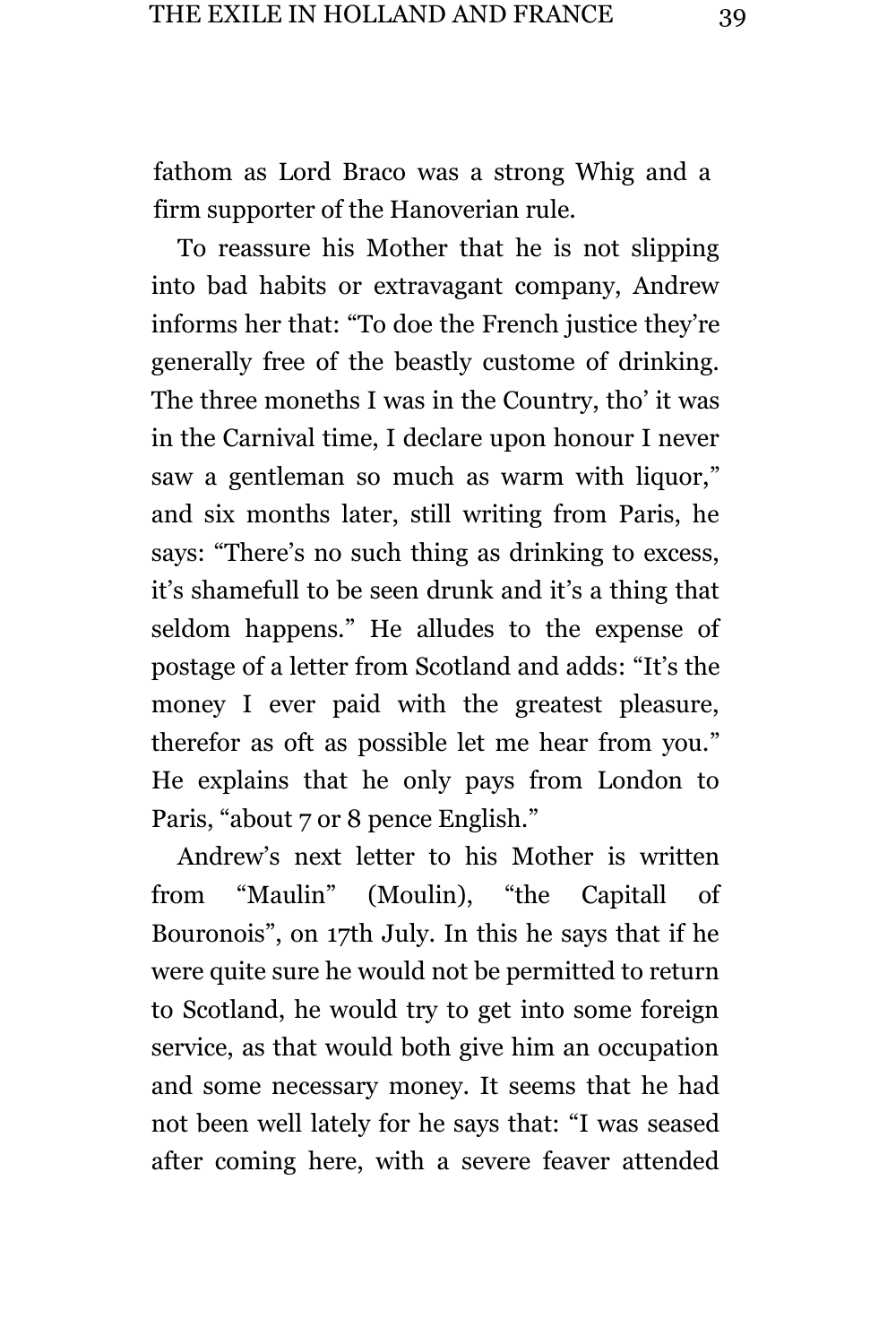with Raveings, Pourgings and Vomitings, which has weakened me considerably. I was blooded, Vomited and Physicked, which has been of use to me, tho' I still continue weak and my hand shakes so much that I wish you gett this read." The doctors told him that he was suffering from what he describes as "ane ill formed ague". He expresses his thanks to Mr. and Mrs. Hamilton who were most kind and attentive to him during his illness. They were William Hamilton of Bangour, the poet, and his second wife.<sup>1</sup> William was born in 1704, being the

*<sup>1</sup> Extract letter—Sir William Hay to James Edgar.*

Sens. July 12th, 1753.

...Poor Will Hamilton, who is in a bade state of health, in his way to the Watters of Bourbon with his young Lady, came out of his way 8 posts on purpose to see me, and tarryed two days here. His wife is a relation of mine by my Mother. She's a pretty weall behaved Lady and not above 19 years of age. Poor Will is much decayed. He looks like a person of 70 years, but I hope he'll recover as their is some accounts from him very advantageous. While here we remembered all our frinds with you. He drinks no wine but pure Water.

*Extract Letters—John Edgar to James Edgar.*

…When I wrote Mr. Lumsden that Mr. Hamilton and his wife were again joined, I thought I had told him in a former letter that by Ld. Marishall's advice

L,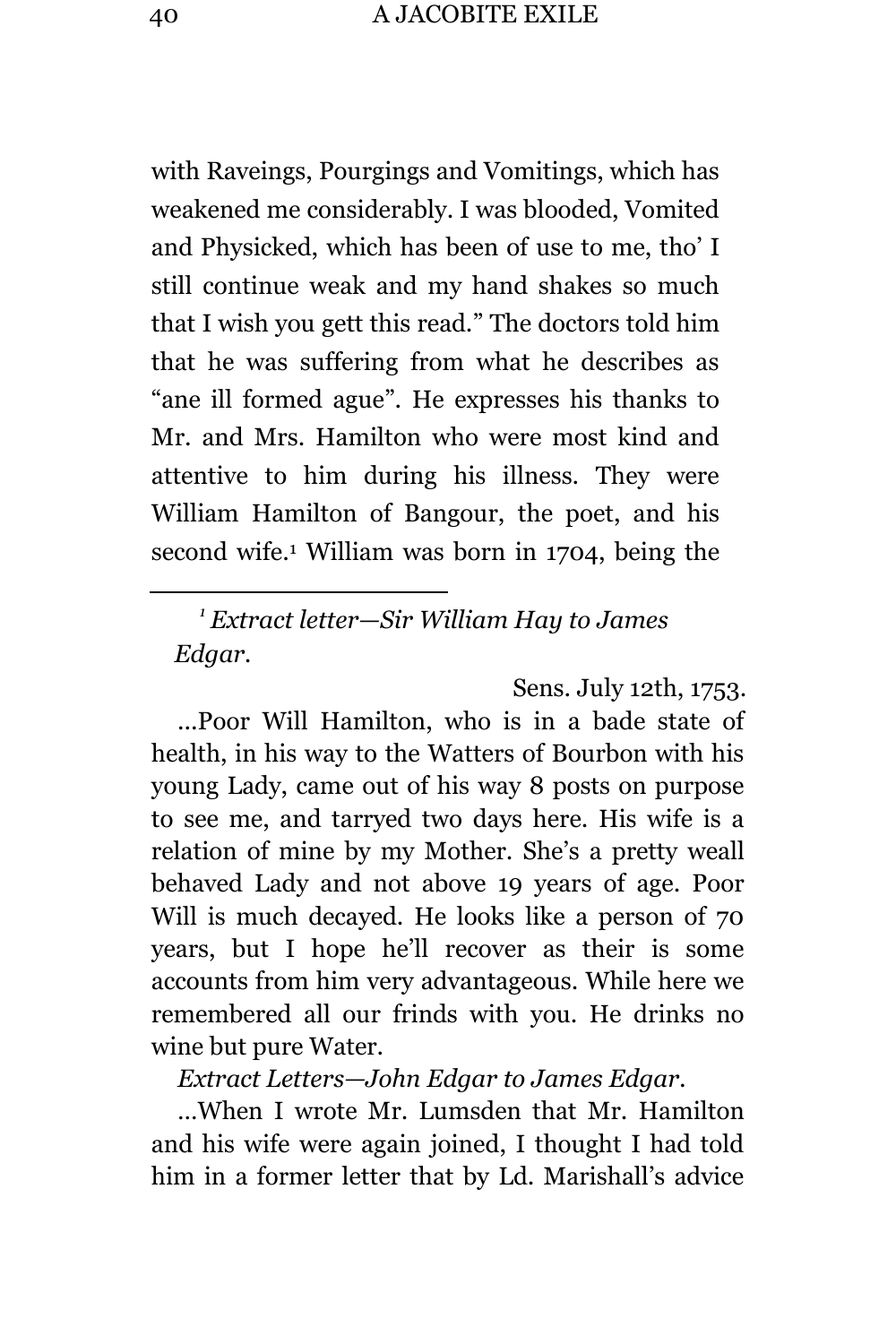second son of James Hamilton of Bangour, Linlithgowshire, and joined Prince Charles in 1745. After Prestonpans he wrote the Jacobite ode "Gladsmuir" which begins thus:

> *As over Gladsmuir's bloodstained field Scotia*, *Imperial goddess flew*, *Her lifted spear and radiant shield Conspicuous blazing to the view*, *Her visage*, *lately clouded with despair*, *Now reassum'd its first majestic air.*

Burns, on being asked his opinion of the poem,

a<br>B

they had seperated for two or three months and she boarded in a French house on purpose to learn the Language, as they propose to be some time abroad, and she has really improved surprisingly. I never knew two happier in one another. Poor Willy has been of late terribly tormented with rhumetism in the head but is now much better.

Lille. 20th July, 1753.

I had a letter from W. Hamilton about three weeks ago. He is taking the waters at Bourbon l'archambor (Arc en Barois), is considerably better, he told me he was to write Mr. Lumsden immediately. Mr. Hay of Ranas went with him. Mr. Hay cant safely return to Scotland, and can afford to travel. He told me he had a great inclination to see his Majesty. If he comes to Rome, I'm sure you'l have great pleasure in his Company, for he is a very worthy sensible man....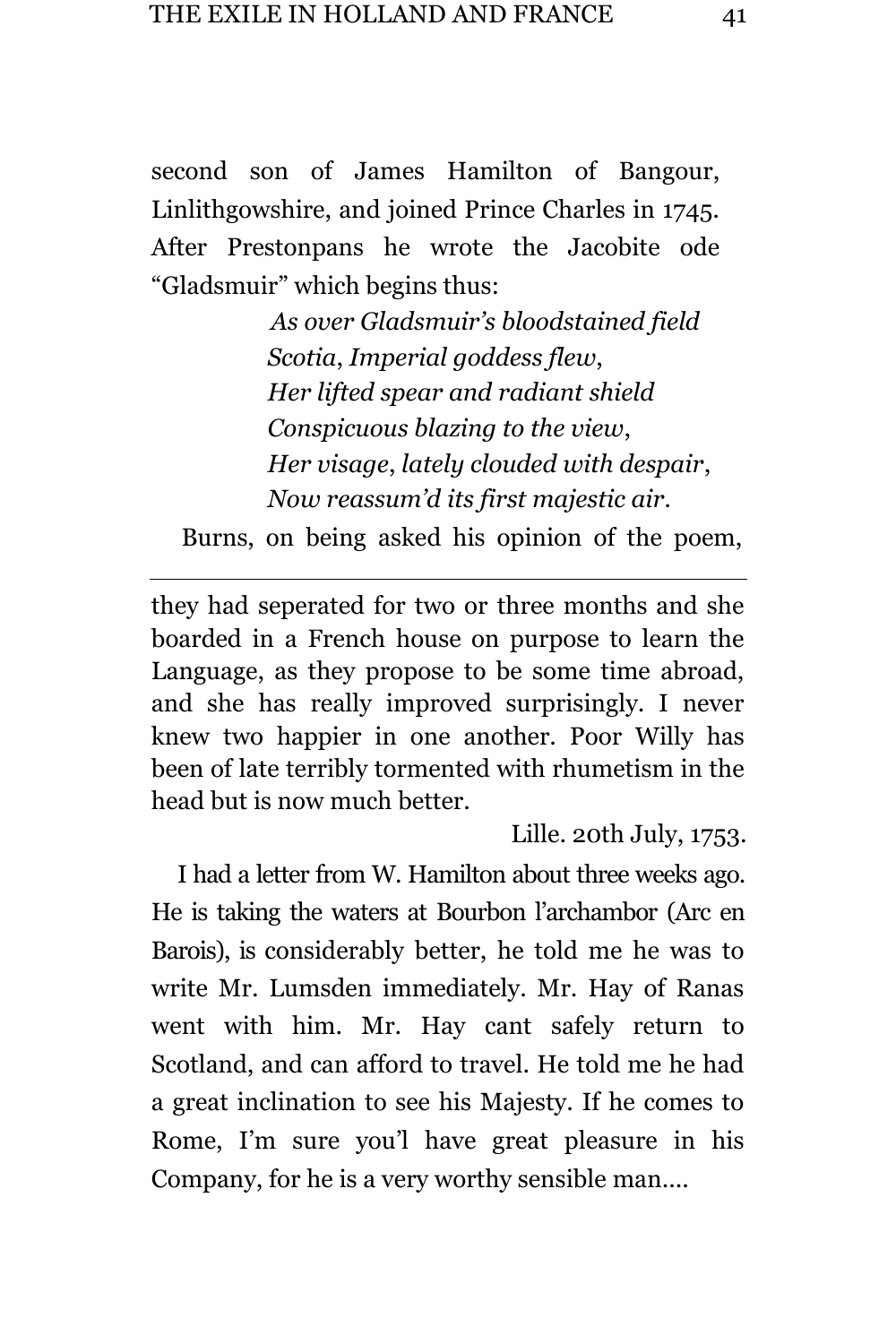said, "I dinna like it ava, man. It's far ower sublime." After Culloden, William Hamilton lay concealed in the Highlands and at last escaped to France. Through the help of powerful friends at home he was pardoned and returned to Scotland. He succeeded to Bangour on the death of his elder brother, John, in 1750, but his health having been injured by his hardships in his wanderings, he returned to France, where he died of consumption at Lyons on 25th March 1754 and is said to have been buried in Holyrood. He married, first in 1743, Katherine, daughter of Sir James Hall, 2nd Baronet of Dunglass, and had one son, James. She died in October 1745. William Hamilton contributed to Allan Ramsay's *Tea-table Miscellany* between 1724 and 1727, and was the earliest translator of Homer into English blank verse. He also wrote the once-popular "Braes of Yarrow", which has been described as one of the finest ballads in the language. A verse from it is here given:

*Why runs thy stream*, *O Yarrow*, *Yarrow red? Why on thy braes heard the voice of sorrow? And why yon melancholeous weeds Hung on the bonny birks of Yarrow?*

This affords some idea of what passed for good poetry in the mid 18th century in Scotland.

Somewhat better are the first four lines of his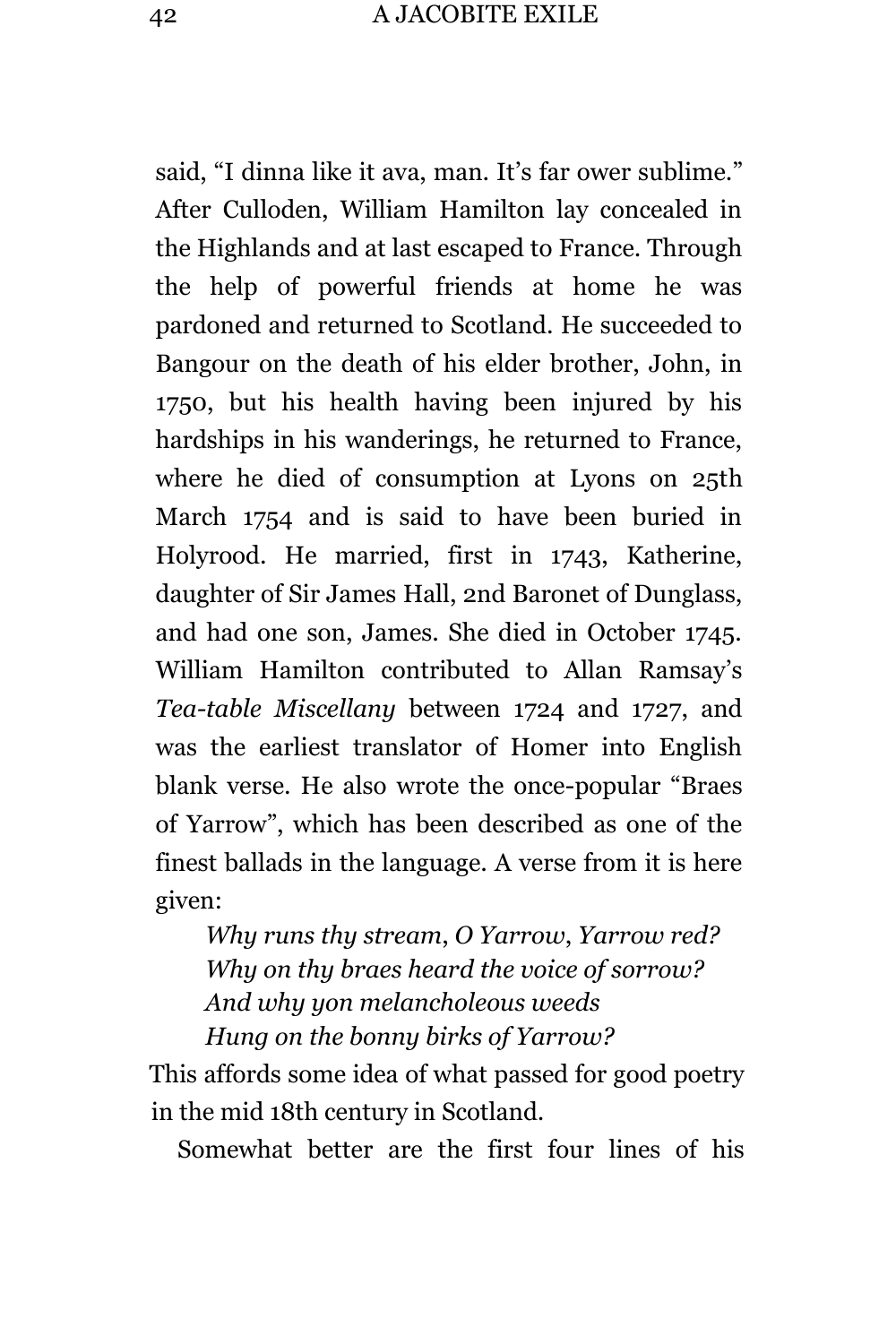adaptation of the 137th Psalm:

*On Gallia's shore we sat and wept When Scotland we thought on, Robbed of her bravest sons and all Her ancient spirit gone.*

That William Hamilton of Bangour had a pretty sense of humour is shown in a letter from Andrew Lumsden, a Jacobite and afterwards Secretary to the Old Chevalier, written from Rouen on 9th June 1748, to his sister, Isabella, wife of Robert Strange, the artist and engraver. It proves that Hamilton entertained no respect for George II. "As soon as Mr. Hamilton enjoys the least interval of health, he resumes his usual humour. The other day he amused us with his Litany, which begins with this sentence: 'I will arise and go unto George; and will say unto him, George! I have rebelled against thee, and am no more worthy to be called thy subject; make me as one of thy hired Englishmen!'"

Andrew Hay's Mother replies to his latest letter by showing her great concern for his health, but she firmly negatives the idea of his going into any foreign service. She also implores him not to think of coming home under present circumstances; "those misfortunate Attainted People that comes over, Ruins themselves and hurts others" and sagely concludes that Scottish interests are of little importance in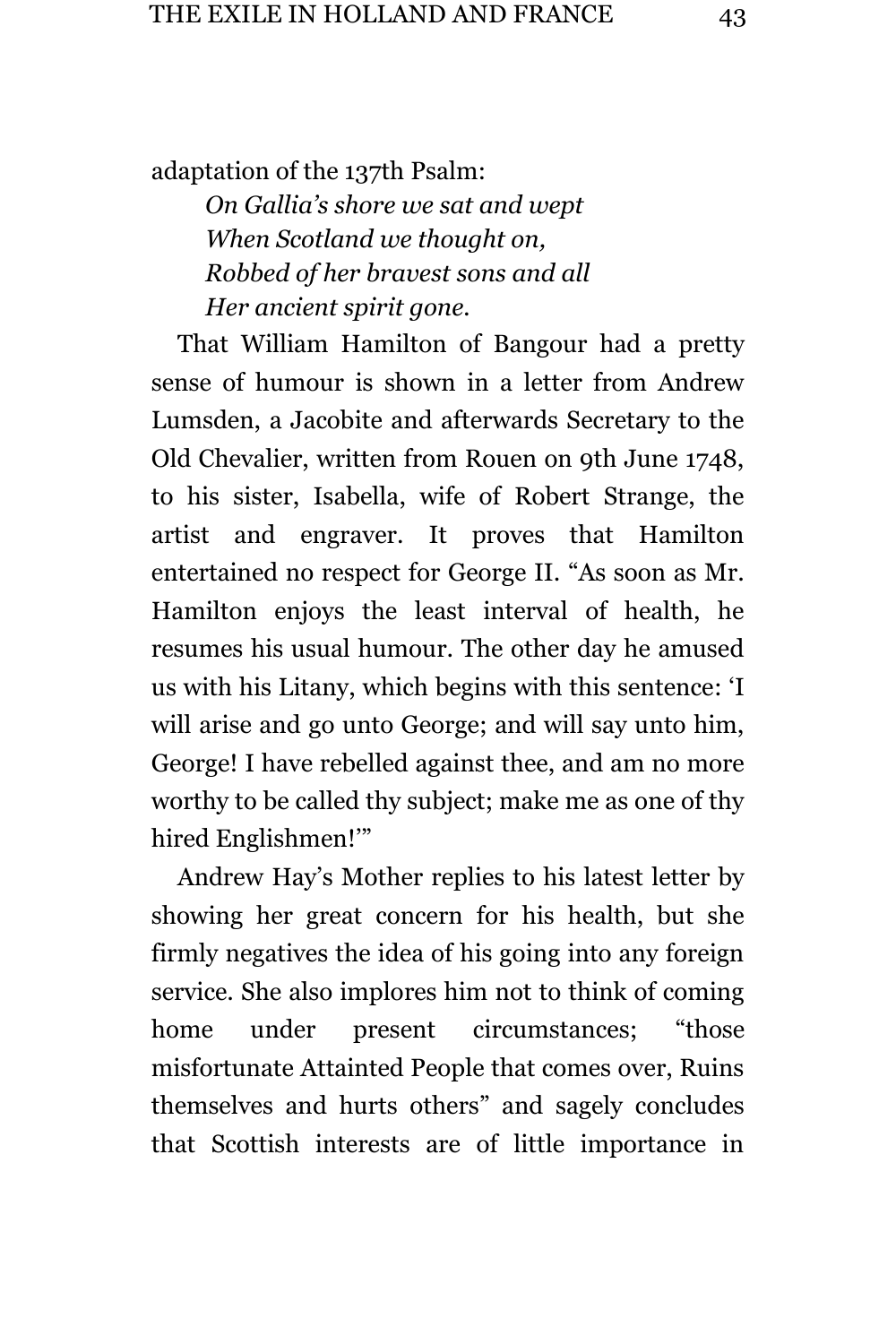England. She says she is determined that he shall not want and that she will use every possible means to supply him with money.

Again Andrew had returned to Paris in company with William Hamilton and the two men shared a lodging, but Hamilton has now gone to Montpelier, having vainly tried to persuade Andrew to accompany him there. Andrew informs his Mother that another northern Jacobite—James Gordon of Cobairdy—had just come to Paris for his wife's confinement. Gordon, like Andrew, was one of those specially excepted from the Act of Indemnity of 1747. He was half-brother to Sir William Gordon of Park. Born in 1723, he married Mary, daughter of James, 16th Lord Forbes, who was a Jacobite in 1715; she is described as "a very sweet tempered woman but not very handsome". A curious position arose from this marriage, as the 16th Lord Forbes married, secondly, in 1741, Elizabeth, daughter of Sir James Gordon of Park, sister to James Gordon of Cobairdy. Thus the latter was both son-in-law and brother-in-law to Lord Forbes! James Gordon joined Prince Charles at Holyrood, in company with several other lairds from Banffshire, in October 1745, and his action was described as "a great surprise", for "he had no manner of tincture that way, but being a rambling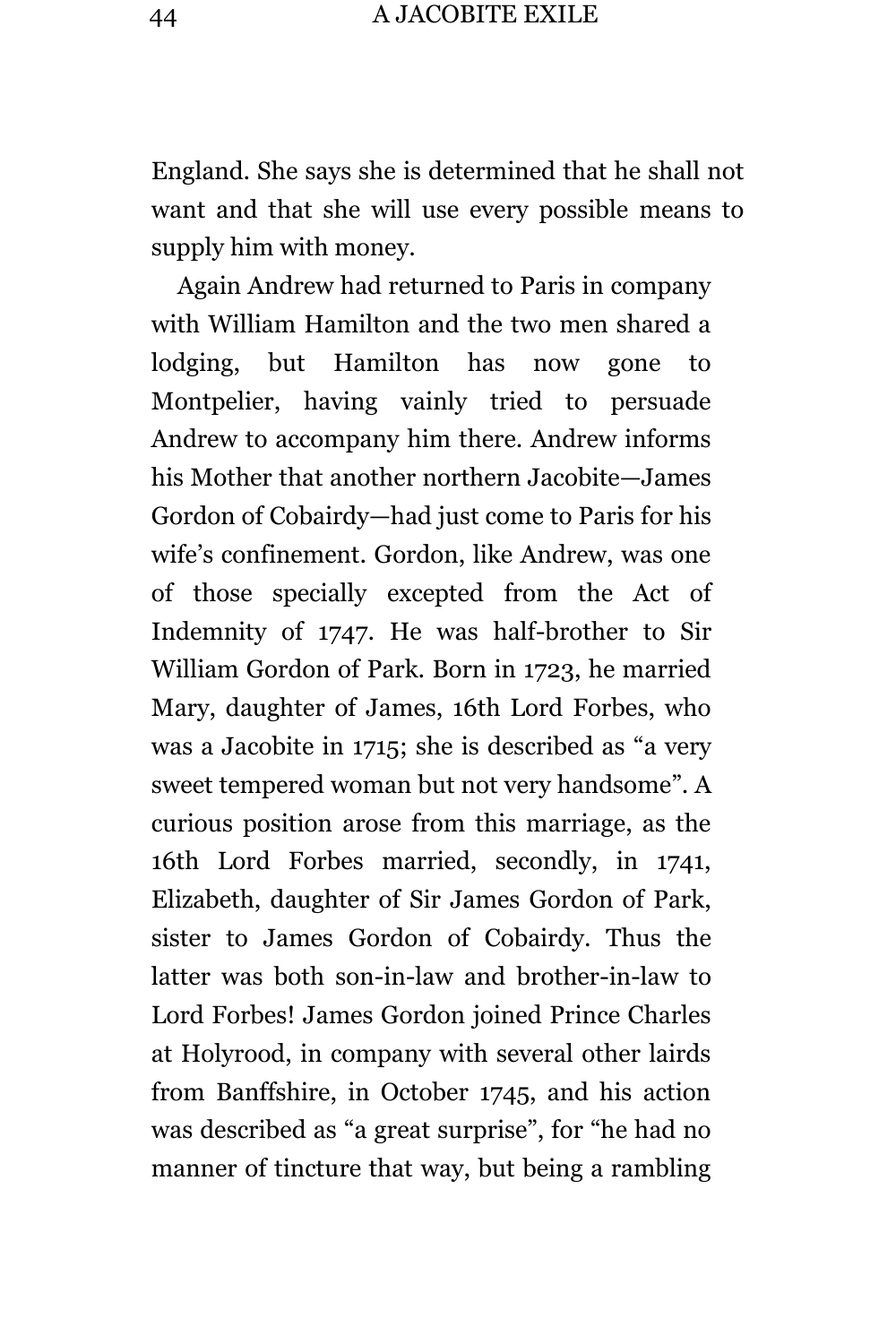young lad, was determined mostly by comradeship and something too by the high regard he had for Lord Pitsligo". He was present at Culloden and escaped to France where Louis XV gave him a company in the French service and a pension. He returned to Scotland in 1762 and died in Aberdeen eleven years later.

Andrew complains of the expense of living abroad but says that Paris is just as cheap as any other place, though he must have good clothes, otherwise he would not be able to "gett into any company". He gives some interesting details as to the price of commodities in Paris. "All Butchers meat is about fourpence a pound and feather flesh very dear. A chicken costs from ten to fifteen pence in the Marcetts and every thing in proportion, except wine which is cheap."

On June 26th 1754 Andrew writes to his Mother from "Lille in Flanders" in rather a depressed frame of mind since all hopes from the consequence of the recent elections were at an end. "To tell truth I've often been uneasie to be home but never entirely gave up hopes of it till now, which makes me think of how and in what manner I shall pass and wear out my life with any degree of pleasure and satisfaction." He regrets that his Mother won't allow him to join a foreign army. "Ane idle man as me is exposed to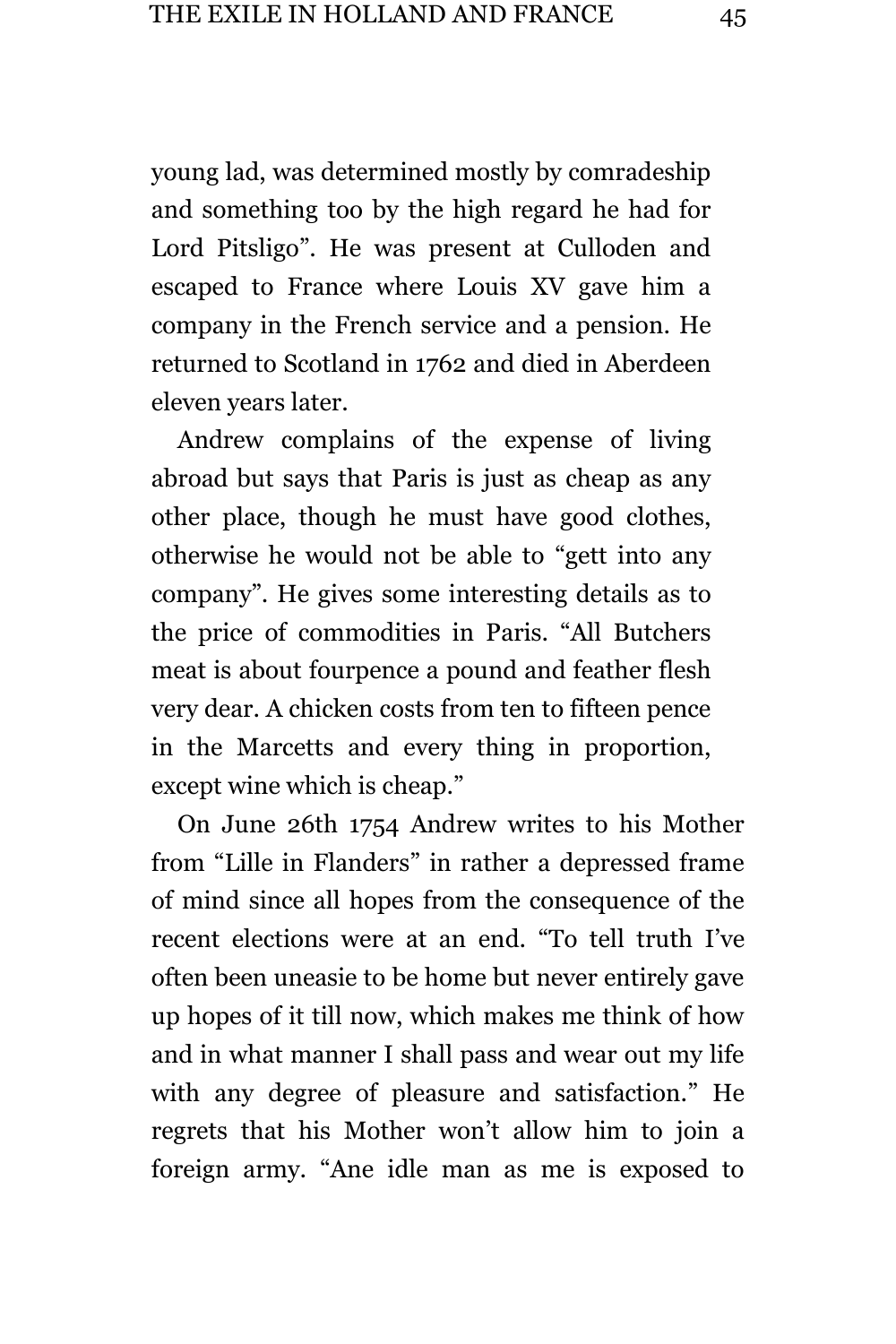many expences that one in any business is free of, besides the thoughts of having something to doe amuses, dissipates and helps to banish disagreeable ideas in some measure. I've often thought of going to some retired corner where I could have no chance of seeing company, but on reflection I find that wont doe. My spirits are not sufficient to bear ane absolute retirement tho' upon honour I shun company. I'm sure the Government cannot take a surer way of ruining all in my way than keeping us abroad." He constantly thought of returning home; in this letter he says he is almost prepared to take that risk and, to satisfy the authorities, he would pledge himself never to go outside the bounds of the parish in which the house of Rannes stood.

Still in a very gloomy tone Andrew writes from Paris on 17th August. He is much worried that the health of his Mother and his sister Jean compels them both to live in what he quaintly calls "a Physical way His Mother's health was an omnipresent anxiety to him. "I can't represent how unhappy your weak state makes me. I'm fully satisfied that you're worse than what you write, which makes me the most miserable creature alive. Att present every thing casts up to me in the worst shape can happen." He assures his Mother that if anything unfortunate should befall her, he would be the most wretched person on earth. He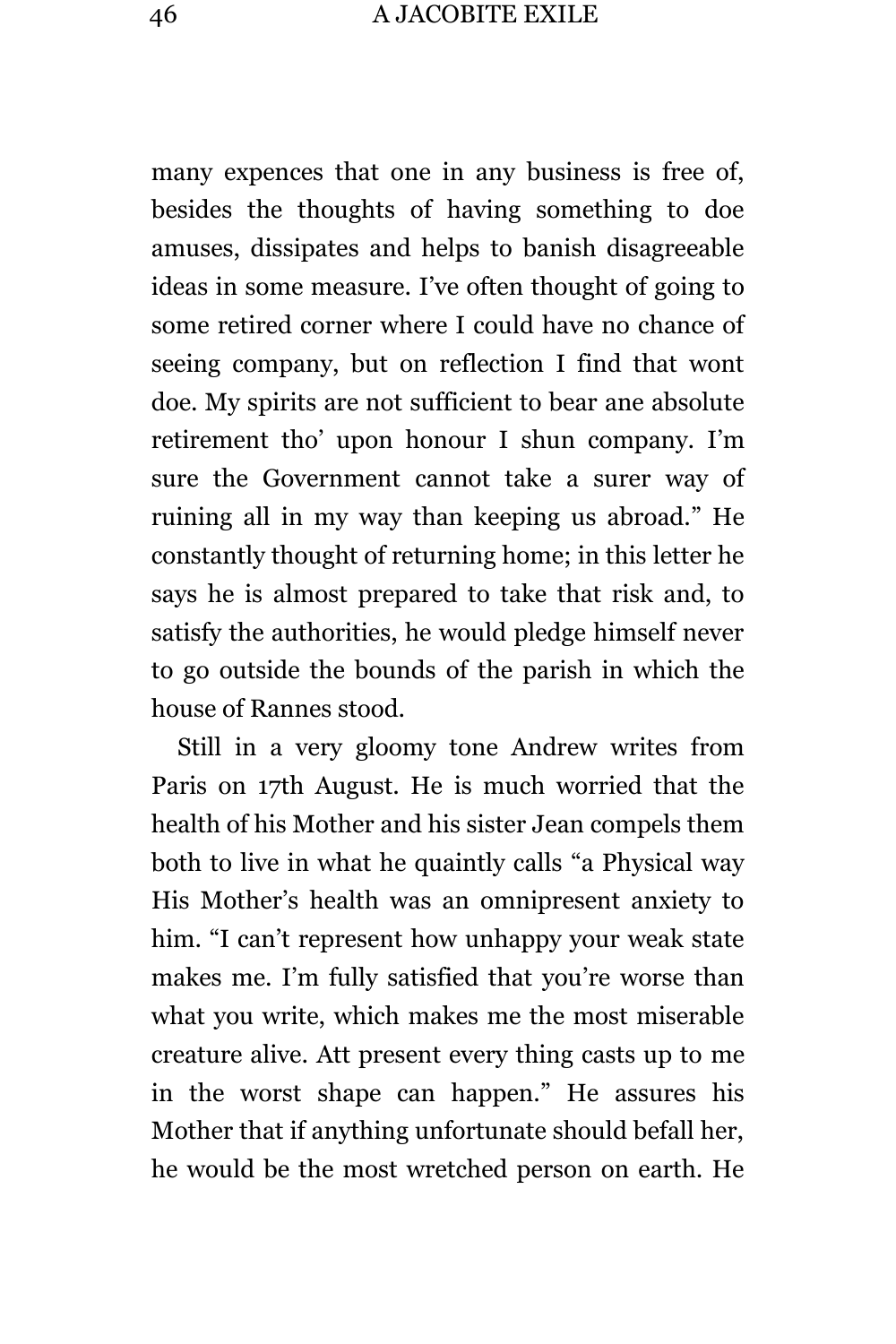says that sometimes he is seized with the idea of sailing to Scotland and landing secretly in order to spend a month with his Mother; but fear of being arrested and thrown into prison for the rest of his life prevents him from attempting what, in his calmer moments, he must regard as folly and madness. Then—as if wrung from him—he adds, "I really can't explain how uneasie I'm become about being home. I'd content myself with very poor living to attain it." He inquires if his Mother ever sees her "great neighbours"—James, 5th Lord Findlater, and his wife at Cullen House, only a few miles from Rannes—as he has hopes of their intercession on his behalf. He suggests other people who might be induced to help, amongst them Lord Adam Gordon whom he says is good-natured. Lord Adam was the youngest son of Alexander, 2nd Duke of Gordon (the Marquis of Huntly of the Rising of 1715). He was M.P. for Aberdeenshire from 1754-68 and became Commander-in-Chief in Scotland in 1782. One of his brothers was Lord Lewis Gordon, the Jacobite. Another influential man whom Andrew named was George Skene, 17th Laird of Skene—"he always professed friendship for me." The Aberdeen Journal of 7th September 1746 in recording his death that year gives a long eulogy of him, amongst which are the following gems: "that he was fitted for Business,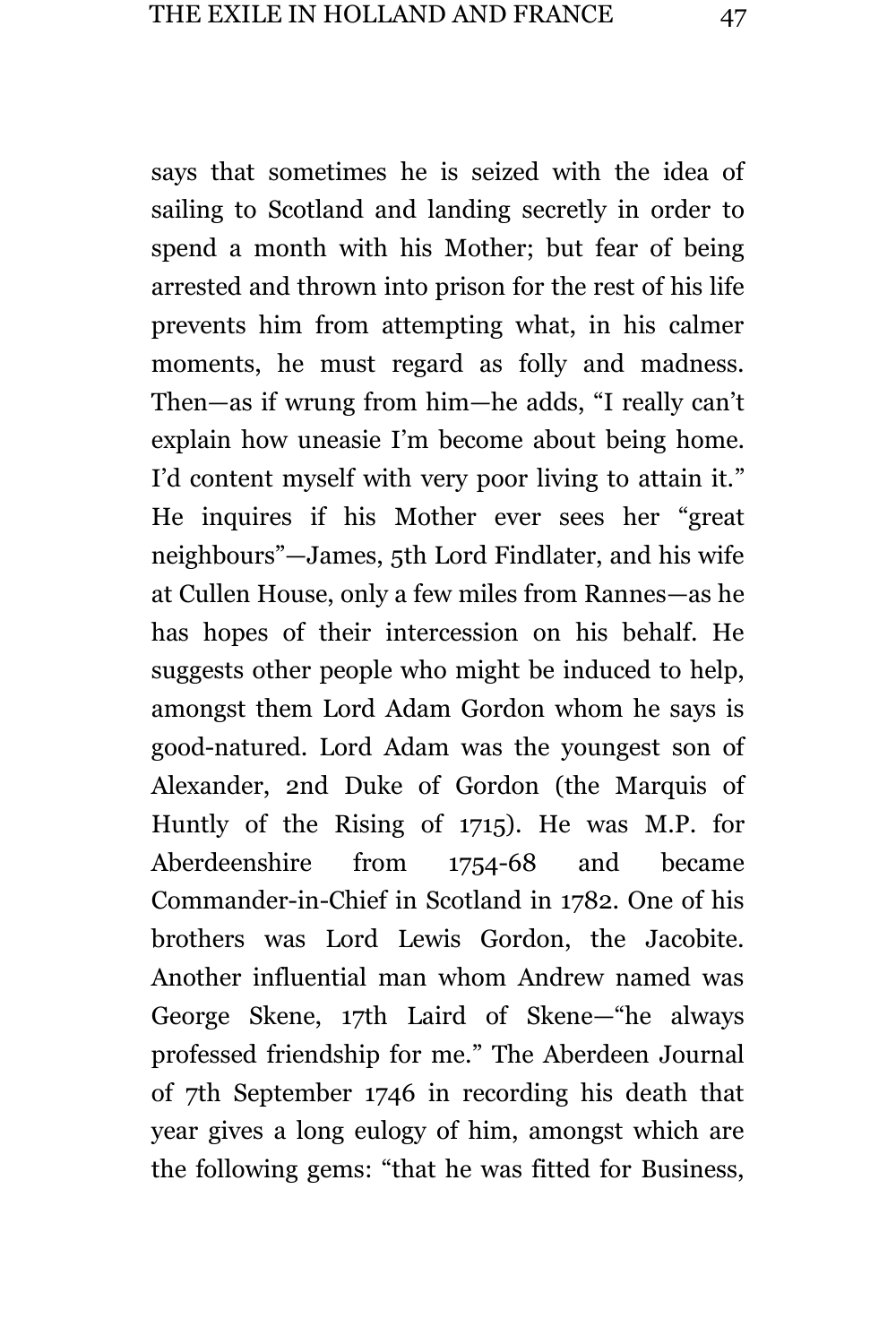remarkable for doing good and making up differences amongst his friends and neighbours," also "he was a father to the fatherless, and a husband to the widow, a sincere good Christian, without ostentation or show. These substantial qualities being accompanied with great knowledge, true taste and an inimitable turn of humour, make the tears of his friends flow unbidden o'er his grave."

After the receipt of Andrew's very gloomy letter, Helen Fraser gave her depressed son a maternal lecture. "I received yours of date August 17th wch gives me great pain. I plainly see you labour under that disease of longing for your Countrie, which is not like that Resolution and fortitude I thought you had. Don't give way to that temtation of casting things up in the worst shape, always think that however dismall things may appear to us that what God sees proper to trist us with is best. Our business is to ask the assistance of the Holy Spirit to submit to His Will. Raise up your Curage and Act like a reasonable man. Don't think of coming home whatever may happen to me. You know how great desire you had to be where you now are and, as you justly observe, your coming home as you at present stand wou'd be reckoned folly and madness. My dear, you may believe ther is nothing on this side of time wou'd make me so happy as seeing you in saftie and nothing wou'd give me so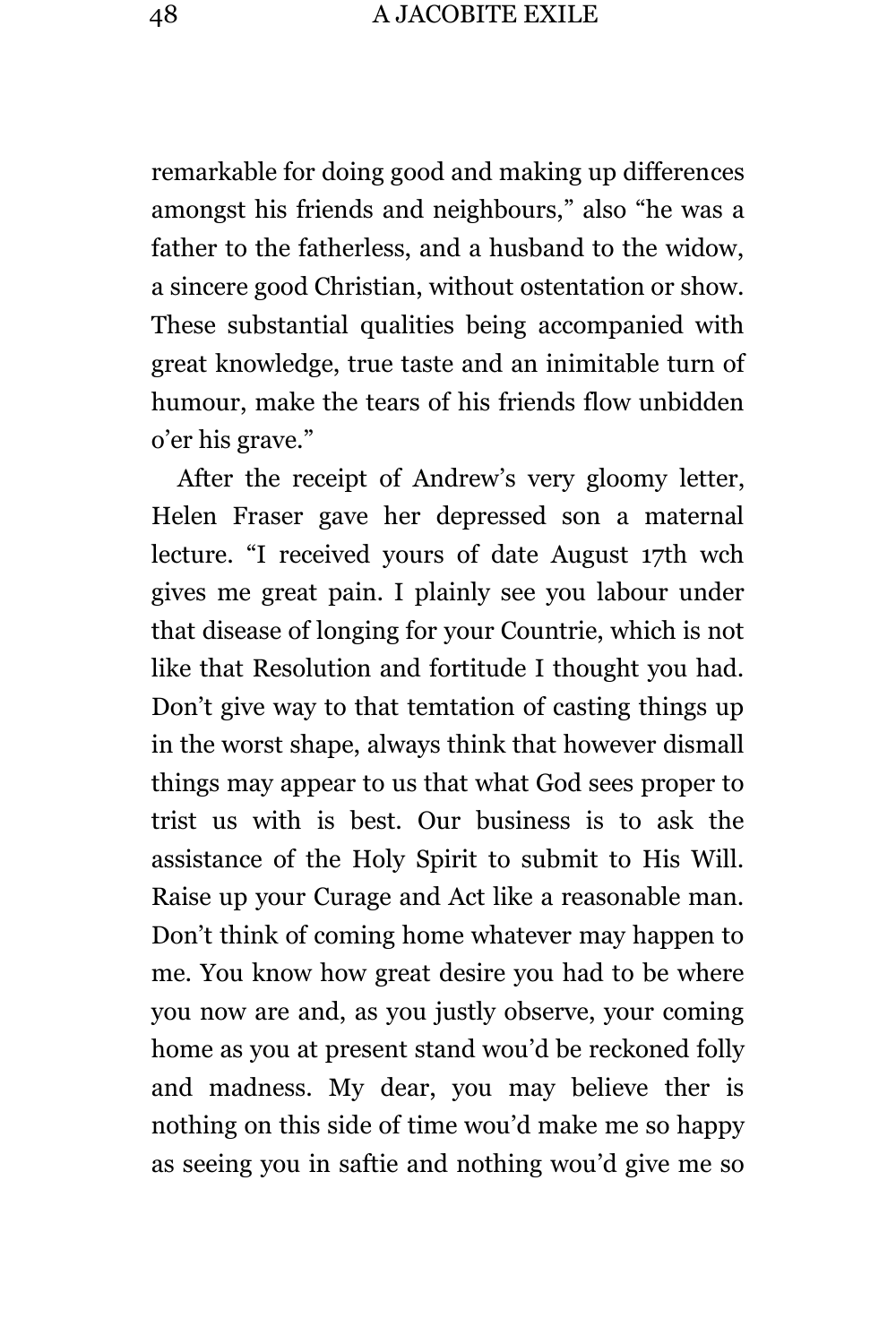great pain in the state you are in, as a sight of you. I'm verie sensible of your being ane aff. dutieful Child. It's verie possible you and I may yet meit in the land of the liveing and I think I'm rather Better than worse than when I wrote you last, but you know you and I are nearer our Grave than we was at that time. People in perfect health are cut down everie day and make not yourself unhappy with what may happen." In answer to Andrew's inquiry she informs him that she never sees their "great Neighbours", Lord and Lady Findlater, though she has received "severall Compliments and apologies for not seeing them as they pass and Repass. I hear they enquier about you and where you are, some tims. My dear, dont in the least increase your pain by being anxious about anything that may happen to me, the evils of the day are sufficient to bear, and nothing can happen me in this side of time that can give me more truble than to think of your being uneasy in any shape."

Andrew had been worrying about his expenses and the drain he must be on his Mother's resources. She says that she never grudges him anything and will continue to supply him as long as she lives. He had taken a servant abroad—one Robert Hendry—and often complains of the expense this entails, though he admits he can't get on without him. "Robbie" is for ever wishing—like his master—to return to Scotland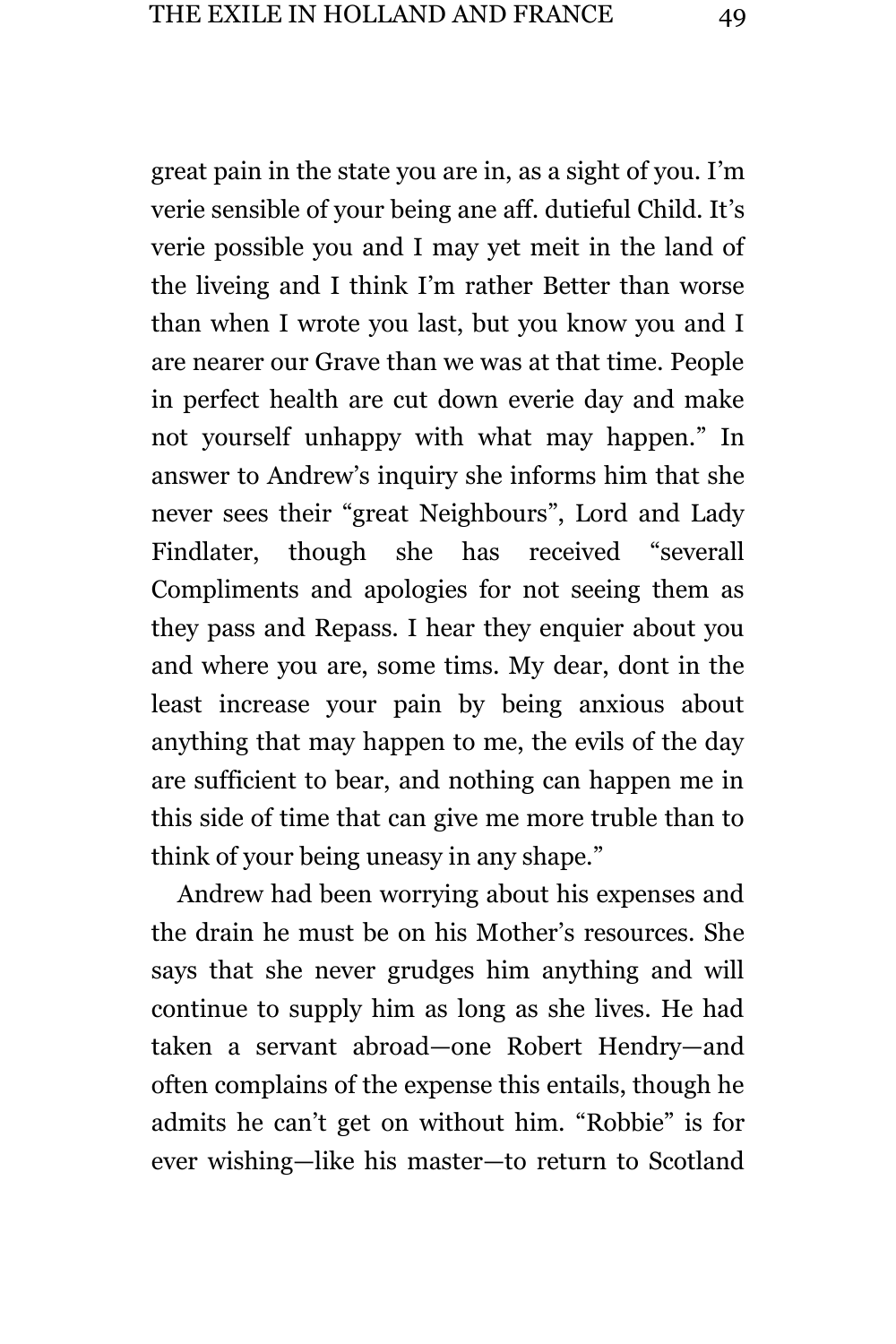and has informed Andrew that he cannot serve him for the same wages which he used to get in the north, because there he had perquisites. He was paid the magnificent sum of £3 sterling yearly. Andrew explains that his keep costs about £20 a year without reckoning his clothes. Robert was continually giving Andrew what is now known as "notice", which the latter always ignored or as he says "parried", for he found "Robbie" most useful when he was ill (which seems to have been frequently), also the servant was acquiring a smattering of the French tongue. Sometimes Andrew resolved to part with him but when the moment arrived he always decided not to do so. His Mother also urged him to keep a servant and he generally acted on her advice. He feels that if he really parts with "Robbie" he must pay his fare back to Scotland—where he originally engaged him—and this is a consideration. So "Robbie" stayed on, and in 1762 Andrew was paying him £5 a year. But, in spite of this advance, "Robbie" informed Andrew in November of that year, when at Rotterdam, that he really wished to leave and return home. Andrew apparently took this badly, he was unwell at the time, and told "Robbie" that after 12 years' service he might have chosen a better moment for leaving, adding *that he would not allow him to go* until he himself was well enough to travel. "Robbie", with difficulty, was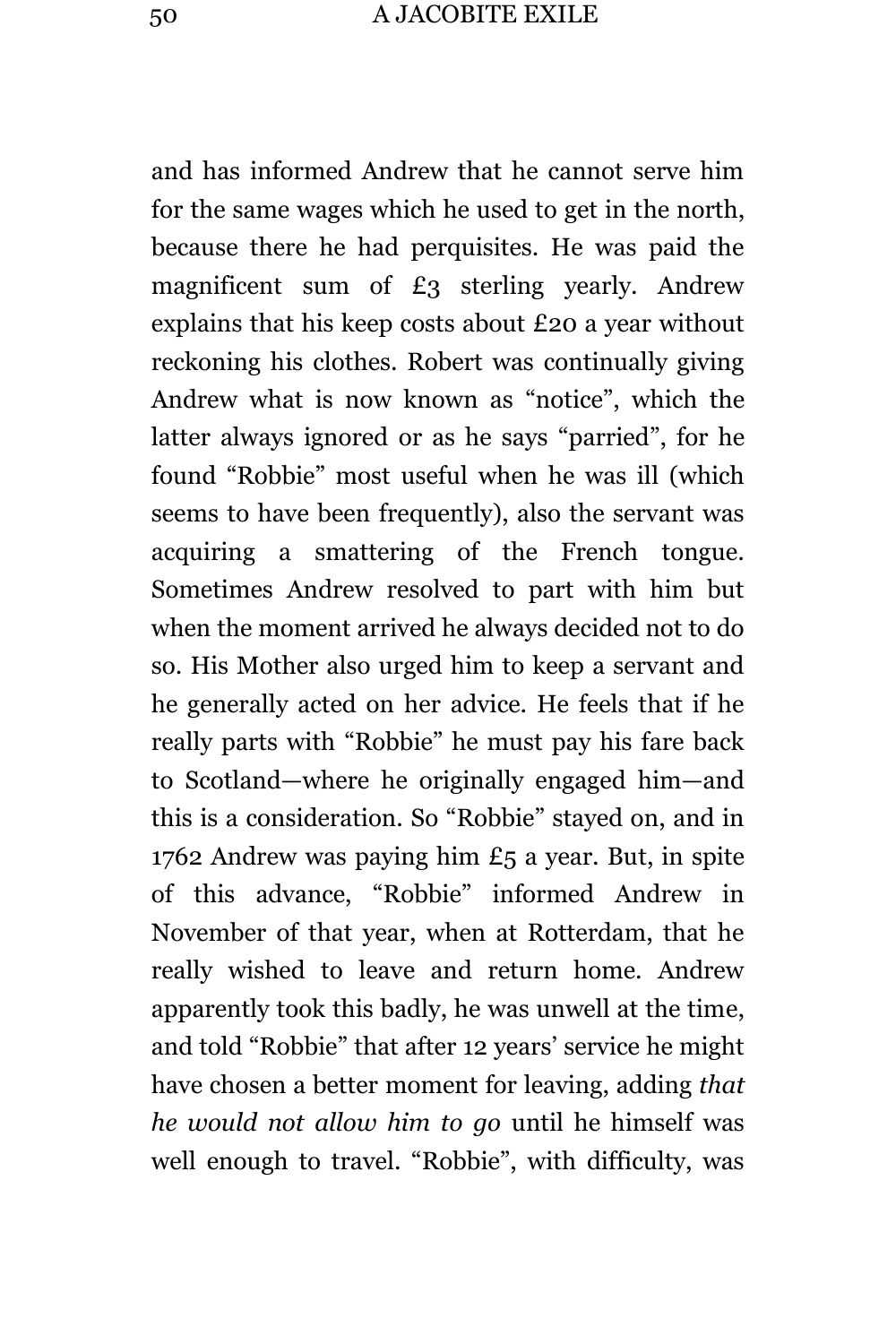persuaded to agree to this. Not till March 1763, when Andrew had returned to London, did master and servant finally separate—after having been together for 13 years, and Robert went into the service of Captain (afterwards Admiral) Robert Duff of Fetteresso where it is hoped he was satisfactory and proved worthy of his greatly increased wages*—£16*  per annum.

Andrew had asked his Mother who called upon her at Rannes and the proud old lady replies: "Many people that used to visit here does not. If they imagin it gives me pain, ther mistaken. If they come I shall be Civill, but shall not challeng them for unkindness. Blessed be God, I doe not depend on them." She does, however, name two people who called on her. The new Master of Braco, James Duff, second son of Lord Braco, afterwards 2nd Lord Fife, breakfasted one day with her. He had just been elected M.P. for Banffshire, for which, being only an Irish Peer, he sat for thirty years. He was to prove a good friend to Andrew in later years. George Hay of Mountblairy, the Jacobite, who had recently returned from abroad, also breakfasted at Rannes.

Whilst still in Paris in October 1754 Andrew urges his Mother to apply to any and every one who might take an interest in his case. He suggests that Lord Findlater and Sir Robert Abercrombie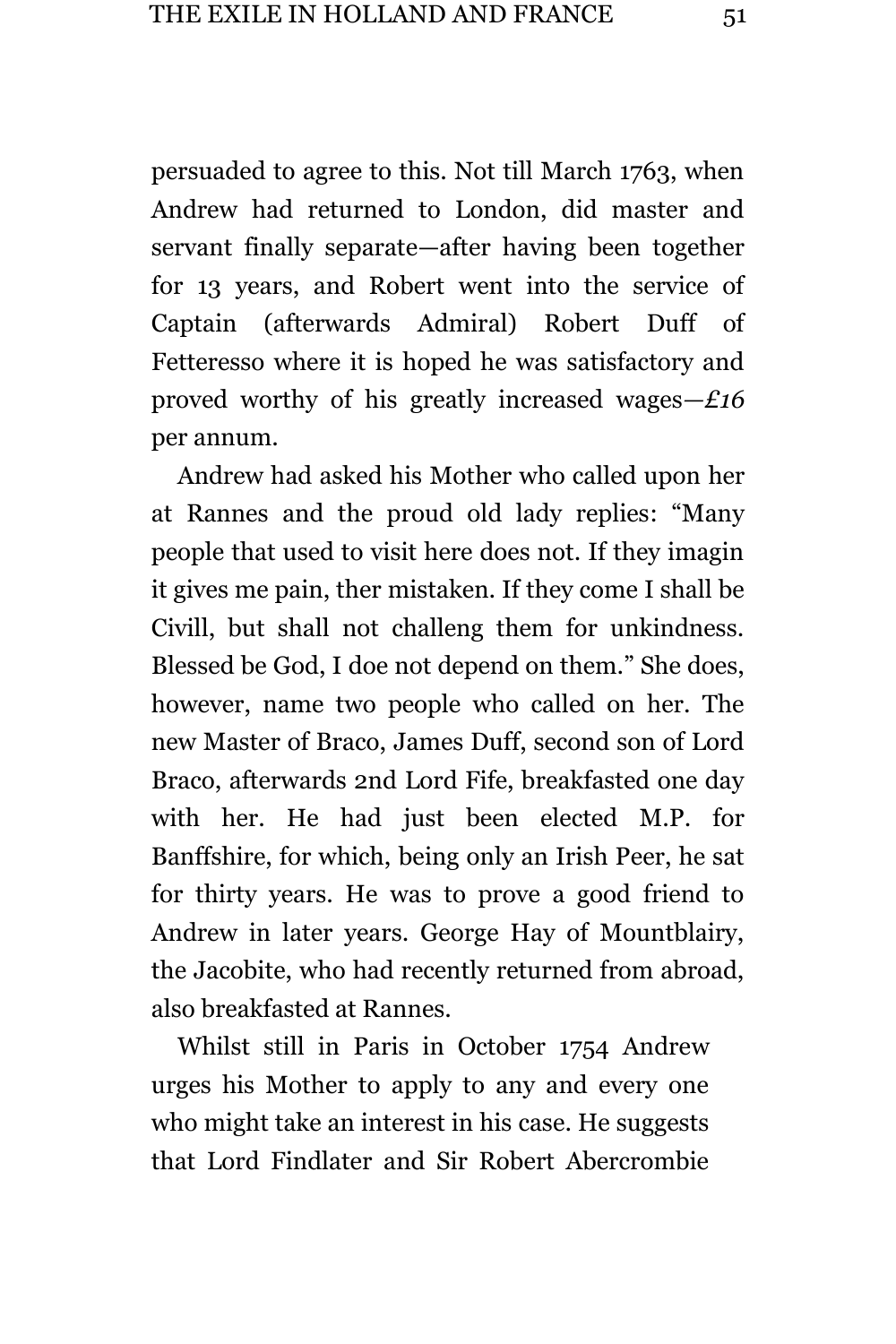might be approached on his behalf. He proceeds to answer his Mother's lecture. "Dont, my dear Mother, imagine that my desire to be home proceeds from irresolution. If it's my fate to be condemned to live out very possibly the short remainder of my life in this country, if it only touched myself, I could without immense pain doe it, but when I imagine that you and some others are interested and suffer for me, that thought getts the better of me and makes me unhappy. Besides my expence here is monstruous and more than I can affoord, which shagreens me, tho' declare as far as I can with any decency I spare and am ever vexed to lay out for the common necessarys." He finishes this letter with: "I long much for hard fish. If you can spare half a dozen its well." Hard fish means salted—fresh fish being almost unobtainable abroad.

In the letter of 29th November, occurs the first mention of Sir James Steuart and his wife, of whom Andrew was to see a great deal. Sir James Steuart, Bart, of Goodtrees<sup>1</sup> and Coltness, born 1712– therefore a year older than Andrew Hay—was the

L,

 $1$  Goodtrees is now called Moredun. It is situated to the south of Edinburgh, in the direction of Liberton. Goodtrees was commonly called "Gutters".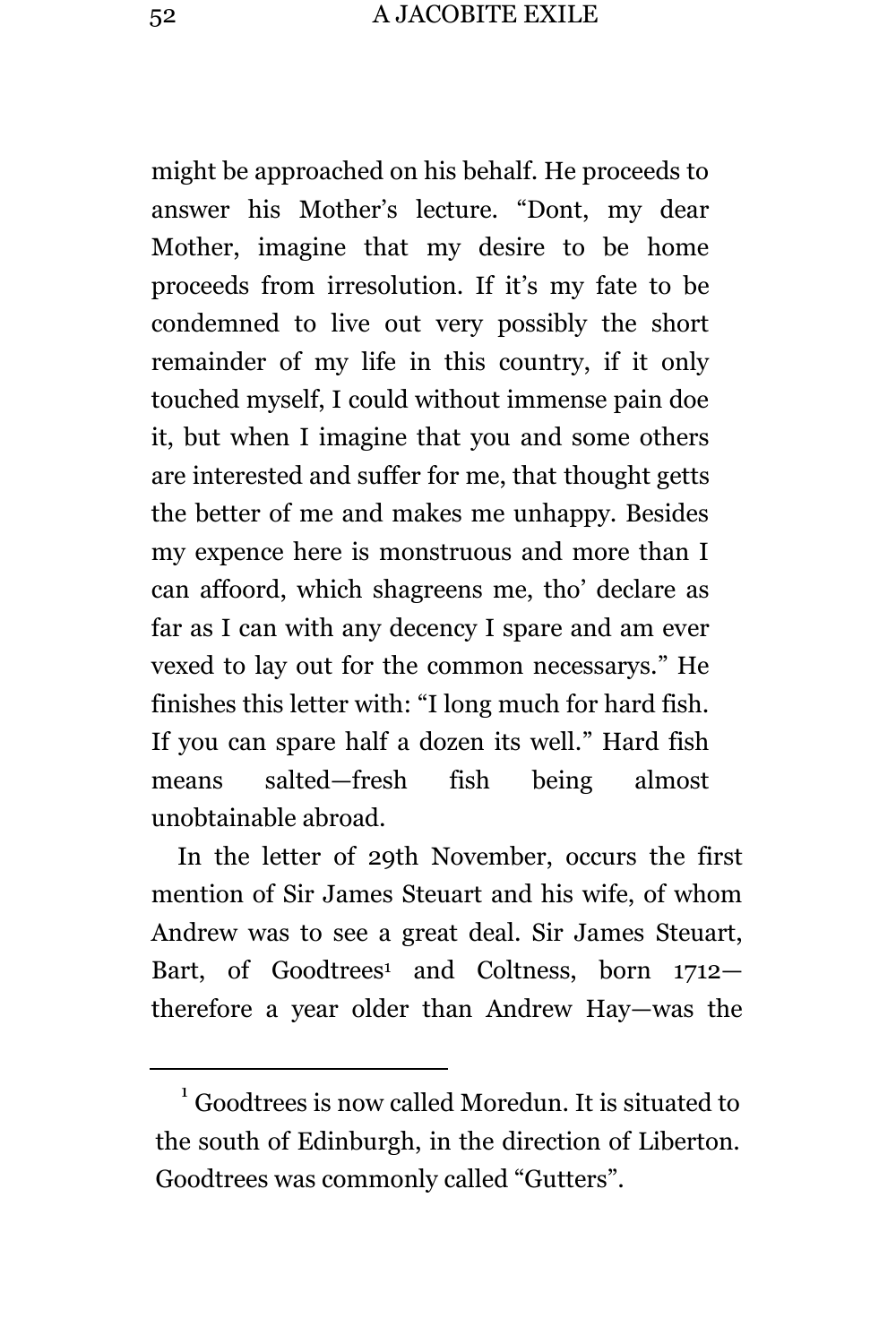only son of Sir James Steuart, a Whig, Solicitor General and at one time acting Lord Advocate of Scotland. James, the younger, studied law at Edinburgh and was admitted an advocate in 1735. Then he travelled abroad, visiting Leyden and at Avignon met the Duke of Ormonde and other Jacobites, and returned to Scotland in 1740 a convinced supporter of the Stuart interest. It is also said that, while on his travels, he went to Rome and was introduced to Prince Charles Stuart. Sir James Steuart wrote to James Edgar<sup>1</sup> from Lyons on 3rd June 1740, on the former's return from Rome.

"DEAR SIR,

a<br>B

Your kind letter found me here upon my arrival from where you know, being forwarded from thence. We came here with an intention to see once more a little of Italy, but my friends in Scotland press me strongly to come home and I am resolved to comply. In 10 days I shall leave here and shall be at Paris till the end of this month; pray dont fail to write me by first post and direct to Mr. Waters<sup>2</sup> when I shall go and call for it. I am now at last going to old Scotland where I hope it may be in my power to be of some service to the good cause and I hope when you lay

**<sup>1</sup>** Secretary to the Old Chevalier.

**<sup>2</sup>** Jacobite Banker in Paris.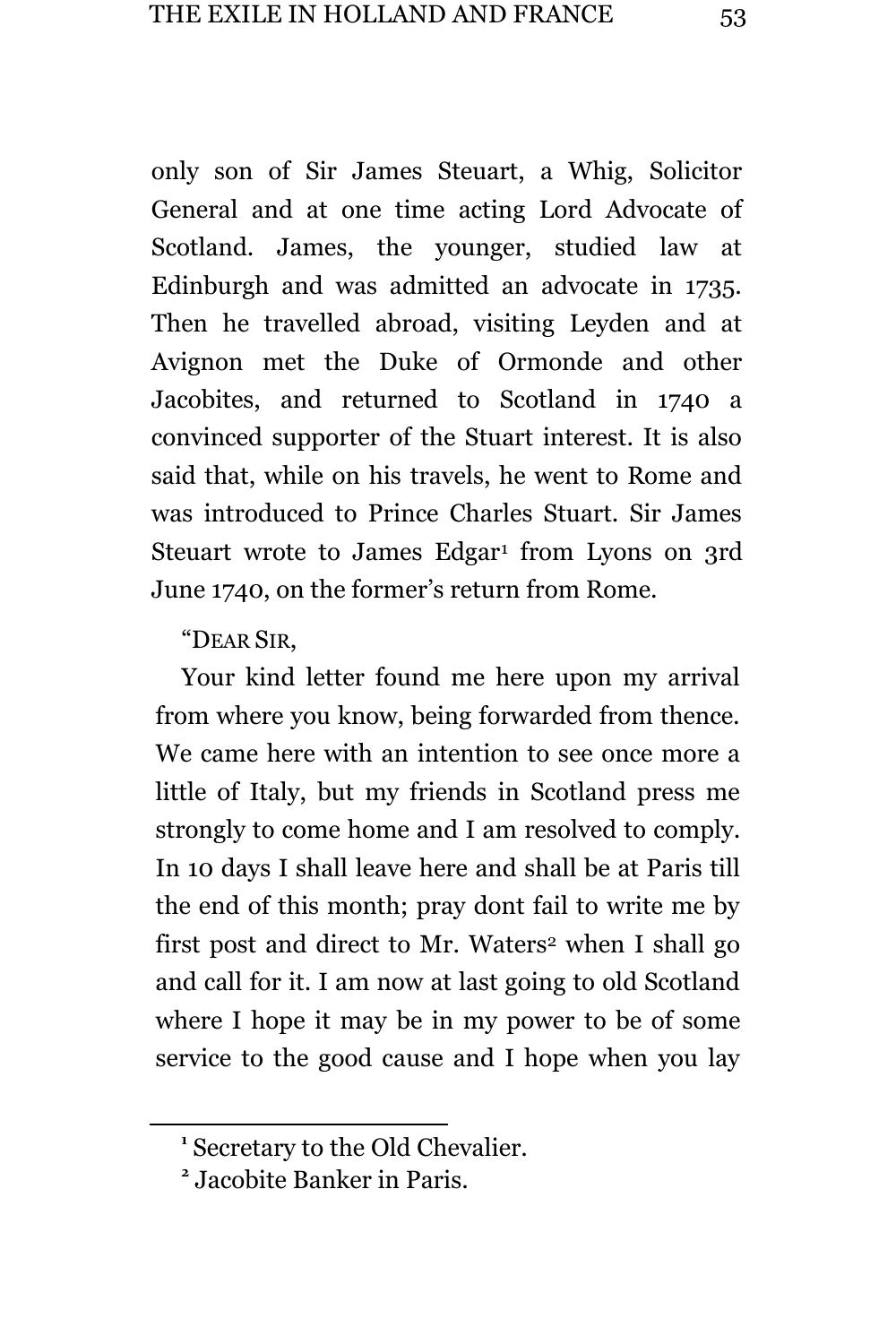my humble duty at his Mty's feet you will not omit to assure him in my name that my firm intention is to devote myself to his service and to omit nothing that in my low sphere can promote his interest or increase the number of his friends, and think myself highly recompensed for so doing by having discharged the duty I owe to my Prince and country. I hope, Signor mio, that if I get into Parliament,<sup>1</sup> ther may be more in my Power and in that case I may probably pay you a visit if the number of our evil days be so long of being accomplished, which God forbid. I intend to send you from Paris a little short alphabetical cypher, to have the pleasure still now and then of a letter from you when in Scotland. Make an offer of my humble duty and best wishes to the two Princes. Tell them I shall sharp my broad sword and clean up my Spanish fusil to be ready at the first call and wait with more impatience for the happy day that Scotland shall see them, than ever I did as yet for anything. A. Dio." 2

At this stage Sir James seems to have been a convinced Jacobite. Afterwards his heart failed him slightly, until he was urged to join the cause by his

L,

<sup>&</sup>lt;sup>1</sup> In 1744 Sir James unsuccessfully contested the Parliamentary seat for Edinburgh.

<sup>&</sup>lt;sup>2</sup> Stuart MSS. at Windsor.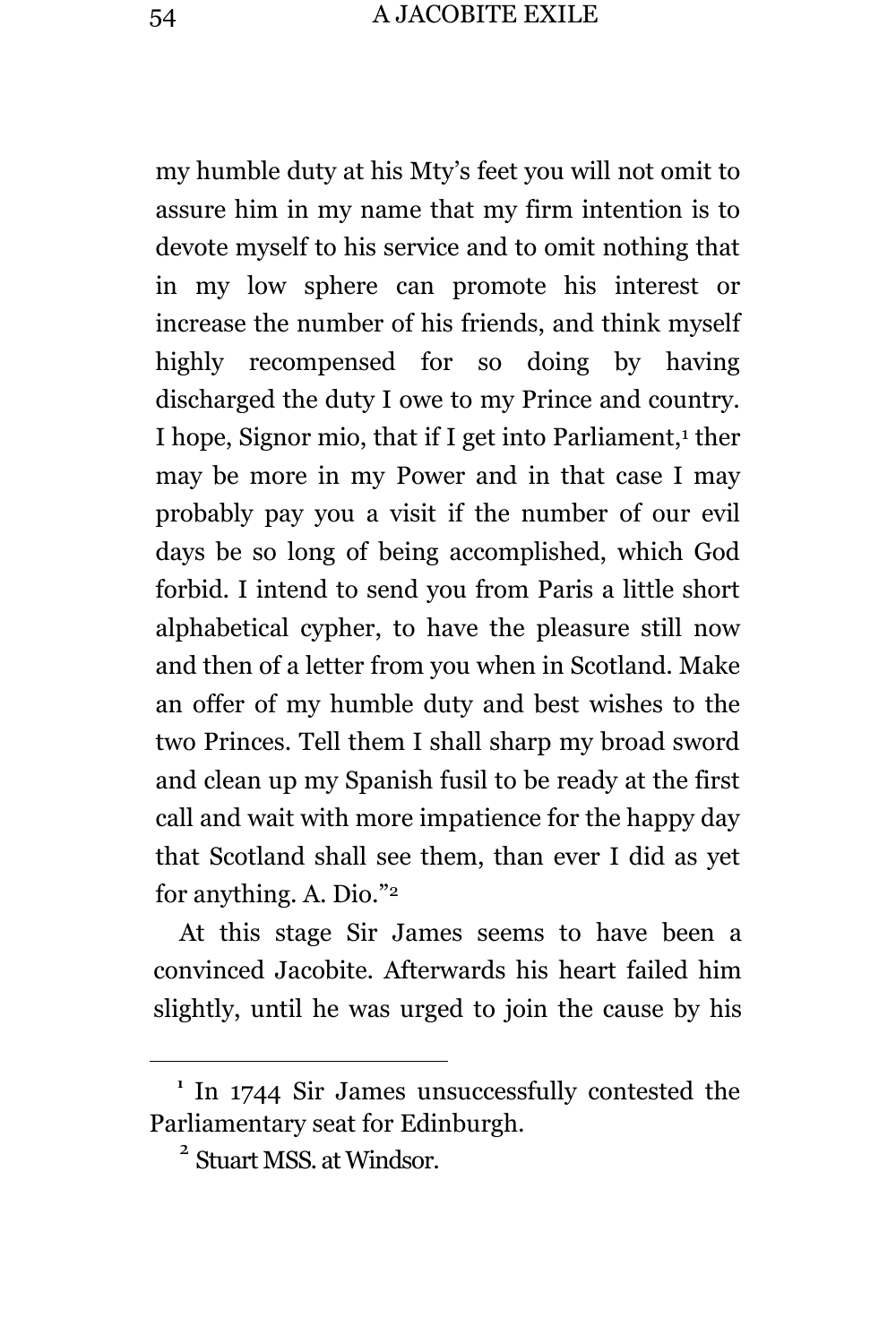brother-in-law. In 1743 Sir James Steuart married Lady Frances Wemyss, eldest daughter of James, 5th Earl of Wemyss, and sister of Lord Elcho, who was "out" in the '45. John Murray of Broughton<sup>1</sup> had written to James Edgar on 5th September 1743— "Your friend Sir J. Stewart, who is deservedly well liked by all his acquaintance, is to be married to Lord W—ss eldest daughter. A match made by Lord Elcho."

On Prince Charles' arrival in Edinburgh, October 1745, Sir James prevailed upon his brother-in-law to conduct him, apparently as a prisoner, to the royal presence. The Earl of Buchan,<sup>2</sup> who had married Agnes, sister of Sir James, was also brought by Lord Elcho to Holyrood, on the same pretence. As the Prince refused to see them except as avowed adherents of his cause, Buchan retired, not wishing to commit himself, but Sir James offered his services, being shortly after sent on a mission to France, where he still was at the time of Culloden. As was the case with his presentation to Prince Charles, there seems to be a good deal of mystery about Sir James Steuart's departure; In a Government list of rebels not

<sup>&</sup>lt;sup>1</sup> Secretary to Prince Charles during the '45.

<sup>2</sup> Henry David, 10th Earl of Buchan.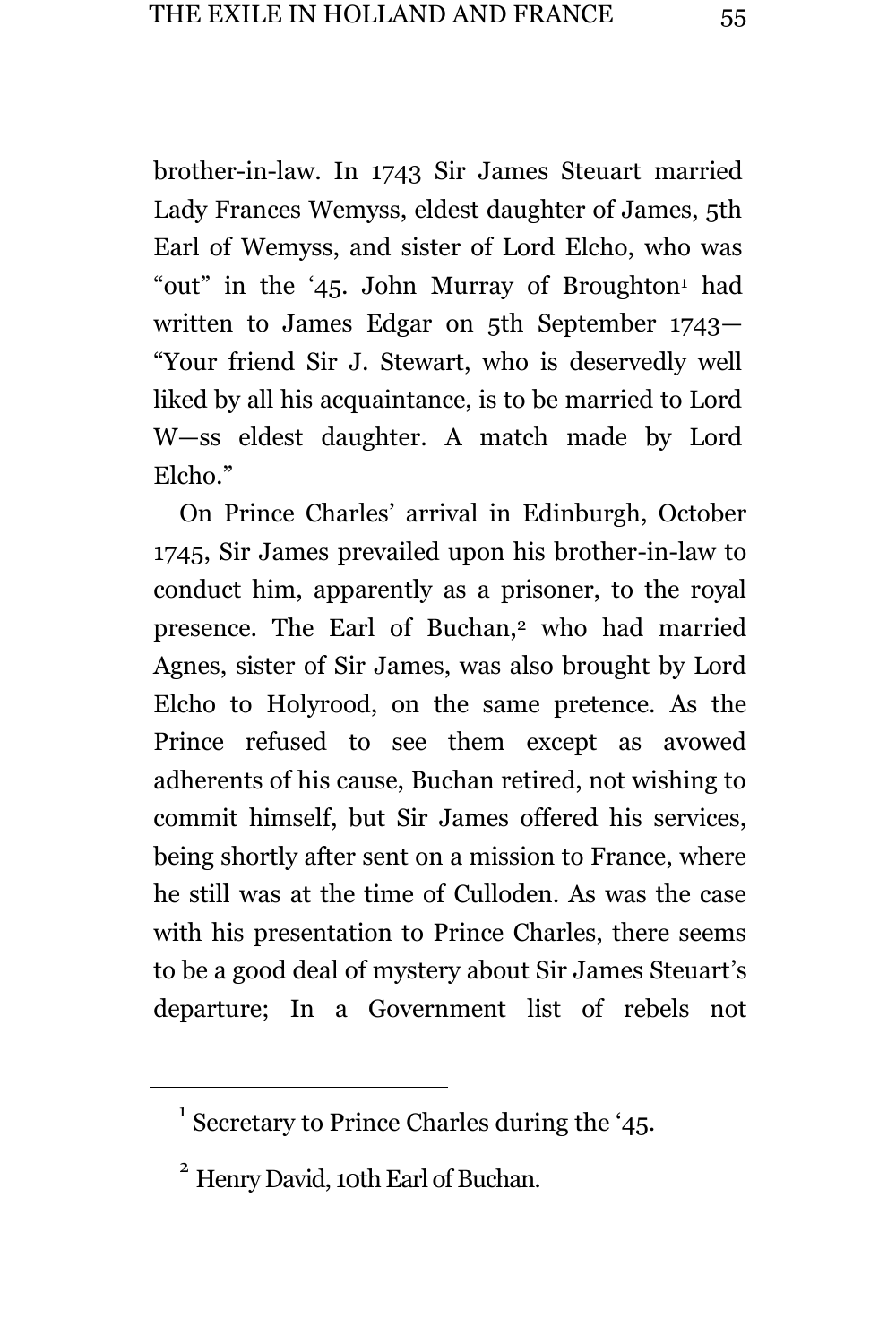contained in the first Bill of Attainder,<sup>1</sup> 1st November 1746, occurs: "Sir James Stuart of Goodtrees, never in arms, but the Pretender's principal adviser; took shipping for France from Stonehaven Oct. 1745" while the Rev. John Bisset, minister of St. Nicholas Church, Aberdeen, says in his diary, under date 5th December 1745: "I hear the prisoner whom Governor Mergie sometime ago took at Stonehaven *and sent prisoner* to France, was one of the Pretender's agents, a degenerate plant, in that way to cover his embassy." Alexander Garioch of Mergie was then Jacobite Governor of Stonehaven and the alleged prisoner was Sir James Steuart of Goodtrees.<sup>2</sup> Whatever were the true facts of the case, Sir James was excepted by

 $<sup>1</sup>$  P.R.O.</sup>

<sup>&</sup>lt;sup>2</sup> Peter Barclay of Johnstoun an informer, being interrogate concerning Sir James Steuart says that in Nov. 1745 being at Stonehyve in a tavern with Mr. Garioch he saw a person who passed under the name of Brown, called by Mergie a prisoner, but no guard set upon him. Deponent recollected him to be Sir James Steuart. When that person was ordered to be taken on board a french ship by Mergie's command, he took a formal protest in writing against Mergie for forcing him out of the kingdom against his will, but deponent did not think it was a serious protest. He went down to the boat without any guard. (MSS., National Library, Edinburgh).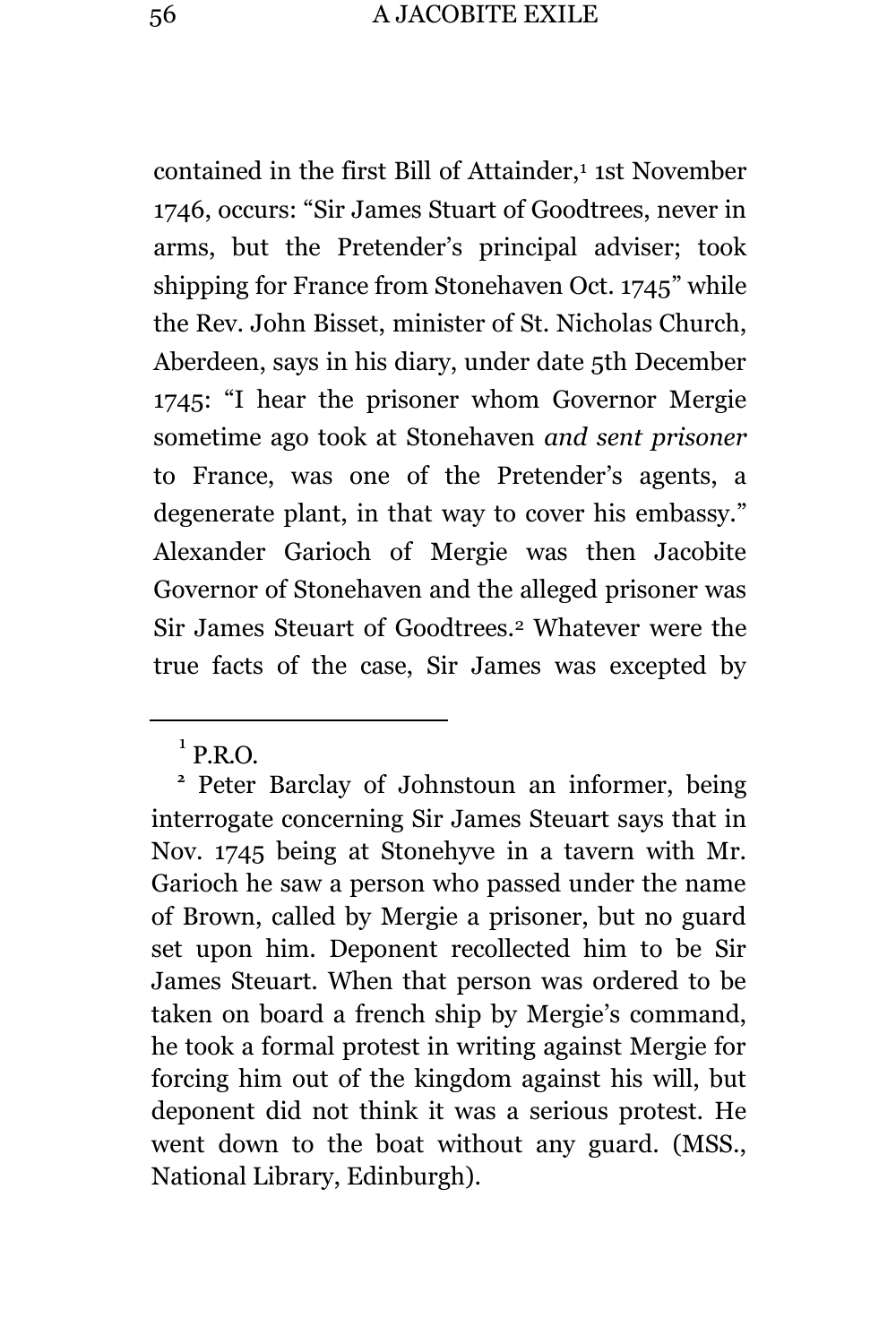name from the Act of Indemnity of 1747 and was tried in his absence, when a True Bill was found against him at Edinburgh on 13th October 1748, the evidence being that he was seen "frequently in the Canongate and at Holyrood in company with the Duke of Perth, Lord Elcho and Lord George Murray. Reputed a person of consequence among the Rebels".

Whilst he was in France, Sir James Steuart received a letter from James Stuart, the Old Chevalier, dated Rome, January 4th 1746. "It was only last Saturday that I received your long letter of the 12th and short one of the 13th Decmr., both which I have perused with much attention and satisfaction. I am extreme sensible of the many and different proofs you have given to us on this occasion of your zeal and affection, and take very well of you the clearness and distinctness with which you inform me of our affair. I am indeed both surprised and concerned at what you say of the small number of The Prince's Troops—but the same good Providence which has hithertoo directed and blessed his undertaking, will I hope finish the work. The great point now is, The English expedition from France, and if Those troops can safely land, without The Prince's being defeated by the Government Troops in the mean time, I shall hope the best. The choice the Prince made in sending you into France was very agreable to me. Your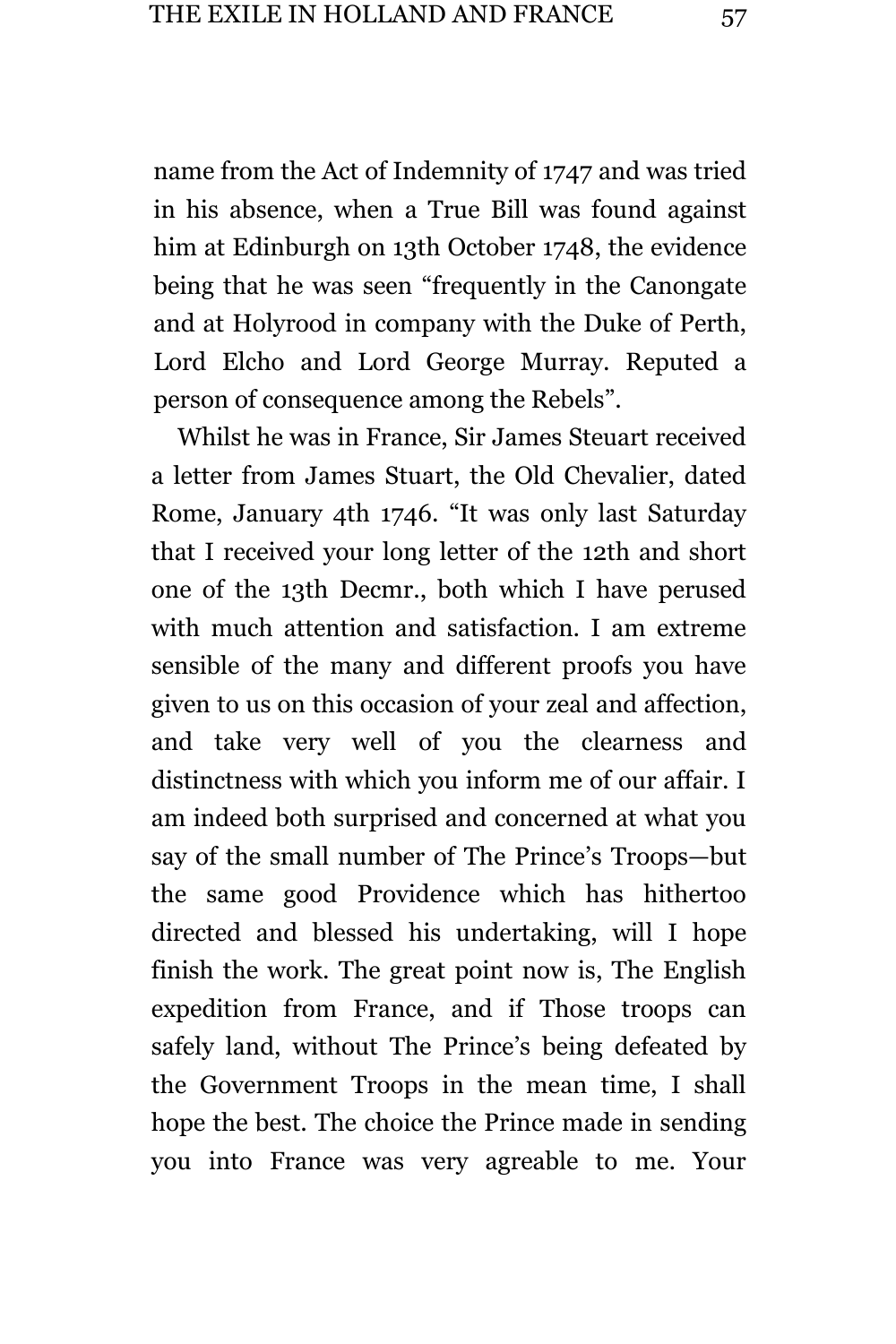presence has certainly forwarded our affairs at the Court of France and I am glad to remark that by your behaviour since your arrival there, you have made yourself agreable to those Ministers. It is useless to enter here at present into any details in relation to The Prince's Instructions to you, everything must be done that may encourage The Court of France to support The Prince effectually, and Provided they do that, we must not be nice and vexatious in relation to any other particular. The French are certainly sincere now in their desire to assist us, but till the work be absolutely finished I plainly see they will avoid calling either myself or my Children by our own names, which I really don't think can be wondered at, because if the present enterprise should miscarry, they would be obliged to call us so no more, and Therefore I suppose they think it more prudent and honorable for them not to take such a step till matters are quite sure. In the mean time, they sufficiently show that they acknowledge our Right and are willing to support it, and with that we may be contented. I have no particular Instructions or Directions to send you at present, not doubting but that you will execute those you received from The Prince, with all prudence as well as Zeal. Neither do I remember I have any thing material to say to you more at this time, and Therefore being a little straitned in time this post, I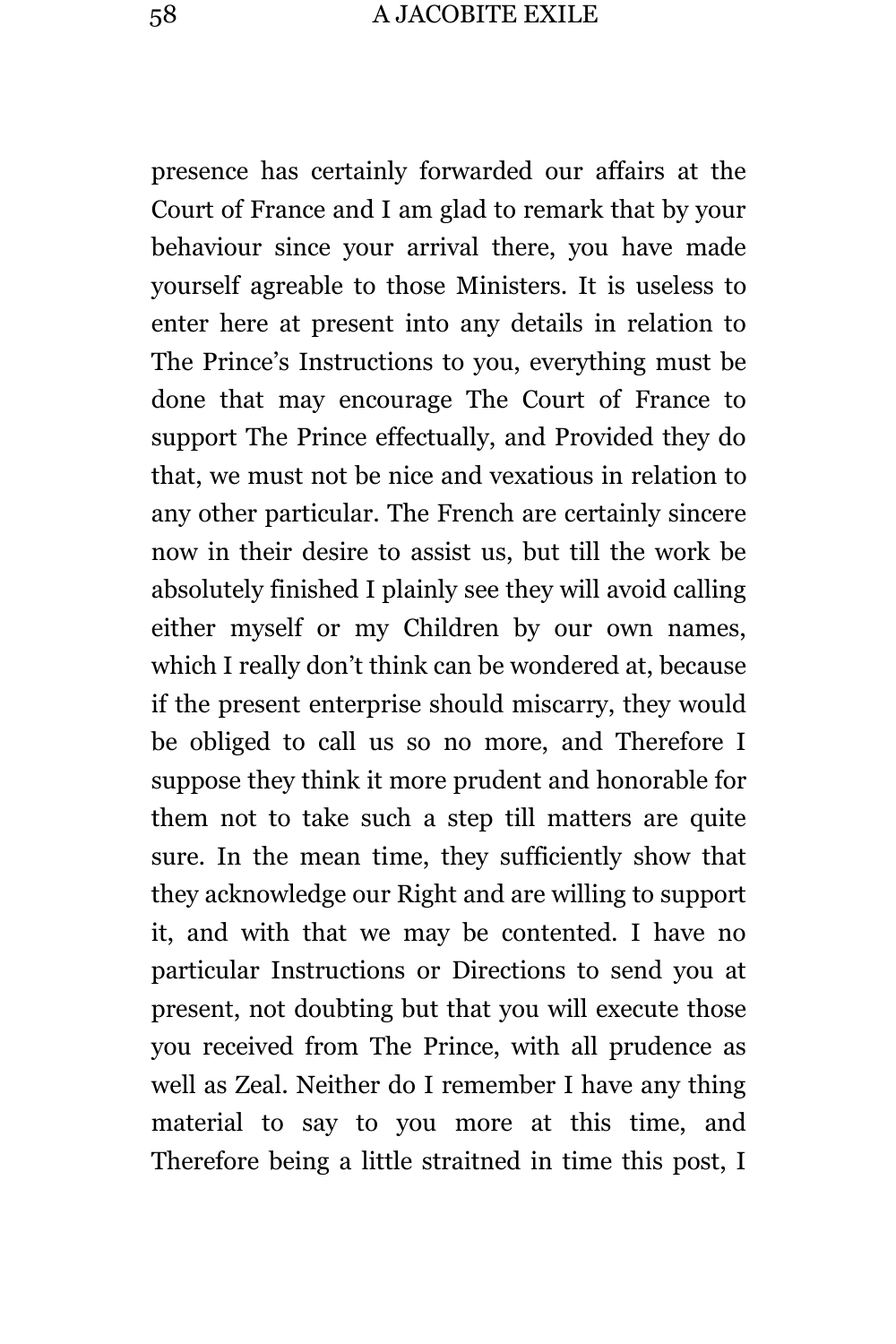shall conclude with the assurance of my particular value and kindness for you." 1

Being debarred from returning to Scotland Sir James remained in exile for 18 years, living chiefly at Angoulême but he also visited many other places. At Venice he met Lady Mary Wortley Montagu who said that she "never knew people more to my taste" than Sir James and his wife. In 1762 at Spa, during the Seven Years War, though in neutral territory, he was arrested by the French troops for his enthusiastic rejoicing in the success of the British arms, and imprisoned at Luxembourg for several months was eventually released.

Sir James was an industrious author and one of the first Political Economists. In 1757 he published, at Frankfort-on-the-Main, a Vindication of Newton in French and in the same year, while settled at Tubingen, he produced his Treatise on German Coins, written in the German language.

In 1763—the same year as Andrew Hay—he returned to Scotland and was allowed to remain unmolested on his estates, which had never been forfeited. His book, *Inquiry into the Principles of Political Economy*, "was the first considerable work on this subject published in English. It appeared in

<sup>&</sup>lt;sup>1</sup> Stuart MSS. at Windsor.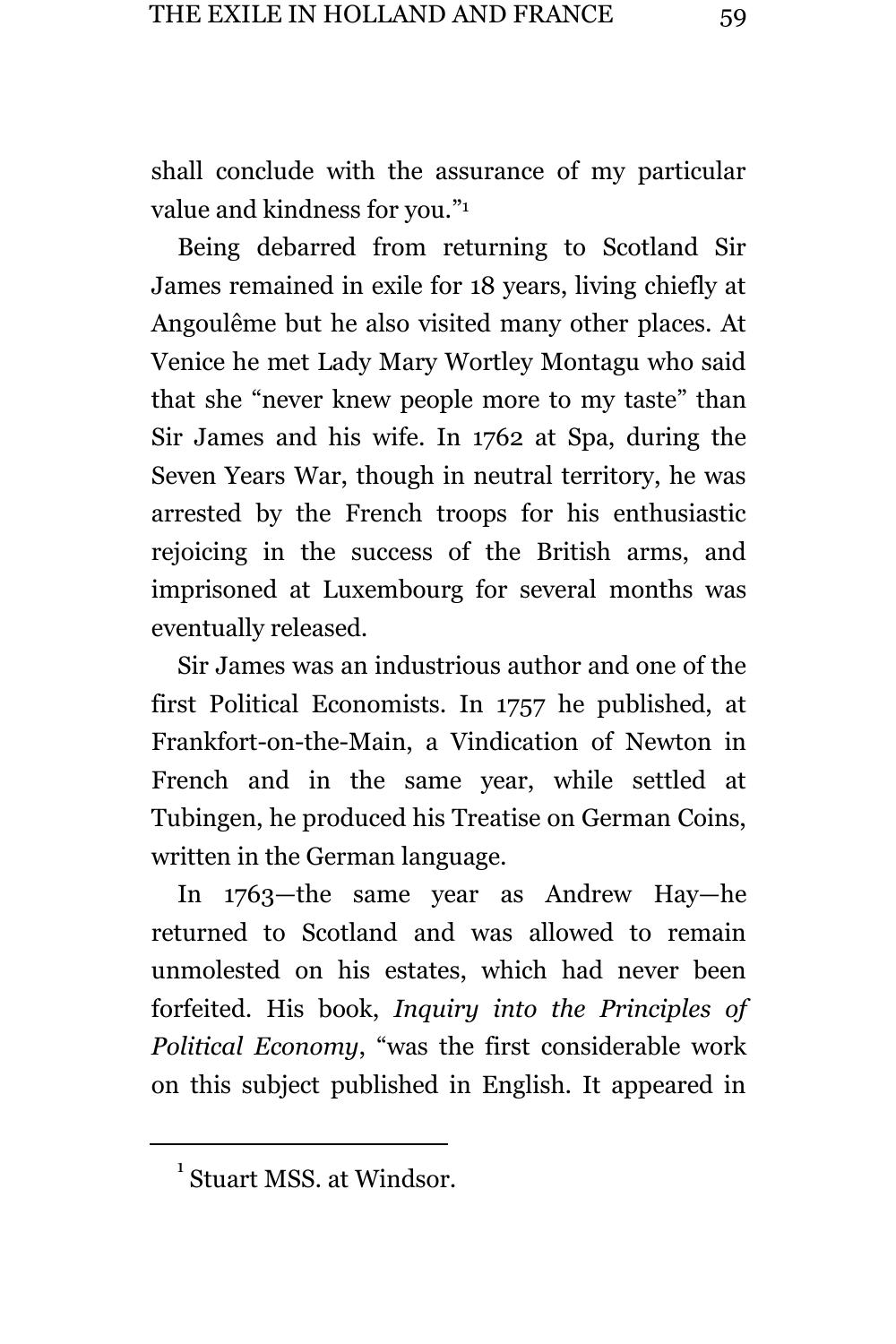1767, in two volumes quarto. As this work was published nine years before that of Dr. Adam Smith, Sir James Steuart is well entitled to be considered the "father of political economy" in Great Britain. His written reasonings are sometimes tedious and perplexing and Adam Smith himself said he understood Sir James' system better from his conversation than his volumes. In 1771 Sir James received a full pardon and was presented at Court. Two years later he added the name of Denham to his own, on succeeding to some property burdened with this condition, and became Sir James Steuart Denham. He died of an inflammation in his toe 26th November 1780.<sup>1</sup>

(His son, James, born 1744, resumed, in his old age, the name of Steuart only.)

His wife, Lady Frances, did not escape with him in 1745, but was made prisoner the following year and lodged in a Messenger's house in London. In March 1747 the Privy Council decided that, "as the trial would occasion so much expense and be attended with great difficultys, she was to be discharged on bail to appear before the Court of Justiciary in Edinburgh." That court, however, released her;

**<sup>1</sup>** Actually of blood-poisoning set up by cutting a nail too close. A memorial to him was placed in Westminster Abbey.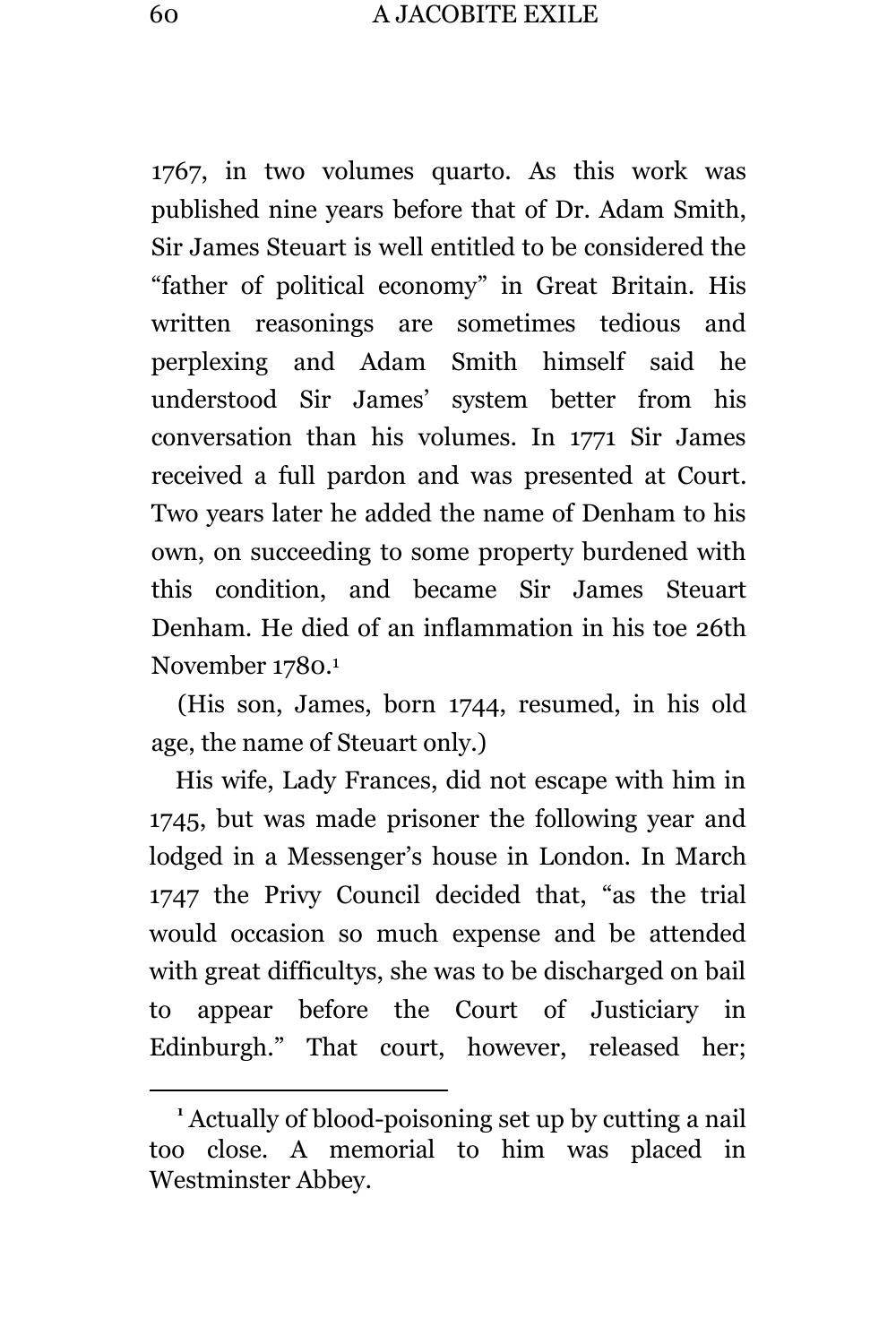shortly afterwards she joined her husband in France, whence she made several journeys home to plead for leniency on his behalf.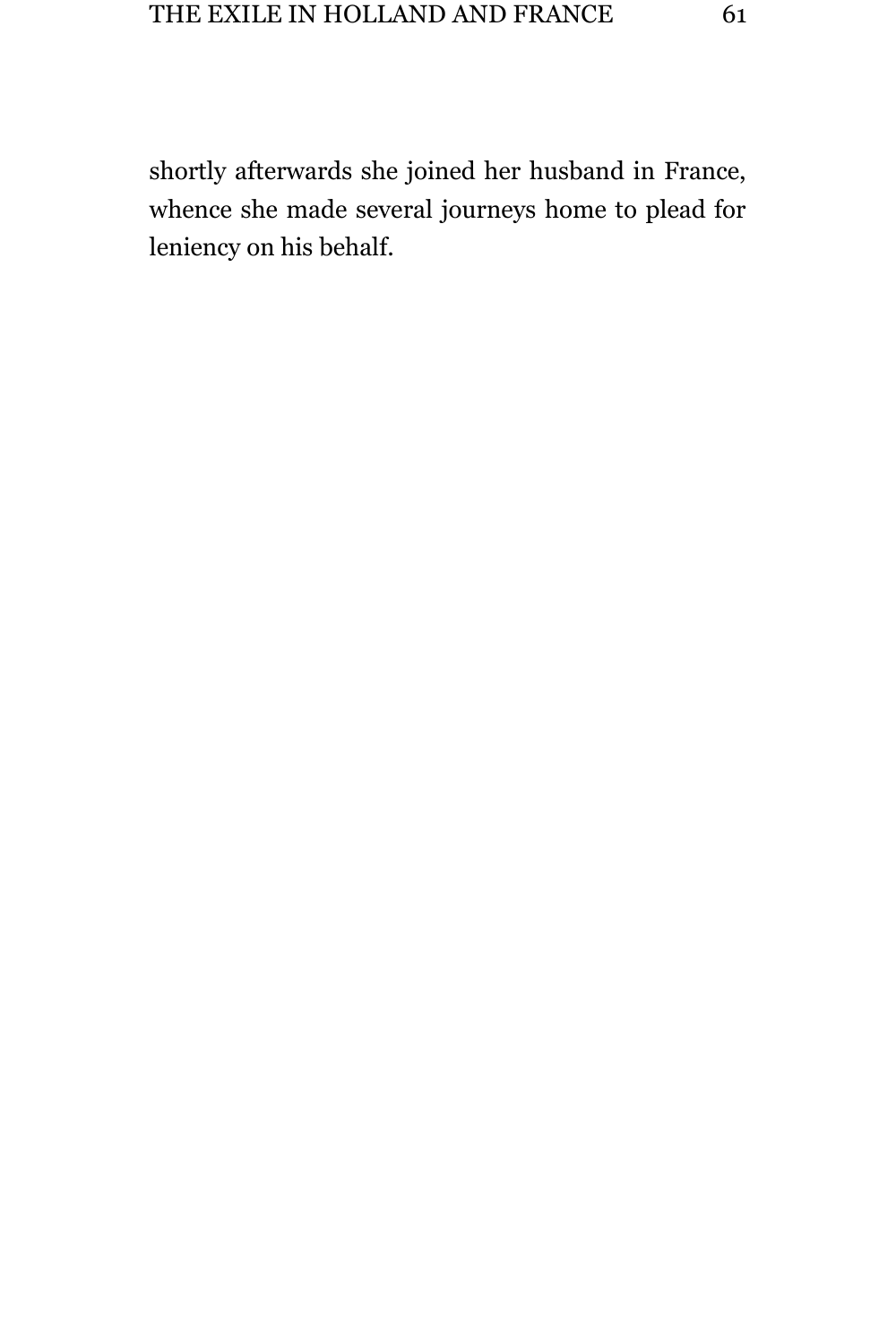## II THE EXILE IN BELGIUM AND FRANCE

AFTER the arrival in Paris of Sir James Steuart and his wife—with whom Andrew made great friends—the latter seems to have become somewhat cheered, though in a letter of 4th January 1755 he bewails the fact that he has so few with whom to associate—which was not really true—his low spirits were probably due to the fact that he was suffering from rheumatism. He is very grateful to a certain Dr. William Grant, then studying in Paris, the second son of James Grant of Rothiemurchas, known as the "Spreckled Laird". Dr. Grant attended on Andrew during his illness and even stayed in the house with him so as to be at hand in case of need. The Doctor advised his patient to take more exercise and recommended riding, but Andrew jibs at the expense of buying a horse. His gratitude to Dr. Grant is great: "I'll venture to say there's few French Physitians that know so well to prescribe for Scots constitutions as he," and "I'm fully convinced had I fallen in the hands of the physitians here, that I would have been no more. If I'd been all his friends in one he could not have been more anxious." Dr. Grant was to prove a firm friend to Andrew and it was at his house in London that the exile stayed when he ultimately returned from abroad.

In February 1755 Andrew was in Brussels, whence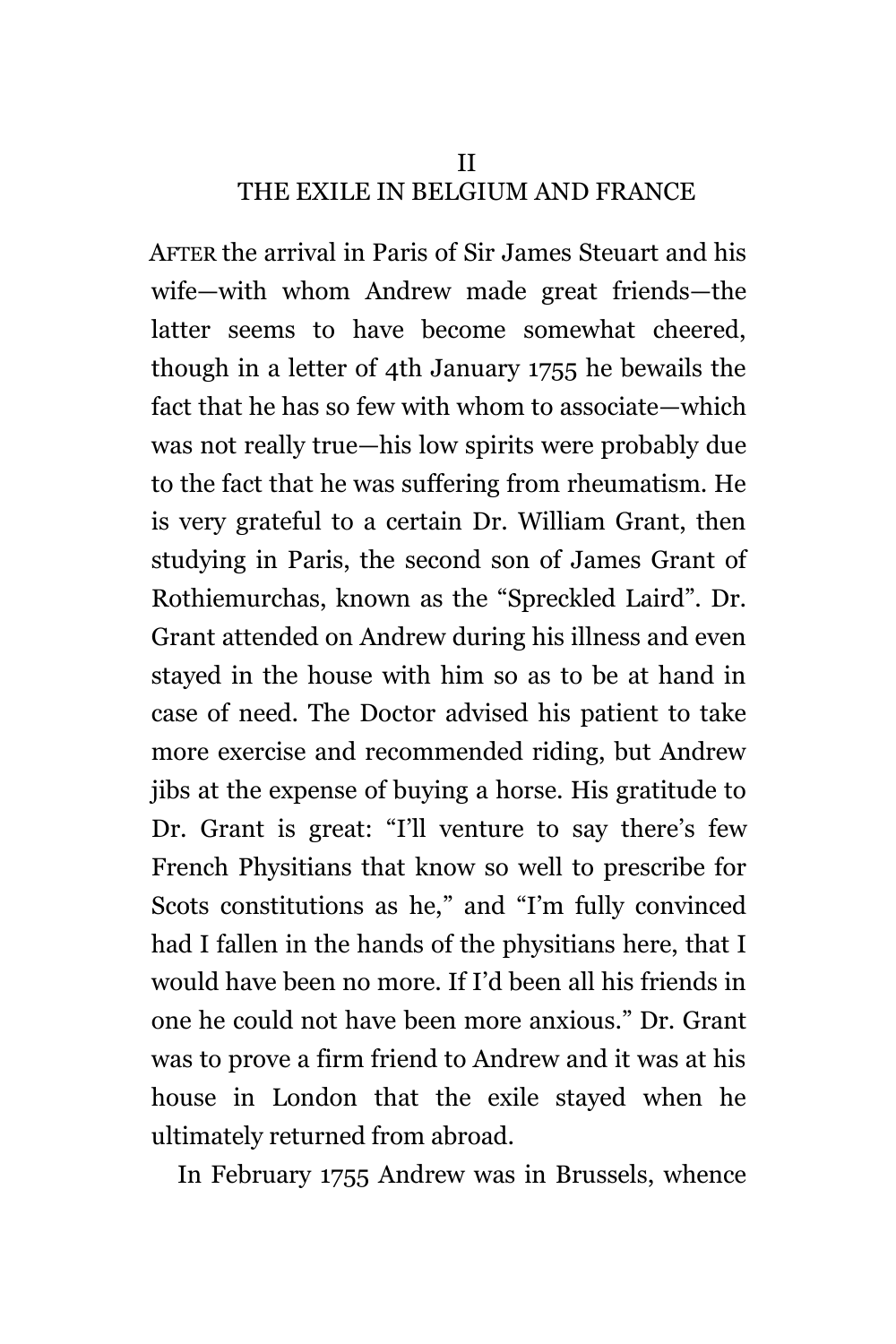he thanks his Mother for supplying him with money. His necessities, he says, are great but "I endeavour to make them as few as I can". He was then living with Sir James Steuart whom he describes as a "good and agreeable companion and one what's a great economist". Lady Frances Steuart had gone to London on her husband's behalf and the two men are anxiously awaiting the result of her endeavour. As they have many and powerful friends, Andrew is hopeful on their account but he is despondent about his own chances. Andrew's Mother had begged him not to worry about her. He answers, "You're so good as desire me lay aside anxiety about you. You might equally well have advised giving up thinking of life. I wish to God I had any opportunity of giveing proper testimonys of the sense I have of your kindness and bounty. At times I can't help thinking that we'll meet before death separate us. You have my sincerest and ardentest wishes for your long life and good health." He also, in his turn, offers her some good advice. Whilst regretting that she is suffering from weakness in her limbs and eyes, he suggests that she should keep "a chaise" and often go out in it, as he is sure it would be beneficial to her. For some days he has been confined to his room by a pain in the foot, "very piercing at times, which I'm told by those that have seen it is the gout. I'm loth to believe it, tho' my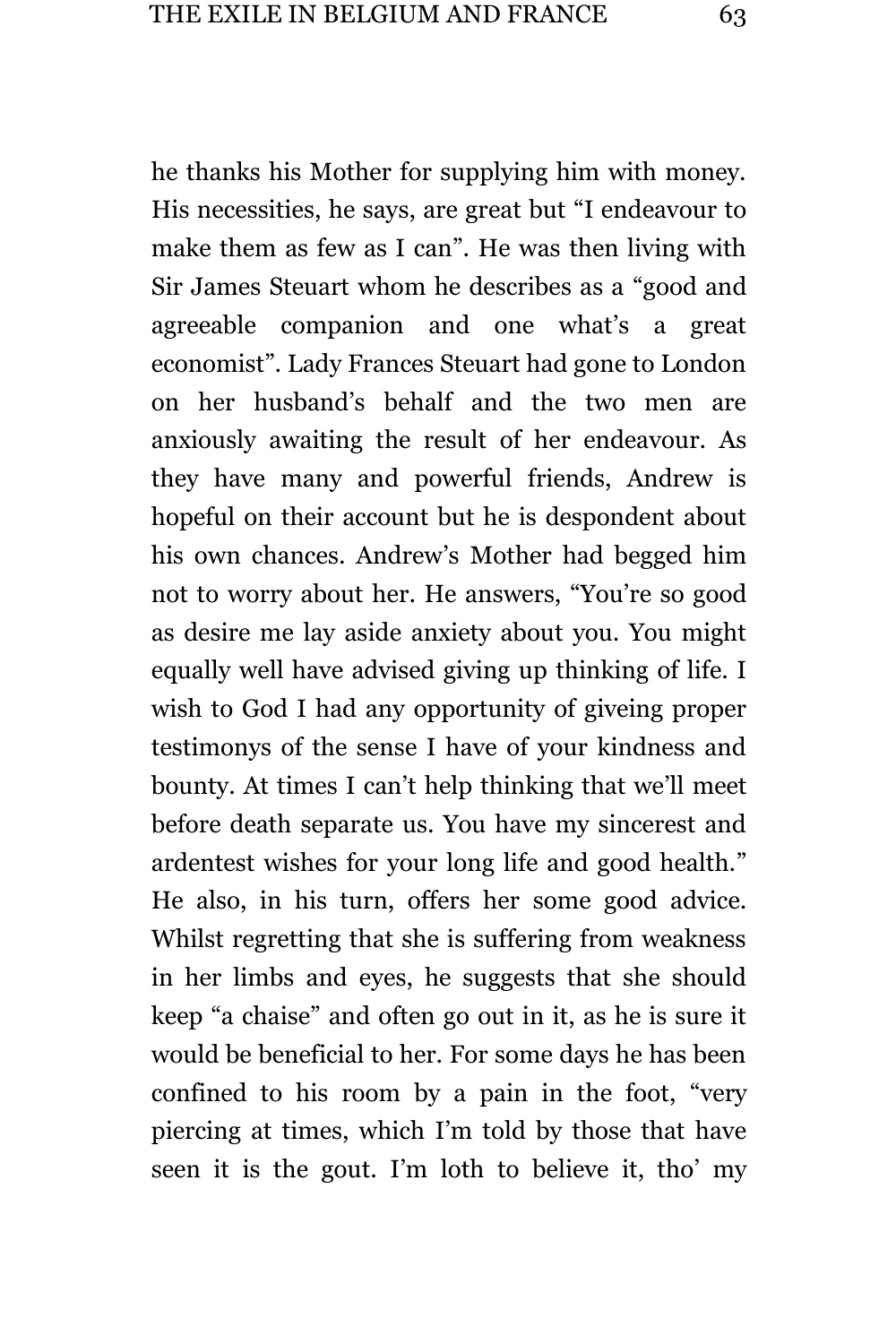companion, the Knight, $1$  who has had it often within these few years, assures me of it. I'm otherwayes perfecdy well and has a good stomach, which is very common in that distemper." At the conclusion of this letter he asks, "Be so good as advise me if you knew or ever heard of any of my near friends that were attacked with the gout, because I'm told that disease goes in a blood?"

James Gordon of Cobairdy visited Andrew in Paris in February and invited him to go to Sens, where Gordon was then staying, that Andrew might ride the former's horses, of which he appears to have had a good many. So Andrew tells his Mother that he will shortly set out by the Lyons coach for Sens.<sup>2</sup>

He mentions that: "There has not been a harder winter in Scotland since I remember, than what we

**1** Sir James Steuart was really a Baronet, but Andrew always alludes to him as "the Knight

**<sup>2</sup>** At Sens he also met his relative, Sir William Hay, who was very friendly towards him and mentions him several times in letters to Rome.

Prince Charles himself also became interested in Andrew and made an application (through John Gordon of the Scots College, Paris) to have "this worthy gentleman, Mr. Hay of Rannes", included in the list of gratifications by the French government, but the application was not successful. (Stuart papers.)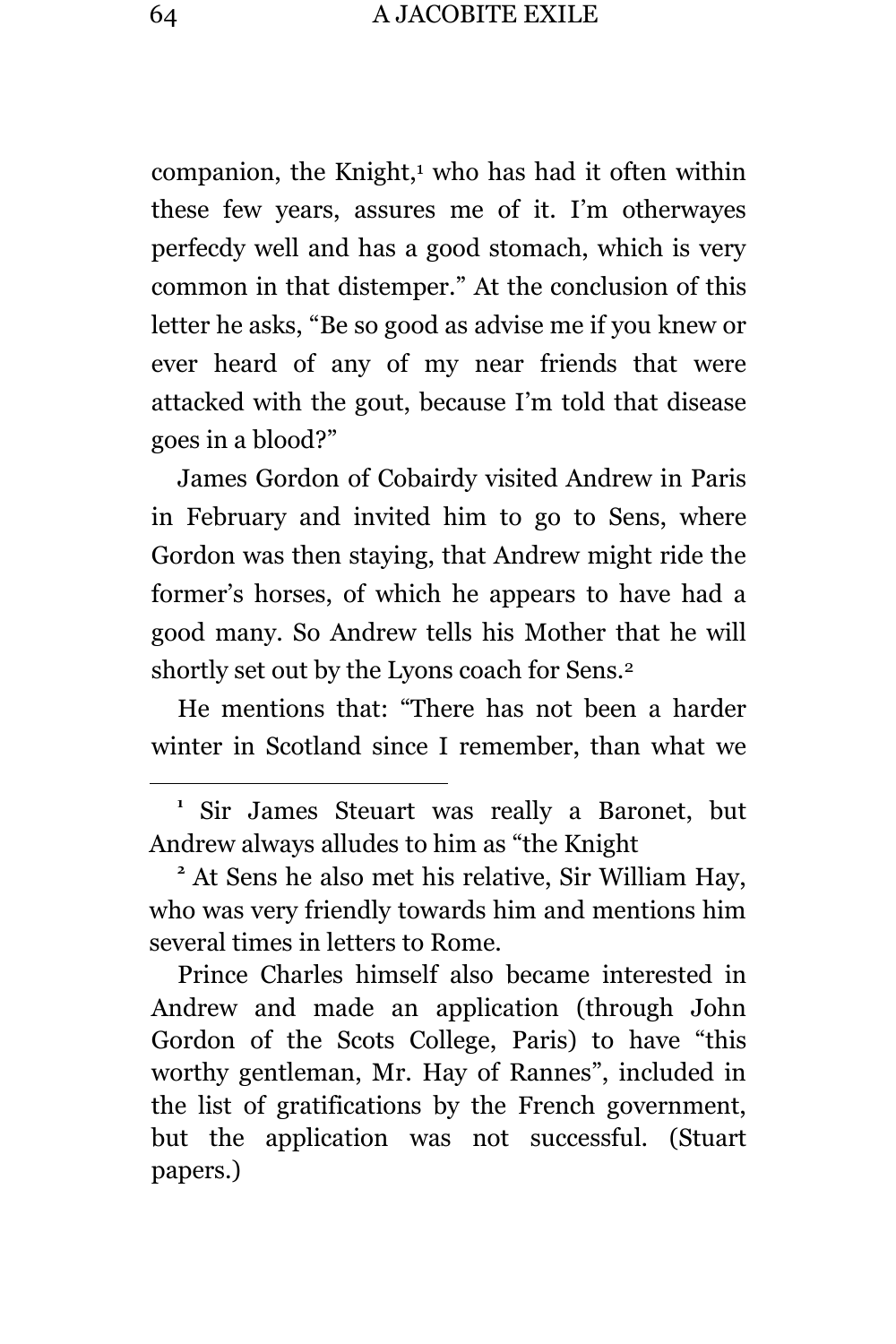have had this year. The cold is much more piercing than with us and fire so dear that few can affoord wherewith to warm them. The poor here in cold weather are very great objects."

Having reached Sens he writes on 5th May that he is much indebted to the kindness of James Gordon and his wife, that he rides their horses frequently and has greatly benefited by the exercise and change of air. For his Mother's comfort he informs her that "I'm now, thank God, haill and strong, which I intend to preserve by a regular dyet and sobriety. I can assure you that I seldome exceed in the article of drink." At Sens, Andrew met some Scots people living there who were most friendly to him. Amongst these he mentions John Macdonald of Largie, Argyleshire, and his wife.<sup>1</sup>

Andrew remained at Sens till the beginning of June when he returned to Paris from which he writes on 4th July, once more in a depressed mood. Perhaps it was owing to the change from leading a healthy life in the country, where he rode and took plenty of

**<sup>1</sup>** John Macdonald of Largie, married Elizabeth, only daughter of John Macleod of Muiravonside, Linlithgow. They had an only daughter Elizabeth, who married Charles Lockhart, third son of George Lockhart of Carnwath, and he assumed the name of Macdonald.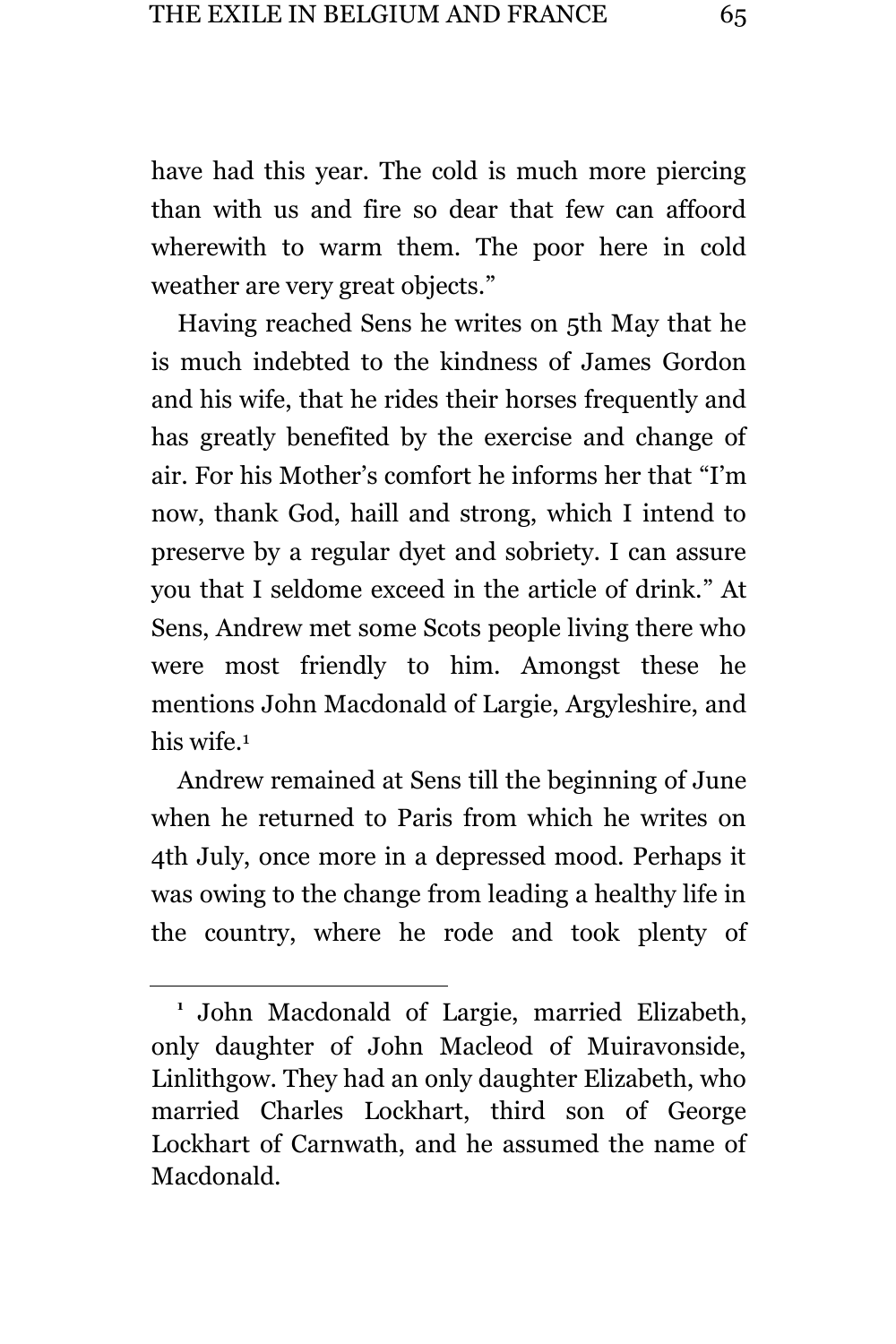exercise, to the more sedentary existence of a town. "I'm sometimes miserable with ye thoughts that there's no prospect of ever getting home. It's hard that the hearts of those in power will never relent. Is our banishment to be eternall? I begin to regrate that I did not push for something here, tho' the truth is I'd rather live on bread and water with you than live here with all I possibly could expect. Every day I long more and more to see you."

His Mother writes to him on 7th July about his brother Alexander, who appears to have been a great trouble to her. He was once employed in the mercantile house of James Hay in Holland but had given up his post and returned home where he was then doing nothing. He was a lazy feckless fellow, with no ambition and a marked detestation of work though there was this excuse for him that he had a tendency to consumption. Helen Fraser had given him a good lecture about his idleness and he had burst into tears, declaring that he would go to the plantations. His Mother doesn't want him to go so far from home, though she does wish him to be employed, so she turns to Andrew for advice. Alexander is at least sober. His Mother had suggested that he might live abroad with Andrew, but Alexander had declined that proposal, saying that they would not agree. Then a clerkship in London was suggested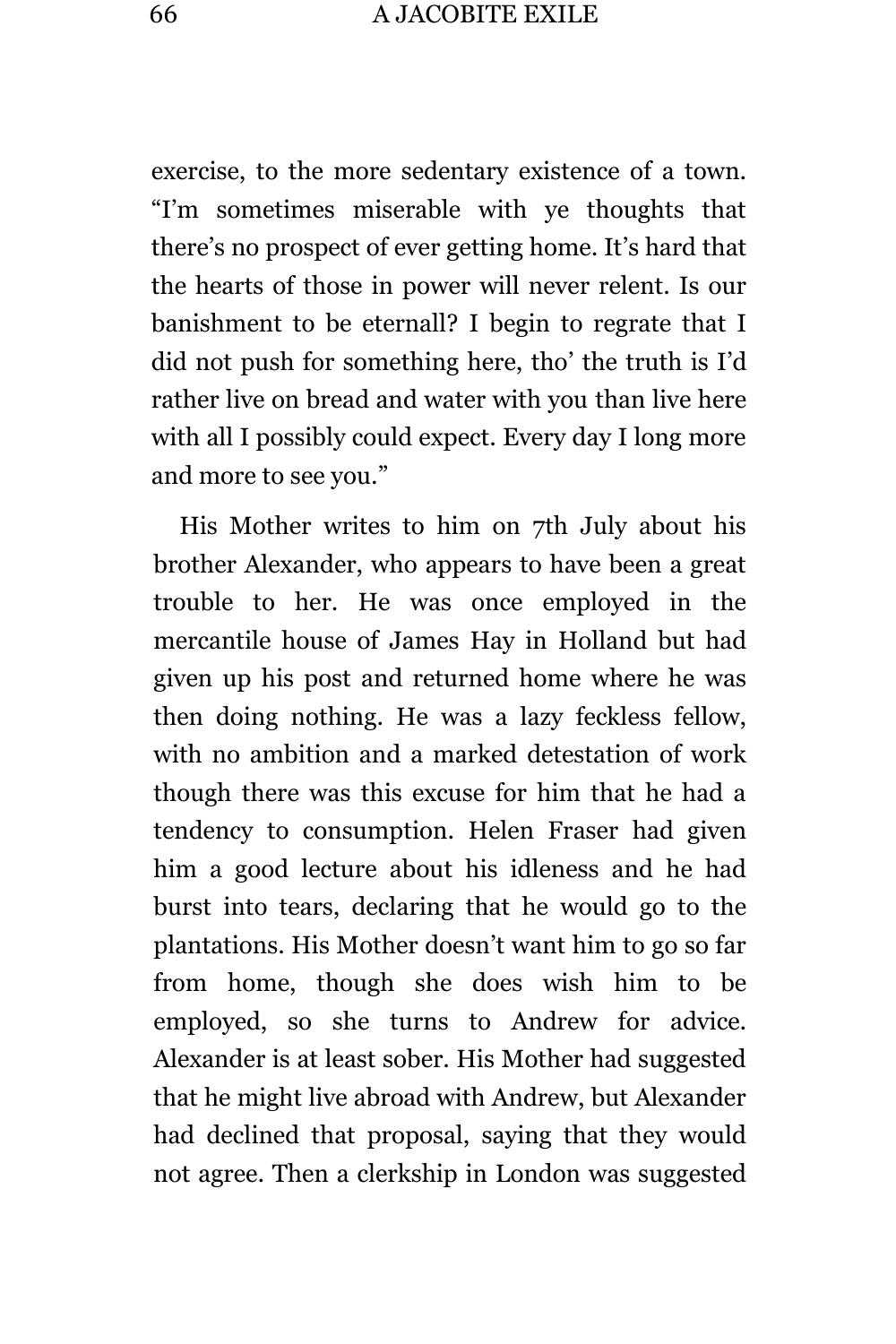to him but he had said that he would hate that. What is to be done with him? His Mother in desperation then suggests smuggling. This was put forward in all seriousness. After the Act of Union in 1707 the Fiscal Laws of England were extended to Scotland (where they were naturally resented, especially by the Jacobites), heavy export and import duties being imposed. Smuggling—euphemistically called "free or fair trading"—was eagerly carried on (even by people in respectable positions of life) in wine, brandy, gin, tea, silks and tobacco up to 1780. The risk in those days was landing the goods. After they were safely housed, the Excise made no further enquiry. In the 18th century smuggling was so generally practised in Great Britain as to become a kind of national failing. Adam Smith writes of the smuggler of that period as "a person who, though no doubt highly blamable for violating the laws of his country, is frequendy incapable of violating those of natural justice, and would have been in every respect an excellent citizen had not the laws of his country made that a crime which nature never meant to be so".

Apparently there was a good deal of smuggling on the coast of Banffshire in the early part of the 18th century, the nearest Customs House being at Aberdeen which is about 46 miles from the county town. It was not till 1790 that a Custom House was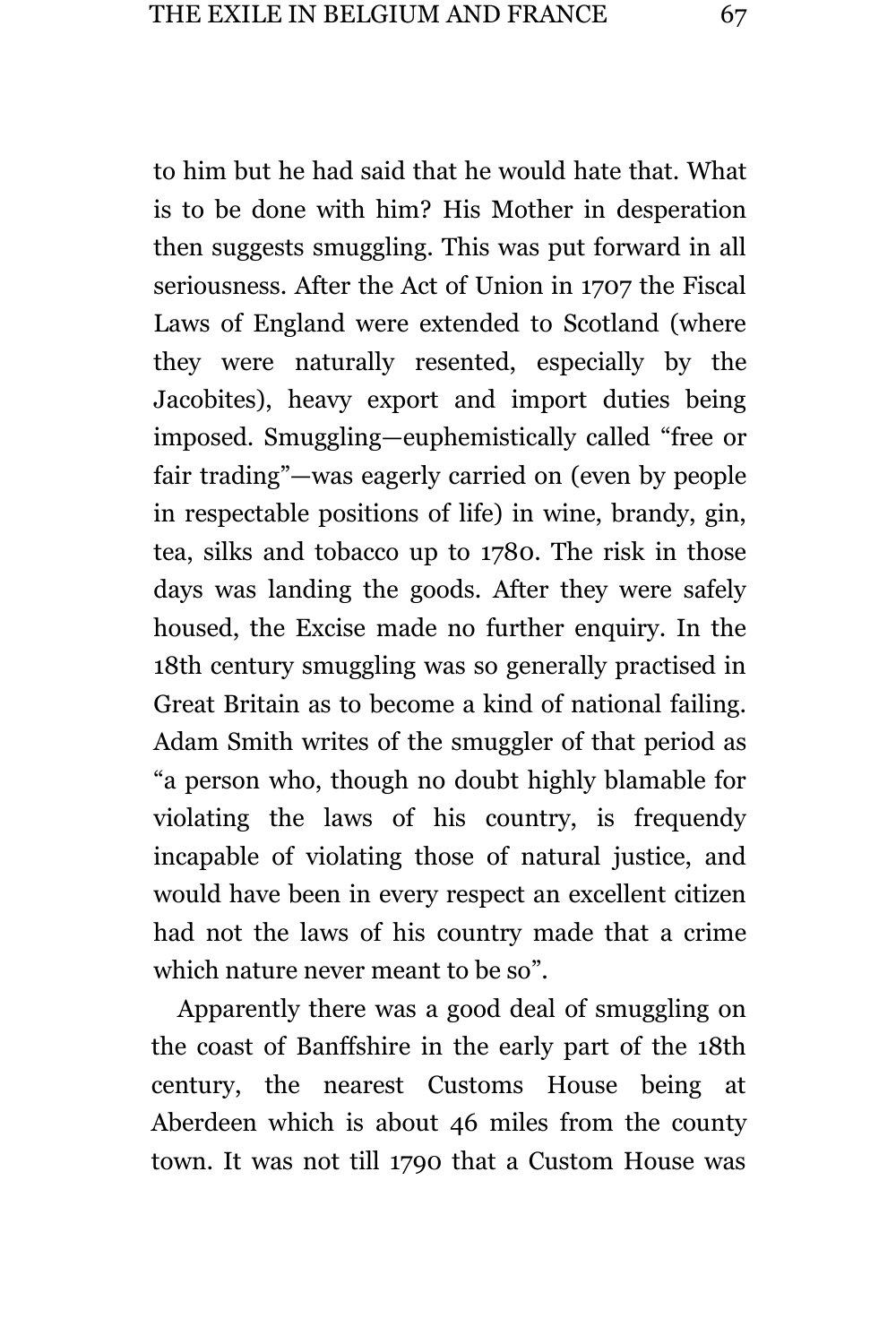established in Banff, and the only one then to exist between Aberdeen and Inverness. A medical officer who accompanied the Duke of Cumberland on his march to Culloden, in 1746, says of Banff: "The town, I believe, lives chiefly by smuggling." Twenty years earlier the Commissioners of Supply of the county realising "the great loss this pairt of the countrey sustains by running and selling such quantitys of brandie therein, have firmly resolved to discourage that practice for the future…have therefore come to the following resolution, that from and after the first of Aprile next they will drink no brandy by itself in any mixture in any public house". In the Minutes of the Town Council of Banff for 11th August 1744, there is this entry: "Wee, the Magistrates and Councell of the Burgh of Banff takeing into our serious consideration the destructive practice of smugling prohibited and uncustomed goods, particularly brandy and tea, and the many fatall consequences attending that pernicious unlawful trade, do therefore unanimouslie resolve to discourage and suppress the same by all legal methods to the outmost of our power, as also to discourage by our example, the immoderate use of Tea, and all forraign commodities, and we ordain this our resolution to be intimate and published throughout this burgh by tuck of drum." Even the 2nd Lord Fife was not above these practices.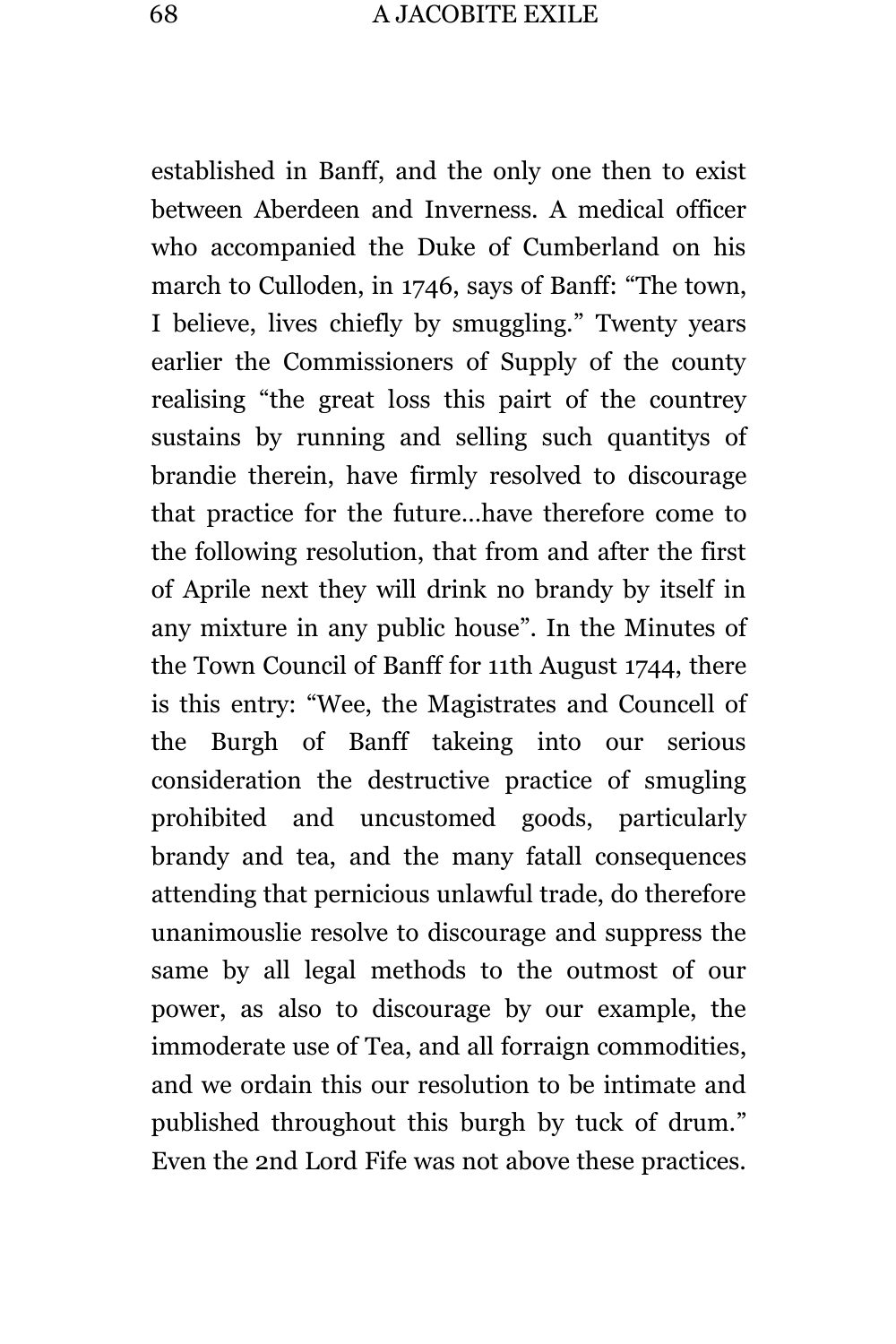Writing from Paris in October 1765, he consults his factor as to the best manner of sending wine from France to Scotland. Obviously he intends to smuggle this, for he says the matter "must be keeped secret as Baillie Hay (in Banff) would be very pleased if our little Cargo was seased".

With the danger and uncertainty of what has been termed this "ancient craft" it is small wonder that Alexander Hay was not anxious to embark on it, more particularly as his mother wrote, "nor wou'd his strength affoord the activities necessaire to that bussieness." <sup>1</sup> Andrew in his reply of 5th August says

a<br>B

**1** It will be remembered that the Porteous Riots in Edinburgh in 1736 arose from public sympathy with a man named Andrew Wilson, an Edinburgh merchant and a smuggler, who enabled his confederate, Robertson, to escape from St. Giles Cathedral where they were taken from the Tolbooth on the Sunday before their execution to attend divine service. It appears, according to a letter of Allan Ramsay, the poet, that Wilson who was a very strong man "took Robertson by the head band of his breeks and threw him out of the seat, held a soger fast in each hand and one of them with his teeth", whilst Robertson rushed from the Church and, being assisted by sympathisers, made good his escape. Wilson himself was executed. The mob rose against what was considered an injustice, Porteous in command of the city troops, fired and there were some casualties. Porteous was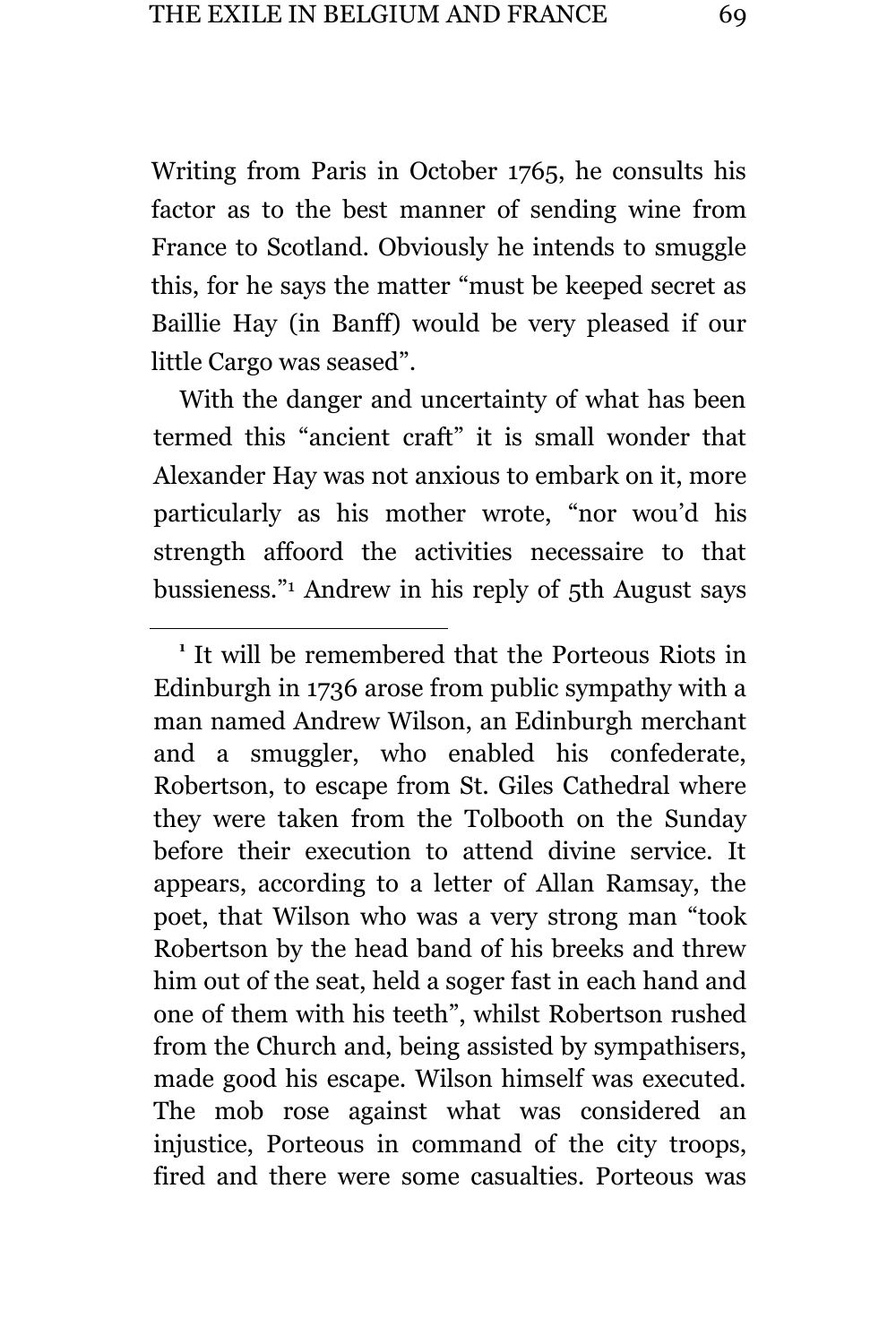of his brother Alexander, "smugling is att best but a very uncertain trade and what I think he's right not to attempt." Alexander remained working on the farm at Rannes till his death in 1771.

In writing from Paris on 29th July, Andrew says that a war between England and France is looked upon as inevitable, the French and English ministers having both returned to their native countries. It was expected that on the declaration of war all British subjects would be obliged to return home or at least leave France. What is poor Andrew to do? He has various ideas in his mind but he wants advice and, above all, his Mother's approval; he thinks of going to Italy, probably Venice, where, as he pathetically puts it "my breathing can't offend". If that is not found suitable, he may go to Switzerland or Germany. It matters little to the unhappy exile where he lives. "The whole world is the same to me, pleasure I can have nowhere out of Brittain." But he has made some friends in Paris who are good to him and he contradicts his previous statement (see page 56) as to friendship by saying, "I've the vanity to say that none from my Country are better with all my countrymen than myself." Referring to his brother's health,

arrested and during his confinement the mob in its anger broke open the prison and hanged him.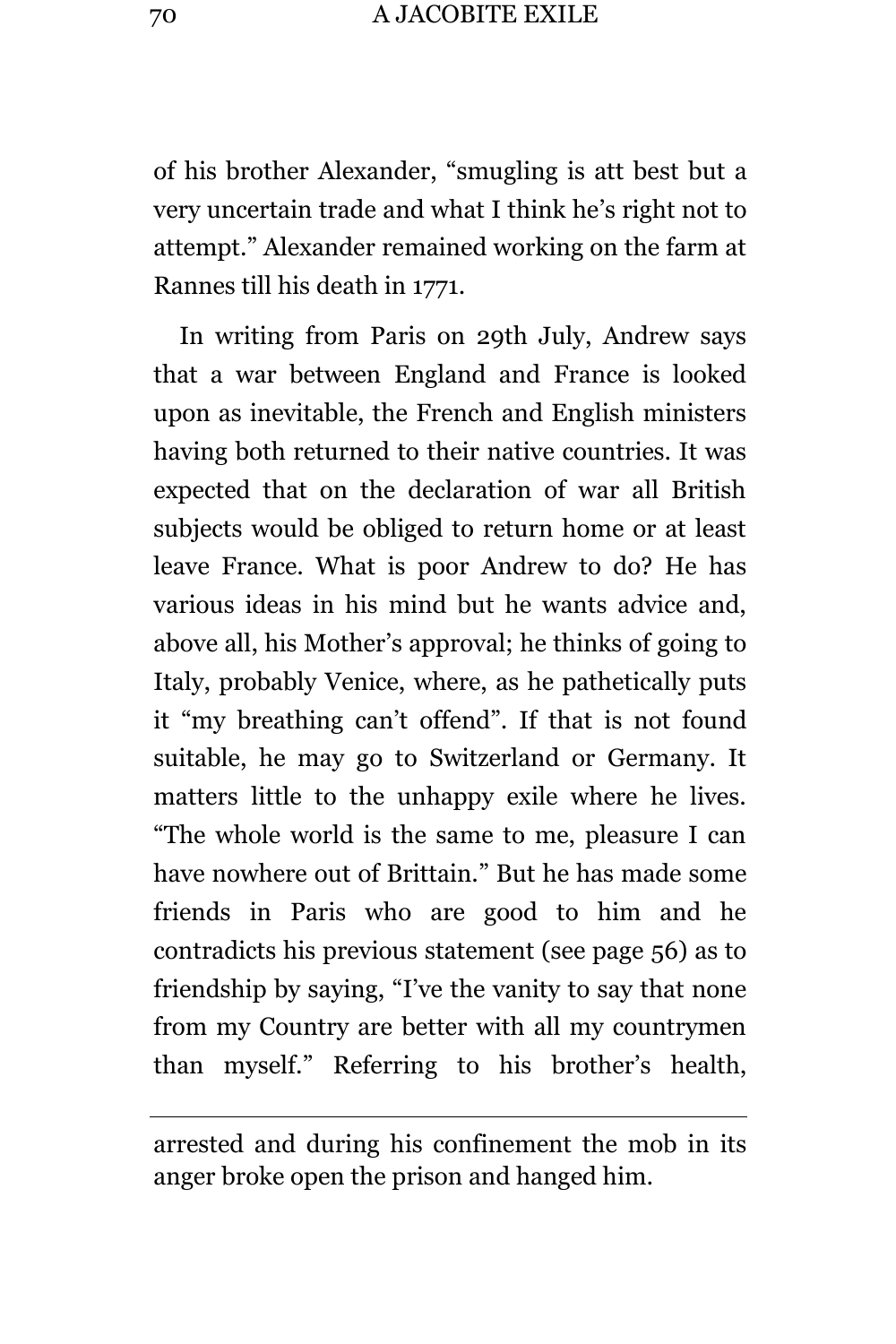Andrew suggests that if it does not improve, Alexander should be sent abroad to him. "Assure Sandy at the same time that my temper shall give him no pain." The plan, however, never matured. Andrew again talks of buying a horse but says that he couldn't obtain one—that would carry him—under 25 or 30 guineas which "frights" him, and the cost of keeping the animal would amount to a shilling a day. He mentions that James Gordon of Cobairdy gave 70 guineas for two horses for his coach at Sens.

Owing to the threat of war between England and France, British subjects were advised to leave French territory, so Andrew, Sir James Steuart, his wife and son set out for Brussels on 1st October, accompanied by George Gordon of Hallhead. It was his wife—Amy, an Englishwoman, daughter of Thomas Bowdler, grandfather of the expurgator of Shakespeare—who had all her household goods stolen by Cumberland and Hawley during their stay in Aberdeen just before Culloden. Some of the china thus annexed was recognised in a shop in London by a friend of Mrs. Gordon's, who had the curiosity to go in and ask the shopman from whom he had bought it. He said from a woman of the town, who told him it was given to her by the Duke of Cumberland!

Whilst at Brussels, Andrew describes how: "Sir James Steuart, Hallhead and I went and called for the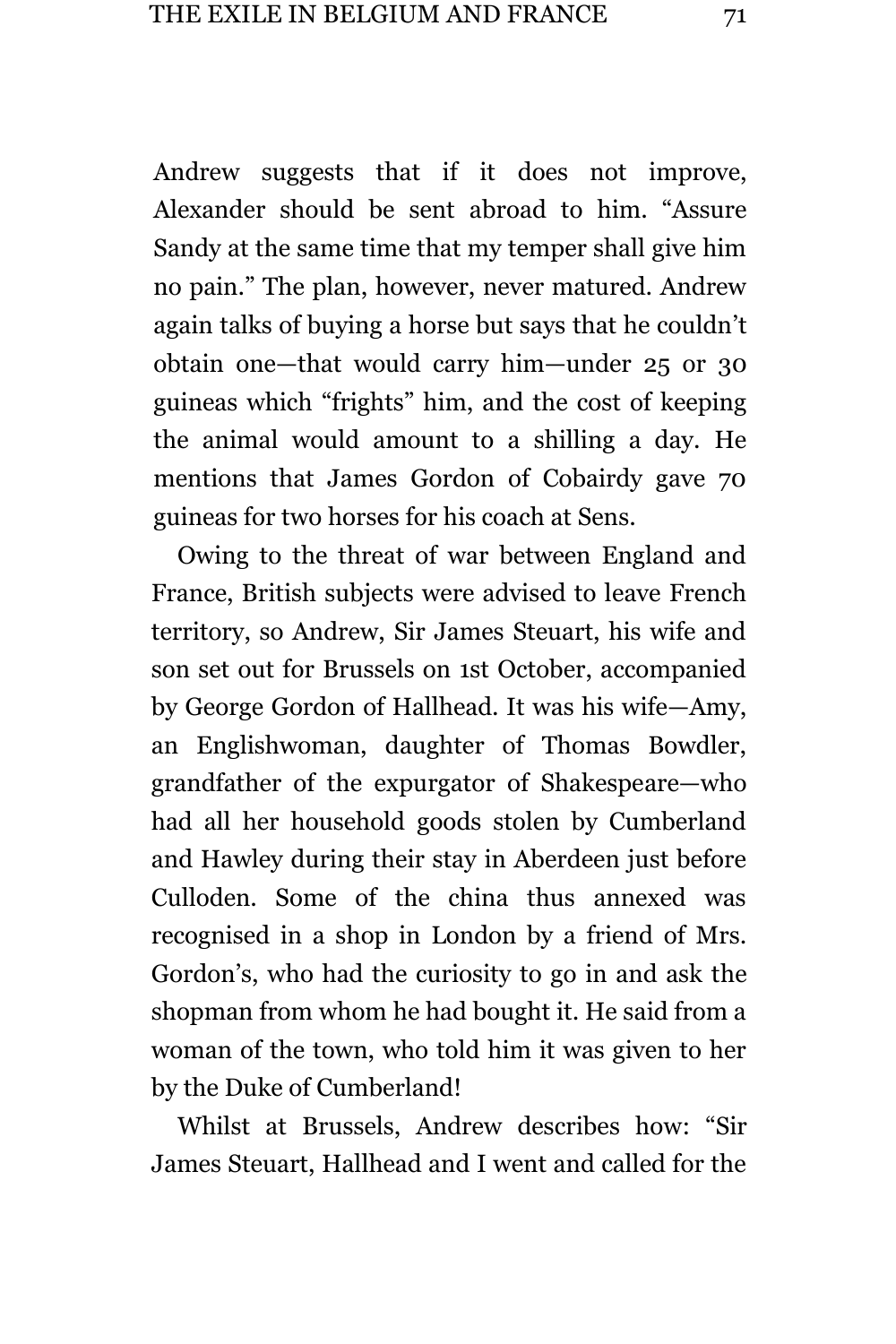two British Ministers, one of whom is Andrew Mitchell of Thainston<sup>1</sup> who, tho' well acquainted with my two companions, neither repaid their nor my visitt, tho' the other Minister did, who is called Dayrolles. We mett with Mr. Mitchell att the Comedy, he did not choose to take any notice of us." The two British Ministers referred to were Andrew Mitchell of Thainston, Aberdeenshire (1708-1771), who was appointed to Brussels in 1751, and in 1756 became British Envoy to the Court of Prussia, being made K.B. in 1765; and Solomon Dayrolles, who had been Master of the Revels to George II in 1744. He was Secretary to Lord Chesterfield, his godfather, when the latter was ambassador to the Hague in 1745, was himself resident at the Hague from 1747-1751 and in the latter year was appointed to Brussels, where he remained till 1757. The great Lord Chesterfield's last words were said to have been, "Give Dayrolles a chair."

It was proposed that the little party should pass the winter at Brussels if it were found "safe, cheap and agreeable. But upon tryall we found neither." So the troubled Jacobites left and went to Liège, which Andrew didn't like. "I'm of opinion our stay here wont be long as it's a dear place without any pleasure

**<sup>1</sup>** Who had supported Andrew's original petition in 1747. See page 22.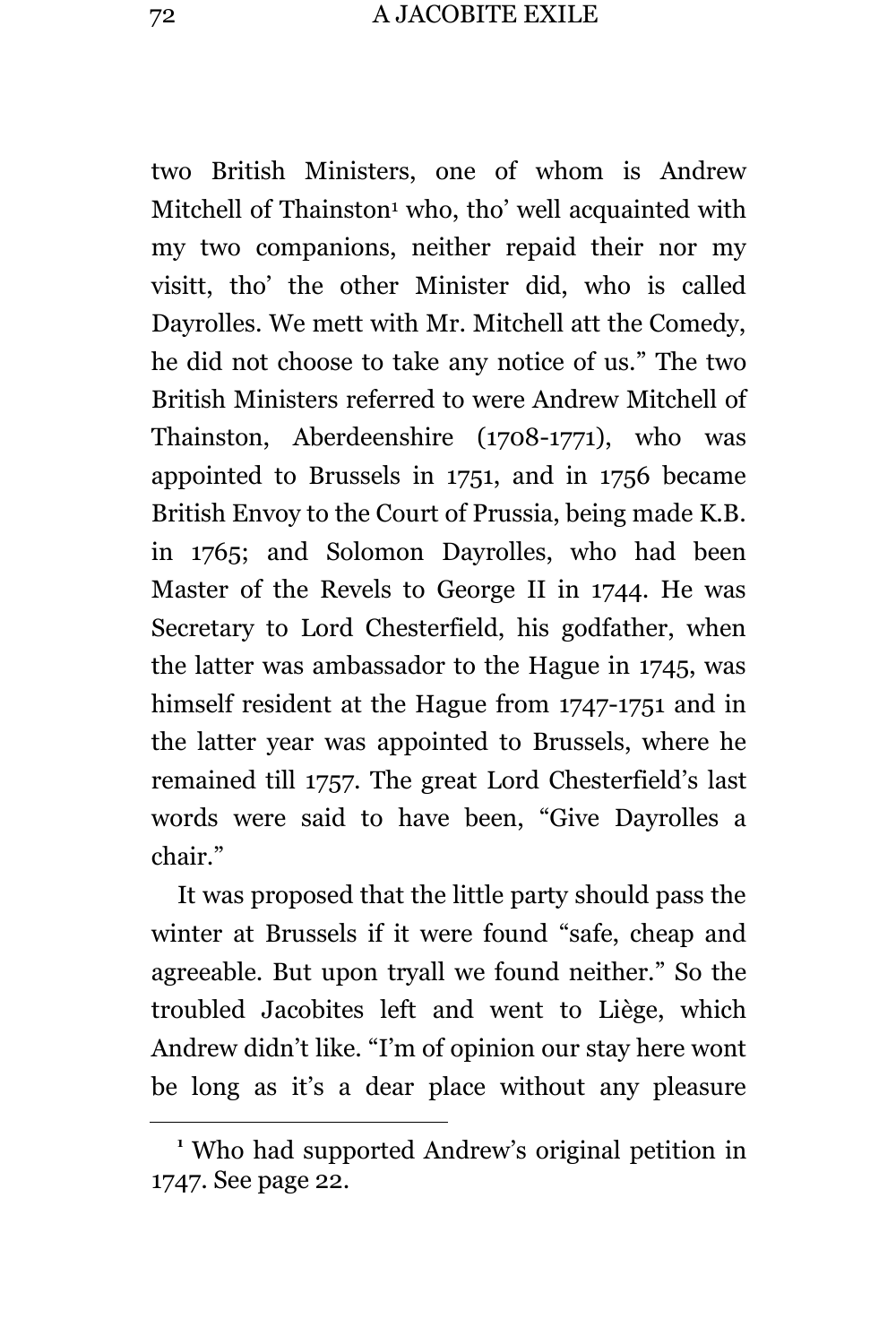except safety. This is one of the ugliest dirty towns I ever saw. The Prince that's Bishop and Sovereign of the country is the Cardinal brother to the Elector of Bavaria.<sup>1</sup> He is not here, but we've waited of the leading man, who presided in his absence, who show'd us great civility." Andrew returns to his old wail, "I wish the Government would think of letting us home. Sure I am they've nothing to fear from all of us put together. I'm fully disgusted with being obliged to remove myself on every occasion to satisfie the caprice of others. It's certain that a few years will totally ruine many of us, if oblidged to roll about." Beginning with this letter he always signs his name Andrew Hay instead of "Andrew Gordon", telling his Mother that "borrowed ones answers no end and I'm the only one that uses one".

Andrew orders a tartan nightgown—really a dressing gown—to be made in Scotland and hopes that it will pass the customs! "When confined to the house, a night gown is very necessary, tho' I've never thought of haveing one since I came abroad. You may either line it with nankin or worsted damask." He also

**<sup>1</sup>** Charles Theodore (1733-1799). Elector Palatine of the House of Wittlesbach, also succeeded to Bavaria in 1777. The Stuart line in the Palatinate became extinct in Prince Rupert's nephew, Karl, who died in 1685.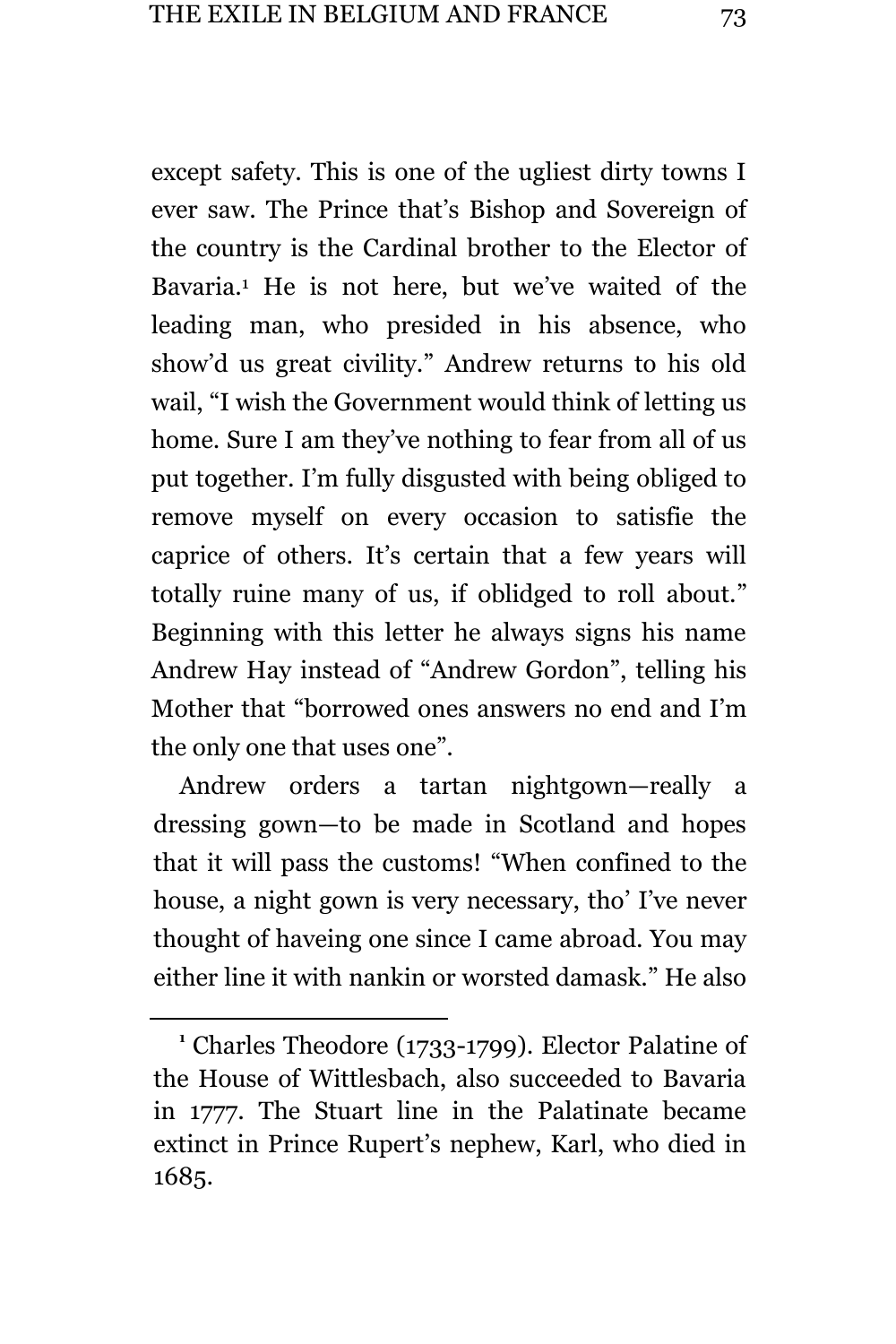asks for new stockings—it was probably difficult to obtain those of his size—and, with true Scottish frugality, directs that they "be washed and dirty'd again, that they don't pass for new." He was not one to waste money and was very particular about what he always called "oeconomy". "I likewise beg if there's any of my drawers that's worth sending to put them in the same pacquett"'—this was nearly 4 years after he had left home—"as likewise my knife, fork and spoon, which I once carried in my pocket, as I've use for them every day." Andrew must have taken a peculiar pleasure in asking for the above mentioned garment as the use of tartan in any form was forbidden by a law of 1747, under which the penalty was six months' imprisonment for the first offence and for the second, transportation to the Colonies. This Act was not repealed until 1782.

Though not liking Liège, Andrew was still there at the date of his next letter, 29th November. In that he says that his companion, Sir James Steuart, has been advised by his friends that it is now the proper time to apply to the Government for mercy. So he hopes that his Mother will use every possible endeavour for him, and urges her to write to their distant relative, the Marquis of Tweeddale. "I'd be happy to obtain my liberty by his intercession, but my desire of being home is so strong that I'd doe anything consistent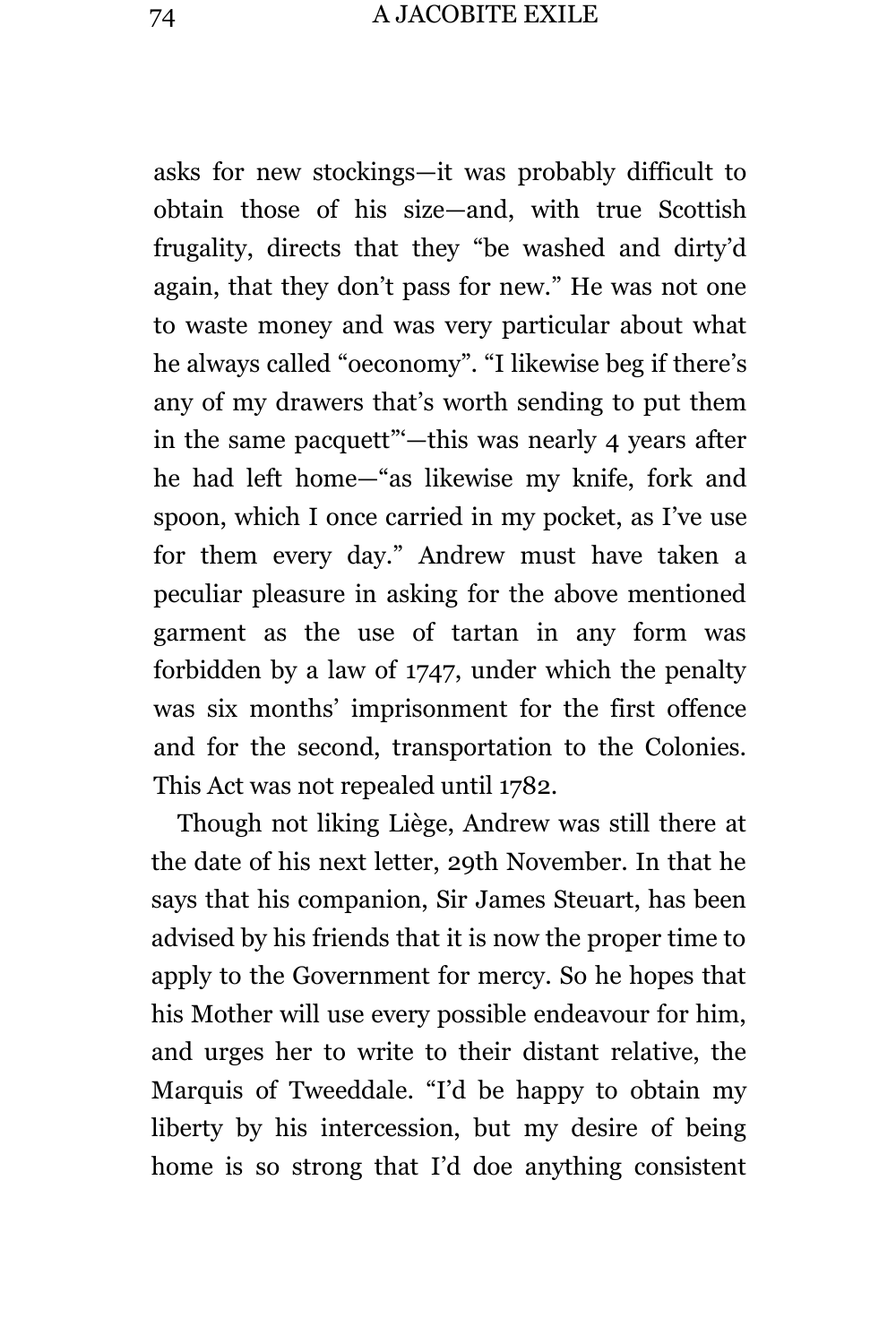with my honour to obtain the liberty." He alludes to the fact that besides Lady Frances Steuart's energy on behalf of her husband, James Gordon of Cobairdy is doing all he can to get his friends to advance his case. "It will be hard if none can be prevailed on to appear in my behalf. If that should be the case, as it probably may, I must bear it, as I've formerly other misfortunes." He suggests more people to whom his Mother might make application, such as Alexander Fraser, Lord Strichen, a senator of the College of Justice—"he is a worthy man and delights in doeing good offices"—and "Inverallachy's interest with Udny might be of service". Charles Fraser of Inverallachy married Anne, daughter of John Udny of Udny. Their son, Charles, was killed at Culloden under particularly distressing circumstances. A human cry comes from Andrew's heart when he writes—"Lett every body you think can be of use be applyed to, it's scarcely possible to imagine how anxious I'm become to be home." He has recently had a letter from his friend, William Grant in London, in which the Doctor suggests that he should write to the Duke of Newcastle<sup>1</sup> who had great interest with the King, but Andrew is doubtful of the wisdom of this course as seeming impertinence.

**<sup>1</sup>** Thomas Pelham-Holles, created first Duke of Newcastle-upon-Tyne, and then of Newcastle-under-Lyme.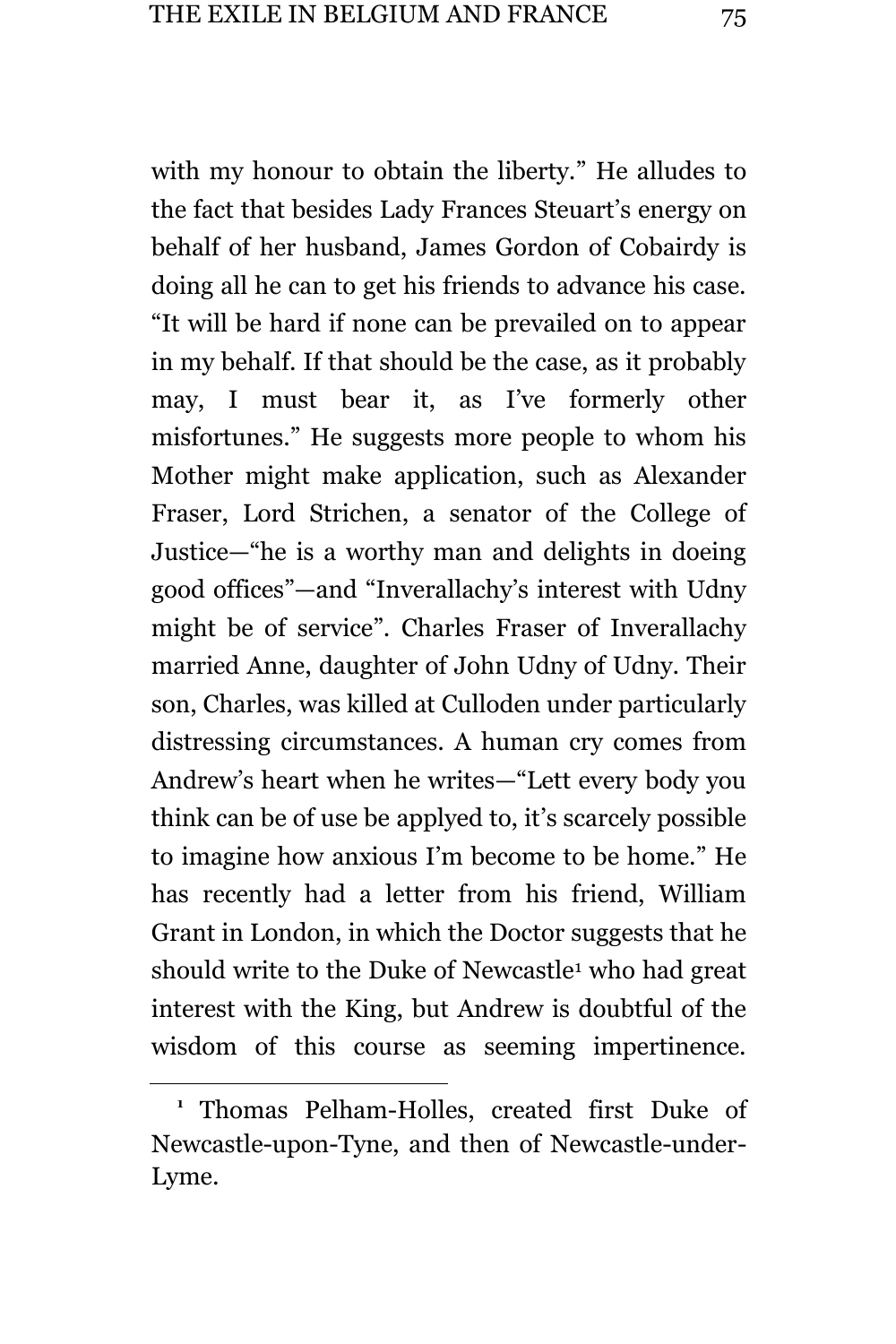Finding Liège dull and not having any employment, Andrew has taken much to reading, though unfortunately he does not say what sort of books he preferred. Unable to bear Liège any more, he tells his Mother that he is going to Spa for a short visit to see a relative, Alexander Hay of Arnbath, a Jacobite of the '15 who had been captured at Dunfermline, imprisoned at Stirling and taken to Carlisle for trial. He was pardoned on account of his youth, he being then about nineteen. Ultimately he went abroad and lived at Spa where he made a fortune by selling its curative waters! Spa, during the 18th century, was a very popular resort both with English and Scots—the latter especially, as evidence of which there is the Rue Dundas—and Andrew met some of his countrymen there. It is interesting to remember that Spa was the German Headquarters throughout the Great War and that from that town, after signing his abdication, the Kaiser went to the Dutch frontier and thence into exile.

The next letter is dated 30th December from Brussels. Andrew complains that even there he has made no friends and is inclined to be more melancholy than ever. One wonders how he can have employed himself all day! He writes that if nothing can be done for him, he proposes to leave the Low Countries in the spring and go to Switzerland or Italy,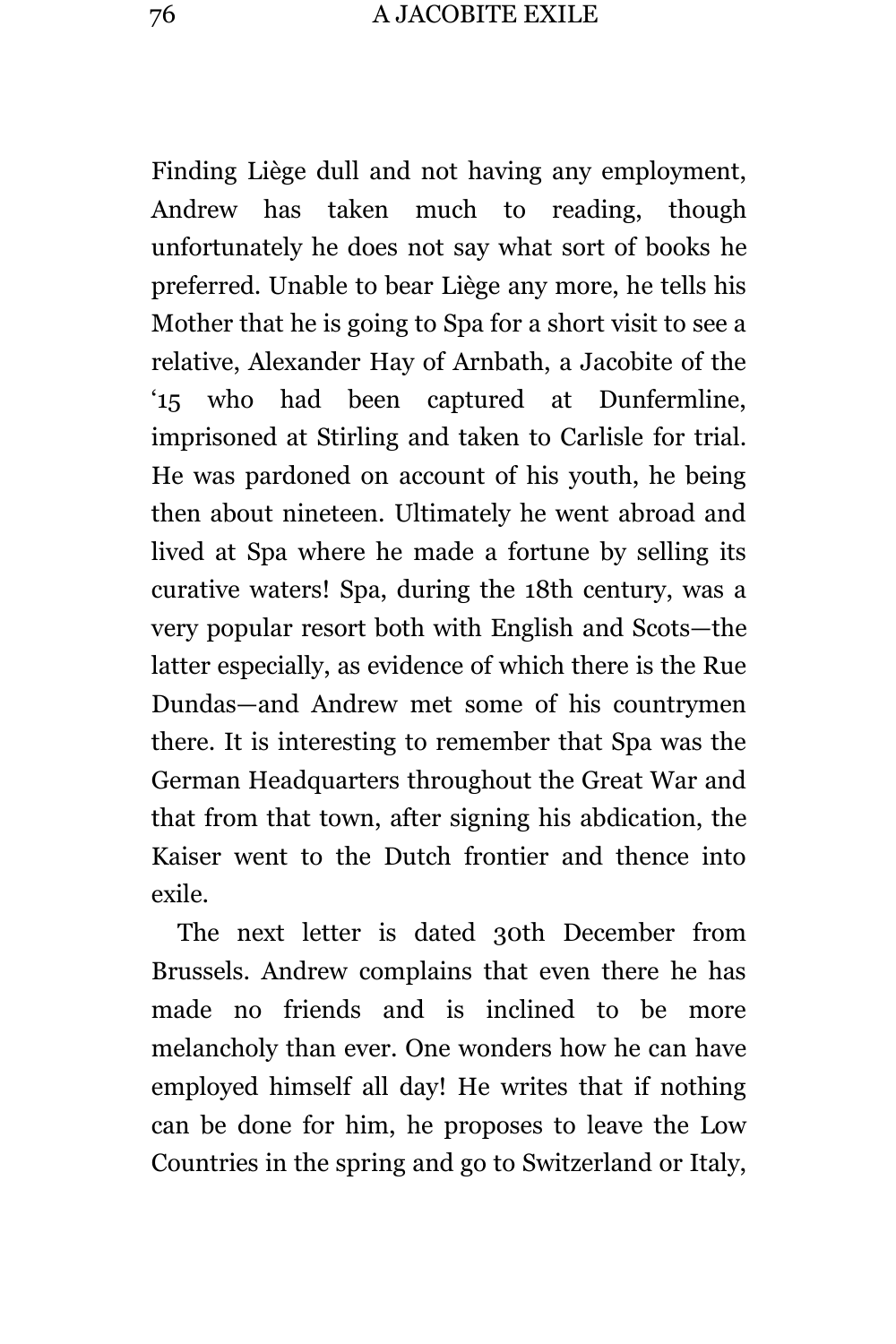"where I'll establish myself that the Government have may no reason to be offended." He had taken a trip to Bruges with Sir James Steuart—to spend Christmas Day—when a mild shock of an earthquake took place. "We passed a melancholy Christmas in a bad Inn, the most disagreeable we ever passed. I hope you've had ane agreeable with some of your nearest about you." Then wistfully he writes: "Good God how I envy those that see you. Many happy new years, my dear Mother."

In the correspondence there follow four letters in connection with an application made by Mrs. Hay to the Marquess of Tweeddale on behalf of her son. The first, dated 1710, is from Charles Hay of Rannes, Andrew's father and his relations, to John, 2nd Marquess of Tweeddale, Lord Chancellor of Scotland in 1704. He was grandfather of John, the 4th Marquis, to whom Helen Fraser wrote in 1756. Charles Hay's letter is full of gratitude to the Marquess and, claiming connection with his family (he was 8th cousin once removed of the 3rd Marquess!), explains Helen Fraser's later application. The first mentioned letter is so curious—in spelling and composition—that it is given in full.

"MY LORD,

The affectionate sence of our duty and Dependence upon the most noble familie of Twaddcll, and of your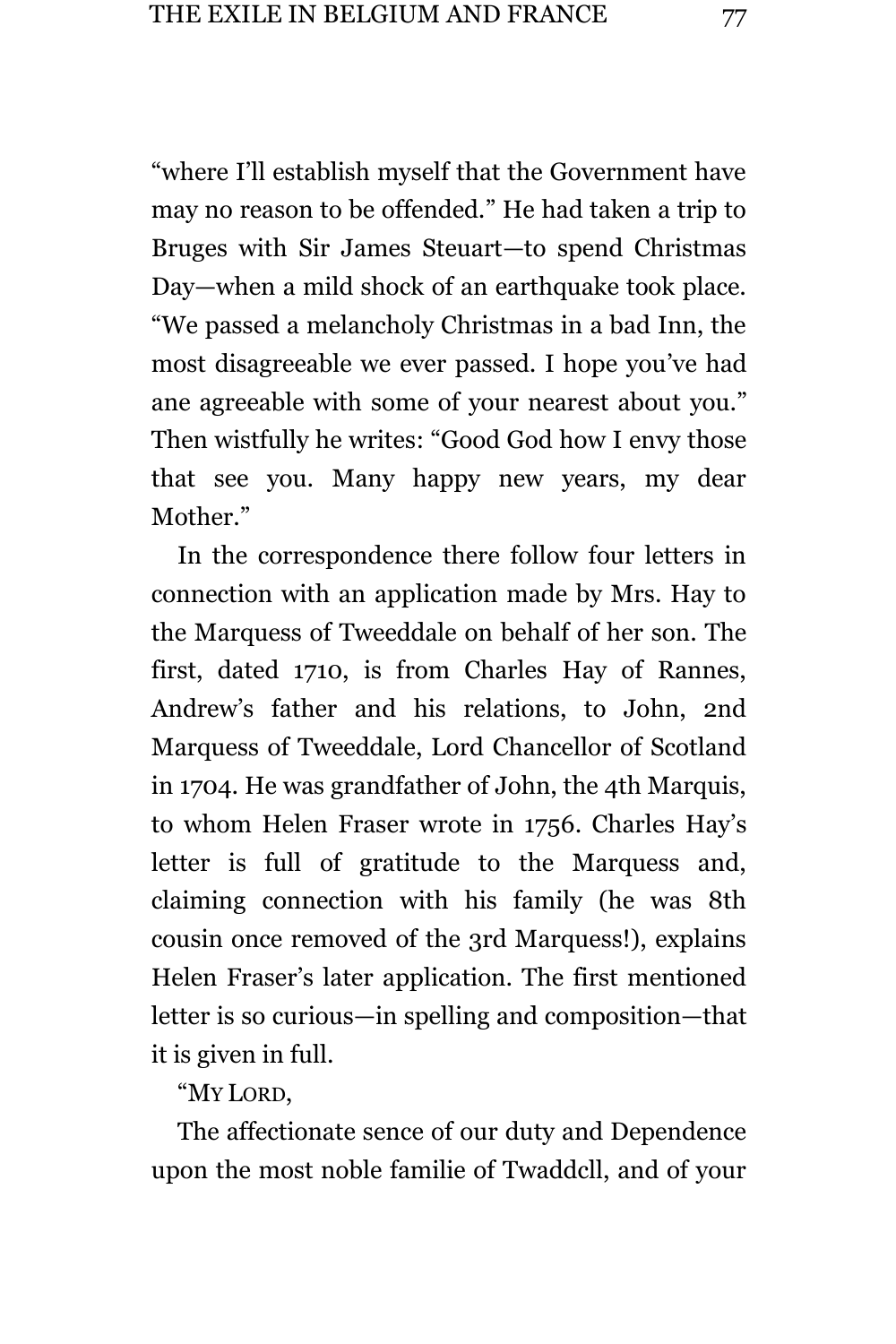Lordships kindness to the bearer hereof, John Hay the Lawfull son of Major John Hay of Echress, does obleidge us to offer our most humble and Dutyfull respects to your Lordship and to that illustrious familie, to which we most Justly ow obeisance and Subjection; for the providence by Distance of place has denyed us the honour and advantage of receiving Immediate and frequent influences from that noble stem, whence we presume to have had the honour to be descended, yet no Distance either of time or place, shall ever subvert or violate our bounden duty and intire respects from the same, nor make us forget the Courticies conferred on the bearer. My Lord, your Lordships favour in Countinancing the said John Hay our Cusing and near relation, does obleidge us to render your Lordship manyfold thanks, and imboldens us to presume earnestly to intreat that as your Lordship has been heretofore so kind as to take him into your patrociny, inspection and care, so your Lordship may be pleased to shew him what more favour he is capable of, as your Lordship's pleasure and opportunities will allow, without any prejudice to your Lordship's interest.

My Lord, it being our ambition to be esteemed to be descended as forsaid is, we with great earnestness desire opportunities, wherein we may express our dutyfull respects to your Lordship's most Honourable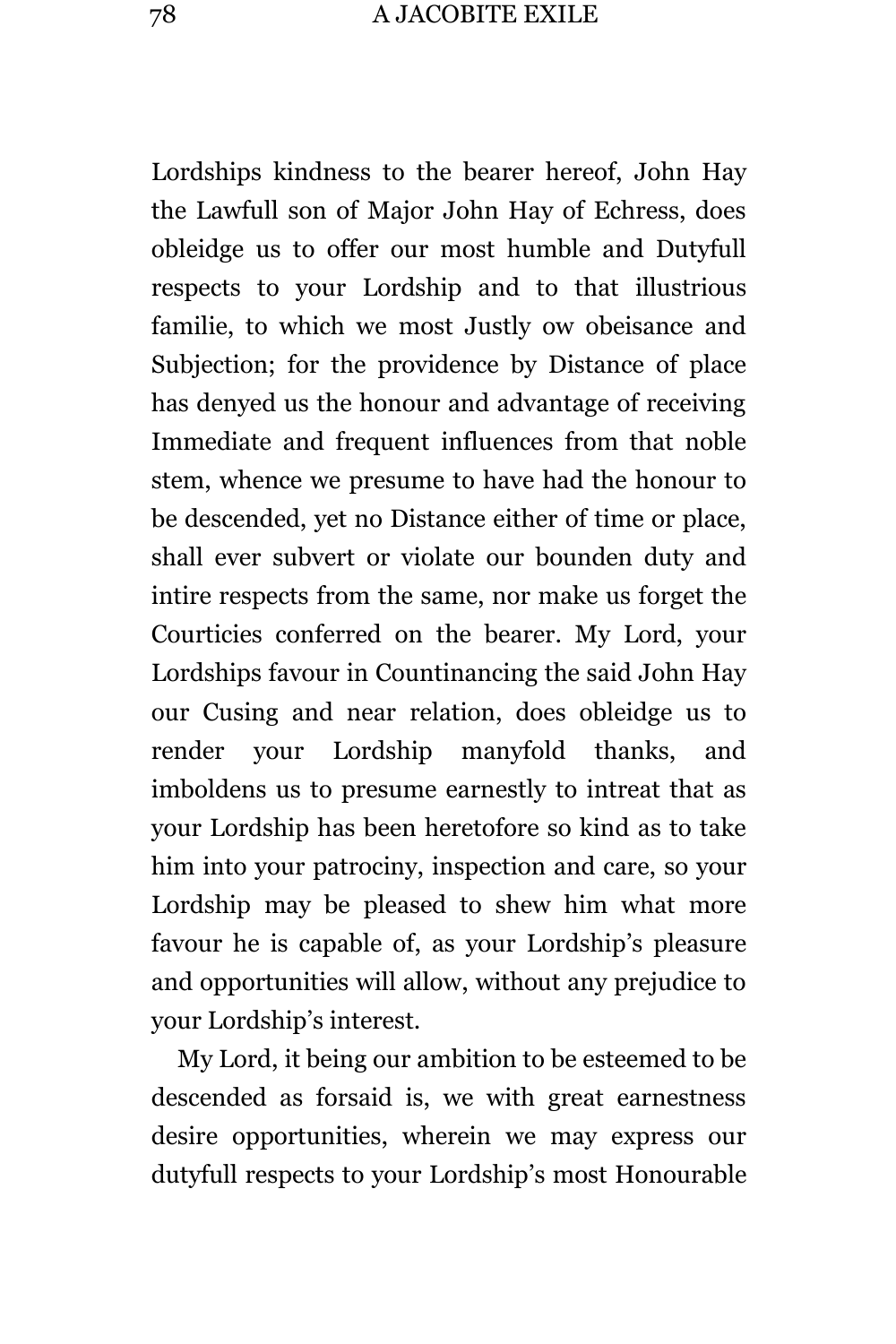relations, and our thankfullness to your Lordship. May that most Honourable family flourish more and more and adorn the place where it prospers, May your Lordship be as August as your famous ancestors, that it may be our great honour publickly to profess, and at all occasions to testifie that we are in sincerity

## My Lord

Your Lordship's most obsequious and very humble servants CHA. HAY OF RANNES JOHN HAY OF MALDAVATT WILL. HAY TUTOR OF RANNES Rannes August 29th, 1710. Cha. Hay of Ranachie JO. Hay of Asleid And. Hay of Mountblairie J. Hay Parson of Rathven Andro Hay Minister at Aberlour."

The original of the above letter is in the Marquess of Tweeddale's charter chest at Yester.

There follows a copy of Mrs. Hay's letter, dated to Alexander Hay of Mordington, son of Thomas Hay, a lord of Session, under the title of Lord Huntington. John Hay of Restalrig (Secretary to Prince Charles, after John Murray of Broughton) was a brother of Thomas. They were of the family of Hay of Alderstone and Hermiston, Berwickshire. Helen Fraser begs Alexander Hay to forward to the Marquess of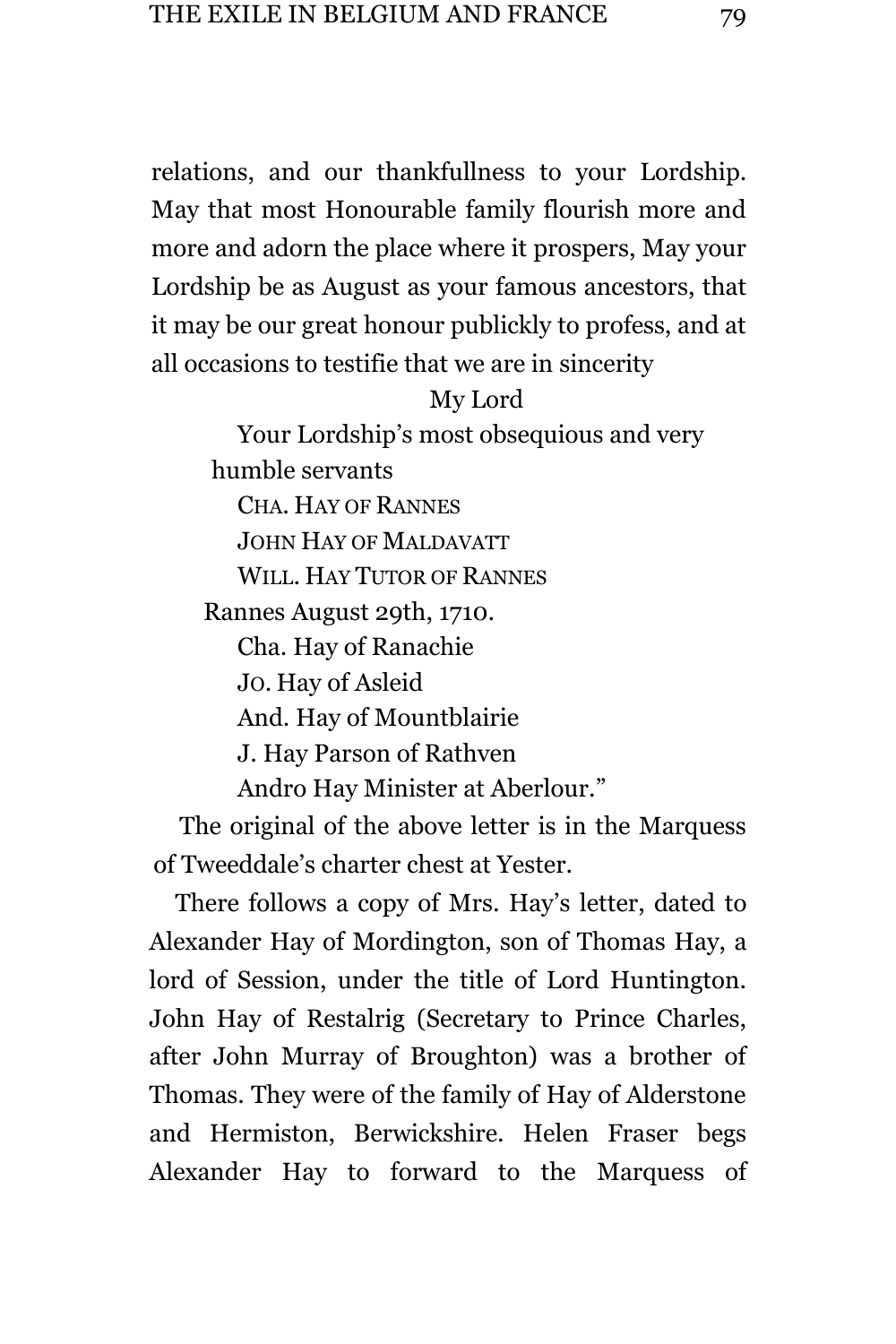Tweeddale a letter from her which Andrew had suggested her writing to him. She gives her reasons for thus troubling Alexander Hay. "The habits which alwaise subsisted betwixt your father and grandfather and the deceast Charles Hay of Rannes, my husband, encourage me to beg you'll forgive the trouble of this application. My husband told me that he had been also much obliged to your self for having the goodness to go along with him and introduce him to My Lord,<sup>1</sup> a little before his death, when he went to solicite his interest in favour of his unfortunate eldest son. These are obligations never to be forgotten, but, as my son still continues in the same unhappie state, I have taken the liberty to put the inclosed under your cover, and which I must beg you'll have the goodness to deliver as being the most proper person I could possibly think of, and who I know will use your own good offices to prevaill with his Lordship to give a favourable ear to my suit." Next comes a copy of a letter: "To the Most Noble The Lord Marquis of Twedale," which is also given in its entirety.

"1756.

## MY LORD MARQUIS,

L,

Your Lordship will have the goodness to pennitt a poor old dyeing woman, the widow of Charles Hay of

<sup>&</sup>lt;sup>1</sup> The Marquess of Tweeddale.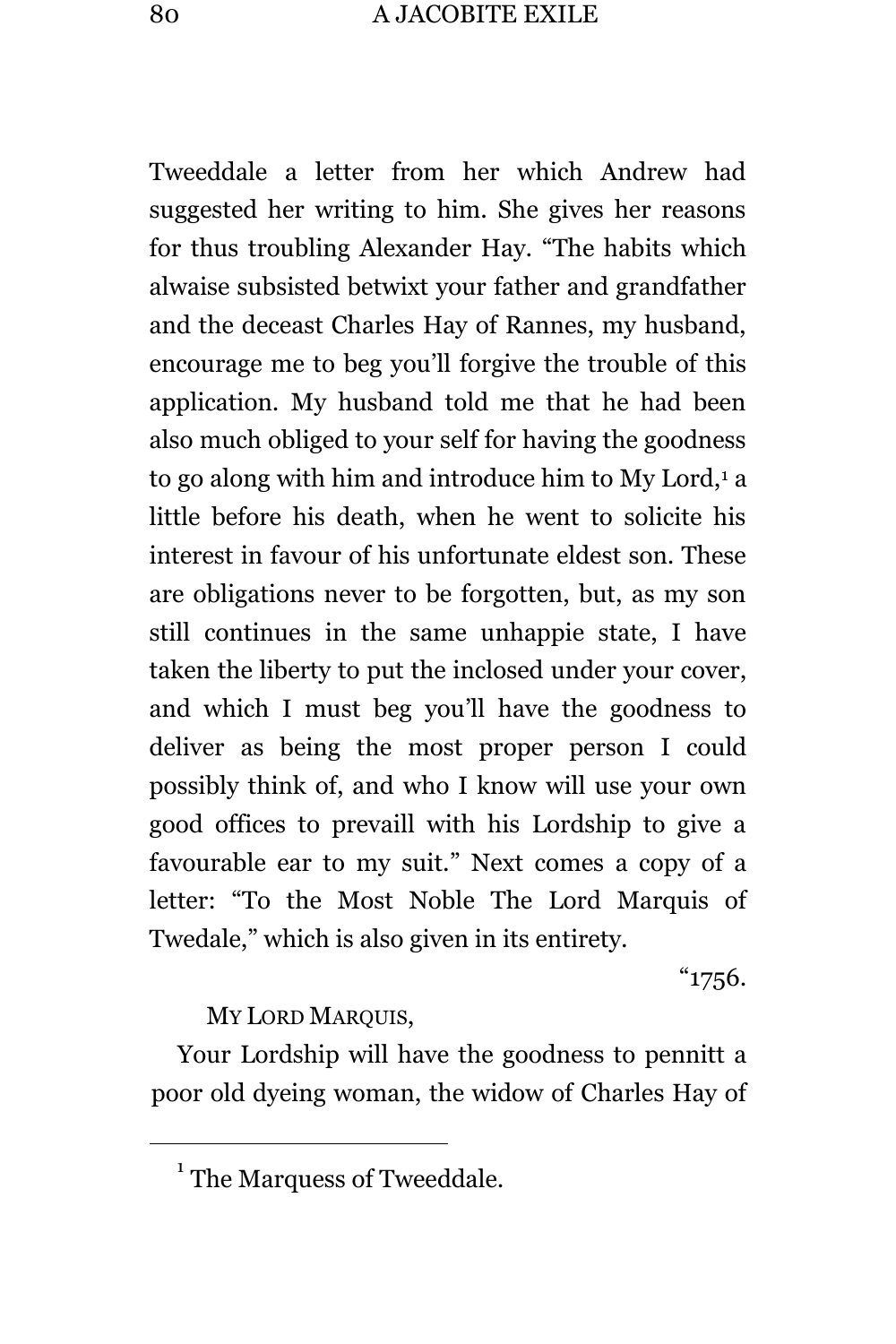Rannes, who had the honour to be descended of your family, to solicite your interest in favour of Andrew Hay, my eldest son, whose unhappy situation is known to your Lop. My husband had the honour, a little before his death, to adress your Lordship on the same subject, and entertained great hopes that your Lop would have the goodness to take a proper opportunity of representing his case in a favourable light. Since his death, my Son was obliged to go abroad but has carefully avoided engaging in fforeign service or doing any thing that could give the smallest offence.

Upon the first appearance of the War, $<sup>1</sup>$  he left</sup> France and retired to Leige, where he still remains, anxious to return home, if he could obtain permission. I know he possesses the same sentiments as his father and would rather wish to be indebted to your Lop. for his Relief than to any other person in the world, and that he never distinguished himself by activity in the unluckie affair he was engaged in, but I am sure he will distinguish himself by gratitude if he shall obtain forgiveness, and by a behaviour suitable to so great ane obligation.

Our only hopes depend on your Lop's goodness

<sup>&</sup>lt;sup>1</sup> War broke out between England and France in 1756.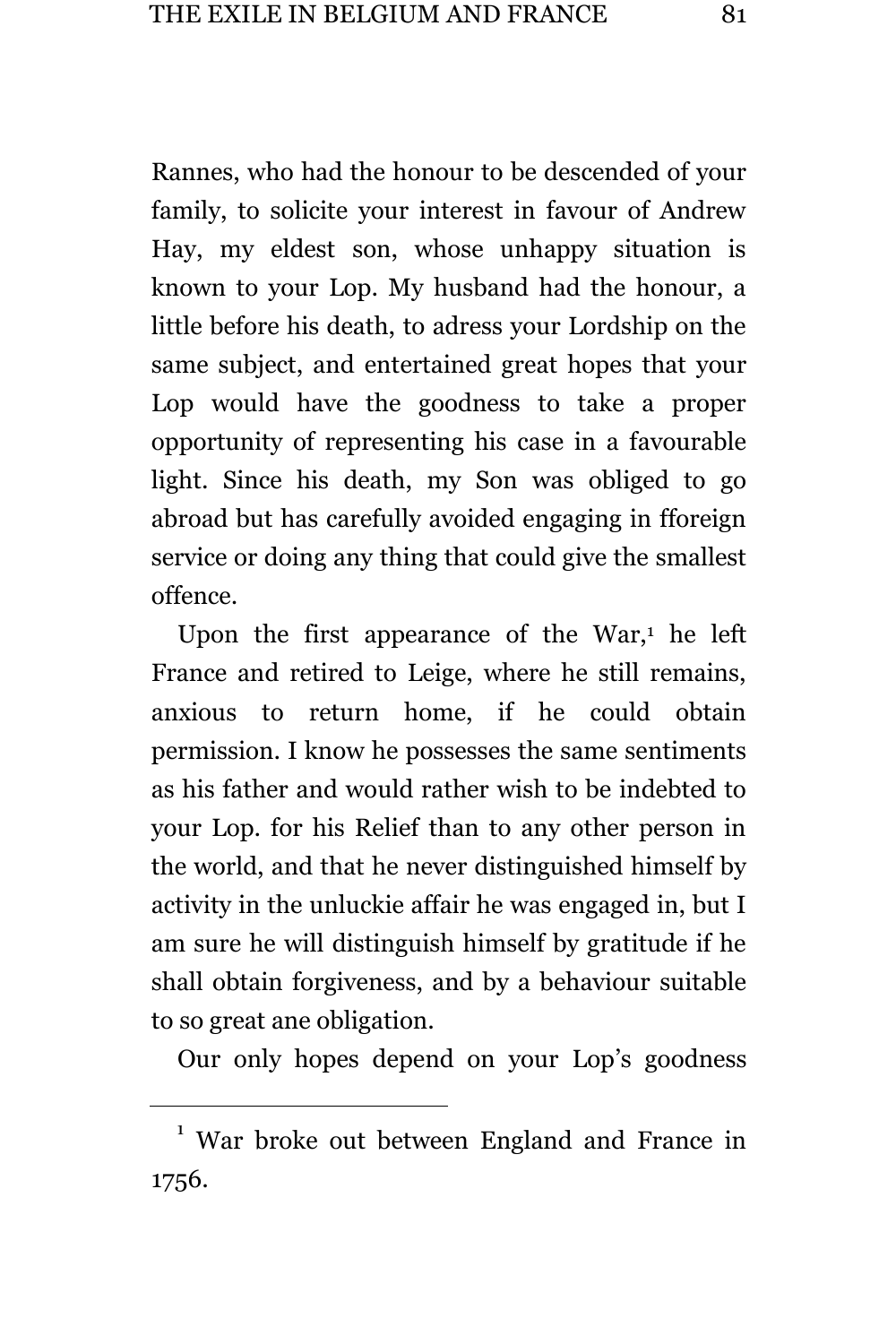who will pardon the importunate suit of a poor disconsolate widow. That Heaven may long preserve your Lordship and my Lady Marchioness as a blessing to your family, and that your family may be alwise prosperous and happie for a blessing to your Country and all your concerns, is the most ardent wish of My Lord Marquis your Lordship's most obedient and most humble Servant

HELEN FRASER."

Alexander Hay forwarded the above letter and was compelled to inform the anxious Mother that the Marquess of Tweeddale regretted he could do nothing in the matter. This was a great blow to the devoted parent.

Though all that time unaware of his Mother's application to Lord Tweeddale, Andrew still urges her to apply in every possible quarter, and he writes thus from Brussels on 20th January 1756. "It's to you and you only I fly for relief when discontent and make my complaints, and the truth is that it's from you only that I look for any comfort." He adds bitterly, "I know men better than to look for any favour at the expense of interest." Besides his other worries he now has a toothache and "a defluction in the jaws" (whatever he may have meant by that; possibly a gum boil). He mentions that Alexander Duff, afterwards 3rd Earl of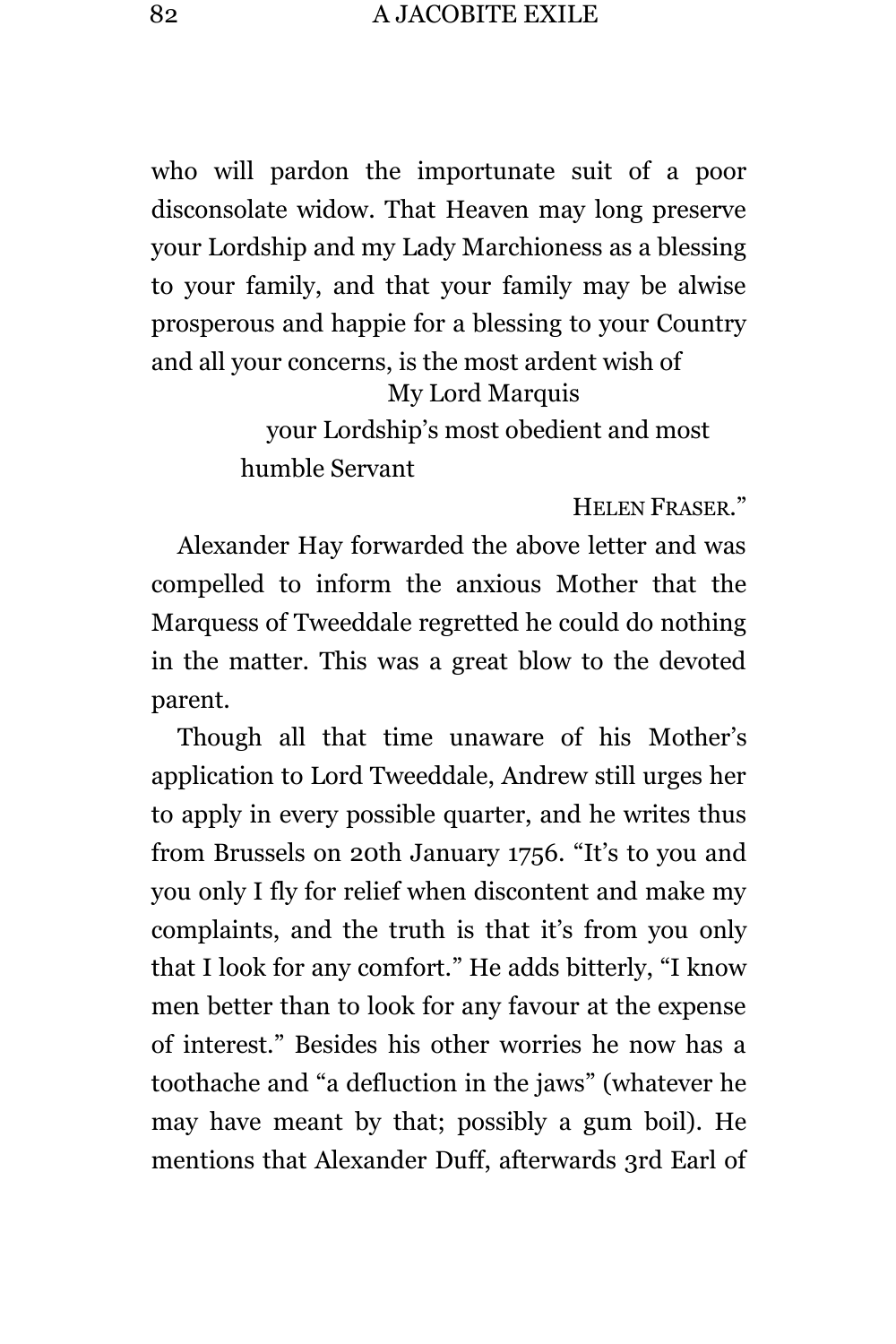Fife, arrived in Brussels two days previously but that he had not seen him, "nor probably wont, as he told me att Paris that, by letters from home, he was ordered to see none in my way." His father, William Duff, a Whig, had been created Baron Braco of Kilbryde in 1735 and had no doubt forbidden his son to hold any communication with Jacobites, being anxious not to permit anything which might hinder his advancement in the peerage. In 1759 he was made Viscount Macduff and Earl Fife.

In the spring of 1755 Andrew goes into mourning for a distant relation who had died in the north of Scotland. This was George Gordon, 7th Laird of Buckie, Banffshire, who had been "out" in the '45. In the French Foreign Office there is a letter from an anonymous correspondent in Edinburgh, dated 20th October 1745, in which it is stated that "George Gordon of Buckie, Andrew Hay of Rannes and most of the gendemen of Banffshire, mounted on horses", had the honour of being constantly with Prince Charles.

Andrew in April was living in Brussels with Sir James Steuart. "I'm happy in his company as he has one of the sweetest tempers and is a man of the best sense and entertaining parts I ever knew." Lady Frances was then in Scotland. Andrew says that Sir James and he "live quite retired, goe out every day to our dinner att ane inn where we see nobody but a few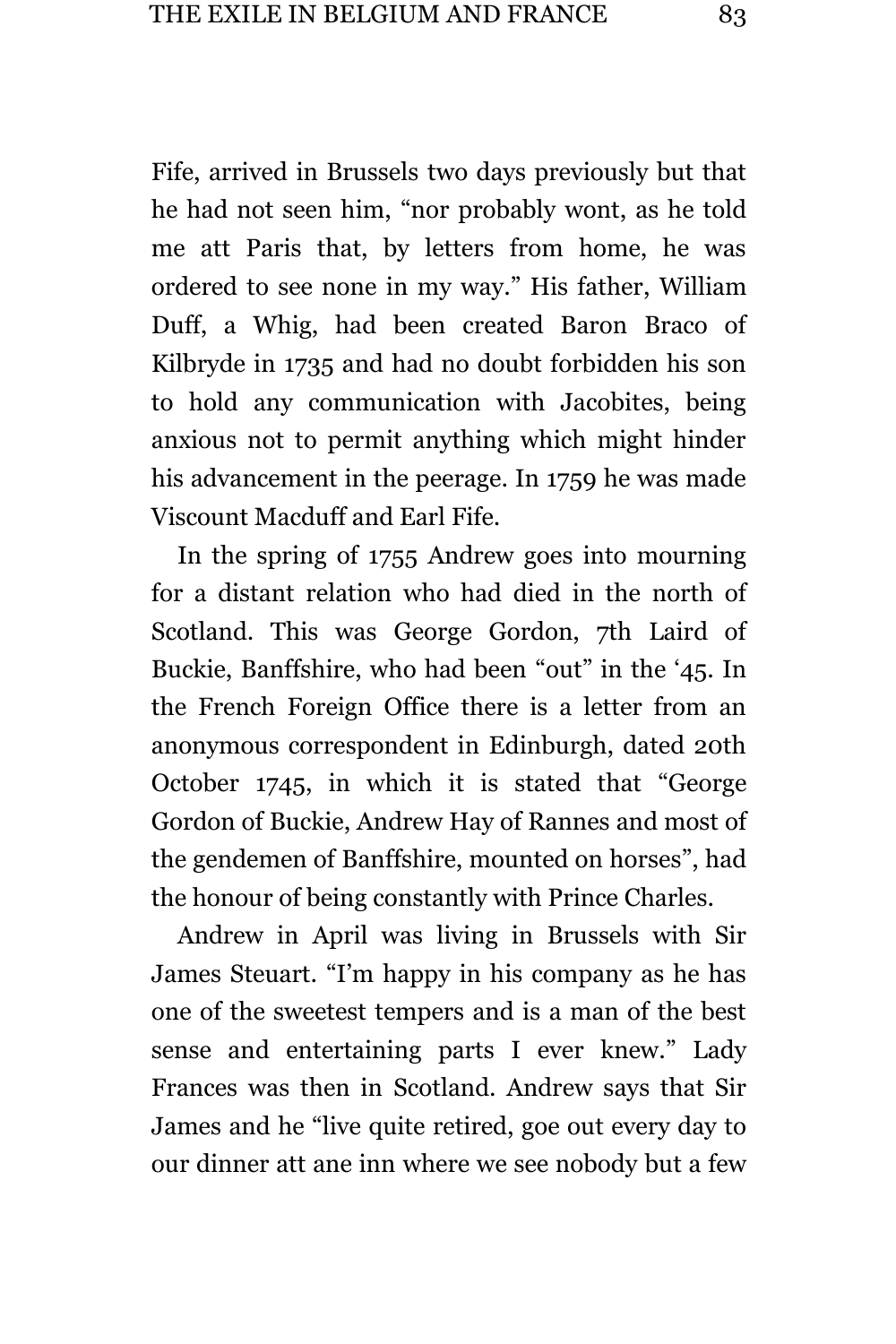French. Supper, breakfast, we take none. We oeconomise all we can." Arthur Abercromby had recommended the exile to apply to Colonel Yorke at the Hague, but Andrew fears that if he went there he would probably be treated in the same manner as by the British Ministers at Brussels. The Colonel above mentioned was Joseph Yorke, Baron Dover (1724- 1792), third son of Philip, 1st Earl of Hardwicke. He was Secretary to the Embassy in Paris 1749, British Minister at the Hague (1751-1756) and Ambassador there from 1761 to 1780. James Boswell described him at the Hague about 1763, as "so anxious lest people should forget that he was an ambassador, that he held his head as high and spoke as little as possible".

Early in June, Andrew left Brussels for Spa in company with Sir James Steuart, his wife (who had then returned from Scotland having failed in her quest), their son, and Lady Helen Dalrymple, sister of Lady Frances and wife of Captain Hew Dalrymple of Fordel. Lady Helen proposed to take the waters at Spa. Andrew explains that he is going with the party, "tho' I have no immediate necessity, thank God, for the waters, I intend to drink them for some time, on account of being in the agreeable society I now enjoy." He says he left Brussels, "one of the most beautiful cities in the world, without regrate, as the great number of English and Scots that came there, on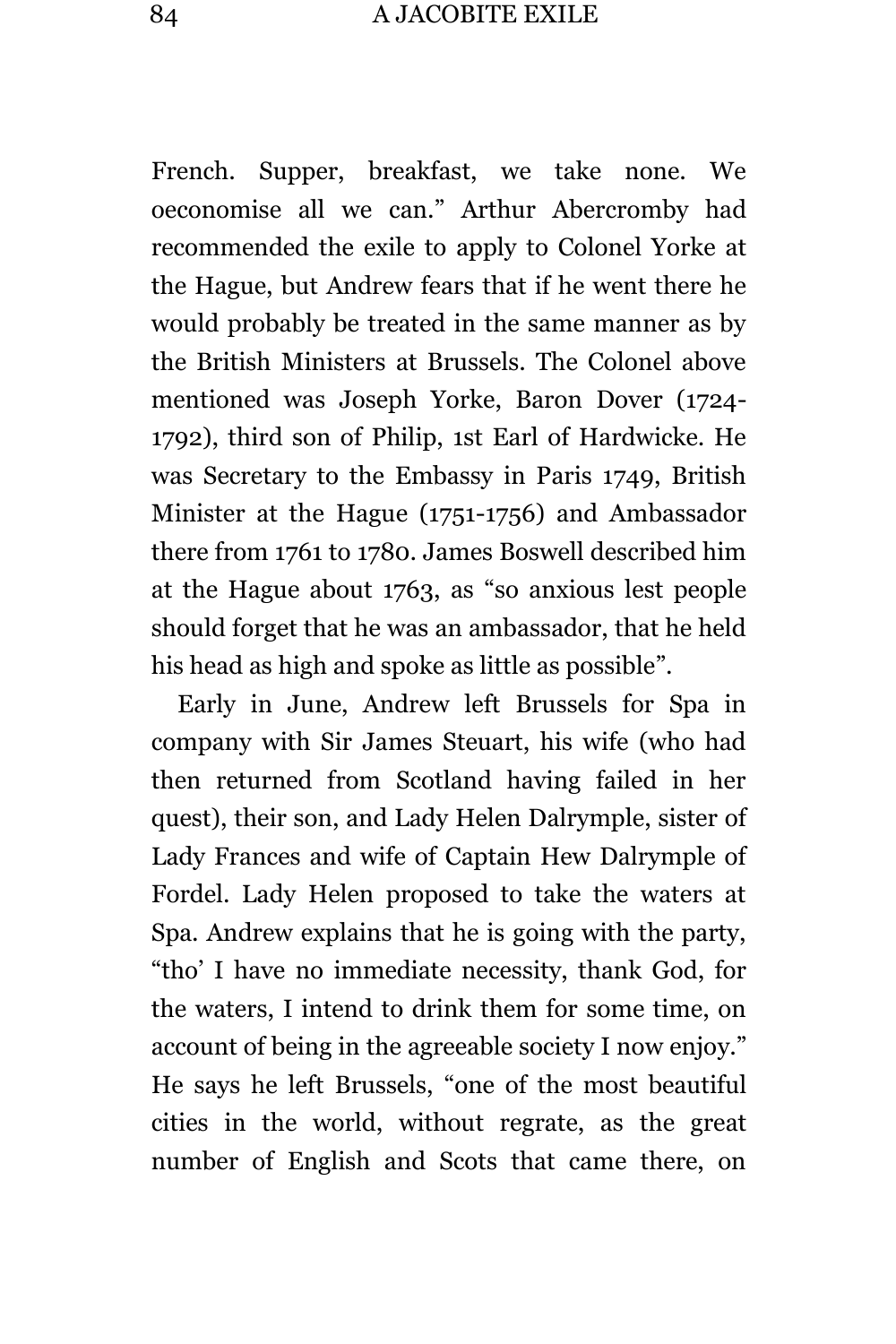being obliged to leave France, shuned us for fear of the Minister." He hears that his poor fellow-sufferers in Scotland are being hunted more than ever—though it was ten years since Culloden—and just about this time the venerable Lord Pitsligo had a narrow escape from capture. Andrew wishes to know if the renewal of this persecution has arisen from some indiscretions on the part of the Jacobites, from orders of those in power, or from the ill-placed zeal of the commanding officers. At any rate he may congratulate himself on being out of the country.

In the *Letters and Journals of Mrs. Calderwood of Polton*, wife of Thomas Calderwood and sister of Sir James Steuart, the writer describes a tour on the Continent during which she met Andrew Hay at Spa. "This Mr. Hay is a very good lad, was concerned in the 1745, and stayed at home for some years after, but was so remarkable by his height, that he was often pursued from place to place, and obliged to come abroad. He is the *tallest man ever I saw that was not a show*, <sup>1</sup> and looks rather taller than he is, as he is not

**<sup>1</sup>** One of the most remarkable British giants, Charles Byrne, born in 1763, was 8 feet 2 inches in height. His father was Irish and his mother Scottish; neither was of unusual size. Charles Byrne travelled the country exhibiting himself. Whilst in Edinburgh he frightened the night watchmen on the North Bridge by lighting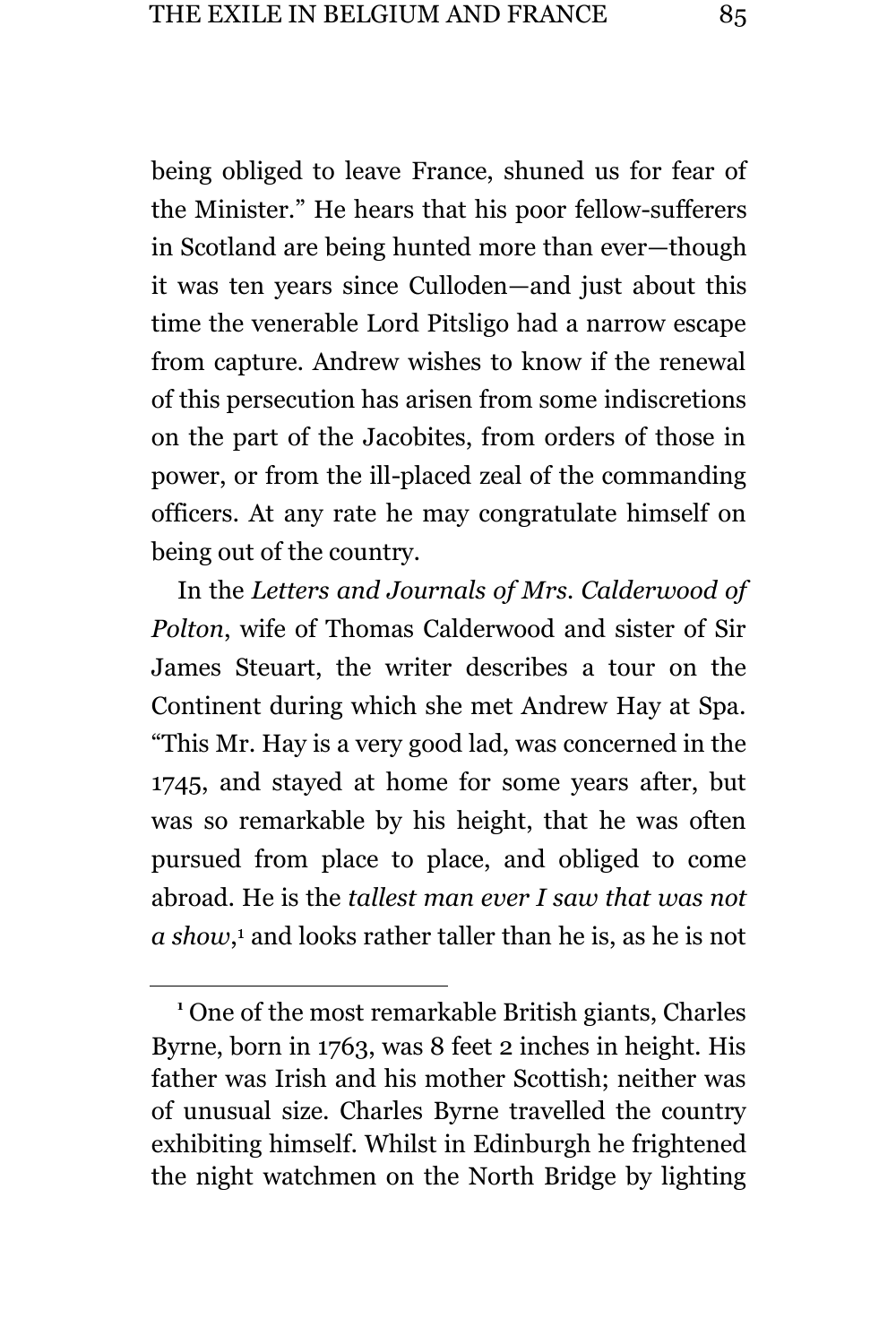well made." Mrs. Calderwood also describes a visit she paid to a church at Spa in which she was accompanied by Lady Helen Dalrymple and Andrew Hay. "I went into the benediction at the Capucines one night; they have no musick, but their own voices, which is horrid. Some sat, some kneeled and I did not know when to do either. At last in came an old Jesuite, who was at Spaw for health and sat down by me, so I resolved to do as he did. I found he used freedom with his friends and only kneeled at the elevation. Mr. Hay, that he might be sure he was right, kneeled all the time, *but as he is a prodigious size*, *he was as tall as any when on his knees and the folks thought he was standing!* The common folks were in such a passion and held such a tittle-tatling to each other that I could not understand what they were about, as my back was to him. After it was over they made a terrible complaint to this old Jesuite, who composed them and said we were strangers and did not know the custom. Mr. Hay was like to go mad that he had *hurt all his knees* to please them to so little

his pipe at one of the street lamps without even raising himself on tiptoe. He died in *1*783 and it is stated that he wished his body might be sunk in the Downs, but his skeleton and top boots are now in the Museum of the Royal College of Surgeons, Lincoln's Inn Fields.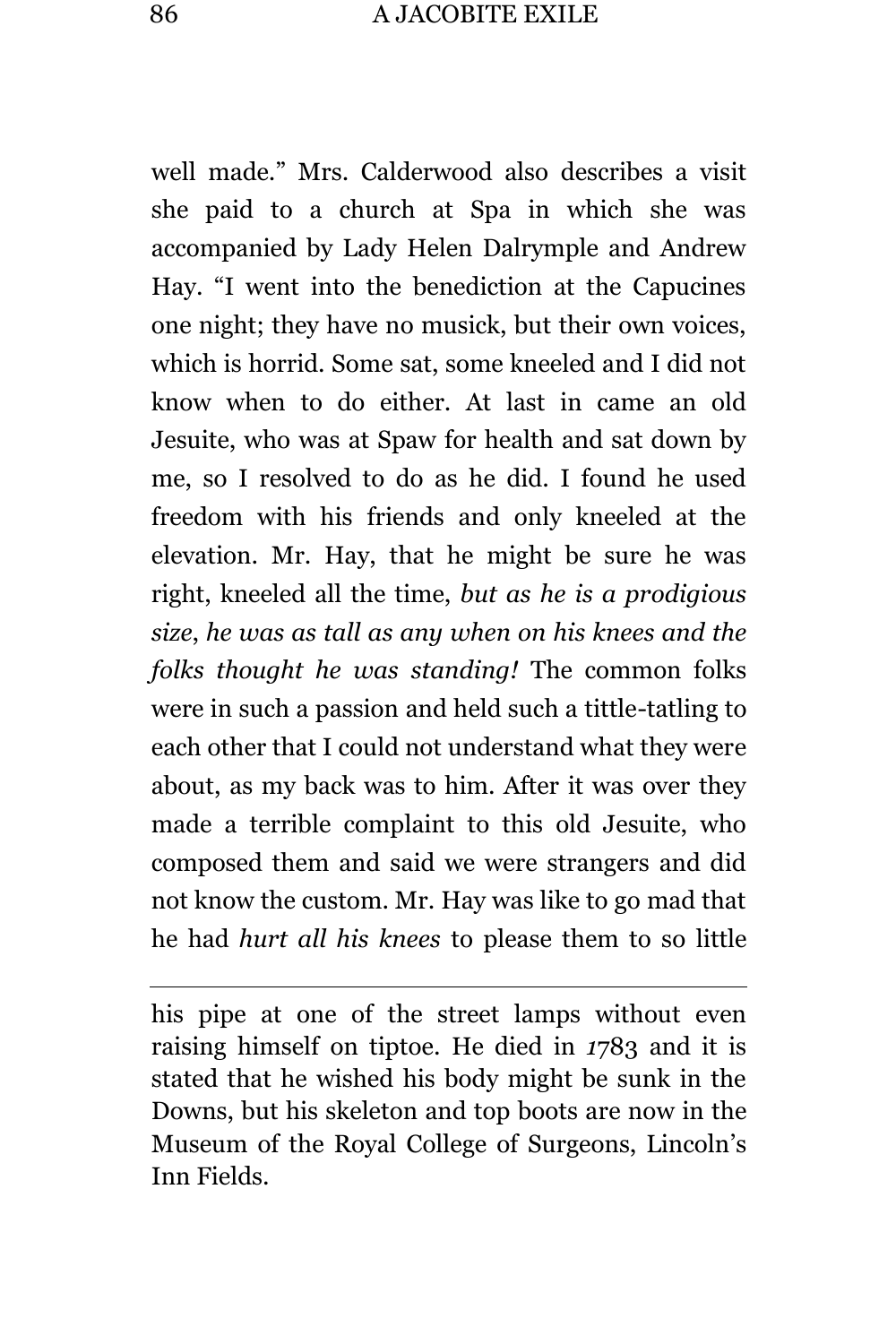purpose."

÷.

A considerable period elapsed from the date of Andrew's latest letter, written in June, to that of the next sent from Liège on 18th October. He has been at Aix la Chapelle with the Steuarts who are now going on to Frankfort. He does not know what to do with himself or where to go and earnestly seeks his Mother's opinion. No change however was made and he remained in Liège—a place he thoroughly detested<sup>1</sup> and found expensive—till May 1757. He wrote to his Mother, "The people here does not choose to make acquaintance with strangers, which makes it very dull and like to give me the Vapours. I never past a winter so disagreeably. I have few or rather no acquaintance, except for Mr. and Mrs. Gordon of Cobairdy, their company is the only resource I have for amusement

Mrs. Calderwood also mentions that at Liège she met James Gordon of Cobairdy and his wife, who had then been living in that town for six months and "during all this time he was taken for the Pretender. Some say the Pretender did live there some months."

**<sup>1</sup>** In this opinion he was emphatically supported by Mrs. Calderwood who, in the account of her travels in 1756 writes: "we came to Liège, which of all the towns ever I saw, I think the most abominable." There is a quaint reference to Liège in *Les Delices des Pay-Bas*, 1785: "On dit que cette Ville est l'Enfer des femmes, le Purgatoire des hommes, et le Paradis des Pretres."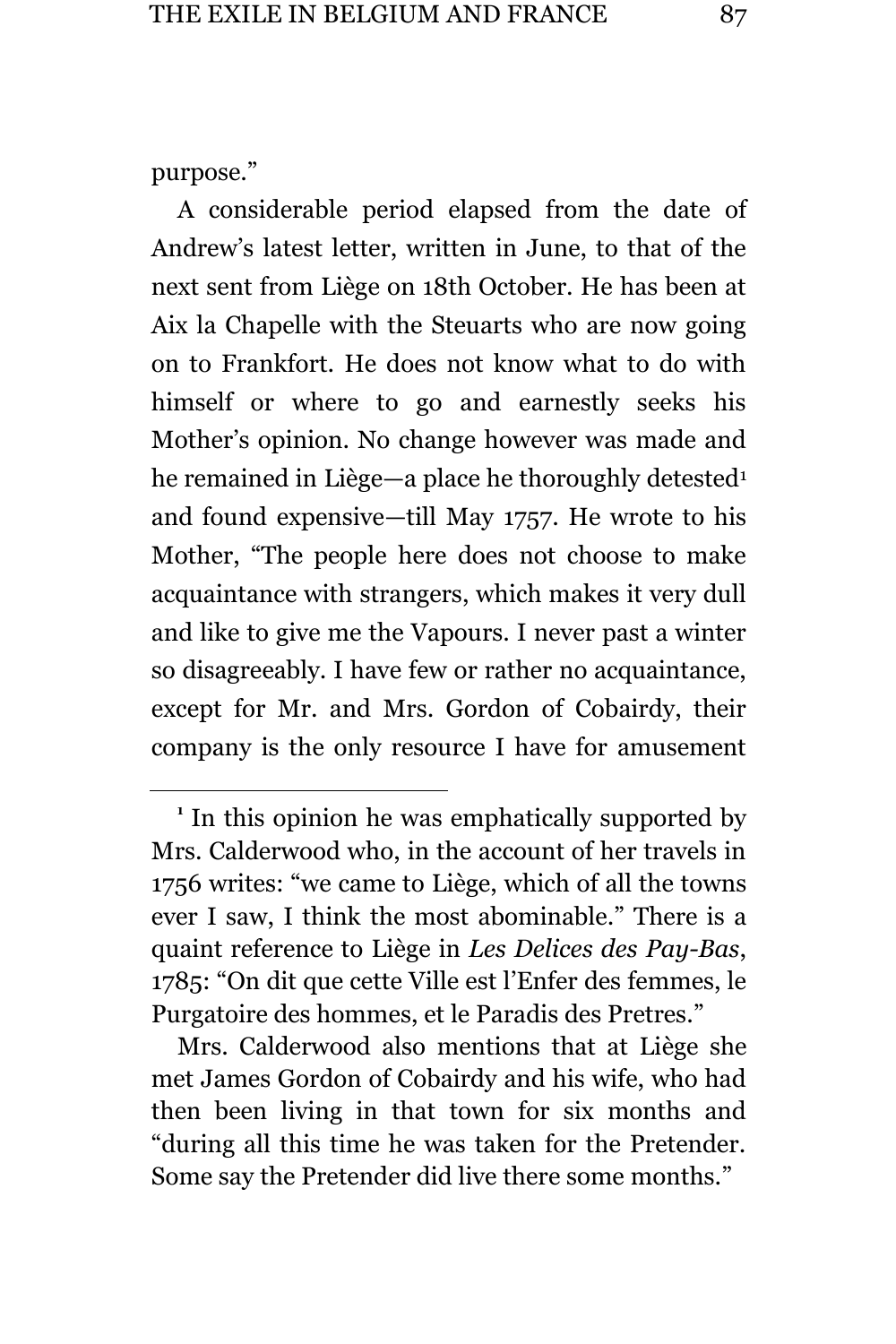"except reading. He complains that food and lodging are both dear in Liège owing to the march of the French army through the town—troops arrive and depart every day and prices are doubled.

In May 1757 Andrew was back in Brussels having travelled there with James Gordon and his wife who have now gone on to Paris. Andrew was compelled to get some new clothes, which seem to have been very necessary for as he says himself: "I have not made a stitch of any kind of cloathes these two years, by which means I'm almost naked." He is buying shirts with ruffles at 17 shillings each and 6 night shirts which will cost about 7s. 6d. apiece, giving as an excuse for his neglect that, "I was in hopes of obtaining liberty to get home, where cloathes I can't wear here would have been sufficient. Att my first comeing abroad, I spent more than now, as I was entirely ignorant of the manner of liveing, but now I goe to the cheapest Publick table I find in the place to dine." Again comes his complaint, "I'm thorowly and fully wearied with rolling about." He has some new schemes in his head; one of which is to take a small house "in a cheap and reasonable healthy place in France, where I can make my own kitchen, in which event my family will consist of three—myself, Robert (his servant) and a cook maid". But if he decides on this he assures his Mother that she will be previously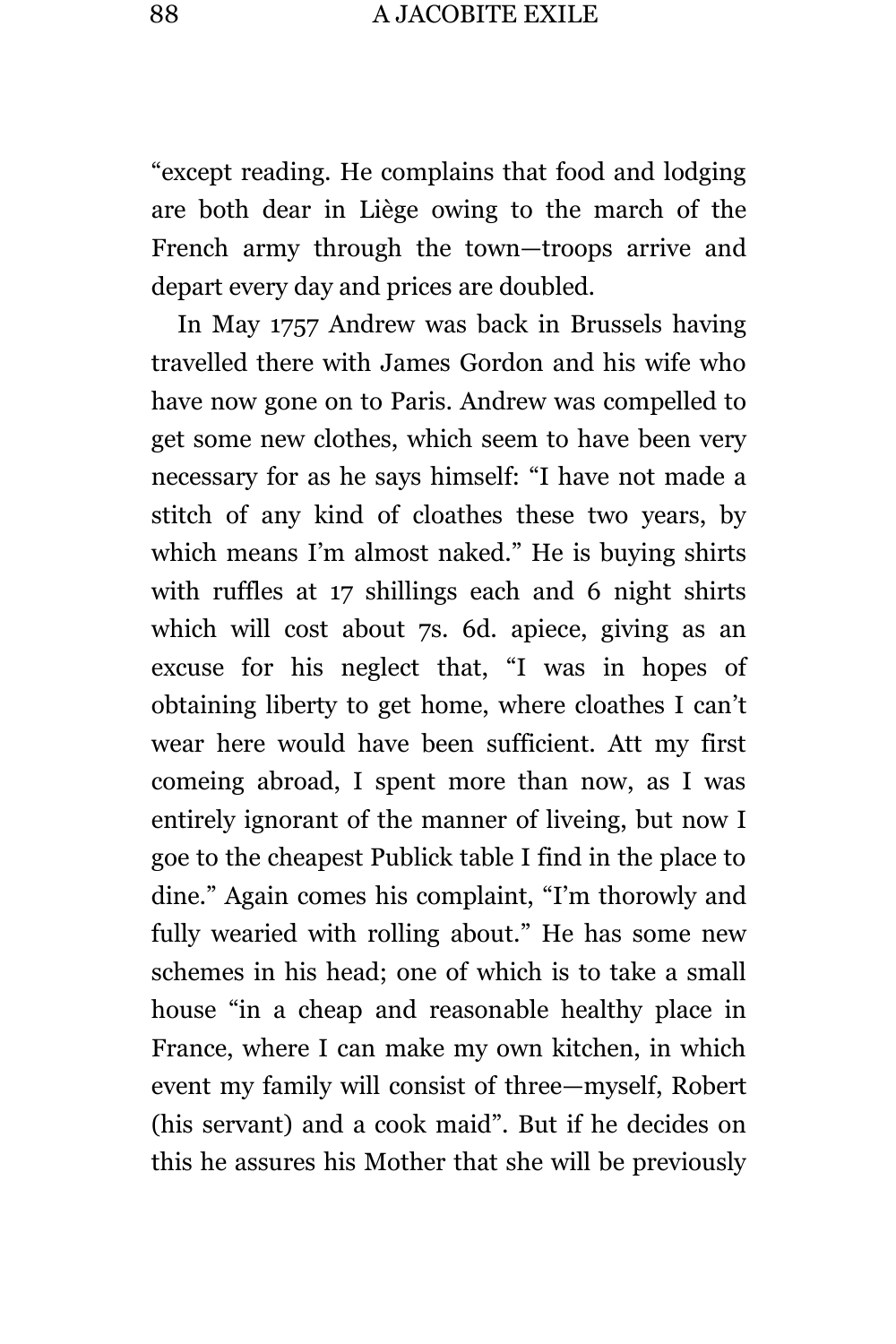informed to have her approval. However nothing came of the plan. He tells his Mother that he is sending her a hamper of Spa water as he is convinced it will be of great use to her and his sister Jean. "It's the best and most sovereign cure for all disturbances, pains in the stomach or headache," and adds how well the waters had made him. He gives her the most careful directions for using them. "You begin by drinking half a bottle early in the morning, in water glasses, a quarter of ane hour betwixt each, encreasing a glass every day till you drink a bottle. They'll make you drowsie and inclined to sleep, but att no rate yeald to it, but walk up and down and take exercise to make them pass, which they generally doe by urine or stooll. For if they don't pass, you must take a little dose of salts to help them now and then. You may drink a bottle every day for a fourtnight and then intermitt for two three weeks, before you begin to take them anew. Dont brakefast for ane hour after the last glass of water, by which time I hope you'll have a good appetite, att least they had that effects on me. You can have more of them if thought necessary from Mr. Hay, a son of Arnbath's, that lives at Spa." In July he rejoined James Gordon of Cobairdy and his wife at Paris, principally for the sake of company, though he knows his Mother does not approve of his being in the French capital. There followed a long visit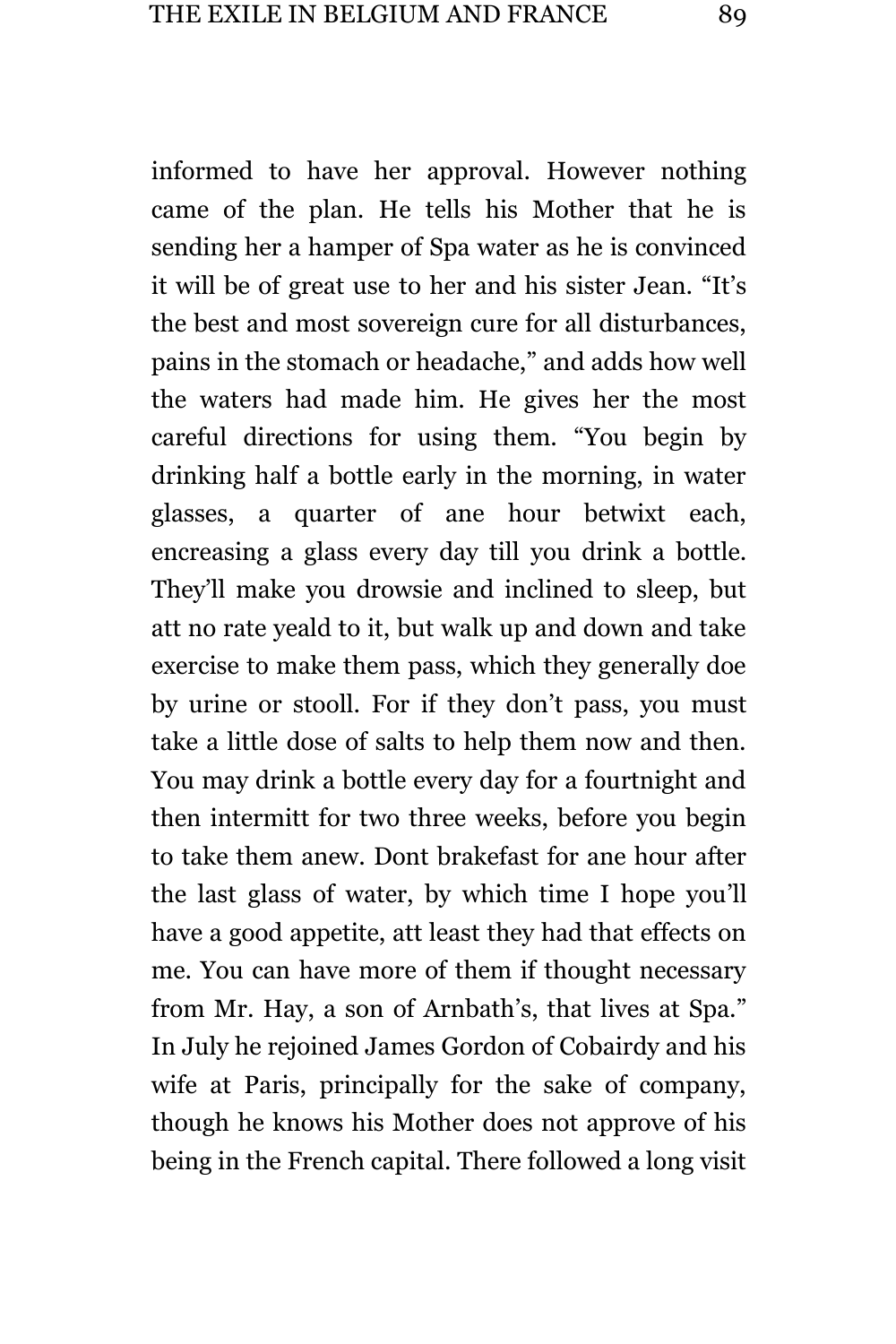there which lasted till the middle of 1760. He enquires as the the identity of "Captain Morrice, who's married the Dutchess of Gordon, is he English or Irish?" The man referred to was Staats Long Morris, son of James Morris of Morrisania, near New York. He became a Captain in the British Army in 1756 and in the same year married Catherine, widow of Cosmo George, 3rd Duke of Gordon, being then twenty-five years of age. Horace Walpole, writing to Lord Hailes, 10th February 1781, tells a delightful story about the raising of the 89th Regiment, 1759-1765. The Duke of Argyll wanted the command of it for a favourite of his own. The Dowager Duchess of Gordon insisted on it for her second husband. The Duke said, "Oh to be sure, her Grace must be obliged," and instantly got the regiment ordered to the East Indies! Morris was Colonel of the 61st Foot in 1778 and became a General 20 years later, he was also M.P. for the Elgin Boroughs from 1774 for 10 years. The Duchess dying in 1779, he married the following year, Jane, daughter of John Urquhart of Craigston, Aberdeenshire. He died in 1800 as Governor of Quebec, leaving no issue, and is buried in Westminster Abbey.

Still in Paris in August, Andrew apologises to his Mother for being there and hopes it will not be attended with "disagreeable consequence", but saw no advantage in leaving that place as he has some friends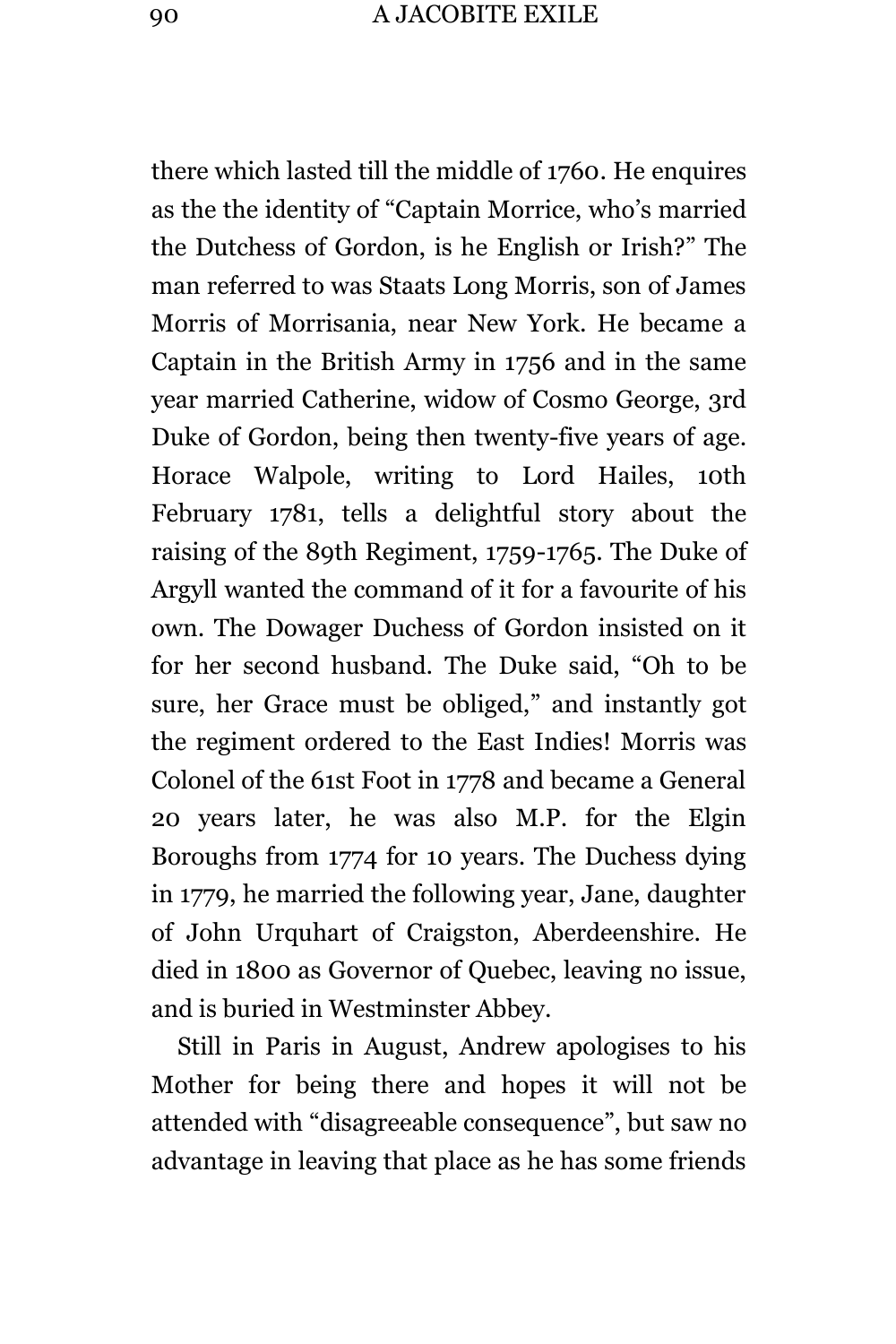there. "My return here was not meant to offend or disobey, but merely to pass the time in ane easier manner. I'll endeavour to live so inoffensively as I hope will put it out of the power even of Malice itself to misrepresent me," and he finishes his letter with, "I'm of so little consequence that it matters not where I reside."

Whilst at Paris, Andrew receives a letter from Sir James Steuart then living at Tubingen in Württemberg and putting the finishing touches to his work on German coins, which was published that year. He trespasses on his friendship and Andrew's good nature by asking him to execute numerous shopping commissions for himself and Lady Frances. Possibly Andrew may have even been glad of the temporary occupation. Sir James gives him minute directions about buying some clothes, but his wife's orders were more exacting. "Fanny adds that you must find for her 12 tea cups and saucers of Indian china, cheap and strong, not large, for in this country people swallow you down 4 or 5 cups of coffee with as much ease as we used to drink one at Brusselles. She must have with them a teapot, sugar box and slop basin. She says there is no matter tho' they be not of the same kind exactly, provided that circumstance can make you find them easyer and cheaper." It is a pretty picture to think of the giant sallying forth in the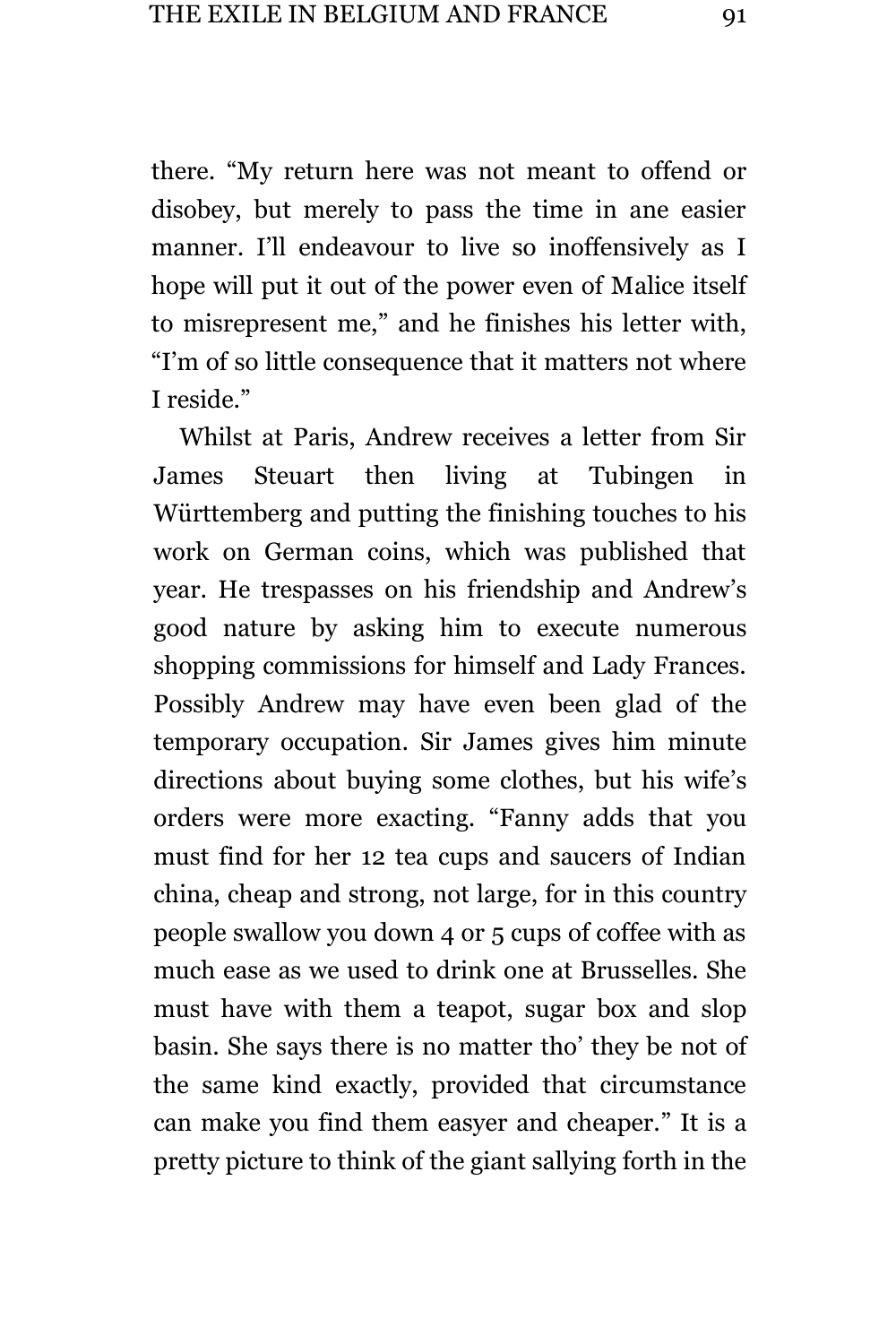streets of Paris to buy china; he says, "The people generally in this kingdome are polite, free and open, receave strangers better than any other I've yet seen, but if it's judged necessary my leaving the few agreements I have, I'll doe it." Again he had to go into mourning, which must have been to him a great and unnecessary expense and one which in his inmost thoughts he probably grudged. "I'm obliged just now to make a suit of black cloaths to mourn for the Queen of Polland.<sup>1</sup> She's mother in law to the Dauphin, so generall mourning is ordered by the King. Not one that can afford a black coat will want it. There's no appearing without mourning on such ane occasion." He adds—probably to soothe his beloved Mother's troubled mind—that "I shall certainly not pass the winter here".

**<sup>1</sup>** The Queen of Poland (wife of August III) was Marie Josephe, Archduchess and daughter of the Emperor Joseph I. Her third daughter, also called Marie Josephe, married Louis XV's son, Louis the Dauphin, and became the mother of Louis XVI, Louis XVIII and Charles X.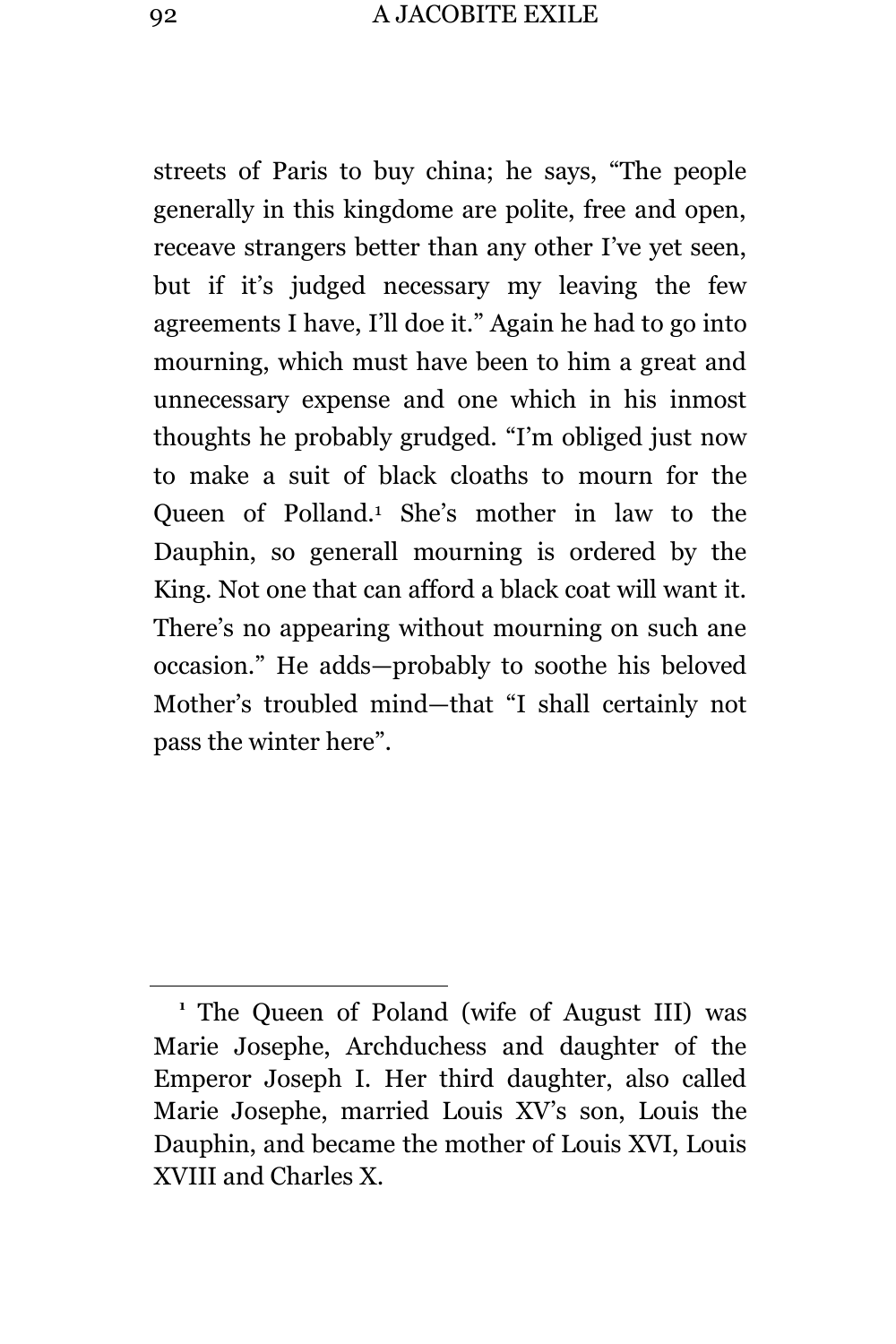## III THE EXILE YEARNS FOR HOME

HOWEVER, he began 1758 in Paris and he writes to his Mother on the 15th January to wish her a Happy New Year. "I'd or now profited of the New Year to've made you the compliments of the Season, but a painfull fit of the gout, which seased me end of last year, has hitherto prevented me that pleasure. This is the first day I've been able to put pen to paper. This fitt of the gout was violent and settled in the great joynt of the big toe of my right foot.<sup>1</sup> The pain is now mostly over and there remains only a great weakness which prevents my walking as yett thorrow the room, but I hope soon to get the use of my limbs." The gout has evidently lowered his spirits, never good at the best of times, for he almost seems to cry out: "I'm a useless burthen of a creature on earth, I can neither be of service to my friends nor to myself, yet I've no inclination to leave this bad world, always in hopes of being happy in my country and friends." At last Lord Braco has been to see his Mother and Andrew is anxious to know if he has visited her again as his hopes rise at the thought of what that nobleman might be able to do for him.

Andrew received another letter from Sir James

**<sup>1</sup>** A curious reason for not writing.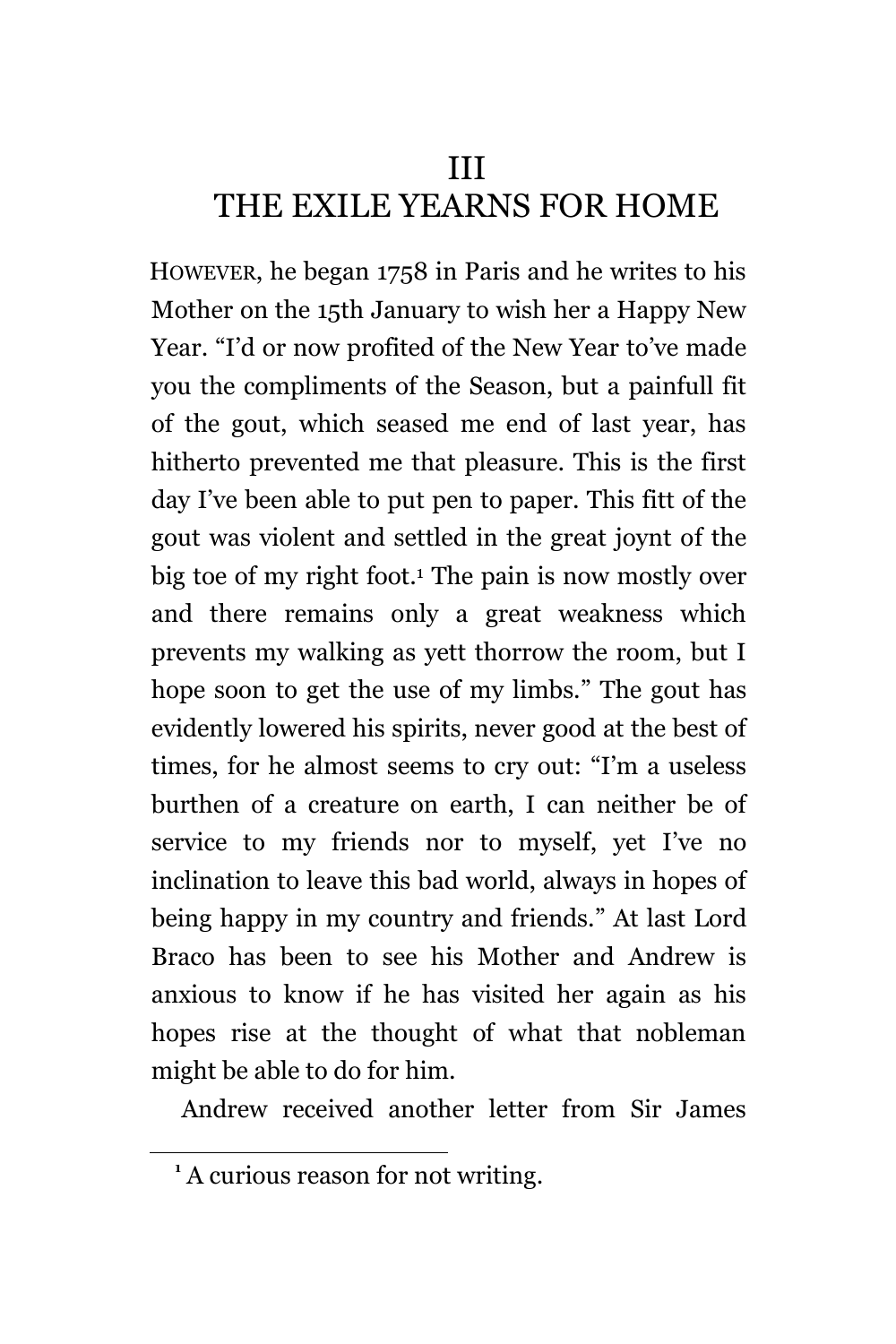## 94 A JACOBITE EXILE

Steuart, written from Tubingen on 7th March, in which he says that he has been very ill, but has now recovered, though still rather weak. He mentions that his wife and he are proposing to make a tour of three months through Italy and hopes that Andrew will join the party, as everything will be done on the most economical lines. Either Andrew feared the expense or else he thought he was not well enough to travel, for he did not make the Italian trip.

Helen Fraser replies from Rannes on 1st June to answer a letter from Andrew in which he complains that he hasn't heard from her for four months. She is greatly shocked at this accusation and says that she has written but possibly the letters were mislaid. As, however, she also says that she had nothing material to write about, that her eyes are weak and postages high, that her son, Alexander, and Jean, who occasionally acted as her secretaries, were often not available on post days, that she thought their cousin, James Hay, had written the family news, it is equally possible that the dear old lady had not written and that there was some ground for Andrew's complaint.

His Mother, who knows how to get at Andrew's kind heart, skilfully turns to a topic in which she is certain he will sympathise. His neice, Jessie Leith, daughter of his sister Mary and John Leith of Leith Hall, who was consumptive, had been "so much at the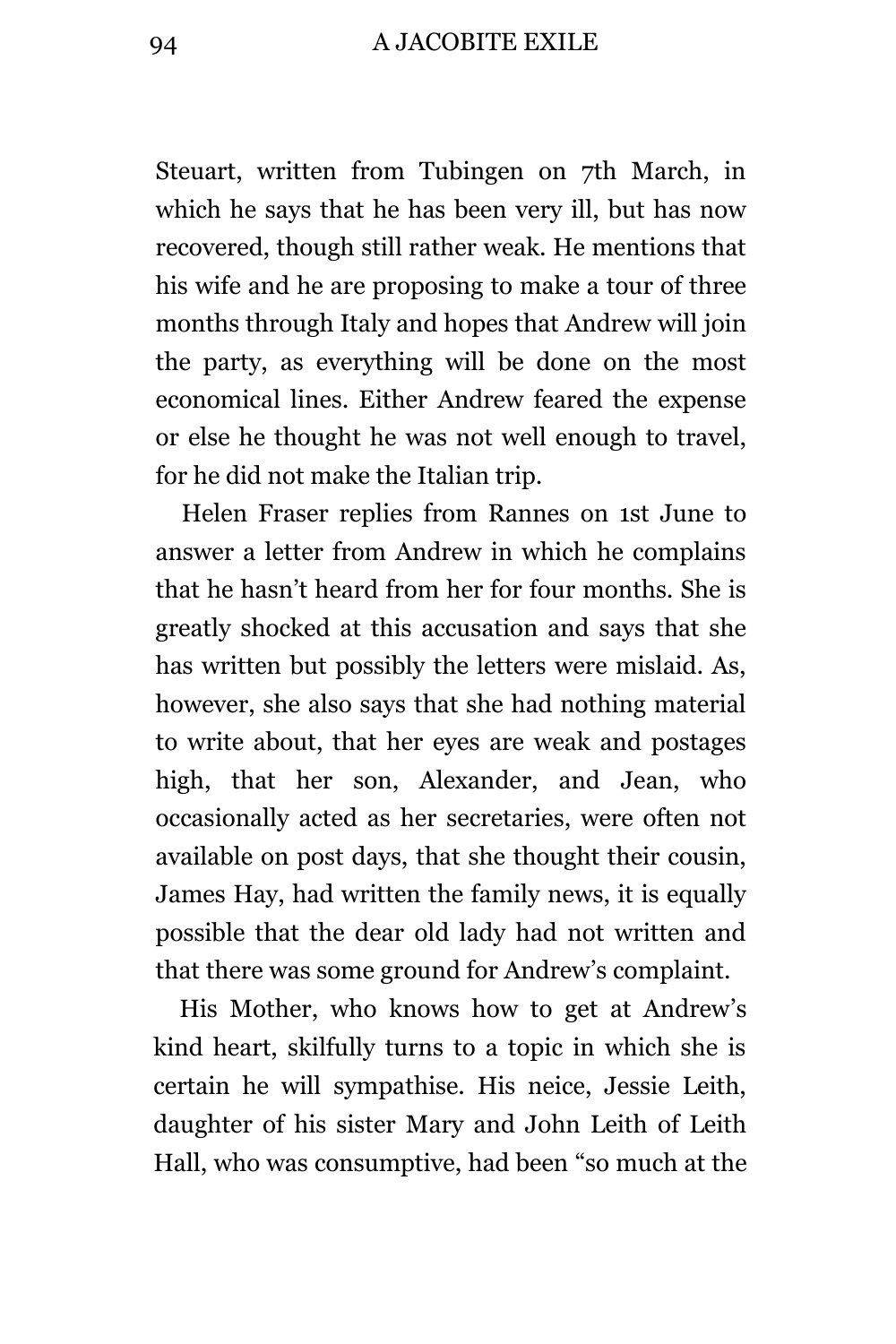geats of Death, that it seem'd to the physicians to be very near. However it has pleas'd God that she has recruited a little and if her disease do not recur with violence soon, she designs to try the waters of Bristol or Duns." His Mother suggests that if the Hot Wells in England or the springs in Berwickshire do not cure her, she might visit him abroad, when perhaps the complete change of air and scene would prove beneficial to her. Helen Fraser's letter is full of the deaths of friends and neighbours which exceedingly depressed her son. "A good many people are dying here and severalls of your friends are dead since I wrote." She mentions the decease of his Aunt, Mrs. Hay of Cocklaw, also that of Mrs. George Hay<sup>1</sup> of Mountblairy, and of his neice, Helen Gordon of Shellagreen, who "dyed of a fever of 30 days, in Aberdeen, where she had been for her education". To pile up the gloom she informs Andrew that "our tennant, Charles Donaldson, died of an Hydropsy and was burried yesterday. Sandie<sup>2</sup> has been very bad of late, of such a cold as I thought wou'd have ended in a decay. He's better, but not yet free of his cough." But

L,

<sup>1</sup> Lady Janet Duff, wife of George Hay of Mountblairy, died this year. She was previously married to Sir William Gordon of Park. See p. 26.

<sup>&</sup>lt;sup>2</sup> His brother, Alexander.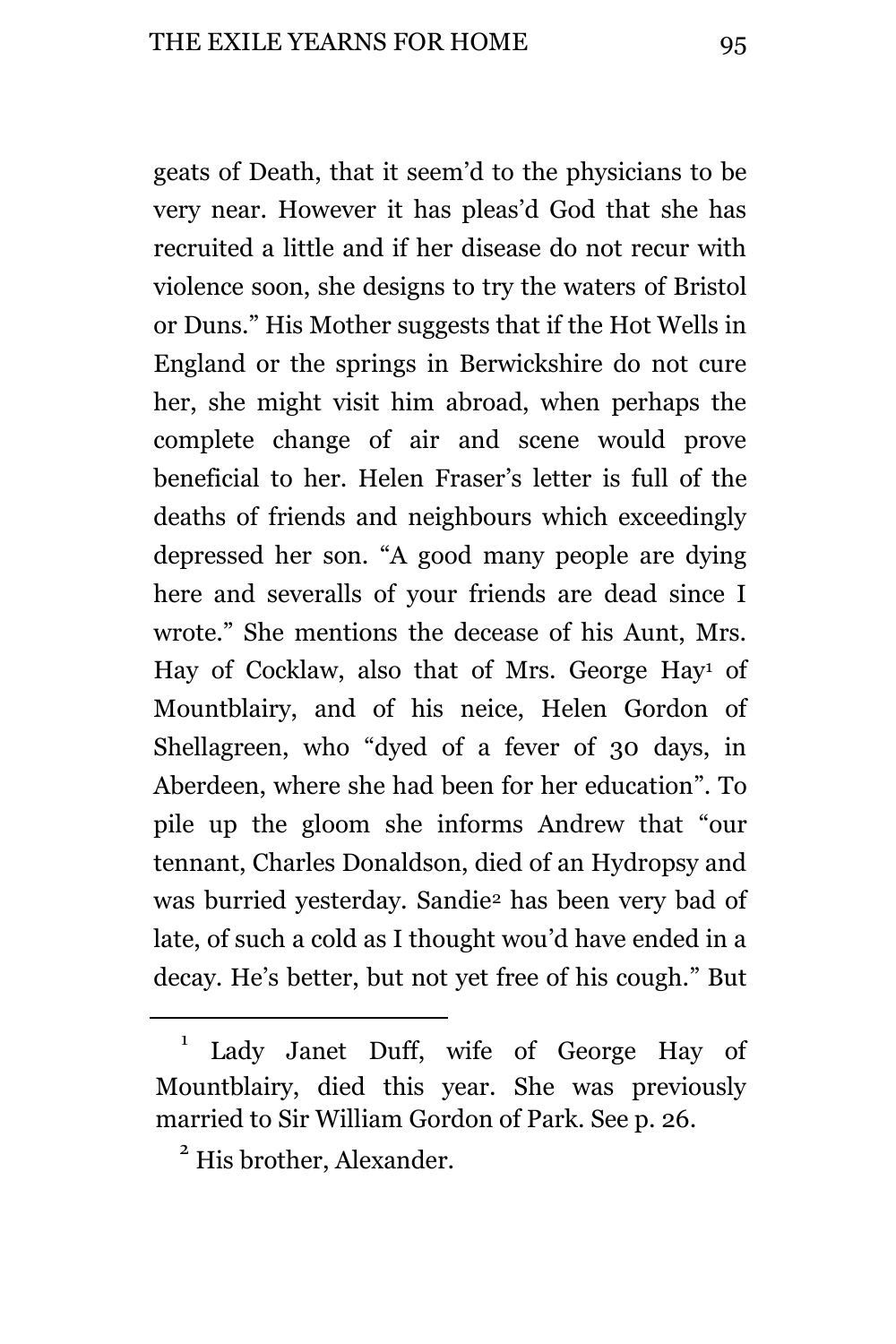almost the finishing touch for Andrew was when she writes: "You see how young and old are falling, and my health much shattered, not capable of doing any business, being mosdy confin'd to my room, except to give advice now and then. My weakness increases and if you shou'd hear of my death, considering my age, it need not surprise you." This probably drove Andrew almost frantic, though his doting Mother hardly realised how much her tale of woe distressed him. Possibly she may have thought that she had erred on the gloomy side for she continues: "I beg of you make your self as easie as possible in your present situation," and suggests that an application on her son's behalf should be addressed to Major John Grant, nephew of Patrick Grant of Dunlugas, Banffshire. Major Grant was in the service of the King of Prussia. She quaintly adds: "This is intirely a maggot of my own," and concludes, "God knows my desire to see you is great, tho' I can't bring it about." On 20th August Andrew writes: "Since the receit of yours, I've often thought of goeing to Holland and takeing the opportunity of the first ship for your coast, where I might land privately, and was I to be with you but a few days, it would sufficiently pay any risque I possible can run. I'm persuaded the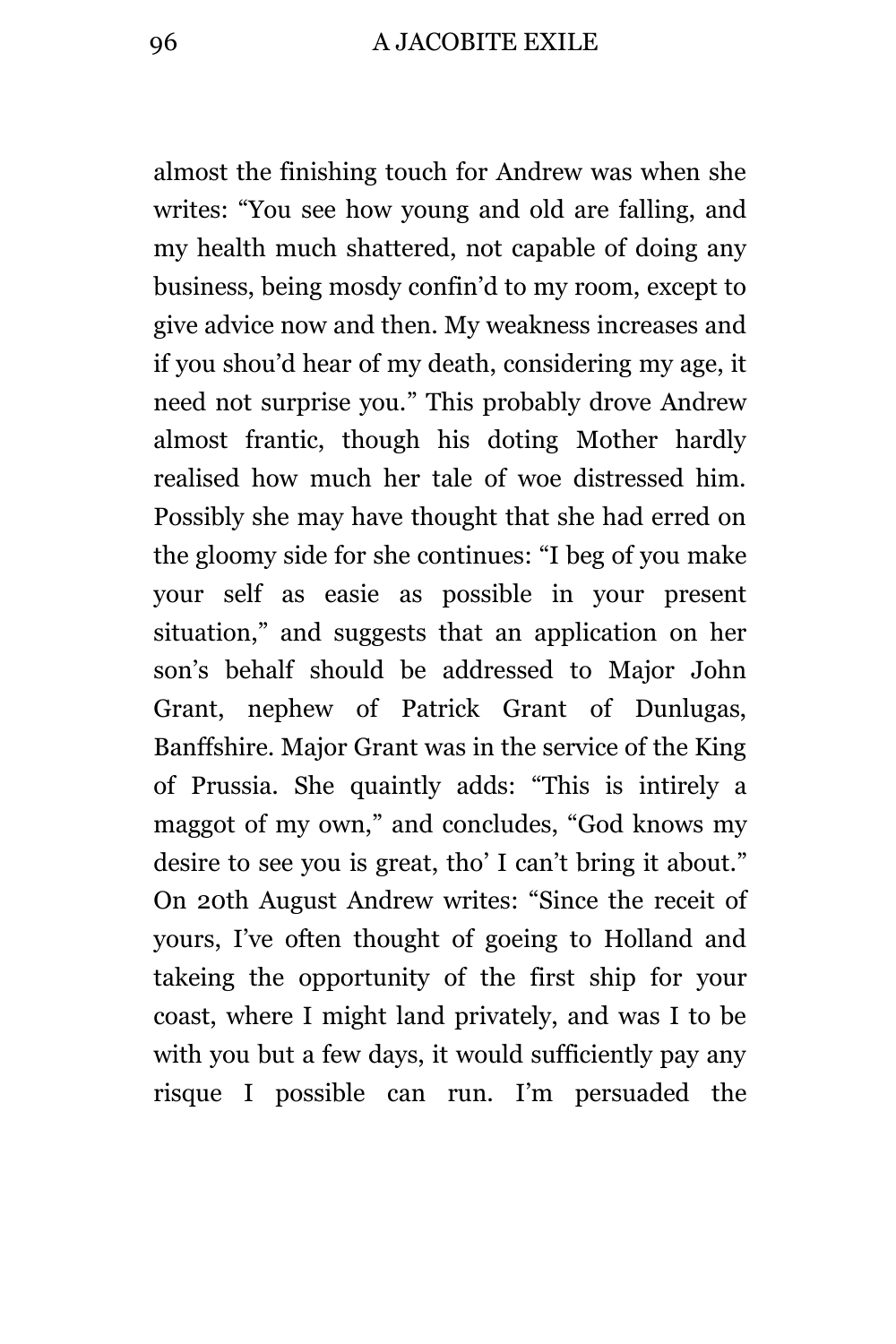Government would not persecute me for such a step, if they knew that it was allenarly<sup>1</sup> the effects of affection and a desire to see you. Sure there's nothing on earth I wish so much, and could such a permission for my returning be obtained I'd certainly be gratefull all my life to those who would be so charitable and friendly as procure it for me." Andrew doesn't think much of his Mother's idea of applying to Major John Grant, not believing that he stands sufficiently high in the estimation of Frederick the Great to make such an application successful.

The proposal in Andrew's latest letter seems to have astonished his Mother, who writes to him on 23rd October: "I'm surprised at your having so much as a thought of coming to this country, except you were in a different situation from what you are in. God forbid that at any time you should adventure to make such a step, for I'm sure you cou'd not be a week in this country, till it wou'd reach London, and at this time it wou'd be interpret your coming in a way different from what you propose. Therefore you and I ought to lay aside anxiety and submit our wills to that of God for what he thinks is best." She ends her advice with: "Your desire of seeing me is no more than mine is to see you."

**<sup>1</sup>** Only.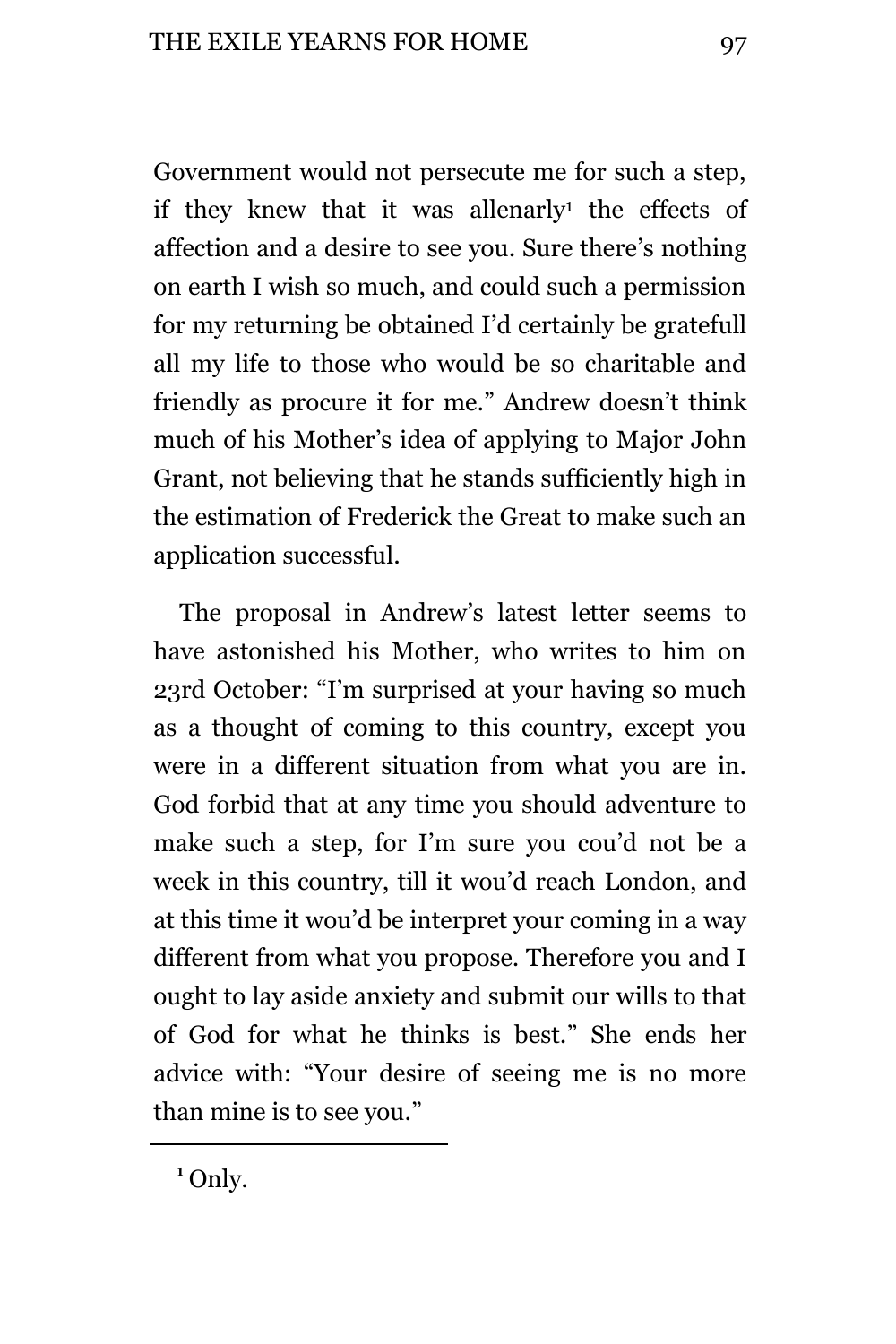In writing on 10th November, Andrew refers to the recent death of Lady Erroll, who was Countess in her own right. As a Hay, Andrew was naturally interested in her. She was succeeded by her grand-nephew, James Boyd, son of the Lord Kilmarnock executed for his share in the Rising of 1745. Mary, Countess of Erroll, had married Alexander Falconer, who took the name and designation of Hay of Delgaty. Andrew complains that during the autumn he has had "many small touches of the gout in the feet and right hand, but none of them violent. Now begins the season that I dread a sever fitt, tho' I'm hopefull that my regular way of life may prevent the severity of any fitt this winter. I dine on plain meat, drinks only half a bottle wine with water. For supper eats a crust of bread and drinks a glass of wine, and takes tea for brakesfast. This rule I follow by advice of Physitians, whereas formerly I only dined, never supped and seldom brakefasted."

Andrew was delighted at this time to hear of a pardon likely to be granted to a fellow Jacobite— George, 10th and last Earl Marischal, who, born in 1693, was the eldest son of William, the 9th Earl, and Lady Mary Drummond, daughter of James, Earl of Perth. At the death of Queen Anne, he was in command of the 2nd Troop (Scots) Horse Guards, and was present at the unofficial Jacobite Council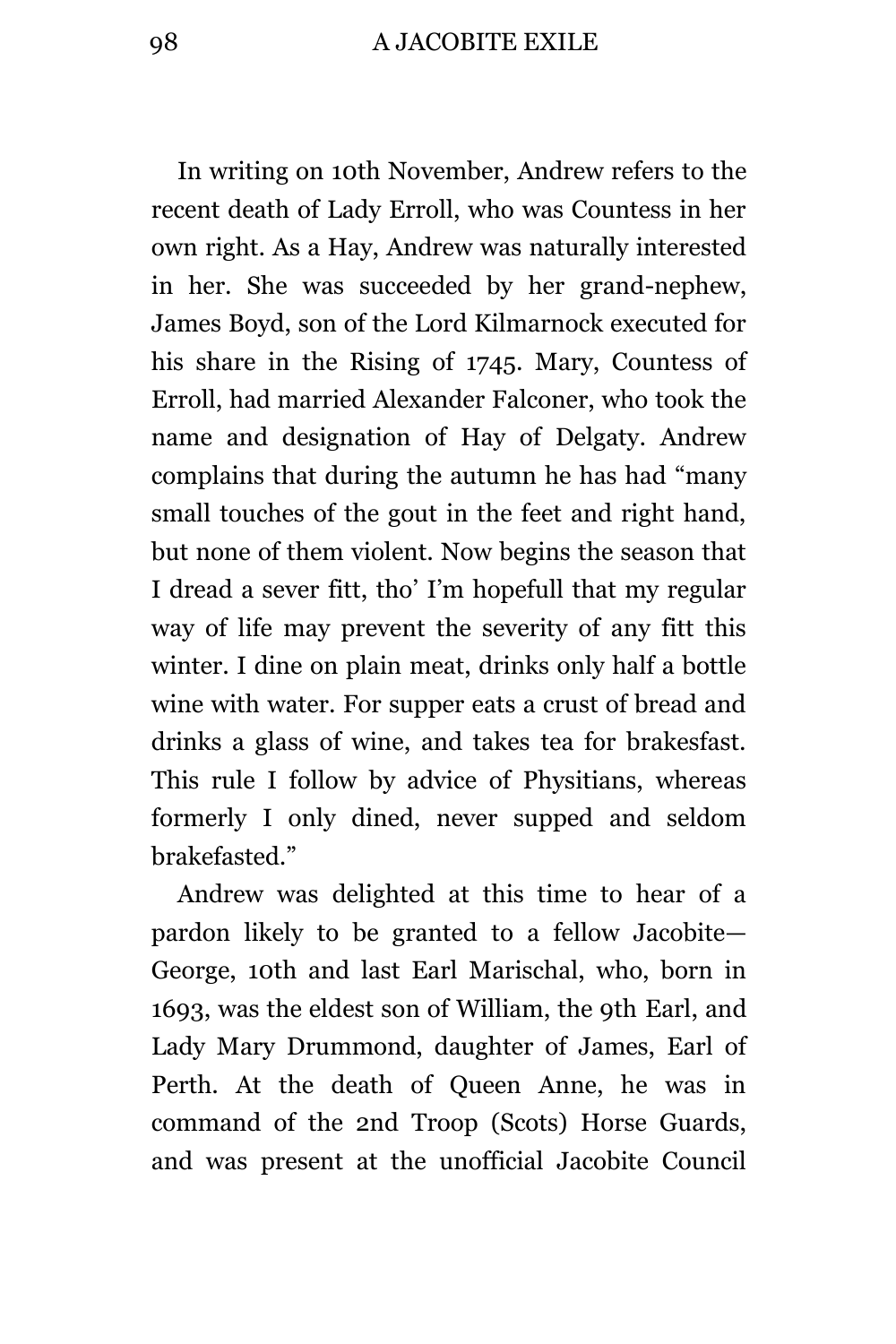which took place that morning when Bishop Atterbury offered to go out and proclaim King James III, if supported by *one* troop of Guards. Marischal's own feelings would have moved him to supply this escort, and his Colonel (Scott) urged him to proclaim the King at the head of the regiment, but the Duke of Ormonde, the acknowledged leader of the party, advised or ordered delay, and the young Earl Marischal submitted. Ten months later, Marischal had his commission taken from him by the Duke of Argyll, who distrusted his fellow Scots. Marischal returned to Scotland and joined the Jacobite party of which he became a prominent member. He commanded the cavalry on the right wing at the battle of Sheriffmuir. When the Old Chevalier departed from Montrose, Marischal was one of those invited to accompany him, but refused to leave the army while it was still in being; later he escaped to France, and was for a time at Avignon. He took part in the ill-starred expedition to Glenshiel in 1719, but did not accompany Prince Charles to Scotland in 1745, though the latter, in his brief heyday of glory, frequently said how much he regretted not having the Earl with him. "I would rather he were here than a thousand men." In 1759 the Earl Marischal was granted a pardon by George II and later he visited Scotland but found the climate of Aberdeenshire too rigorous, and returned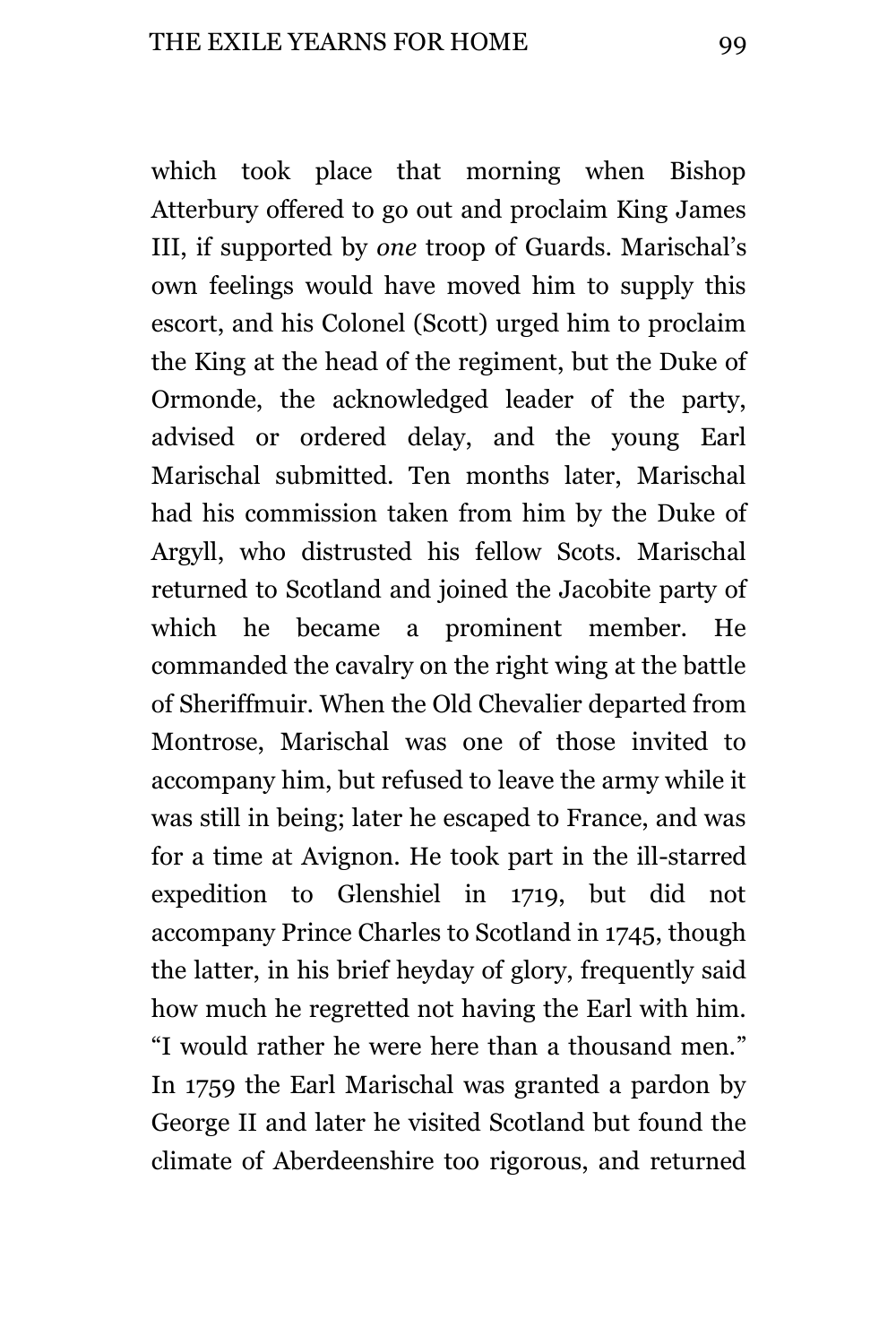to Prussia where his friend, Frederick the Great, was most anxious to have him, even writing, "if I had ships I would make a descent on Scotland to steal off my cher my lord and bring him hither." So Marischal returned to Potsdam and lived there until his death in 1778. When he was in Edinburgh in the winter of 1763, David Hume wrote to a correspondent, "be sure to go and visit him. Do not imagine you would *ever* have the chance of seeing his equal."

Andrew had written on 29th December 1758: "I'm glade to hear of Lord Mareshall's good fortune, it's told that he's like to obtain his pardon by the intercession of his Prussian Majesty. If so, I would fain hope that little people like me would, if any interest was used for us, have no great difficulty of obtaining a permission to breeth our native air." Though the pardon was not actually granted till 1759 it is clear from the above that it was talked of openly.

Early in 1759 Andrew complains that his Mother's letters to him have already been read once or twice on their way and it is to be hoped that the curious French were edified by their contents. This was during the Seven Years' War, so that letters were probably searched for political information.

Two months later he writes to his Mother, "I'm happy to think that you've got the better of your cold. That's ane annuall tribute you never miss paying to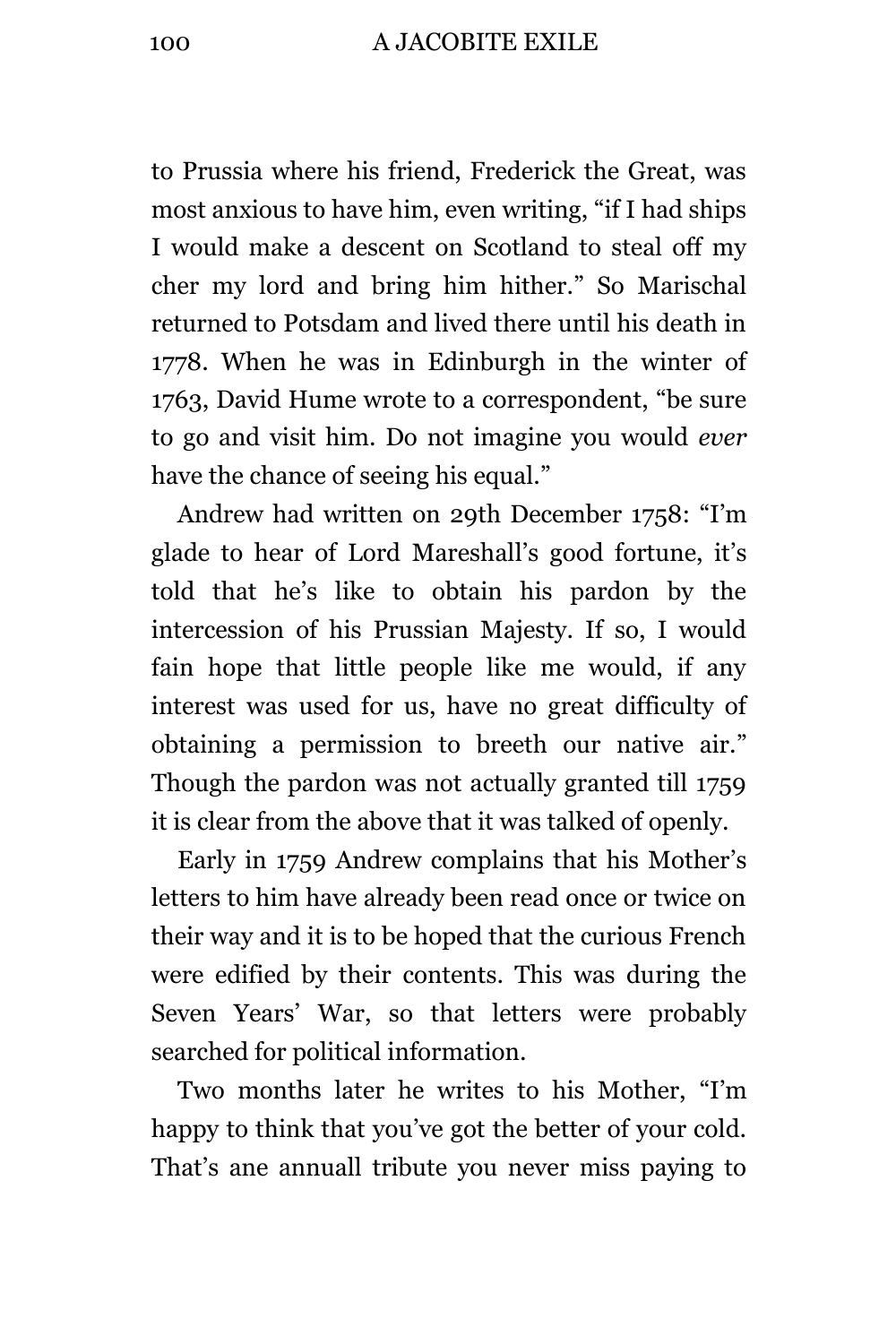the winter season." He shows his devotion to her when he adds: "Could I find ane opportunity I would send you a cloak lined with fur to defend you against the cold. All the ladys here use them in the Winter."

On 7th May 1759 a new distress fell on Andrew as his home—which he had so longed to see again—was destroyed by fire. The *Scots Magazine* thus records the event. "On the 7th May early in the morning the house of Rannes in the Enzie, Banffshire, was burnt to the ground by accidental fire. The family, it is stated, all escaped with their lives, but nothing was saved but the family papers, which, for security, had been deposited in a vault, built for that purpose. Every family mansion should have a similar place of security." What this vault was is not known—probably merely a stone chamber which was more or less fireproof. But the *Scots Magazine* is in error in stating that nothing was saved. How the fire occurred is not known, but it was a mercy that all the family escaped, though it must have been a great shock to Mrs. Hay to have been hurried out of a burning dwelling in the early hours of a May morning, when it is often very cold in the north of Scotland. It is a wonder the old lady survived it, in view of the weak state of her health, which she often mentions, but she must have been of tough stock.

Andrew wrote to her, "My dear Mother, Yours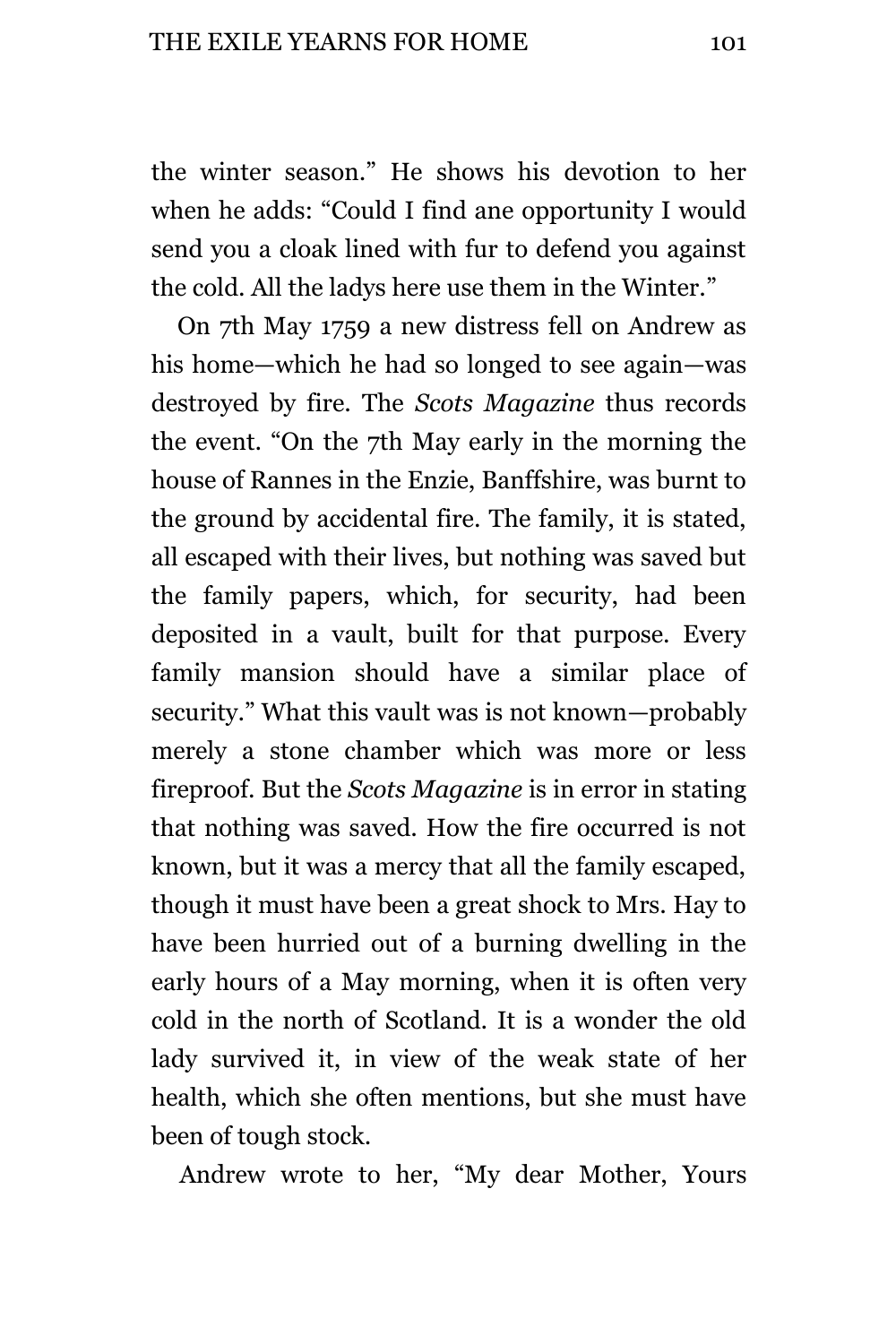brought me the melancholly accounts of your late misfortune and disaster. I'm and always shall be thankful to God for your and family's preservation, other losses time may make up, so I endeavour to think of them as little as possible. I hope you may doe the same. What gives me pain att present is the fear I have for the consequences the Alarm and surprise may have on your health: it's unkind in Sandie and Jeanie, who I'm satisfied is never over hurried with business, not to've sooner advised me how you are. I shall be glade to know what resolution you've taken. If to repair the house, I approve. It's certain that I would have altered entirely the situation, and placed the house somewhere else farther from the precipice,<sup>1</sup> which I imagine might be done att as little expence as building on the foundation of the old, since the only thing you save is the walls, which is by farr the most trifeling expence in building. Besides they must be greatly damaged by being twice burnt.<sup>2</sup> Moreover greater conveniencys might be had for the same expence. You know that the rooms of the old house were not on a levell, that the dining room tho' a good one was not proportionable, being vastly too low. The

**<sup>1</sup>** The so-called precipice is really a slight slope down to a burn.

**<sup>2</sup>** There is no record of when the earlier burning of Rannes occurred.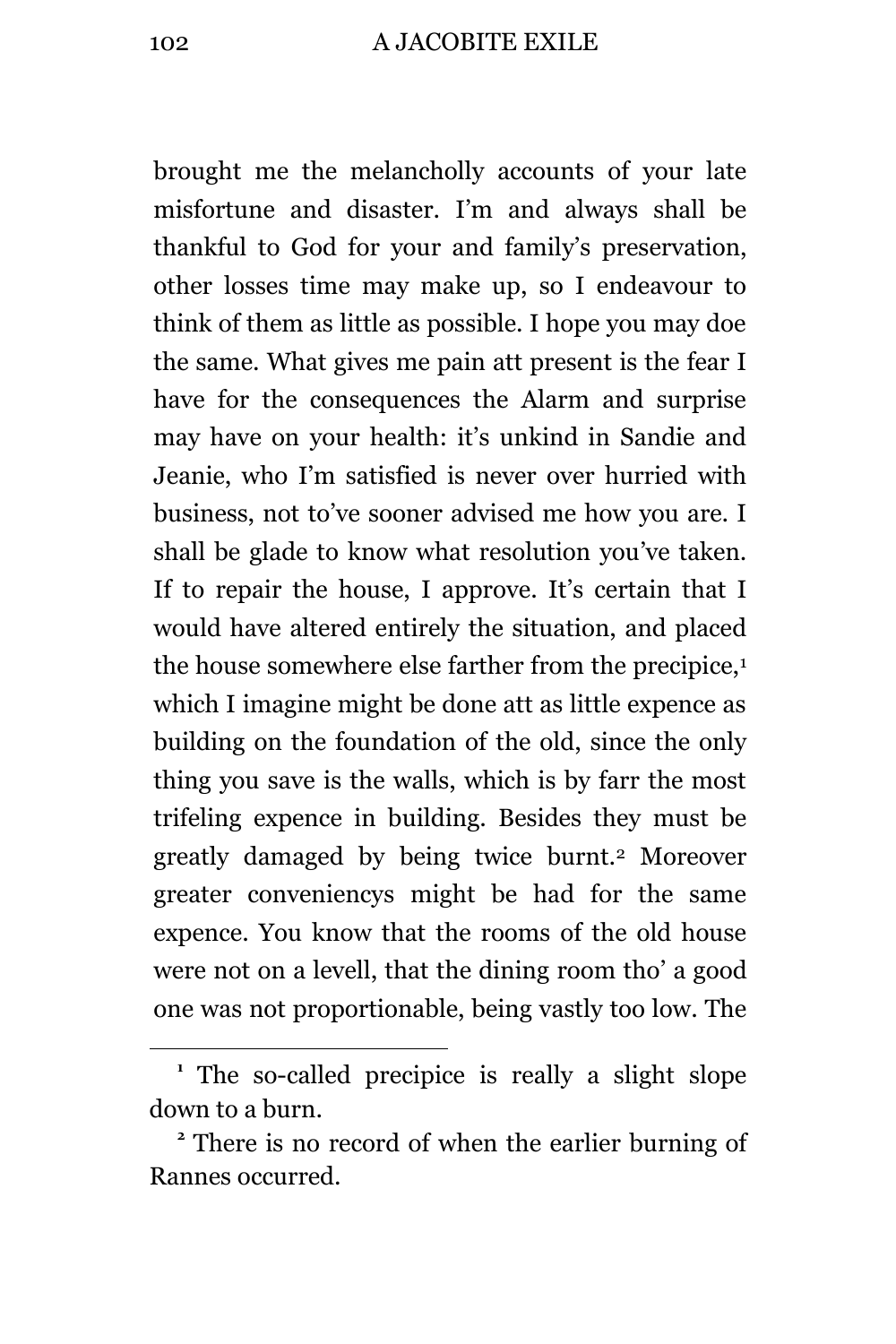roof of the rooms above might be lowered, so as to raise that of the dinning room and yours, and many other alterations that, att this distance, it's impossible for me to point out. When the expence is to be made, I'm satisfied you choose to lay it out in a way to have the most conveniency for your money. This I mean for those that succeeds me more than on my own account. It's possible that I may never have the pleasure of passing one night under your roof and, tho' I'm not very old,<sup>1</sup> the greatest part probably of my life is past, and those who'll succeed won't be pleased with what would satisfie you or me." Andrew had suggested that the worry of rebuilding Rannes would be too much for his Mother and had first of all urged her to give up all such ideas and go and live in a neighbouring town. But he agrees with his Mother that "its certainly greatly more for the interest of your family that you reside att Rannes on the head of your estate than elsewhere, so dont doe me the injustice to think that any interrested view moved me to make the proposall." Now she has started on the rebuilding he is equally enthusiastic and is full of good ideas for the new house. He suggests that the walls should be raised "so as to've had the garret windows in the walls and not in the roof". Prudently he observes that

 $1$  Forty-nine.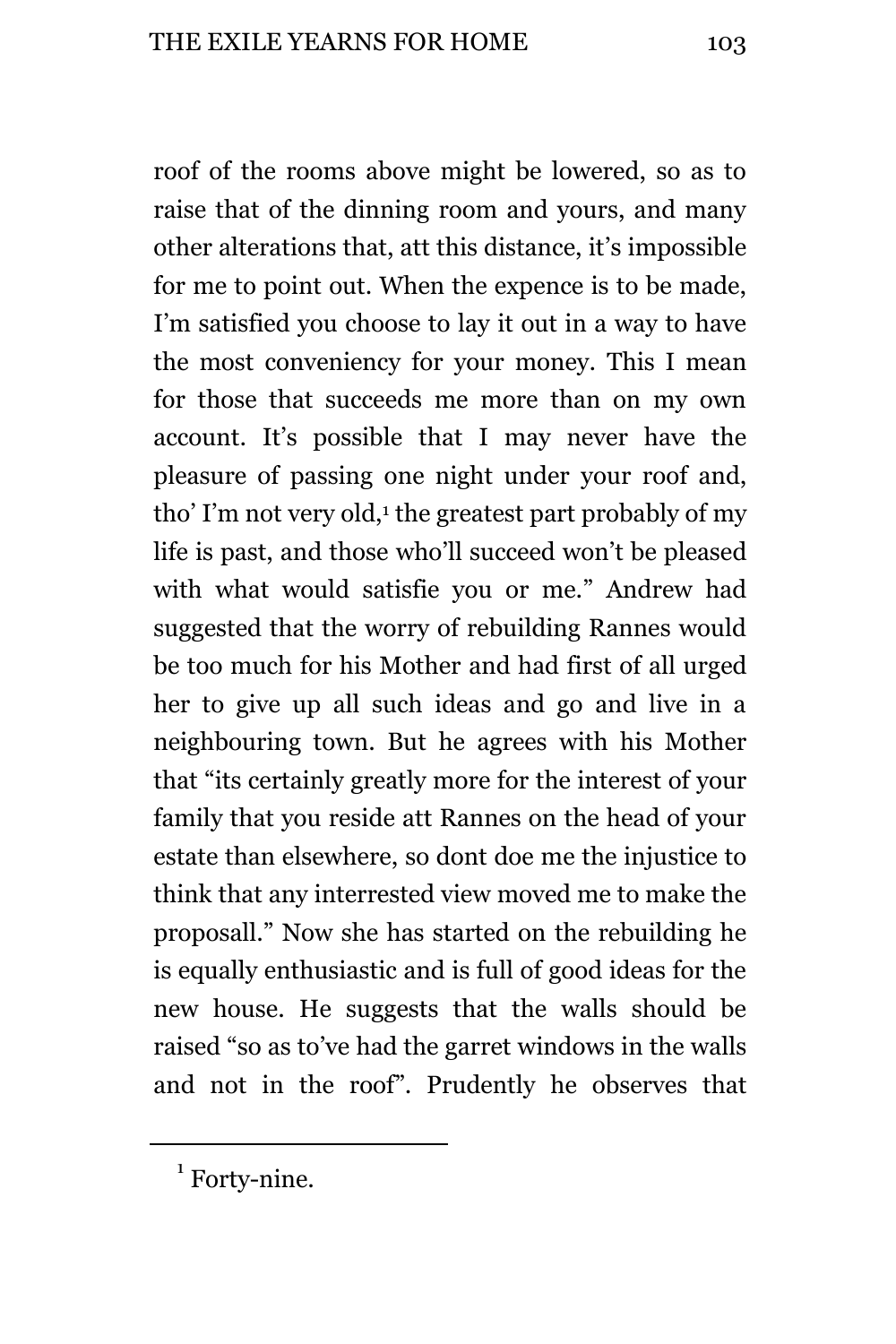"storm windows are seldom water tight". His Mother has asked his opinion on several points to which he replies, "please your own taste and it shall be mine." He regrets the loss in the fire of the clothes belonging to Sandie and Jeanie, which, as he writes, "tho' not great in appearance, is considerable." His own favourite writing desk was consumed in the flames, but he explains that the contents were principally filed accounts. The family's losses in general must have been considerable and it is extraordinary that Andrew's previous letters to his Mother should have escaped the conflagration. Possibly the devoted old lady carried them about with her. Whilst the house was being rebuilt, she lived in a cottage nearby so that she could—in her able way—superintend the operations. She was not one who left things to chance and was fully aware how very much builders and decorators needed supervision. The thought that she was living in discomfort—especially in winter distressed Andrew, it "is terrible to me, the more so that I find you must live in the low house. Sleeping in moist weather on the ground floor I dread may hurt you. Since you've taken the trouble to repair the house, I'm vexed that you can't possess your own room during the inclemency of the weather, but it seems there's no help." The rebuilding was a slow process and the house was not completed till May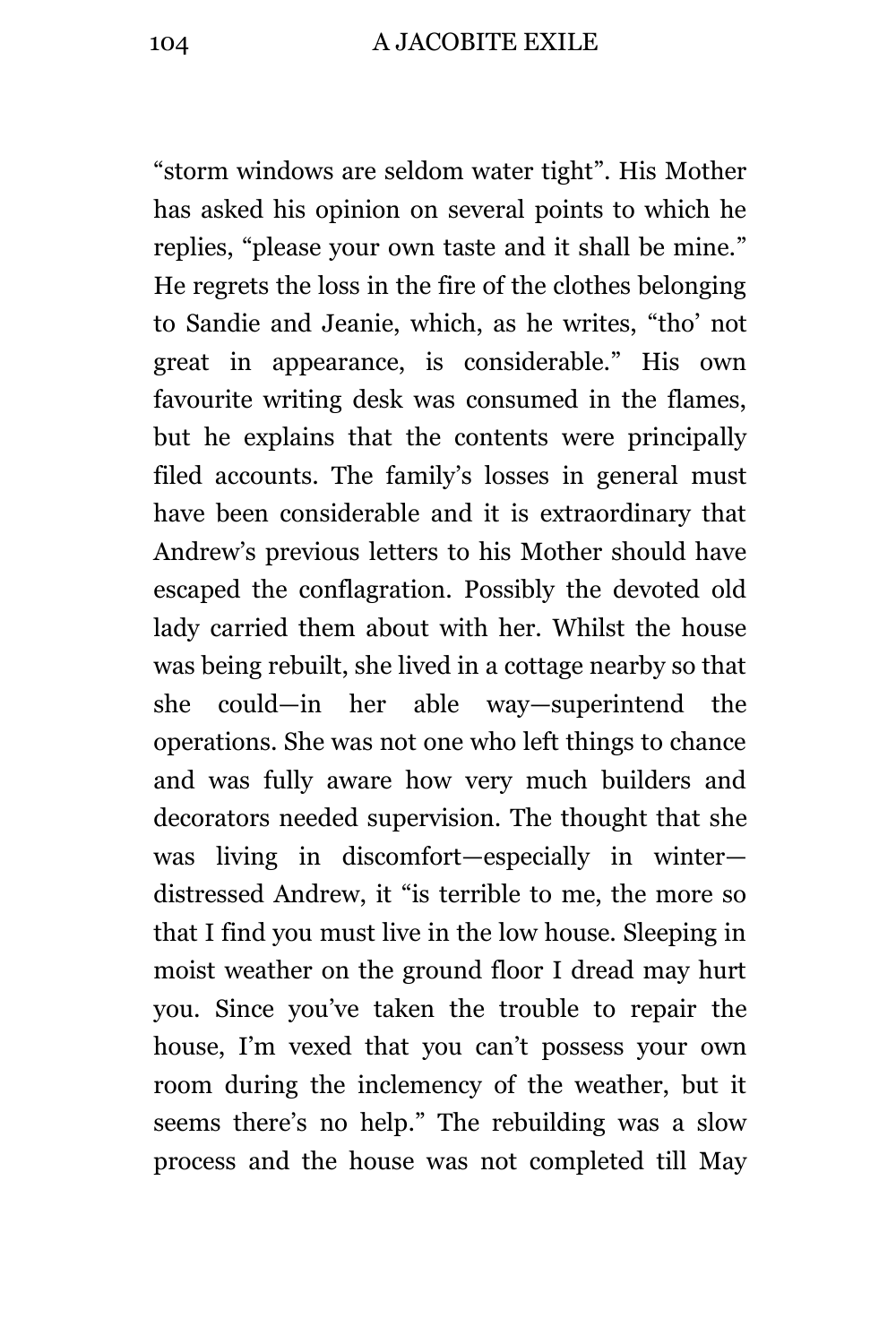1761—about two years from the date of the fire. In 1759 Scotland was in a flourishing condition and money was plentiful. Andrew writes that in France "money brings just now att least 6 per cent and a great deal brings twixt 6 and 7".

In August 1759 he says that he has again been "afflicted with slight fitts of the gout, but what most distressed me was ane almost insurmountable lowness of spirits, so much that seeing any friend or acquaintance gave me sensible pain". In order to counter this he was advised to ride a great deal and he has almost decided to buy a horse, but "the expense is terrible. He'll cost me per day att least 15 pence English, besides the first buying." He hopes his Mother wont be angry at this additional outlay, but gives as an excuse that "the sedentary life I lead here differs so much from the manner I lived in Scotland, it's a surprise that I keep my health so well Andrew's spirits did not rise, possibly the gout was somewhat of a deterrent. So that malady must excuse another wail. "What would I give for liberty to return home, the pleasure of once more embracing you, would make me forget all past sufferings."

In March 1760 he writes that he has just had a packet from his lawyer—James Hay of Cocklaw containing estate matters and accounts and that the postage from London cost him half a guinea! This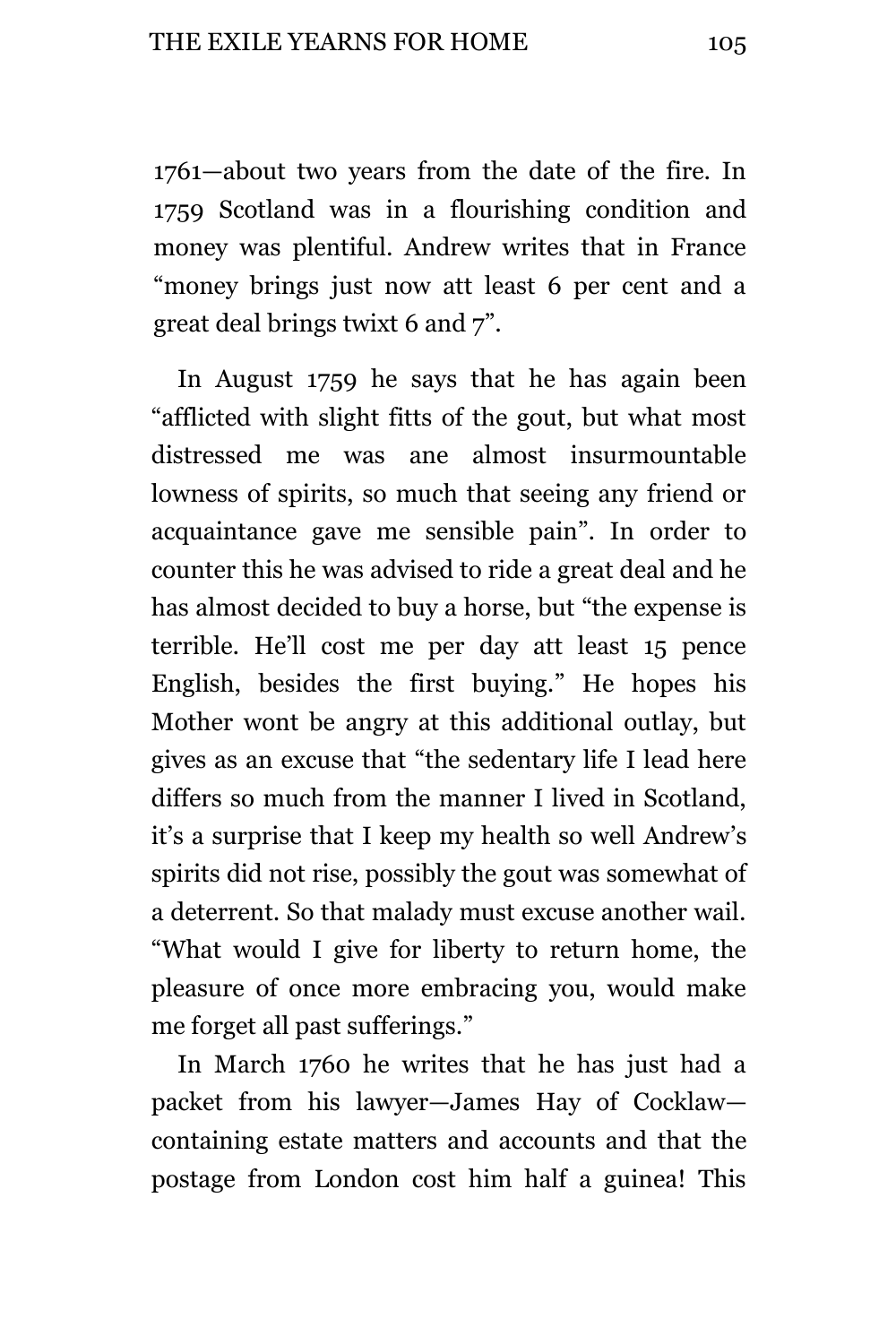must have galled him exceedingly.

His Uncle, James Hay of Cocklaw, married Agnes, daughter of John Mudie of Arbikie, and had two sons and one daughter. The eldest son, Charles, born in 1747, became an Advocate, and in 1806 was raised to the bench as Lord Newton, taking his judicial title from his property of Newton, near Stracathro. He also owned the small estate of Faichfield, Aberdeenshire, but did not care for country life. Lord Newton was known for his distinguished talents and inflexible integrity. He was named as one of the "profoundest drinkers of his day", and it is asserted that he could consume three "lang-craigs" (*i.e.* long-necked bottles of claret) with scarcely the appearance of being affected by it. Lord Cockburn described him as being "famous for law, paunch, whist, claret and worth". In private life Lord Newton was known as the "Mighty Goth". He loved cards, and it was said "cards were his profession, and the law only his amusement". He appeared to go to sleep on the bench. On one occasion an experienced advocate when pleading before him suddenly stopped and said it was unnecessary to continue as his lordship was fast asleep. Lord Newton looked up and said, "Ay, Ay, you will have proof of that by and by." He reviewed the case in a masterly manner and finally returned a verdict against the impertinent advocate. Lord Newton died at Powrie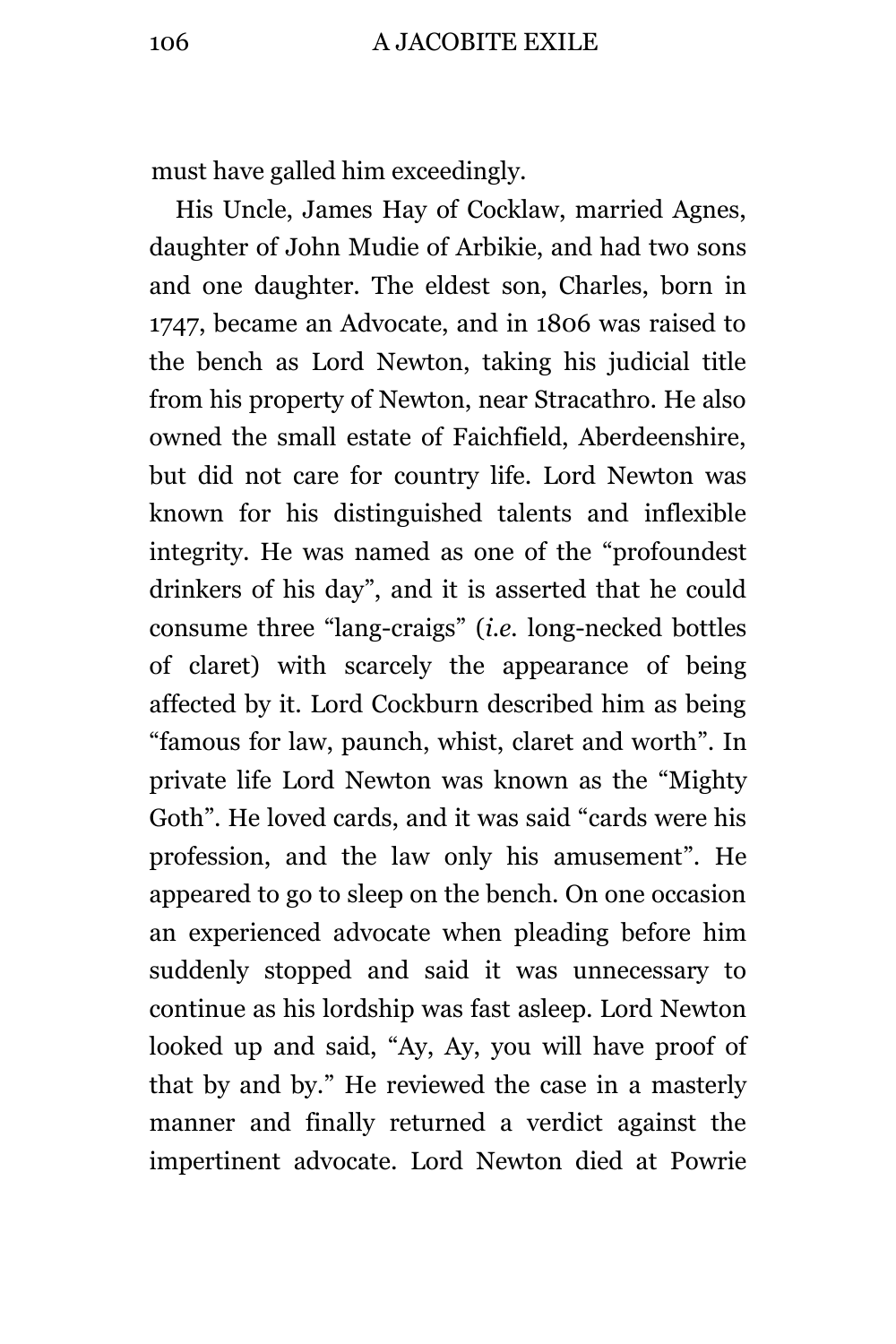House near Dundee in 1811. There is an excellent portrait of him by Raeburn in the National Gallery of Scotland.

Andrew hopes that sufficient of the new house of Rannes will be finished so that his Mother can use it during the approaching summer, which, however, was not to be the case. To add to his troubles Andrew has been "much afflicted with a dry pain and itching in my eyes so much that ane occulist forbid my reading or writing". This was a great deprivation to him as it banned some of his simple pleasures. He had taken a short trip to Burgundy (he doesn't say where) to spend Christmas, but has once more returned to Paris. By December he was at Sens and writes to express his sympathy on the death of his sister "Peggie", wife of Alexander Russell, late of Moncoffer, Banffshire, who had recently bought the estate of Aden in Aberdeenshire. "I most heartily regrate her. I pray God we all may be enabled to bear so heavy a stroke with resolution and a proper resignation to the will of Heaven." He admits that he is of a pessimistic turn of mind, but it is hardly to be wondered at after all he had experienced. "I'm unhappy in my temper in figuring always the very worst consequences that things can bear, the best and most favourable side seldome casts up."

George II had died on 25th October, 1760, but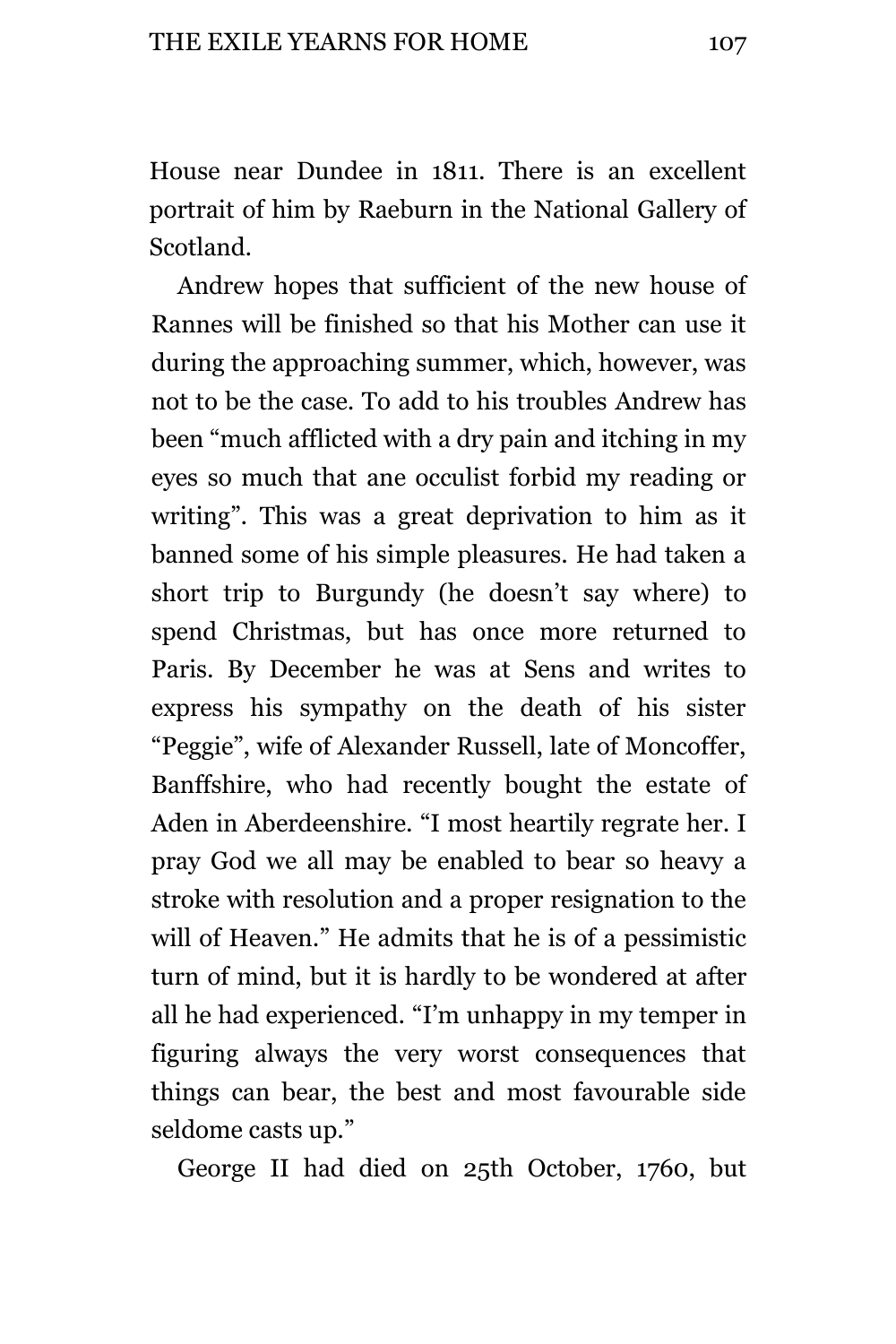Andrew does not even refer to that. One would have thought that such an event would have implanted new hopes in his mind but—true Jacobite that he was—he probably merely regarded the late King as Elector of Hanover. Andrew at last begins to consider *the possibility* of returning home—with or without leave but he only permits himself the pleasure of thinking it over. However, he quotes a letter from James Hay on the subject, which contains not only the latter's own opinion but the considered advice of other people whom he had consulted. Andrew does not quite agree with the opinions given and raises many difficulties, particularly that as to his "size".

James Hay had written on 1st December that it was expected that the new King would close the last session of Parliament with an Indemnity; a tempting idea to all Jacobites. At the same time James Hay said that there might be exceptions made of those who were abroad at the time. He gives his opinion and that of some of his friends that Andrew should go to Holland and stay there till an opportunity offered of his leaving for Scotland. Once in the north he should remain quiet till the new Act of Indemnity were passed. Some thought that this advice should be followed, provided it were done with caution and prudence "so as to make no noise". Others believed that it would be best to go direct to London, which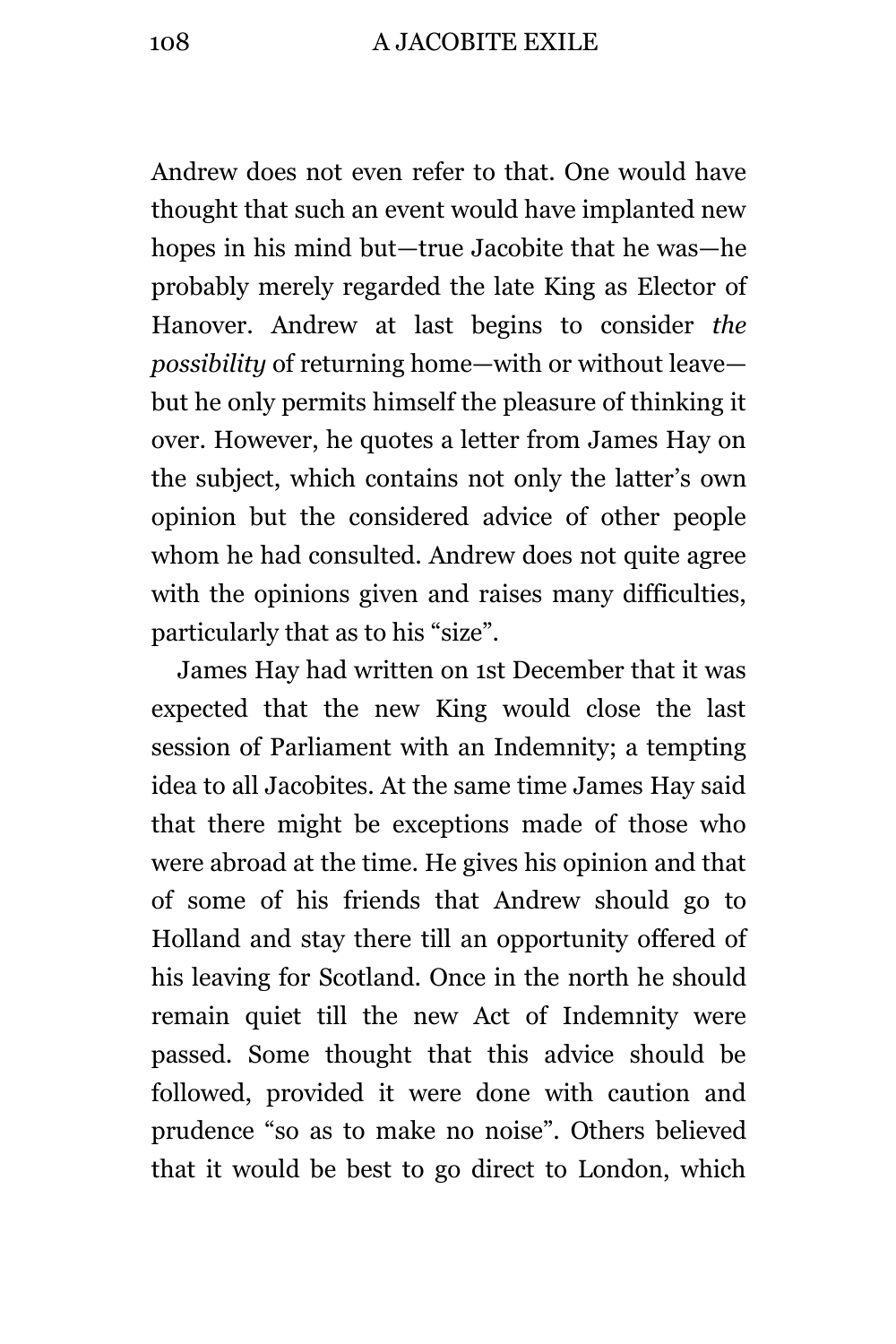would be a much shorter passage, where returning Jacobites could obtain the best legal advice. That method of return, however, presented several difficulties. No passengers were allowed to come by "the Pacquet boat without a pass and to come by any of the Thames or smugleing vessels would be very uncomfortable, as they're generally crowded with pick-pockets, smuglers and bad company". Andrew received these opinions with interest, caution and hope—that hope which Aeschylus says is "the food of exiles", but he was not much taken with them. He foresaw many dangers which might arise from an attempt to return to his native country. He felt he couldn't land in the North of Scotland without at once being recognised. If only he had not been built on such gigantic lines. "Was my size more moderate, London would be the most eligible, but that puts a bar." Self-consciously he thought everyone there would know him! Had England been at peace there would have been less risk in trying to cross the Channel. But the Seven Years War was still raging and every ship and port would be searched for undesirables—even innocent Jacobites amongst them. Then his low spirits once more seize him. "If unfortunately I should be taken up and thrown in Prison, I'm perswaded that a short confinement might be fatal, so has taken the resolution not to leave this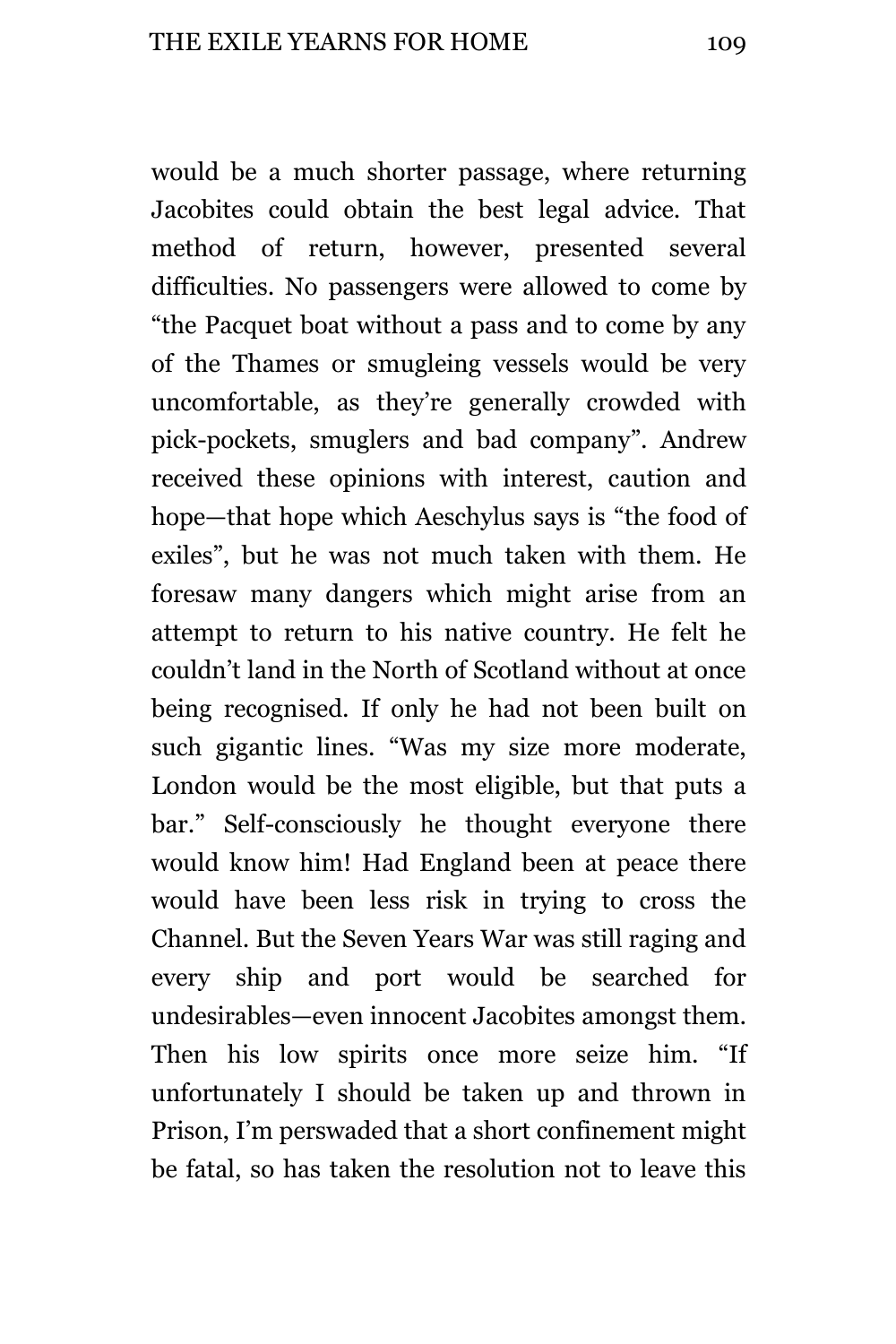private abode in a province town where I live without offence;" until he has greater assurances on the point. Andrew was not to be drawn by any specious chimeras, he was too wily a bird to put his head into the noose which he had skilfully avoided for so many years, he wanted substantial guarantees of safety and he had no mind to resume his old role of a hunted rebel. "I can't, notwithstanding my great desire to be home, bring myself to think favourably of sculking again, a trade I was so wearied of. However, I'm not so wedded to my own oppinion as to put it in opposition to that of my friends." But he would do nothing, until he received promises of encouragement from his native land.

He again returned to Paris in March 1761, this being the last visit he was ever to pay to the French capital. He writes from there on the 7th and quotes two more letters of advice from James Hay, written in the most guarded language in which the British Government of the day is alluded to as Andrew's "creditors". He, in accordance with James Hay's advice, had determined to change his abode and proposes to leave France in about a fortnight for Holland. He is undoubtedly making some sort of preparations for returning home but they are all very vague. He explains that though he hasn't any business of importance to transact yet he must say farewell and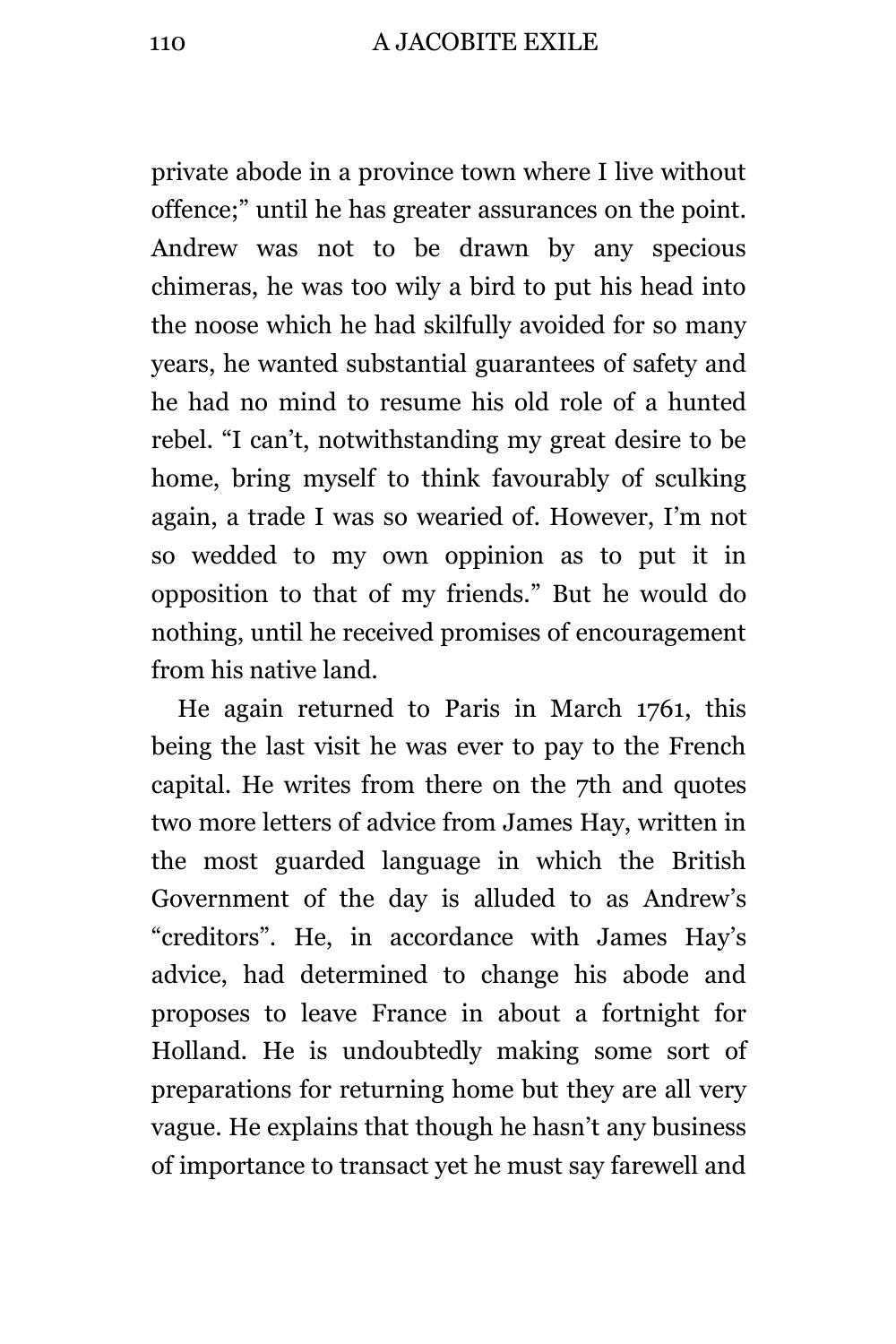"thank those that have shown me pollitesse and friendship"; proving that he had far more friends in Paris than he allowed, as he allotted about fourteen days for the goodbyes.

By the beginning of April he was once more in Holland, which he calls the "Cursed Low Countries", where he had first landed after his escape from Scotland; he hates the climate and finds living expensive, neither does he like the Dutchmen and his comments on them recall the famous despatch sent in cypher by George Canning to Sir Charles Bagot at the Hague, in January 1826, which, when decoded, ran:

> *In matters of Commerce the fault of the Dutch Is offering too little and asking too much. The French are with equal advantage content So we clap on Dutch bottoms just 20 per cent.*

Andrew next writes on 4th April, 1761, from "Flushing in Zeeland", to his Mother that "in consequence of your orders, that to me shall always be sacred", he had left Paris on the 24th March and arrived in Holland on the 31st—which gives an idea of the rate at which he travelled. He lets fly about Holland and the Dutch. "I'm now again in the most disagreeable and dearest country in Europe for an idle man. There's no possibility here even to make acquaintances, much less to form friendships or connections; interest is the sole motive that regulates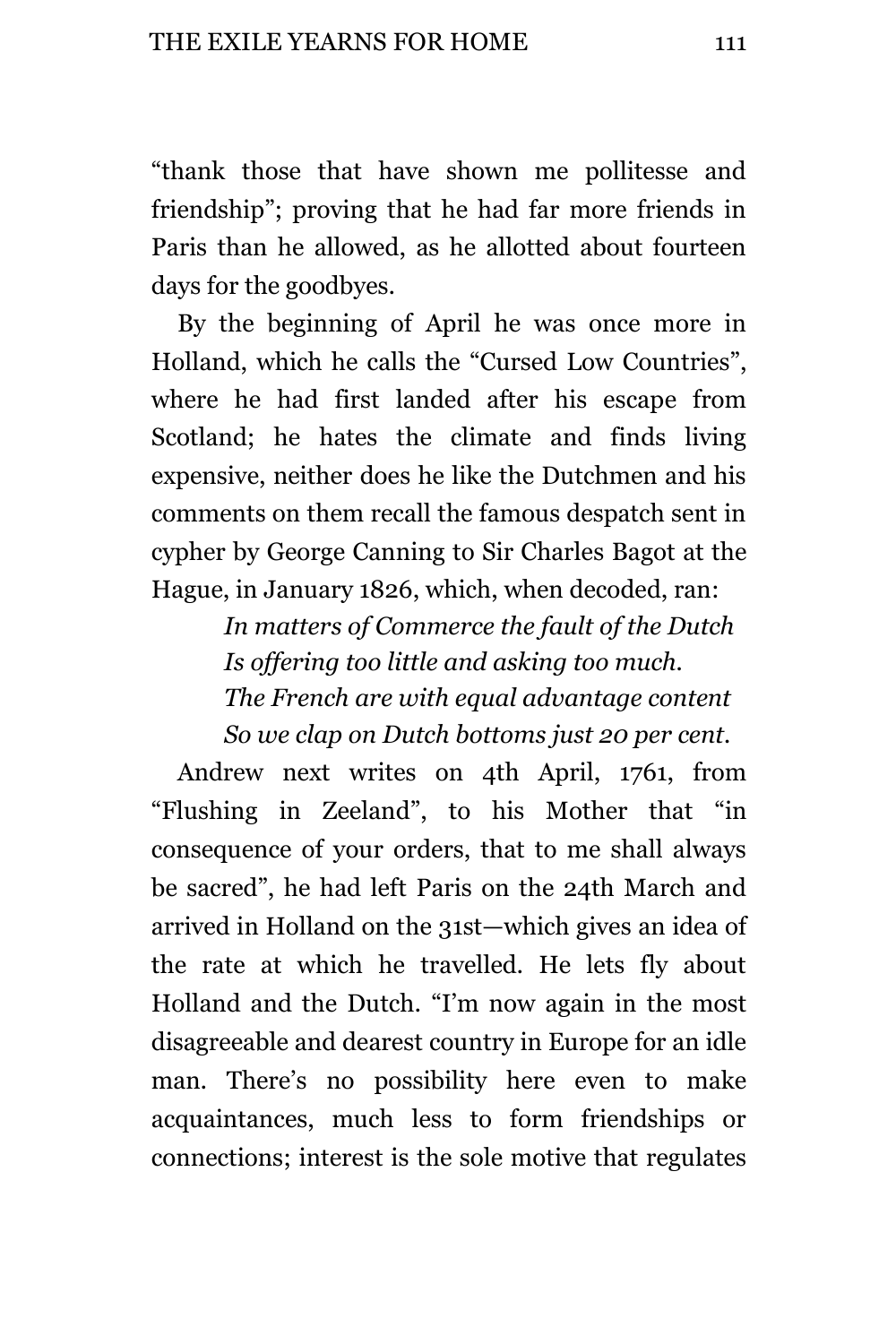the actions of the inhabitants of this Republic and they omitt no possible means to come att it. I could have great pleasure and satsfaction in the capital of France for half the money it costs here in a trifeling village, and that without the least degree of contentment." <sup>1</sup> Thinking he has perhaps said too much—it is to be hoped that his letters home were not opened by the Dutch authorities—he hastily continues. "Don't from this imagine that I repine. Your reasons for my coming here are so just, that I acquiesse with pleasure and will always be happy in complying with what's agreeable to you. To get home is my present ruling passion. I foresee enumerable difficultys, but be assured nothing that depends on me shall be omitted to bring it about." He had been anxiously expecting another Act of Grace with the close of the late Parliament but in this he was again disappointed. He suggests that his Mother should apply for help to Lord Strichen. Alexander Fraser of Strichen, Aberdeenshire, a Lord of Session, had married in 1731, Anne, daughter of Archibald, 1st

i<br>L

**<sup>1</sup>** It is interesting to compare Mrs. Calderwood's opinion of the Dutch with that of Andrew. She, writing in 1756, about shopping in Holland, says: "they could speak no English, we no Dutch, but you must take this alongst with you, that in money matters the Dutch understands any language."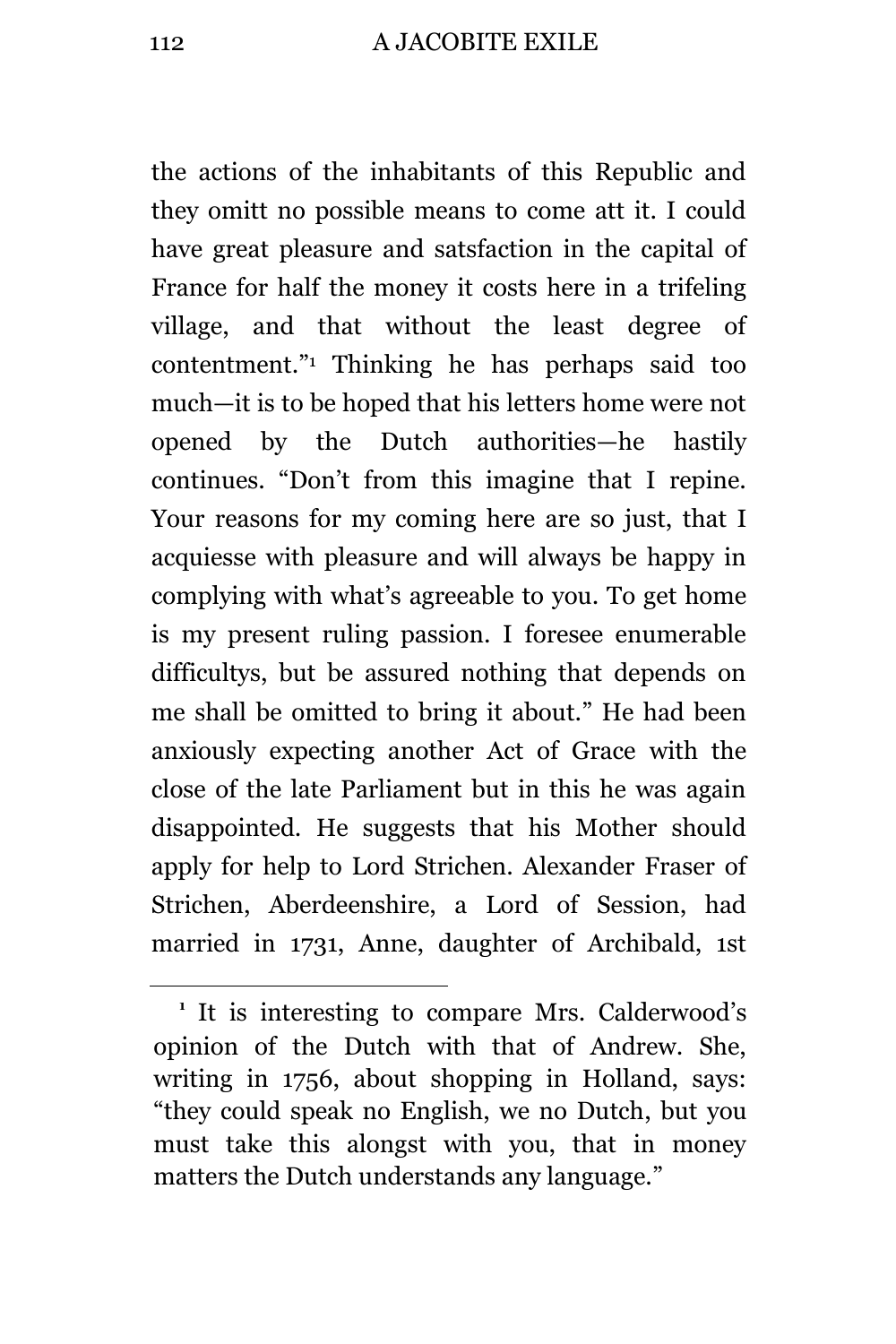Duke of Argyll and widow of James, 2nd Earl of Bute, and Andrew hoped that through this channel he might draw the beneficial attention of John, 5th Earl of Bute, then all powerful as Secretary of State. The Exile thinks that by this means he might procure a permission to return home. "My manner of life since on this side the water, has been, I hope, so inexceptionable and inoffensive that no man needs be ashamed to interest himself for me. This may appear vain, but am satisfied on enquiry it will be found true. I once, this winter, proposed myself the happieness of passing the summer with you and would have no great difficulty to come over and throw myself on the mercy of the Government, was it not that some malicious creature might give unfavourable and unjust representations that might occasion my being taken up." This shows how nervous he still was—15 years after the final defeat of the Jacobite cause—and that it was necessary for him to be as cautious as possible, for there were still many of those contemptible people styled "informers" who were ever ready to profit by the rashness or lack of caution of homing Jacobites. He tells his Mother that he hopes to leave Flushing the following week and make for Rotterdam where he expects to hear from her. His companions to Flushing were John Macdonald of Largie and his family, already mentioned, who had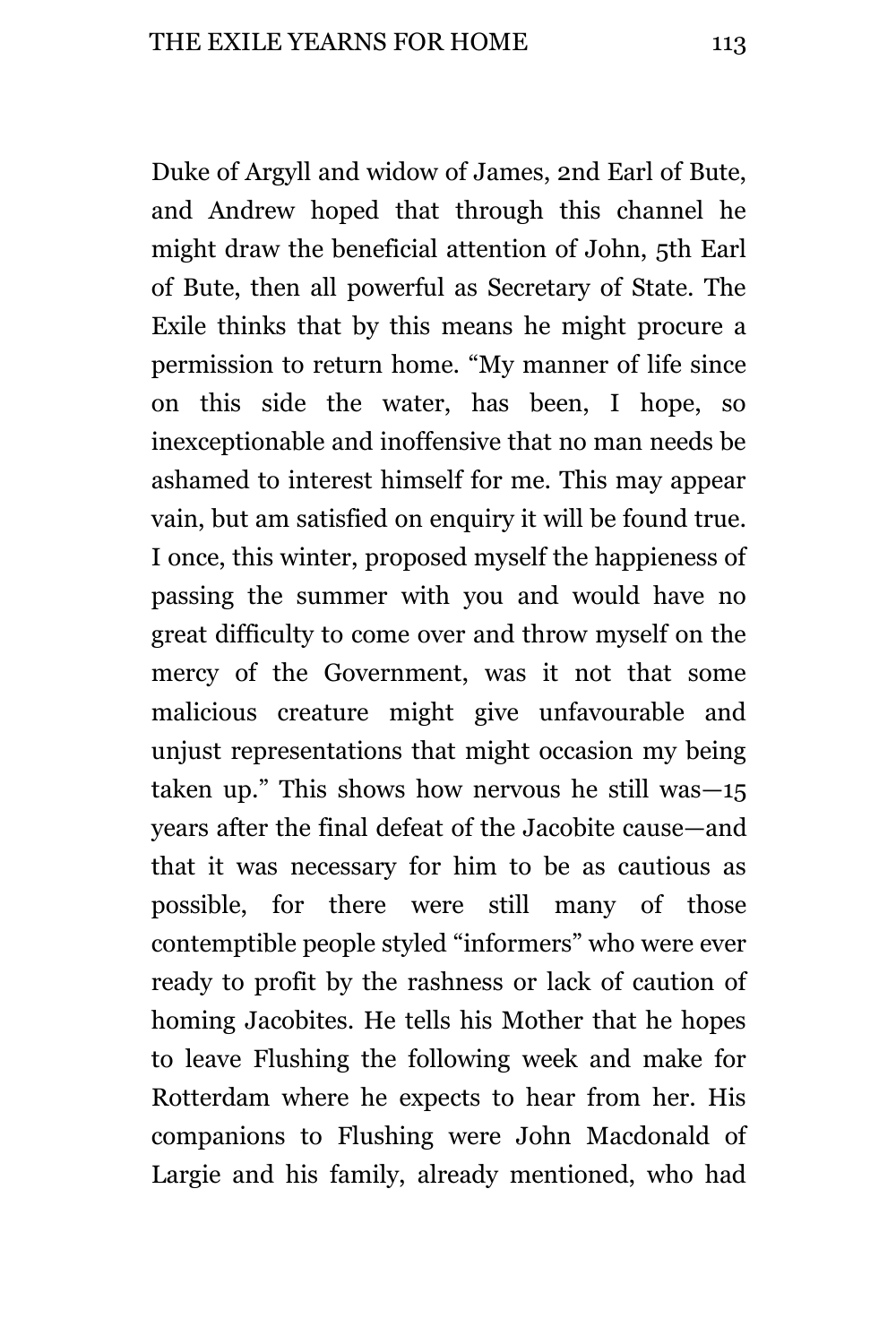been in France for the past eight years but had now left for London. With envy he says: "They were happy in fine weather and ran no risk, if not taken by a French privateer."

In May, Andrew sends his Mother a further opinion from his uncle, James Hay. "He still flatters me with hopes of ane indemnity, but as that cannot happen before the meeting of Parliament, he insinuates that it's believed if a particular application was; made it might meet with success." Andrew had replied to James Hay that he had no objection to such a measure; that he was prepared to benefit either by an Indemnity or by a particular pardon—it was quite the same to him provided he could only get home; that if there really were any prospect of an Indemnity he would prefer to wait a few months for that, than incur the expense of a particular pardon. With all his anxiety to return Andrew, a true son of the North, was not prepared to waste his money by being in a hurry when a short delay might bring about the thing desired without any cost whatever. He arrived on the 7th April in Rotterdam, where he met several of his countrymen and he then decides to remain in that town until he sees what will happen in the next Parliament. At any rate he wont stir from there until he has had his Mother's approval. He suggests that she might meanwhile apply to Lord Deskford, son of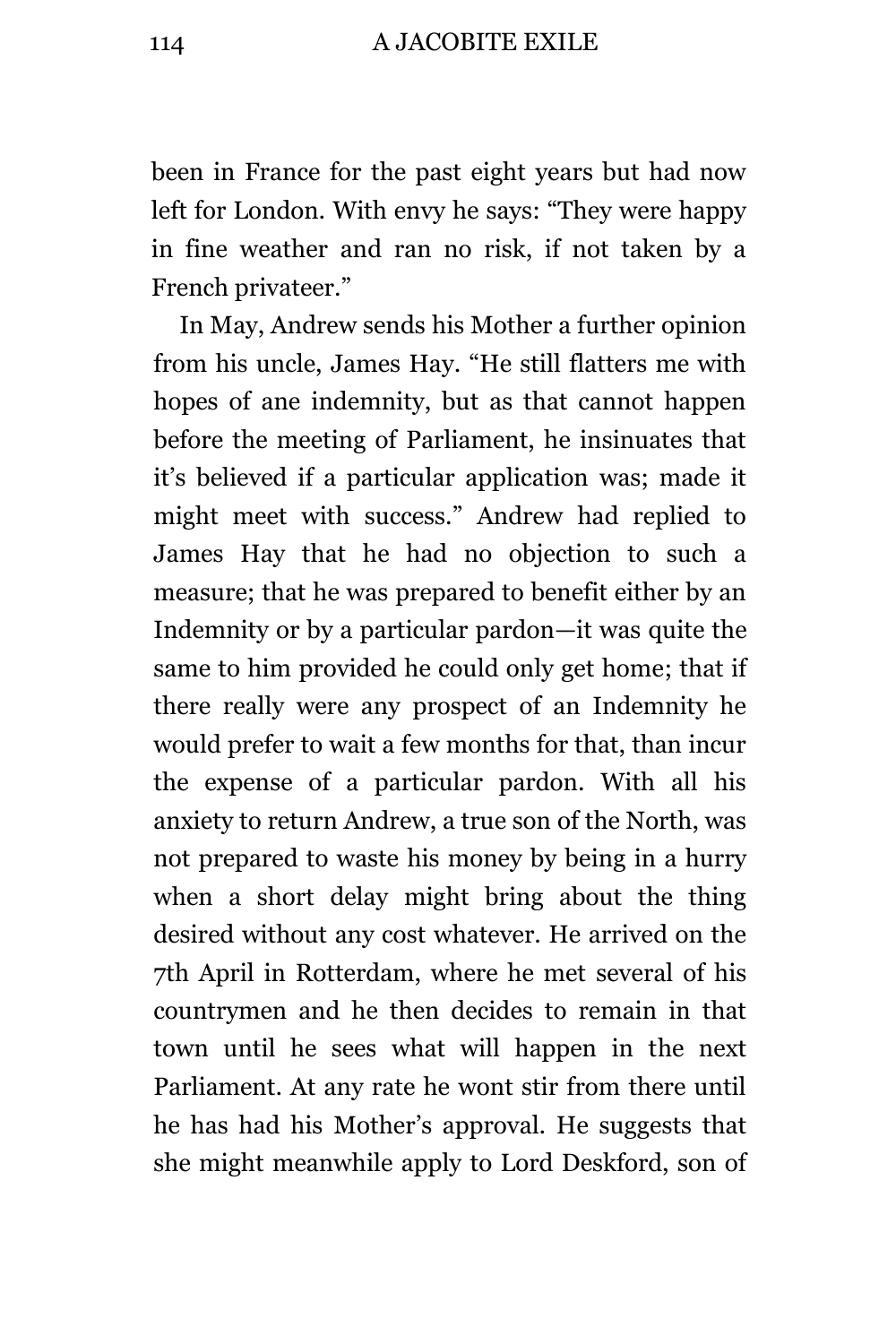the 5th Earl of Findlater. Horace Walpole wrote of him to General Conway, "don't you like him? He is a mighty sensible man—there are few young people have so good understanding. He is mighty grave and so are you, but you both can be pleased when you have a mind. Indeed one can make *you* pleasant, but his solemn *Scotchery* is not a little formidable." Andrew volunteers to buy any thing in Holland his Mother may want and in her next letter, from Rannes on 30th May, Mrs. Hay takes the opportunity of asking him to purchase various articles for her. She tells him that the new house is at last finished so far as regards the carpenters' and masons' work, and with Scottish pride assures him that all the expense has been paid. But her great need now is furniture to take the place of that which was destroyed in the fire, particularly chairs for the Dining room. Also she wants two or three dozen "naperie" which she believes Andrew could buy cheaper in Holland than she could make them—or buy them in Scotland. As an excuse for this extravagance she adds, rather depressingly, "They may happen to come in time to cover the tables when I die, and tho' you buy two dozen of one patron<sup>1</sup> with table cloathes, these will be no loss. She says that she has drunk "no malt liquor

**1** Pattern.

L,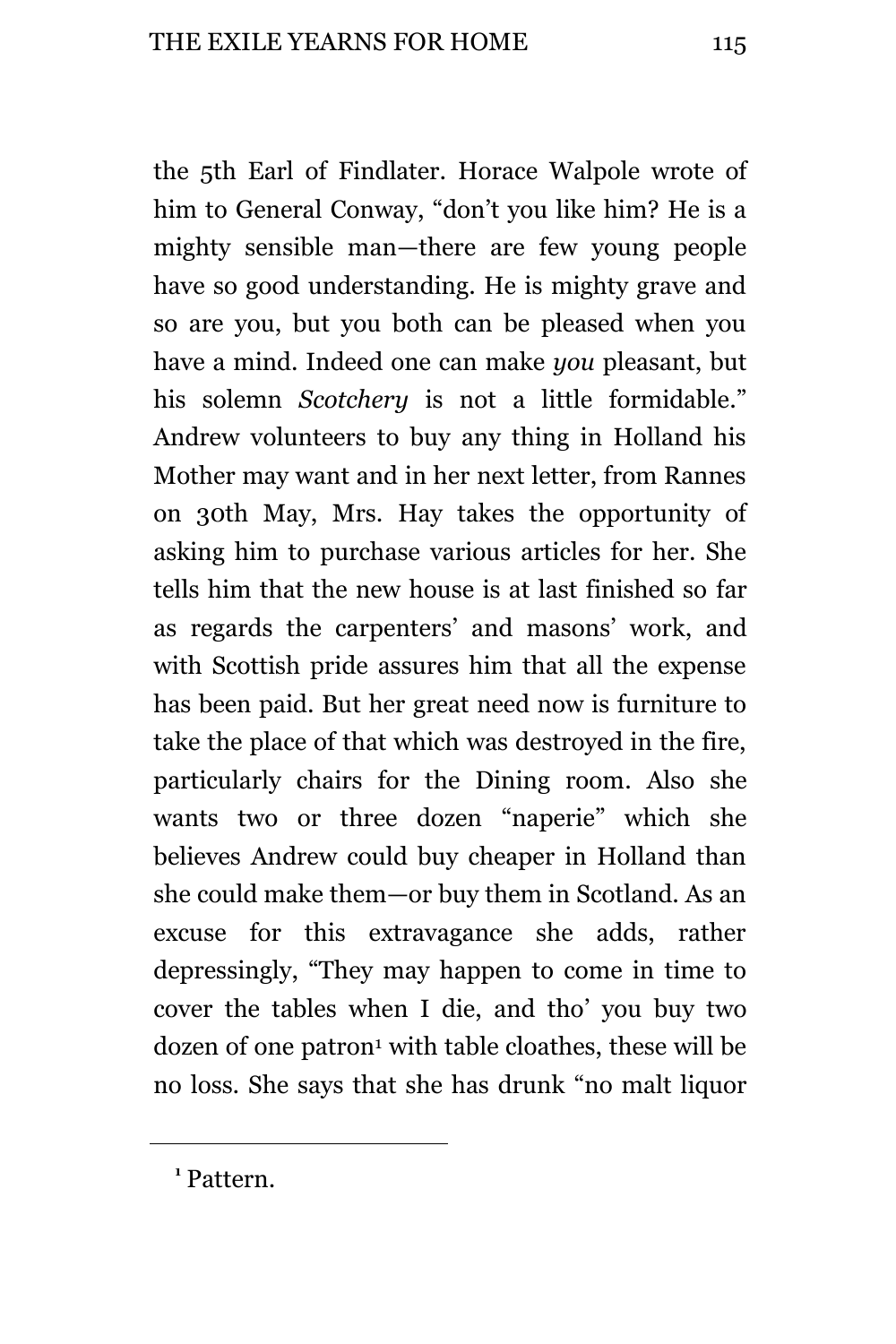for some time, and both wine and spirits are out of measure scarce and dear. If you thought you could risk a hogshead of claret, with a terce of good white wine, it wou'd save some money if it came safe"—that is to say if it were carefully smuggled into Scotland. She continues, "I don't mean French white wine, but white wine of any kind you think wou'd keep best." She mentions a curious fact showing a strange lack then of an almost necessary commodity in Scotland; "If you can get any good corks I wish you would send me some. They are an article daily wanted and not to be had good in this country and at an extravagant price." The Spa water had safely reached her and had apparently proved beneficial as she asks that some dozens more of it might be sent to her! She adds. "I paid eleven shillings for the last basket, as being enterable goods, owing to no body taking concern about it after it came to Portsoy." It would seem that on this occasion there was no successful smuggling. Once more she thinks it would be useful if Andrew sent an application for help to their relative, the Marquess of Tweeddale, to whom the Mother had written some years earlier without success.<sup>1</sup> Andrew asserted that his Mother did not write often enough to him, in spite of her weaknesses and failing

i<br>L

**<sup>1</sup>** See page 74.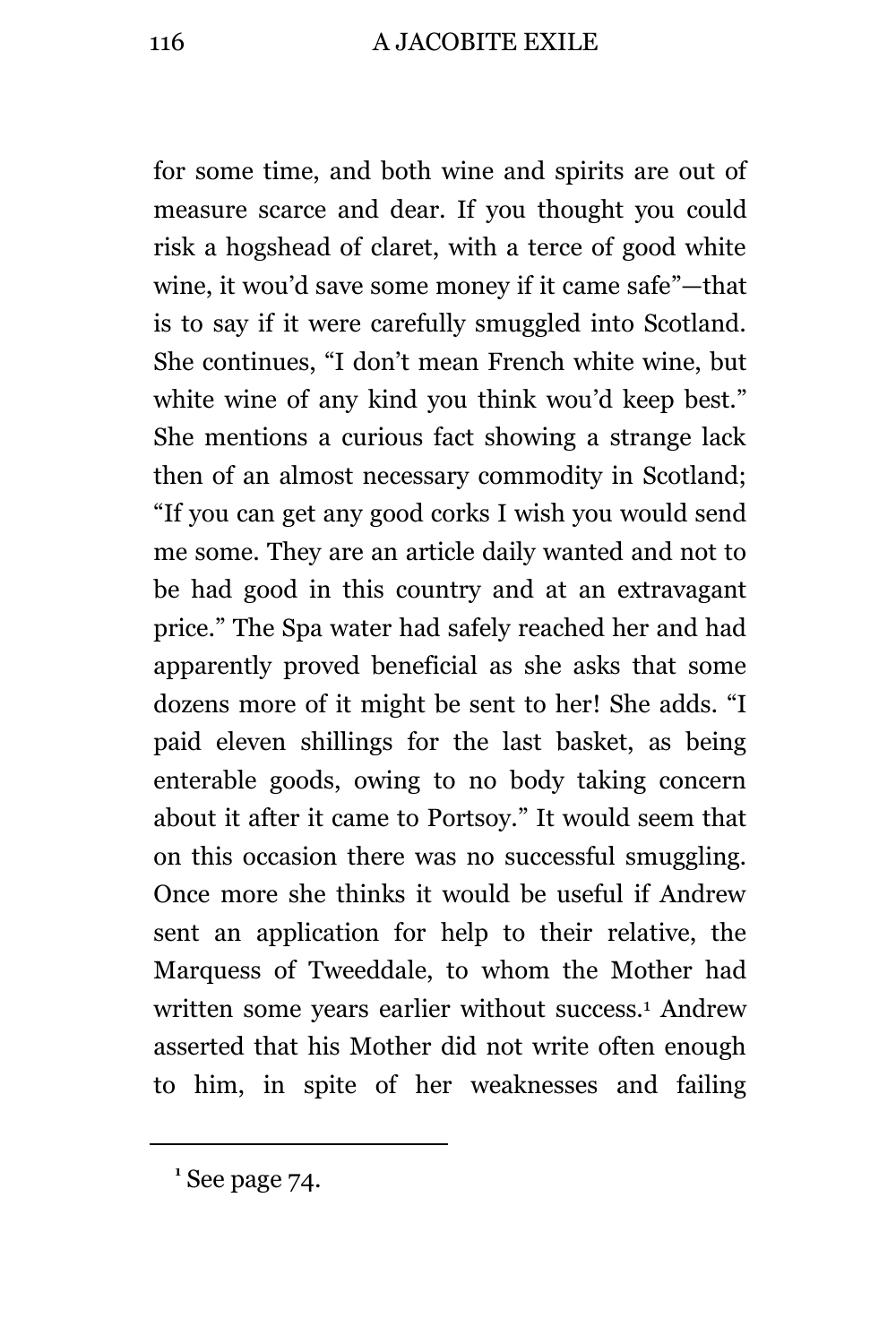eyesight. She answers—"I wou'd write oftener but that it's putting you to the charge of postage," showing that Andrew had to pay for all the letters he received from Scotland, an item which would infuriate us moderns in view of the spate of circulars and other trash which we daily receive.

On 4th December, Andrew from Antwerp thanks his Mother for her latest letter and rejoices that she was able to write it herself but implores her to use her "clerks"—his Brother, Sister and Niece—and thus save her precious eyes; he also announces that he has done her commissions regarding the "naperie". He is delighted to think that his Mother has paid off all debts. "Where you find fonds surprises me. To reflect on the vigour and activity with which you engaged to repair your house, and the spiritt you've shewn in carrying it on astonishes me, but above all your finding money to doe all that, att same time to support me, is beyond my comprehension." His Mother must have been a notable manageress. At last she is living in her rebuilt home—now enlarged which delights Andrew, who hopes she is thoroughly enjoying the fruits of her labour. He has been consulted as to whether the dining-room should be painted or papered; he begs her to use her own discretion and he will be pleased. "Make your house closs and warm in the manner most agreeable to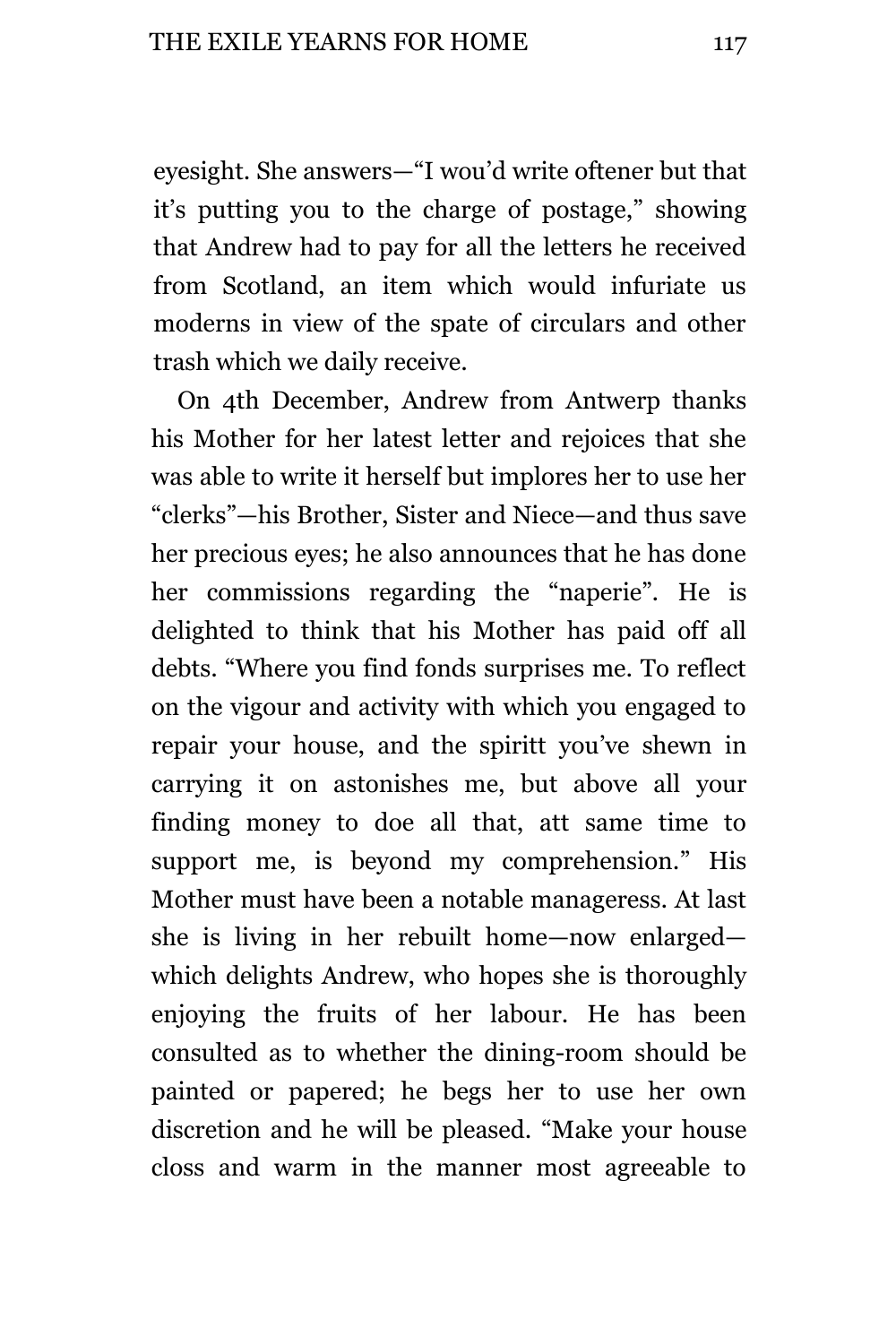yourself." With regard to chairs, about which she had recently written to him, he advises her to buy those he describes as "fashionable". It is to be hoped she bought such things, as she was prepared to do anything to gratify her beloved son and her one thought was to have a comfortable home for the wanderer when at length he should return. So he urges her to get strong chairs—possibly considering his own inordinate size—even if it is impossible to get good furniture cheap. He trusts his Mother in everything as "you love what's decent". Another article that was required for the new house of Rannes was a clock. It appears that one had been saved from the fire, for he goes on to say, "You're much in the right to change your clock for a plain one," and adds with unconscious humour, "the most materriall part of a clock is her goodness." He condoles with his Mother on having had the children of Alexander Russell of Moncoffer—his nephews and nieces—to stay with her in the new home during which time they had inconveniently fallen ill of small-pox. Fortunately they recovered, but Andrew is anxious on his Mother's account fearing the effect of this extra worry upon her. In Antwerp he has been joined by his old friend, Sir James Steuart and family, and is happy to be out of "that cursed country Holland". He is also much pleased to hear that their "great neighbours",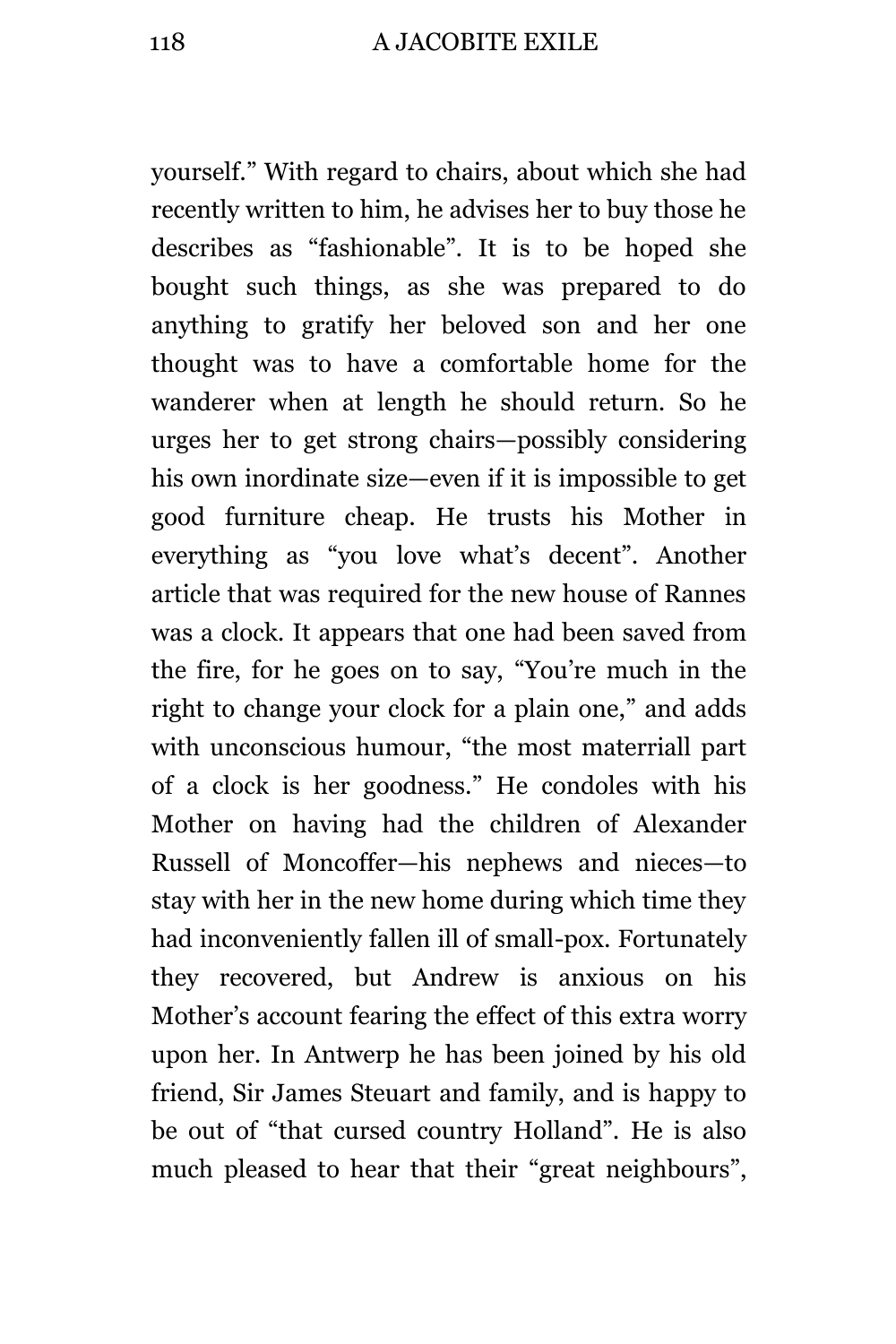Lord and Lady Findlater, have at last called on his Mother, that they approve of his actions and hopes some good may come from that visit.

On 11th January 1762, Helen Fraser writes to her son still at Antwerp. She thanks him for buying some table linen. "I hope they are not very fine nor dear, we have use for nothing but what's decent without extravagance." She regrets that she can't offer him any comforting assurances as to the intentions of the Government with regard to exiled Jacobites. "The accounts we still have gives encouragement the one day and contradicted the next. I wish you and I may be patient under our trialls and, as you observe, not being headstrong and following advice is a satisfaction whatever may happen." This was cold comfort to Andrew but undoubtedly he was doing the wisest thing under the circumstances. It is rather touching to notice that again Helen Fraser wished to have Andrew's considered opinion regarding the decoration of the new house and when she applies to him he answers that she knows best and hopes she will please herself. She firmly replies: "You are in the wrong, that you do not advise paper or painting as you think best for the Dinning Room and other rooms, for all I propose as to my taste is to please you, as by the course of nature my time cannot be long and it may please God that you may yet live here. Therefor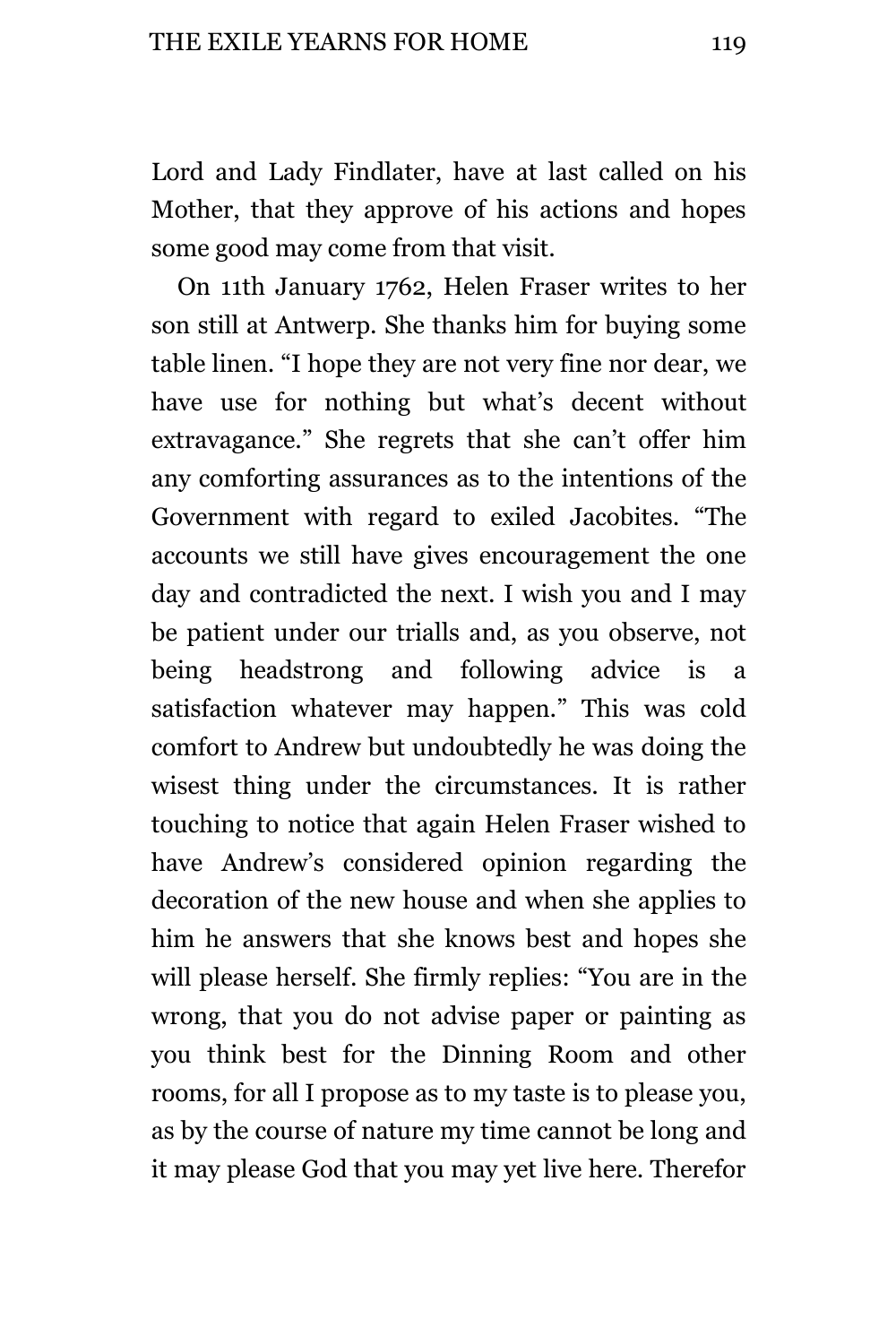## 120 A JACOBITE EXILE

send me your advice without compliment or reserve and I shall do the best I can." She explains that the house has been enlarged, therefore new items of expense will be incurred. Her son Alexander's health has not been satisfactory lately, he was then undoubtedly consumptive. "He now bloods every other day a good deall at the nose, and I cannot perswad him to open a vein, which he has been advised to by people of skill."

The next letter Andrew received, dated at Rannes on 12th February 1762, is from his sister Jean, now taking up the correspondence instead of her Mother, whose eyes were failing. The possibility of his return begins to be mooted more seriously, though Jean writes, "indeed it is no wonder tho' your patience is beginning to wear. We are still ammused with the accounts of an Indemnity, which I see most people believes will come out, tho' uncertain of the time." The Jacobites had expected an Act for this purpose after the accession in 1760 of George III, or after his wedding to Charlotte Sophia of Mecklenburg-Strelitz on 8th September, 1761. Their coronation took place on the 22nd of that month—at which, according to the Earl Marischal, Prince Charles Stuart was present, incognito. Again there was disappointment amongst the Legitimists for nothing came of the rumour. Jean tells Andrew that Moir of Stoneywood, "is just now at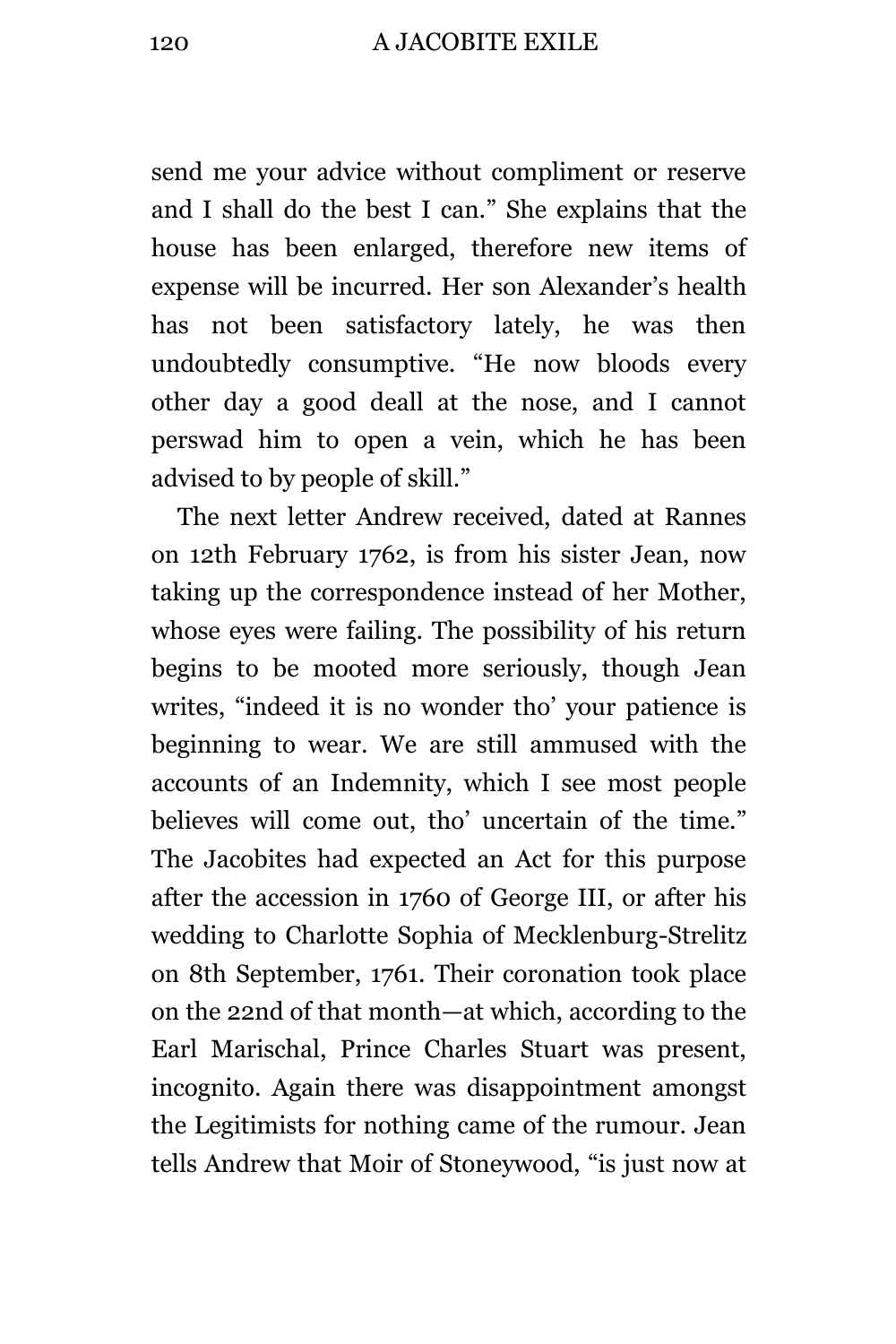London and meets with no trouble. This certainly must be through the interest of his friends*;* and if so it's very hard if you have none that will appear for you." James Moir, 4th Laird of Stoneywood, Aberdeenshire, was the son of James Moir, 3rd of Stoneywood, who was "out" in 1715. The younger James, born in 1710, came of a stock always firmly devoted to the Stuarts and was a prominent Jacobite leader of 1745. He early joined Prince Charles, for whom he raised a battalion of infantry known as "Stoneywood's regiment". Though not present at Prestonpans he accompanied the Prince in the march into England, of which he was strongly in favour, and, contrary to the majority of the Prince's officers, *held that it should have been continued to London.* He stood high in the estimation of Prince Charles possibly on account of this opinion. He was present at Culloden, escaped after the rout and attended the subsequent muster at Ruthven. When orders came that everyone was to seek his own safety, James Moir made his way back to Stoneywood, reaching there at midnight, and tapped on the window of the room in which his wife was sleeping. She opened the window and found him standing outside, got him quietly into the room, not daring to speak, and put him to bed. Next day she kept him concealed, and it is said that he remained in the neighbourhood of Stoneywood for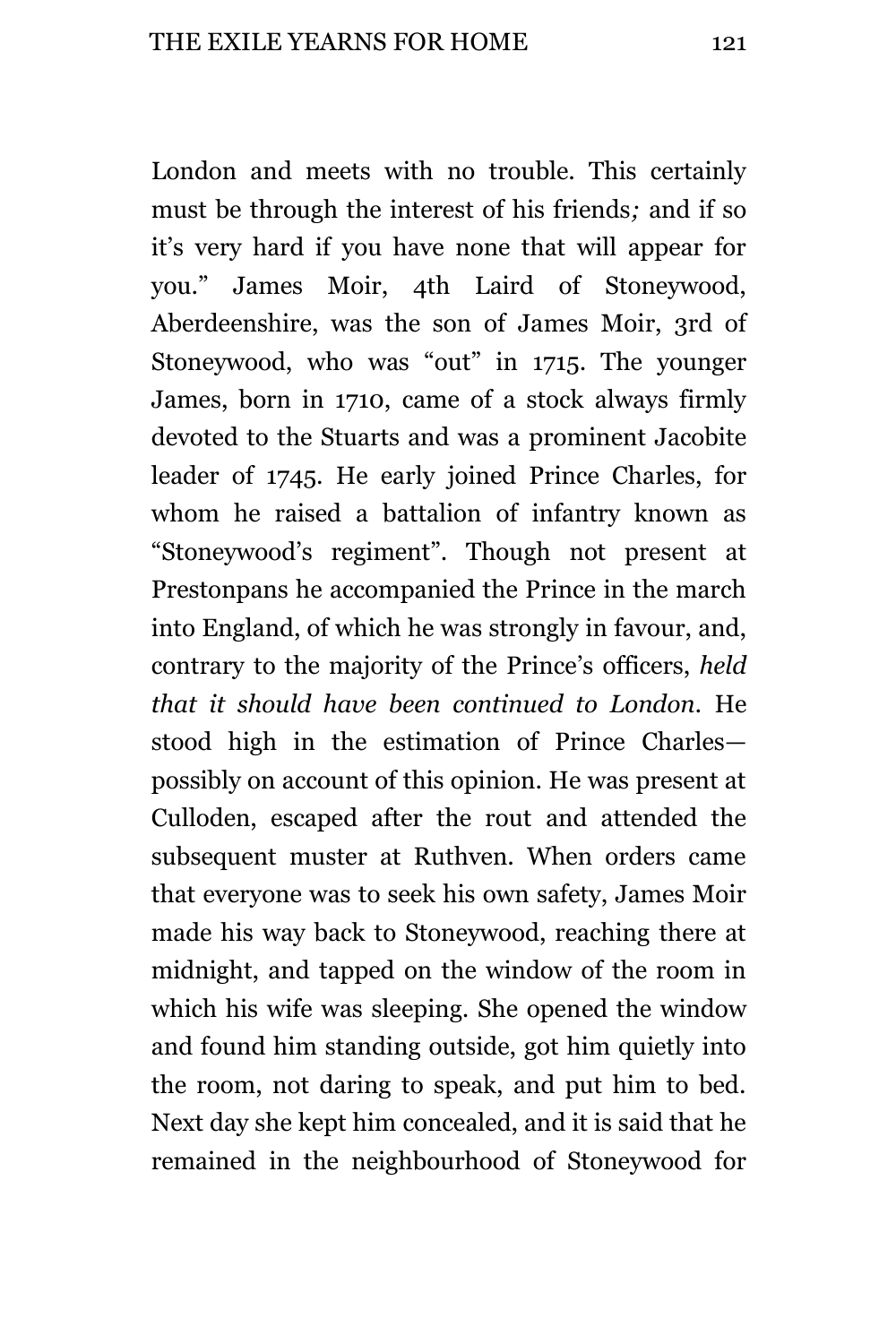some time. He narrowly escaped detection on several occasions and, deciding to leave the district, he made for East Aberdeenshire where he was hidden in the house of John Clark, a cobbler. Here Moir assumed the name of James Jamieson and learned the trade of cobbling, at which employment he became so proficient as to earn the praise of John Clark. While Moir was "lurking" in Buchan, a party of dragoons went to search the house of Stoneywood for him. They stayed there for a few days, and just as they were about to withdraw, unsuccessful, the commanding officer dropped behind and said in a low voice to Mrs. Moir: "In case of another visit from us you had better remove the portrait of the *cobbler* from the dining room." Moir lay concealed in Buchan for many months. After some hair-breadth escapes he embarked with old John Gordon of Glenbucket and some other Jacobites on 5th November, 1746 on a small sloop from the east coast of Scotland to Norway. Thence he proceeded to Sweden and entered into trade at Gottenburg, where he was subsequently joined by his wife. Prince Charles recommended him to the King of Sweden, and Moir went to Stockholm, where he lived many years and became a naturalised Swedish subject, which, freeing him from certain taxes on foreigners, assisted him in his business. He also received a patent of nobility. Meanwhile he had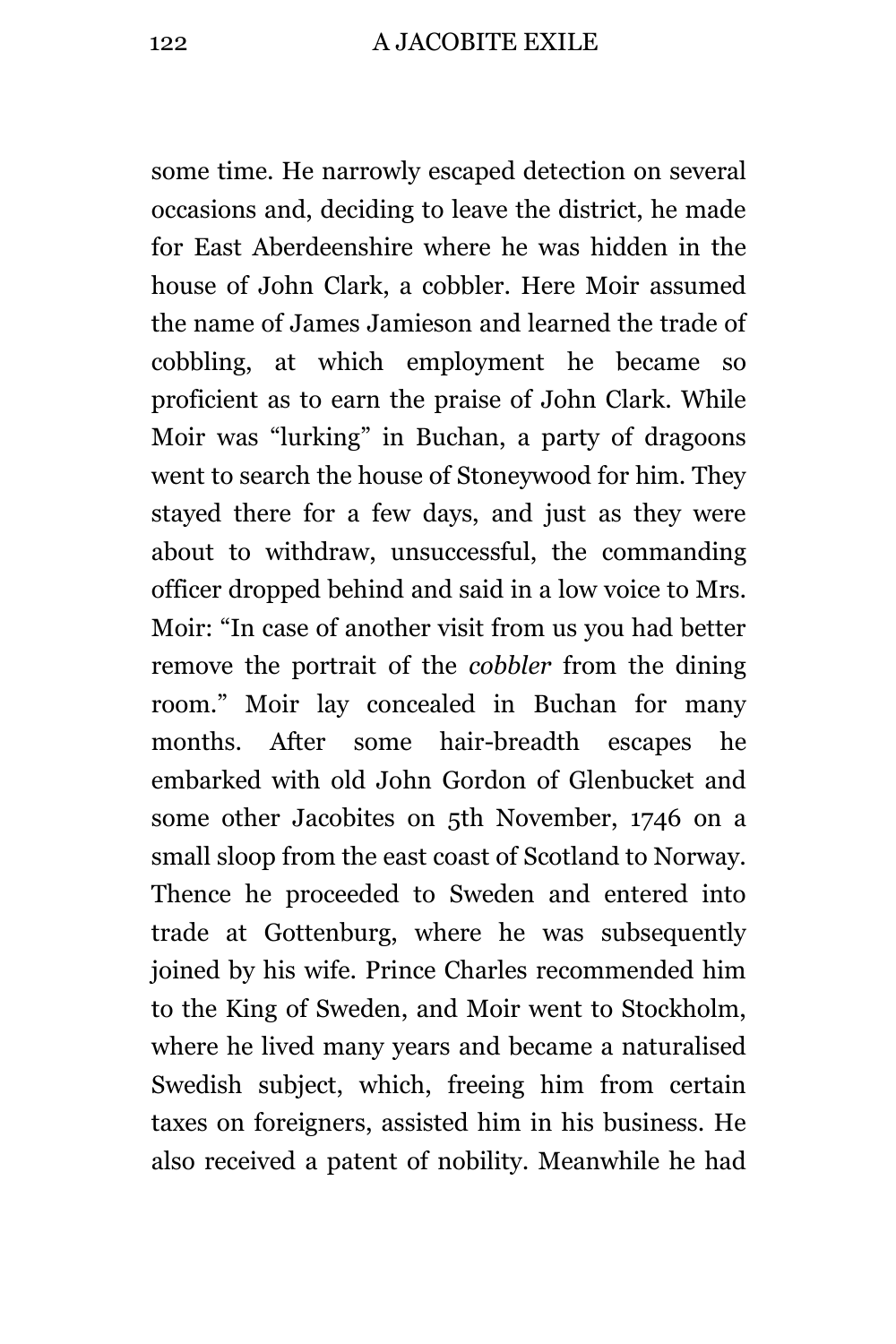been excepted from pardon in the Act of Indemnity and at Edinburgh in October 1748 a True Bill of High Treason was found against him in his absence. The estate of Stoneywood was not confiscated, James Moir the elder being still alive. In spite of his name appearing in the list of exceptions to the Indemnity, James Moir, junior returned, *after sixteen years' absence* from Scotland, having, it is said, received the royal permission to do so. This seems doubtful, and no official record of it has been found, but he certainly was in London in February 1762 as stated by Jean Hay. In March he was in Edinburgh and by April had reached Aberdeen. Later accounts, given by James Hay of his return, state that "the reason is still dark, but it's generally said he got some recommendations to the King of Prussia and that he owes his security to him." From all this it would appear probable that Moir returned home without any legal sanction whatever. This should have been a great encouragement to Andrew to take the plunge, but he was not so bold or so indifferent to possible danger as James Moir.

To continue Jean Hay's communication, she gives the rumour that the Court is prepared to receive petitions, but is doubtful who would be the proper person to present one on her brother's behalf. She proceeds sententiously: "Many professes regard and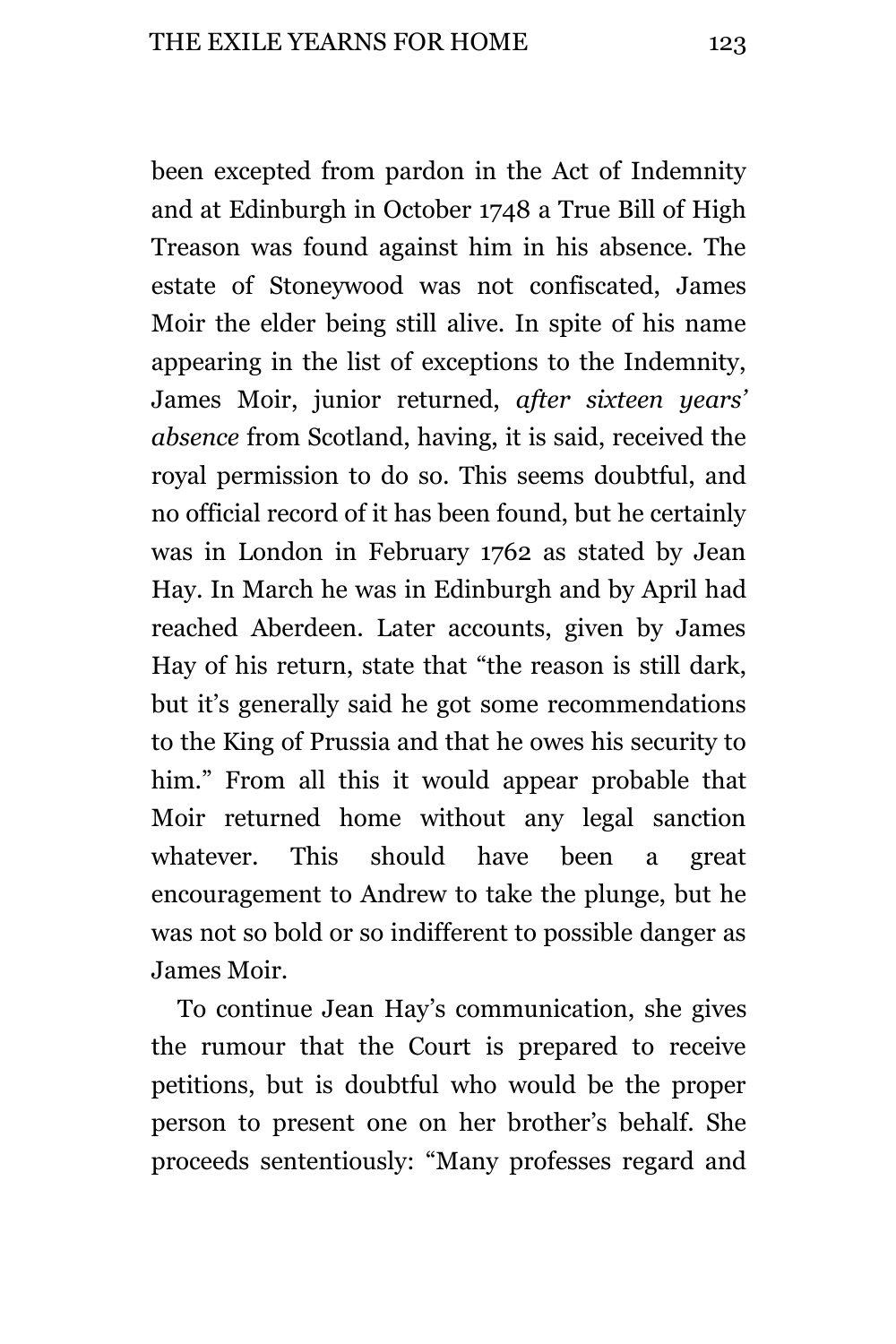friendship for you but alas a true friend is realy difficult to be found in this self-interested age we live in." Referring to James Moir's dashing escapade, she says that everybody tells her that there would be no danger in Andrew's also coming over to Scotland, adding, "I think it's a great pitty to lose time." She then—most perplexingly for her poor brother qualifies her statement by saying, "but you have still acted the prudent part and I think the wise is to be certain."

Another Jacobite, John Gordon of Avochie, Aberdeenshire, had also recently arrived in Scotland and Jean Hay mentions his return to Andrew as a further incentive to bestir himself. At the beginning of the Rising, John Gordon, nephew to the great Glenbucket, had received a personal letter from Prince Charles asking for his support as soon as possible, which young Gordon, who was described as "a very resolute active lad," proceeded to answer by joining Lord Lewis Gordon with about 300 men. He was useful to the Jacobite cause and one local Whig laird called him "Lord Lewis Gordon's Prime Minister of Oppression." He didn't go into England with Prince Charles' army but remained in the north raising men and holding Aberdeenshire and Banffshire for the Stuart cause. He was present at Culloden and afterwards two petitions for pardon were presented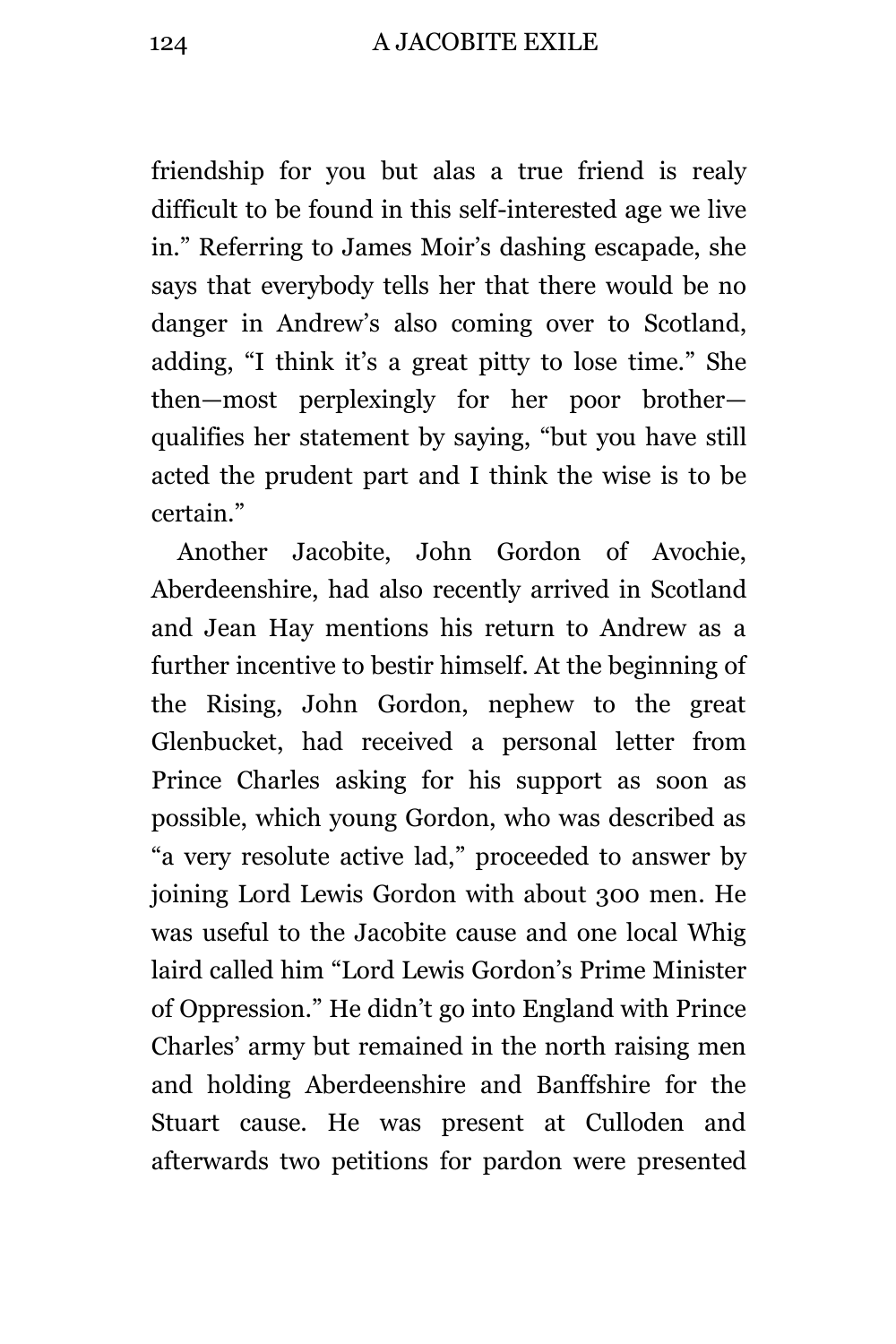on his behalf. Both, however, were ignored and he ultimately escaped abroad; in 1748 his name occurs in a list in the French Foreign Office of those of Prince Charles' officers who were recommended for pensions from the French Government. Like other Jacobites, John Gordon returned to Scotland without permission—in spite of having been excepted from the Act of Indemnity—and having paid a fine was allowed to return peaceably to Avochie where he lived for some years and died in 1778.

Jean gives accounts of various other friends of Andrew in the north of Scotland. She particularly mentions Sir Ludovick Grant "who has been at Cullen this severall weeks past with three of his daughters. Fortune is *not* said to favour him, neither in interest nor character, but his son is spoke of as a very promising young man." Sir Ludovick Grant of Grant, the 2nd Baronet, was M.P. for Morayshire from 1741 for twenty years. He married twice and by his second wife, Lady Margaret Ogilvie, daughter of James, 5th Earl of Seafield, had one son, Sir James Grant, who married Jane, daughter of Alexander Duff of Hatton. Sir James was M.P. for Morayshire and for Banffshire. When he was standing for the latter constituency Lord Findlater offered him the house and farm of Rannes, recently purchased from the Hay family, "where he might live and be acquainted with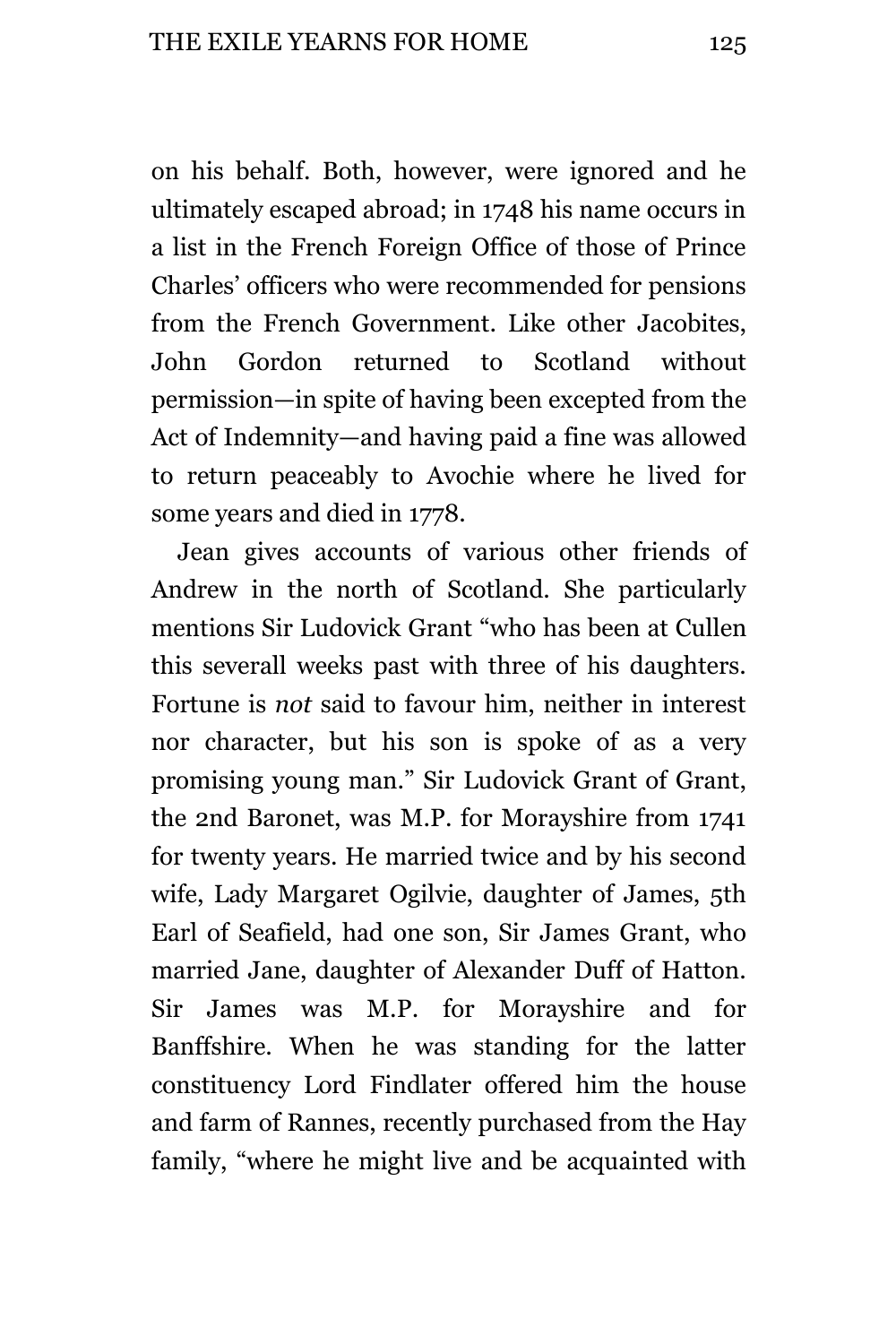the gentlemen of the County," objections having been raised by some that Grant was not, except in the right of his wife, a land-holder in Banffshire. Sir James' eldest son, Lewis, afterwards 5th Lord Seafield, when reading law in London at the age of twenty-one, wrote to his Mother: "I dined the other day with a ministerial party at Mr. Dundas's, and had the superlative honour of being helped to a cheese-cake by the Right Honorable William Pitt."

Jean concludes her letter by mentioning several more necessaries for the new Rannes home. "If you can get kitchen furniture any ways reasonable such as copper Coffee Pots, saucepans, goblets, etc. it's what we greatly want and what, I'm told, is in the main cheaper than pott mettle."

From December 1761 until August 1*7*62 Andrew remained at Antwerp, sometimes buoyed up with the hopes of being able to return home, at others plunged into deep depression as, partly from caution and partly from the advice of others, he cannot make up his mind to face the possible dangers of an unsanctioned return. In February 1762 he writes to his Mother that he is looking forward to "a comfortable and agreeable meeting tho' to tell the truth I see no reason to look for it," adding with a glimmer of hope, "but these things often happen when least expected." He says that he has requested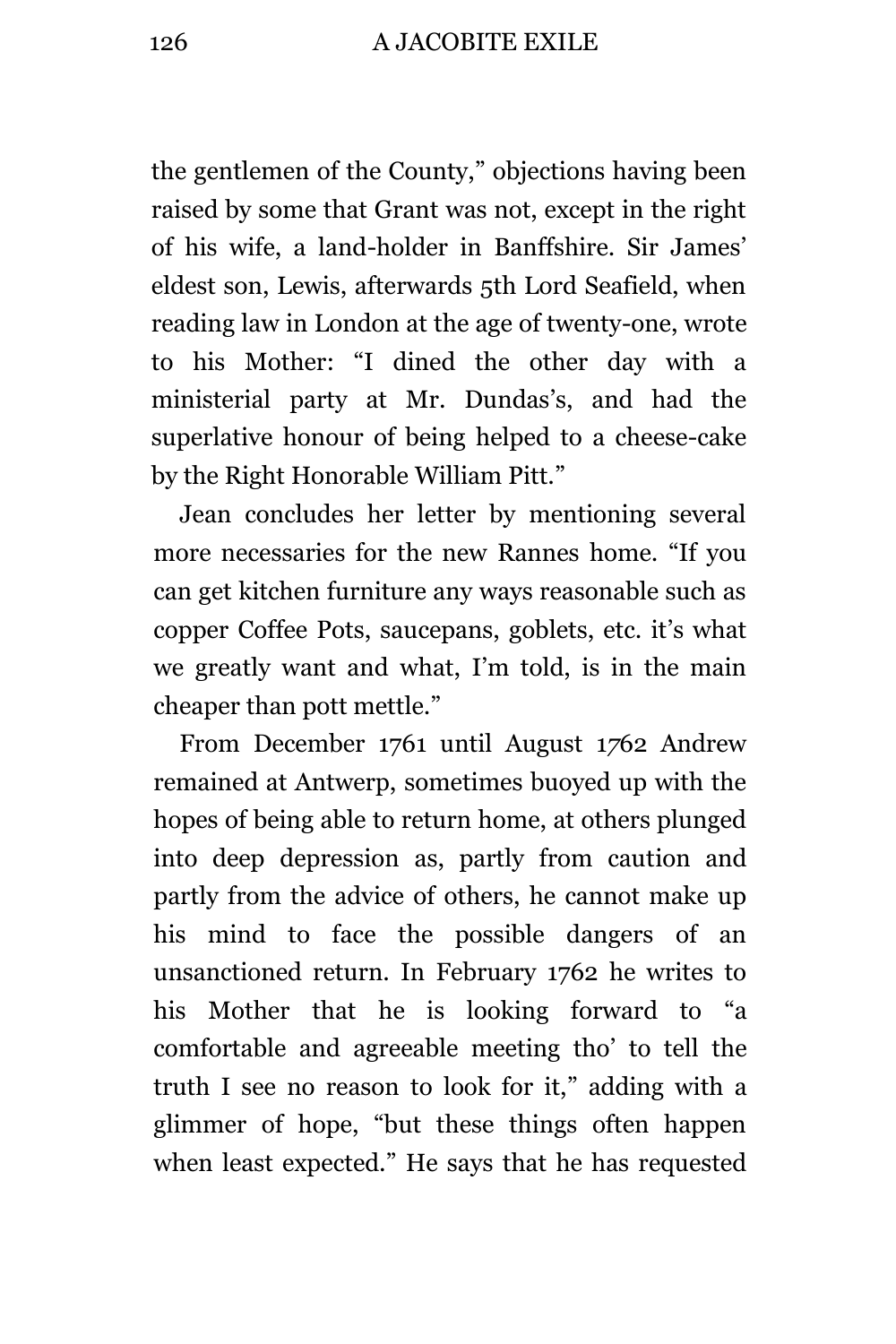his cousin James Hay, to apply to everybody who might help him. "I've very little to hope of any speedy change in my unhappy circumstances," but he congratulates himself, saying, "I've left no stone unturned that suggested to me." His Mother had written to him to condole with Sir James Steuart on the death of his heir. Andrew hastens to assure her that this is a mistake—James Steuart, the son, being alive and well—and then on his way to join General Conway's Regiment of Dragoons. General Henry Seymour Conway opposed the continuance of the American War and on 22nd February 1782 brought in a motion in Parliament "that the war on the Continent of North America might no longer be pursued for the impracticable purpose of reducing the inhabitants of that country to obedience," on which occasion the Government majority was only one. Lord North resigned shortly afterwards.

As no Indemnity was granted after the coronation of George III, Sir James and Lady Steuart had taken the lease of a house in Rotterdam for three years which, as Andrew writes, "is no great sign of hopes that any thing agreeable will happen soon." He says that living in Belgium is dear but not so greatly so as in that "cursed Holland, at least to one who's free of tavern expence." He gives a strange end to his letter to his Mother. "I shall finish with praying that God may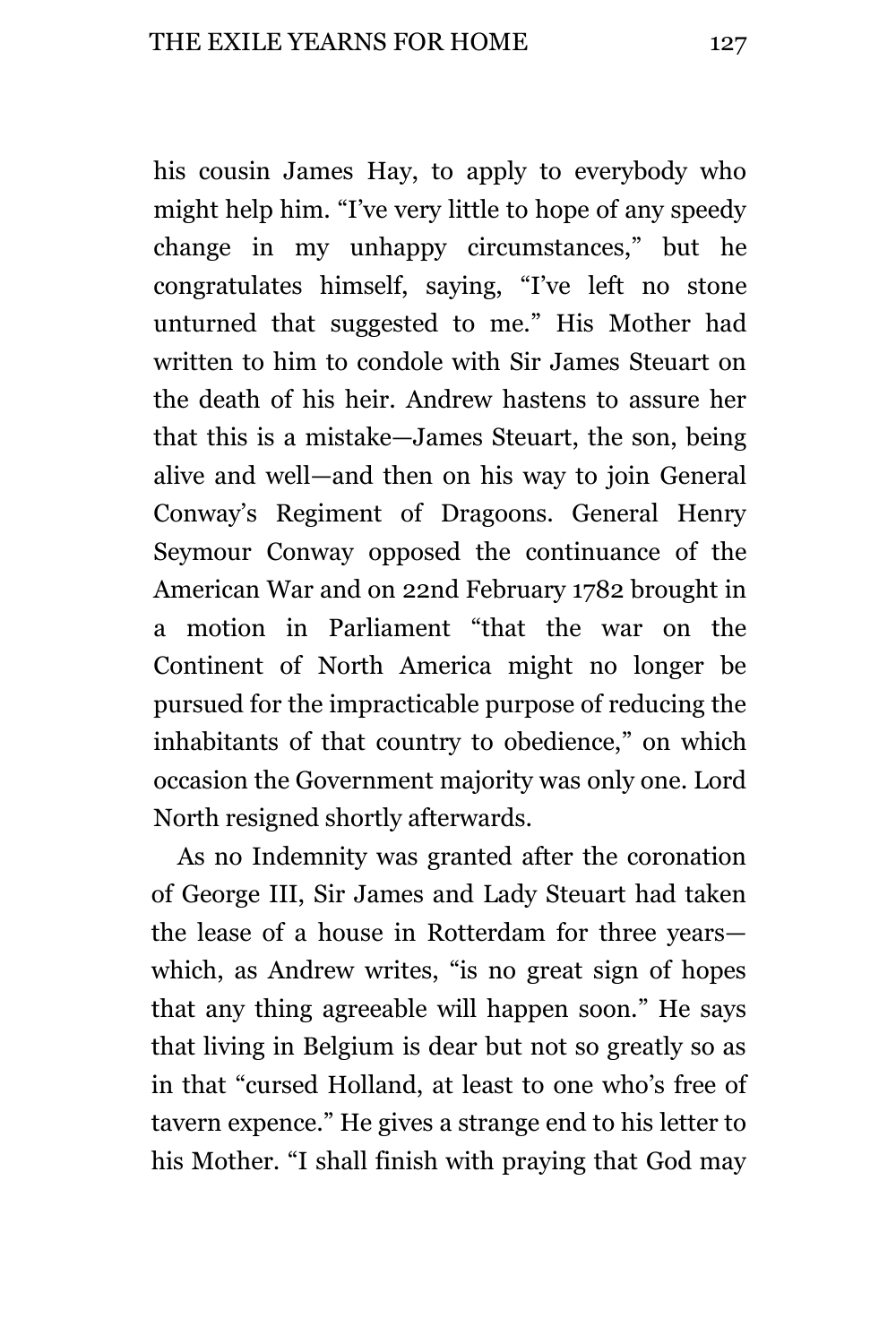grant us a happy and speedy meeting and that I may find you equall to my wishes."

In March Helen Fraser writes that he should not worry about the expenses she has been compelled to incur in rebuilding and refurnishing Rannes—that he must not lose a night's rest on that account and that he "ought to be easie." She is bothered as to the right person to select, at Edinburgh, the chairs for the dining room, "for I scarce think Cocklaw a judge of these things, for the chaise he bought for me is reckon'd no pennyworth by any body. He sent her with old harness which ought to have been the most secure part of her." For Andrew's further information she tells him that she has got "as many blankets made as will cover all the beds put up and will soon have tycking that will answer to feather beds. I'm determin'd to be in no man's debt for furniture, but to buy as I'm able." She gives the latest information available—that there will not be an Indemnity, but that there will be no further prosecutions—even if anyone should be so ill-natured as to give what she describes as "officious informations." Andrew had again worried about expenses, to which the wise old lady replied, "As to my living, you're sure we can't live by the wind." At last she tells him—to his great delight—that she had had a letter from "our great neighbours" with the tantalising but contradictory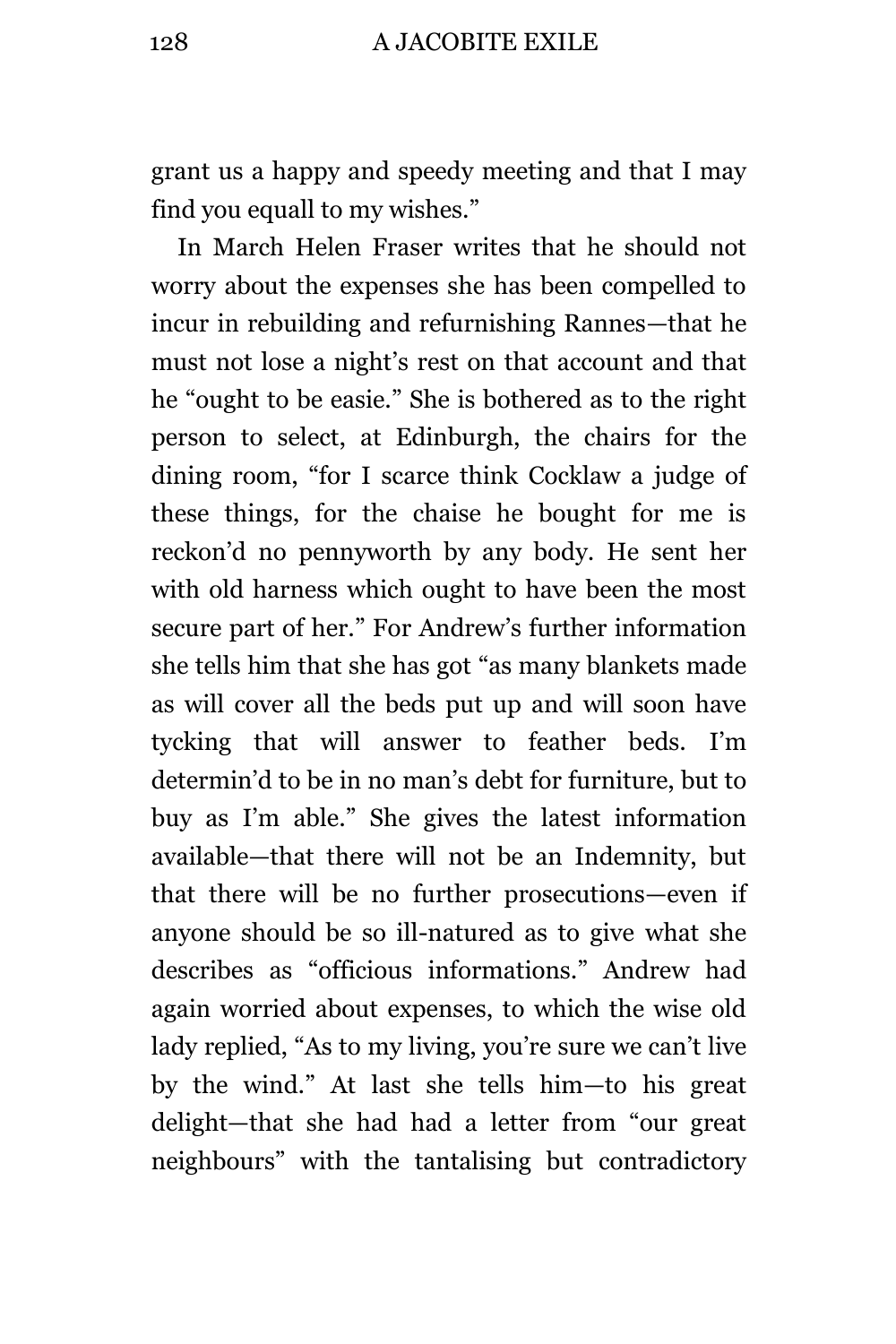rumour that after all there will soon be an Indemnity and that her son's name is to be included in it. Alas for human hopes, such a thing never came. Helen Fraser goes further and relating gossip says that the Indemnity was already passed, with five people excepted. The five exceptions to the anticipated Act of Indemnity were to be: Lords Airlie, Nairn, Elcho and Strathallan and Cluny.

(1) David, styling himself Earl of Airlie, but more usually (before 1783) called (by the courtesy title of) Lord Ogilvy. He joined Prince Charles at Edinburgh in October 1745, escaped after Culloden, went first to Norway and then to France, where he commanded a Regiment of Foot, called "Ogilvy's Regiment." A free pardon under the Great Seal having been granted to him in 1778, he returned to Scotland. He was twice married, his first wife, Margaret, daughter of Sir James Johnstone of Westerhill, was imprisoned in Edinburgh Castle in 1746. Lord Airlie died at Cortachy in 1803 in his 79th year.

(2) John, 3rd Lord Nairne, was "out" with his father in the Rising of 1715, and being taken prisoner at Preston was forfeited, but obtained a partial reversal of the Attainder. He took part in the '45, joined Prince Charles at Blair and marched into England. After Culloden he escaped to the Continent and was included in the Act of Attainder of 1746. He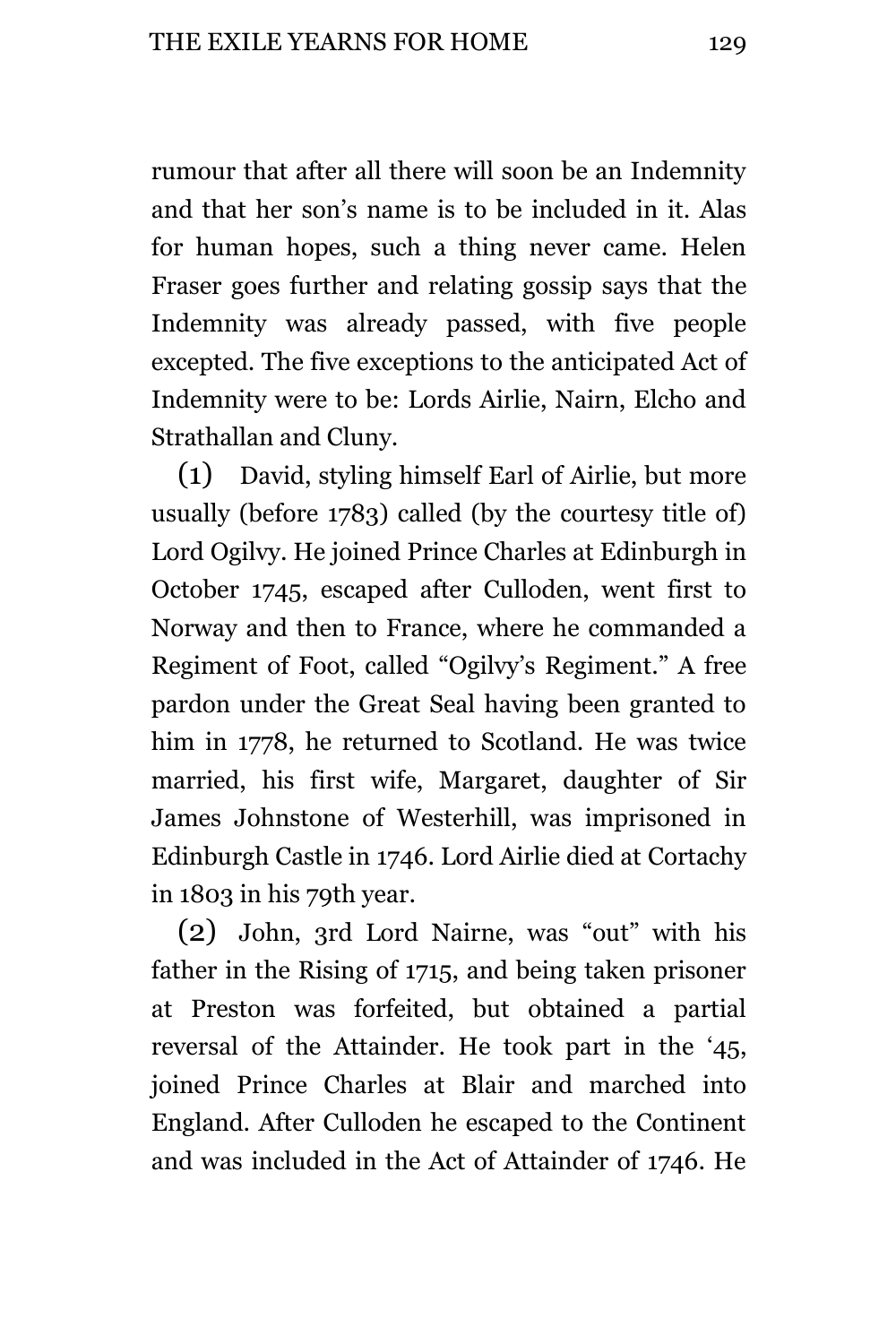married in 1712, Lady Catherine Murray, 3rd daughter of Charles, 1st Earl of Dunmore. Lord Nairne died in France in 1770.

(3) David, Lord Elcho, eldest son of James, 5th Earl of Wemyss, commanded Prince Charles' Lifeguards, and wrote a narrative of the Rising. He was attainted and excluded from the title and estates. He died, unmarried, at Paris in 1787 aged 66.

(4) James Drummond, 5th Viscount of Strathallan, son of William, 4th Viscount (who fought at Sheriffmuir and was killed at Culloden) and nephew of Andrew Drummond, who founded the well-known Bank of that name at Charing Cross. The 5th Viscount married about 1752, Euphemia, daughter of Peter Gordon of Abergeldie and died at Sens in 1765.

(5) Ewen Macpherson of Cluny, in 1745 had been appointed to a company in Lord Loudoun's Regiment, but after the success of Prince Charles at Prestonpans he joined the Jacobite cause, and his house was burnt by Cumberland's soldiers. He concealed the Prince for a time in his famous Cage on Ben Alder and "lurked" in Scotland for nearly ten years. Eventually he escaped to France and died at Dunkirk in 1764. He married Janet Fraser, a daughter of Lord Lovat.

Andrew's Mother adds at the end of her letter "Berresdale has got a pardon and a Lieutenant's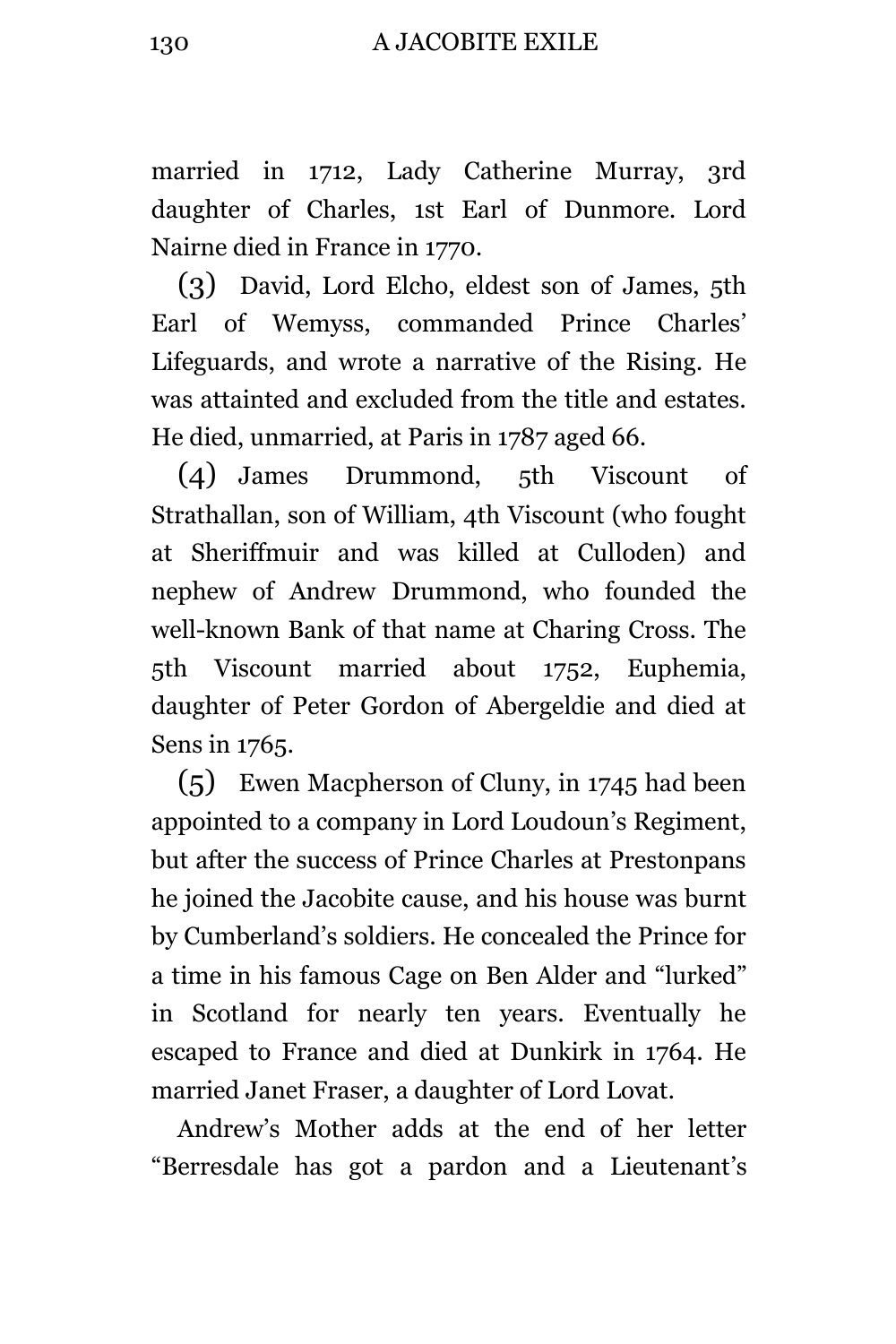Commission in the army."

The "Berresdale" pardoned in this year was Archibald, son of Colin Macdonell of Barisdale. Both were active Jacobites of the '45, in fact the actions and behaviour of the whole family at this period were so extraordinary that they must be related. Archibald Macdonell of Barisdale, elder, known as "Old Barisdale", was the grandfather of the Archibald just mentioned. He paid his respects to Prince Charles at Glenfinnan, but took no personal part in the Rising. In May 1746, his house was burnt down by Cumberland's orders and he was himself taken prisoner and placed in a warship. He was released soon afterwards and died in 1752.

His son, "Collin Roy", red Colin Macdonell, younger of Barisdale, commanded Glengarry's Regiment in 1745. He joined the Prince at Aberchalder and served throughout the campaign, but missed Culloden as he was then in Ross-shire. He was captured in June 1746 with his son Archibald, and was taken to Fort Augustus, but *was allowed* 10 *days protection on condition of giving certain information to the Government.* It was also said that he had promised to apprehend the Prince and hand him over to the Hanoverian authorities. For this he was seized by the Jacobites, who succeeded in sending him to France and keeping him a prisoner at St. Malo, and later at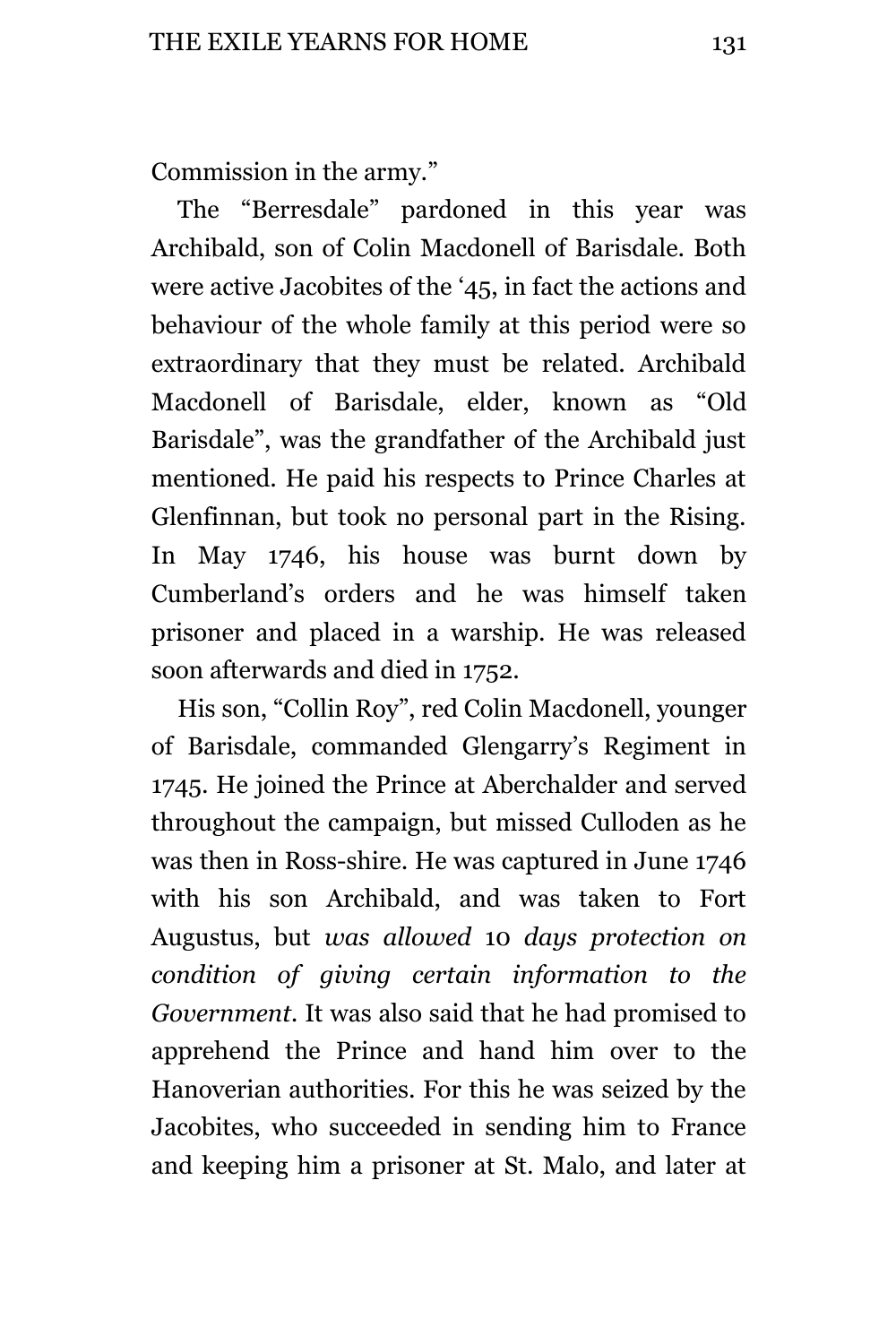Saumur, for over two years. Family tradition asserts that he deliberately misled the authorities and that his capture, by his own side, was due to an old quarrel with the Camerons over a cattle raid. Meanwhile the Government excluded him from the Act of Indemnity of 1747. When he returned home in February 1749 he was again arrested by the Government and confined in Edinburgh Castle without trial until his death in June 1750.

Archibald Macdonell, youngest of Barisdale, son of the above Colin, joined the Prince at the age of 20 and was a Major under his father in Glengarry's Regiment. He was taken prisoner with his father, released and again captured—this time by the Jacobites under suspicion of treachery and was sent to France in the same ship as Prince Charles, being kept prisoner there for a year. He returned to Scotland and in 1749 was again arrested by the Government, but was subsequently released. Once more—on the 18th June 1753—was he arrested, tried and sentenced to death on 22nd March 1754 by the Lords Justiciary. He was, however, reprieved at the last moment, being kept as a prisoner until 29th March 1762, when he was finally released. He then took the oath of fealty to the Government and was given a commission in the "Queen's Own Royal Highlanders". He died at Barisdale in 1787.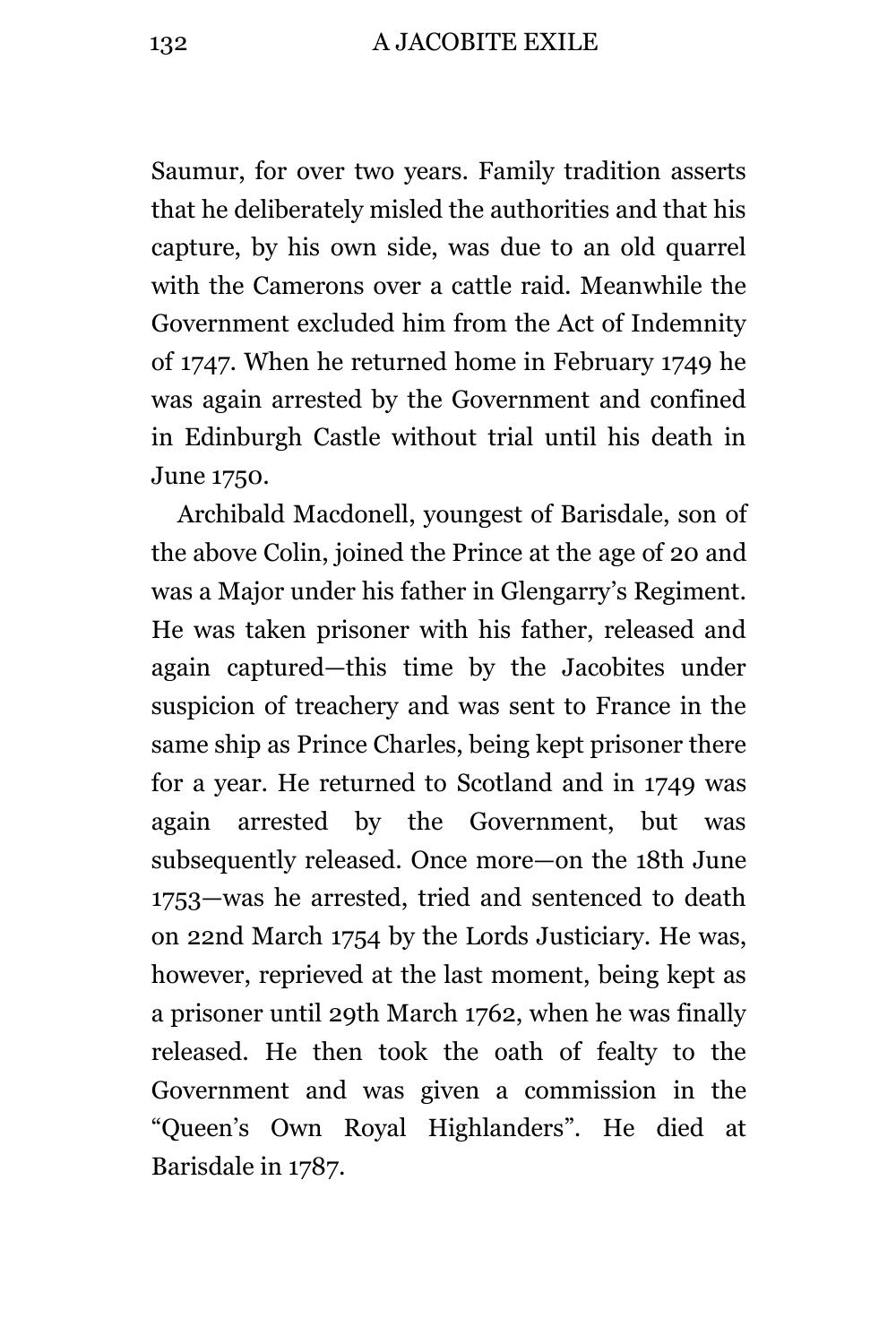Other Macdonells prominent in the '45 were Alexander—"Alastair ruadh"—young Glengarry, whom Andrew Lang identifies as "Pickle the Spy", and Donald Macdonell of Lochgarry who was in the same ship as Prince Charles when he escaped to France.

In connection with the above adventures of the two Macdonells of Barisdale, there is, amongst the Stuart Papers at Windsor Castle, a letter from Colonel Robert Warren to the Old Chevalier, dated Roscoff, 10th October 1746 in which the former writes: "I have the happiness to advise Your Majesty of my wishedfor success in meeting his Royal Highness the Prince on the Continent of Scotland and bringing him safe back to France." Warren congratulates James "on this happy event" and adds that he thinks "this is the happiest day of my life to see our great Hero delivered so miraculously from his enemies". He concludes by saying, "I found means while I was at Loghnonua<sup>1</sup> (where I took the Prince aboard) to lay hold of Barastel who wanted to betray him and have brought him and his son here." Sir John Graeme writing to James from Clichy on 17th October says that Colonel Warren brought from Scotland, with the Prince, Lochiel, John Roy Stuart and some other fugitive Jacobites: "also one Macdonald of Barestal, against

i<br>L

**<sup>1</sup>** Loch-nan-uamh.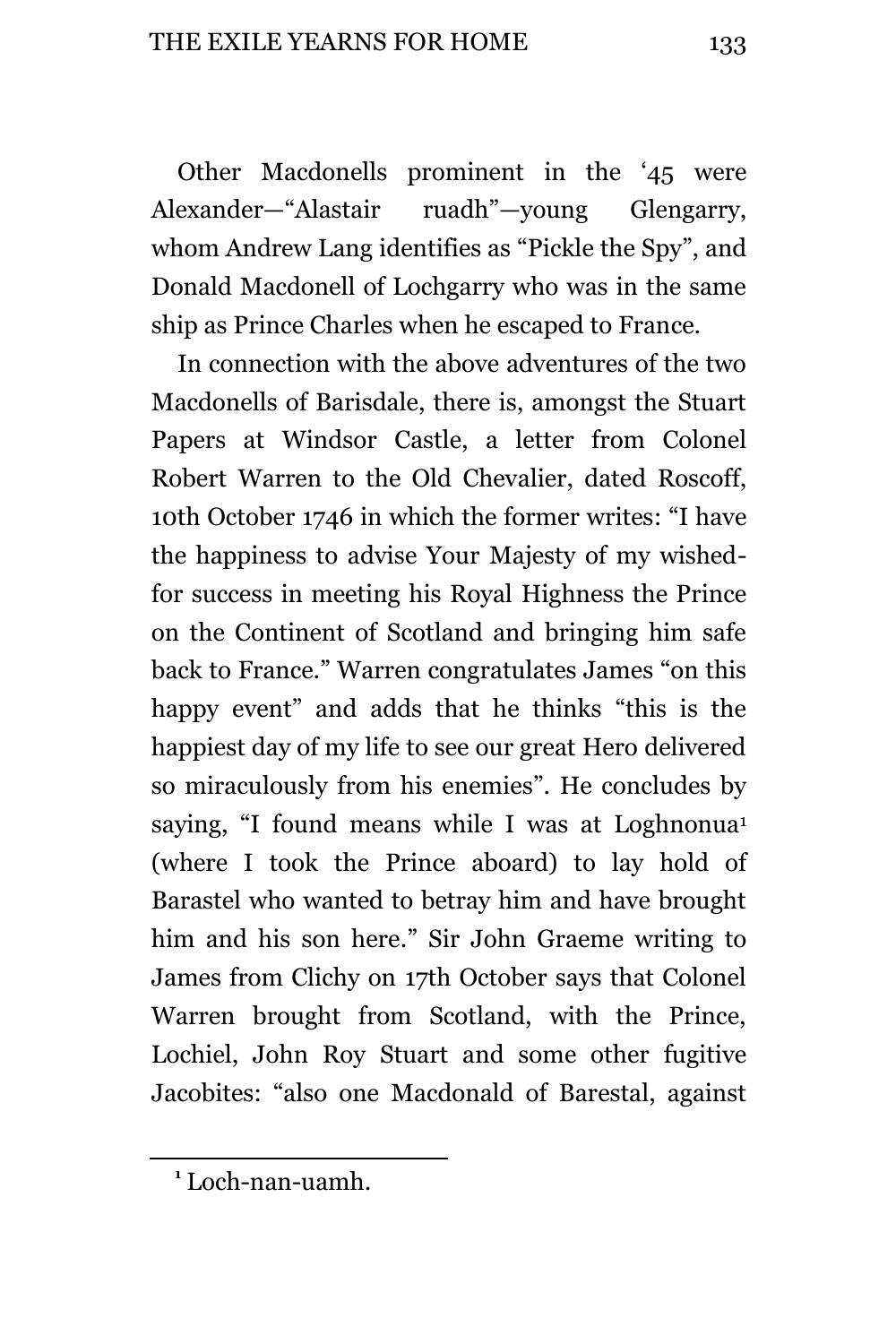whom there were proofs that his Intentions were treacherous and has recommended him to the care of the Intendant of Britany."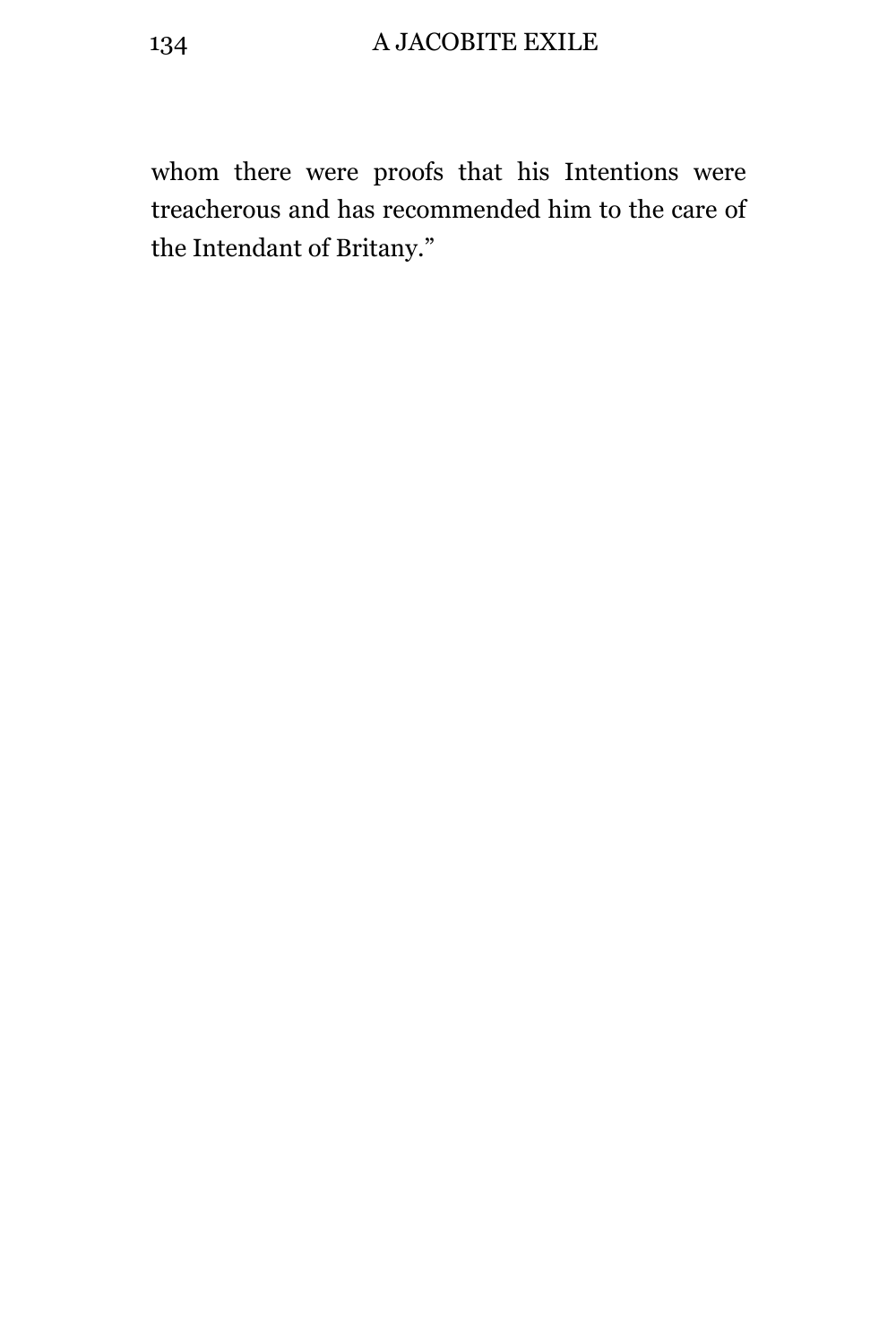IV

## THE EXILE URGED TO RETURN

From Rannes on the 19th April 1762 Jean Hay writes to her brother in the most encouraging fashion, hoping that the family "may now with certainty look for the pleasure of seeing you soon in the country." She again mentions the safe return of Moir of Stoneywood and some others, as an example to Andrew. "Every friend and well-wisher of yours thinks you cou'd run no risks or hazard by coming to the country. The worst, it's said, that cou'd happen wou'd be your getting a noli-prosequi,<sup>1</sup> a thing I'm told is not difficult, nor a great charge. *£5*o ster. can purchase one and what's that sum in comparison of freedome in one's own country.<sup>2</sup> She proceeds to enumerate various articles which are still required for the new Rannes home. "We have no morning china and that sent over for afternoon not near full, as many of them were destroyed in coming over."

Andrew had forwarded some which had met with disaster by the way and he is now politely asked to

i<br>L

**<sup>1</sup>** An order from Court to stop all procedure—not a pardon but a tacit protection.

<sup>&</sup>lt;sup>2</sup> It is curious to note that these things could be *bought.*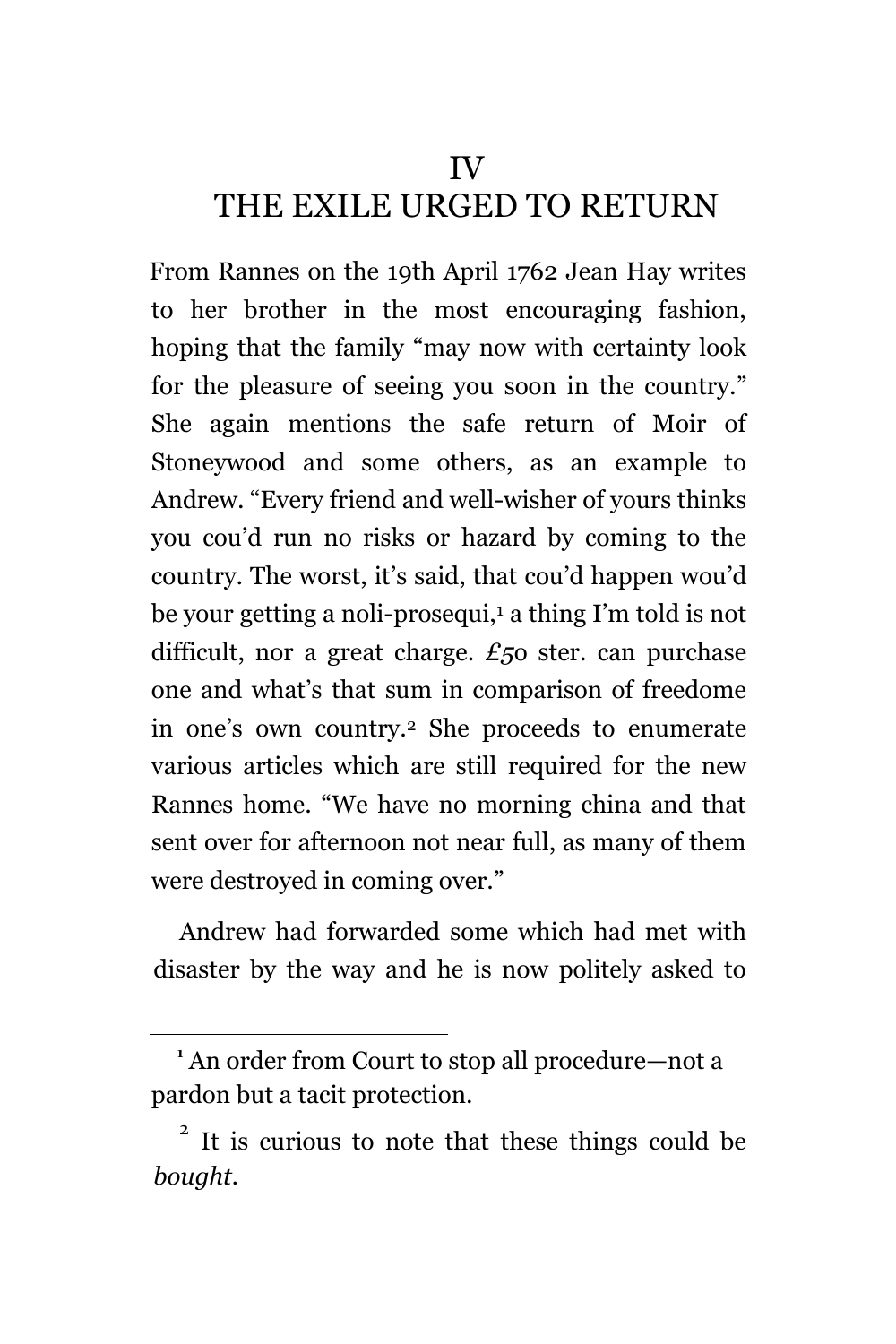send a further supply. Jean also mentions that mirrors are required. "There was only preserved from the burning, the small table glass that stood in my Mother's room, by which misfortune all the rooms want mirrors, and as yet there's no such thing provided as fire irons of any kind, and"'—(she assumes he has determined to return), "as you'll probably come home the way of London you'll then see what's fashionable and cheap and can provide yourself." It is delightful to think of fashionable fire irons. She gives further domestic details, her Mother's room "smocks prodigiously. Grates, it's thought, wou'd prevent this great inconveniency. But whether you think grates necessary or not—fenders is absolutely necessary—tonges, shiffles, etc." She says she has written before and now absolutely demands what she calls more "kitchen furniture." Further she mentions that she has seen—somewhere—"a large ovile vessell for boilling a whole ham, which is very convenient and necessary. But don't imagine my mentioning these things proceeds from any extravagance but my knowledge of their being much wanted." Jean had a subtle way with her and knew how to deal with her brother, a quality which she undoubtedly inherited from her clever Mother; so we can imagine the good natured giant pacing the streets of Antwerp and searching vainly for an "ovile vessell."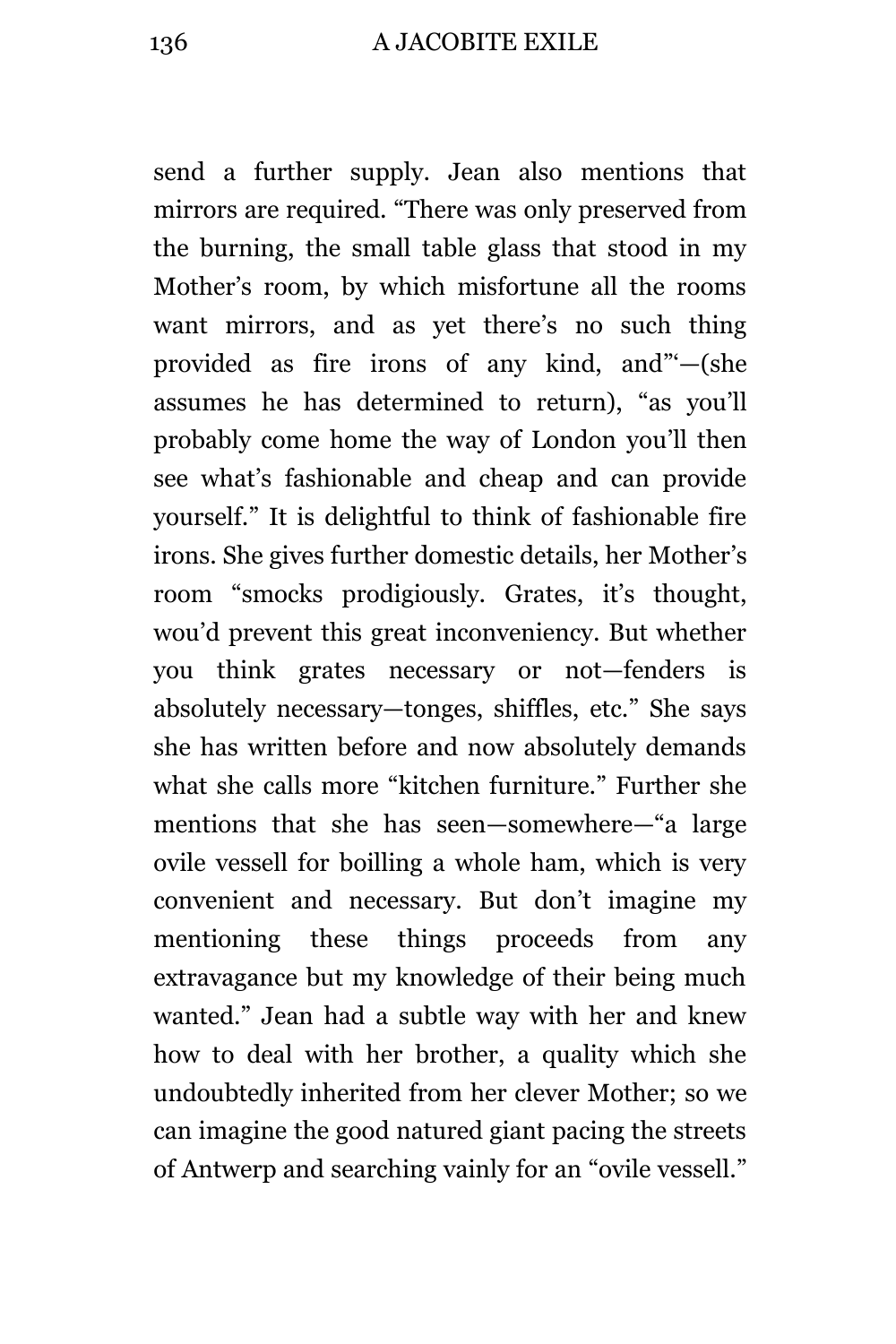He was meticulously conscientious in all he did and would have been equally grieved to disappoint his sister or his Mother. Jean also informs her brother that George Hay of Mountblairy had recently got a son and heir. This child, Andrew Hay—called after the Jacobite—ultimately became Lieut.-Colonel of the 3rd Battalion of the 1st Royals at Corunna. He commanded a brigade at Walcheren 1809, and in the Peninsula. Promoted to be a Major-General in 1811 he was mortally wounded before Bayonne in 1814. A lifesize monument of him is in St. Paul's Cathedral.<sup>1</sup>

Lord Erroll has been written to on Andrew's account and has given his opinion that "nothing will be done in a publick way att present," that is to say no special Act will be passed on behalf of the Jacobites but "thinks there would be no great danger" in Andrew coming over to Britain. The latter does not agree with this and informs his Mother to that effect, adding that James Hay supports that view, and that from other quarters he is advised "not to goe over on uncertainty." So he tells his Mother that for the present he will remain where he is with his friends, Sir James and Lady Steuart.

With the diversity of opinions as to the advisability

i<br>L

**<sup>1</sup>** A fine portrait of the General was sold in America in 1930 for 46,000 dollars.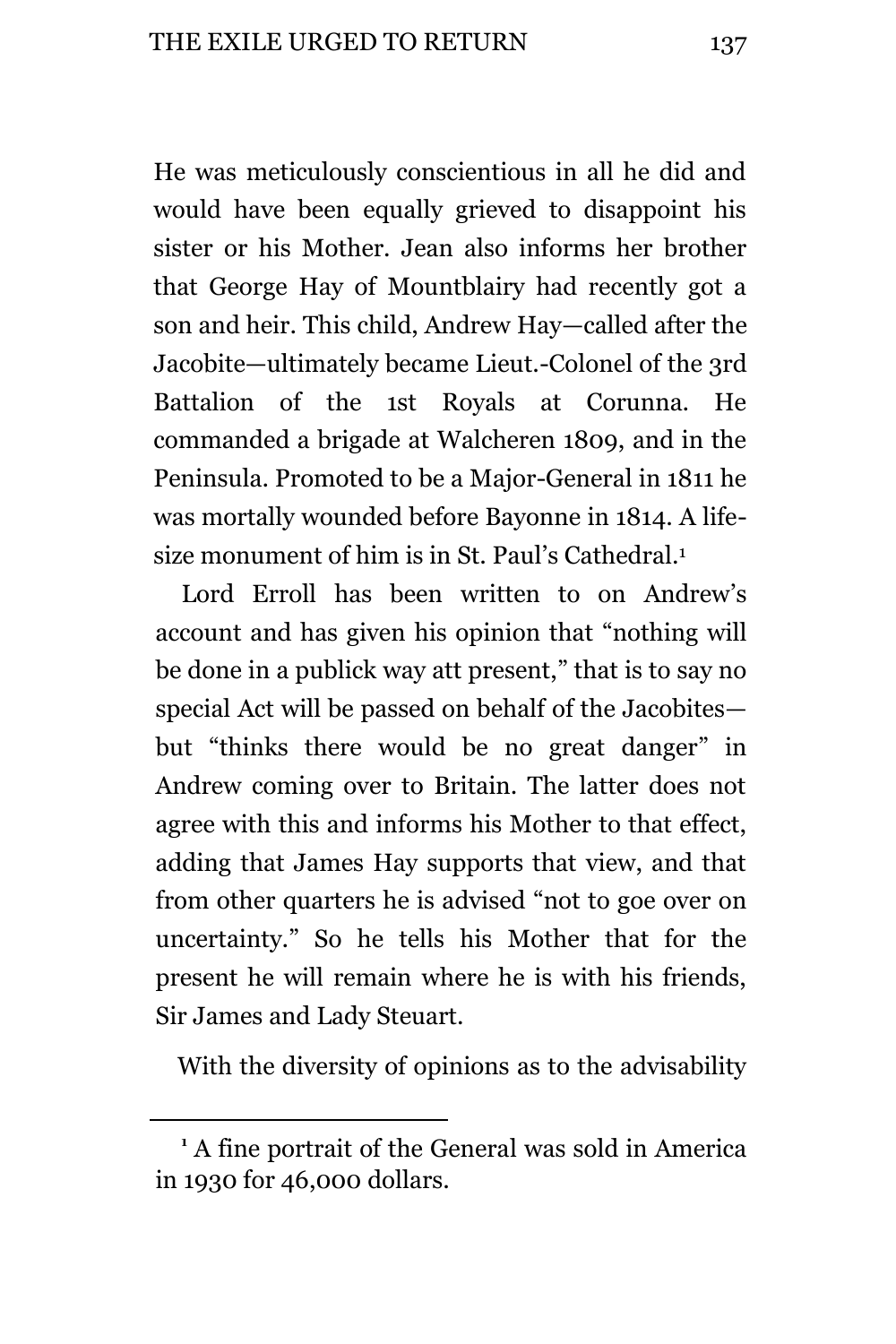or otherwise of his returning to Scotland poor Andrew was sorely perplexed. James Hay of Cocklaw, who had been staying with Helen Fraser at Rannes, tells him in July that his Mother had been advised to write to Lord Bute but had refrained from so doing as she didn't know him. "It is generally thought he has it att heart to do more in that way than he dares venture upon," and the writer alludes to the opinion universally held at that time in the south that too much favour was being shown to Scotsmen, owing to the influence of Lord Bute, then all-powerful. James Hay does not give any definite advice, but cautiously hints that were he in Andrew's shoes he would venture to return and that some of "your most cautious friends here (Edinburgh) think there is no danger in coming home by the way of London and say, was the case their own, they would do it, but will not take it upon them to advise others."

In September Jean Hay tells her brother that she is "sorry to see that you yet figure so many hazards from comeing home, and I have indeed hear'd you condemn'd for not makeing the same effort others in your situation have done." She then slyly says something which must have hurt him severely—he stoutly refutes it in a subsequent letter—that he had got fond of living abroad. Jean hastily adds, to comfort him, that *she* doesn't believe this, but one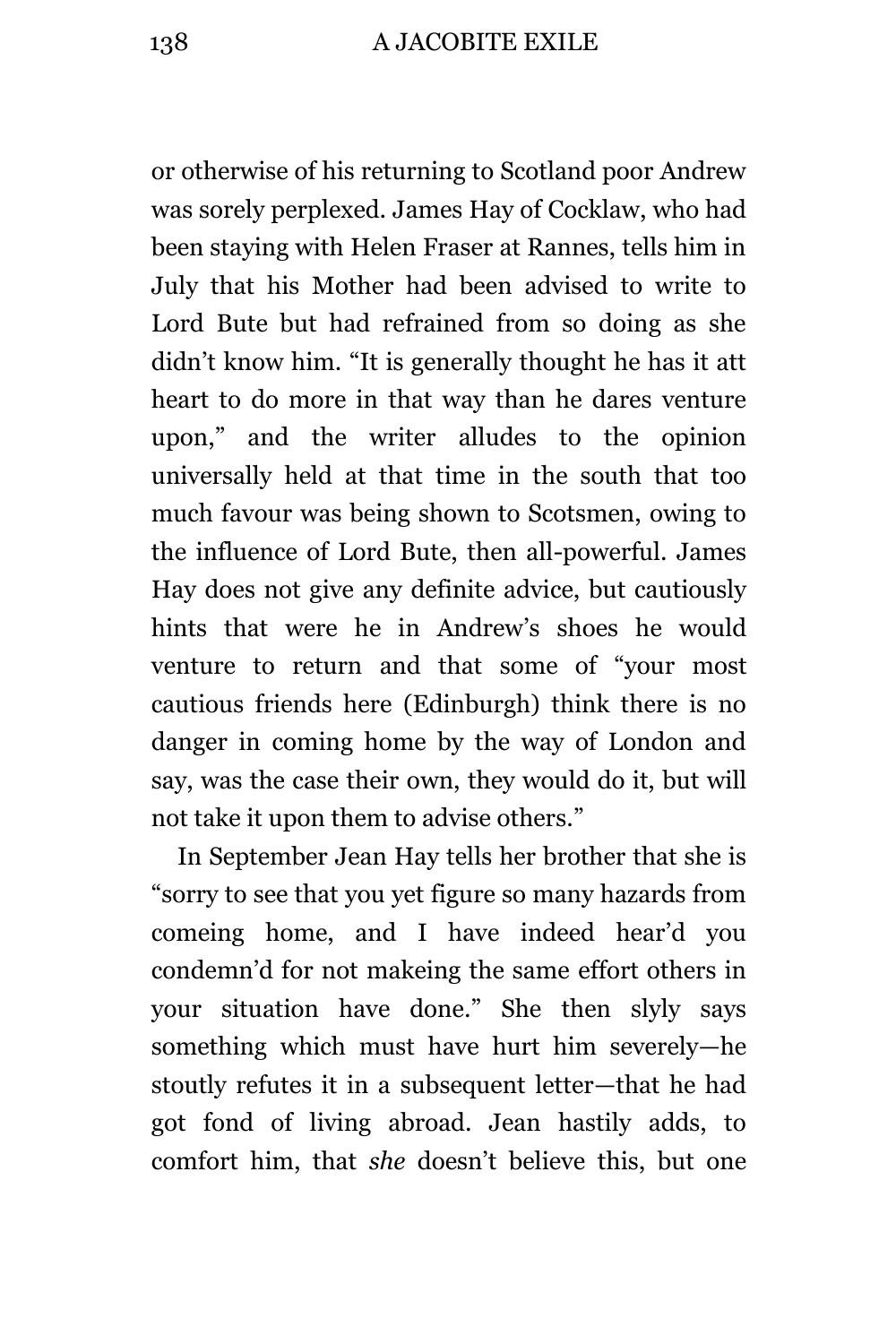gathers the impression that after all there was really more in her mind than she expresses, and she was anxious to encourage—even to sting him—into making some real efforts to return to his native land. She goes on to point out that his presence is urgently needed at Rannes and that there should be no further delay as his Mother, though well, is getting older and feebler and that she daily expresses her anxiety to see her beloved Andrew before she dies. Jean tells him that he ought to grant his Mother that great satisfaction. "This I shou'd think wou'd induce you, if safety cou'd permit, to come home." Then, perhaps feeling she may have said too much and that he may just for the sake of his Mother—do something dangerous, she continues, "but I'm sure it wou'd distress her to think you had any risks to run by comeing to the country." Jean further informs Andrew that Lord Erroll—who had already been solicited on behalf of her brother—had recently married "one Miss Ker, an English lady, by whom it's said he'll make an immense fortune." So possibly it was not a very opportune moment in which to make any application.

Andrew with his friends the Steuarts, had been for a short trip to Spa at the end of August and whilst there Sir James Steuart was arrested by the French authorities, his only real offence being that he had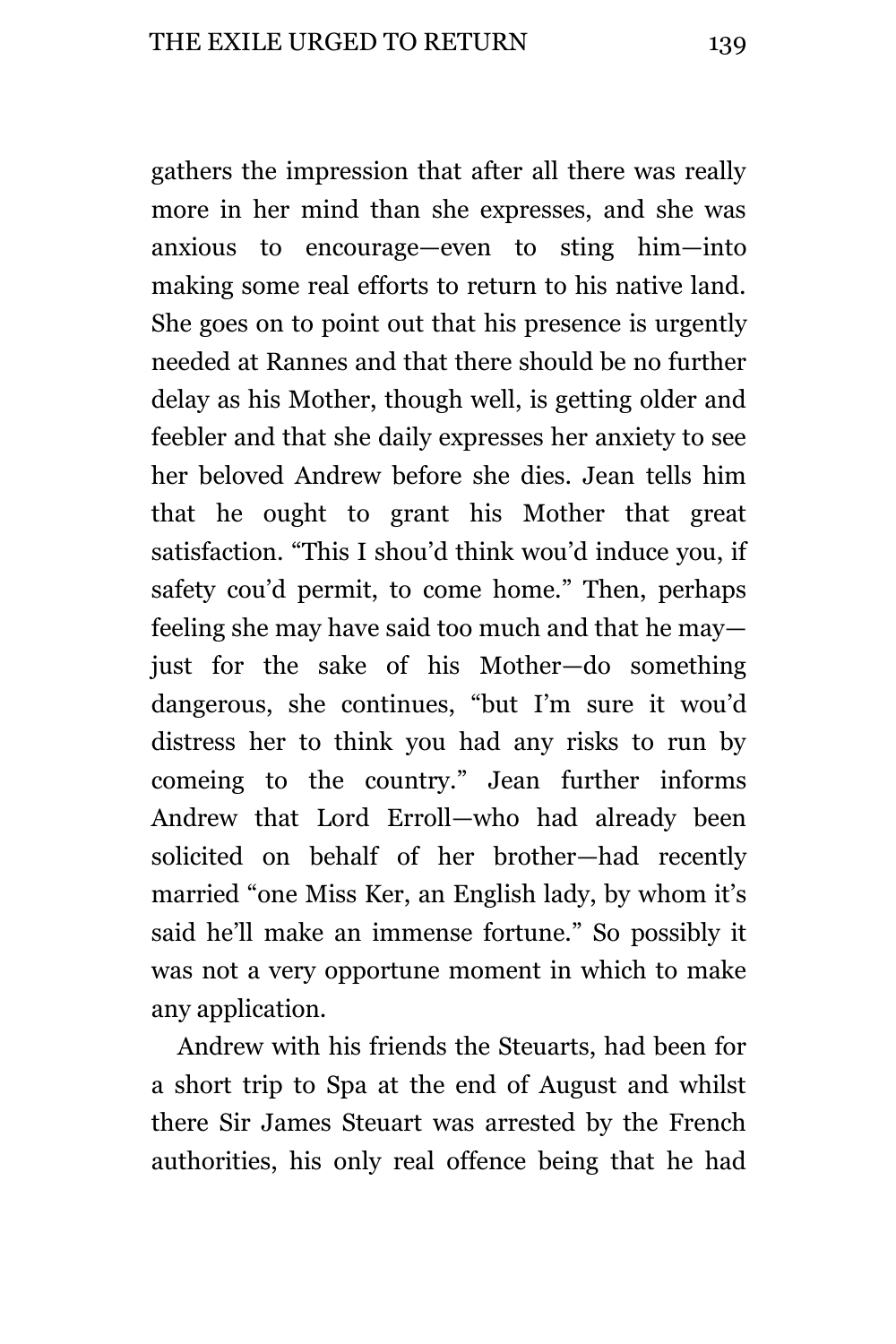rejoiced at the success of the British arms. Andrew in writing to his Mother from Rotterdam thus describes the event. "On the 27, att night, our house att Spa was surrounded with French troops and Sir James' person and papers seased and carried off the twenty eight into France. Lady Frances judged it proper to goe over to England in order if possible to find friends to represent the harshness of that measure in the Brittish Court. The pretence for seaseing him is an alleaged illicite correspondence with people in France with ane intention to inform the English Court." Andrew, after Sir James' arrest, accompanied Lady Frances to "Helveot Sluice," saw her safely on the ship for England and then returned in solitude to Rotterdam. He describes rather humorously how Sir James Steuart, conscious of his own innocence, "went off with great resolution tho' affected with the gout in both feet, both knees and one hand and otherways much indisposed," so it is not surprising that Andrew

L,

**<sup>1</sup>** In *Henry Erskine*, *Lord Advocate for Scotland*, by Lt.-Col. Alexander Fergusson, it is related that, after Sir James Steuart had been arrested by the French at Spa, certain mysterious documents were found in his house. Long afterwards, when he had returned home, these objectionable documents were found to be certain *Scottish songs*, with which their cook, Maudie, had been wont to solace herself during her exile in a strange land!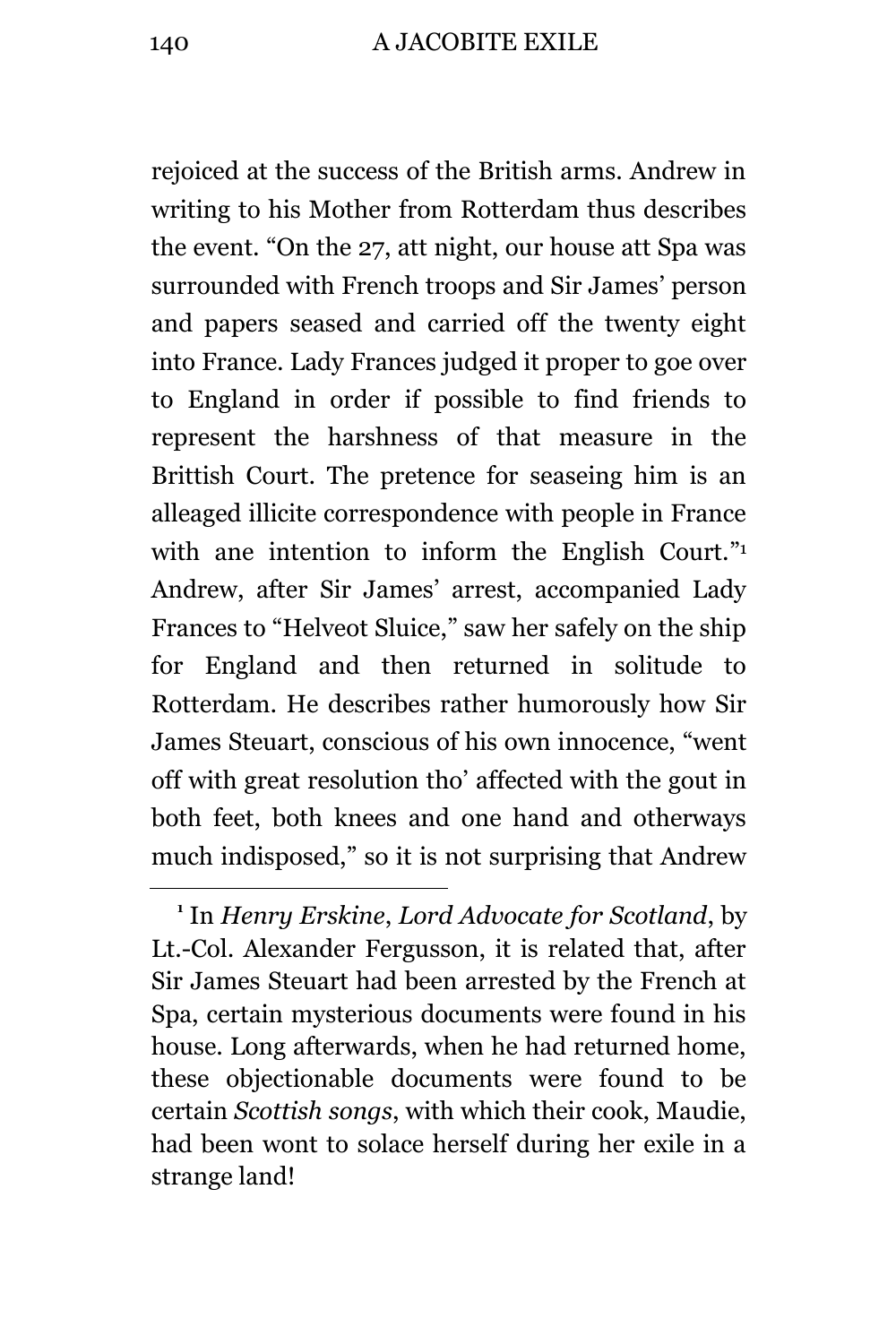should remark, "I'm affraid confinement under these circumstances, may hurt him." Andrew comments also on the return home of James Gordon of Cobairdy, whose wife was then on her way from Paris to Scotland. "I'm satisfyed they doe this att hazard, without any assurance of safety, and approve much of their resolution tho' I can't bring myself to follow their example." Possibly Andrew suffered a little too much from the proverbial caution of the Scot. He hints however that if peace is concluded he may venture over, but at present could not think of leaving until his friend, Sir James Steuart, is liberated.

His Mother replies on 24th September expressing her great regret at the arrest and agreeing that Andrew should remain abroad so long as his friend is detained in prison. "I aprove much of gratitude." In spite of having asked for Andrew's advice re the internal decoration of the walls at Rannes nothing has yet been done, "till we see that it please God you return and then you can cause do them as you think proper." She tells him that she has sufficient, "feather beds, blankets and sheets so as to keep us clean," therefore he need not buy any such articles. She also asks for "a hoggshead of good strong claret, in all probability upon sending your Brother a bill of loading in time, *he will get it safe ashoar.* If you could send me a quarter Cwt. of good prunes and a  $\frac{1}{4}$  Cwt.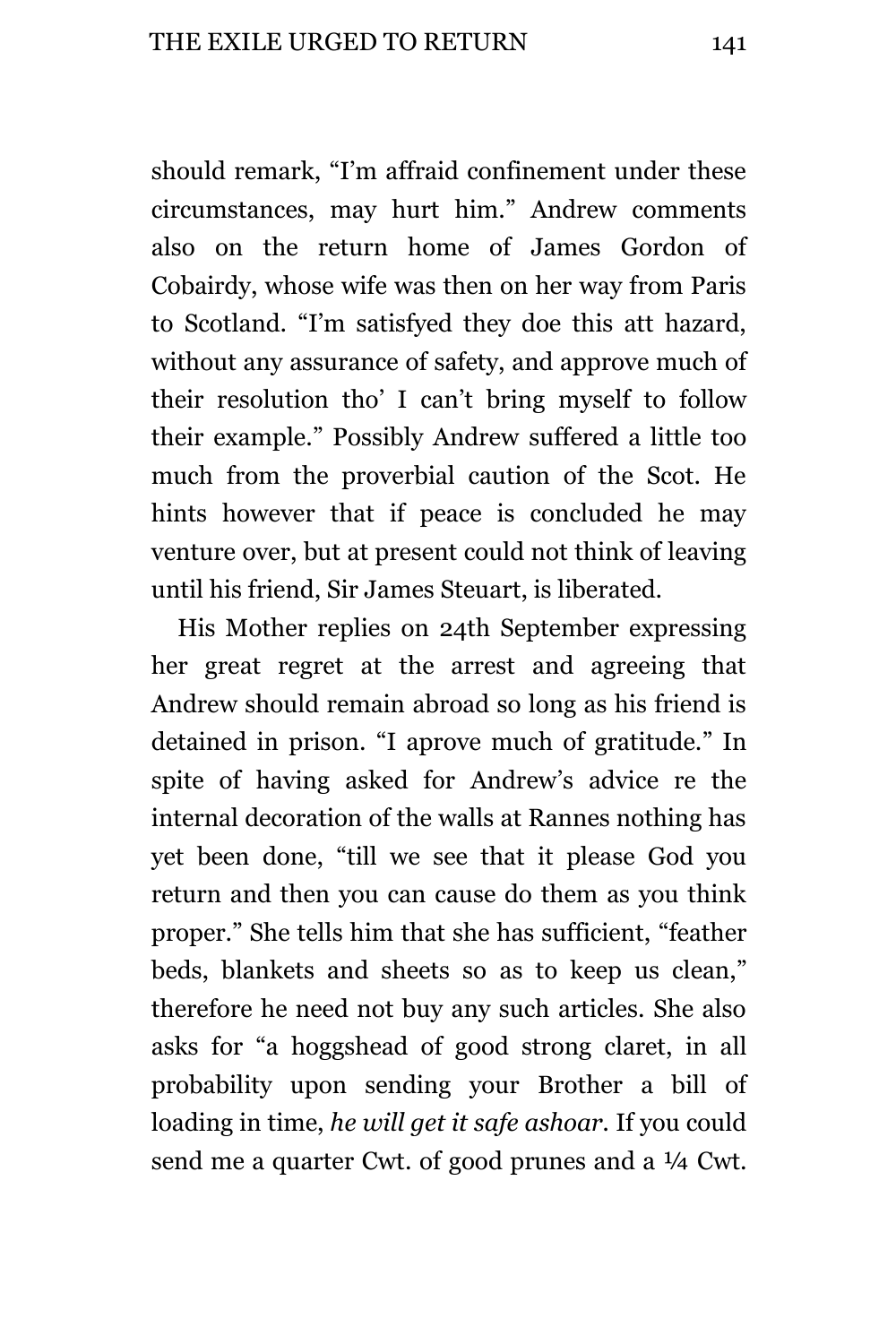of good currans, it will be all one charge in bringing them ashoar. You'll likewise advise me what spiceries costs." His Mother was undoubtedly a notable housekeeper as well as an adroit smuggler.

Andrew assures her that no reasonable risk will prevent him from trying to come home. Yet still he hesitates—though he does now hold out hopes of being able to make the venture very soon. "There's nothing earthly I desire so much as throwing myself att your feet to receave your maternall blessing, well persuaded that after so long a separation, a meeting wont be disagreeable to you. No risk that has your approbation will frighten me from goeing home. So be assured as soon as I'm advised of the properest methode, whether by London and Edinburgh or straight to your shore, I'll sett out as quickly as honor and gratitude to my worthy dear friend Sir James Steuart will permit. He's still detained prisoner and can't think of takeing any determined resolution till I see him att liberty." Great was Andrew's loyalty to his friend; he is certain that there are no just or legal grounds for his detention. "I'm persuaded could the French Ministers find time to examine his affair, he'd been soon honourably sett at liberty, but at present they've more weighty matters to mind. The affairs of peace entirely engrosses their attention, which I hope will be honourable and gloriously finished for Brittain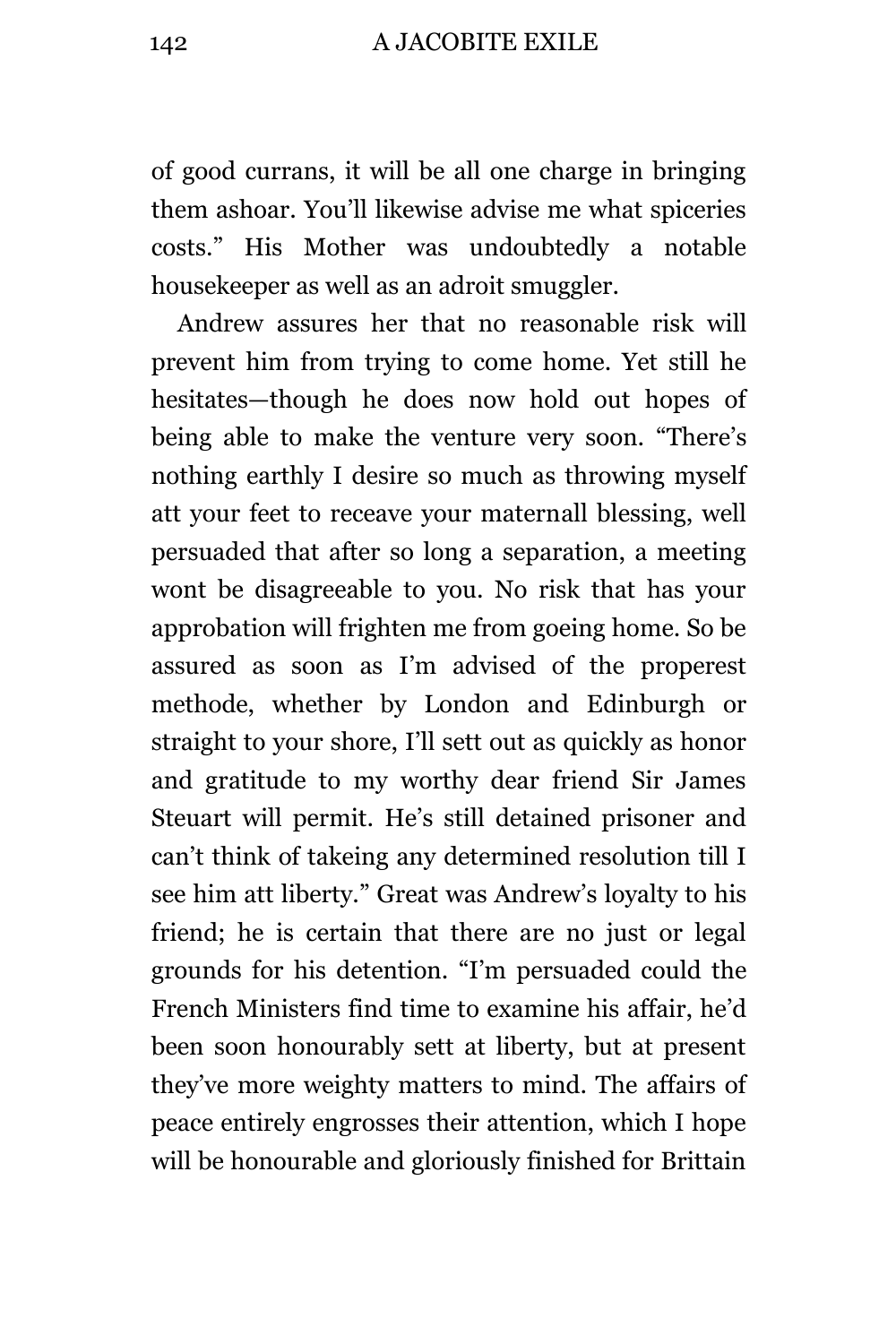before the end of this year. The important conquest of the Havannah must necessarily contribute to hasten it."

In 1762 Havana was captured by Admiral Sir George Pocock and George, 3rd Earl of Albemarle; the latter had fought on the Government side at Culloden. By the treaty of 10th February 1763, at the close of the Seven Years War, Havana was restored to Spain in exchange for the Floridas.

Andrew greatly resents his sister's imputation that he is becoming enamoured of the Continent; his Mother has assured him that she doesn't believe it, but he is provoked at even being accused of such a thing. "Those who fancy I like liveing abroad are grossly mistaken." Again he contradicts himself, "It's certain few in my way has been happier since I quit my country and been lucky in acquiring friends." A bit of Andrew's habitual gloom and a slight flash of temper follow. "Tho' I dont figure so great comfort att home, as a great part of my friends and acquaintances are dead, yet I can assure you that I'd prefer peaceably sitting down at your fireside to every other satisfaction. I think myself responseable to non alive for my motives or actions but to you and my nearest relatives."

He hopes his Mother does not want for anything, rather he encourages her to buy more articles for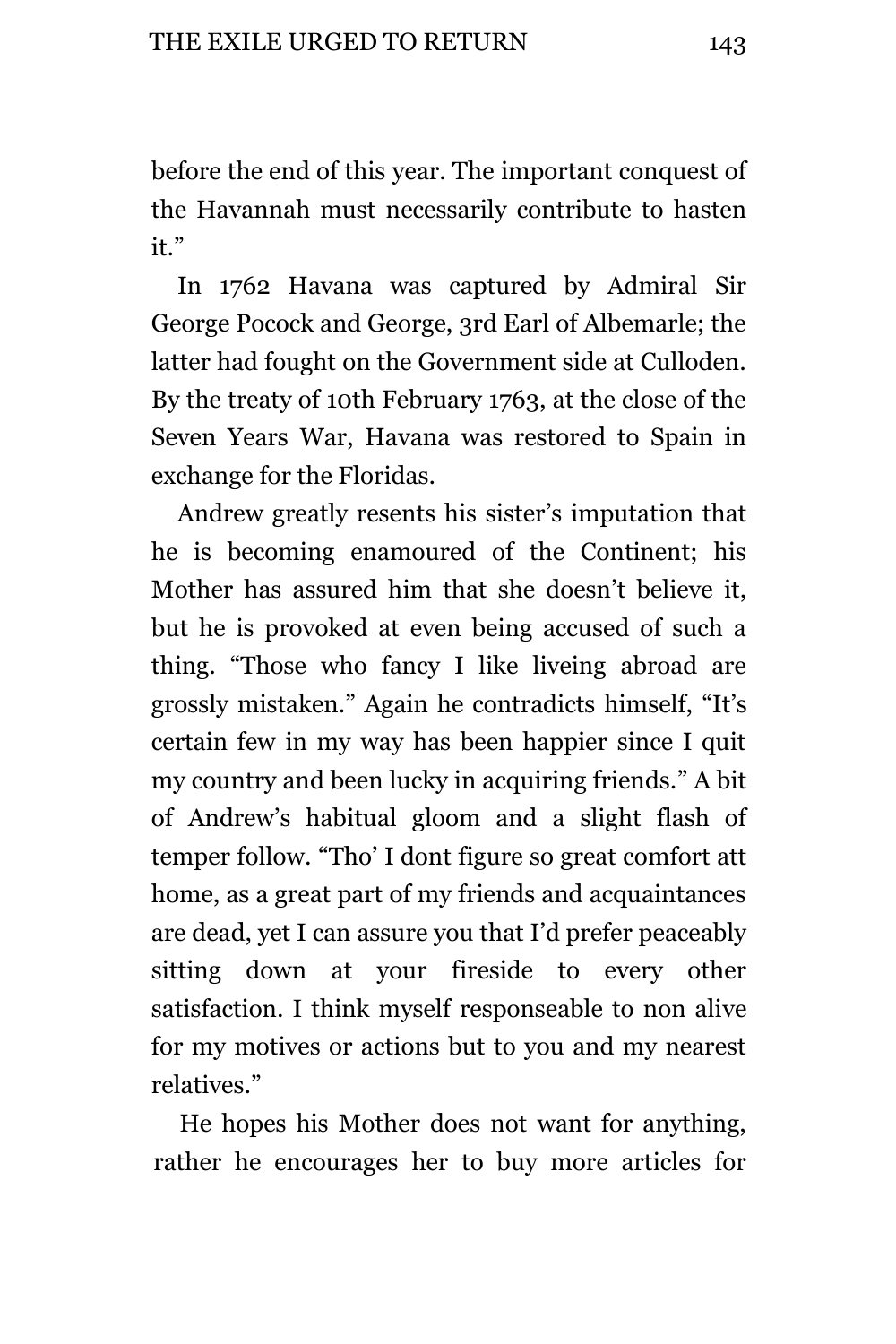Rannes, especially eighteen small but strong chairs and two arm chairs for the dining room. Evidently he must have anticipated entertaining a goodly company on his return home. "Those for the green room may defer something in fashion and tho' slighter it matters not. Those fashionable tables you ought to order from Edinburgh, as the freight on these bulky things is considerable and will be saved by your own boats." Then tantalisingly he remarks: "If I pass by London and see any thing I think absolute usefull will purchase it; things only for show I know you neither want nor desire." But he will buy some more china in Holland, before he leaves, as it can be procured there cheaper than in Scotland. He is glad that his Mother is giving up beer and is taking to drinking claret, which he says he will send over. This most likely kept her alive. He regrets however he can't send the mirrors asked for owing to "the risk of braking and smugling them being too great", though he assures her that "French mirrors are much better and less expensive than the British"; "kitchen furniture" he will also inquire about as he thinks all copper goods are cheaper in Holland.

Andrew had hurt his leg—which gave him considerable trouble for a long time afterwards—and has been confined to his room. The injury occurred when he was going on board a ship, but on what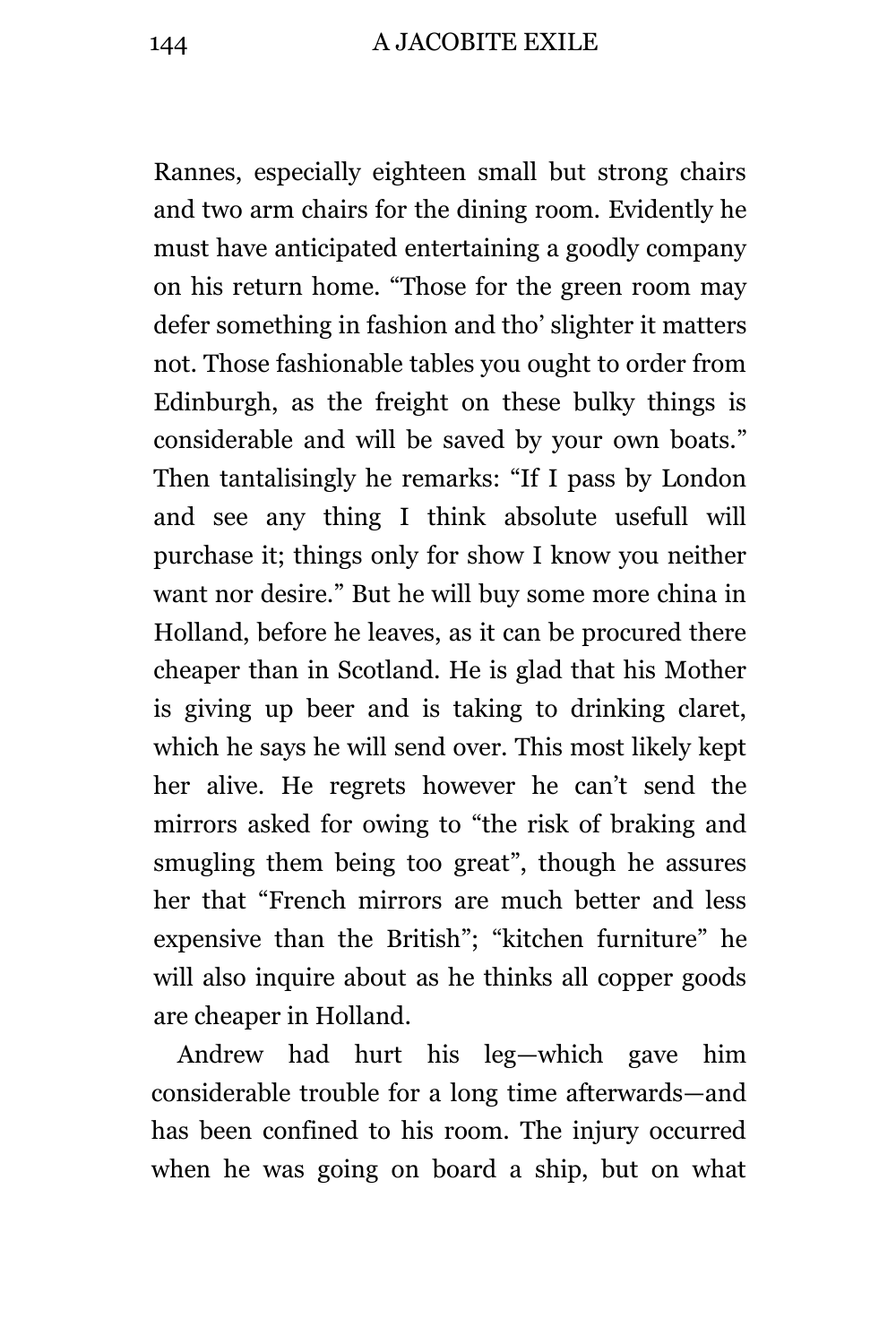occasion is not stated. *If* and when Sir James Steuart is released Andrew hopes to be able to return home, provided that he is told that he can do so with complete impunity. On the back of this letter of 12th October there is written in Andrew's handwriting a note of "prices of fruits and spiceries" as requested by his Mother.

```
R
   Currans f. 12{p.} 100 weight.
     Pruns f. 6
  Cinamont f. 71/2
       M
     Cloves f. 5\frac{1}{2} P. cwt.
    Nutmegs f. 4
Pepper ½ stivers<br>Coffee 8½ stivers<sup>} p</sup>
```
Above is Dutch money, but Sandie will tell you pretty near what it is in Brittish. The exchange presently is high and very disadvantageous, a florin here costs 23<sup>1/2</sup> pence in Scotland."

There follows a letter of 2nd November to Andrew from his cousin, Charles Hay who had something to do with the Herald's Office in London. Charles says he is quite at a loss how to advise Andrew and that some of his particular friends have given it as their opinion that his cousin ought not at present to run any risks, as though some Jacobites have safely returned, "they are not commended for their rashness." Poor Andrew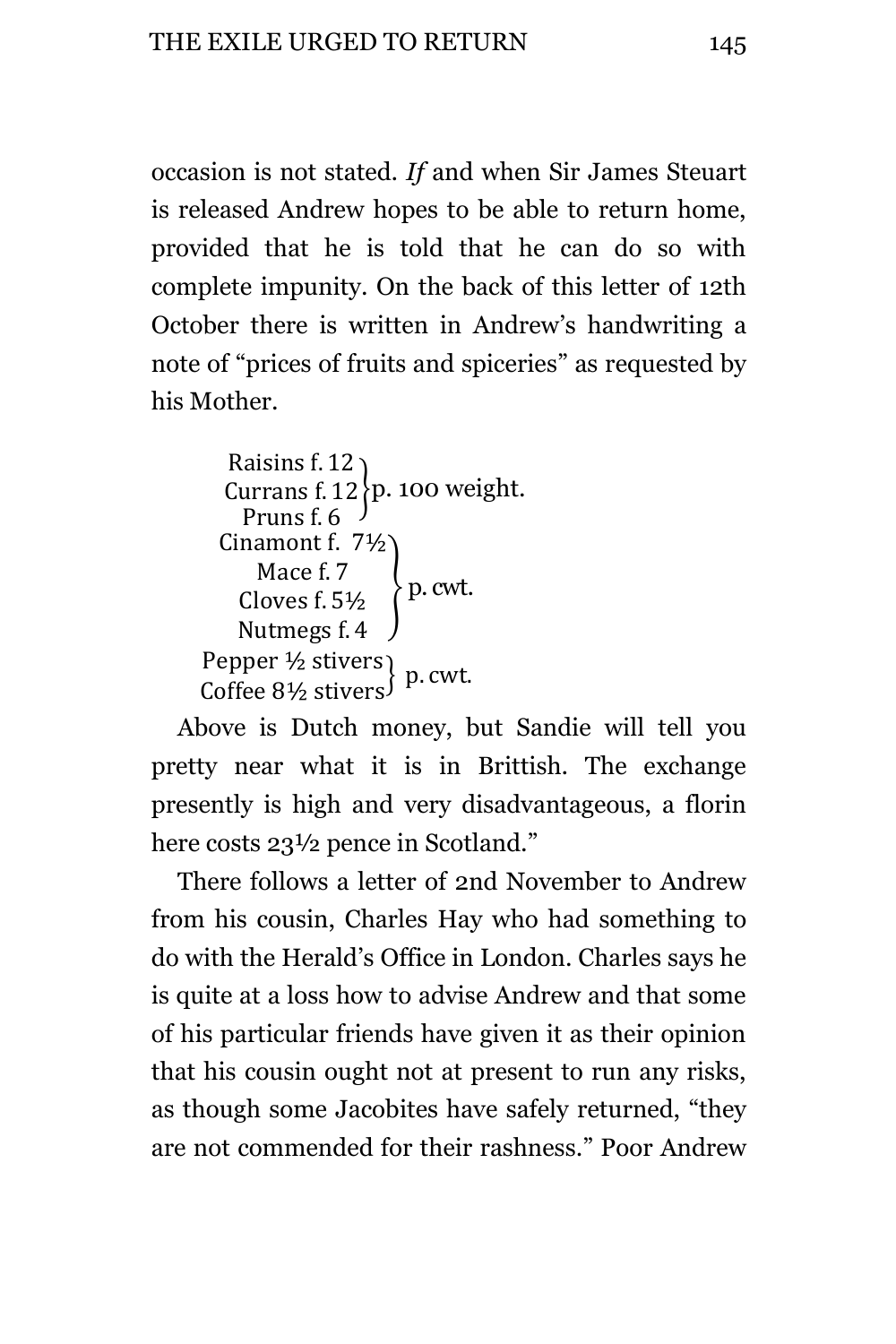was sorely perplexed by the various advices which he was then receiving—some urging him to return at once and frankly intimating that he was foolish not to make the attempt, whilst others recommended caution and said he had better stay where he was until he had some definite assurances. Charles Hay is of the latter opinion and is delivered of a remark to the effect that, "a Blot is no Blot till it is hitt upon and then it's said, who would have thought it." To this odd statement he adds another; "I think as you are safe where you are and can sleep quietly and securely and not hunted like a partridge on the mountains, I would have you stay where you are for a few months, till we see whether we shall have a peace or whether the Parliament will think of a general act of Indemnity, *for our countrymen are not at all respected here at present*, occasioned by the late advancement of one single personage, who is not likely to continue long in power." 1

In her next letter, Andrew's Mother shows her great anxiety regarding his injured leg and begs him to take every care of it. She hopes he will come home soon, but urges him to avoid any risks, and adds that his "coming at this season of the year in a smugling

**<sup>1</sup>** John, 3rd Earl of Bute, Prime Minister and First Lord of the Treasury, 1762-63.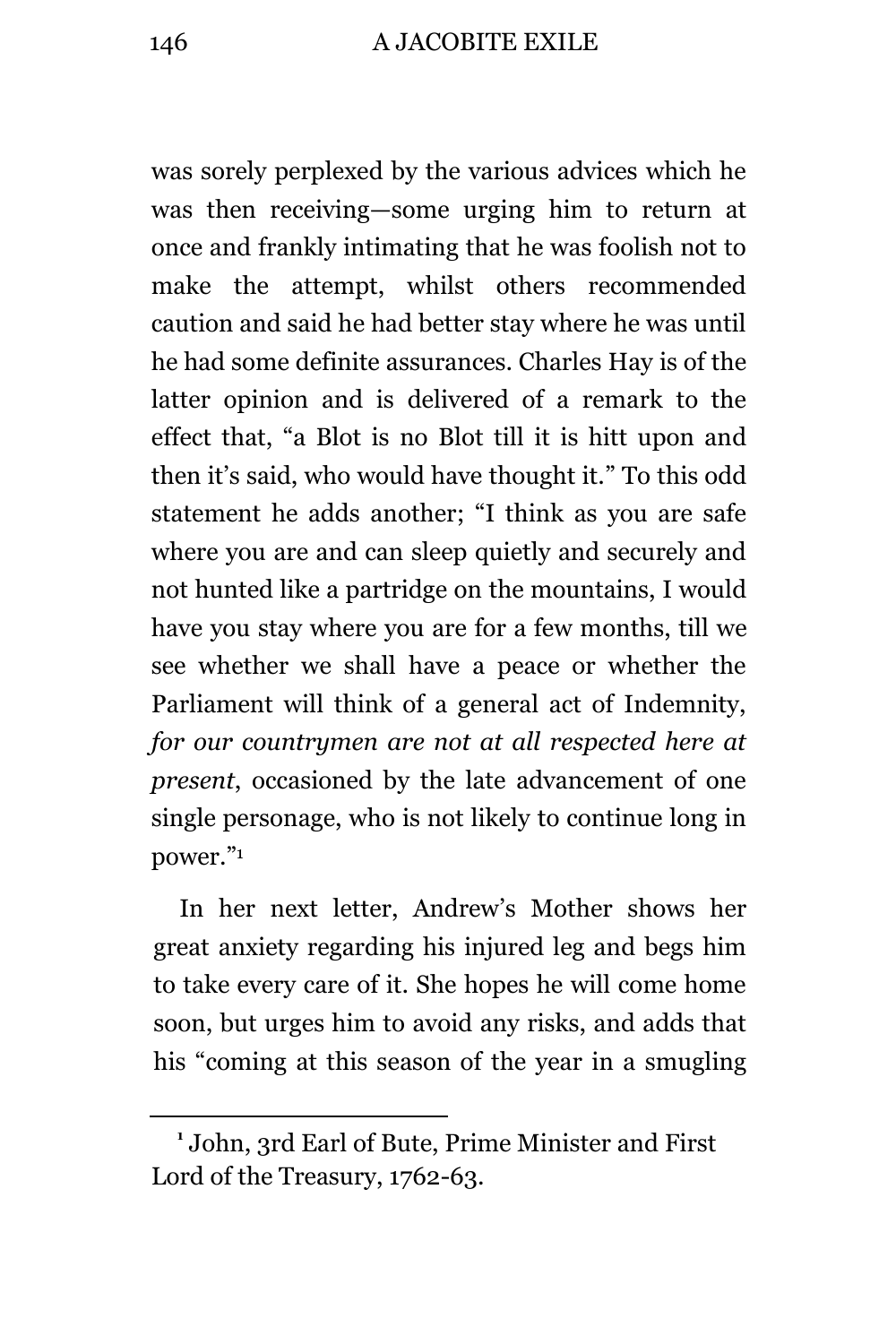vessel to the Murray Firth is what I am averse to", explaining further that "vessels are obliged to stand out long at sea after they come on this coast". She asks him, when he has decided to venture, to take the shortest passage to London and then ride to Scotland on his own horse. Andrew had—almost—resolved to go home as is shown by his letter from Rotterdam on 26th November, in which he thanks God for having spared his Mother's life so far and hopes that he may yet be permitted to see her. Then he tantalises her with some qualifications of his project: "In spite of that, if some very extraordinary circumstances does not intervene, I'm resolved *as soon as health permitts*, to risk it"—that is to return. "The seeing and embracing you will more than recompense any hazard I possibly can run. I thought of goeing straight home from this but as it's contrary to your opinion, shall follow your orders and goe by London, where, if I find horses reasonably cheap and that I'm able to undertake the journey on horse back, will ride down att my leisure. It would be very comfortable if fortune would provide me with ane agreeable companion. But if I find difficultys, will goe down to Edinr. post and buy horses there to bring me north." As the Seven Years War was now concluded,<sup>1</sup> Andrew thinks that

**<sup>1</sup>** Preliminaries of peace were drawn up at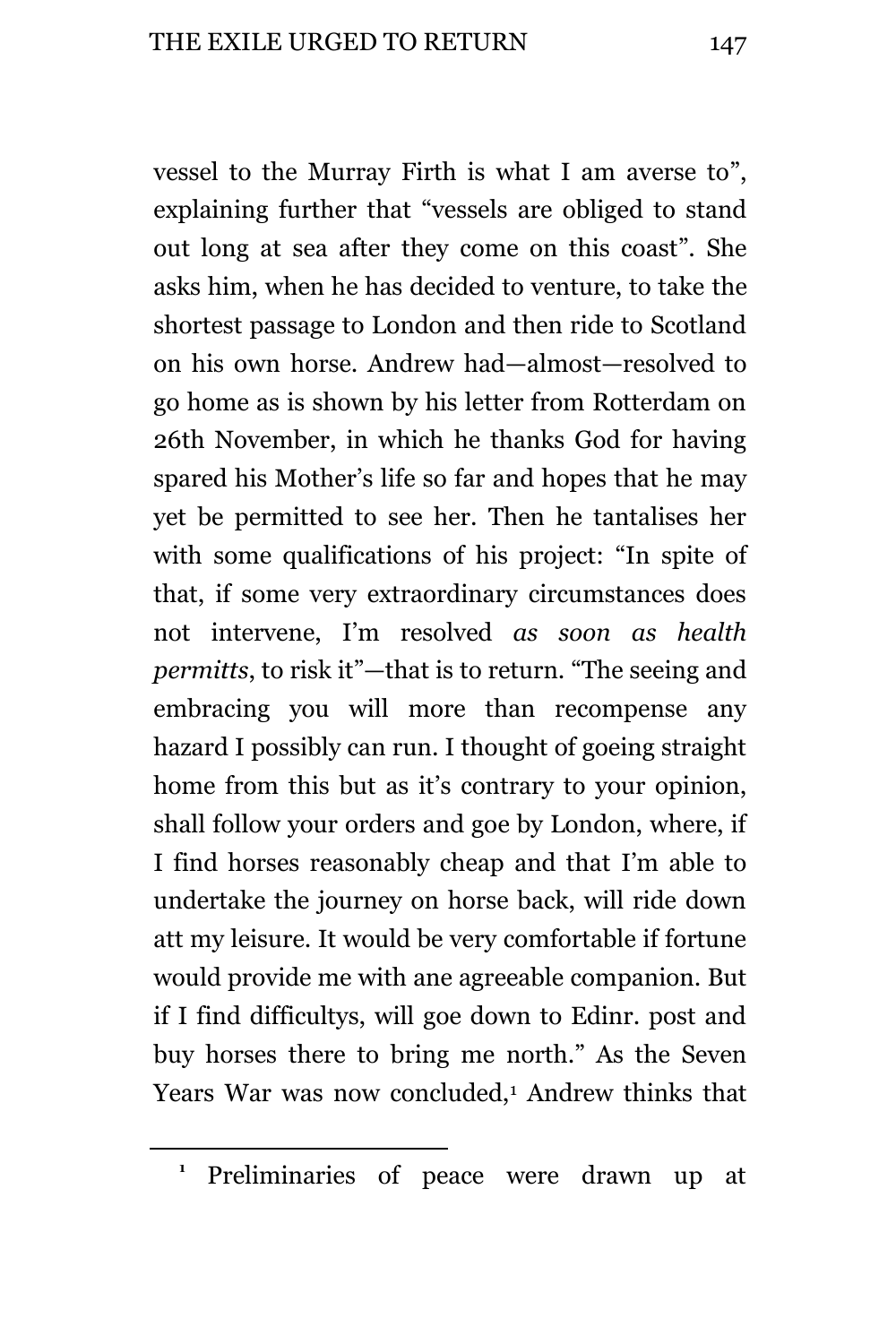the dangers of returning must be lessened. He reflects on the great changes he will find in the country after so long an absence and bewails the death of so many friends particularly that of his distant relative, James Duff of Corsindae, Aberdeenshire, a very energetic individual who was known to say "since a man can live but 60 years it's a pity he must sleep 20 of them." He actually lived to be 86.

Andrew's Mother in her reply of 17th December, is still solicitous about his leg, and asks whether it was broken or sprained and if it were the one he had formerly hurt. Her belief in doctors is not very great; "It's a pleasure your physicians have hopes of your being well, tho' they're often mistaken." In spite of her previous advice, she does not now approve of his travelling to Scotland on horse back; with her maternal solicitude, she writes, "I should think that riding down wou'd be ready to make your leggs swell." There are still more "wants" for the house at Rannes and she suggests that Andrew can provide for these if he comes home by London. The much debated point as to whether painting or papering would be preferable for the various rooms has been

Fontainebleau 2nd Nov. 1762 and the Treaty of Paris was signed 10th Feb. 1763, when Canada became a British possession.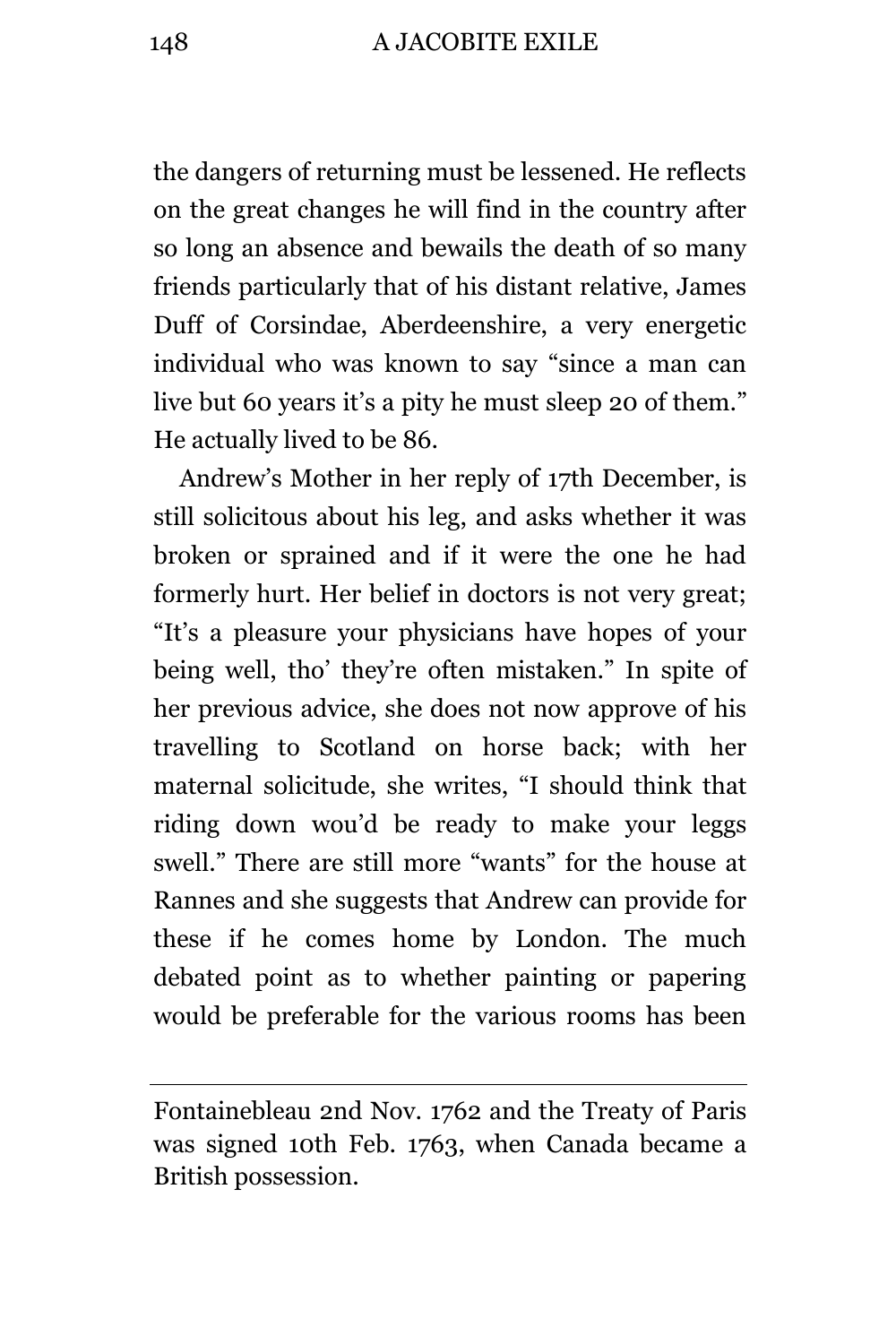partially settled by Helen Fraser who informs her son that "the dinning room was box'd<sup>1</sup> chair high and said to be neat enough done, but I wou'd do no more than I have done".

James Hay wrote from Edinburgh on 5th January 1763 to Mrs. Hay alluding cautiously to "our friend in Holland", whose health recently had not been good. Andrew had sent him a copy of an opinion that he had received "from ane eminent physician in Holland", which James had given to Sir Stuart Thriepland who wrote his advice to Andrew. Sir Stuart Thriepland, 3rd Baronet of Fingask, Perthshire, was the youngest son of Sir David Thriepland, who took part in the Rising of 1715. Sir Stuart was "out" in the '45 and escaped after Culloden, remaining in France till the Act of Indemnity of 1747, when he returned to Scotland and practised in Edinburgh. His brother, Thomas, a Captain in the Jacobite Army, was killed at Prestonpans.

James Hay had been most active on Andrew's behalf. He had interviewed two Senators of the

**<sup>1</sup>** Wainscotted.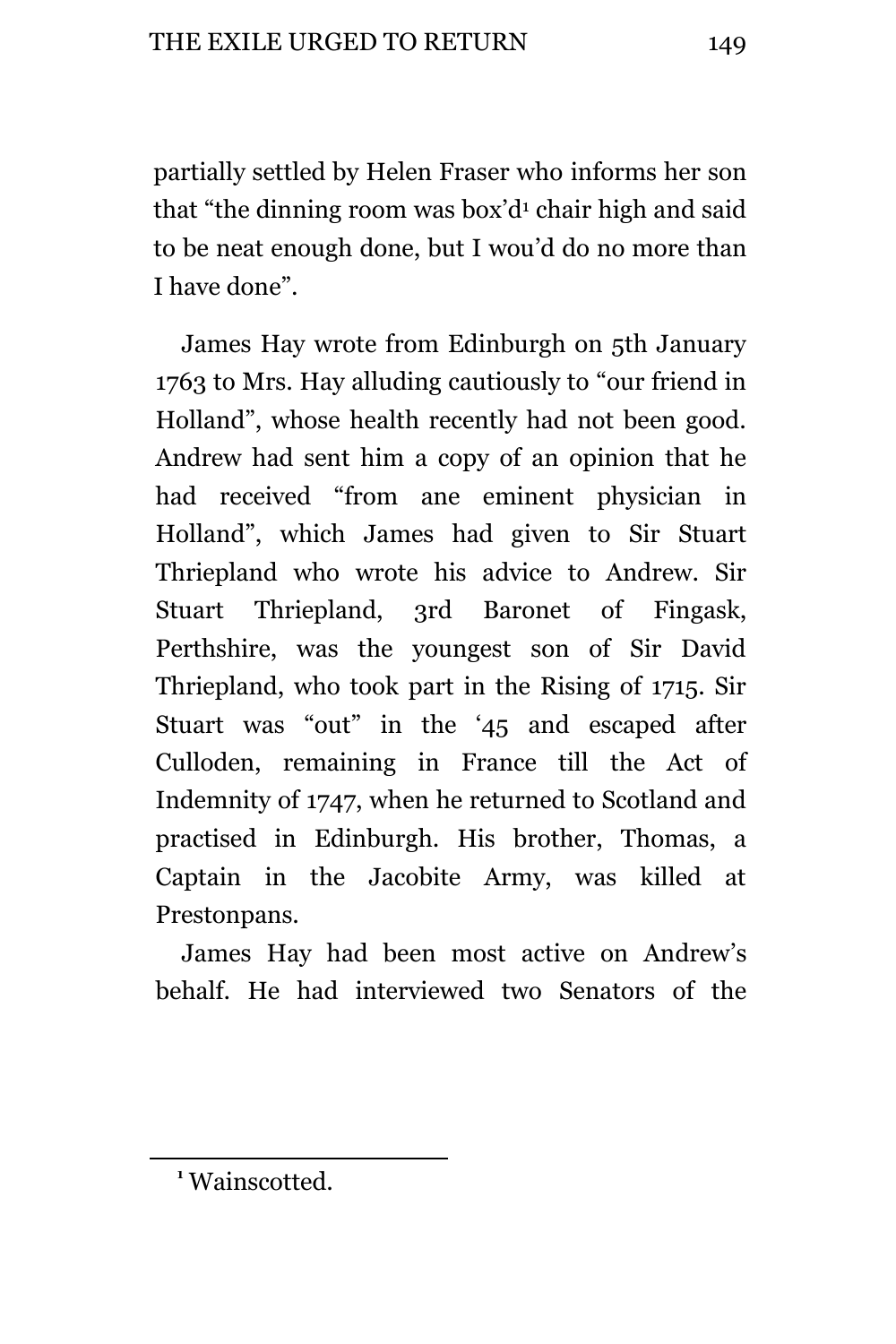College of Justice, Lords Edgefield<sup>1</sup> and Strichen, to whom he had mentioned Andrew's poor state of health and that as nearly all his Jacobite friends had returned to Scotland, it was very hard that he should still have to remain abroad. James was clever enough to use this excuse for his being allowed to go home, "as the air of his own country might be a great means of his recovery." The two Judges gave their opinion that Andrew, "*on account of his size*, *which must make him remarkable wherever he comes*," should give previous notice of his intention to return, to someone in authority, before he adventured home. Lord Edgefield asked James Hay to write out a short note of the case to be sent to "Stuart McKenzie, Lord Bute's brother".<sup>2</sup>

The note having been approved of by Lord Pitfour, was then forwarded by Lord Edgefield, who in writing to Helen Fraser tells her that he had informed Stuart

<sup>1</sup> Robert, son of Thomas Pringle, Writer to the Signet, admitted advocate 1*7*24, Sheriff-depute of Banffshire 1748, elevated to the Bench by the title of Lord Edgefield 1754, died 8 April 1764. He was of the family of Pringle of Stitchell, Roxburghshire.

**<sup>2</sup>** James Stuart, brother of John, 3rd Earl of Bute, succeeded to the estate of his great-grandfather, Sir George Mackenzie, and assumed the name of Stuart-Mackenzie. He was Keeper of the Privy Seal of Scotland in 1763.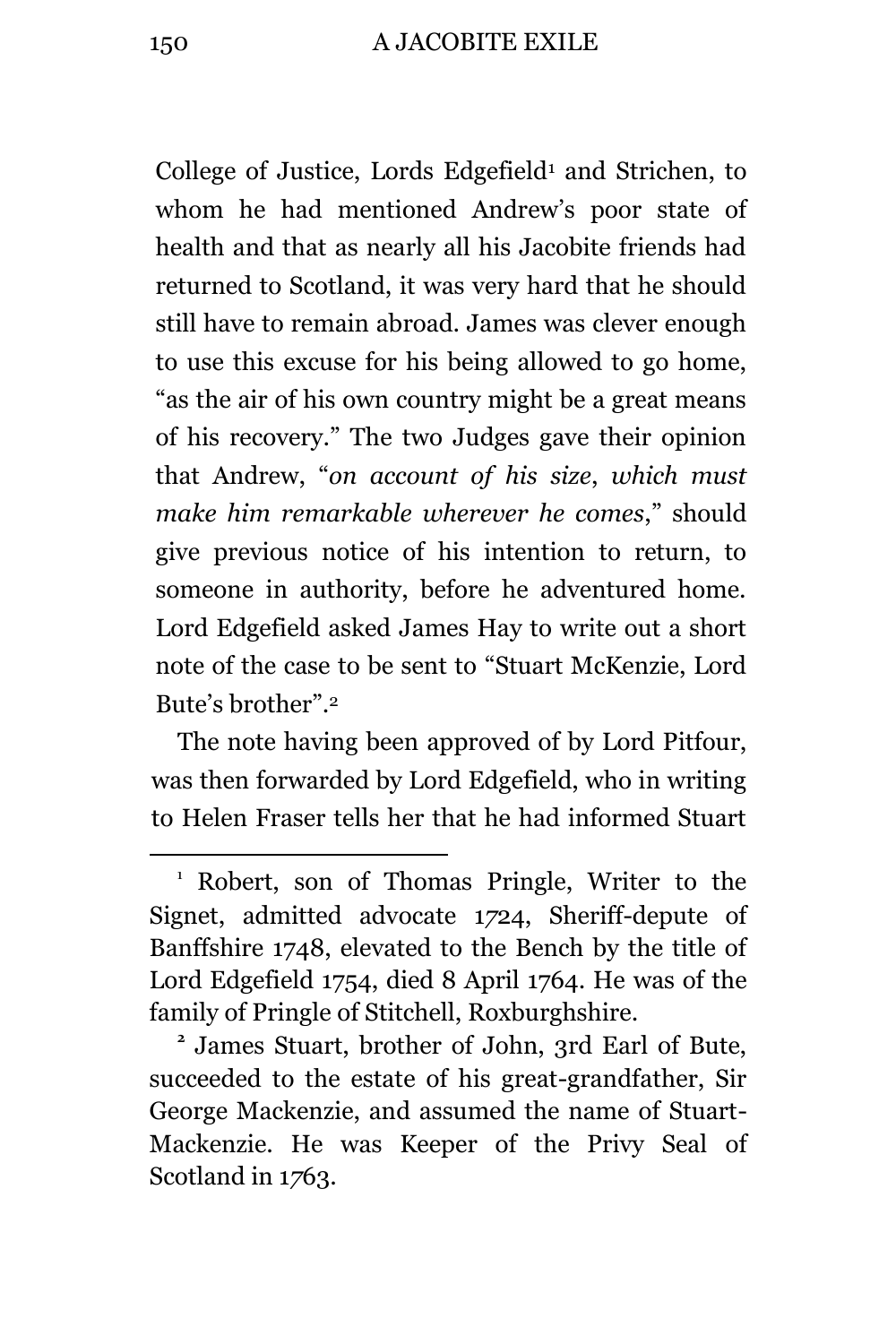Mackenzie that Andrew being his near relation, "he himself had taken the precognition which was laid before the Court of *Oyer and Terminer,* that he particularly inquired and could from his own certain knowledge averr, your Son's behaviour to have always been inoffensive to the Country, and begged that he might be allowed the benefit of his own country air for the recovery of his health." Stuart Mackenzie, in acknowledging receipt of the note, said that these things ought to come "thro' the proper channel" and advised Lord Edgefield to write, sending a copy of the note, to the Lord Advocate for Scotland then at London.<sup>1</sup>

## (There follows the copy)

"Andrew Hay of Rannas of Banffshire, North Brittain, had the misfortune to be excepted out of the Indemnity of 1747, and a Bill was found against him. But it can with truth be averred that he never att any time of his life was accessory to imposing any hardship or distress on any of his Majesty's loyal subjects.

"He has been abroad for many years, during which time his conduct has been unexceptionable. His

<sup>&</sup>lt;sup>1</sup> Sir Thomas Miller, appointed Lord Advocate in 1760, raised to the Bench as Lord Glenlee six years later. Lord President of the College of Justice 1788.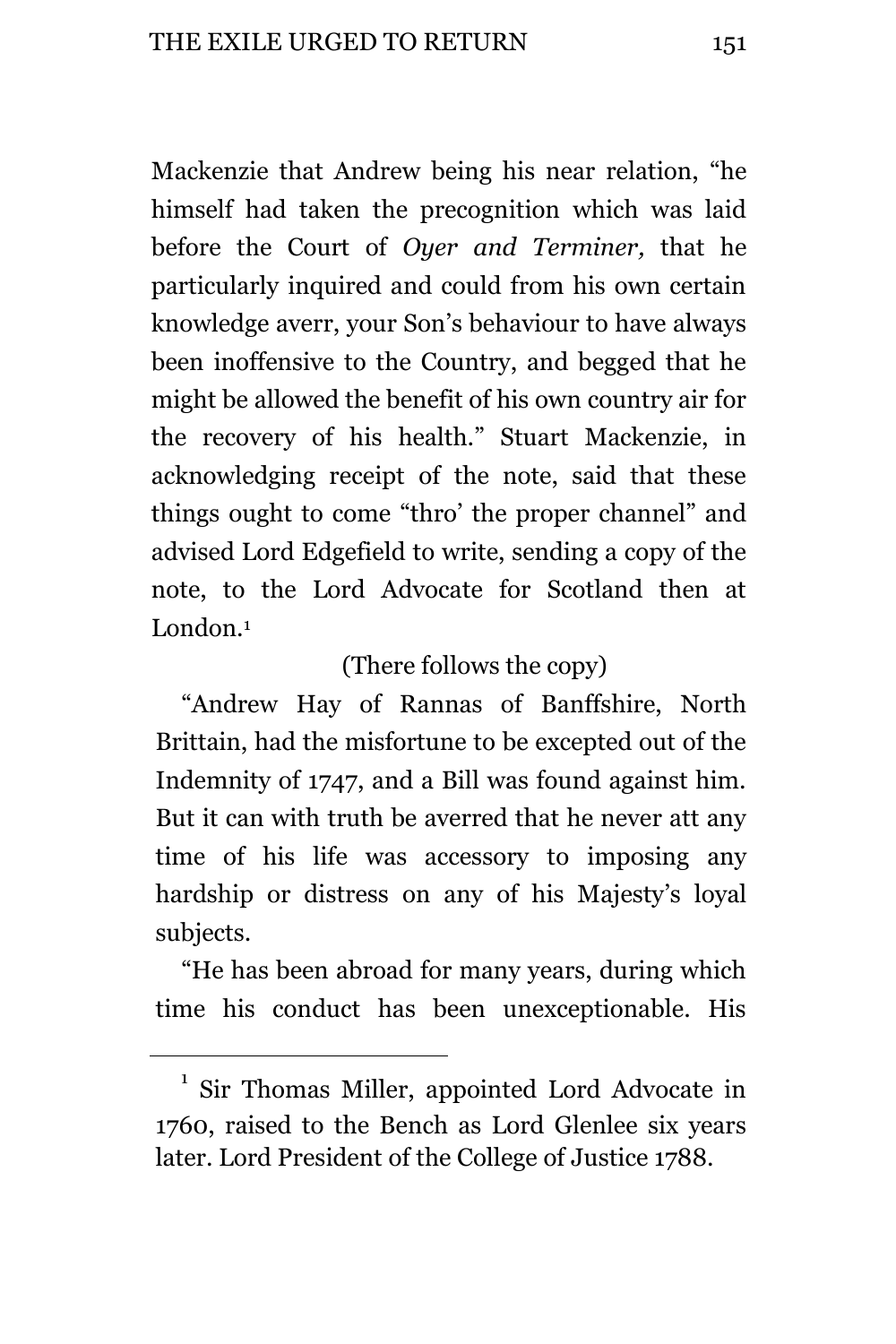152 A JACOBITE EXILE

health is of late much impaired, and he is advised by his physicians to leave Holland and is told by them that the air of his own country is the most probable, if not the only means he has for recovery. He therefore begs leave to return home and live quietly as a peaceable subject during the remainder of his life, and will be able to find unquestionable baill for that purpose if required."

James Hay writes to Andrew from Edinburgh on 6th January 1763, emphasizing the fact that it was the general opinion it would not be advisable for him to risk crossing the seas "because of your size" without previous notice. He still urges Andrew to be careful, but mentions that Lord Edgefield "sensibly touched with the accounts of your bad health"—would also write "to another friend,  $Dr.$  Pringle, $1$  who is often about the Royal Family and transmitt such a note to him as might be showen, which he hopes would obtain what he askt."

On 13th January, Jean Hay informs her brother that as nothing had been heard of him since the beginning of December she was hoping that he had

<sup>1</sup> John Pringle, M.D. in 1730, for a time practised in Edinburgh. Physician-General to the Forces in Flanders 1764. Subsequently settled in London and was created a Baronet in 1766. Appointed Doctor to George III in 1774.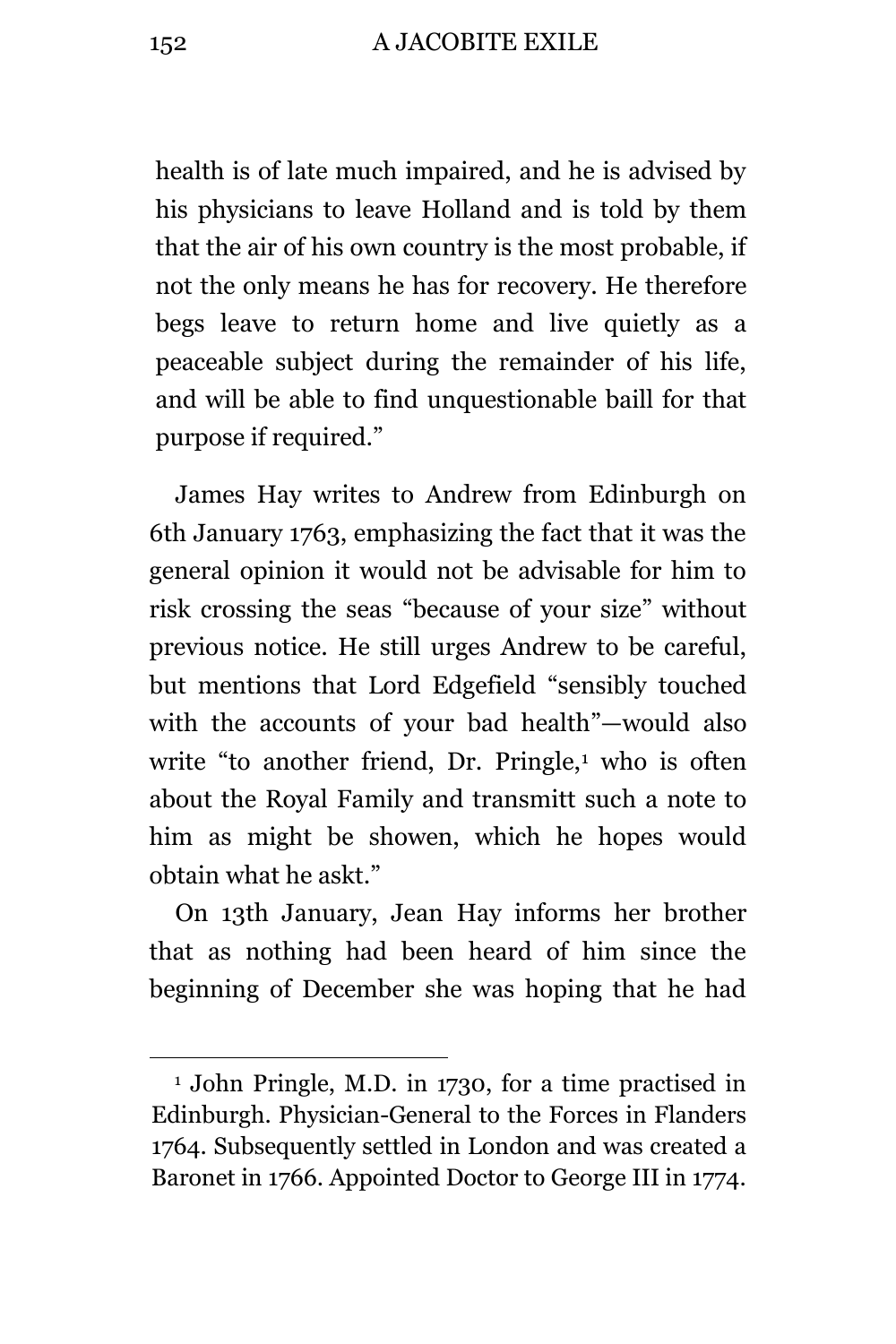already arrived in London, and she trusts that "no obstacle may fall in the way to prevent your coming home." She too also urges him to be cautious. "It's certain there never can be any loss from circumspection. I never heard you charg'd with doeing any thing rash, neither is it the oppinion of any persons I see that your comeing home cou'd in the least be attended with any inconveniency or hazard. They say all malice has ceased, no inquiry has or will be made against those that have come over, representation if offer'd wou'd be rejected, and what has Mr. Hay to be affraid of more than others in his situation that were equally culpable, has run the same risks, and now enjoy uninterrupted freedom and ease in their own country."

There is no record of any answer to the applications of Lord Edgefield and others, but at last Andrew plucked up sufficient courage to act for himself, and face all possible dangers. His previous communication had been sent from Rotterdam on 28th November; he now writes from Antwerp. It was then extremely cold, for he says he has sent his Mother certain goods from Rotterdam but that the ship is frozen into the harbour so there will be some delay in receiving them.

Andrew describes "his unfortunate leg" as being "skined over," so it must really have been in rather a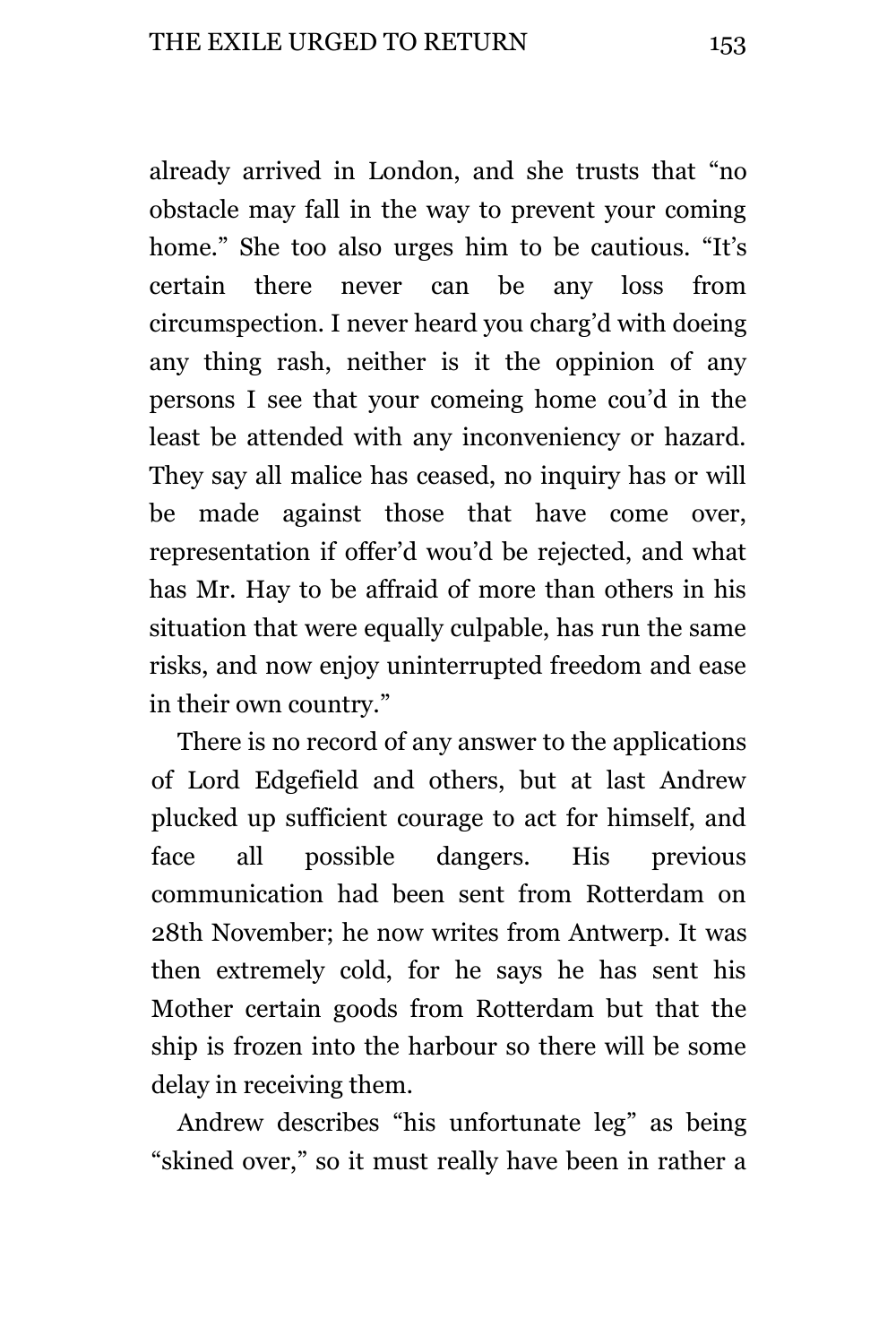154 A JACOBITE EXILE

serious state. "It's very weak and swells always att night but am hopefull danger is all over. The early treatment of it was not successful, never was a poor creature so butchered by unskilled surgeons, am satisfied had not I gone to Leyden to consult Professor Gaubins that it might by the consequences have proved fatall."

Then comes the great decision. "Att last am resolved to risk crossing the seas, your sentiments and a desire of seeing you are the only motives that induce me"; after which he adds with his habitual gloom, probably accentuated by his long exile, "I hope it will turn out better than expectations," which, to say the least of it, was not a great compliment to his Mother. He informs her that he will set out for Ostend in a few days and, taking the first packet for England, proceed to London. "My stay there will be proportioned as I find things agreeable; at any rate wont remain above two or three weeks." As a matter of fact he stayed in London for nearly two months. He deplores the fact that his expences have been very great lately, but endeavours to soothe his Mother by saying; "if permitted to live peaceably and quiett att home, will endeavour by direct oeconomie to remedy what's past." He requests her to write to him at London under cover of his cousin Charles Hay, which is strange as he tells her that he is going to stay with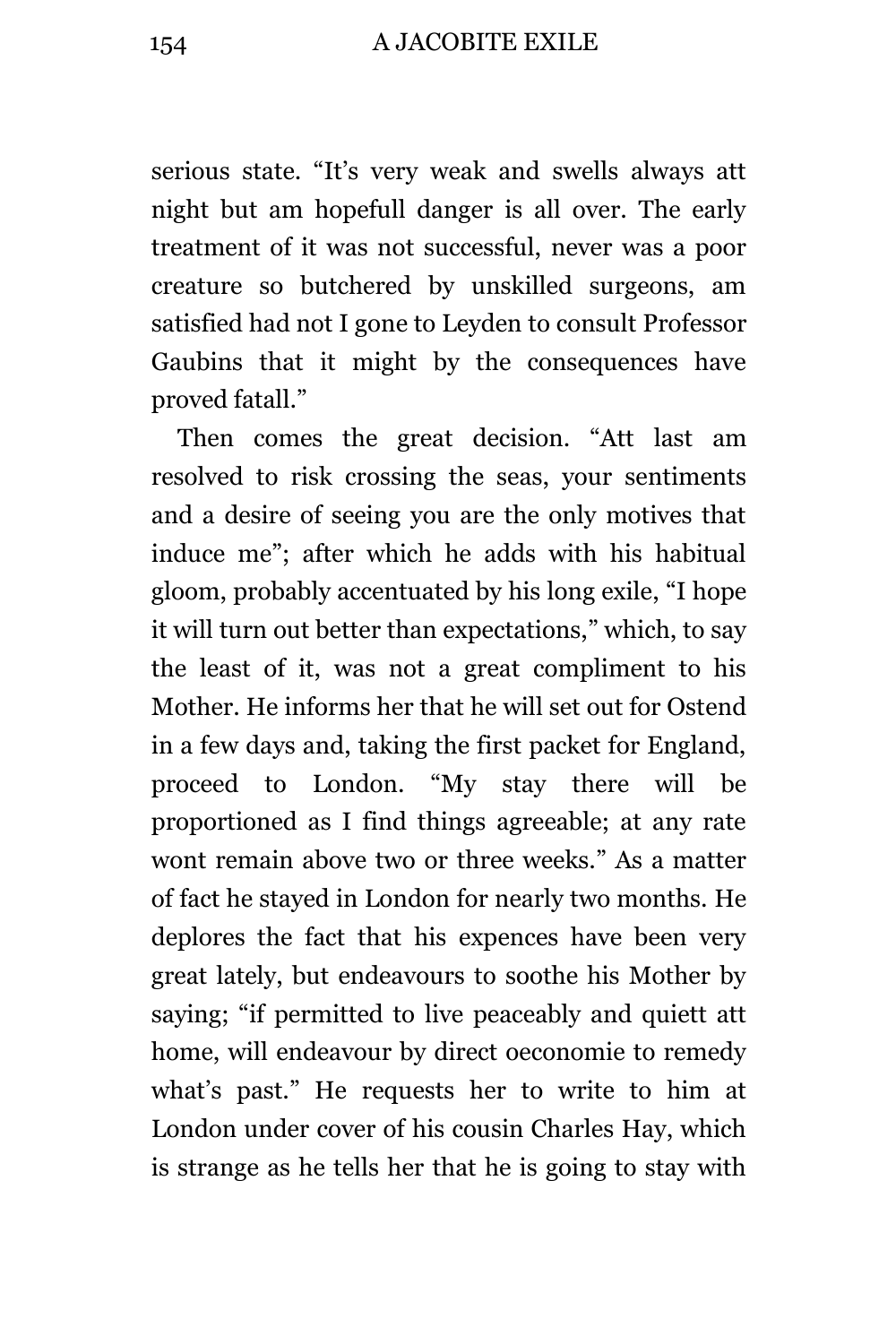Dr. William Grant, who invited him to live in his house during the whole of his time in London.

His friend, Sir James Steuart, at last set at liberty by the French, has returned to London, where he is living incognito, of which Andrew does not approve at least for himself "considering my size". To reassure his Mother and to make her believe that he really means it, he writes; "I've resolved on my plan and nothing will prevent my attempting to execute it. So you may reckon me in England about the end of this month." This—his last letter from abroad—concludes with "God grant us a speedy and happy meeting."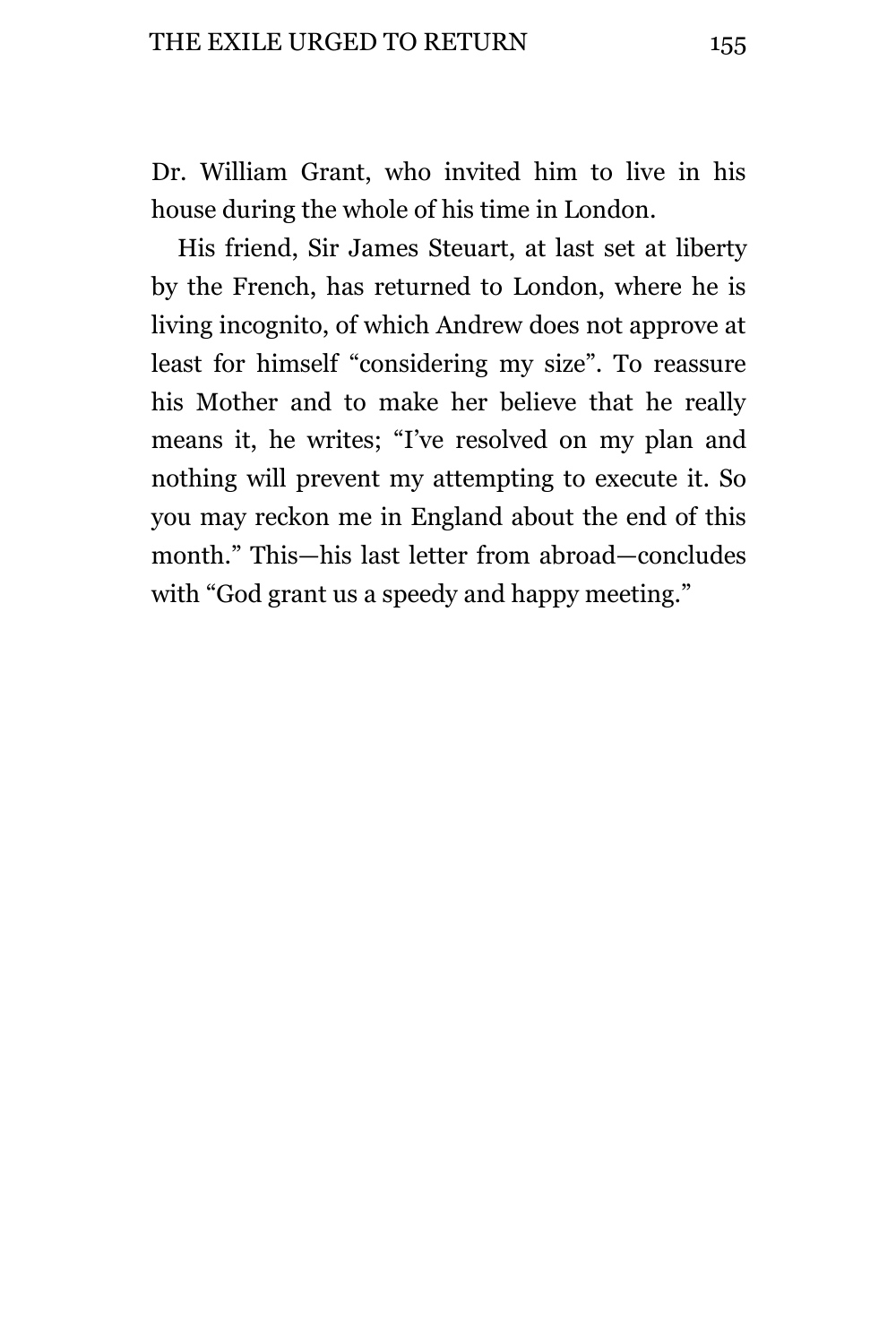## PART III

## 1763-1789

I

### THE EXILE LANDS IN ENGLAND

AFTER a severe tossing in the Channel during which he caught a cold, Andrew arrived in London on 28th January 1763 and writes to his Mother the next day. He describes his journey as being the most disagreeable, tedious and—with true Scottish thrift the most costly he had ever undertaken. Was it worth all this discomfort and expense—would he be welcomed—would his native country and his remaining old friends be pleased to see him? These thoughts were undoubtedly uppermost in his mind. But there was his Mother—she would compensate for all. Driving from the coast by the coach he reached London and at the time of writing was safely ensconced in his friend Dr. Grant's house. Andrew as usual cannot determine what plans he will adopt or how to comport himself while he is in London. His friends there were of the opinion "that I should live here some time, neither in too publick nor too private a way, so as it may take air in Scotland gradually, which will have this effect that it will put a stop to all informations against me, for none will think such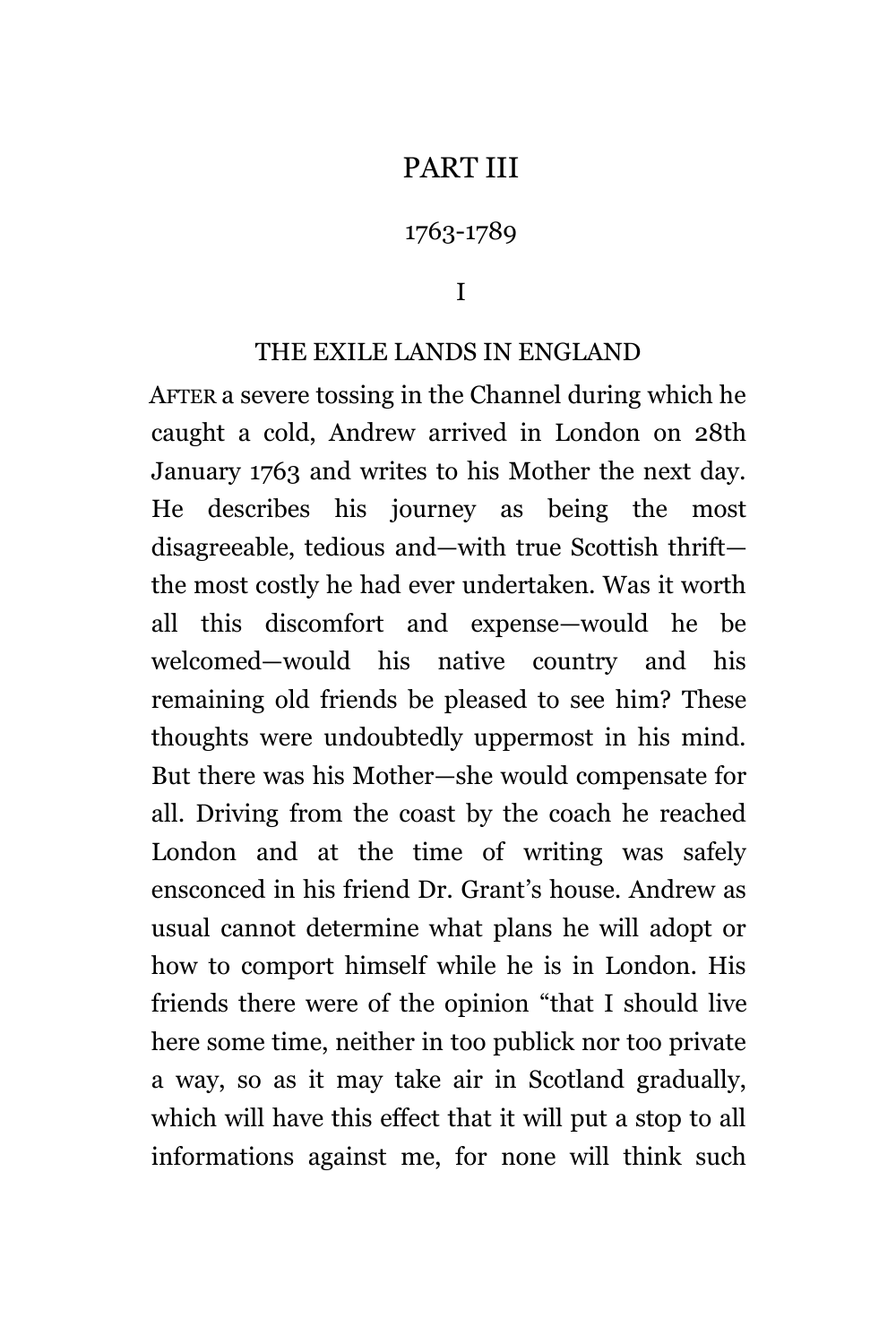agreeable against a man that lived a certain time att London without being taken notice of." Here again is a sample of Andrew's extreme caution though this news was a great disappointment to his Mother. He assures her, however, that he is most anxious to be home after his long exile. He gives further accounts about his injured limb, which is much better though not yet strong. "It was a contusion in the left leg and ought to have been cured in a short time," thereby agreeing with his Mother in her opinion of doctors. With regard to the manner of travelling the long journey to Scotland he says that much depends on the duration of his stay in London and on the climatic conditions when he sets out. "If the weather is fine and that I could fall in with ane agreeable companion, riding down one's own horses would be very agreeable, but I hope in God I shan't be here till the fine season, so imagines a post-chaise will be my best." He is prepared to execute any commissions that his Mother may wish him to do but he will be very careful in the manner of his spending. "Debt, I hate and abhor as much as anybody, but absolute necessarys must be had, cost what it will." He feels that his Mother must still want many articles for Rannes, which he is ready to supply as he considers "it's hard you should want these in your old days". If she doesn't like the china he has already bought for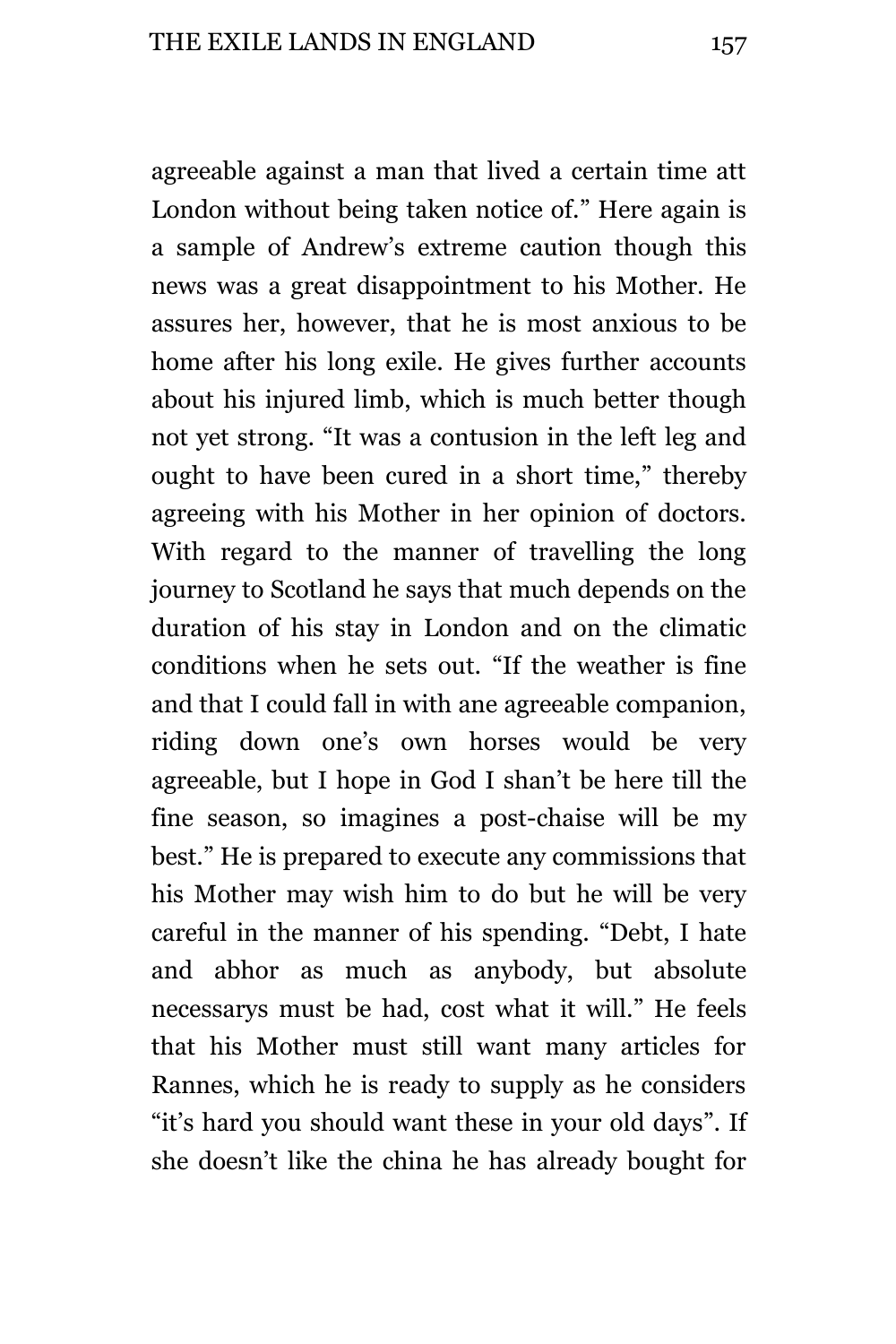her, it can be sold in Scotland—probably at a profit! He mentions another cousin, Willie Cumming, serving in the French army, whose regiment has been reduced and he is now on "poor half pay". This causes Andrew to burst into a tirade against the French even though he had lived abroad so long he doesn't seem to have liked any foreigners. He had written and advised Willie Cumming "to find service elsewhere, for the French are a good-for-nothing, ungrateful pack. God pity them that has anything to doe with them." Andrew asks his Mother to tell "her great neighbour", Lord Findlater, that the exile had at last returned and that he is at present at London awaiting the support and countenance of those in high stations. He wants his return to be known by all his acquaintances, and he intends writing himself to Edinburgh "to advise my friends there of my arrivall and let them make what use of it they find reasonable".

James Hay congratulates Andrew on his return. James has told the agreeable news to Lords Edgefield and Strichen who say they will both be delighted to see Andrew when he comes to Edinburgh. This should have gratified the exile who was feeling rather doubtful as to what sort of a reception he might receive from some of his acquaintances. Hay assures him that he need have no fears as regards Edinburgh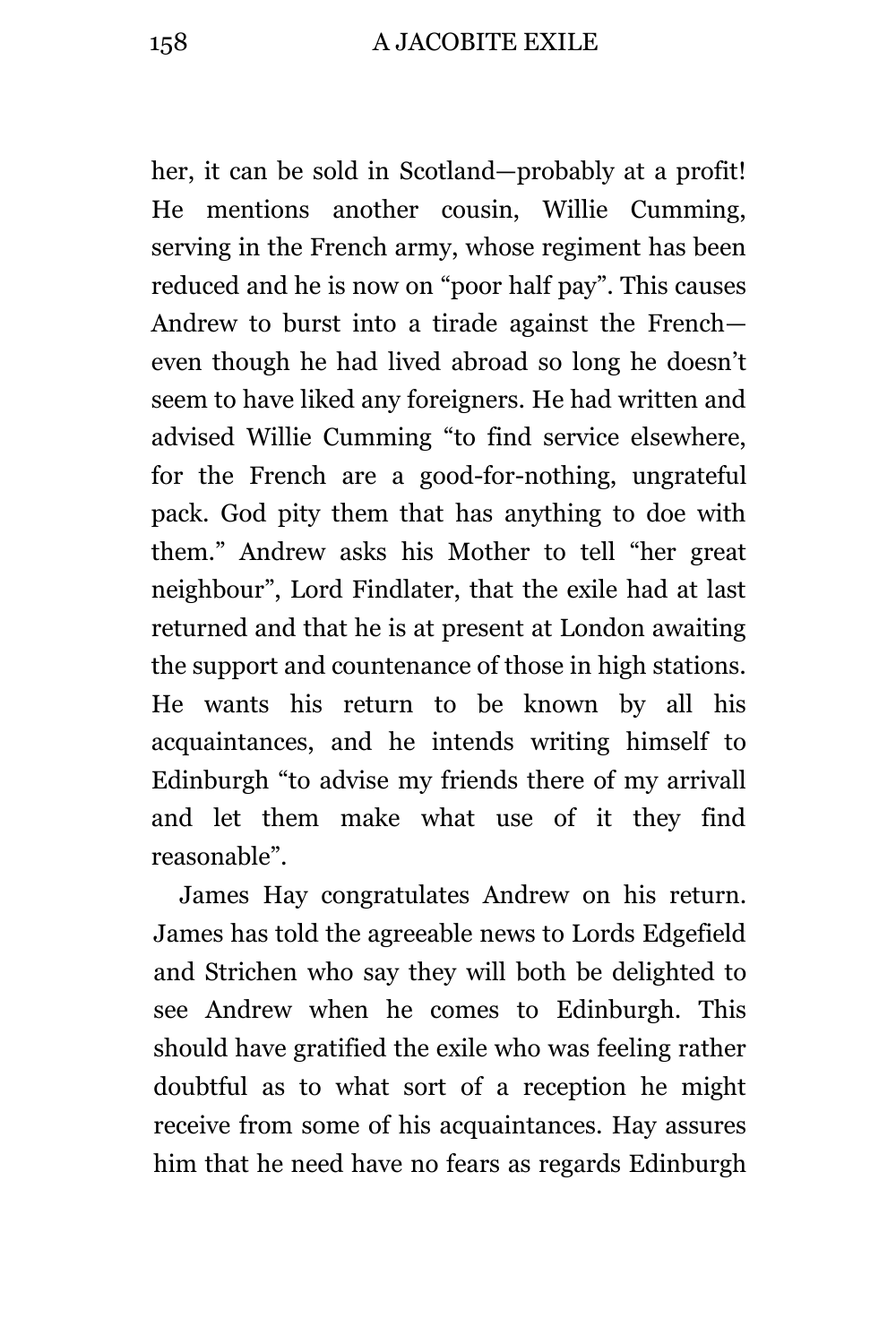where "the edge of resentment is quite abated, and nobody imagines that there is any thing to difference your case from that of others who are now living quietly at home:" he also says that Sir William Dunbar of Durn, Banffshire, and James Moir of Stoneywood, both prominent Jacobites of the '45, are in Edinburgh "and appear publickly quite unmolested". He recommends Andrew to see as many people as possible, especially those in authority in London—"the more friends it's always the better." Hay is looking forward to seeing Andrew when he arrives at the Scottish capital and promises to have "a proper lodgeing" provided. "Meantime Peter Ramsay's Inn, without the Cowgate Port, is a proper enough place to putt up in att first, Cobairdie and family staid there all the time they were in town." It is to be hoped they enjoyed it. James Hay's recommendation of this Inn was not shared by the 2nd Lord Fife, who on 18th January 1777, when on his way to London, wrote to his factor in the North—"I just stay'd to change horses at Ramsay's; the House stunk so horrid that I was happy to stay in the stable till I got my chaise."

In another letter James Hay encloses an opinion from the Lord Advocate (Thomas Miller) to Lord Edgefield. It is canny in the extreme and was not much help to Andrew who, having at last taken the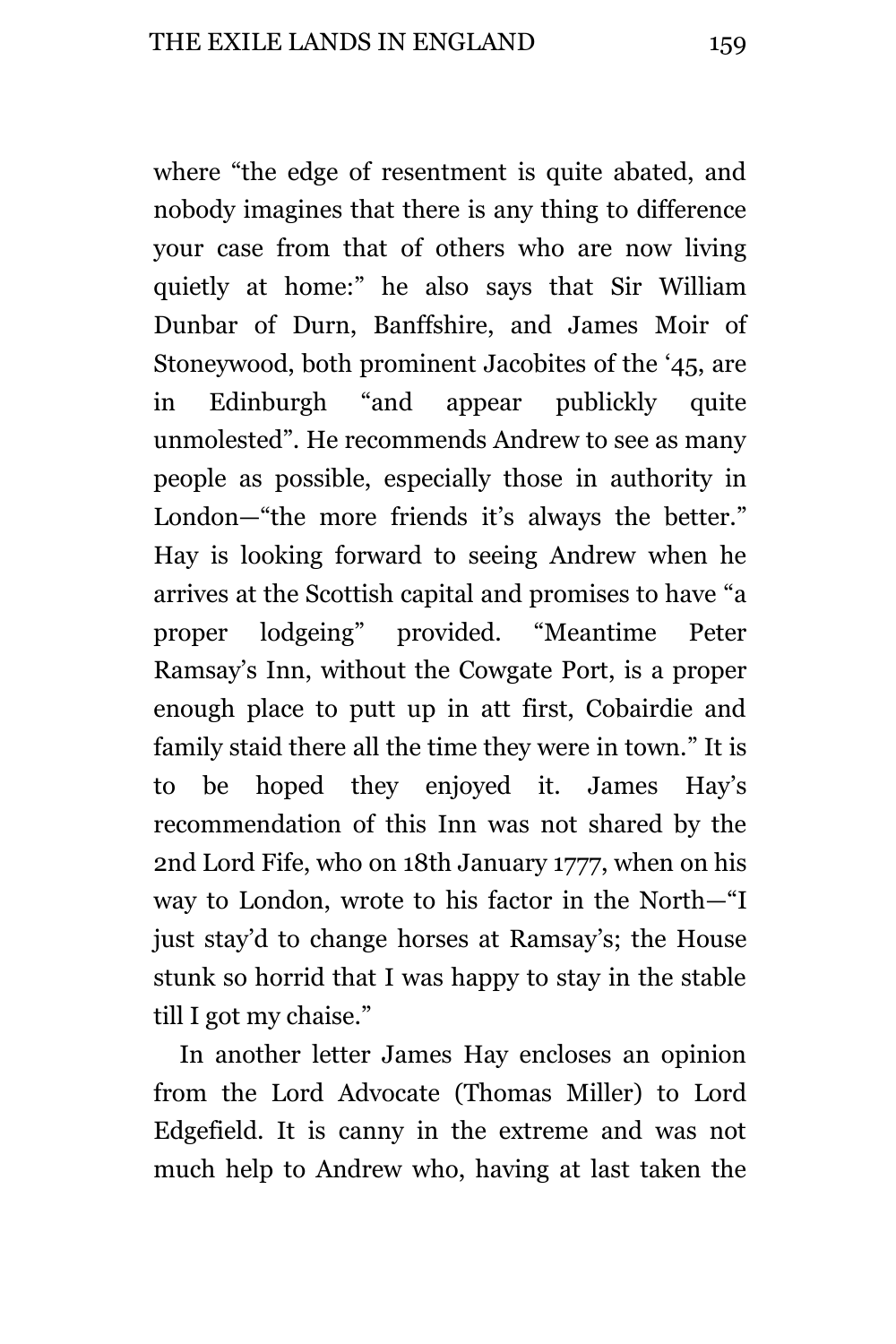decisive step, had to abide by it.

James Hay advises Andrew to call on Dr. Pringle when in Edinburgh and thank him for his good offices. But above all he strongly recommends him to visit "Solicitor Garden, who said he would be glad to see you, as his brother Peter had wrote him a most agreeable character of you". Francis Garden of the family of Troup, Banffshire, was Solicitor-General for Scotland in 1760. He was afterwards raised to the bench as Lord Gardenstone and died in 1793. He had two brothers, the elder, Alexander Garden of Troup, who was M.P. for Aberdeenshire from 1768 to 1785 and a younger one, Peter, whose son ultimately succeeded both his uncles in Troup. It is interesting to note that all the three brothers had awkward experiences at the hands of the Jacobites during the Rising.

That Francis Garden should have expressed a desire to see Andrew after all that he and his family had suffered during the '45 may seem strange, but Francis was a kindly though eccentric man and his action may have been prompted partly by curiosity to see an exile of that period as well as by the more humanitarian motives of being of some assistance to a suffering fellow countryman. Francis Garden's adventure took place on the day before the battle of Prestonpans (21st September 1745). He and another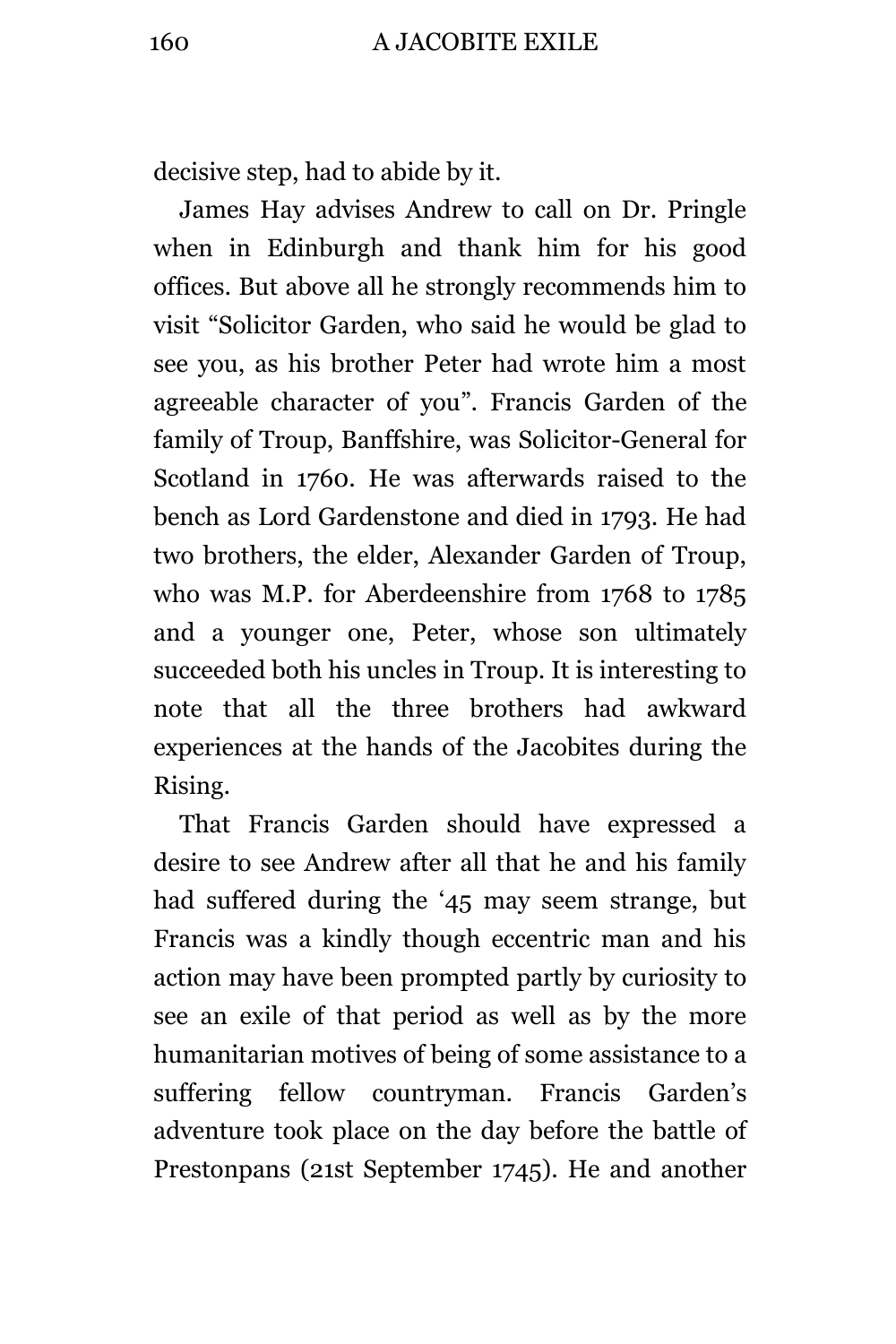young man had ridden out from Edinburgh to Musselburgh, with what object is not clear, some say out of sheer curiosity, others that they were among the City Volunteers. They entered "Luckie" Chrystal's Inn and enjoyed a good meal of white wine and oysters. While seated at an open window watching the movements of the Highlanders, they were seen by one of Prince Charles' Life Guards who, being suspicious of their presence, arrested them and carried them to the camp at Duddingston. There they were brought before Colonel John Roy Stuart (the Jacobite poet) who took them for spies and proposed immediately to hang them! In this unfortunate position they were lucky enough to be recognised by young Colquhon Grant<sup>1</sup> who was serving in the troop commanded by Roy Stuart. Grant was able to prove the innocence of the captives, and being entrusted with the duty of guarding them, later on allowed both to escape.

L,

**<sup>1</sup>** Afterwards a Writer to the Signet. It is related of him that after Prestonpans he pursued a body of dragoons back to Edinburgh; and the inhabitants were amazed by the sight of the defeated cavalry galloping up the High Street followed by a single Jacobite! The troopers just managed to get into the Castle, and Colquhon Grant, as the gates closed behind them, stuck his blood-stained dirk into it as a token of defiance.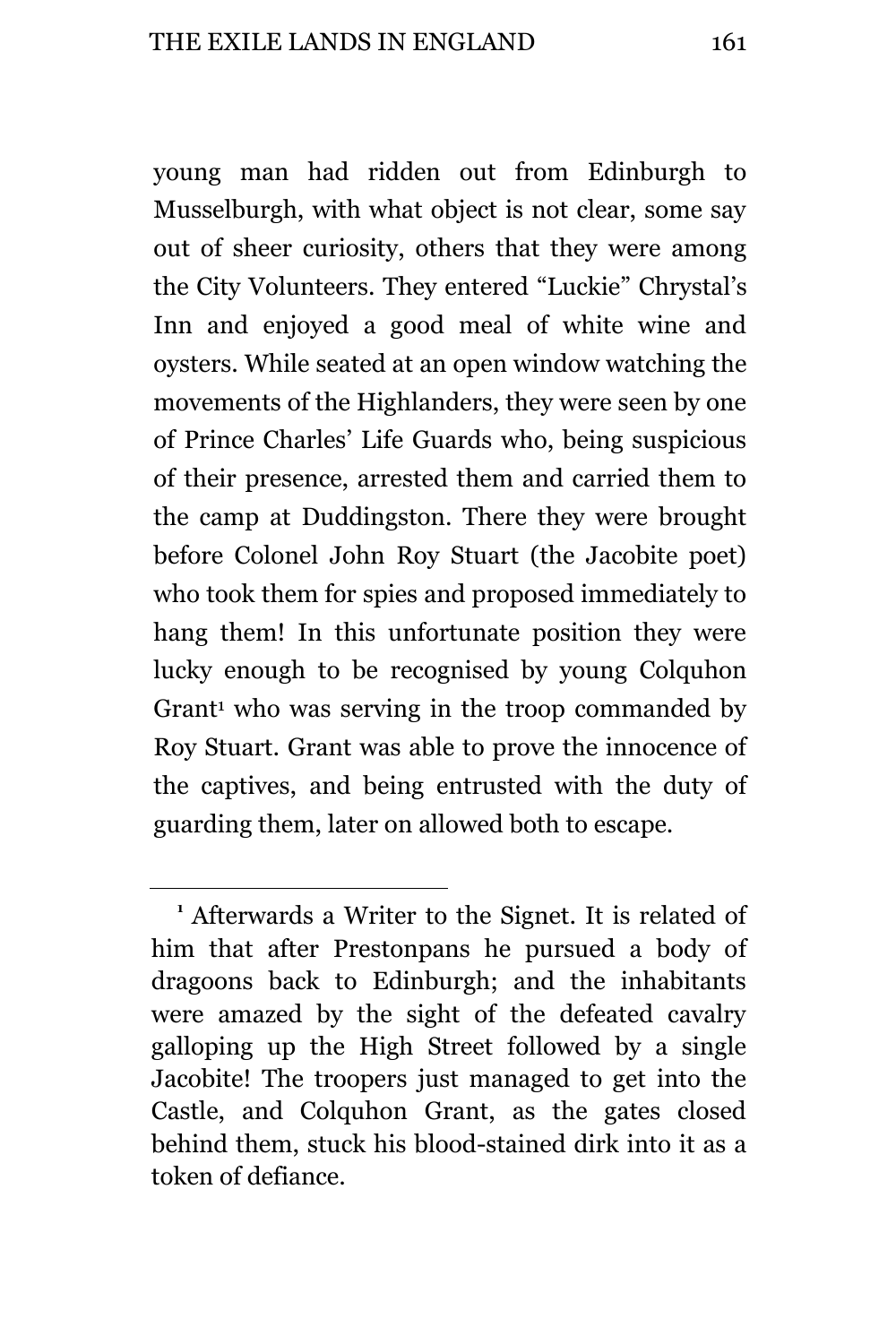Another unpleasant experience which happened to the Garden family occurred on Sunday, 31st August 1746—over four months after the battle of Culloden, when Alexander Garden was peaceably living at Troup. About 10 o'clock at night a party of twelve armed rebels "commanded by a young man who appeared to be about 30, and look't like a gentleman and a low countryman" (it was hinted that he was John Gordon of Avochie) went to Troup House, about 8 miles east of Banff. Alexander Garden's well-known zeal for the Hanoverian cause had made him particularly obnoxious to the Jacobites, who, on that occasion, broke into his house and seized him. *The Scots Magazine* says "they went to his bed-side and demanded £2,000 from him. As he could not produce that sum, they made him write to his friends to produce the money and threatened him with death if it were not forthcoming in three days. They seized all his papers, about £140 of money, and at one o'clock on Monday morning they set out from Troup, carrying Alexander Garden prisoner with them." They went in the direction of the Tap O'North. Troup's servants, who were to deliver the letter for raising the £2,000, were ordered to come the following Wednesday to the Glen of North above Whitelums<sup>1</sup> (a

**<sup>1</sup>** The farmer of Whitelums in December 1745 was one Robert Baron, whose daughter Margaret married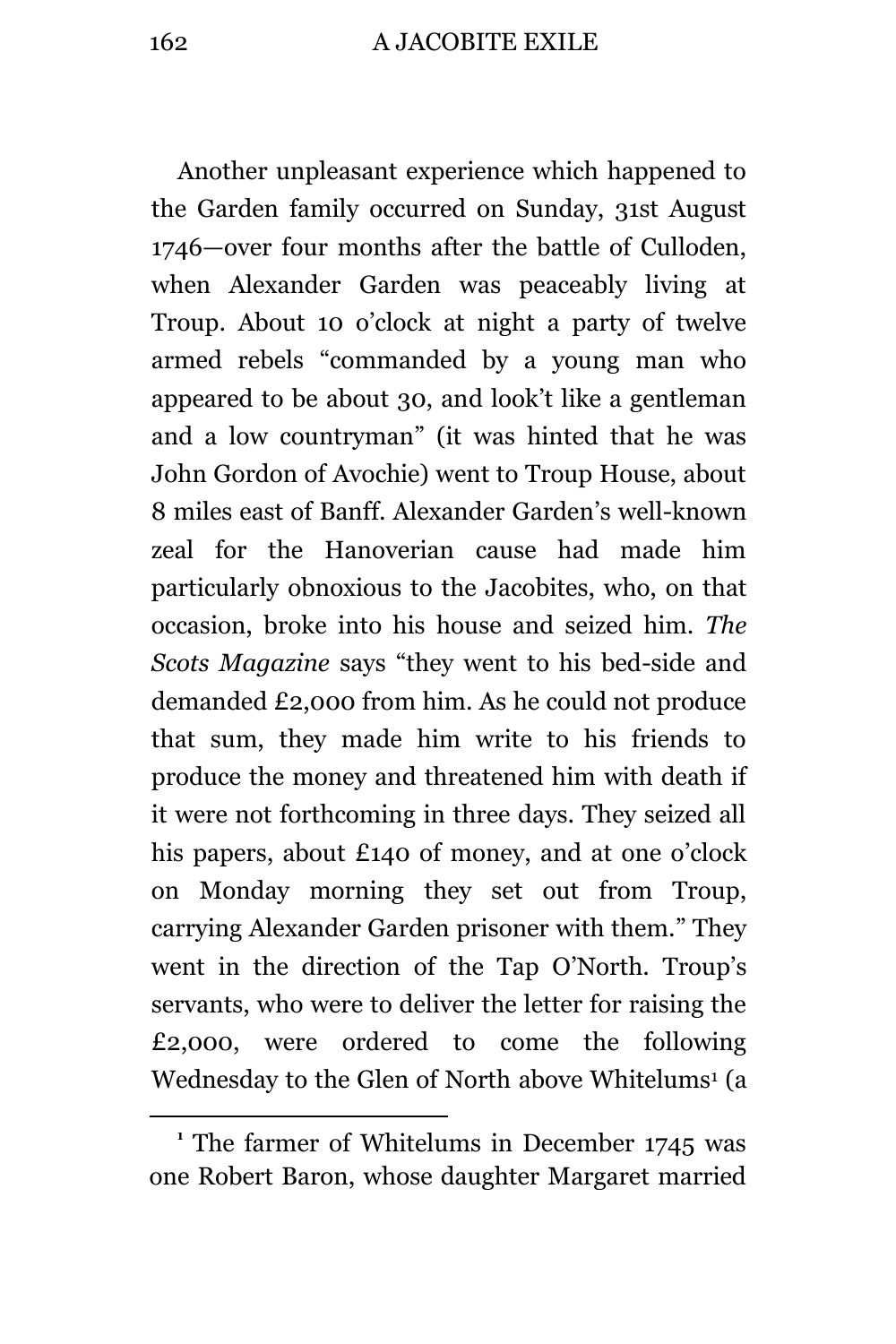a<br>B

farm close to Gartly Railway Station). They appeared at the place appointed, but could not effect their master's release. Troup's friends and relations also tried to bring this about, but having failed, they went to Aberdeen and Banff to raise the military, who seem to have acted with promptitude. On 9th September Lord Albemarle, Commander-in-Chief in Scotland, wrote that "the Rebels finding themselves close pursued, released him (Mr. Garden) on Saturday night (September 6th) at ten o'clock. But if they think I have done with them for showing this mark of Indulgence, they are mistaken, for I will have them dead or alive, for so audacious an act was never committed." He failed, however, to capture the kidnappers or recover the many valuable papers taken

James Forbes of Inverurie on 19th December. The wedding festivities were interrupted by the passage of the Government troops which were defeated, four days later, by Lord Lewis Gordon. The beaten troops were Highlanders under Munro of Culcairn. When the wedding party fled, the Highlanders demolished all the provisions, while James Forbes' children—by a former marriage—were carried in creels on a pony's back to their home at Badiefurrow with white cockades in their little bonnets. The elder of these two children, Alexander, then 4 years old, became Provost of Inverurie and was great-grandfather to Sir Johnston Forbes Robertson.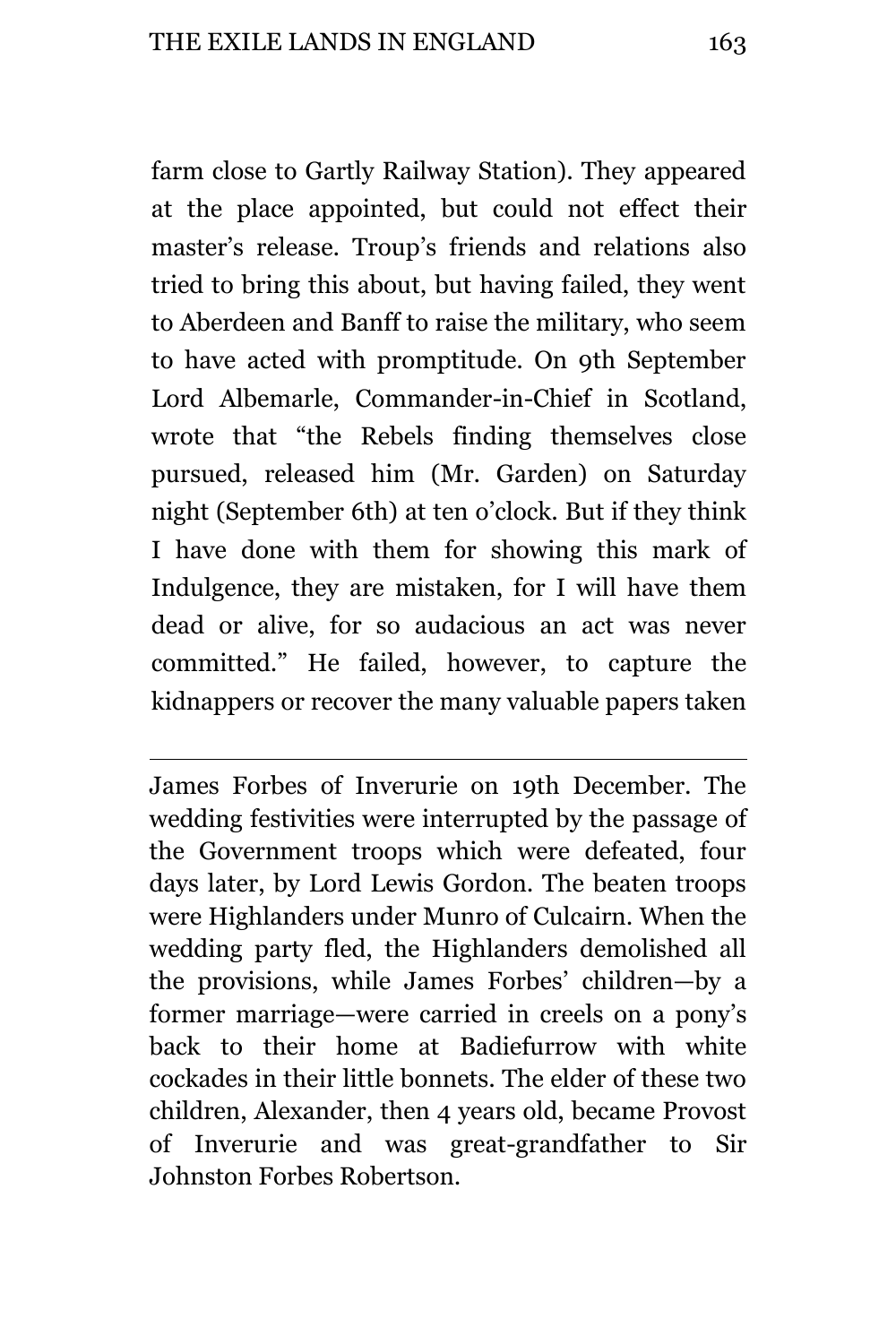from Alexander Garden.

Indeed, these were only finally recovered by the agency of John Gordon of Avochie, who stipulated for a protection from Government before he would proceed to seek for the documents, which seems to suggest that he had been concerned in the affair from the beginning.

The third of the Gardens—Peter—who acted as factor for his eldest brother—was seized by John Gordon of Avochie in November 1745. He was conveying a considerable sum of money to Troup, and this doubtless proved a welcome addition to the scanty Jacobite funds.

Andrew wrote his second letter to his Mother from London on 4th March, nearly five weeks after the first. During that period he was making himself known to his acquaintances and calling on those in authority whose interest he was advised to court. In spite of his own neglect—or laziness—he says he is astonished "and very uneasie at the thorrow silence of you and my brother and sister. Since the last days of January that I wrote on my arrivall not a scrape from your corner of the world." He mentions that if there are any further articles needed for Rannes it would be advantageous to procure them whilst he is in London and he goes on to write about the new house itself. "I'm vexed to think of the smoak. It's hard that every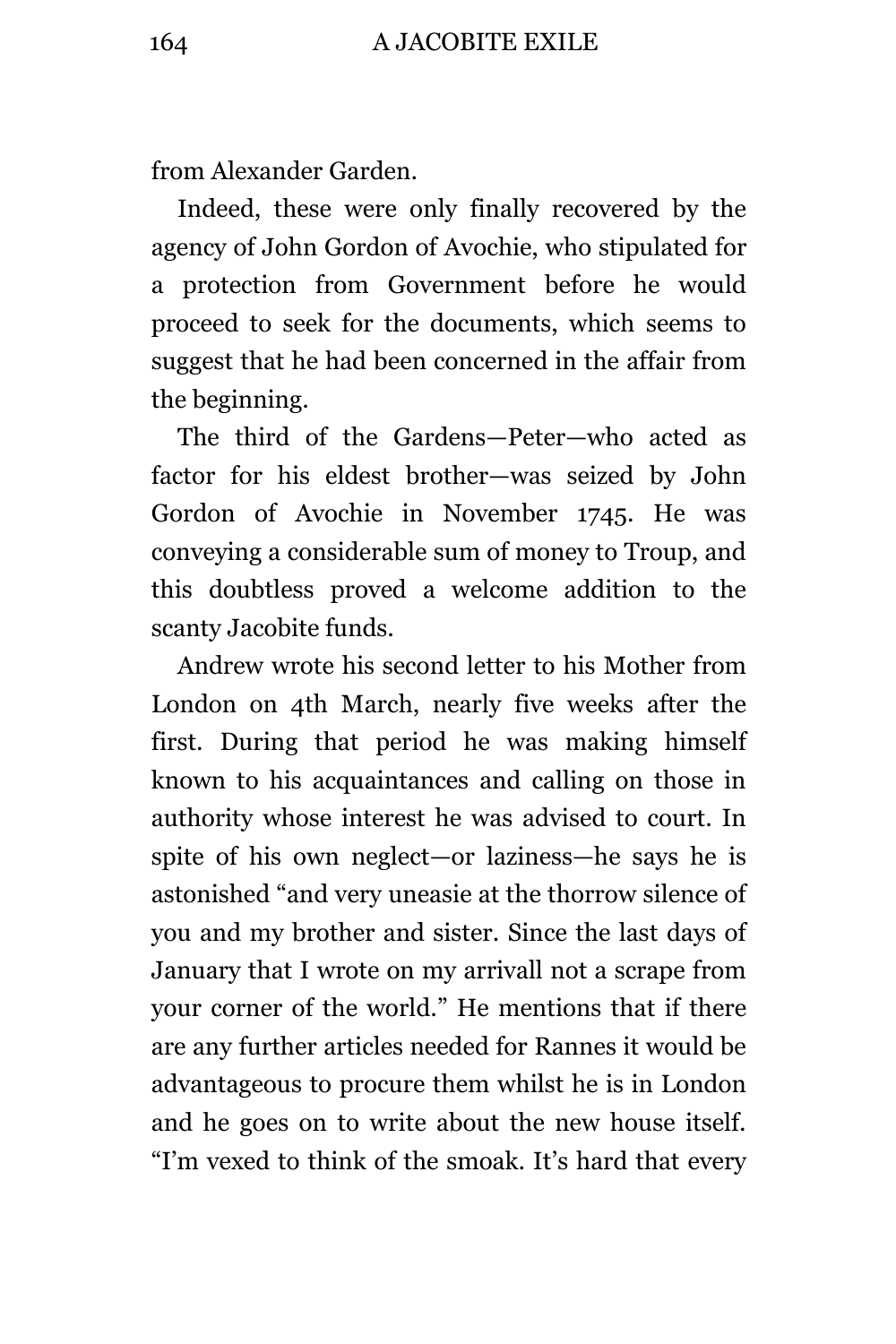room does. Was I never so rich, would not choose to put up good furniture in a smoaky house, it would be dirty and spoiled in a year. When I come down, we'll see if it can be cured and buy paper and other things in consequence. Dark paper is best for smoak." He refers again to the much debated subject of the chairs, which had not yet been procured, and suggests they might be bought cheaper at Edinburgh or even at "Roups" <sup>1</sup> of furniture. Whimsically he adds; "But it must be a judge that purchases them, otherwayes they might buy old good for nothing, patched things." He is unable to make what he calls a "publick appearance" for reasons of discretion and he is rather sad that he cannot therefore amuse himself while in the Metropolis. But he appears to have made up for the lack of diversion by making many calls. "I've seen and dined with Lord McDuff.<sup>2</sup> He received me in the kindest manner and behaved with a freedome and openess that's engagding." He also had dinner with cousin Alexander Fraser of Fairfield, Inverness and his wife, whom he describes as "a genteel woman, who has a little defect in speaking, but in spite of that, seems to be agreeable".

In seeing his friends in London Andrew had a rule

**<sup>1</sup>** Auctions.

<sup>2</sup> James, afterwards 2nd Lord Fife.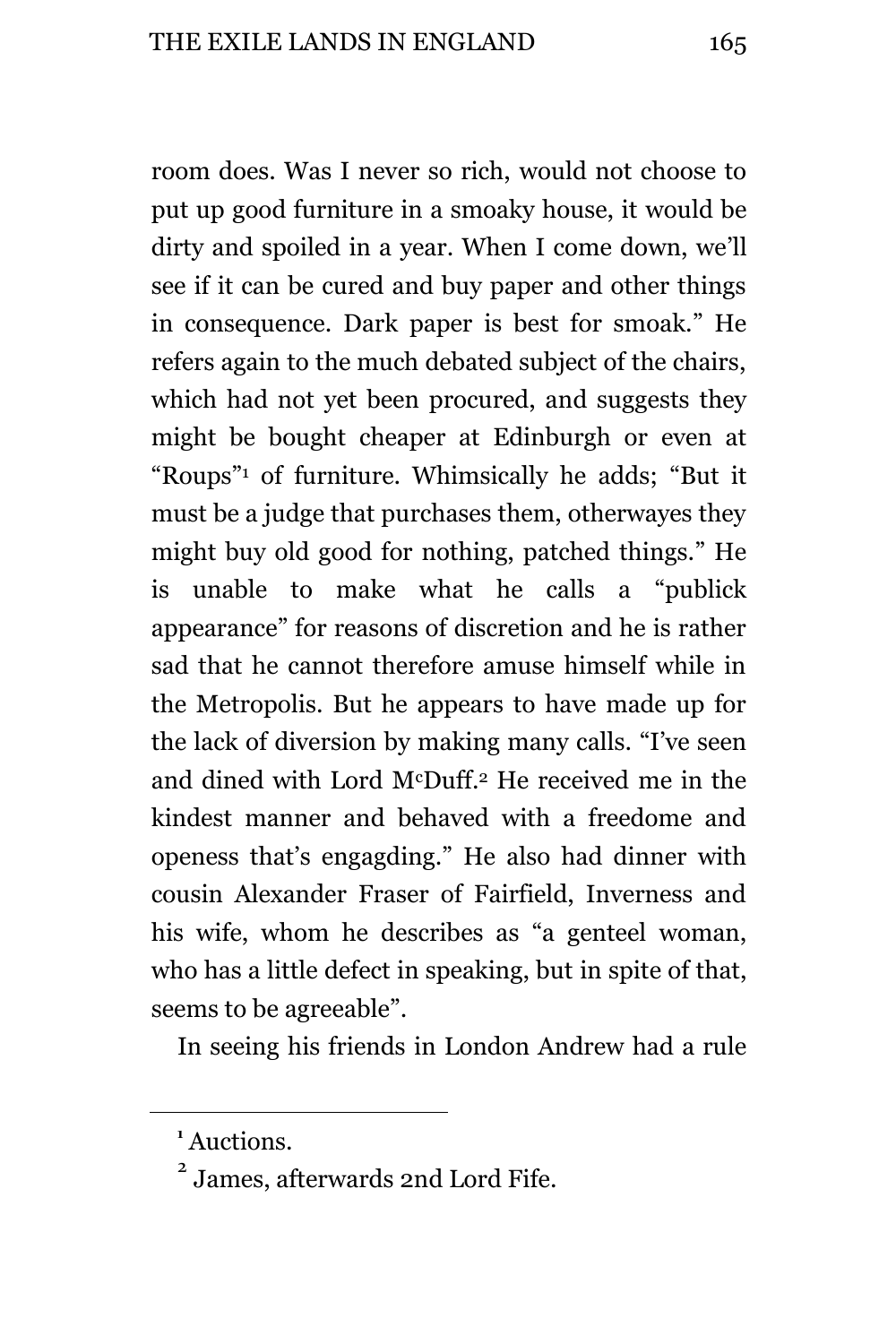—"never to visitt any till they call for me. The same I propose to follow when in Scotland." This was doubtless to avoid possible snubs. Many people went to call on him from pure friendship and affection but probably there were others desirous of seeing—out of sheer curiosity—this persecuted Jacobite giant recently returned home after a prolonged exile. Andrew had also dined with his cousins, Charles and Alexander Hay, brother and son to James Hay of Cocklaw*,* and had exchanged visits with George Skene, the 18th Laird of Skene, and representative of a very old Aberdeenshire family which was beginning to fall on the down grade. This George Skene—there were many in the family of that name—married his cousin Mary, daughter of George Forbes of Balfluig near Alford. Tradition asserts that she was a very beautiful girl but was deaf and dumb; that the Laird of Skene seduced her and was compelled by the family to marry her, having previously fought a duel with and wounded her brother. It is said that George Forbes cursed the Skene family, which shortly afterwards died out, and the estates passed to other hands.

Andrew relates how grateful he is to the Gardens. "I've been much obliged to Troup (Alexander Garden) and sees him often. His brother Peter is arrived from Paris and Frank is expected every day in town from Scotland." With true worldly wisdom Andrew adds,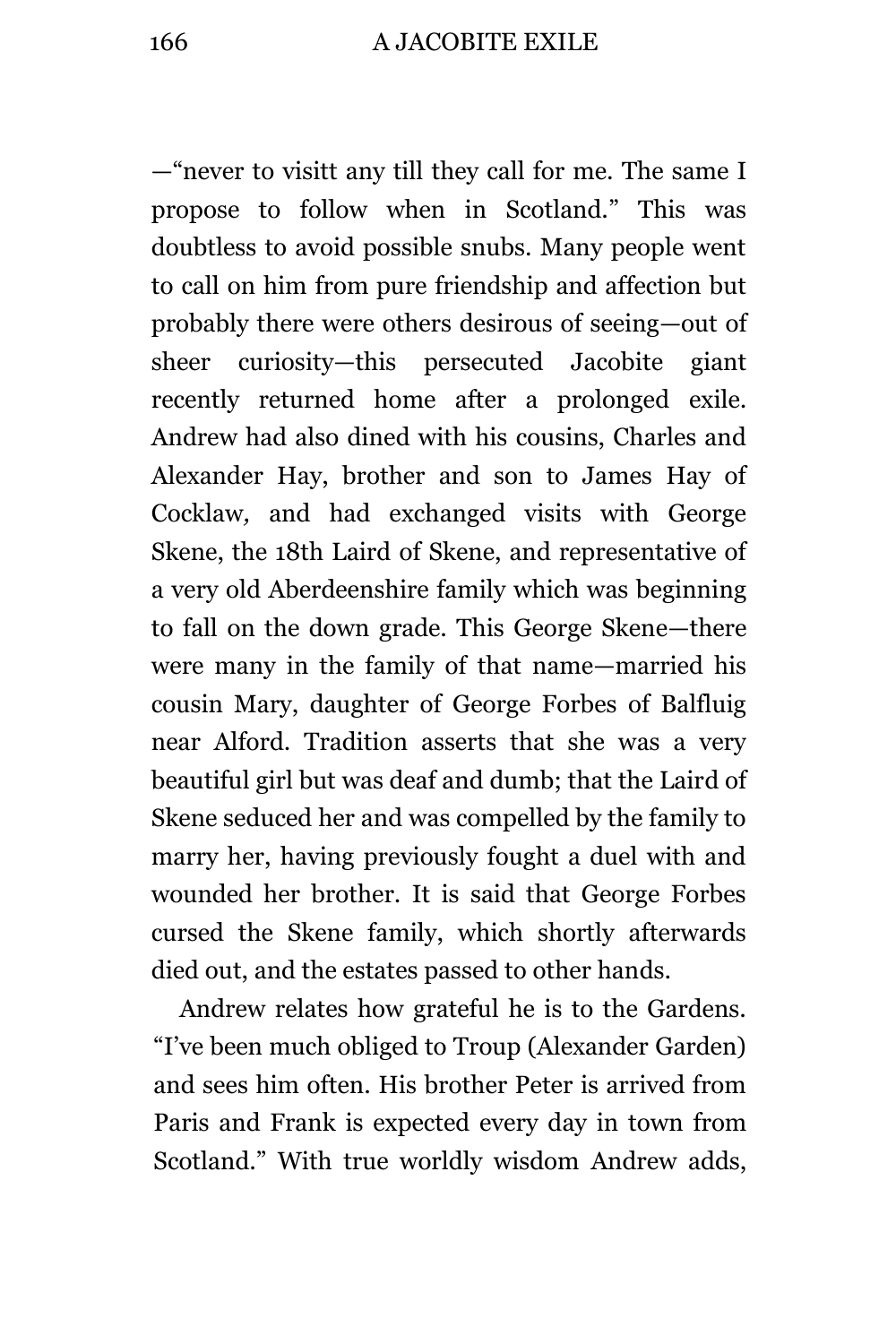"as he's Sollicitor it will be convenient to make acquaintance with him." At the moment Alexander had a severe cold but Andrew says, "how soon he gets the better of it, am hopefull we'll sett out together for the North. I am advised by friends that goeing down with him is prudent and reasonable." To travel north in the respectable company of a Whig laird and under the aegis and protection of the Solicitor General for Scotland would certainly be a great advantage to Andrew—or as he put it earlier, would be "very comfortable".

At last his servant Robbie has left him and has gone into the employment of Captain Robert Duff, R.N. Robert was one of the younger of thirty-six children of Patrick Duff of Craigston, Aberdeenshire—the correct score was thirteen children by his first wife and twenty-three by the second—who is said to have been complimented by George II on the addition he had made to his Majesty's subjects in Scotland. It is reported that Robert's father—in his old age—having met a small, white-haired boy playing in the garden at Craigston, inquired "and wha's laddie are you?" To which the future Admiral is said to have replied: "Dinna ye ken your ain son Robbie, ye auld fool!" Captain Duff was very active in persecuting the Jacobites in 1746 when he commanded the sloop "Terror". In 1764 he married Lady Helen Duff, 4th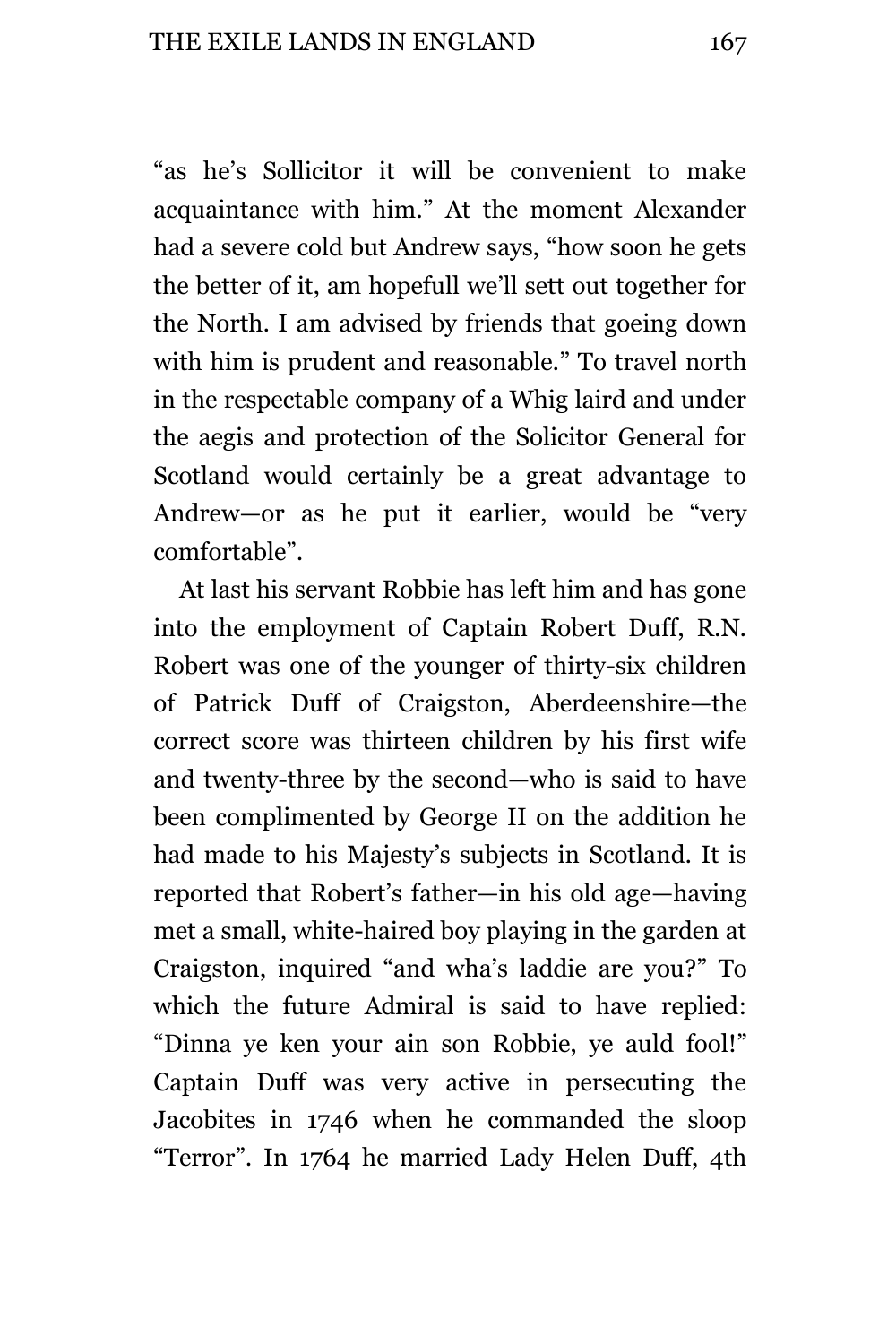#### 168 A JACOBITE EXILE

daughter of William, Lord Fife and secondly, in 1781, Jean, daughter of General James Abercromby of Glassaugh, widow of Captain George Morison of Bognie. Captain Duff became a Rear-Admiral in 1776 and died in 1787. He bought Fetteresso, the ancient seat of the Earls Marischal.

In consequence of the loss of Robbie, Andrew asks his brother to look out for another servant, "some honest fellow that can shave and dress, serve att table and care for horses." He ultimately found another domestic in Scotland, William Wright, who was with him till the day of his death.

In case his Mother may be disappointed that he does not immediately return to her he holds out hopes of starting soon for Scotland. "As my setting out from this does not entirely depend on me, so can't fix as yett the precise day, but depend on it shall be as soon as possibly I can. Nothing earthly I desire so much as seeing you." As he intends to "goe down post" he says he wont be long on the journey "if once sett out". He seems now to doubt his powers of making up his mind for himself and is still dependent on the opinion of others—an excusable state of mind when for years he had nothing to decide, except the choice of his meals. "My stay at Edinr. wont I hope be long but that depends on the advice of friends there." He had consulted young Lord Macduff in London, who in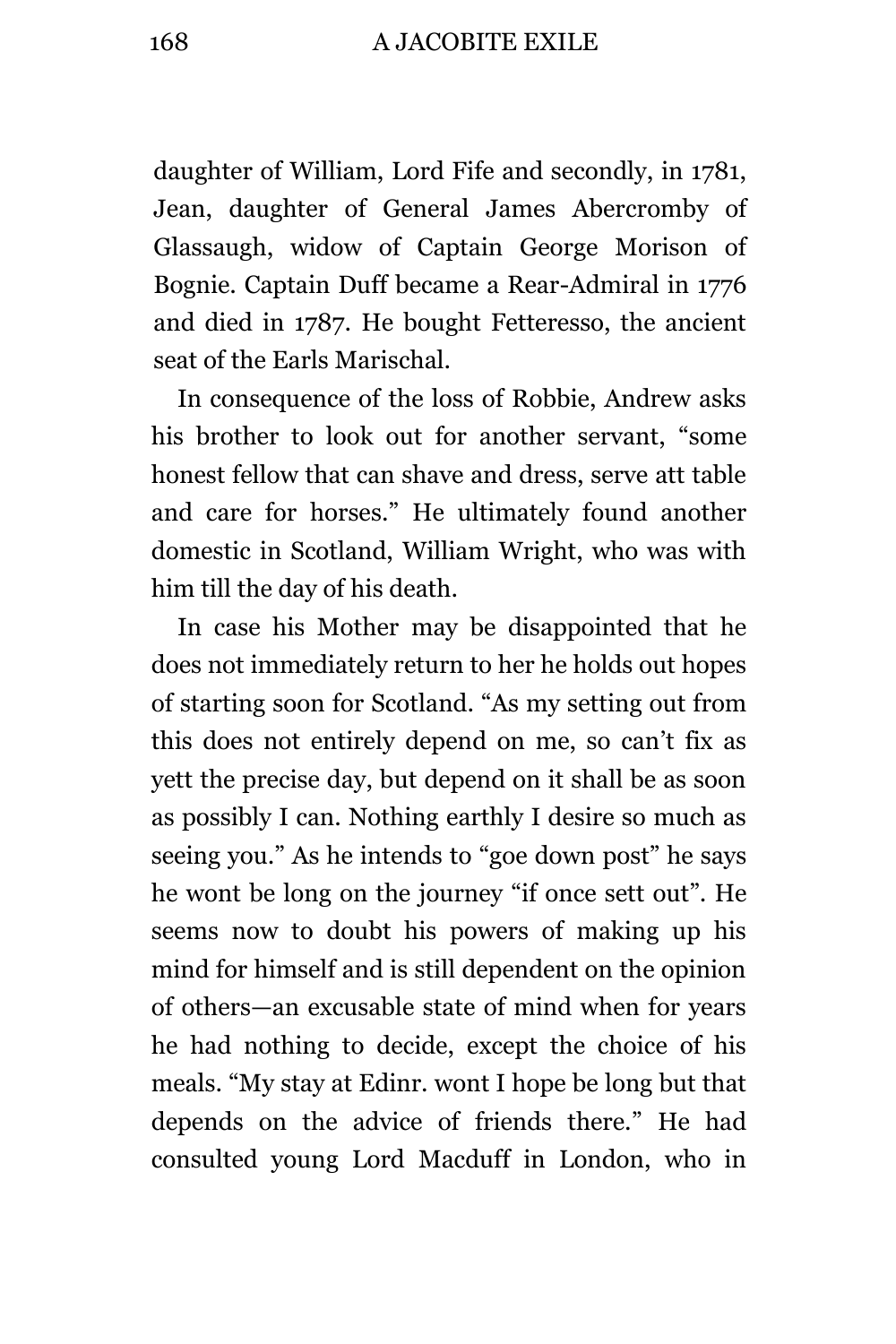replying from Charles Street says that he had spoken to Stuart Mackenzie and the Lord Advocate about Andrew's position and they both were of the opinion that it were best not to make any public application and advised his going home and living quietly. Lord Macduff ends his letter with: "If I should not see you before you set out, I wish you a good journey and agreeable meeting with your friends."

Partly on account of this, coupled with the advice of other friends, Andrew writes to his Mother on Thursday, 17th March, that he has decided definitely to start for Scotland. But he is delayed at the last moment. Everything was ready and prepared for the departure next day when—at 8 o'clock at night—in came Francis Garden to tell Andrew that important business had suddenly arisen which made it quite impossible for them to start before the following Monday. The delay was most irksome to Andrew, but what could be done? He had promised to accompany the two brothers on the journey to Edinburgh and he must keep his word—whatever it might cost him. He had already said goodbye to all his friends and there was nothing to detain him save this annoying Garden business. The three companions did set out from London on Monday, as promised by Francis Garden, and we may imagine the trio bowling merrily along the road to Edinburgh. No mishap seems to have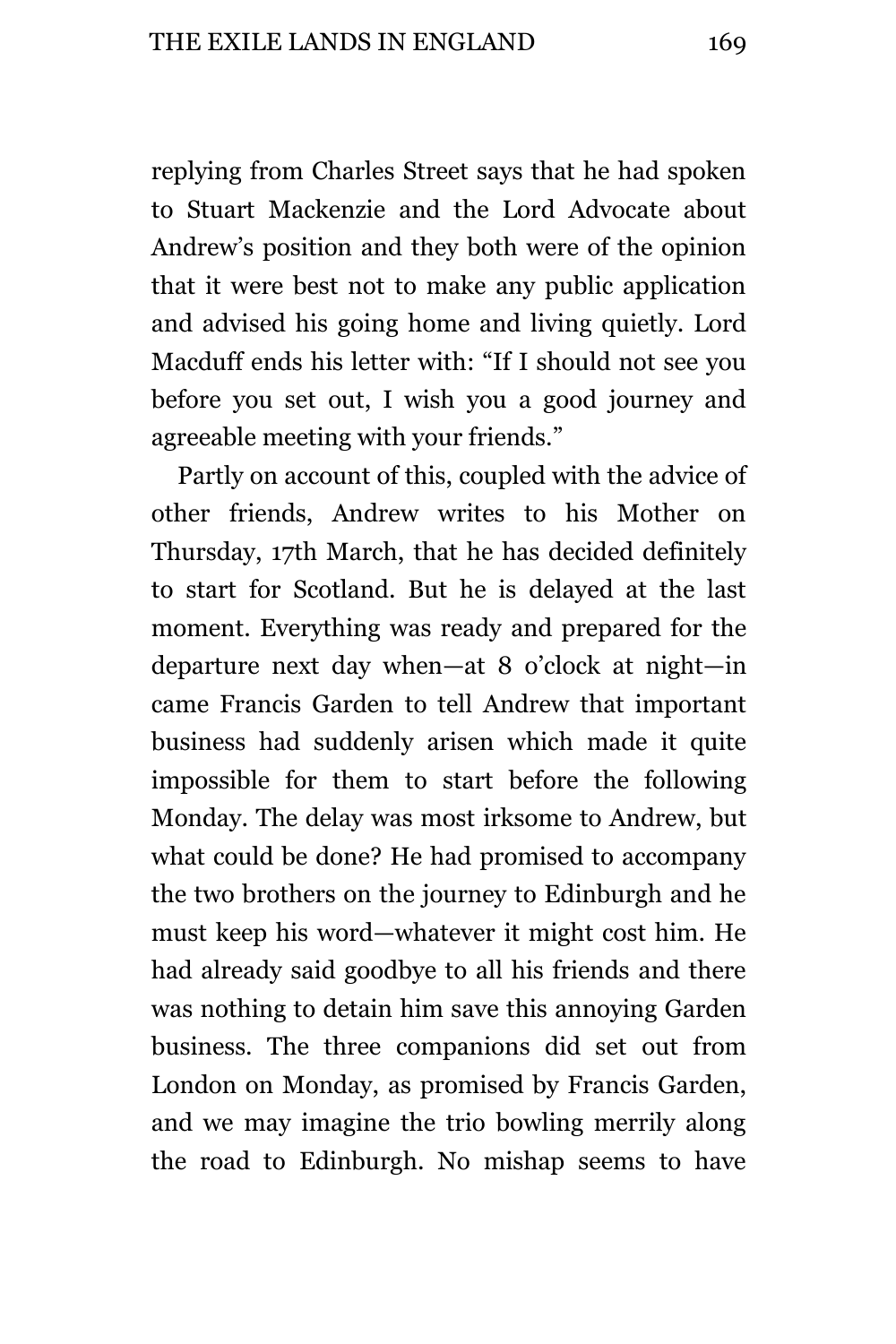overtaken them on the journey; certainly to Andrew, if not to the other two, the dangers of being robbed by footpads or being held up by highwaymen must have seemed infinitesimal after all the excitements and adventures with which he had met. The little party safely reached Edinburgh, and among the many whom he visited were Lord Edgefield—no doubt to pour out a flood of gratitude for his good offices—and James William Montgomery, Sheriff of Peebles, afterwards Lord Advocate of Scotland. Andrew was particular in always seeing the right people. He gathers from his friends that "if my own conduct does not bring on persecution, it's hoped the Government wont. At present it's neither the disposition nor intention of those in power to trouble us." This should have been a great solace to Andrew, who could now feel sure of his own future movements, as well as being a comfort to his Mother who rejoiced greatly at his news. He says that he will leave Edinburgh as soon as he can, there was nothing now really to detain him and he asks her to forgive a short letter as: "I'm obliged to goe out immediately to sup with Pitfour (James Ferguson) and am extremely hurried in doeing nothing."

This is the last letter Andrew ever wrote to his Mother for after six weeks dallying in Edinburgh he at length, riding his own horse, set out from there on his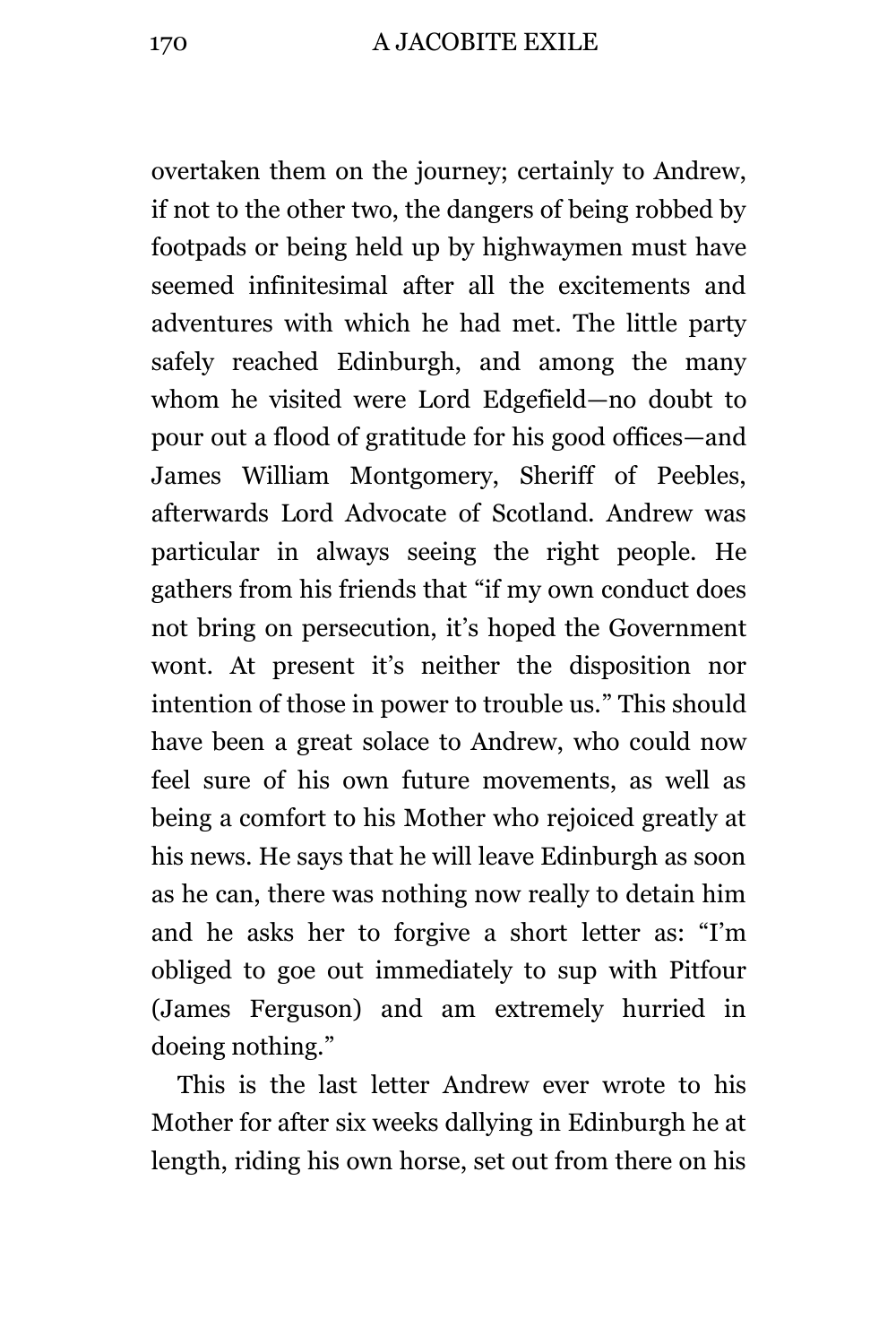long solitary journey home—a distance of about 170 miles. What route did he take? He may have followed part of the track of the division of the retreating Highland army under Lord George Murray seventeen years before and would have reflected on the sad fate which had overtaken many of those who had served under his Prince's banner. Whatever his thoughts, his journey cannot have been an altogether happy one. His best way would have been by Coupar Angus (53 miles from Edinburgh, by the old road) then through Meigle and Glamis to Forfar and Brechin. After fording the North Esk and passing through Fettercairn he probably crossed the Dee at Banchory (thus avoiding the town of Aberdeen) and so on by Monymusk and Old Rayne to Banff (which would have been the easiest going in those days).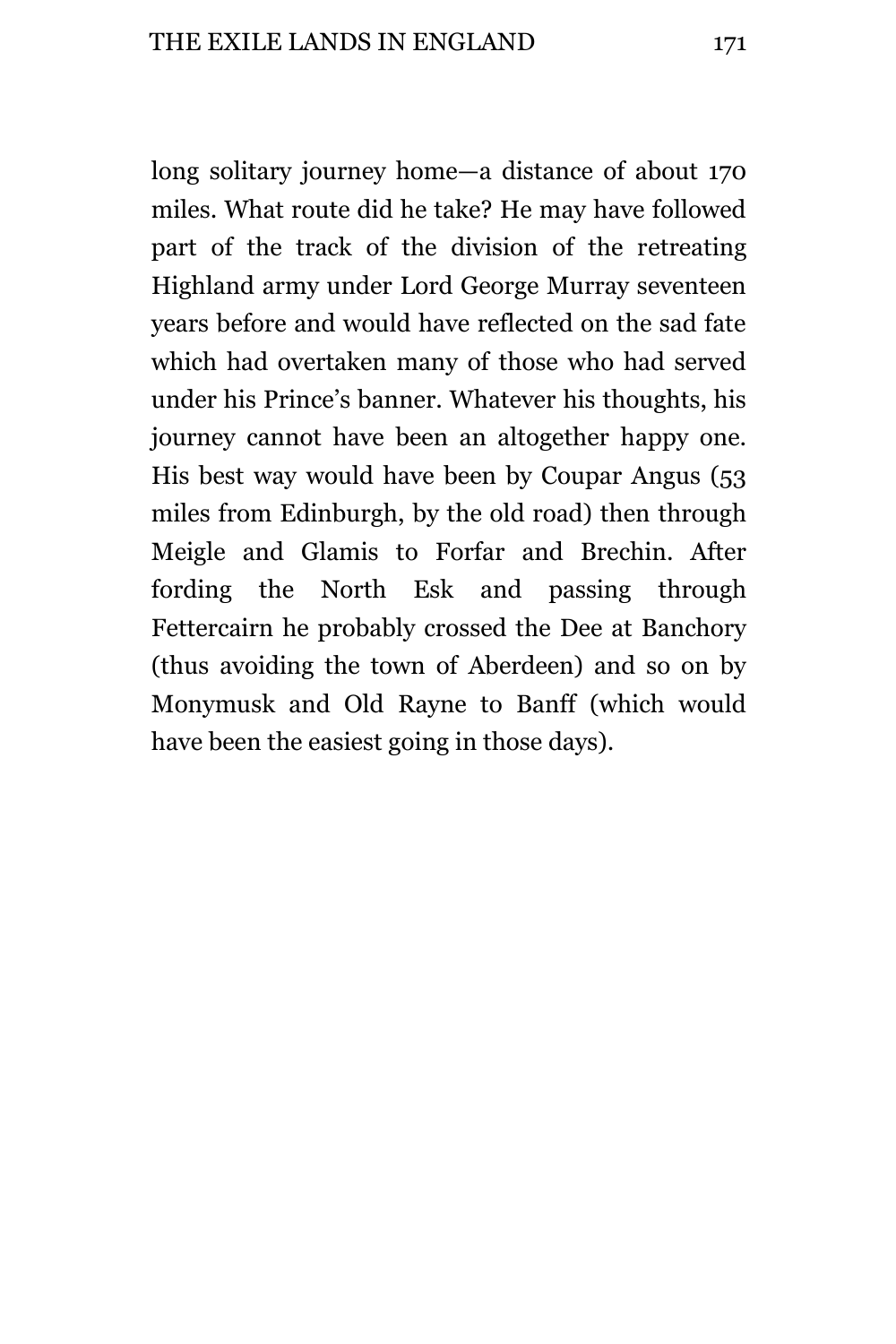# II THE EXILE AT HOME

THERE is no account of his journey but he travelled as quickly as possible. As he rode into his native county how he must have thrilled as he passed many a wellremembered spot. At last the Binn of Cullen came into view. Only a few miles more and he would be Home. But would he find many changes there and elsewhere? Riding on and nearing his birthplace, what memories of his youth came to him. By that burn he had played as a child—here his adored Mother had first supported his tottering footsteps on leading strings. On approaching his property a new and completely unknown Rannes arose before his eyes—the home that his Mother had built for him on the ashes of their former dwelling.

And what of his Mother? Her maternal instinct would have told her that her Andrew was coming daily nearer though he had warned her that he couldn't be exact as to the day of his arrival. For many evenings past she had stood on the slight eminence on which Rannes was erected, straining her eyes for the return of her son—her Ulysses—but in this case unlike Penelope, she had no work to undo, all that was needed was to pick up the old threads, all that she had done was for her Andrew alone; the new house built,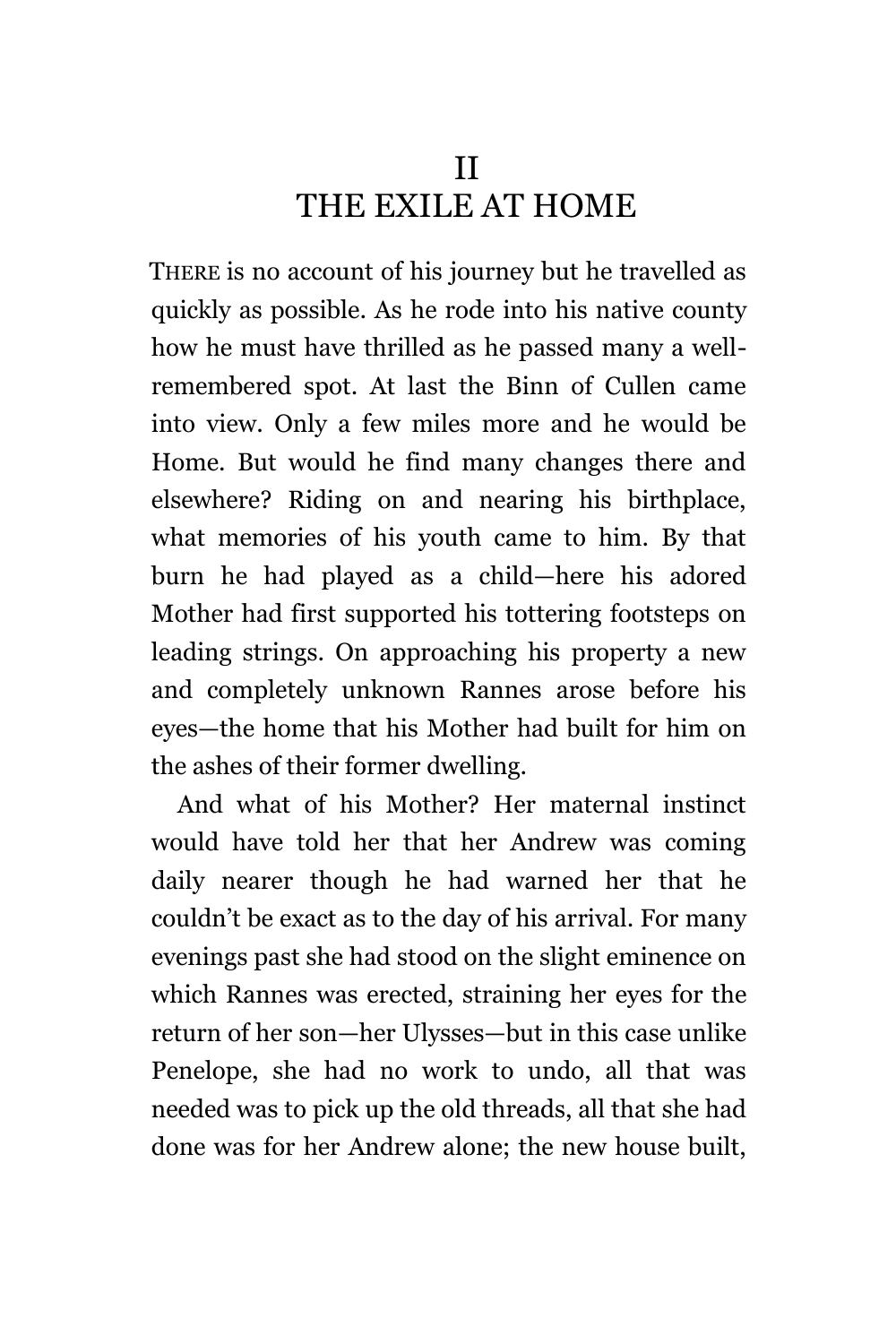the estate in perfect order—all for him. As he neared his home he wondered if his Mother—that kind wise parent who had denied herself so much for his sake would be alive to greet him. He had written to her from Antwerp in January, just before starting on his return, "God grant us a speedy and happy meeting." His pious prayer was answered and the indomitable old lady was at Rannes to welcome him. What a meeting it must have been, how much they must have had to say to each other. No record has been kept of the reunion—after so many years separation—of loving mother and devoted son—but perhaps one may picture the scene.

As he rode past the town of Cullen and the dwelling of his "great neighbours", the Findlaters, many more recollections of distant boyhood arose. He saw many new things—he mourned for others long lost. Perhaps some rude boys may have laughed at this ungainly and unrecognised giant riding his high horse. What did he care for their merriment—he was coming home to his Mother at last. Urging his wearied steed up the hill to Rannes he saw an aged and bent figure silhouetted against the setting sun, her frail body supported on the right by a consumptive son and on the left by an invalid daughter. With her weak eyes the old lady gazed at the approaching horseman in doubt. As he entered the courtyard a shaky voice may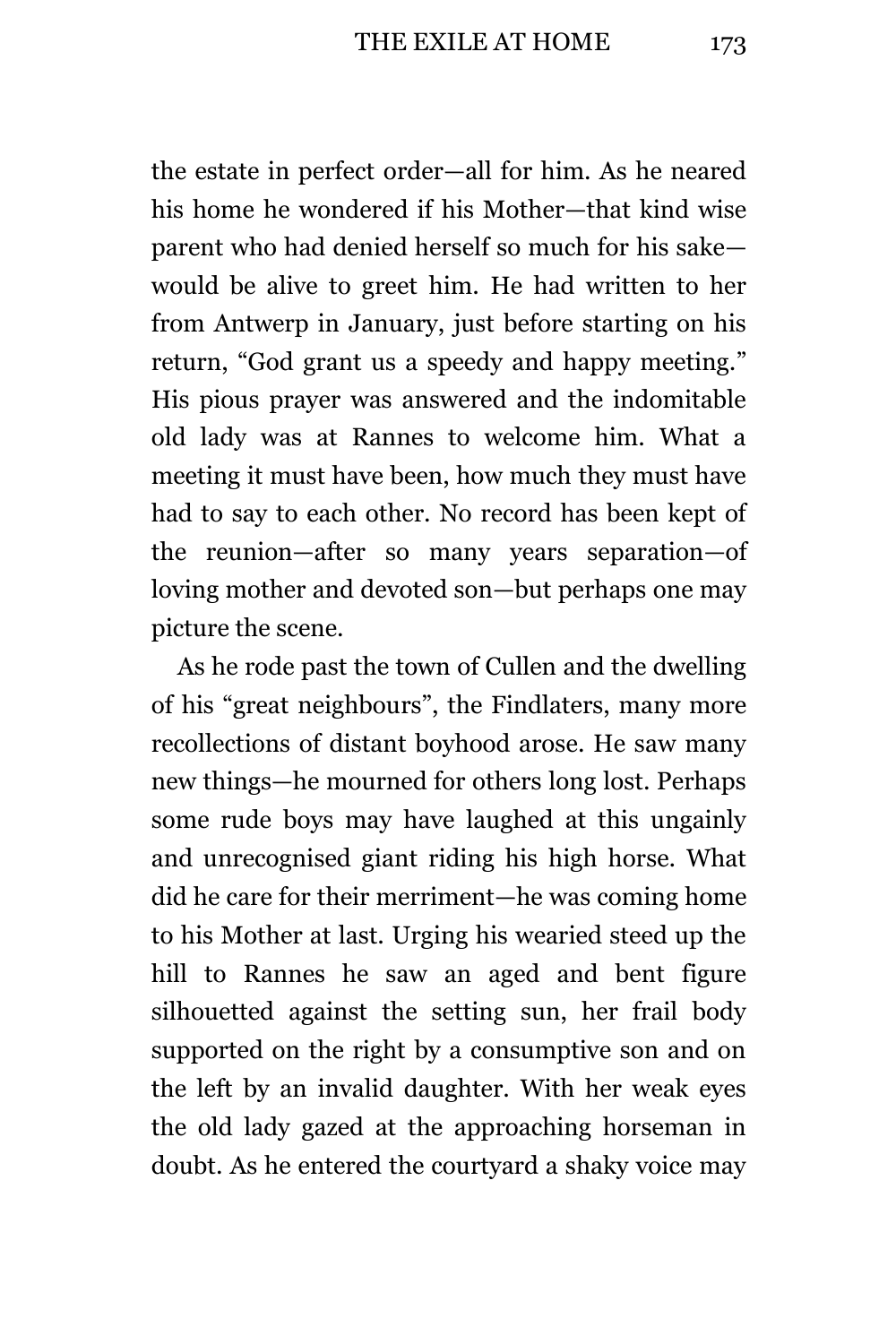have been heard to cry: "is that you, Andrew?" He swung from his horse and for the first time for many years he landed on Banffshire soil. Just for a brief moment Andrew may have paused. Could this frail, white-haired old lady—whom he had left so energetic and active, whose memory he had so lovingly treasured—be indeed his adored Mother? Could that tired thin man be her dear son Andrew? He walked towards her. "Is it you, Mother, at last?" With all her Gaelic simplicity she replied, "Ay, Andrew it's just me." The gentle giant bent to kiss her; the Mother uttered a little cry and then fell sobbing in his arms. Tears—idle tears—and an old woman ecstatically happy for the rest of her life as Mother and son, reunited by the Grace of God, go hand in hand into their new home. The pent-up sorrow of years overwhelmed the proud old lady—no longer need she pretend, no longer need she hold her head high and scorn the tattle of the world. Her Andrew was with her and that was all she cared. Mother and son were together—could Heaven be so merciful?—now she was ready to depart when die call should come. It is possible that no words were spoken, memories and thoughts may have been too much for them and kept them dumb. It may be that the brother and sister wisely withdrew and left those two happy ones together—alone with their thoughts and their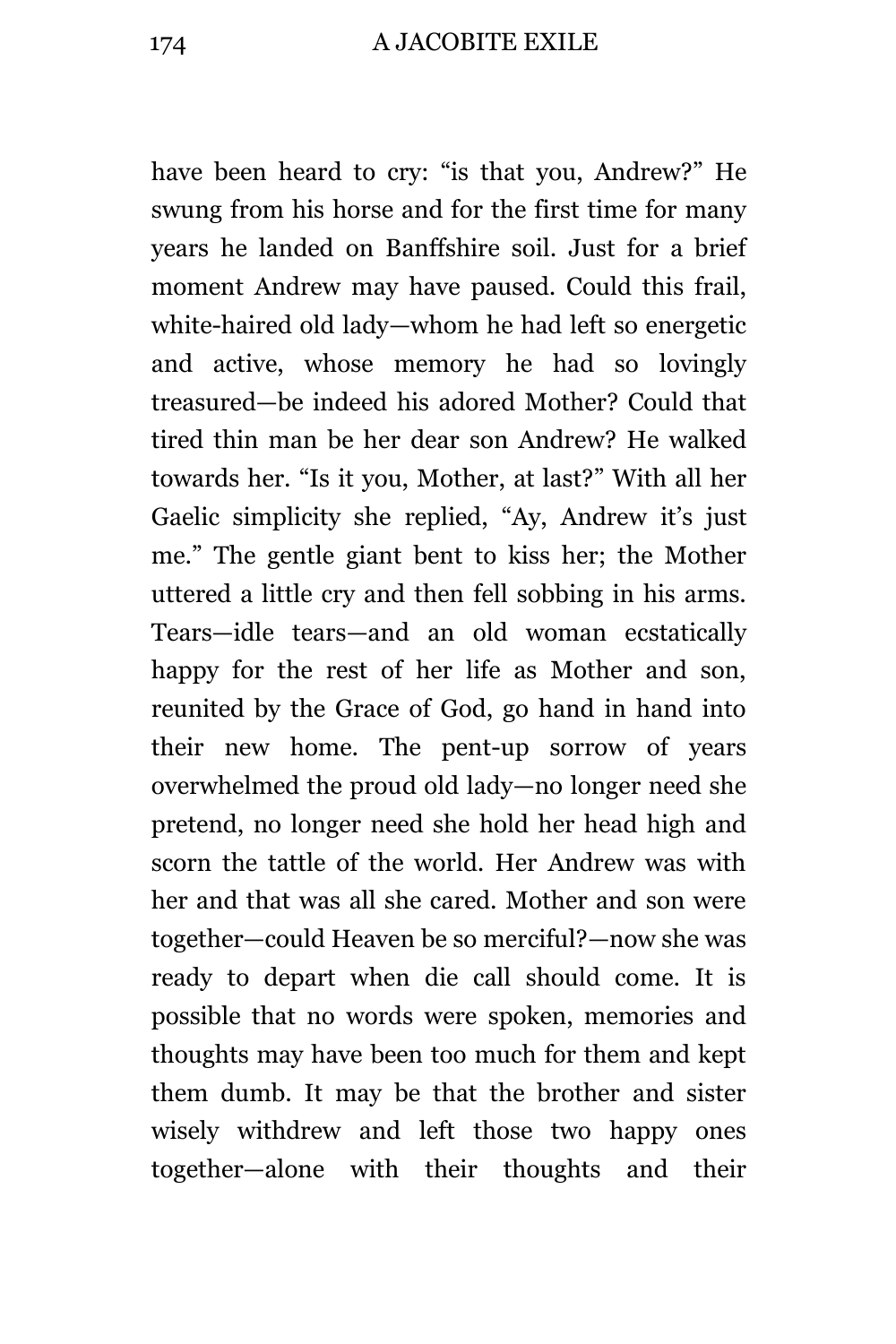recollections.

Of what was Andrew thinking? Better a timeenduring love like this—a love that was stronger and more unselfish than that offered by many wives—he was indeed fortunate in the true devotion of his Mother. What a joy it was to the old lady to conduct her son over the rebuilt Rannes, taking him from room to room, and proudly showing him all the improvements which her care and forethought had provided. It was probably not till then that the much discussed question of papering or painting the walls was finally decided. Mother and son delighted in settling many minor points and in that they drank their cup of happiness—together. Holding her Andrew close to her, she gazed into his eyes. He was no longer her boy Andrew but a battered and sick man of fifty who needed his Mother's care, whilst the splendid old lady must have been nearly eighty years of age. The ways of Providence are strange but in this Andrew was kindly dealt with and he was able to spend six years with her before she was called away.

Andrew's wanderings were at an end. He had reached Rannes in May 1763 and after his arrival the first letter to greet him came from Alexander Innes of Clerkseat, Commissary Clerk of Aberdeen. The writer says that it gave him great pleasure to hear that Andrew was once more at home "after so long and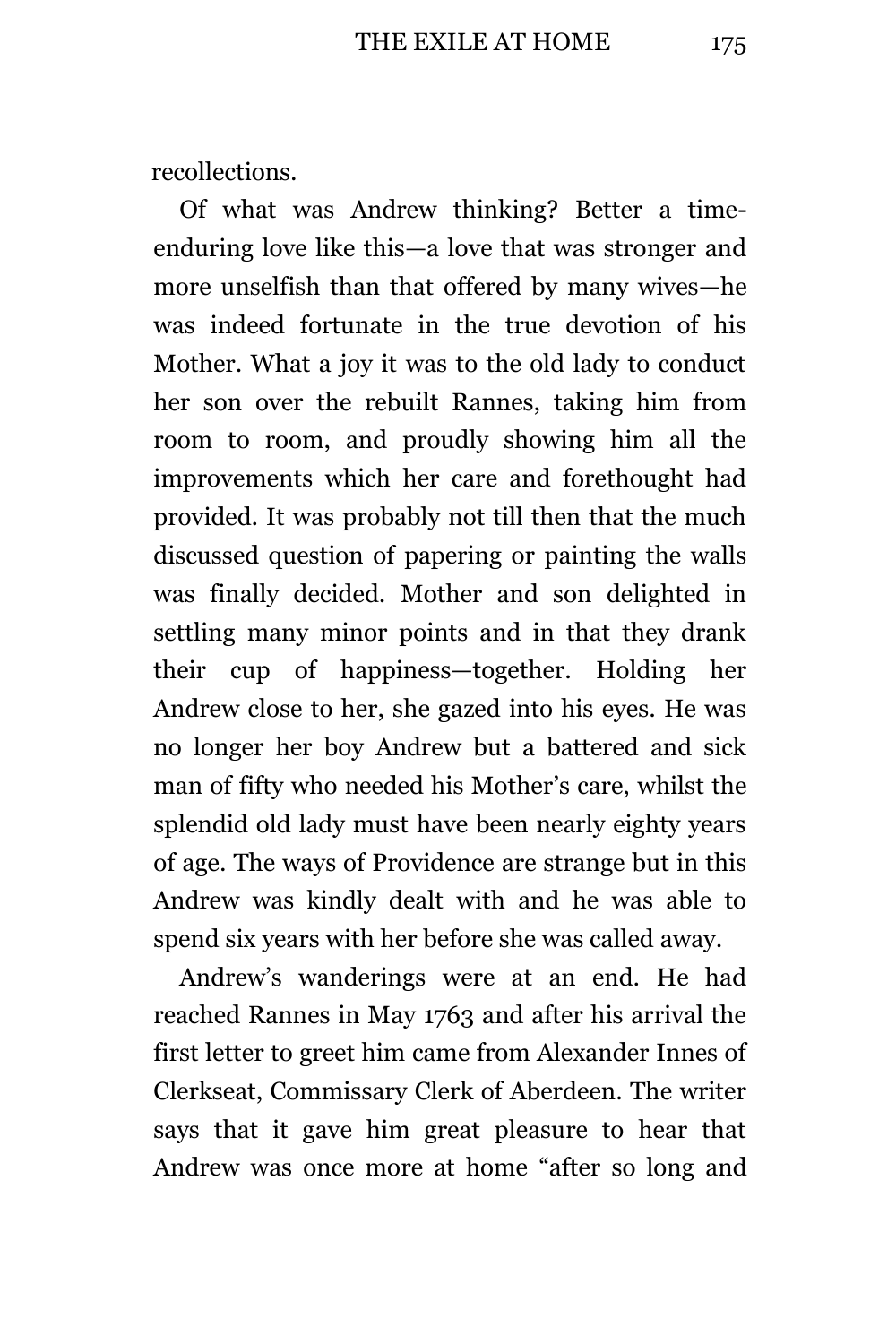irksome absence", and congratulates him on his safe return.

Gradually Andrew settled down at Rannes. But it was not the old life he used to know before 1745; conditions had changed and were changing, so many of his old comrades had passed away, some others were shy of claiming his acquaintance, but his relations rallied round him and endeavoured to make the returned exile as happy as possible. His brotherin-law, James Gordon of Glastirem, whitewashed by the "ignoramus" verdict of the jury in Edinburgh in 1748 and four Leiths, who were also "out" in the Jacobite Rising, had lived down the odium connected with it in the eyes of the Government. John Leith of Leith Hall, who died in 1727, had five sons, four of whom were Jacobites in the '45. The eldest, another John, who took no part in the Rising (succeeded to Leith Hall and was therefore less tempted) had married Mary, sister of Andrew. John's four brothers were Patrick, George, Lawrence and Anthony; the two latter were taken prisoners, transported to the West Indies but ultimately got back to Scotland. Lawrence Leith was quite a character who on his return from transportation, lived in Aberdeen. Many stories were told about him. It is said that he was once asked what would happen to outlaws in the next world, and he replied that in a dream he had a vision of the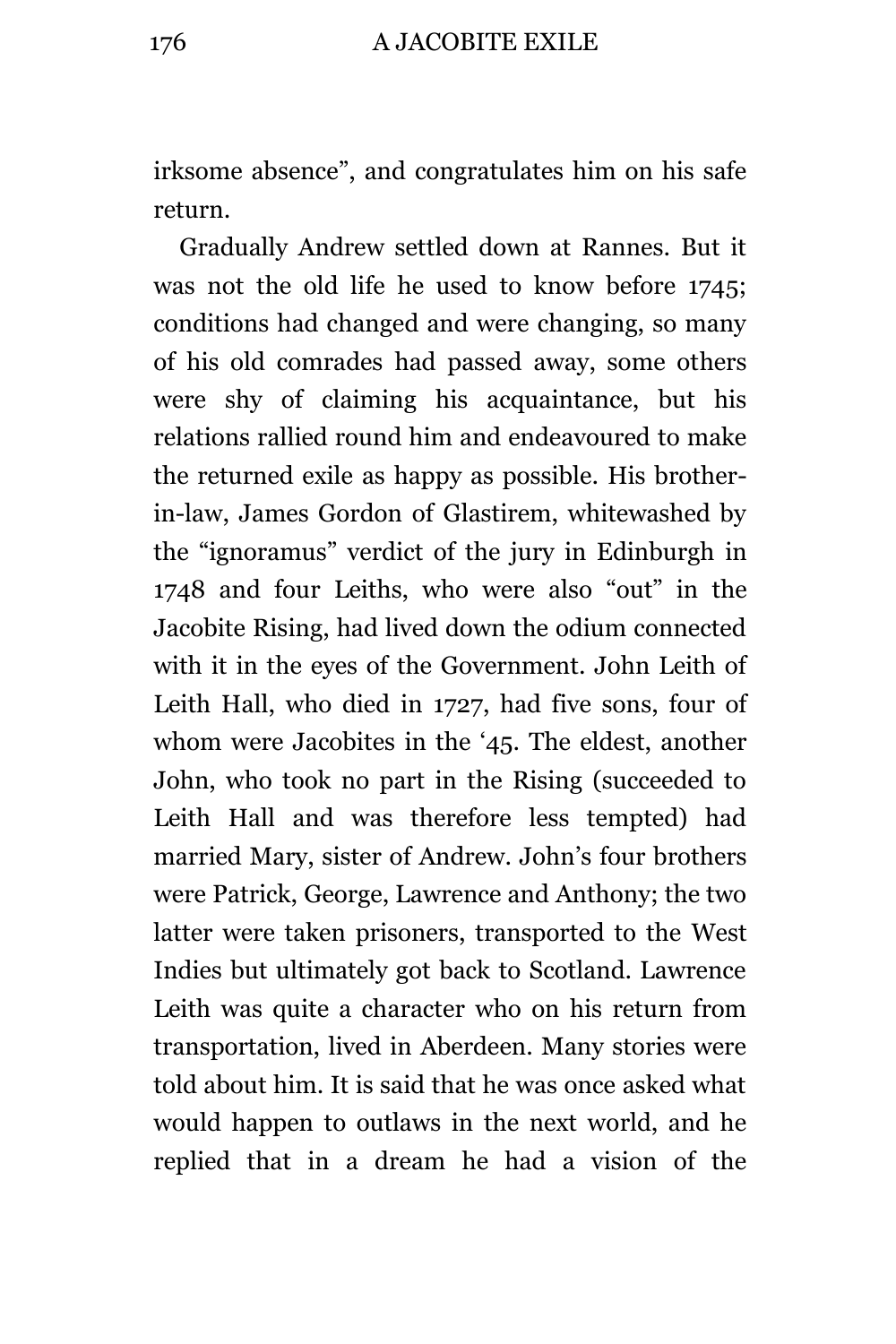judgment day, and upon an angel asking him what church he had been in the habit of attending, he frankly replied "None". The angel frowned and asked his name and address. "I hae nae name," was the answer, "I'm only a puir, auld, nameless, hameless rebel." The angel then smiled and admitted him to Paradise.

Many other friends were prepared to welcome Andrew, though at first he was rather diffident of going about as he feared a rebuff. Lord Findlater was somewhat slow but even he thawed at length and became on the best of terms with his repatriated neighbour. James, 2nd Earl of Fife, then Lord Macduff, had early evinced his sympathy with Andrew, when the latter arrived in London, giving him much sound advice (of which his Lordship was always very generous). But his interest in Andrew lasted during the whole of the latter's life and in 1772 took a practical shape which will be referred to in its chronological place.

Andrew was free, with some reservations, to come and go as he liked and on all sides he received congratulations on his good fortune.

In the end of 1763 there happened an event which cast a gloom upon the reunited household at Rannes. Andrew's nephew, John Leith of Leith Hall was the victim of a tragic affair in the streets of Aberdeen.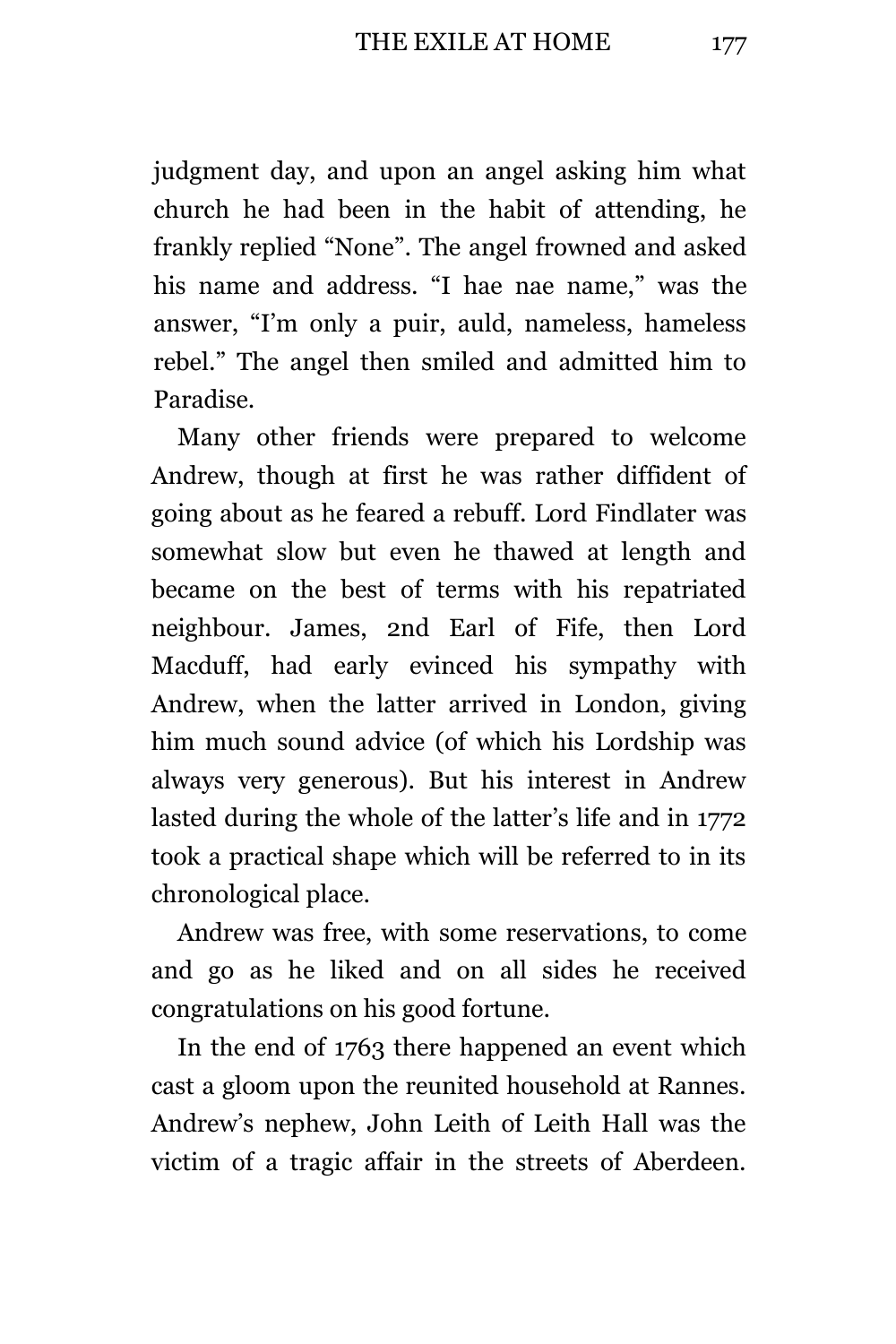About midnight on 21st December in the house of a certain Archibald Campbell, "a vintner," during a convivial party, a quarrel arose between John Leith and James Abernethy of Mayen, Banffshire. The origin of the dispute seems to have been forgotten, and it would have been amicably settled had not Patrick Byres of Tonley, another Jacobite of the '45, recently returned from France, urged Abernethy to a duel and, it is alleged, even loaded the pistol for him. When the two disputants went out of the room one of those left behind was heard to remark that he hoped "Leith would take care to keep out of harm's way". Shortly afterwards the sound of firing was heard from the street, the rest of the party ran out to discover the cause and found John Leith lying on the pavement of the Plainstones seriously wounded by a bullet in his forehead. He died three days afterwards. James Abernethy, who was said to have been slightly wounded in the thigh, avoided arrest by immediate flight to the Continent, being assisted in this by some of his friends, who provided him with a horse to escape from the town. After the catastrophe, Patrick Byres fled to France and for the second time went into self-enforced exile. Local report had it that for many years afterwards one of the bullets fired on this occasion was to be seen embedded in a neighbouring lamp post. Abernethy was indicted at the Circuit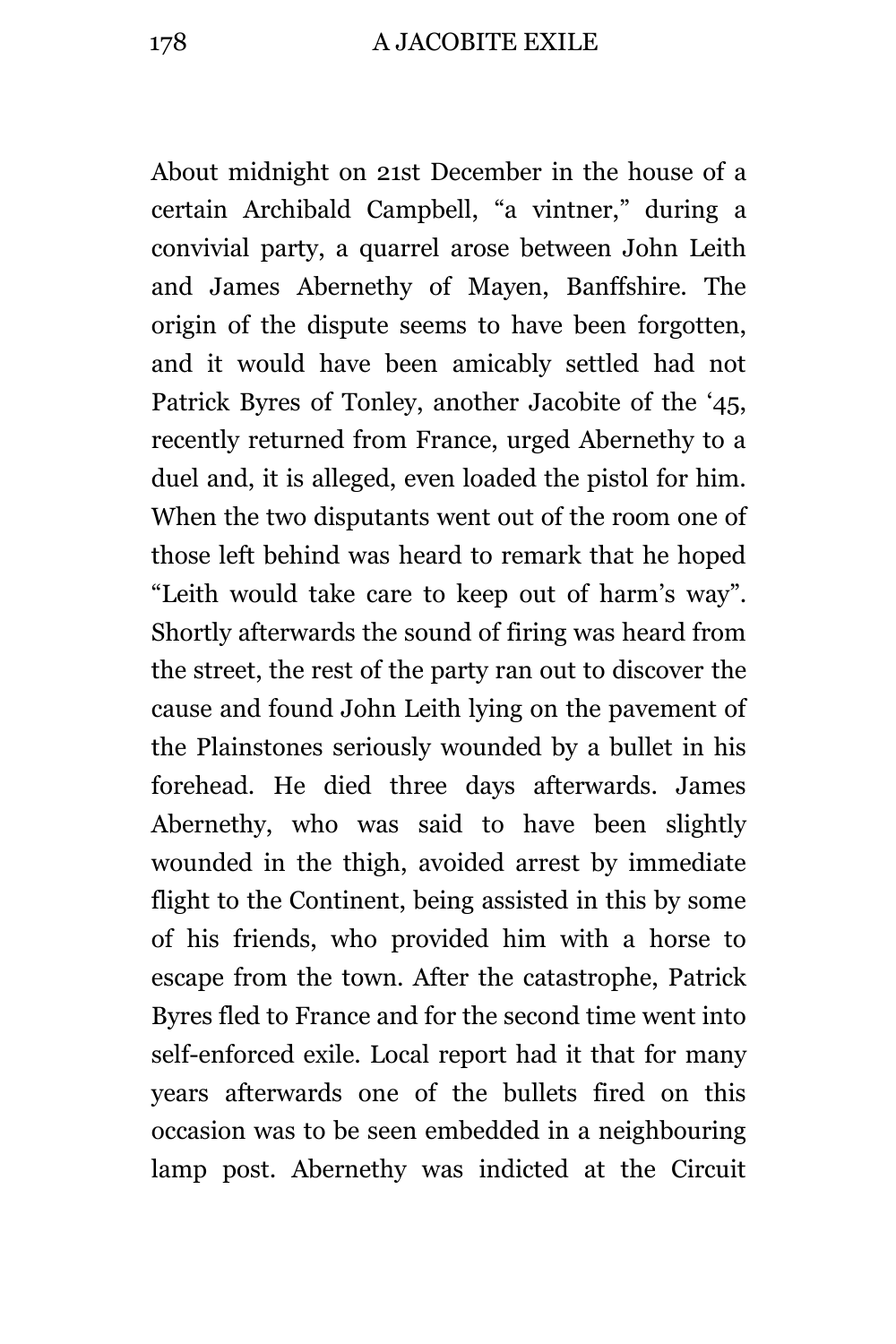Court of Justiciary held at Aberdeen in May 1764 before Lord Auchinleck (James Boswell's father). In the *Scots Magazine* it is recorded that at Aberdeen, "James Abernethy of Mayen was *outlawed* for not appearing to stand trial for the murder of John Leith." Andrew Gordon, a doctor in Fochabers, wrote at the time to his uncle, James Gordon of Letterfourie, in London; "Your compliments to Rannes shall be delivered by letter, as a personal visit will not be agreeable to a man distressed as he is just now with the death of his nephew Leithhall, kill'd last week in a duel by Abernethy of Meyan." To Andrew, who had already suffered so much, this cruel murder came as an additional sorrow.<sup>1</sup>

It is strange to note that Andrew Hay should have taken the trouble to matriculate his arms at the Lyon Office in Edinburgh, the year after his return from exile. These are: "The arms of Hay of Rannes, 1st and 4th quarters argent, three escutcheons, gules (for Hay), 2nd and 3rd quarters azure, 3 cinquefoils, argent (for Fraser). In the fess point a crescent for difference." The crest adopted was the figure of a goat, as a distinction from the rest of the family, who use the goat's head only. The motto is "Spare

**<sup>1</sup>** A curious old ballad on this event is given in Appendix IV.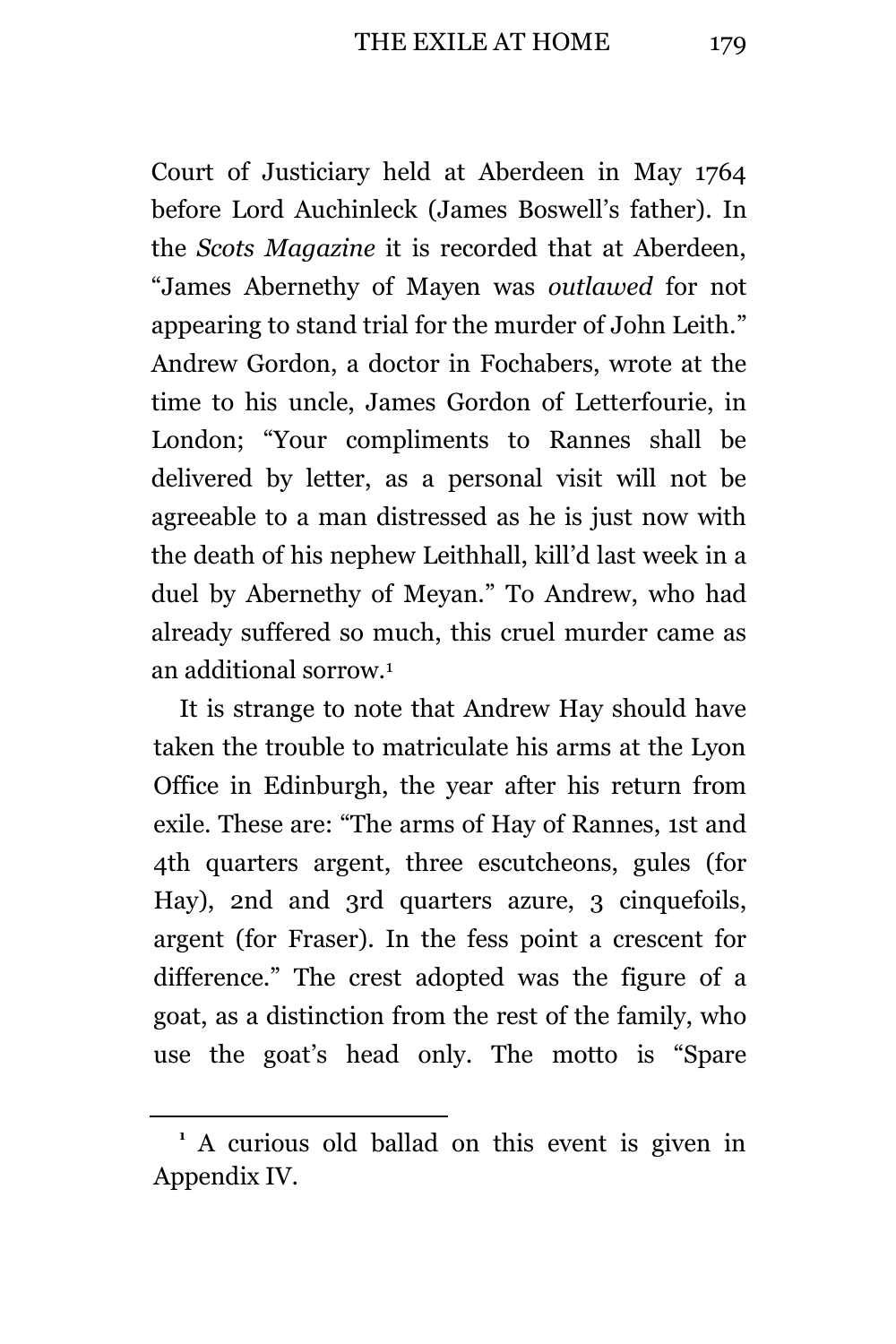Nought."

Undoubtedly Andrew kept his promise and took no part in politics, but remained quietly at home and contented himself with looking after his estate and tending his Mother in her last few years.

So we can picture Andrew during the next few years gradually working his way back to a position as a respected proprietor and resuming his former standing in the county. More and more people, who at first cautiously held back, went to visit him and in the society of his old friends and the home he held so dear, the years slipped by. Andrew wrote most cheerfully to Lord Fife revealing his love for Banffshire and proving that in the enjoyment of his native air he had completely recovered his health. He begins his letter of 8th March 1767 by saying that he is "just getting on horseback on a jaunt to Forres", a distance of approximately 30 miles.

In the summer of 1765 Lord Fife made a prolonged tour on the Continent, the journey being undertaken largely for Lady Fife's health, which did not benefit greatly by the change. Andrew is solicitous for her and hopes that a short course of Banffshire air will "restore her Lap. to the good health that the cursed hurrie of Smoaky London has impaired". He begs Lord Fife not to delay: "Haste down to Duff House for health, haste down to your friends who regrates your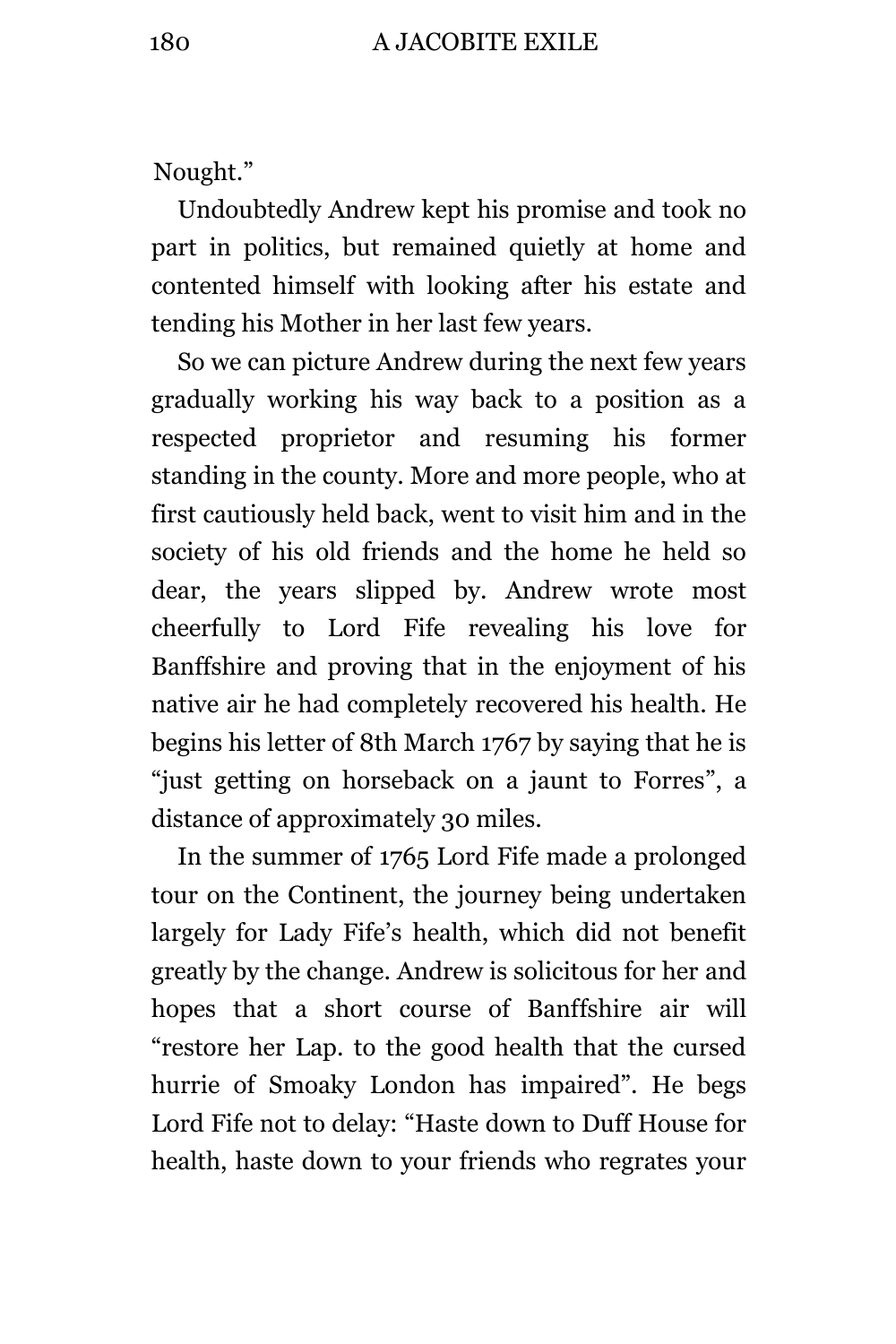absence and will rejoice on your arrival." Andrew continues; "it's everybody's duty to make the best of the few years, possibly days, allotted to us, and as your Lop. is largely furnished with the means of gratifying your refined taste, it would really in my oppinion be culpable not to take a proper share of every pleasure in life. I wish, however, your Lop. and the Countess could find in Banffshire alurements to keep you longer amongst us. It would be your own fault if you wanted the best Society this county affords and, vanity apart, there's few Countys affords better."

Further remembering how much any local gossip had appealed to him during his exile, he thinks it incumbent to give the tittle-tattle of the neighbourhood. He relates that there had been a "merry meeting" in Banff, which he could not attend owing to the prevalence of a storm. Everything "went cordially and smoothly on without either pets or discontent. Some marriages, the consequence of such meetings, have happened and others talked of." He has been away for a few visits and received a few. Lord Fife's brother, the Hon. George Duff and his wife had breakfasted with him. Lord Findlater, the 6th Earl, who had succeeded in 1764 (and died by his own hand in 1770), is shortly expected home from Edinburgh. "To his honour be it said he loves Cullen House and always leaves it with regrate." He next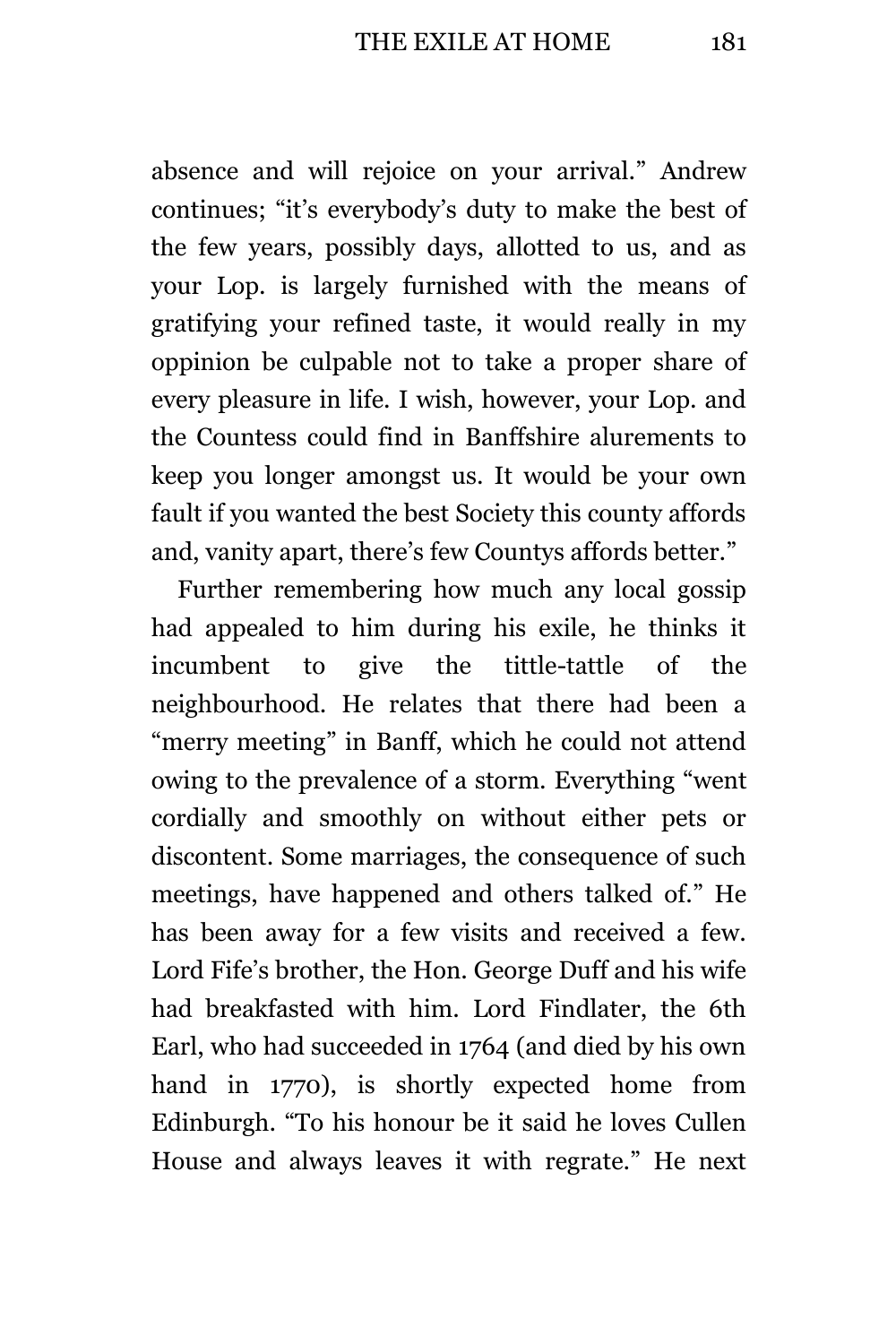alludes to Alexander, 4th Duke of Gordon, and his first wife, Jane Maxwell. She was always eccentric and in her childhood, with her sister, Eglantine, afterwards Lady Wallace, caused amusement by riding a pig in the streets of Edinburgh. (These animals, belonging to the Peter Ramsay who owned the Inn outside the Cowgate Port, were apparently allowed to roam at pleasure.) In 1790 she made a great sensation by appearing at Court in a dress of tartan cloth, the wearing of which had been prohibited by law since the battle of Culloden. Tartan shortly afterwards became the fashion. She raised the Gordon Highlanders (the 92nd) in 1794. Having quarrelled with her husband she left him and died in London in 1812. In the *Complete Peerage* there is a quotation from "The Female Jockey Club, 1794," in which she is thus described:

"*The Duchess triumphs in a manly mien Loud is her accent, and her phrase obscene*."

Andrew mentions that the Duke has not yet come north but adds that he "seems to like Gordon Castle." As a little rap to Lord Fife about Duff House, Andrew writes: "I wish I could say as much of other Great Folks." He says that his Mother and the rest of the family join him in offering their respects. "The good old Lady always mentions your Lop. with honour and esteem." The letter ends with a further reminder that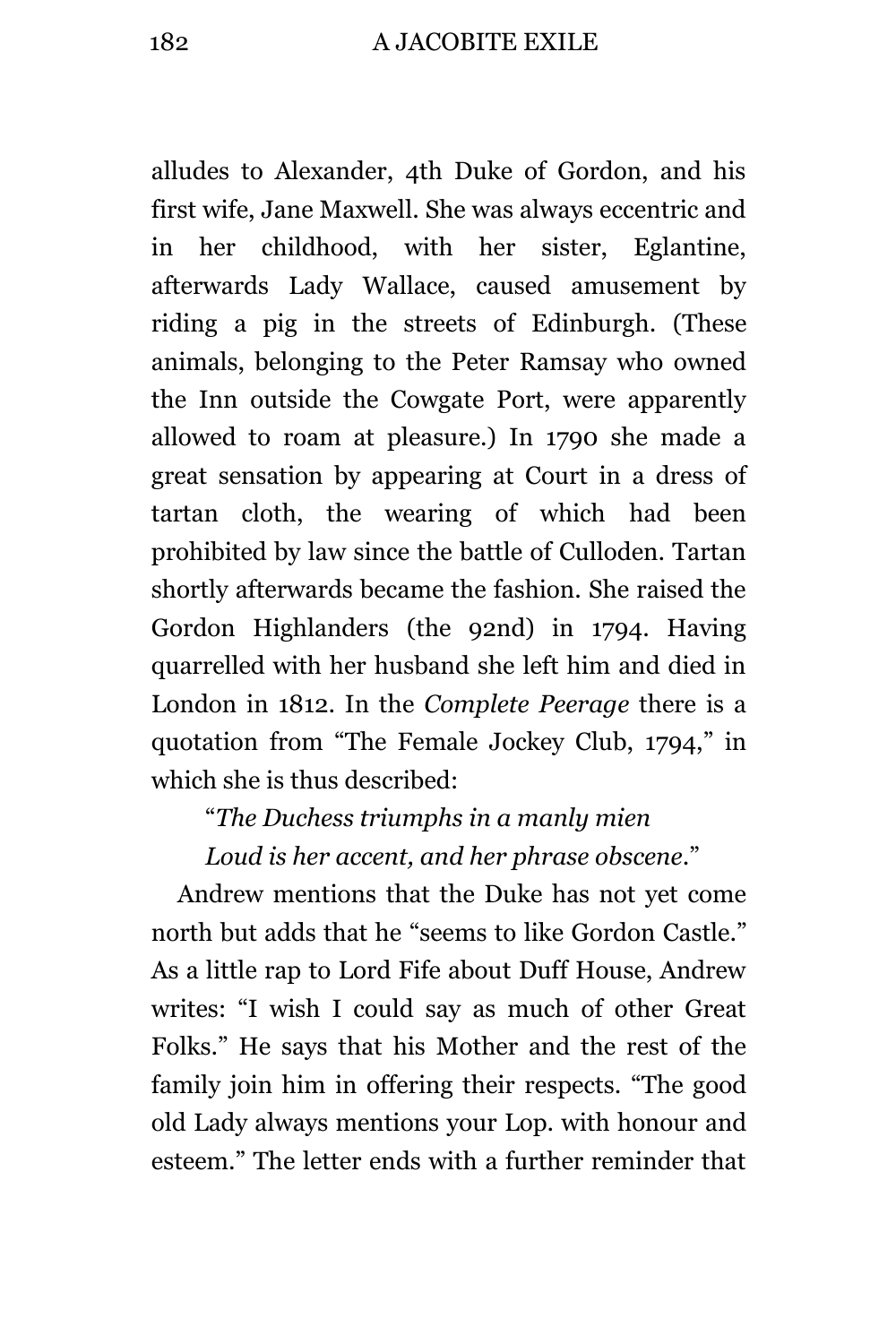there is such a county as Banffshire and its inhabitants. "May all happiness attend you and may business hurrie you down to Duff House as I suspect a long absence, if entirely left to inclination."

On 16th December 1771 Lord Fife, then M.P. for Banffshire, wrote from Duff House to ask for Andrew's political support, though there was no election then imminent (the next one did not take place till 1774), but the candidate was undoubtedly looking ahead. He requests Andrew to stand by him and give him a friendly support. "Indeed I have a stronger claim on you than that of Relation. It is that of an affectionate warm heart, which I can say without flattery feels very kind to you." There was nothing like laying it on thick, even amongst politicians of those days. "I would take a very hearty part for you or any of your family did they call on me for support. I know you wont sit at ease and see me pulled to pieces." Next he alludes to the fact that Andrew's Mother is dead. "Was my worthy old friend Lady Rannes<sup>1</sup> in life I know she would give me her aid on this occasion." Helen Fraser died in December 1769, nearly sixty years after the date of her marriage. Andrew was shortly to suffer another loss, his only

**<sup>1</sup>** This is the usual Scottish manner of referring to the wife or mother of a Laird.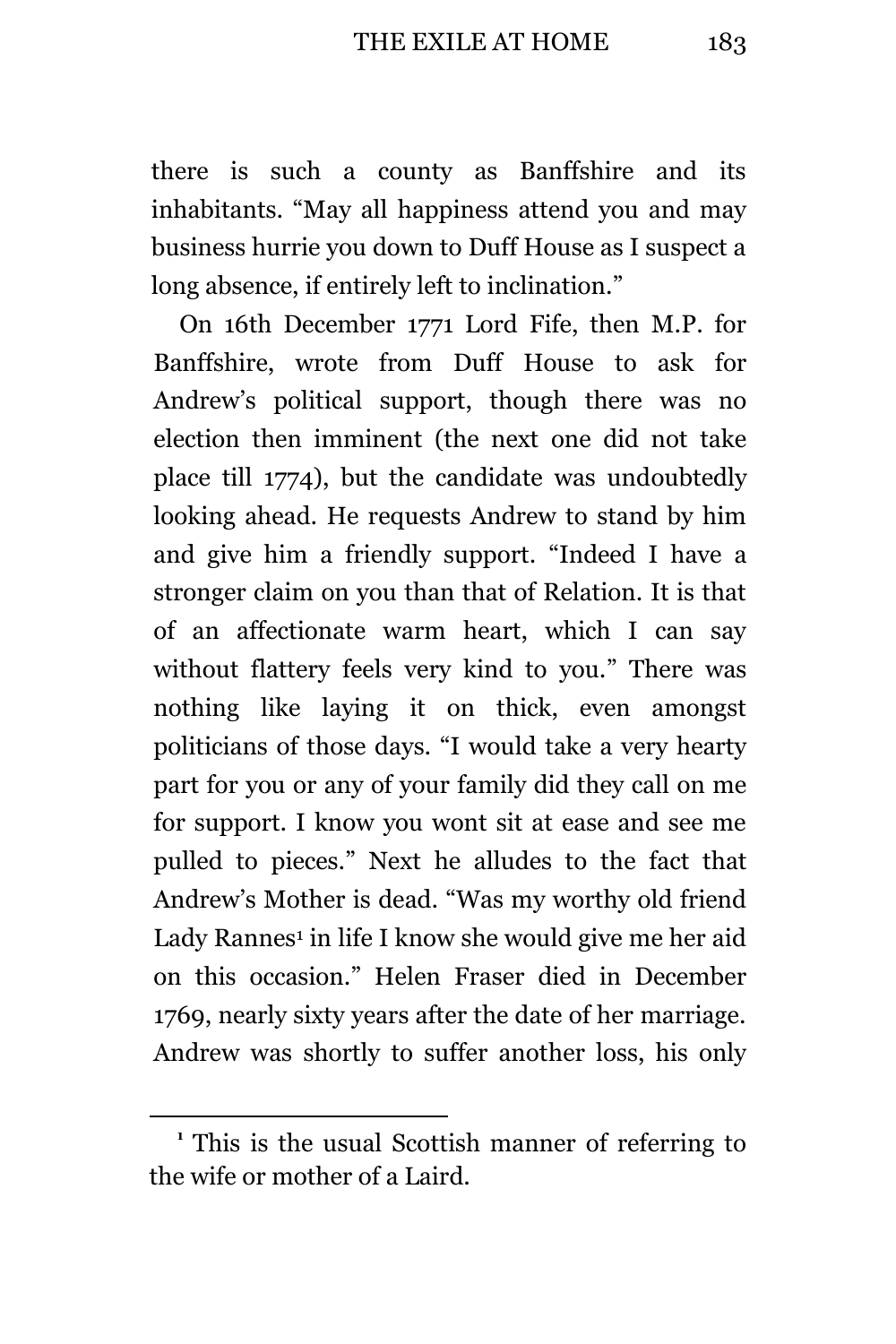brother, Alexander, long an invalid, also died at Rannes on 3rd November 1771, aged 47. The letter continues: "You know, my good Sir, what it is to sitt up and be pelted by many who for three years are resolved to misrepresent and turn everything they can think of into unfavourable construction. If they stick to truth I defy them and tho' I perhaps shall have little of their malevolence, yet I know they will be busy. Therefore on you and a few worthy friends do I trust myself."

The writer was soon to show his friendship for Andrew in a yet more practical manner. The latter had been living undisturbed at Rannes for nine years when in February 1772 Lord Fife wrote to Lord Suffolk<sup>1</sup> asking that pardons should be granted to Andrew Hay and James Gordon of Cobairdy for their share in the Rising of 1745, adding that "these two men have ever since their return behaved so as to merit the favour and protection of the Government, living near Lord Fife and visiting and being visited by everybody in the country," and requesting that the petition enclosed be laid before his Majesty. He quotes a letter from John Innes of Muiryfold in which the latter had said: "Your Lop. knows perfectly that in

**<sup>1</sup>** Henry, 12th Earl of Suffolk and 5th Earl of Berkeley. Sometime Lord Privy Seal and Secretary of State for the North.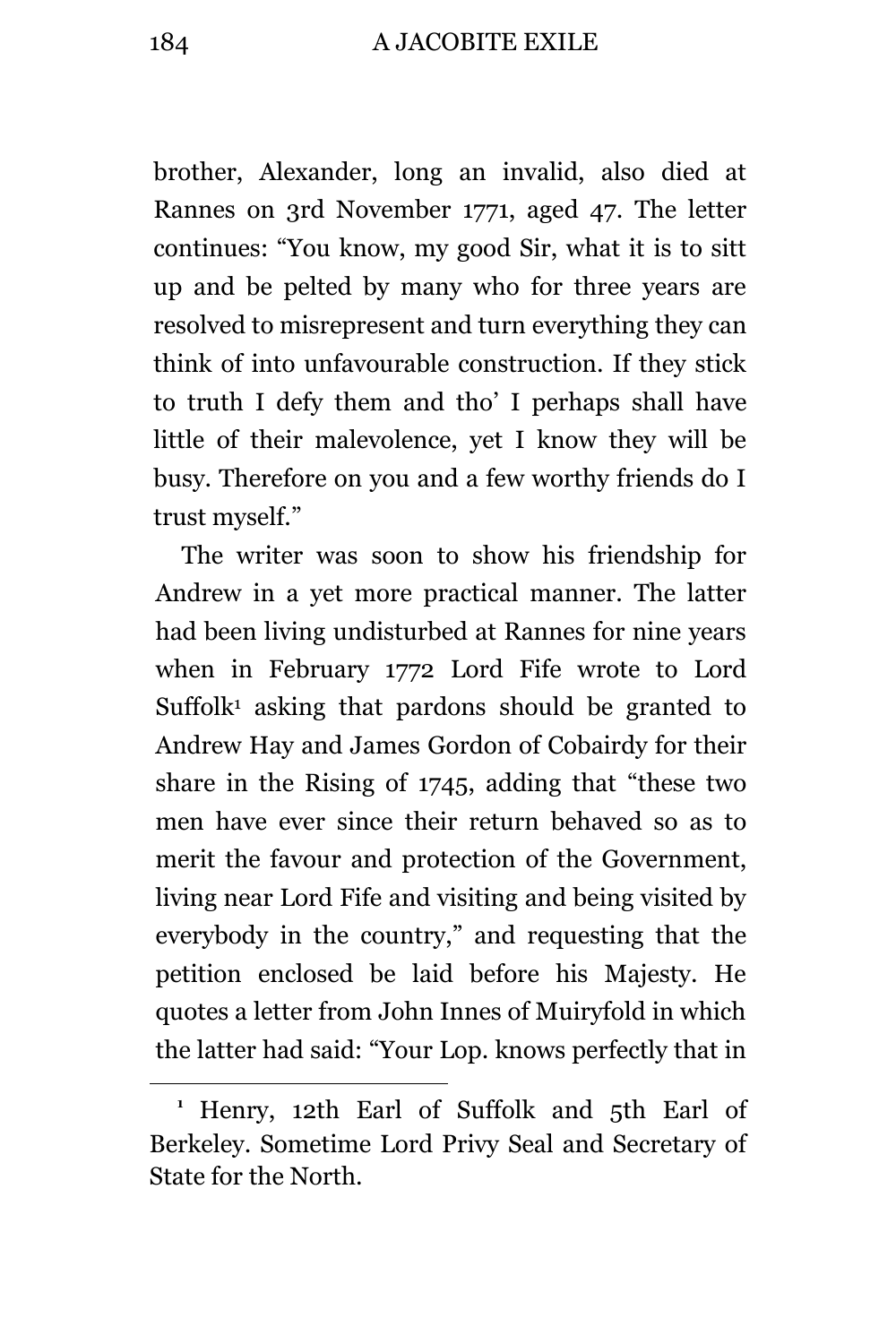Mr. Hay's present situation, he is not at the same liberty in many things as others, which must be very disagreeable to a man of his sentiments and situation. So if your Lop. can remove that restrain, I believe you'll agree with me that he will make a good member of Society." The letter proves that again Lord Fife was combining friendship for Andrew with a keen eye to his own political interest for he says: "Mr. Hay lives in the County I represent, and I do think it my duty to assure your Lordship upon my Honor that a more proper object cannot be recommended to His Majesty than Mr. Hay." The writer does not intend to be forestalled by his political opponents for he continues, "I understand that those who oppose my interest in the County have taken up the merits of this matter, and are resolved to do every thing in their power to obtain a Pardon for Mr. Hay. They have throwen out unkind insinuations against me that this has not been done for Mr. Hay, especially as others have obtained the like Grace. It will, my good Lord, be very serviceable to my Interest in the County if you will do this thing for me, and at the same time do me the justice as to trust my assurance that your Lordship will have the approbation of every body for this Act of Royal Clemency."

The Petition sent to Lord Suffolk runs thus: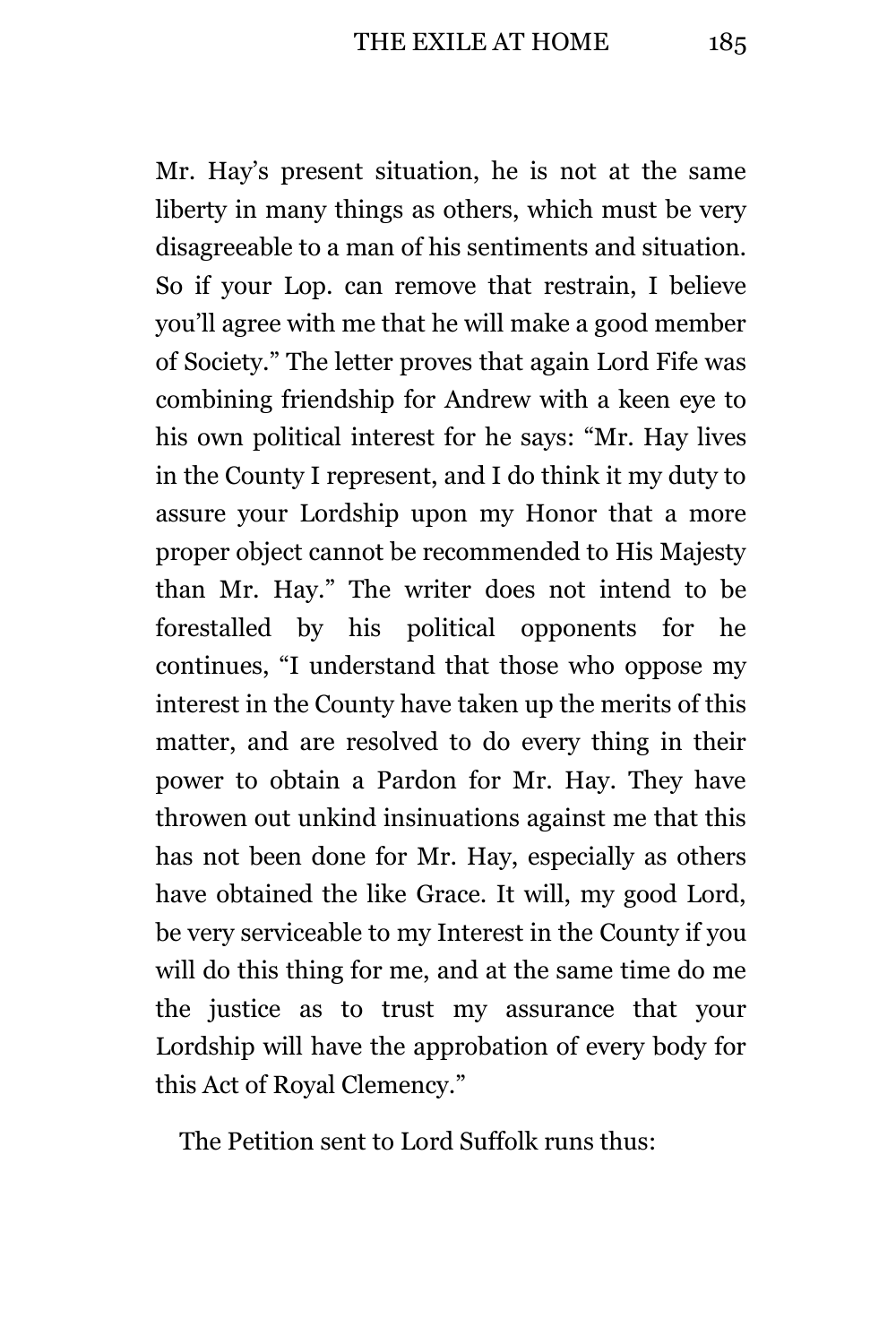"To the King's Most Excellent Majesty

The Humble Petition of Andrew Hay of Rannes in

the County of Banff in North Britain, Most Humbly Sheweth,

That your Petitioner at an early period of Life and when under the absolute authority of a parent was unfortunately compelled to engage in the unnatural Rebellion of 1745.

His youth and some favourable circumstances in his conduct induced Government mercifully to leave him out of the Act of Attainder.

Since that time it has been the Study of his Life to render himself worthy of the Mercy that was graciously extended to him, and he has never once swerved from his Duty as a good and Loyal Subject to the best of Kings.

That your Petitioner has still however the misfortune of being Excepted out of the Act of Grace passed by Your Royal Grandfather and of having a Bill soon afterwards found against him.

That your Petitioner most humbly Flatters himself he will be recommended as a proper object of Your Majesty's further Grace by Gentlemen in his Neighbourhood the most zealously attached to your Majesty's Royal person and Government.

That encouraged by your Majesty's Known Clemency and these Recommendations your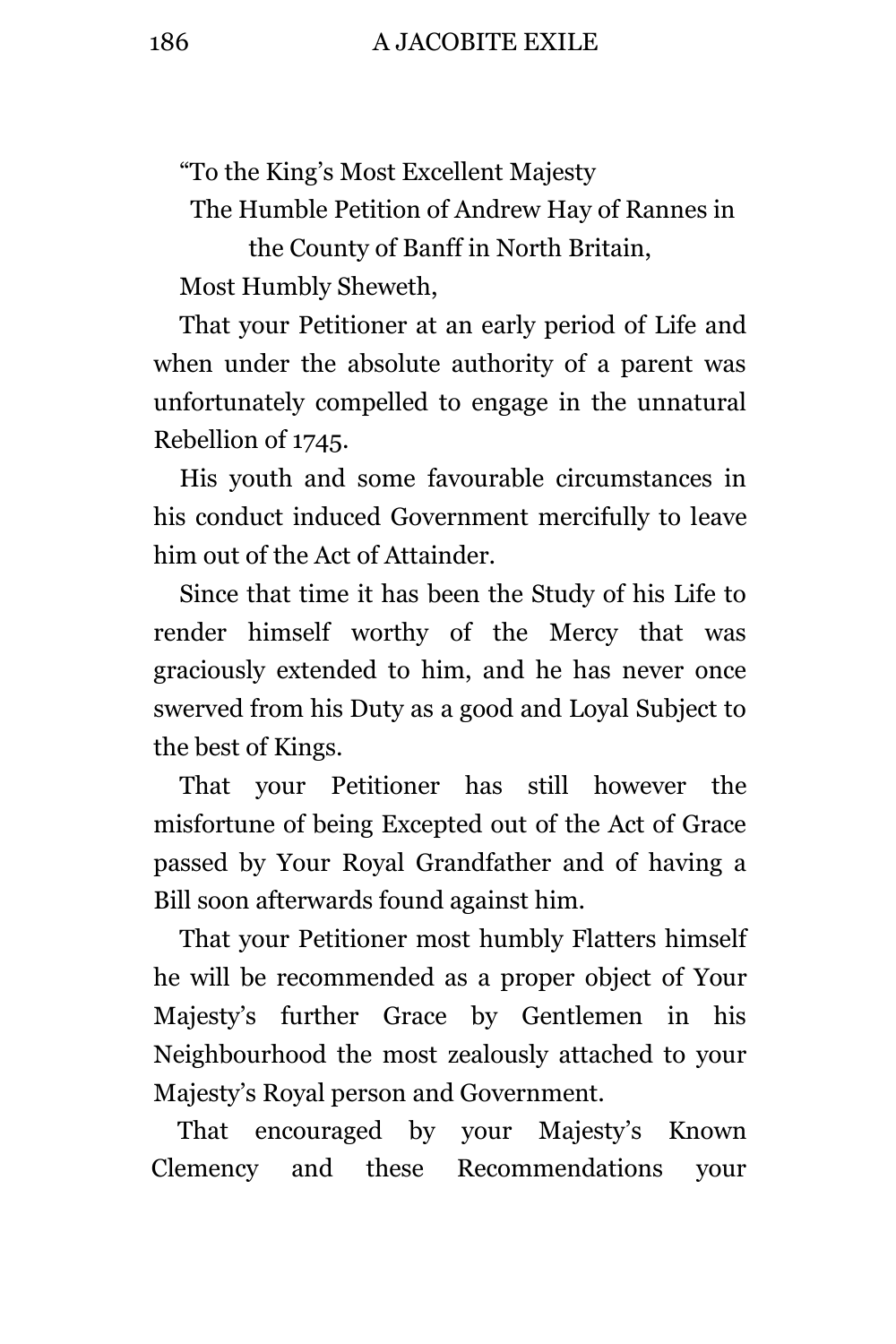Petitioner humbly presumes to throw himself at your Majesty's Feet and to implore your Forgiveness and Free Pardon.

And Your Majesty's Petitioner ever prays———"

To the above Petition was attached another document which shows that Andrew's application was fully supported by his friends in Banffshire.

"We Your Majesty's most Dutefull and Loyal Subjects—The Commissioners of Supply and Justices of the Peace of Banffshire,

Do Most Humbly Certify to Your Majesty the Truth of the Facts stated in the before written Petition and do therefore with great humility most Humbly recommend the Petitioner as a proper object of Your Majesty's further Grace for a Free Pardon."

Some statements in the Petition would be capable of correction; it was for instance euphemistic to say that he was under "the absolute authority" of his father, or that he was "a youth" in 1745, he being at that time thirty-two years of age. These inaccuracies may have affected the issue.

Lord Suffolk replied that as long as they *(i.e.* Andrew Hay and James Gordon) remained unmolested, he would advise nothing to be done in the matter, but added that he would receive no application in their favour from anyone but Lord Fife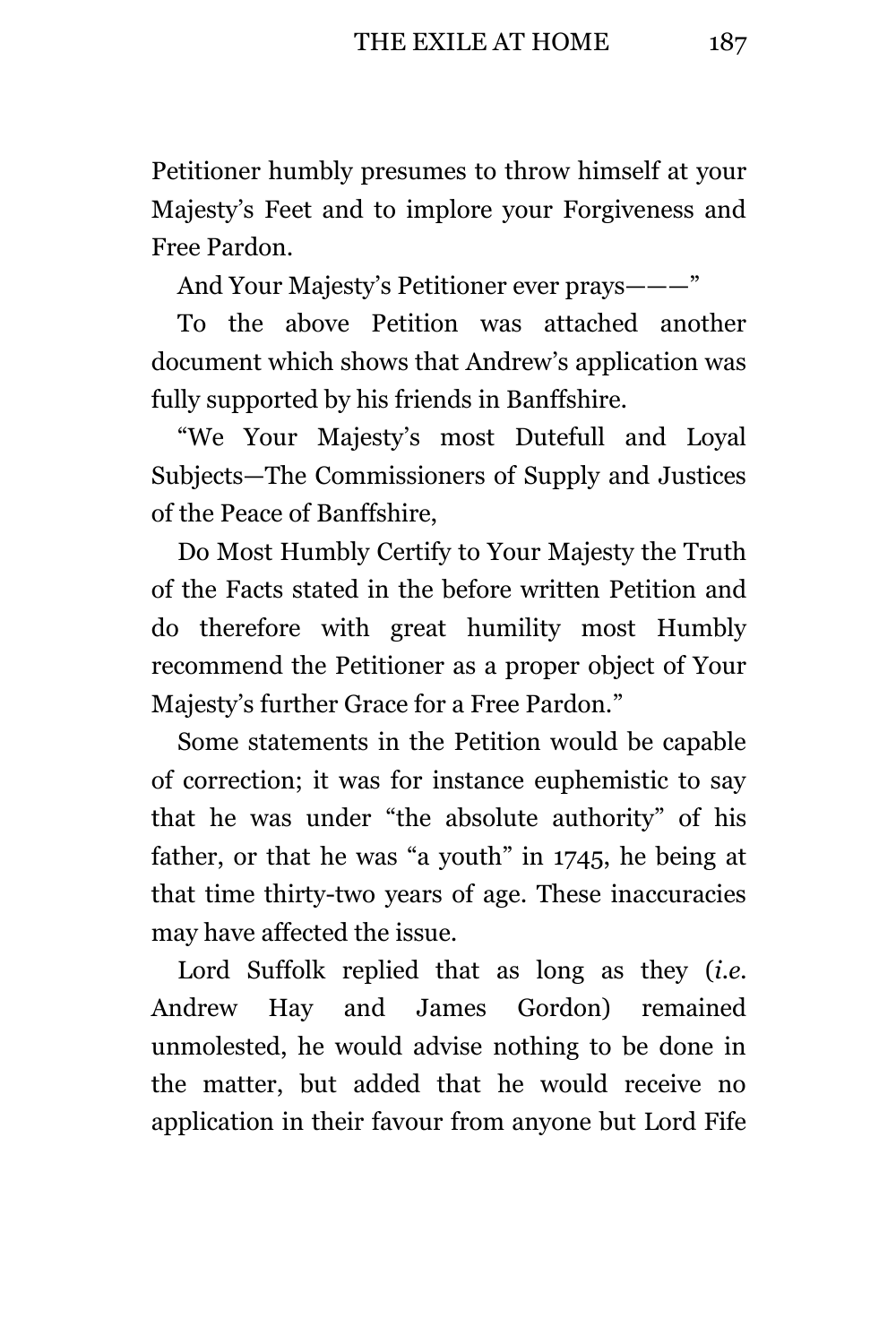"but what shall come from me".<sup>1</sup>

But Fife was not content with this refusal and wrote several letters to Lord Suffolk in 1773 urging the matter, in one of which he says, "I have been very importunate with your Lordship in favour of my near Relative and friend Mr. Hay." (Through Helen Fraser's mother, Mary Duff, they were second cousins.) Lord Suffolk replied that he was always anxious to serve Lord Fife especially on an occasion like this, "if I did not foresee that the laying Mr. Hay's Petition before his Majesty would draw on other applications of the like kind." He reiterates that if Andrew is allowed to live peaceably it would be unnecessary to trouble the King on the subject; that nobody's recommendation would have so much weight as his correspondent's and that if any proceedings were started against Andrew he would at once place the Petition before the King.

Lord Fife also wrote to the Lord Advocate of Scotland informing him that he had sent the Petition to Lord Suffolk and hopes that if any application were made to the former he would support it. Yet once more did Andrew's persistent supporter address Lord Suffolk on the subject and again the latter replied that in view of the many forms that must be observed

**<sup>1</sup>** The letter to Lord Suffolk and his answer are in the Record Office.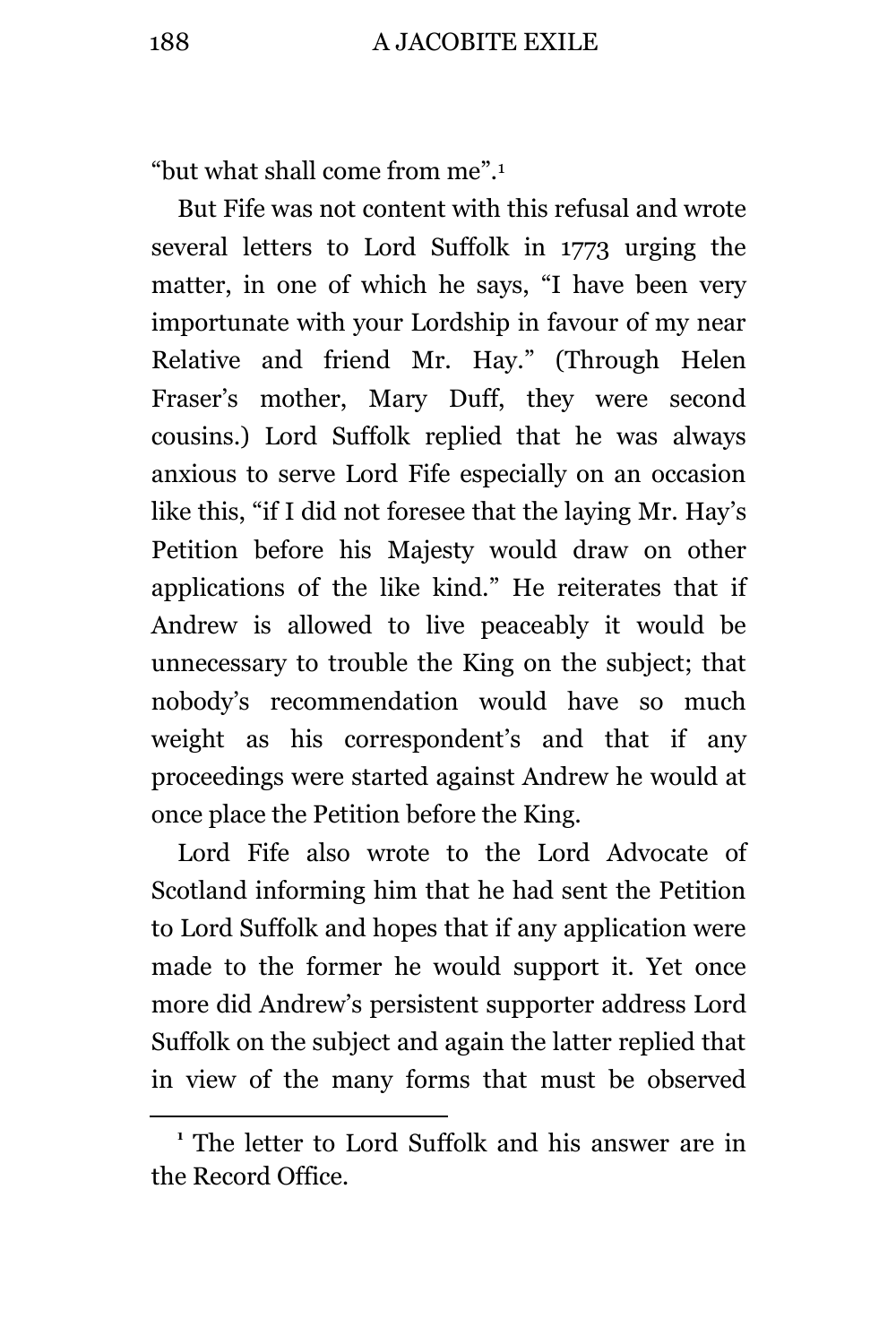before obtaining a formal pardon from the King, it would be best not to move further in the affair. This would seem to have ended the matter for the moment.

Andrew gratefully thanks his friend for his endeavour "to restore my freedome without my participation or request." It was indeed a very kind act and Andrew cannot help wishing it had been successful, "more for being att liberty to judge for myself and not keep measures." The intercession on his behalf, even though it failed, has made Andrew much more cheerful. He now looks forward to living in peace at Rannes, "manageing my own with discreet oeconomy and ploughing my few acres." He, however, begs Lord Fife not to take any further trouble for him "if it could in the most distant degree hurt any of your other measures"; and adds, "I am determined to live quietly and hopes by my conduct never to raise resentment against me."

He mentions an incident, which at that time made a great stir in the north of Scotland, namely that the Duke and Duchess of Gordon, Lord George Gordon and Colonel (afterwards General) Benjamin Gordon of Balbithan, had lately made a tour through Inverness-shire for political purposes. "Their success I know nothing of but it's said the Frasers are disposed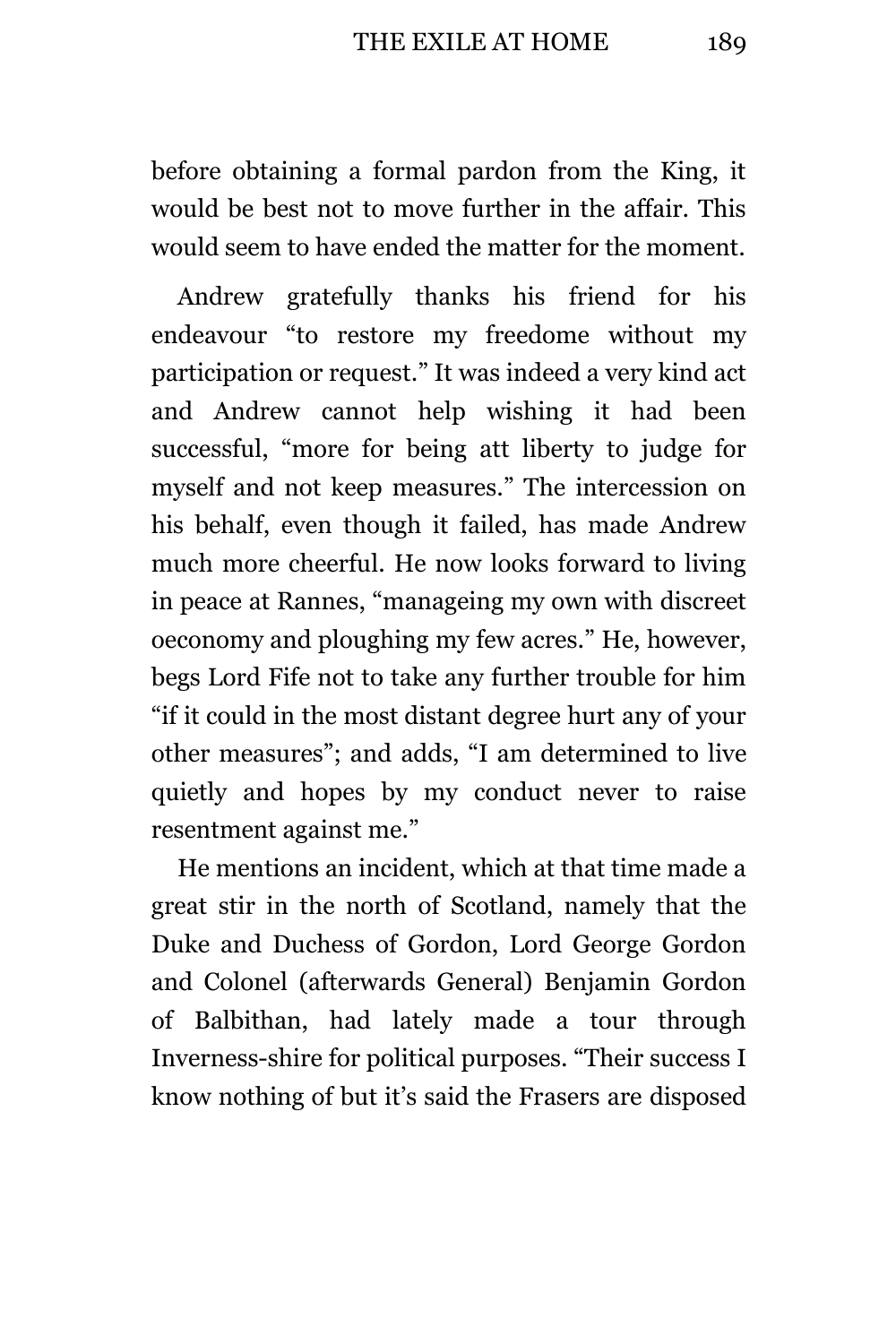to serve him<sup>1</sup> if their Chief gives up, which seems yett by all grounds to be quite uncertain. Lord George has hithertoo made no excursion in this County I've heard of."

The 3rd son of Cosmo, 3rd Duke of Gordon, Lord George was born in 1751, educated at Eton and became a Lieutenant in the Royal Navy. The allusion to his making a tour in Inverness-shire was in reference to the suggestion that he should stand for that county. In spite of the statement in the *Complete Peerage* that he contested the seat, no such action ever took place. He indeed began to canvas the county against General Simon Fraser, and became so popular by talking Gaelic and giving Balls, to which he brought pretty Highland girls, that Fraser grew alarmed, and, to prevent opposition, bought for Lord George the pocket borough of Ludgershall in Wilts. The latter took his seat in 1774 and continued to represent that constituency till 1781. At one time there was also a question of his contesting Ross-shire, for Lord Fife, writing from Fife House, Whitehall, on 17th December 1774 says: "The Dutches of Gordon told everybody here that Lord George Gordon was so sure of Ross-shire that he did not think it worth his while to take the trouble to go down."

<sup>&</sup>lt;sup>1</sup> Lord George.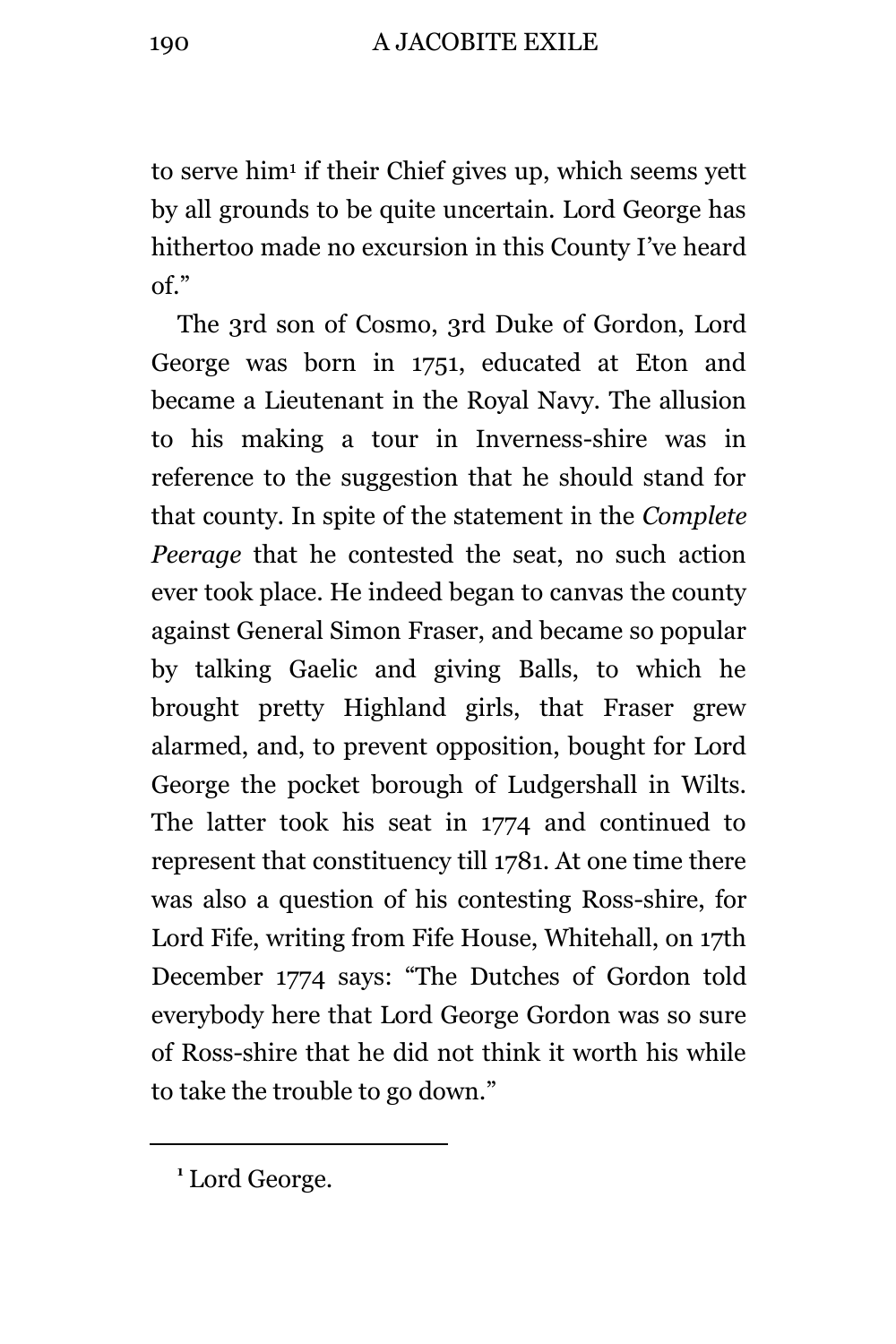After his election to the House of Commons, he struck out an original line and soon gave every sign of eccentricity. Lord Fife writes to William Rose on 14th April 1778: "you would see in the papers that Lord George Gordon rather look'd mad in the House last night. I was not there, but his abuse of Lord North was in regard to the bargain about the borough he comes in for—it was not honourable to say anything about it." Two years later he again wrote: "Lord George Gordon had an audience of the King last week and stayed till he read a pamphlet. The King desired he would leave it and he would read it; after it began to be a little dark, then he agreed to leave it, but insisted on the King giving him his word of honour that he would read it, which the King was goodnatured enough to do. I fancy he will get another audience. He realy seems quite insain." Lord George became notorious in connection with the "No Popery" riots in London in 1780, for his share in which he was arrested but was acquitted of "constructive treason." In 1786 he embraced the Jewish faith and in 1788 he was sentenced to five years' imprisonment for libeling Marie Antoinette and the British Government. When in Newgate he lived very much at his ease, giving dinners and dances. Being unable, on the termination of his sentence, to obtain securities for his future good behaviour, he was not allowed to leave the prison and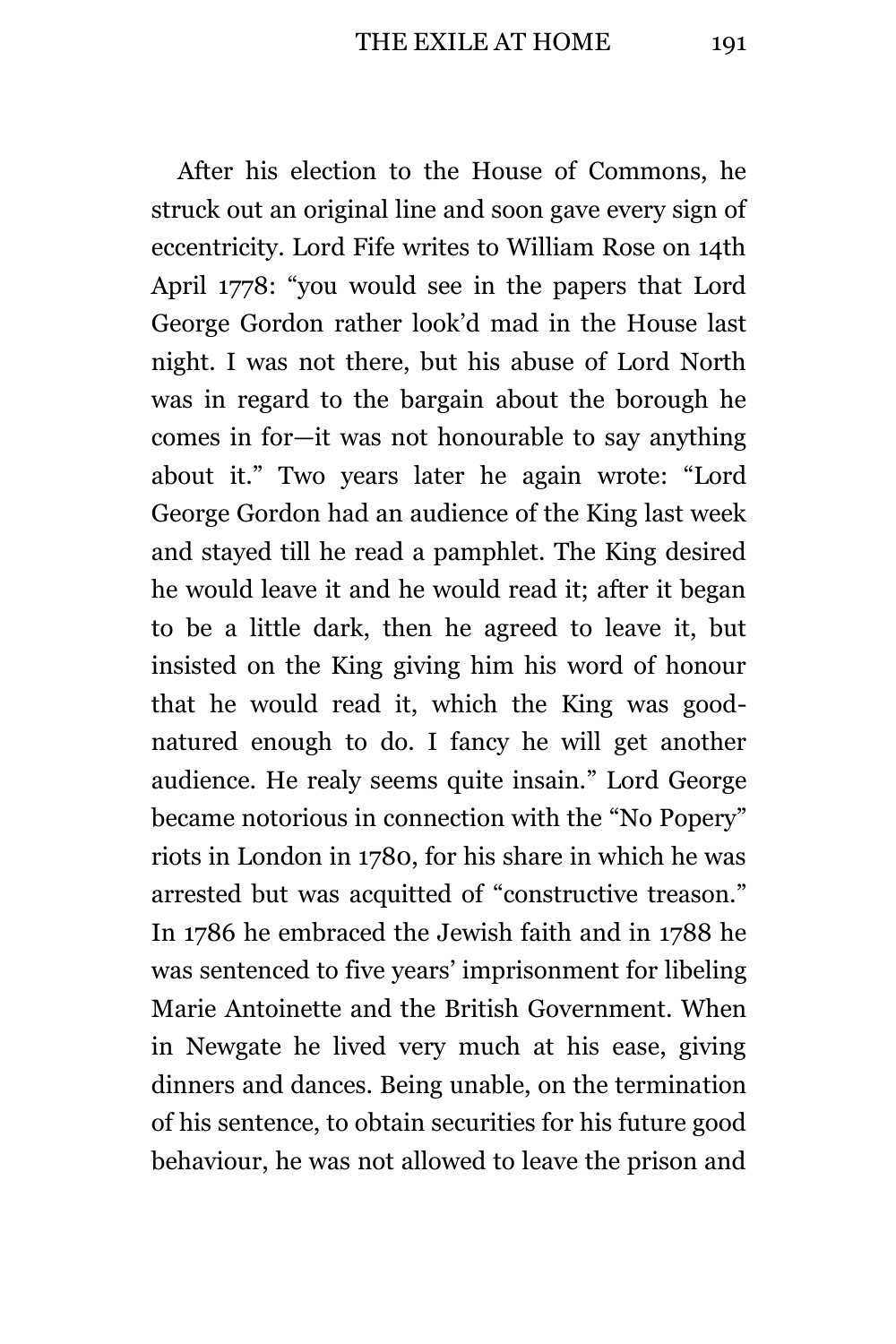there he died, unmarried, on 1st November 1793, of a gaol fever.

The Frasers' "Chief" was Simon Fraser, eldest son of the attainted and executed Simon, Lord Lovat and, but for the Attainder, would have been 12th Lord Lovat. He was involved, much against his will, by his father in the Rising of the '45, and in December of that year the Fraser clan, under his command, marched to join the Prince's army at Stirling. He surrendered himself on 13th October 1746, was attainted and imprisoned for a short time in Edinburgh Castle; but in 1750 he received a free pardon. He was called to the Scottish Bar in 1752 and to the English Bar three years afterwards. Then he joined the army and at the beginning of the Seven Years War he raised a body of 1,800 men which became, later, the 78th or Fraser Highlanders, of which regiment he was appointed Colonel in 1757. He took it to North America in that year and served under the command of General Wolfe, was wounded at Quebec and led a brigade in the advance on Montreal in 1760. In consideration of his military services the estates, forfeited by his father, were restored to him in 1774, subject to the payment of a fine of £20,983.

Andrew writes early in 1775 that he had had "ane killing winter and was advised to journey in the quest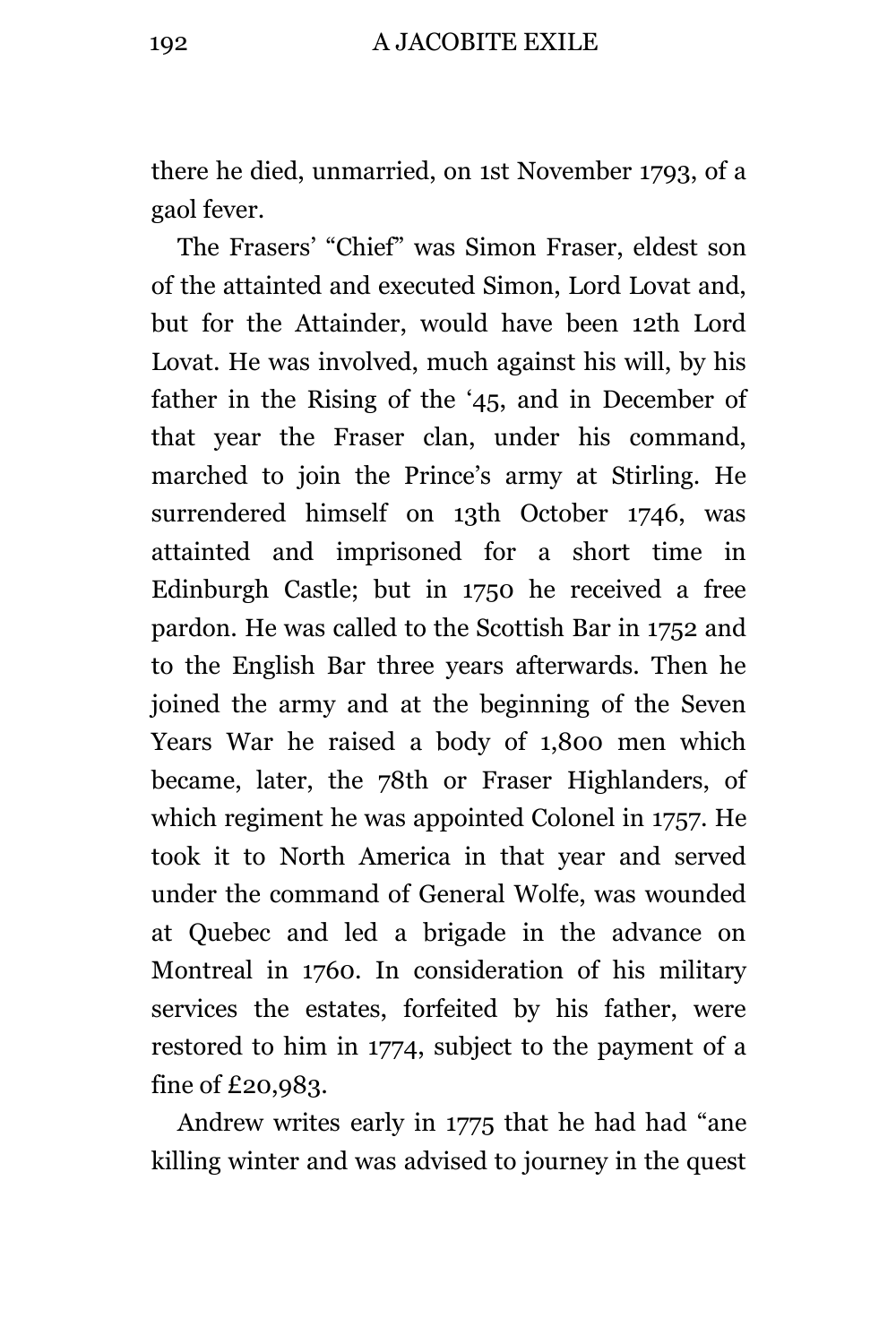of health." So he contemplated taking a holiday and had even thought of going to London but at the last moment he was prevented. "Ane unlucky accident of a wound in my right leg frustrated my intentions and for five weeks past has confined me to my room, mostly to bed." This was probably caused by a fall one of the many drawbacks of being a giant—and he seems to have chafed under the confinement as it upset his carefully arranged plans. By the time of writing his leg is very much better as he is able to walk about his room with the help of a stick, and explains that his letter to Lord Fife, "is the first I have wrote for many weeks, and with my leg on a footstool."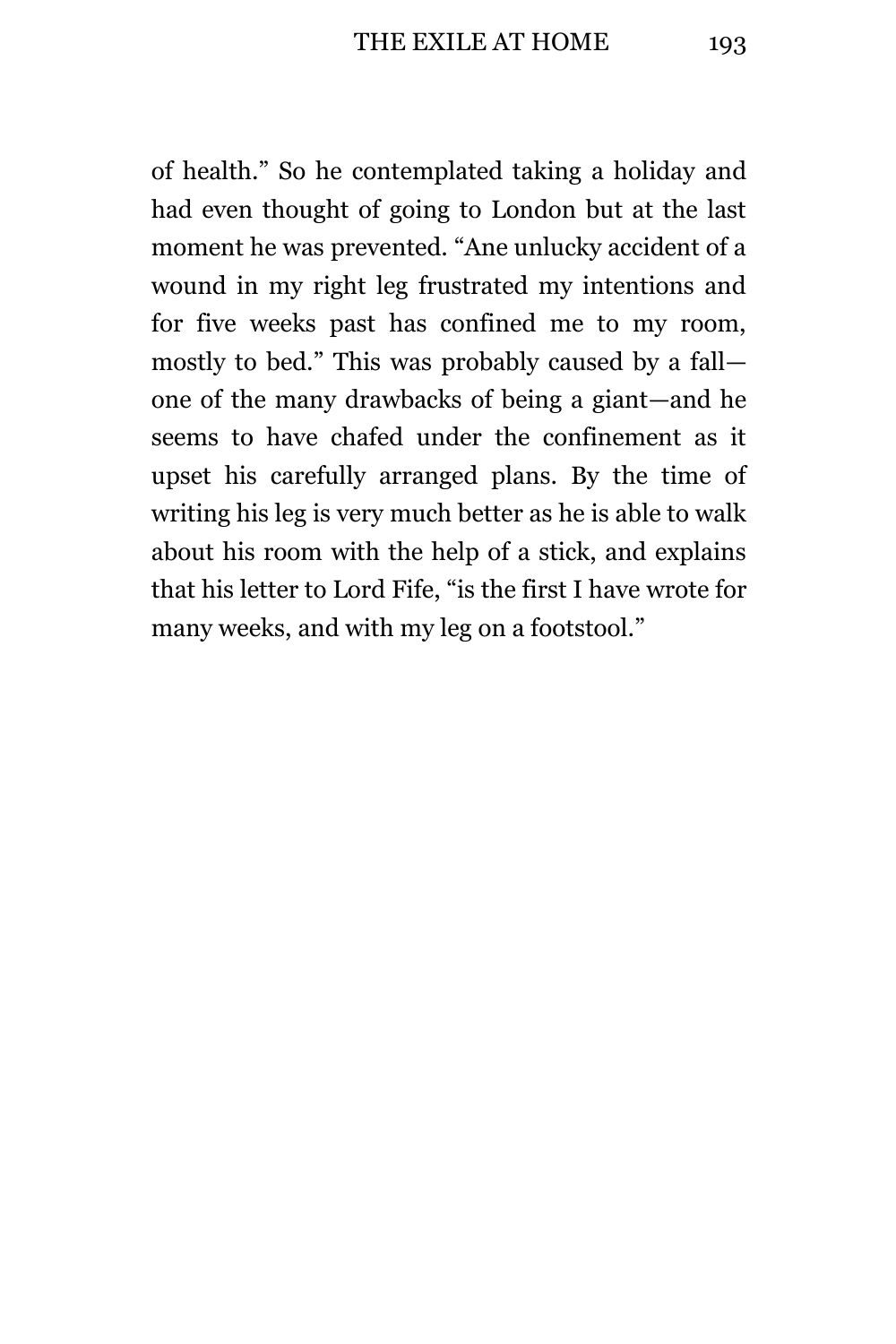### III

### THE EXILE SETS OUT FOR THE GREAT UNKNOWN

From 1775 onwards Andrew's correspondence becomes of more local interest, but some extracts may be given. In November 1776, he complains to William Rose: "I don't remember ever to have wrote in greater distress from the toothaick," and in October of the following year he writes to the same correspondent: "Just returned from Buchan, where I spent a week with my worthy chief.<sup>1</sup> I've been most miserable with Rheumatisms and tho' a little easier am still, when I move, greatly pained. I can't express the Universal Regrate for that worthy Lord and Lady's leaving Slains, never was two personages more liked by a neighbourhood. I wish all Lords were like him in most things, I never knew any has more the talent of acquiring Esteem and Respect, yea Love of his acquaintances." In the same letter he refers to Mrs. Cumming "My worthy and respectable Aunt," who appears to have been in distress.

He hopes Lord Fife will help the anxious old woman and so prolong her life by not turning her and "the young ladies" out of their home. He adds delightfully: "Was the good old woman out of the

**<sup>1</sup>** James, 15th Lord Erroll.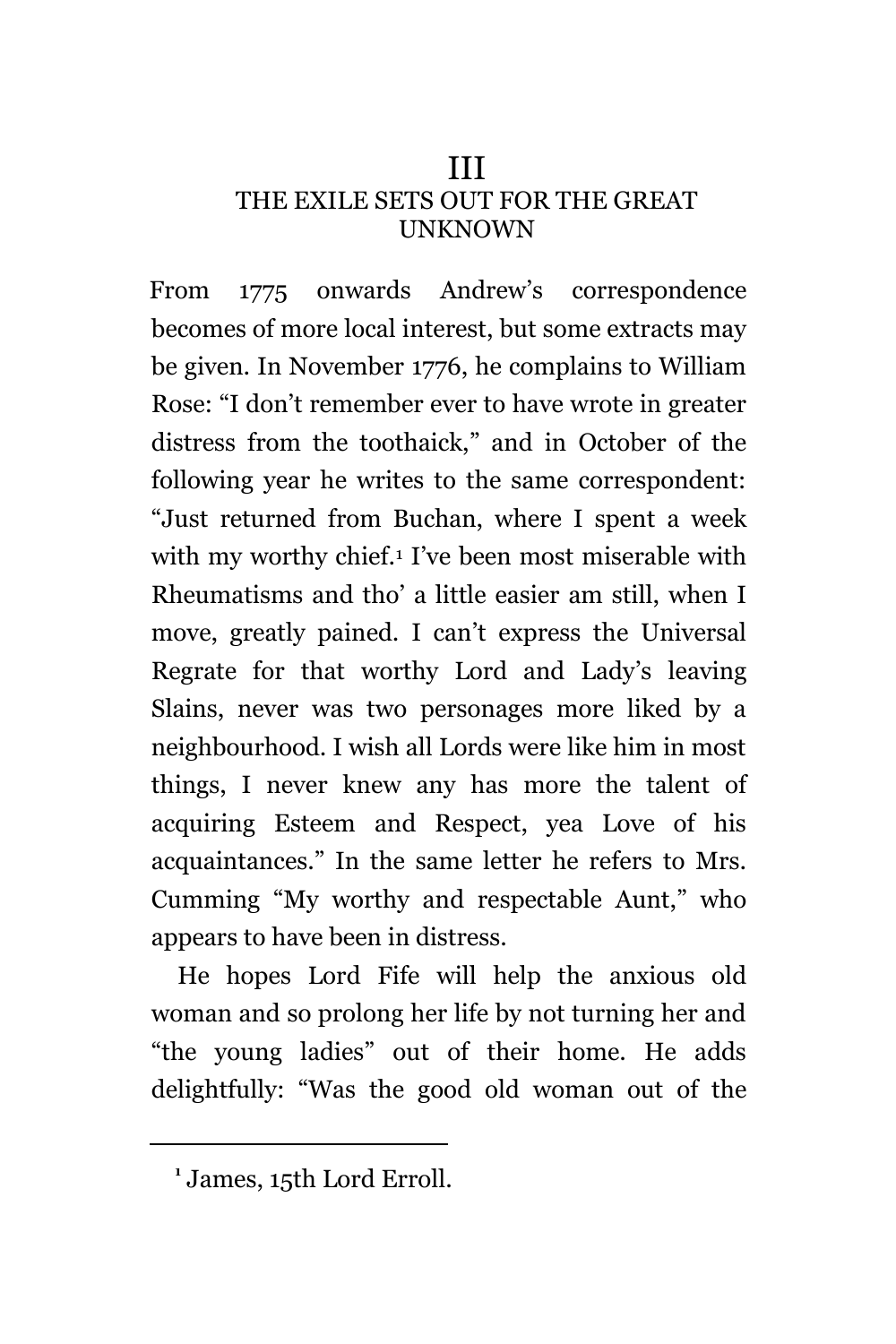question, they are all, I hope, full of gratitude for favours bestowed on them by his Lop., and puting the worthy Mother's mind att peace and quiet, will help his Lop. to Heaven."

From April 1780 Andrew's health took a decided turn for the worse, for he says that besides "great sickness" he had undergone real distress in the deaths of some relatives. As he was unable to get out much, the Duchess of Gordon has been to see him at Rannes and stayed for a couple of hours, which causes him to rhapsodise about her, "she's really in great glory beautiful beyond my painting, and in fine spirits." Feeling a little stronger at the moment of writing Andrew says: "I meant to have paid Levée att Cullen House today—the one allotted to receive Company but Captain Leith<sup>1</sup> is with me," and they had much business to transact. Andrew suggests to Lord Fife that: "it would be charity to send me now and then any new political pamphlet or others of amusement, to aid passing away a cold day."

The year 1780 was a most important one for Andrew who—at long last—received a full pardon.

This was achieved by Lord Erroll, though Lord Kinnoull had also undoubtedly a good deal to do with

**<sup>1</sup>** His great-nephew, Alexander Leith, who was his heir and became Leith-Hay.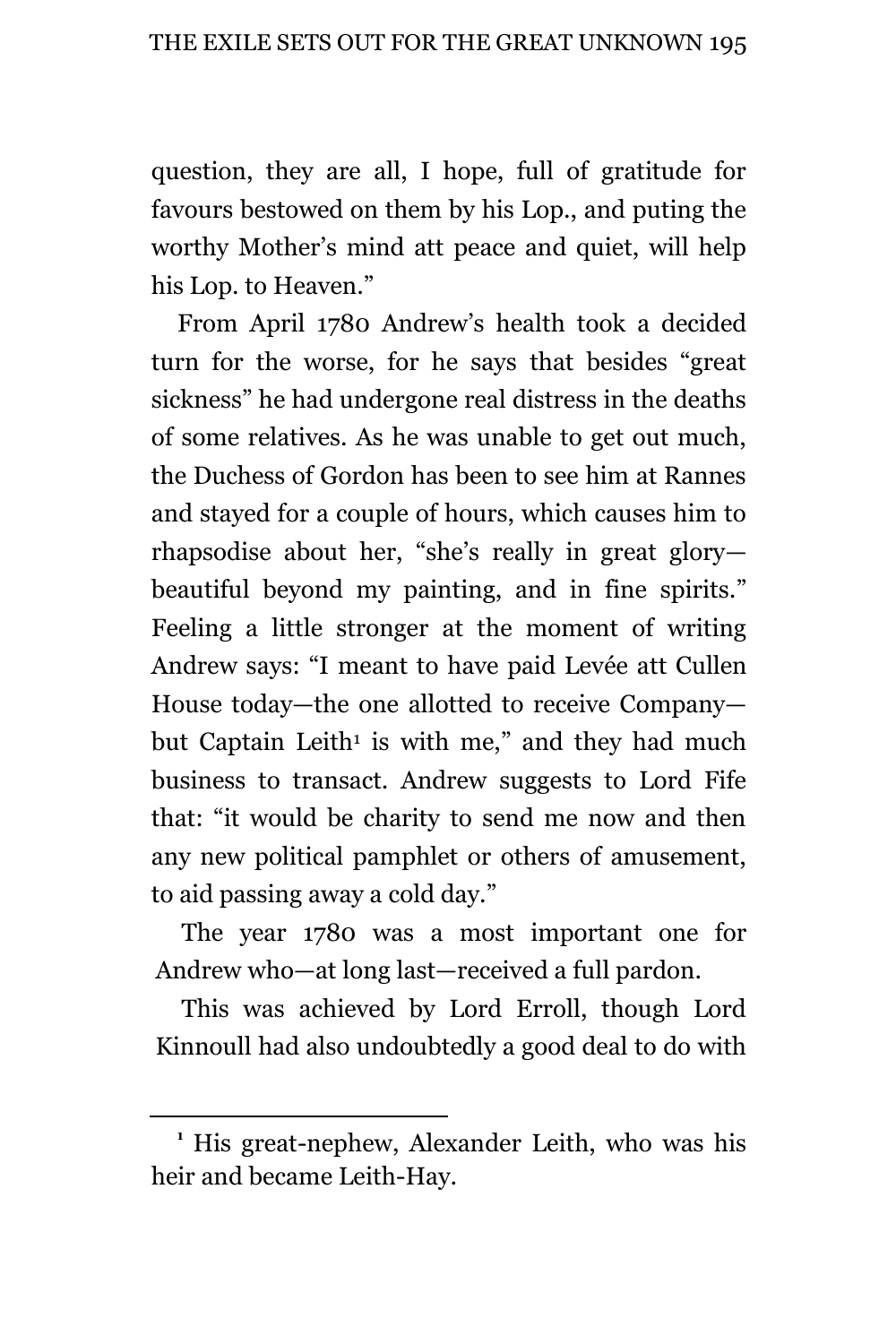#### 196 A JACOBITE EXILE

it and Lord Fife's persistent agitation must have helped considerably to obtain it.

### THE PARDON<sup>1</sup>

"George the Third by the Grace of God of Great Britain France and Ireland, King, Defender of the Faith and so forth, to all to whom these presents shall come, greeting. Know ye that we being moved with compassion of our special grace, certain knowledge and meer motion Have pardoned and released and by these presents for us our heirs and successors Do pardon remit and release Andrew Hay of Rannes in our County of Banff or by whatsoever other name or sirname or addition of name or sirname act place or history the said Andrew Hay may be known deemed called or named or lately was known deemed called or named, all High Treason and all other treason, misprissions of treason ffelonies crimes and offences by him committed or perpetrated, by himself alone or with any other person or persones whatsoever whomsoever and wheresoevet, before the thirtieth day of August One thousand seven hundred and eighty by reason of his having been engaged in the late rebellion in the year one thousand seven hundred and forty five

**<sup>1</sup>** The original and the accompanying letter from Lord Kinnoull are preserved at Leith Hall, Aberdeenshire.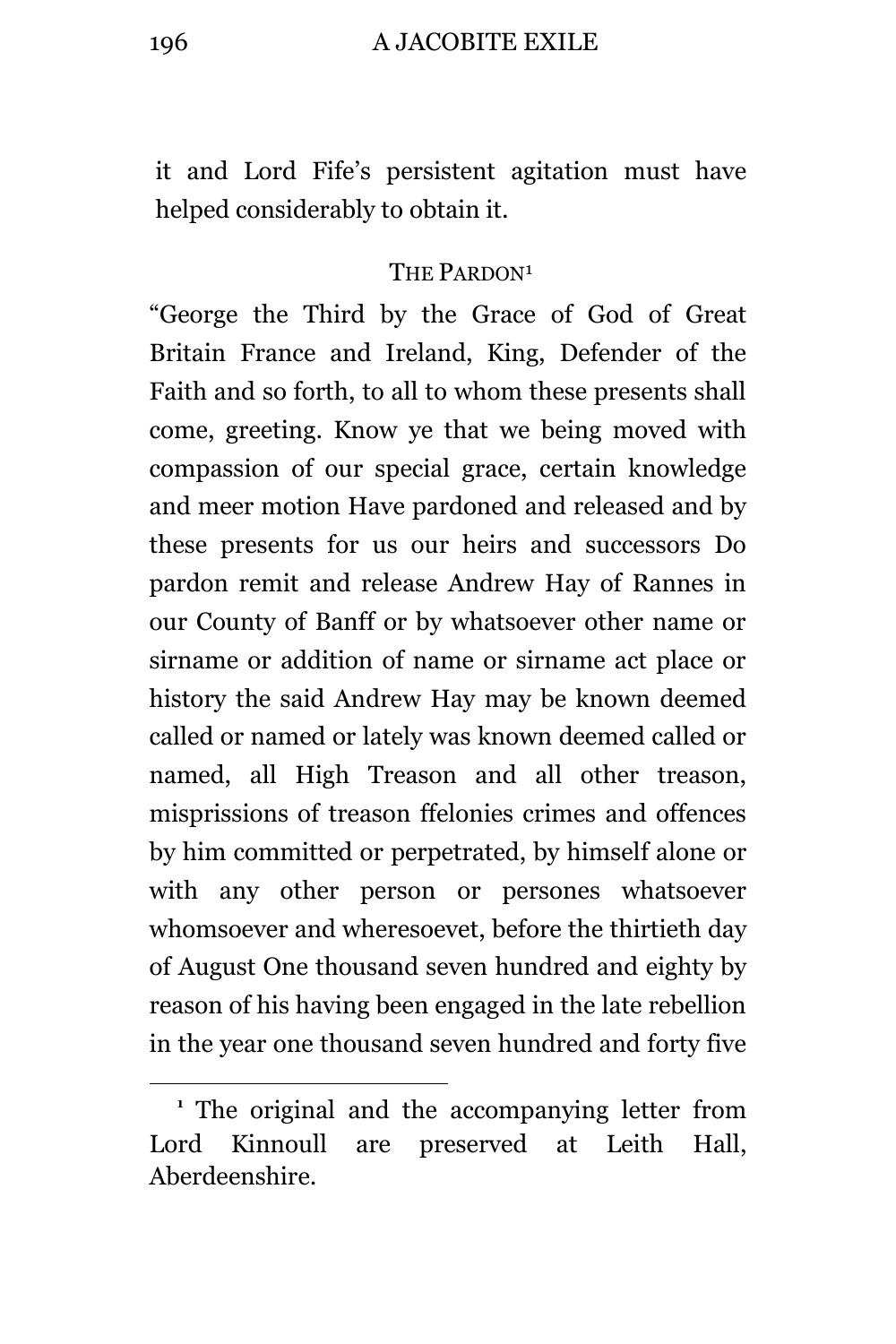within or without our dominions although the said Andrew Hay be or be not indited committed adjudged outlawed condemned or attainted of the premises or any of them and also all and singular Indictments, Outlawries, Acquisitions, Informations, suits, plaints, exigents, Judgements, Attainders, Convictions, Imprisonments, Executions, Pains of Death or Pains Corporal whatsoever for the same premises or either of them or by reason thereof which we have had now, have or can claim or which we our heirs or successors may in any manner hereafter claim against the said Andrew Hay and so do by these presents give and grant unto him our firm pact thereupon—IN WITNESS whereof we have caused these our letters to be made patent Witness ourselves at Westminster the twenty third day of September in the twentieth year of our reign

By Writ of Privy Seal (Yorke)."

With what joy and relief—after so many years of anxiety, wanderings, persecutions and disappointments—must Andrew have received the above document, with what care he must have treasured it, how must he in the first rapture of obtaining it have shown it to everybody; his only possible regret was that his dear Mother was not alive to share the joy with him.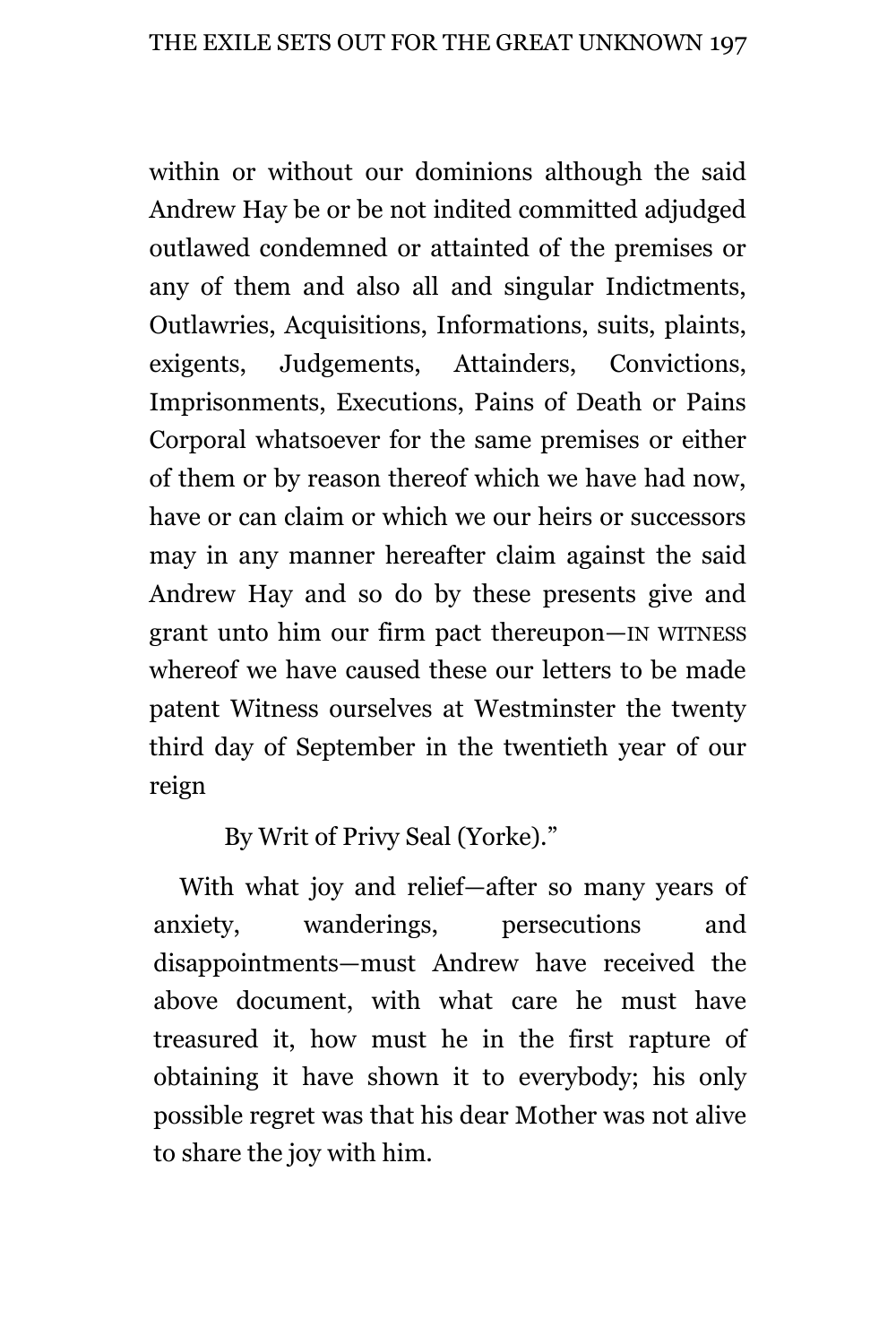Though the Pardon was dated 23rd September, there was considerable delay before it reached Andrew, which was not till November, when he at once sent most grateful letters to Lords Erroll and Kinnoull. The latter replied from Dupplin in the most charming manner. "Dear Rannes, You overpower with acknowledgements. Be assured that I feel the greatest Pleasure from being able to do any thing that is agreeable to you; the Ballance of satisfaction is on my side. I am happy that you are a free Citizen and that I have contributed to restore another worthy Hay to this country; my Happiness is the greater that you are perfectly free of obligation to any of your great neighbours."

At last Andrew was completely at liberty to come and go as he liked, hitherto he had been limited as to the distance he could travel from Rannes without notice to the authorities, and had suffered other disabilities. On all sides he received congratulations, which show how much he was liked and respected; amongst them was one from Mrs. Macleod of Macleod which runs thus: "It gives me the greatest pleasure to see in the newspapers that Government has most properly made you perfect master of your own estate again, which I hope you'll long enjoy in health and comfort." She signs "Emilia MacLeod" and for Andrew's benefit adds: "My direction is Mrs.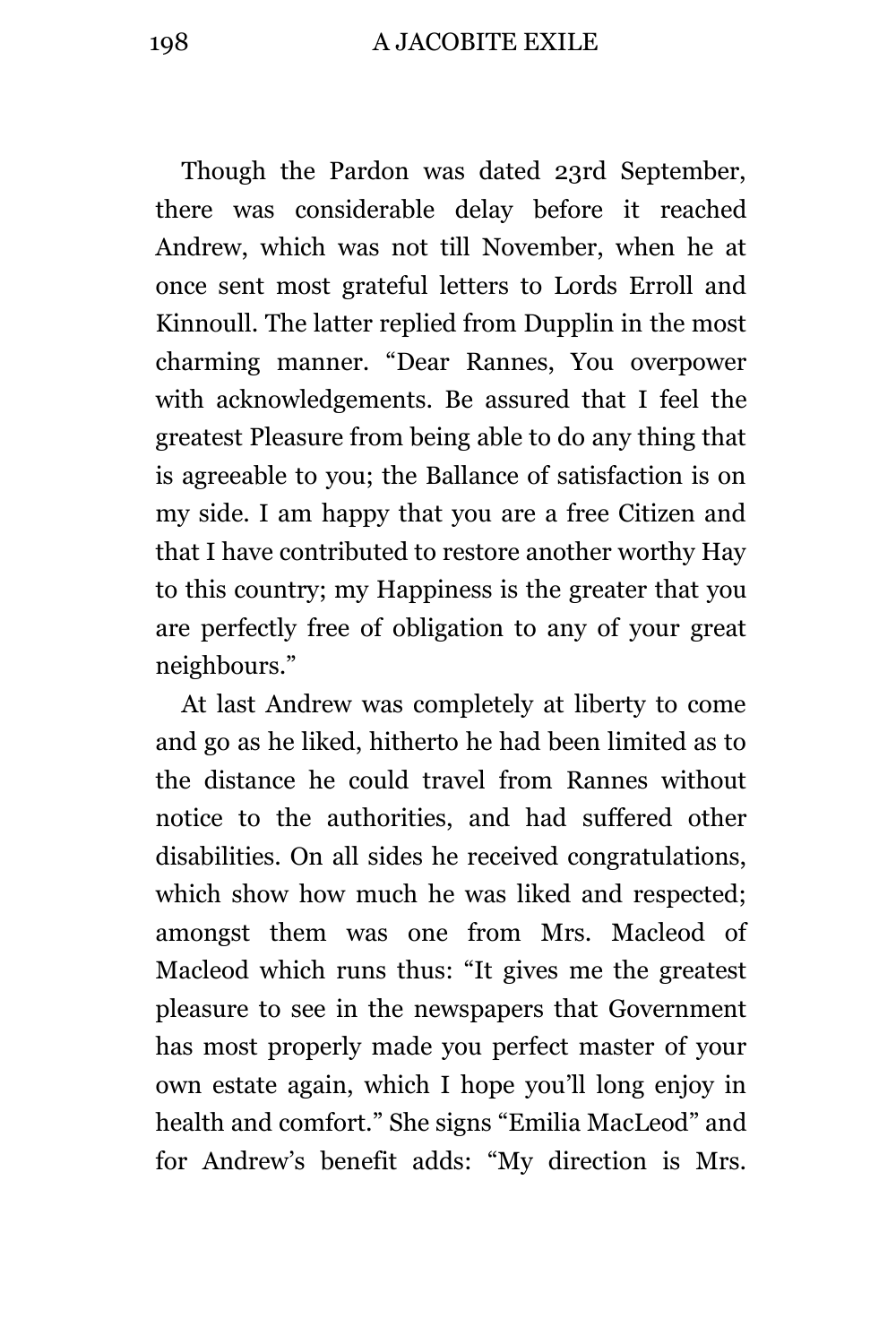MacLeod, Chiswick, London," which address was certainly comprehensive.

Having somewhat recovered his health, Andrew went to London in the summer of 1780 and wrote from "Lyme Street" to William Rose at Moncoffer on 16th August. The dates indicate that at that time the post from London to Banff took a week. The letter reveals Andrew's anxiety to make provision for his unmarried sister. He was always kind and solicitous about all his relations, but was particularly thoughtful for Jean, and he concerned himself in providing her with an annuity "to enable her to live like a gentlewoman till she is married, if ever it should happen." In writing to Rose, Andrew acknowledges the receipt of the Bond and Settlement in favour of his sister, "who I wish to live as well after my death as she ever did with me." He says he has signed the Bond and hastens to return it to Rose as he is most eager to get the matter settled as soon as possible; and adds—poor old man—that he has been "a good deal distressed of late," as he was "seased with a disagreeable thickness of hearing which made me quite stupid". A doctor in London of the name of Maule, but "a Scots Physitian famous for the ears" is dealing with the trouble and Andrew hopes "to gett over that complaint and thereby know some spirits". He expresses his great gratitude to Rose for all the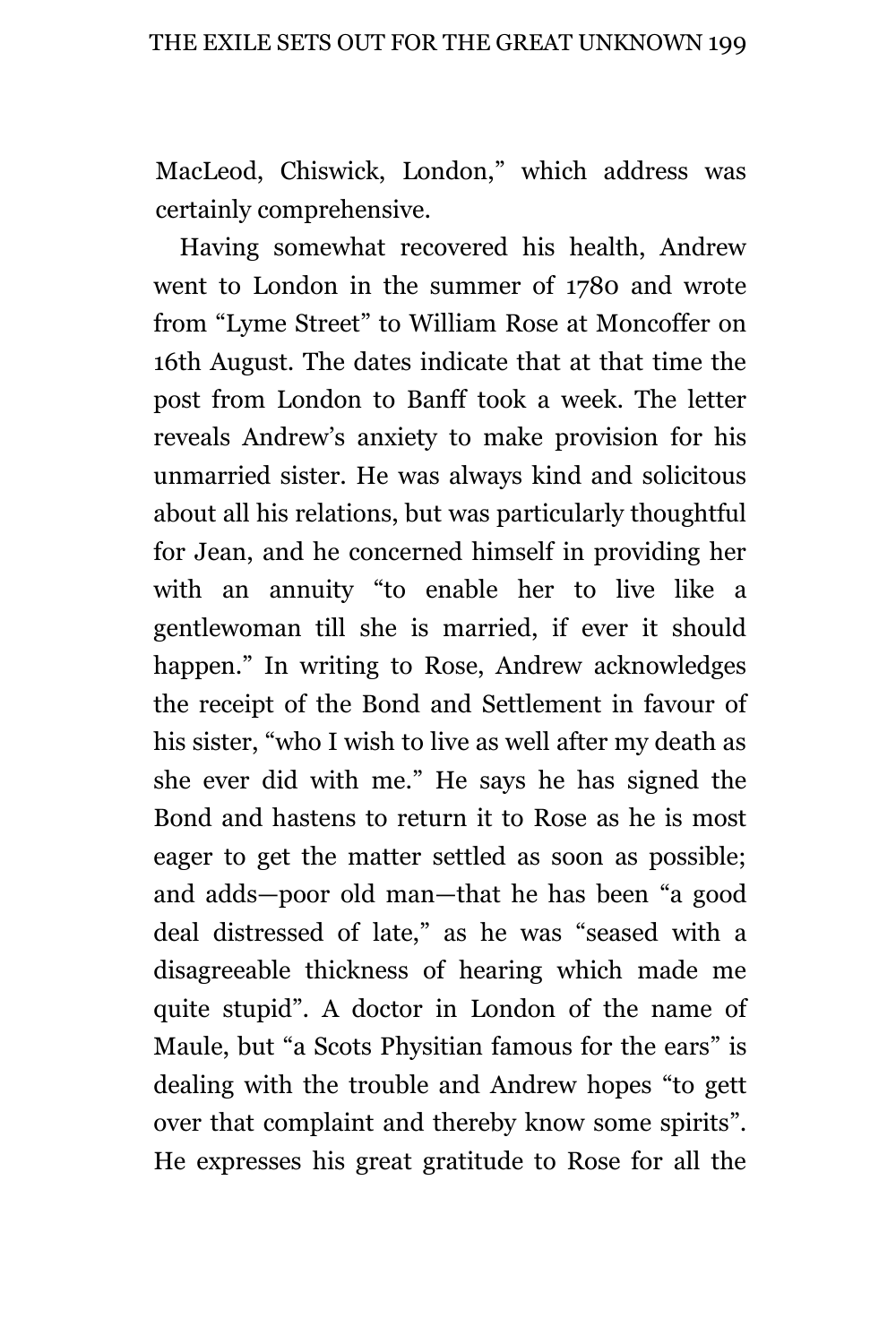trouble he has taken over his sister's affairs and many other complicated estate matters. "I begin to think that you're the only one I'll be indebted to on leaving this world; you've done more for me than all others in the way of business and friendship, of which am fully sensible."

Jean also communicates with Rose whilst her brother was in London, mentioning that she had heard from him twice since he arrived there. She says that he did not suffer from the long journey and hopes he may benefit by the change, but in a true sisterly fashion she adds: "I wish we had him againe set well down at his own fire side."

In July 1783 Andrew writes to William Rose that he "will be happy with the honour of a visitt from Earls of Fife and Kellie. The last it seems remembers me, our acquaintance was made att Paris; many years ago since then we've never mett." Andrew was looking forward to renewing his friendship with Archibald, 7th Earl of Kellie, who had succeeded his elder brother in 1781. They were sons of Alexander, the 5th Earl, who had been a Colonel in the Jacobite army and was present at the battles of Prestonpans, Falkirk and Culloden. Andrew concludes this letter with an unwonted piece of humour: "I've gott a terrible stiff neck. Possibly you may think I've been long troubled with that distress." A month later he congratulates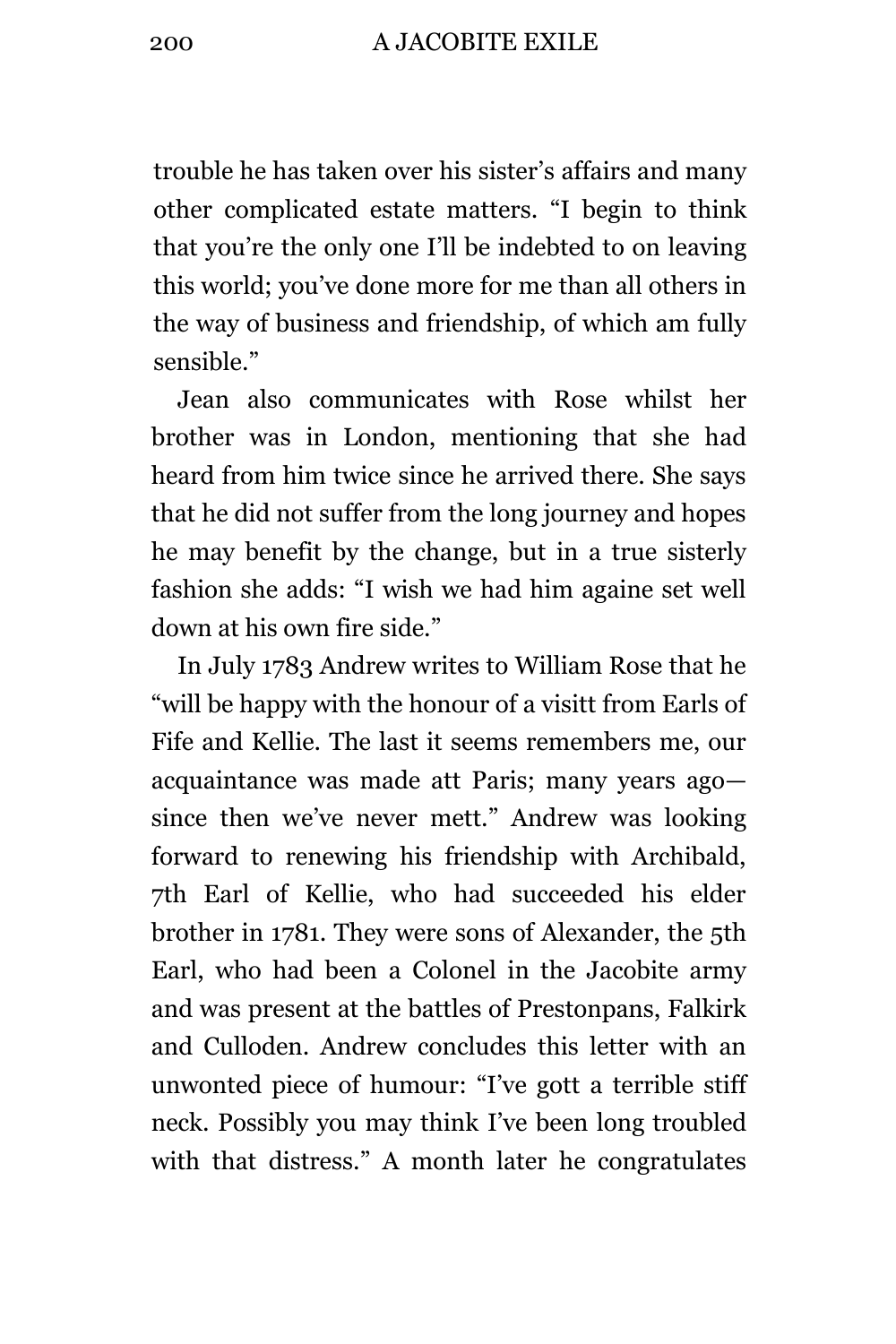Rose on the birth of his seventh son, Andrew, and for "honouring me with the name of the young gentleman, which I highly esteem, and I hereby thank you and Mrs. Rose for this mark of friendship. I've often found the old proverb true—a friend in the way is better than a penny in the purse."

For the next few years Andrew lived very quietly with his sister, but during the latter part of his life suffered much from rheumatism, probably caused by his experiences in the '45 and his wanderings after Culloden. He frequently complained, while in France, of ill-health and his gigantic frame was probably not equal to the many strains put upon it. For two or three years before his death he was unable to write his own letters, his sister acting as his secretary.

As Andrew grew older he began to think that there was not much object in retaining the estate of Rannes having no son to follow him and he was desirous of assisting his ultimate heir—his great-nephew, Alexander Leith of Leith Hall, who at that time was not very well-off. The property of Rannes was contiguous to that of Lord Findlater at Cullen and the latter wished to buy it. Andrew's friends advised him to sell, particularly Lord Fife who wrote to William Rose from Innes House, 8th August 1784: "I called half an hour at Rannes yesterday, on my way here, and took an opportunity of stating to him how much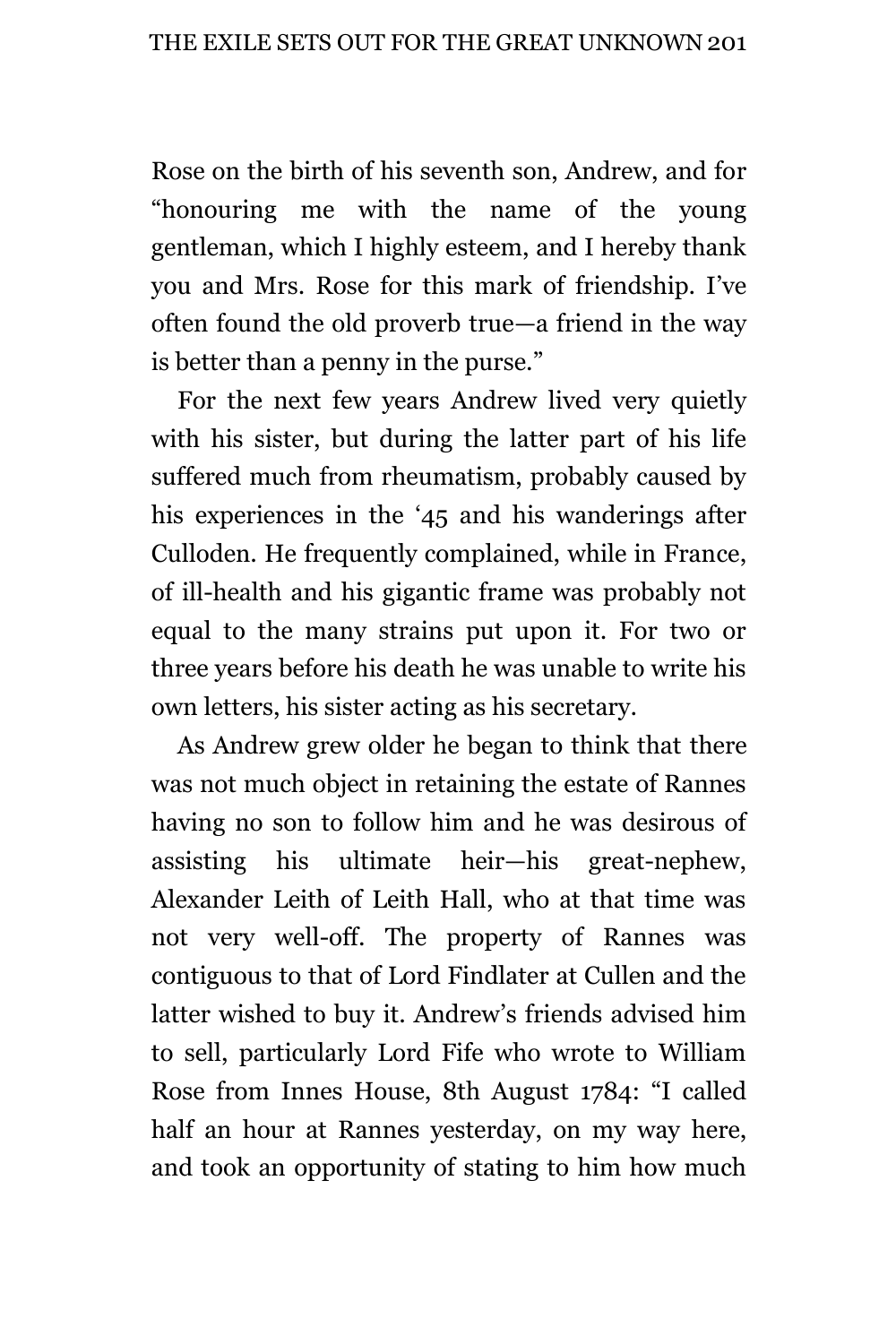it was for his Interest to sell Rannes and buy Mr. Leith's estate. We had a full conversation. He adopted my ideas, informed me how anxious the Duke of Gordon was to purchase when he heard the late Lord Findlater wanted it, that Lord Findlater had offered £18,000. Since that time he (Andrew Hay) had laid out a good deal on it; that he would sell it for £20,000, was to consider it every view before we met. I think it greatly for his Interest to sell, but Lord Findlater will never give what he expects." With his passion for secrecy Lord Fife finishes with: "All must be keep'd quiet till we meet." Nothing eventuated at this date.

In May 1785 Lord Fife informs Rose that he had again been in communication with Andrew Hay about the proposed sale, that he intends to act as an intermediary and will speak to Lord Findlater about the deal: "it is for both their interests, but the value will make them differ. I had put myself in Rannes' situation and fairly stated my sentiments, leaving him to decide."

The business dragged on for some time, each side making overtures, but no definite conclusion was reached. Indeed, Andrew wrote to William Rose in August 1785: "I'm satisfied from my Great Neighbour's silence all treatys with him are att ane end, as he promised to me to be home in June and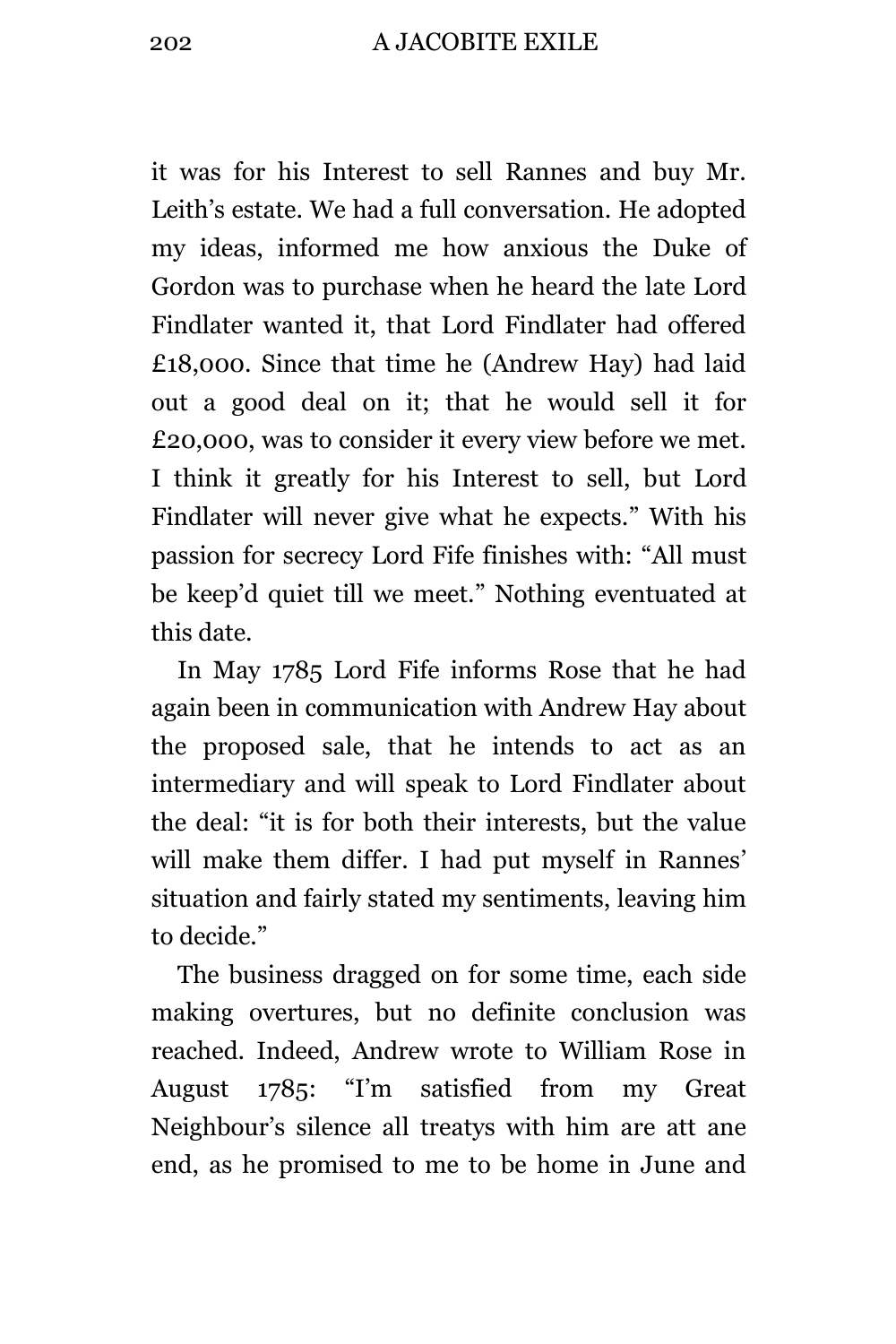beged I'd treat with no other till his return. I thought, as I agreed to his request, of writing to him, but imagins it might look as too anxious, which is not the case, besides can't imagins he'd answer my letter when he's not those of the Thane.1" So for the moment the matter was definitely off.

Andrew tells Rose in May 1787 "I think my health is on the decline." This was contained in the last letter written by Andrew himself. For the future his communications, only signed by him, were in the clear hand of Jean Hay, who had begun to help him three months earlier. In the previous February he mentioned that "My Sister is so good as Clerk for me. You'll easily read my letters which a tremor in my hand, joined to a degree of stupidity, renders them often unintelligible." He adds that he has received a very friendly letter from Sir James Duff<sup>2</sup> and goes on to remark that "Mr. Hastings affair will occasion very long and fatiguing sederunts in the House" (of Commons). The beginning of the trial of Warren Hastings, with which Lord Fife was so intimately associated for the next nine years, is here foreshadowed. The impeachment began at the Bar of the

<sup>&</sup>lt;sup>1</sup> Lord Fife.

<sup>2</sup> Sir James Duff of Kinstair, Lord Fife's natural son.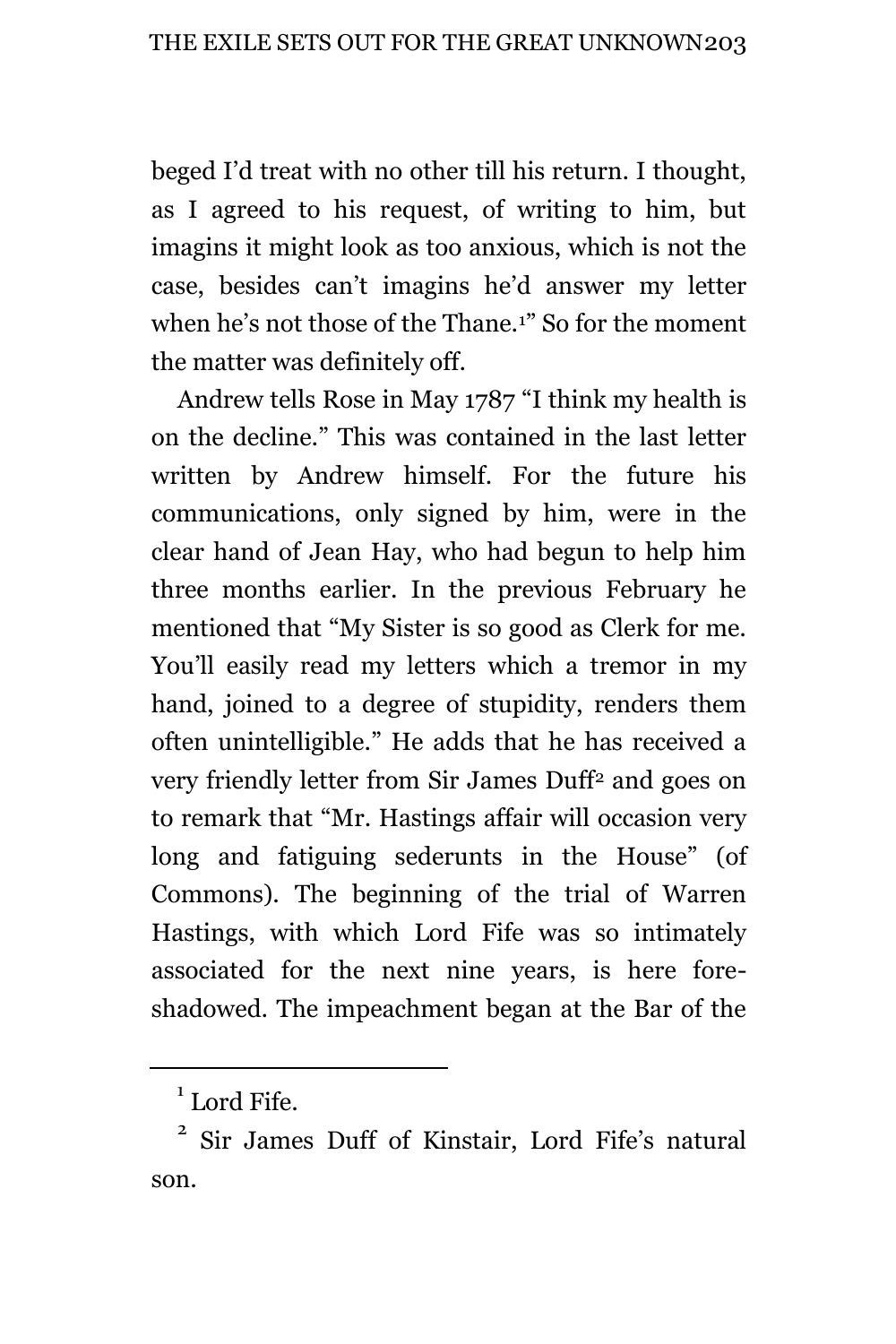House of Commons in 1786, the actual trial, which lasted from February 1788 to April 1795, took place in Westminster Hall. During the impeachment Sheridan spoke for five hours and a half! Lord Fife's comments on this are delicious. "I never heard such a performance. All the time Mr. Sheridan was speaking you might have taken up a pin in the house." After attending the trial every day, Lord Fife came to this conclusion: "I cannot lay my hand on my heart and say guilty, for where there is a doubt one should lean to mercy."

In 1788 the business of the contemplated sale of Rannes was reopened, for in January Andrew wrote to Lord Fife: "Lord Findlater has renewed his treaty with me as to the sale of my Estate. You may believe that I wont sell it cheap, tho' now persuaded that his Lop. will come to my price, tho' previous to a sale there is some thing to settle." On the back of this letter there is, in the recipient's handwriting the following: "Congratulating him on an advantageous sale, but condoling with myself on losing an affectionate relation and neighbour and shutting up a friendly mansion." The writer was rather premature, as negotiations still lasted for some time and were not actually concluded until April 1789. Lord Findlater, anxious to obtain the property, had to advance his price and eventually gave £21,000 for it. Andrew had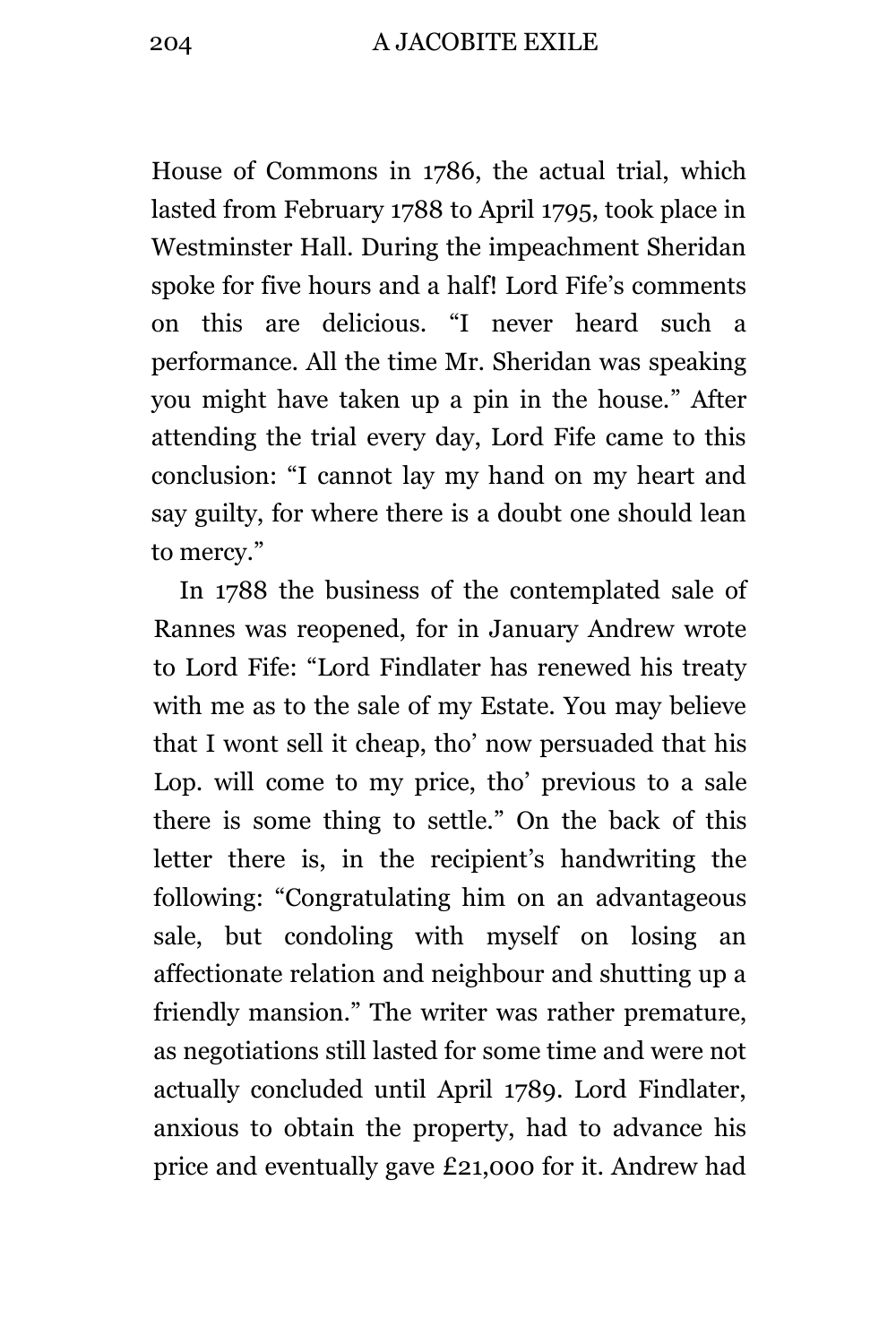previously granted William Rose full powers to treat with Lord Findlater, and he refers to how nearly a sale was effected in March of the previous year. He was prepared to accept "twenty thousand guineas" for his property and directs Rose "to leave off the treaty without the concession of one shilling." Apparently the latter, who was an excellent business man, succeeded in screwing Lord Findlater up to giving what Andrew was willing to accept. It was also arranged that Andrew should not have to leave Rannes until Whitsunday 1790, so he was thus given time to decide on a new home, but as events turned out he never had occasion to move at all.

In that interesting work *The Political State of Scotland in 1788*, it is stated that Andrew Hay possessed four votes in the county of Banff. How he came by these is not clear. There is also given one of the delightful thumb-nail portraits characteristic of this Compilation. "Andrew Hay of Rannes, an estate of £500 or £600 a year. A batchelor connected with Charles Hay, advocate, the Independent Friend and companion of the Dean of Faculty; also with Lord Erroll. He never takes the oaths to Government" which seems to suggest that he had not entirely abandoned his Jacobite sympathies.

On 31st January 1788 occurred at Rome an event which is not noticed in these letters—the death of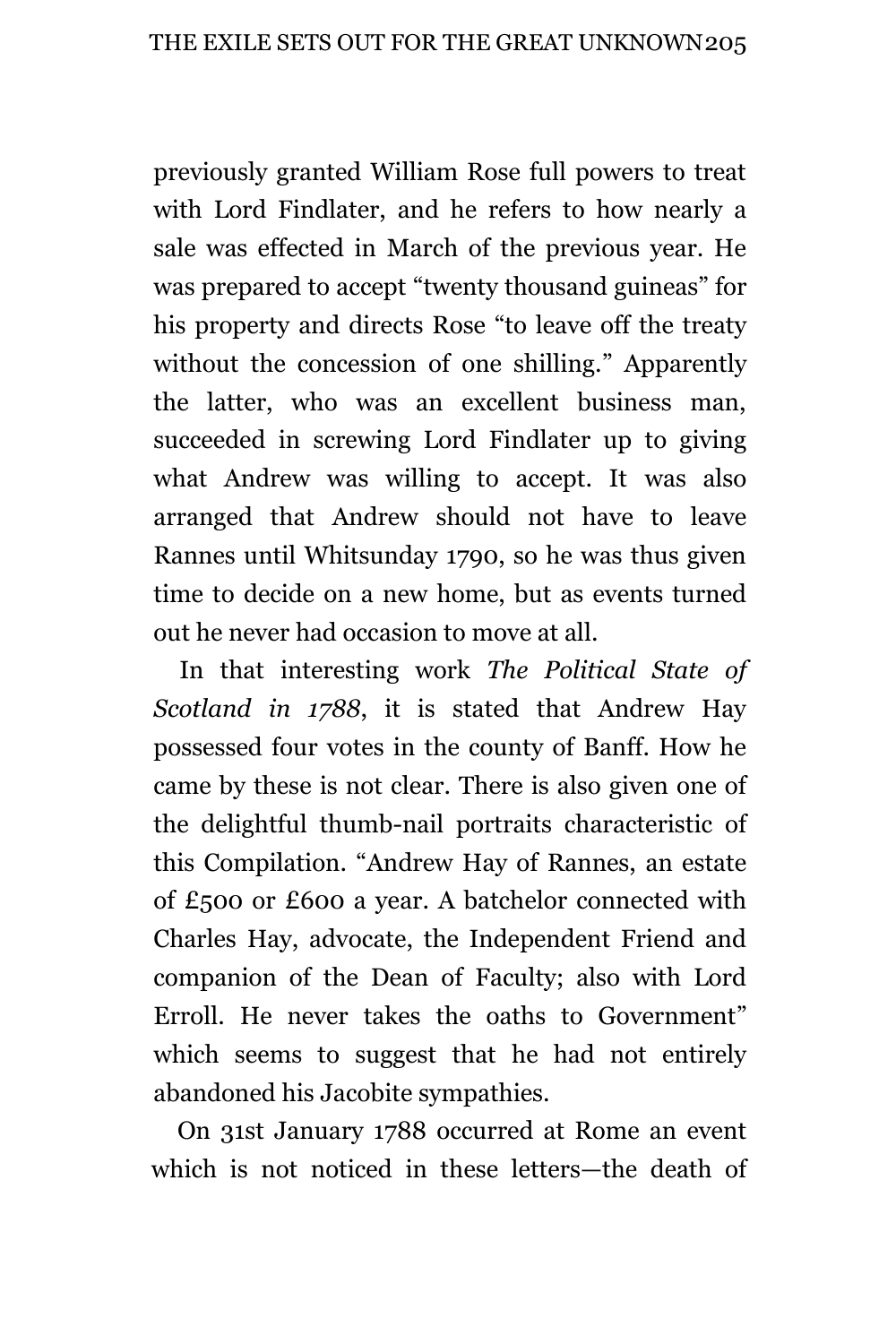206 A JACOBITE EXILE

Prince Charles Edward Stuart—Andrew's former leader—and it may be that the old man felt that his own time was fast approaching. He had sacrificed so much for that cause and had gained nothing by it except a splendid training in the hard school of adversity and the discovery of who were his true friends.

Early in 1789, Sir James Duff, who had been M.P. for Banffshire since 1784, resigned his seat owing to a difference of opinion with his father, Lord Fife, on the question of the Regency. It had been intimated to him that he was expected to fall into line and he announced that he had applied for the Chiltern Hundreds, as he would never dream of holding his seat when "totally debarred from having an opinion of his own," adding that a young officer with his way to make in the world, must give his support to the Prince of Wales, who was his Commander-in-Chief. His support was apparently to be given whether the Prince was right or wrong!

James Ferguson of Pitfour, a Whig, was brought in for the vacancy without a contest. It was this fact that so interested Andrew Hay, who wrote to Rose in January 1789: "I'm glad Mr. Ferguson is to be our Representative, tho' gentlemen will think it somewhat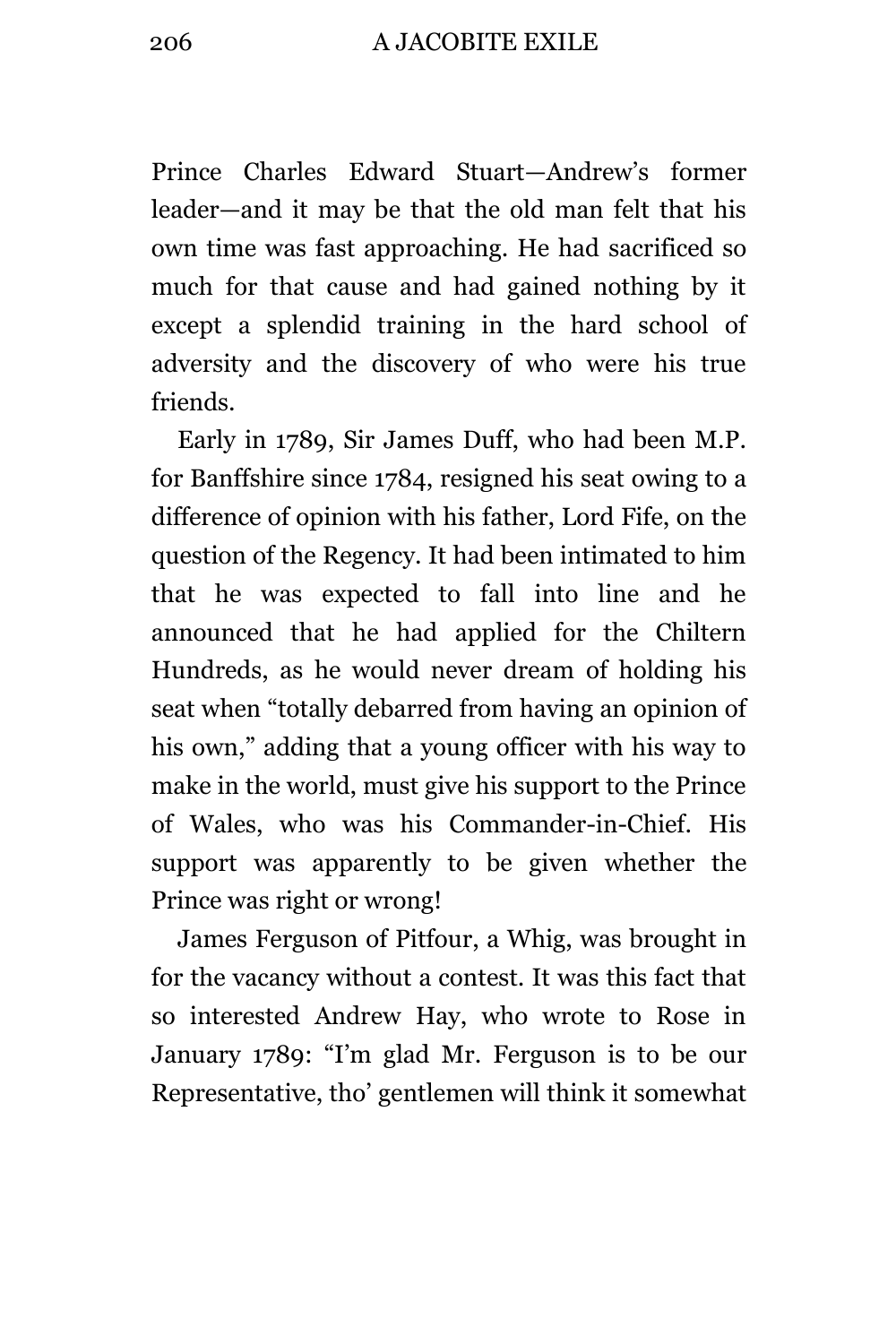odd that the two great men<sup>1</sup> should coalesce without consulting the gentlemen of the County." James Ferguson sat for Banffshire for one year, but in 1790 was elected for Aberdeenshire, which he represented until his death in 1820. He was a consistent supporter of Pitt throughout the career of the latter, and himself said that he never voted against him but twice, and on both occasions mature reflection convinced him that Pitt was right and he himself wrong. He is also said to have remarked on one occasion that he had heard many speeches which changed his opinion, but never one that changed his vote. It is to be noted that during his thirty years in the House of Commons he never addressed it, save to propose that the window behind his seat should be repaired as otherwise he would have a stiff neck! Therefore he really qualifies for the title of a single-speech member (though his request can hardly be classed as a speech) rather than William Gerald Hamilton, who, as M.P. for Petersfield in 1755, made the celebrated so-called "single speech". As a matter of fact Hamilton subsequently made many others, so the honours—if they can be so termed must go to James Ferguson of Pitfour. He also forms the subject of one of the Duchess of Gordon's riddles:

> *My first is found upon the banks of Tyne*, *My second is scarce quite half of nine;*

**<sup>1</sup>** The Duke of Gordon and Lord Fife.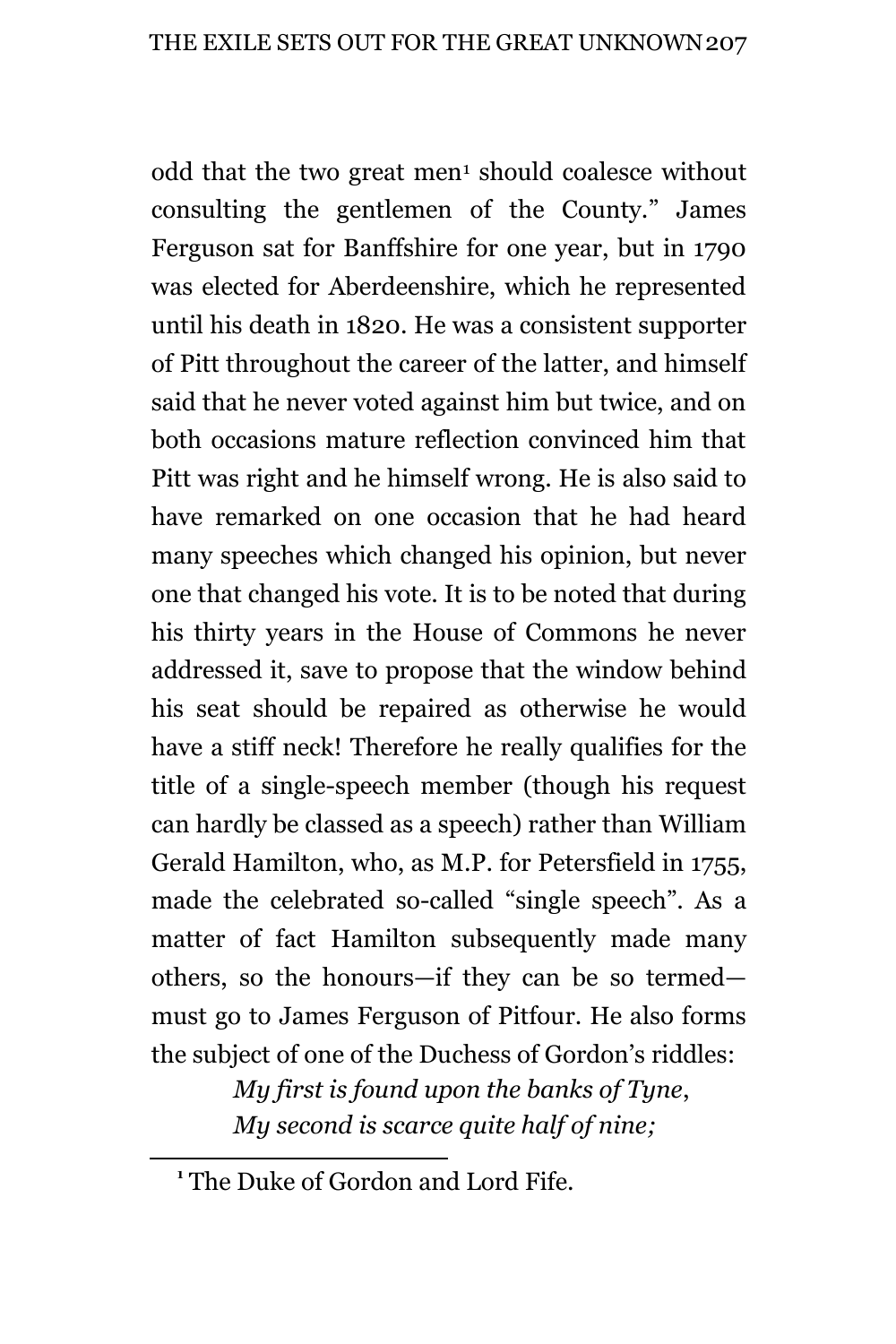## *My whole a laird of Aberdeenshire race*, *An honest fellow with an ugly face.*

The Banffshire election of 1789 was the last in which Andrew was to participate. In April of that year he tells Rose: "I have pass'd a very bad time ever since you left me, almost closs confin'd to my room and oft to my bed, finds a great decline of strength, which makes me anxious to settle some matters yet not done and to make more alterations. Let me beg the first few days you can spare from hurry of business, you'll be so good as bestow them on me." A month later he wrote to the same correspondent. "Considering my precarious state of health you must feel my anxiety for dispatch." He also remembered with gratitude the son of an old friend who had helped him in the hour of need. "I'm very happie with the accounts of Mr. Francis Lesley's royal presentation, which I hope will secure his success to the Kirk of Boharm. It's agreeable to me on account of the satisfaction it will give the honest old man his father, *to whom I lay under obligations for protections when in need*, which I hope I will never forget." Francis was a younger son of James Leslie of Kininvie, who had been kind to Andrew when the latter was being hunted about the country after Culloden and had concealed him in or near Kininvie during that anxious period.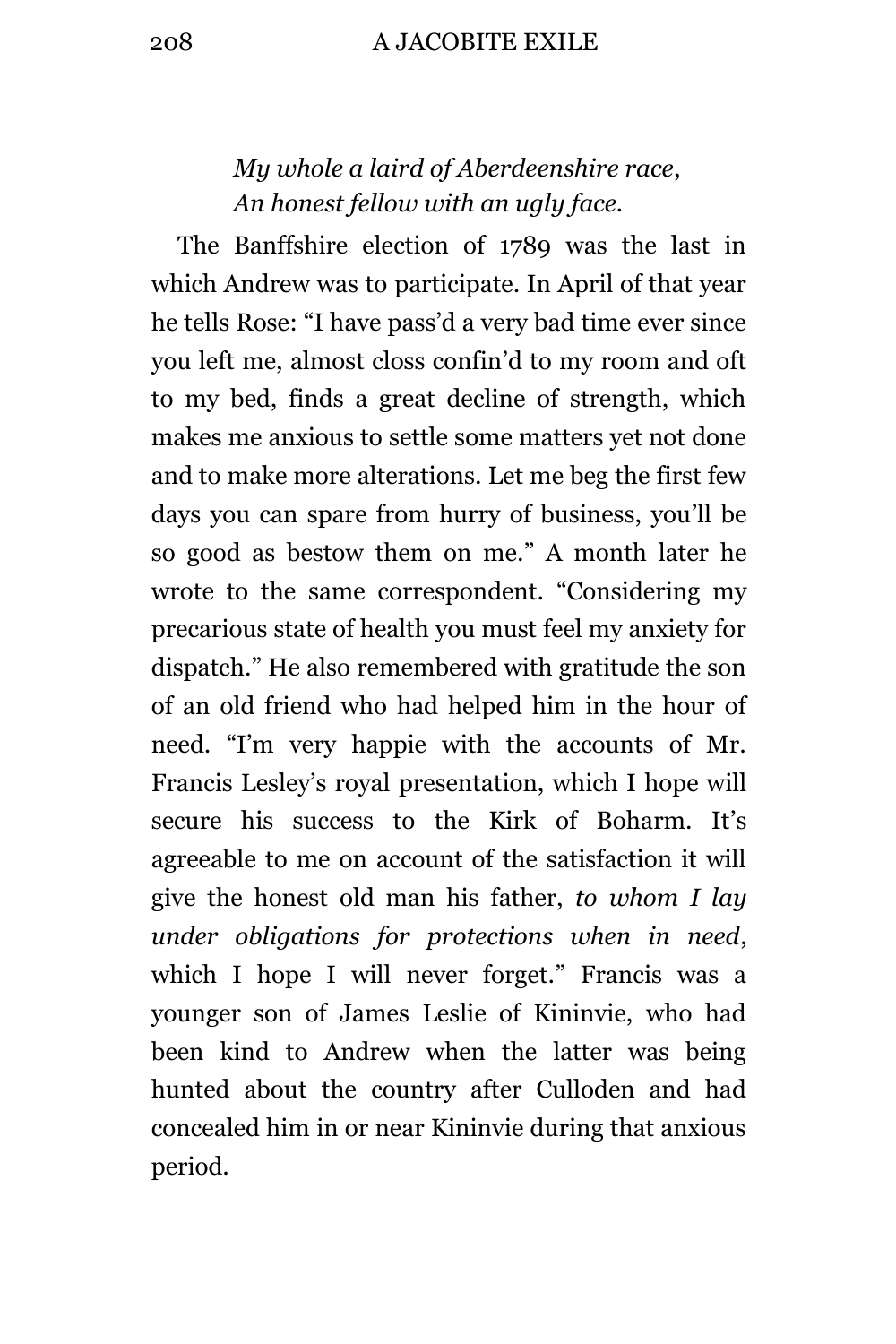From May 1789 Andrew's health failed steadily and his very last letter, though only signed by him, was addressed to William Rose on the 10th June. By it he appears to have had an idea of purchasing the lands of Keig in Aberdeenshire, but the transaction never took place. Instead he bought the estate of Leith Hall in order that it might be handed over at his death, free of debt, to his great-nephew, Alexander Leith. He stipulates that "if the erection of Leithhall into the Barony of Rannes shall require his Majesty's superscription, let it be obtained without loss of time. I never was under more anxiety. I hope you'll bring north with you all the papers necessary for me to sign.<sup>1</sup> He is also concerned about the investment of his money, which he hopes to lay out at  $4\frac{1}{2}$  per cent. but wishes that Lord Fife would accept of all his ready capital so that he might have only one person with whom to deal.

Realising that he was getting old and that the shadow of death was fast approaching, Andrew was most desirous to have all his affairs settled and this anxiety may even have hastened his end. Other friends were distressed at the old man's obvious weakness and Lord Fife, who had been to Rannes to

<sup>&</sup>lt;sup>1</sup> For directions to his Trustees see Appendix III.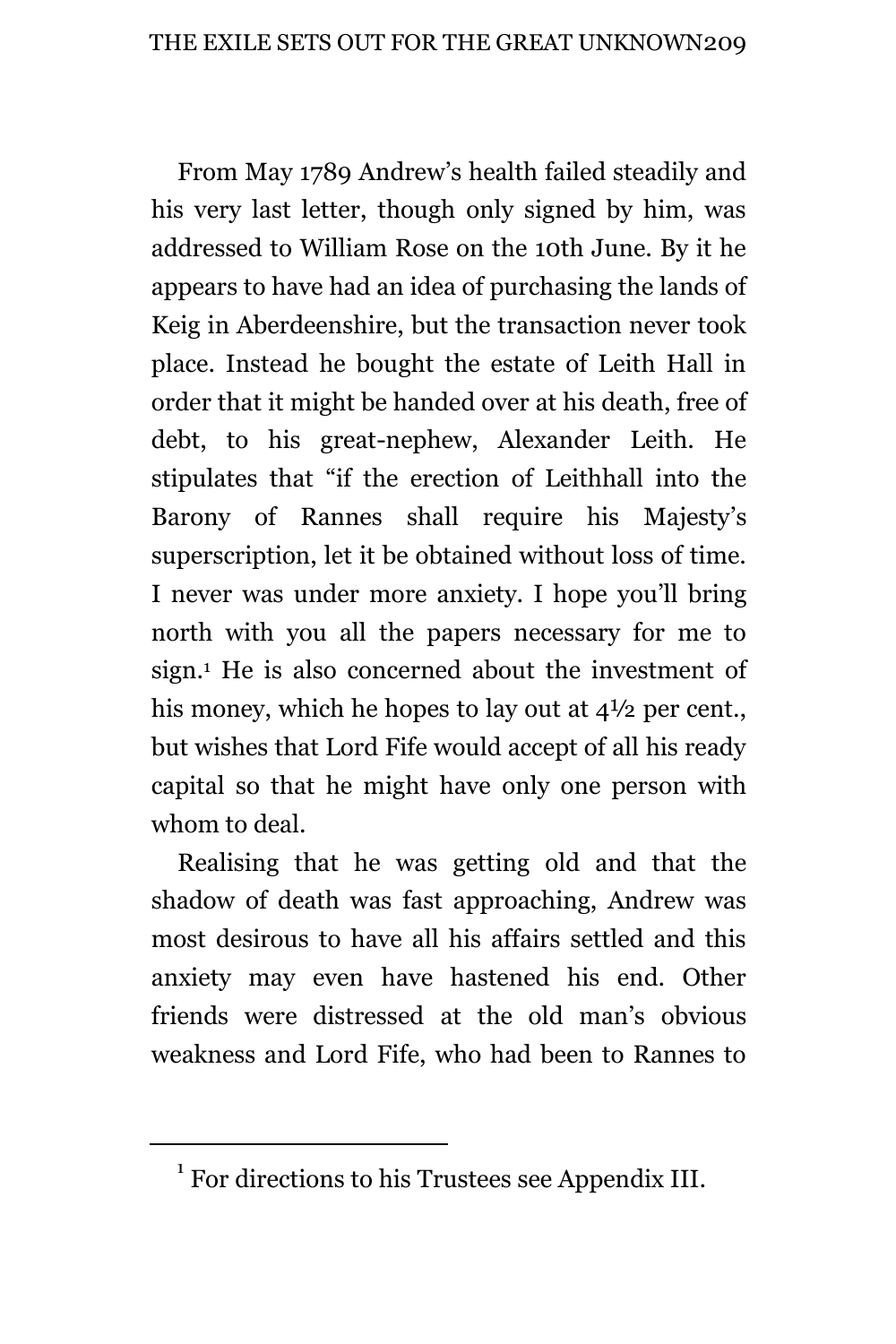see him, wrote from Mar Lodge to Rose<sup>1</sup> about two months before Andrew's death, as follows: "The last time I saw poor Mr. Hay he seemed anxious to mention particulars to me, but I was in a hurry and Lord Kellie was with me. He, therefore, just as I was going away, when we were alone, told me he had left a trust to me and hoped I would pay the same attention to it as I had ever done, which I assured him I should not fail to do. He then added, 'For God's sake hurry Mr. Rose to send me my papers—for *Death is on my life*'—these were his very words. I felt it, and so soon as I got home, wrote to you to forward any papers that could be conveyed by post, expressing in general his anxiety. I am anxious to fulfill my duty to him, just as if he were looking at me. You know my business, so you will have in view what can be done for this honest man's wishes."

From the beginning of July Andrew grew rapidly weaker and three days before his death his greatnephew, Colonel Alexander Leith of Leith Hall, came to see him. Andrew did not suffer at the end and was quite conscious almost up to the last, eventually passing peacefully away on 29th August 1789, aged 76—43 years and four-and-a-half months after Culloden.

 $<sup>1</sup>$  Who was drafting the deed.</sup>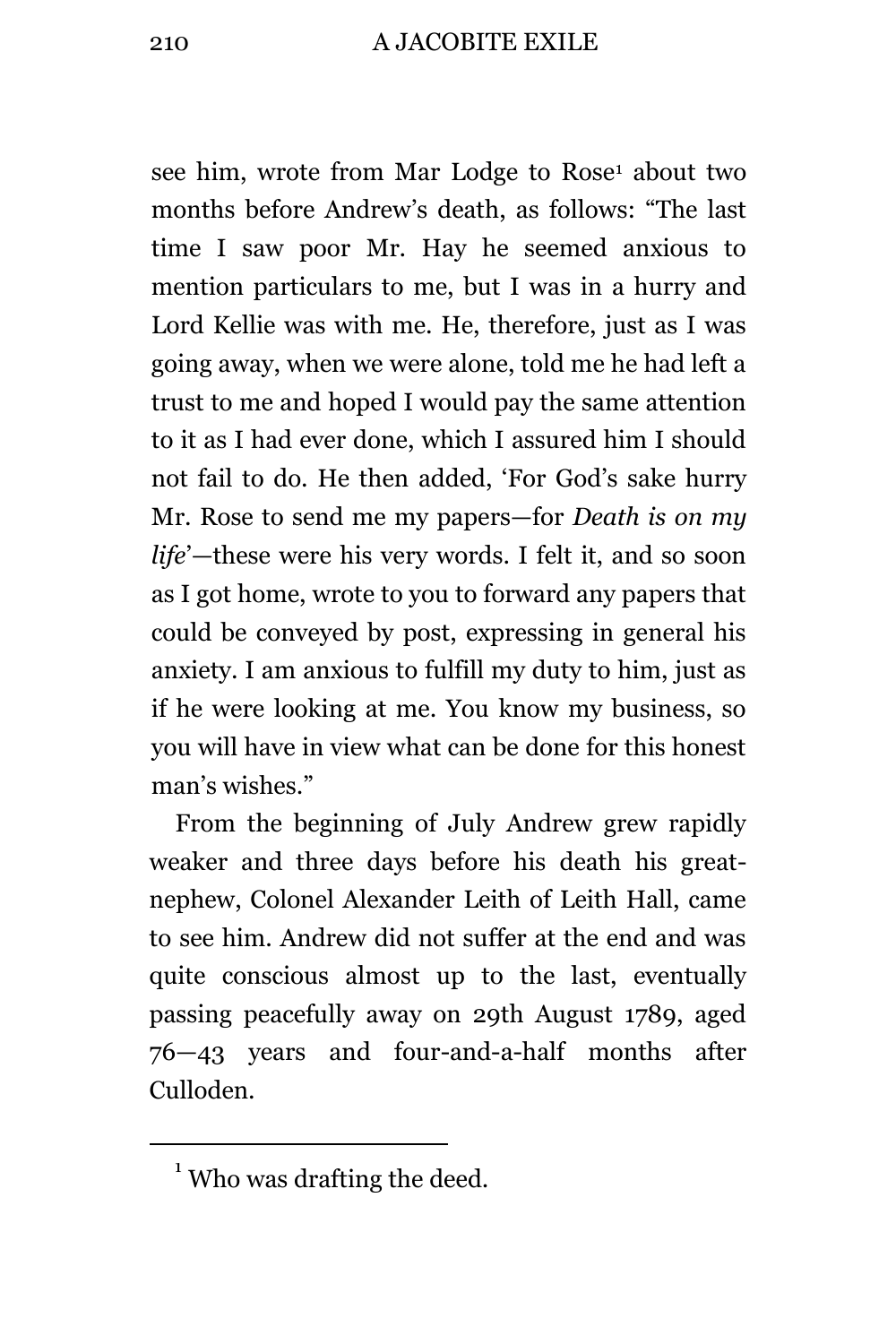Like Ulysses, Andrew lived many years after his return home, like Ulysses he had wandered much, visited strange countries and suffered misfortunes, and like Ulysses, in Lord Tennyson's poem, he at length set out—"to sail beyond the sunset."

His death occurred at a momentous period in the affairs of the world. The United States of America had arisen on the ashes of Lord North's reputation, the French Revolution was about to break out and very shortly the peace of Europe was to be shattered for many years by the activities of that great adventurer, Corporal Buonaparte, from the Isle of Corsica.

But Andrew Hay was troubled by none of these things—he was at last at rest.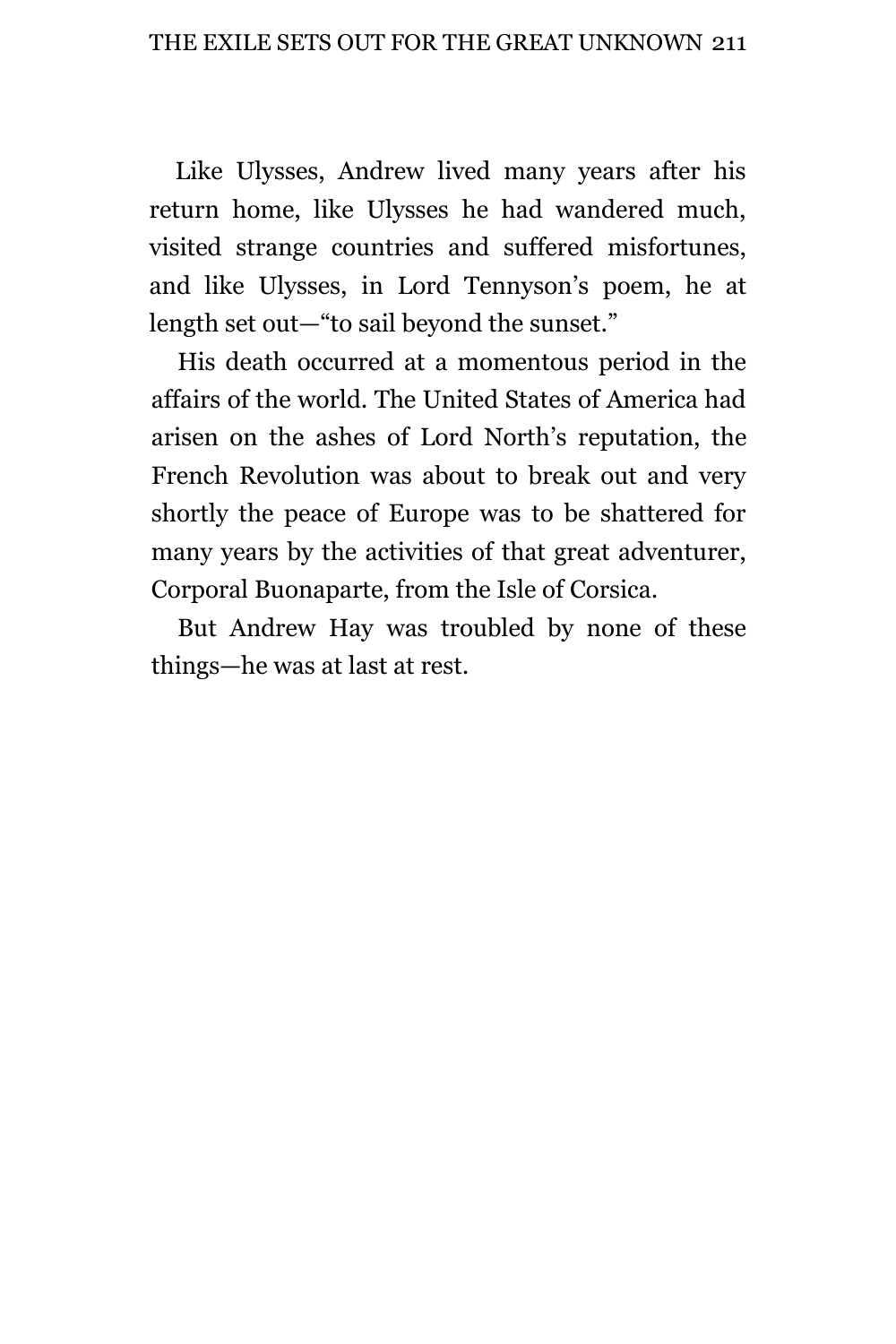# APPENDIX I

ANDREW Hay was buried in the Rannes Aisle (erected about 1612) of the old Church of Rathven, which was demolished in 1794, but the Aisle remains, containing a large marble slab:

> "To the memory of the Hays of Rannes and Lenplum.

1421. Sir William Hay of Locharat, Ancestor of the noble family of Tweeddale.

1645. James Hay of Rannes, mar. Margaret Gordon of Park, and died 1666.

Their children were:

- 1. James Hay of Rannes.
- 2. Andrew Hay of Mountblairy.
- 1684. The above James Hay mar. Margaret Gordon of Glengerack.

Their children were:

- 1. Charles Hay of Rannes, b. 1688, d. 1751.
- 2. James Hay mar. Helen Lauder, Lady Banff.
- 1710. The above Charles Hay mar. 1697 Helen Fraser of Inverness.

Their children were:

1. Andrew Hay of Rannes, b. 1713, d. 29th August 1789.

- 2. Alexander Hay, b. 1724, died 1771.
- 1. Mary, mar. John Leith of Leith Hall.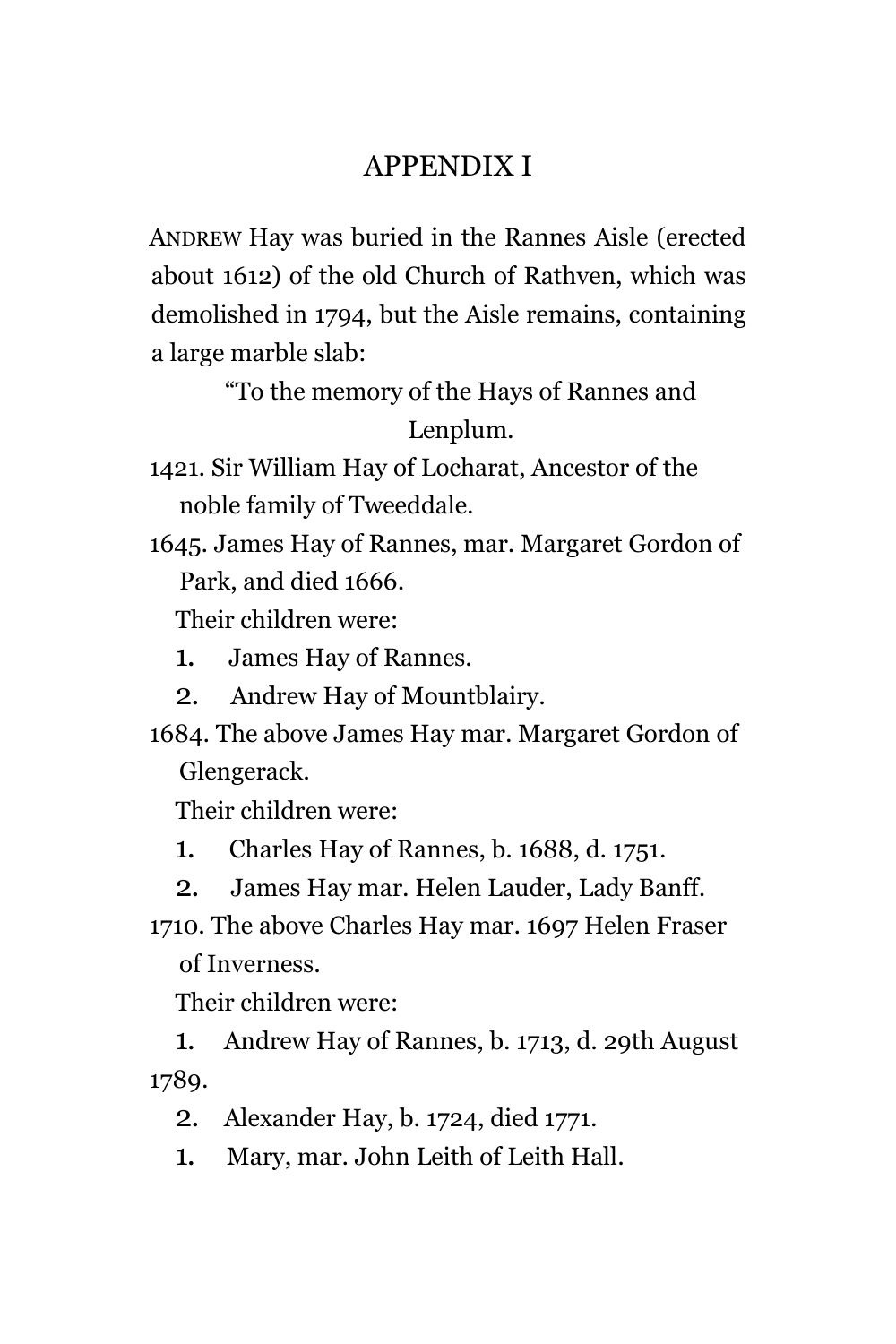#### APPENDIX I 213

- 2.Katherine, mar. William Gordon of Shellagreen.
- 3. Clementina, mar. Patrick Duff of Whitehill.
- 4. Elizabeth, died unmarried.
- 5. Margaret, married Alexander Russell of Moncoffer.
- 6. Jane, died unmarried.
- Andrew Hay died unmarried the 29th August 1789 aged 76 and his remains are deposited in this Aisle.

Mr. Hay was distinguished for those qualities which add Grace and Dignity to Human nature. Possessed of true Piety, he was an affectionate Kinsman, a steady friend, a pleasant companion, and an honest man. The urbanity of his manners and the kindness of his disposition were universally felt and acknowledged. He made use of his fortune with that happy Prudence which enabled him while alive to share its enjoyment with his friends, and to leave to his Successor an ample and Independent Inheritance.

Blessed are the dead which die in the Lord, from henceforth, yea, said the Spirit, that they may rest from their Labours, and their works do follow them.

Rev. xiv. 13."

This inscription was put up after Andrew's death by the activity of William Rose, who suggested to Jean Hay that the family burial ground should be restored and the "Aisle" repaired. He had consulted Charles Hay, Lord Newton, about the matter and he at once concurred. Rose wrote for Jean's approval and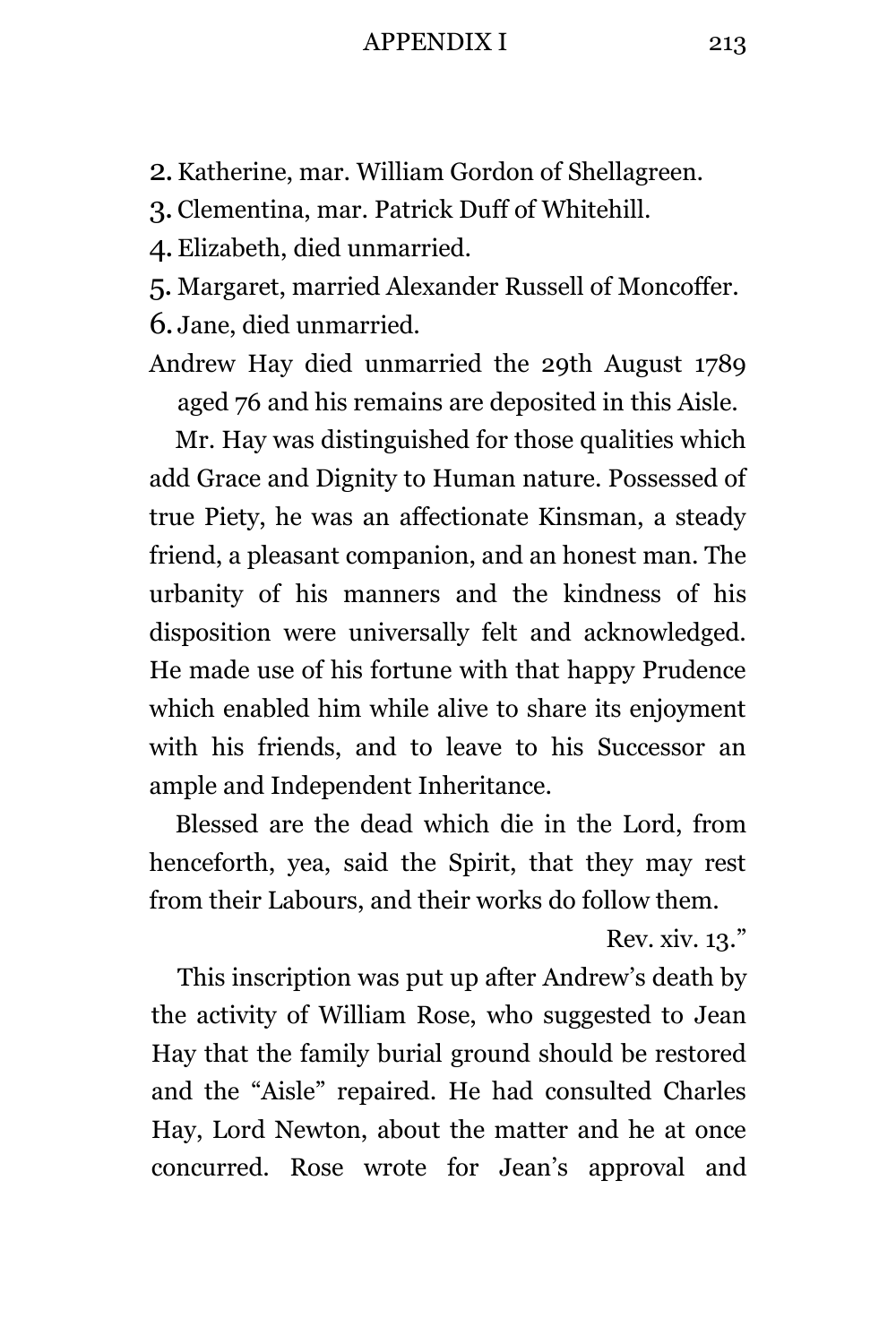directions mentioning that "about Elgin there has always been eminent architects and builders of tombs." Jean replied to this in rather a quaint manner: "I return you my best thanks for the trouble you have been so good as take in makeing out the Genealogy of my family, which makes me much more knowing than I was, tho' God knows of little consequence, yet it's agreeable to one to know by whom they are come." Jean agrees with Rose's suggestions as to the monument, all she begs is that it should be "substantial and gentile, even tho' attended with a reasonable expence" and that Colonel Hay and Charles Hay will approve.

The date of Jean's death is not inscribed.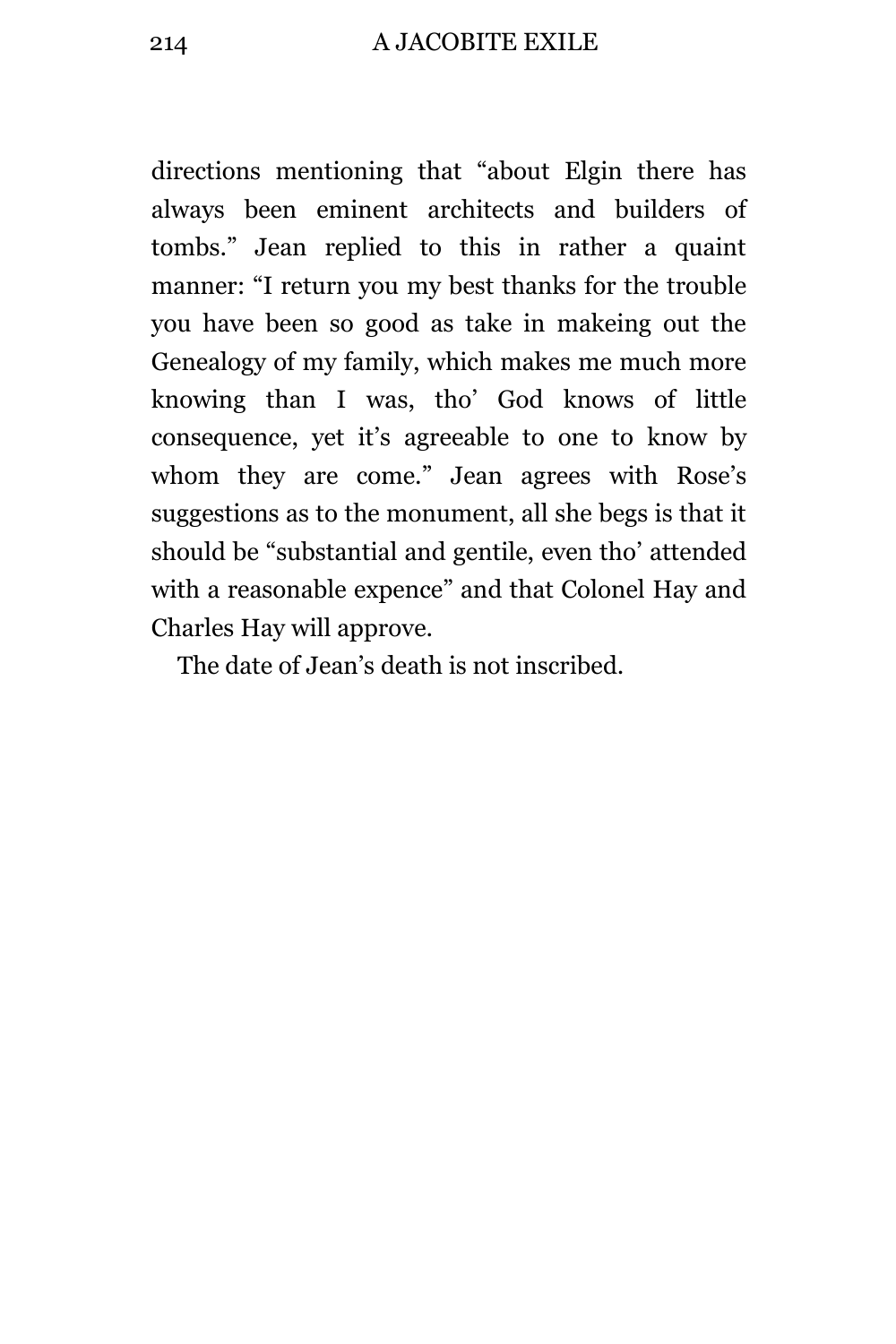# APPENDIX II

A CURIOUS document connected with the family of Hay of Rannes and the Kirk of Rathven—the effect of the Will of Charles Hay, Andrew's father and the strange proceedings in connection with such a thing at that time—is preserved in the Register House, Edinburgh.

"*Edict of Executrie.* Charles Hay of Rannes, 1751.

Patrick Duff of Premnay, Esq., Commissary of Aberdeen to the Exors hereof greeting. It is our will, and we desire you that incontinent this our present seen, ye pass to the most patent door of the Parish Kirk of Rathven and there upon ane Sunday before noon, immediately after Divine service at Dismissing the Congregation, Lawfully summoned, warn and charge *Helen Fraser*, relict of the deceased Charles Hay of Rannes, *Andrew*, *Alexander, Katherine, Jean* and *Margaret* Hays, etc. all lawful children to the said deceased Charles Hay, *William Gordon of Shellagreen,* husband to the said Katherine Hay, *Alexander Russell of Moncoffer,* husband to the said Margaret Hay for their interests, and all and sundry others having or pretending to have interest——

To compear before us or our depute for ane Commissary Court of Aberdeen to be holden within the Laigh Tolbooth thereof upon the 17 Day of Dec. 1751 for ane Dyet."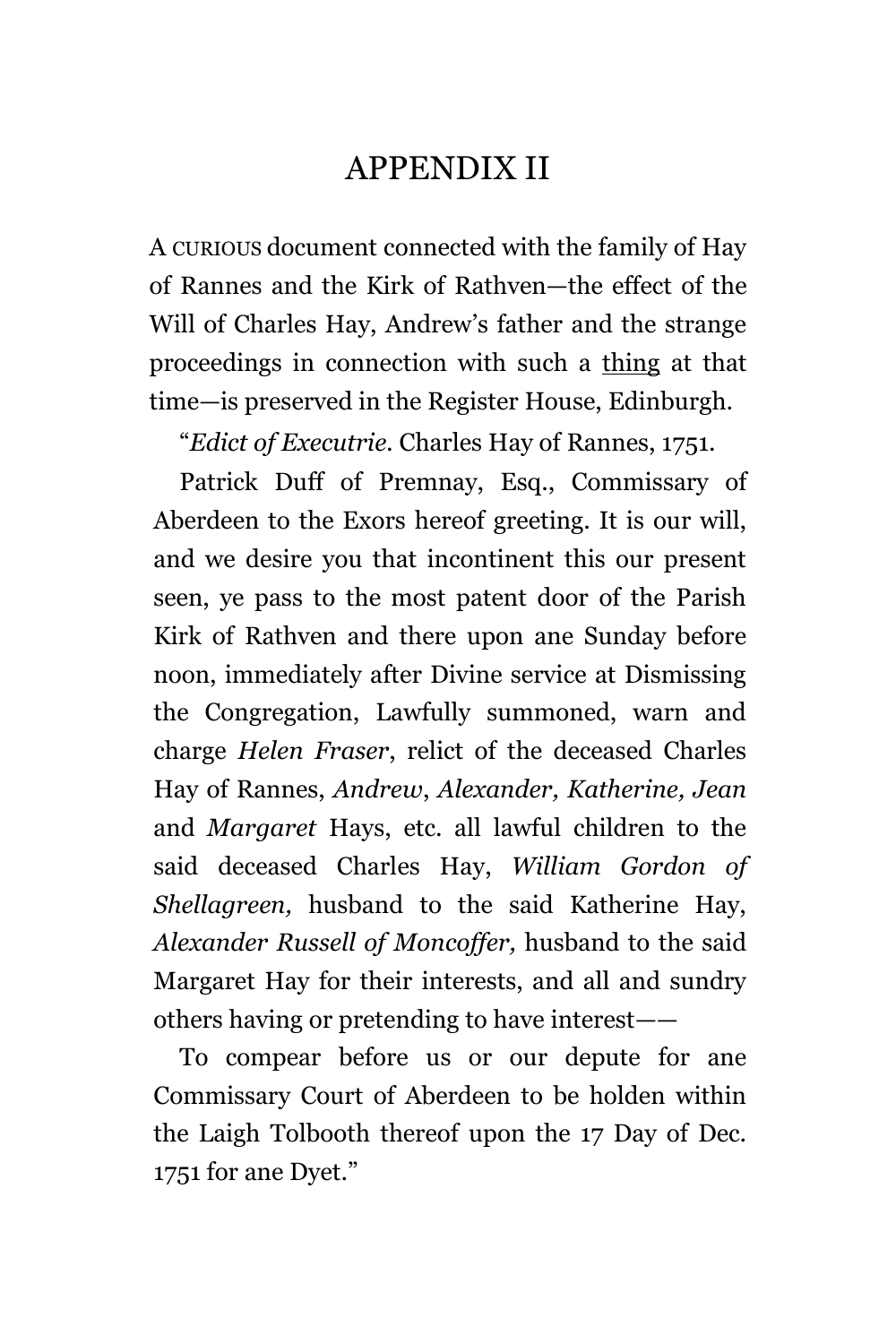216 A JACOBITE EXILE

This was affixed upon the door of Rathven Church on the 12th October before witnesses.

*On the 25th February* 1752, "the Commissary decerns the said Helen Fraser executor dative qua creditor to the said deceased Charles Hay of Rannes, her husband, for payment to her 'pro tanto' of the sums of money contained in the tide of the Inventory.

Charles Hay had died in London in April 1751. Andrew, the eldest son, being an attainted rebel, had naturally not put in an appearance in Aberdeen, and very shortly after this, as already seen, had retired to the Continent. His other sisters, Mary, Clementina and Elizabeth—not mentioned in the Edict—were already dead.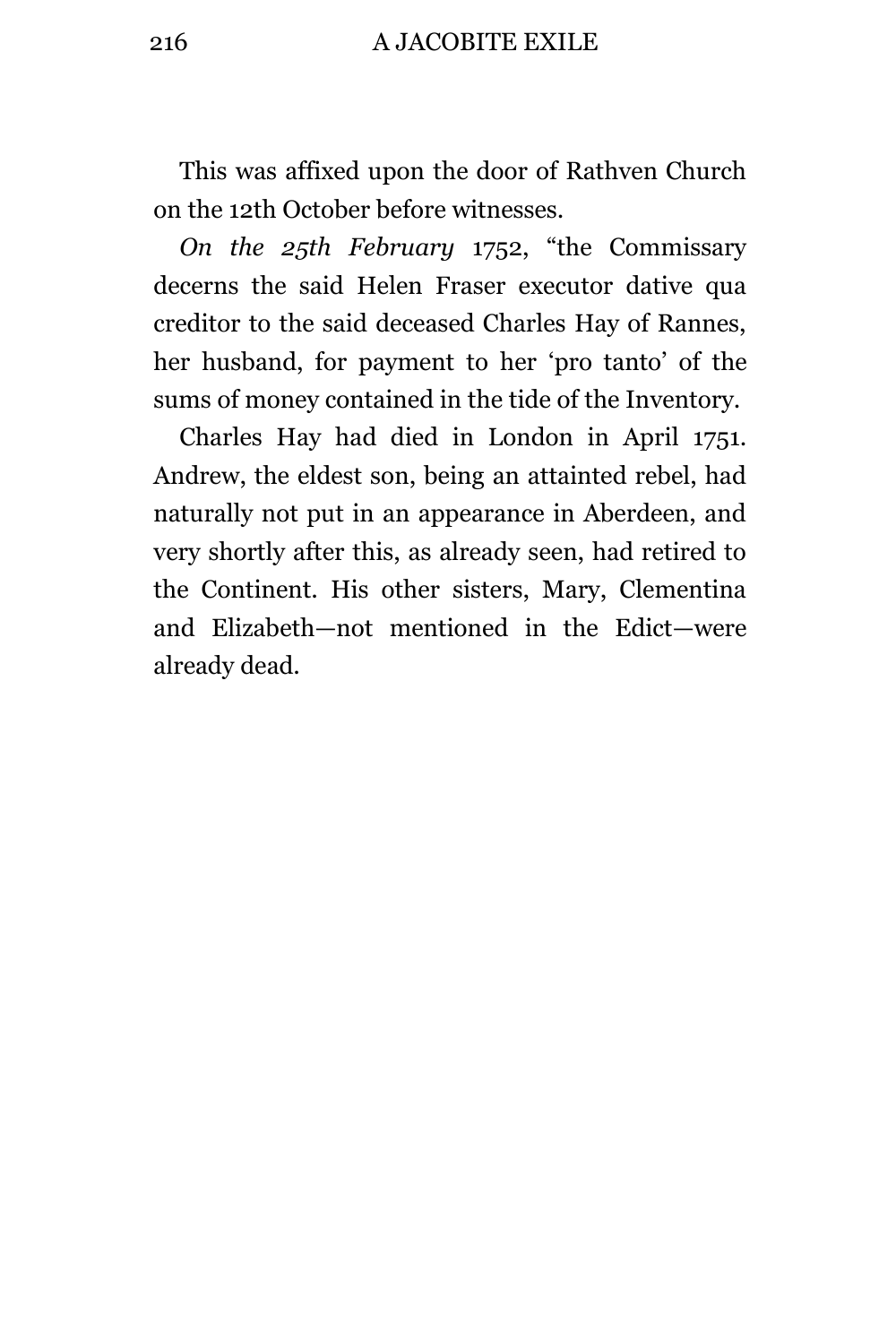# APPENDIX III

THIS concerns the Executry of Andrew Hay and it is interesting to note that his Will, like that of his father, is to be affixed to the door of Rathven Church.

"At Edinburgh 7th Dec. 1789, in presence of the Lords of Council etc. appeared Mr. Charles Hay, Advocate, as pror for James Earl of Fife, James Gordon of Ardmellie, Alex. Gordon of Cairnbanno and Letterfury, Andrew Hay of Mountblairie, General Benjamin Gordon of Balbithan and William Rose of Ballivat, Disponees, Trustees and Executors of the late Andrew Hay of Rannes.

They confirm a factory and commission to the said William Rose to act for them—to pay the defunct's funeral expenses, servants fees, etc. and all debts.

There pertained to the deceast  $£500$  sterling and profits arising therefrom as one share of the Capital stock of the Banking company in Aberdeen.

There was also pertaining to the deceased £32 4/ sterling resting by Alexander Reid, Rannachie, as arrears of rent and £20 sterling or thereby resting to the defunct by the deceast James Allan, sometime in Buckie."

The trustees and executors were to enter into possession of the whole immediately after Andrew's death.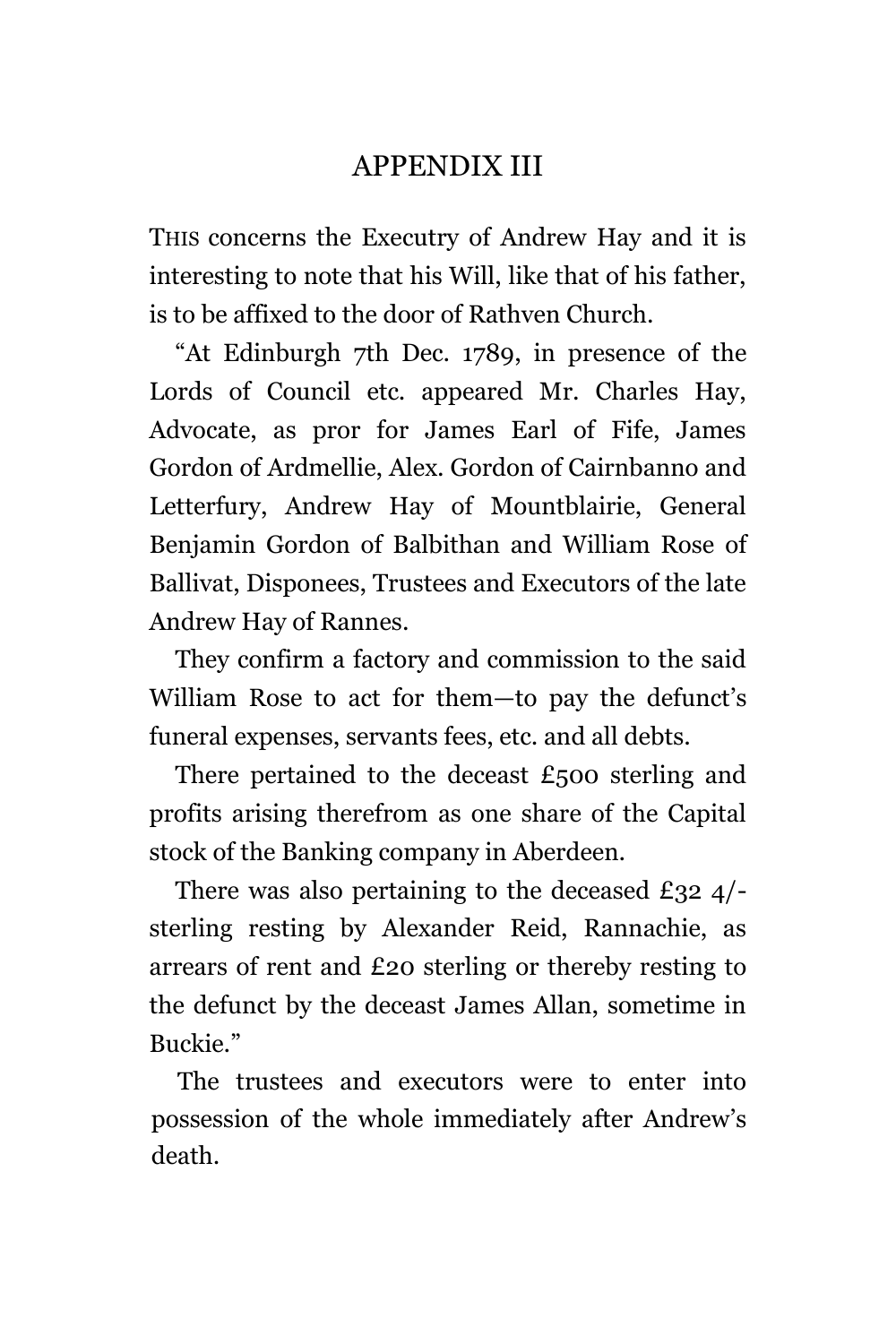218 A JACOBITE EXILE

"On the 30th day of April last he sold the estate of Rannes to the Earl of Findlater and had a bond for the price granted by Dr. William Thom of Aberdeen for £22,467 sterling payable at Martimas, and assigned to his Trustees the said bond.

The said Andrew Hay also conveyed to his Trustees all and whole his tailied estate of Leith Hall.

The Trustees aforesaid met at Rannes 30th Oct. last, in presence of Colonel Alexander Leith (Hay) of Rannes, the heir of the said Andrew, and made up the Indenture of the funds amounting to £37,405 17  $5\frac{9}{12}$ , exclusive of the current rent of Leith Hall, the household furniture, plate and stocking of Rannes and girnal man's accompts.

They appointed William Rose to make up an account of the deceased debts amounting to £26,143 3  $9^{\frac{4}{12}}$  $\frac{4}{12}$  and the probable demands against them on 20th *Dec.* next as £22,225 18  $9^{\frac{4}{12}}$  and in order to answer the same empowering the commissioner to uplift the Interest due by Lord Fife and Mountblairy and the principall sums and interest due by Leith Hall, Jas. Gordon, Portsoy, Patrick Steuart of Edinglassie and the said bond due by the Earl of Findlater, amounting to £32,000 17 10 $\frac{6}{12}$  thus leaving a ballance of £9,774 19  $1\frac{2}{12}$  and authorise the commissioner to lend out to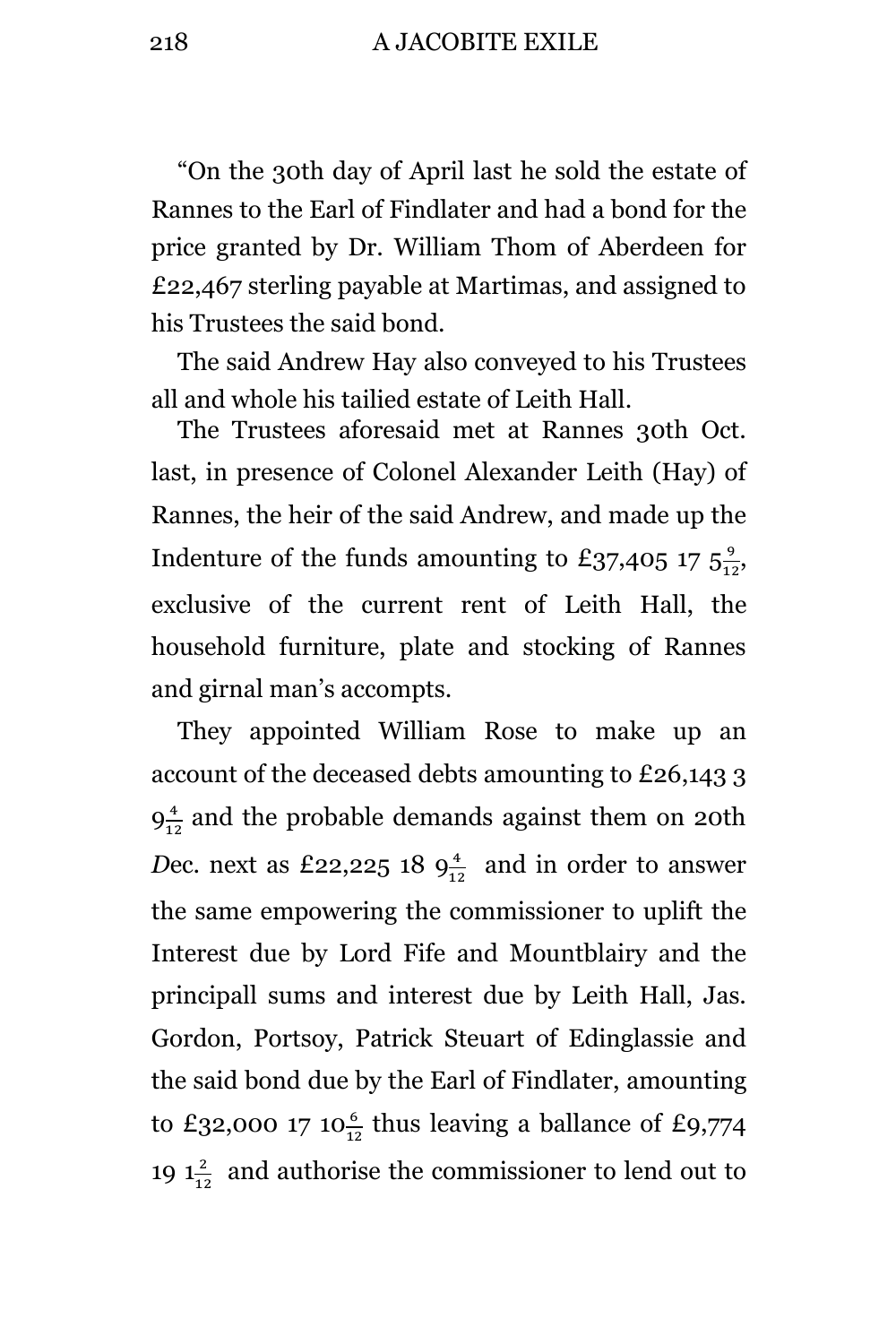### APPENDIX III 219

Lord Fife at 4½%, with full and ample power to the said William Rose to act in all matters.

Mr. Charles Hay, pror."

Written by Stewart Soutar at Duff House and signed by Andrew Hay of Mountblairy and Alex. Gordon and by the said Earl of Fife and by all the other Trustees.

The Will was also affixed to the door of Rathven Church after service on Sunday 16th January 1791 by order of Arthur Dingwall Fordyce, Commissary of Aberdeen.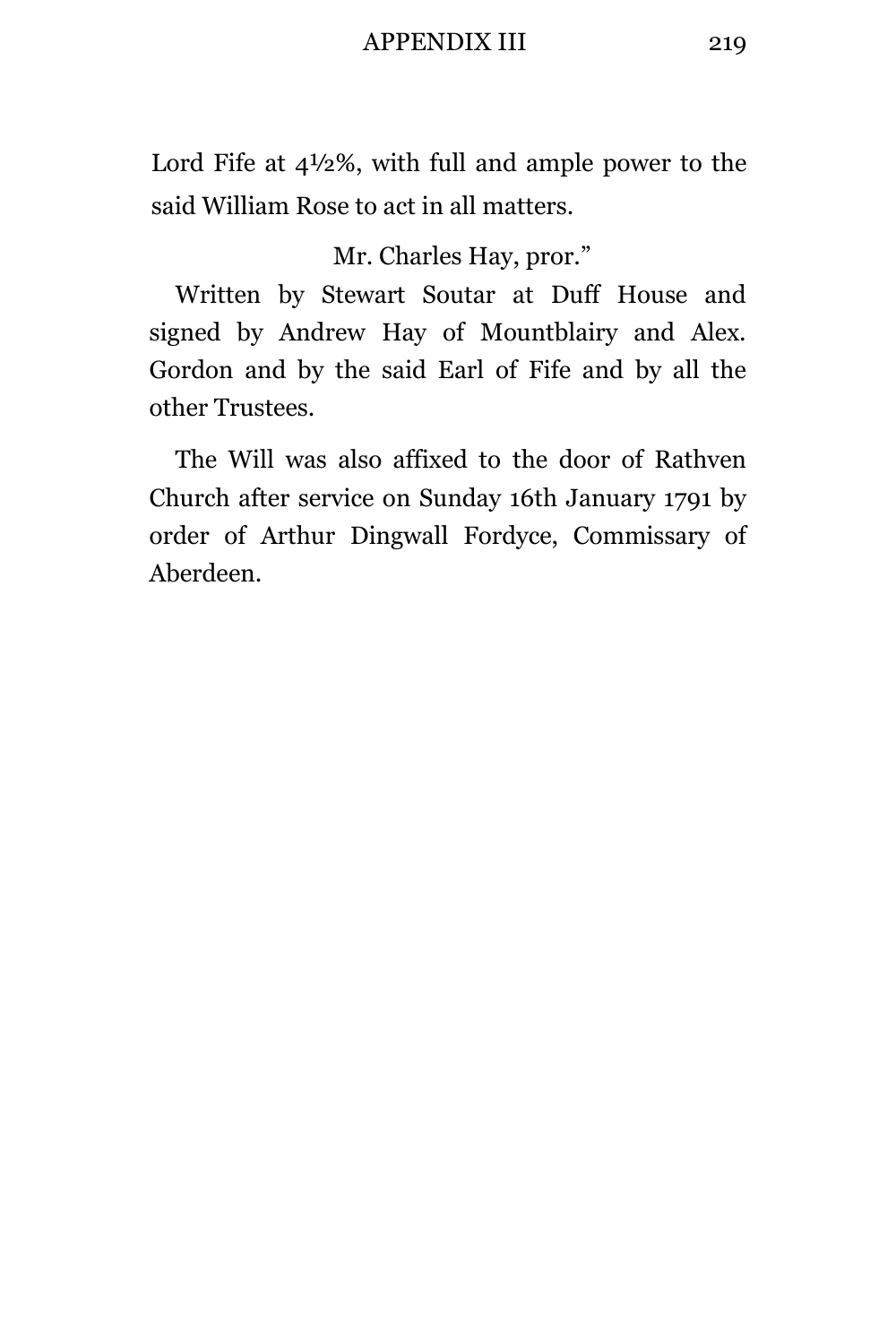## APPENDIX IV

THE following old ballad, composed by a local rhymster, refers to the death of John Leith of Leith Hall in Aberdeen in 1763.

> *It fell about the Martimas time*, *In the year sixty-three*, *There happened in fair Scotland A grievous tragedy.*

*When all the nobles were conveen'd*, *As they were wont to do*, *And brave Leith Hall among the rest*, *To pay what he was due.*

*Four-and-twenty gentlemen Sat birling<sup>1</sup> at the wine; 'Twas in Archie Campbel's house The cruel contest began:*

*But how the quarrel first took rise*, *There was no one could know; But it prov'd fatal to Leith Hall*, *And wrought his overthrow.*

*Brave Leith Hall went down the stairs*, *Not knowing what to do; When cruel Mayen follow'd him, And shot him thro' the brow.*

÷.

**<sup>1</sup>** Carousing.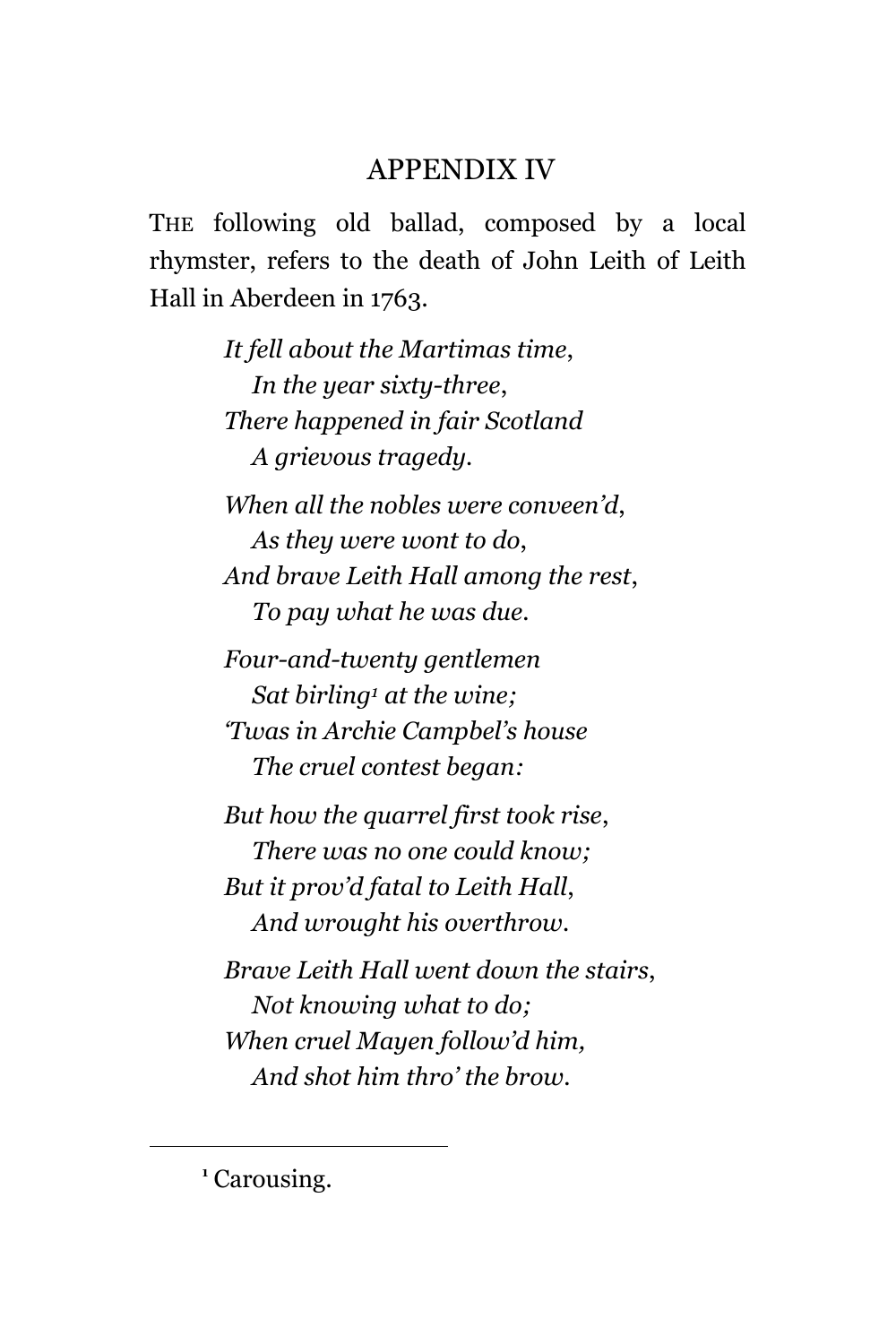### APPENDIX IV 221

*He left him lying in his gore*, *The vital tide stream'd down; And cruel Mayen fled the town*, *And could no more be found.*

*Leith's servant bound the bleeding head*, *And bore him to the bed*, *And cover'd him with blankets warm*, *And due attention paid.*

*The doctors there with speed were call'd*, *To see what they could do: The ball had discompos'd the brain, The shot passed thro' his brow.*

*His lady and his children dear Were brought*, *and wept full sore: He spoke some words that gave them hope*, *Which they had lost before.*

*But every hope was frustrate soon*, *He saw but the third day: When ghastly death*, *that grim grim ghost*, *Snatch'd his sweet life away.*

*The bells were rung, and mass was sung, And gave a doleful knell; His corpse was borne from Aberdeen And laid down at Leith Hall.*

*Now, for the killing of Leith Hall And spilling of his blood,*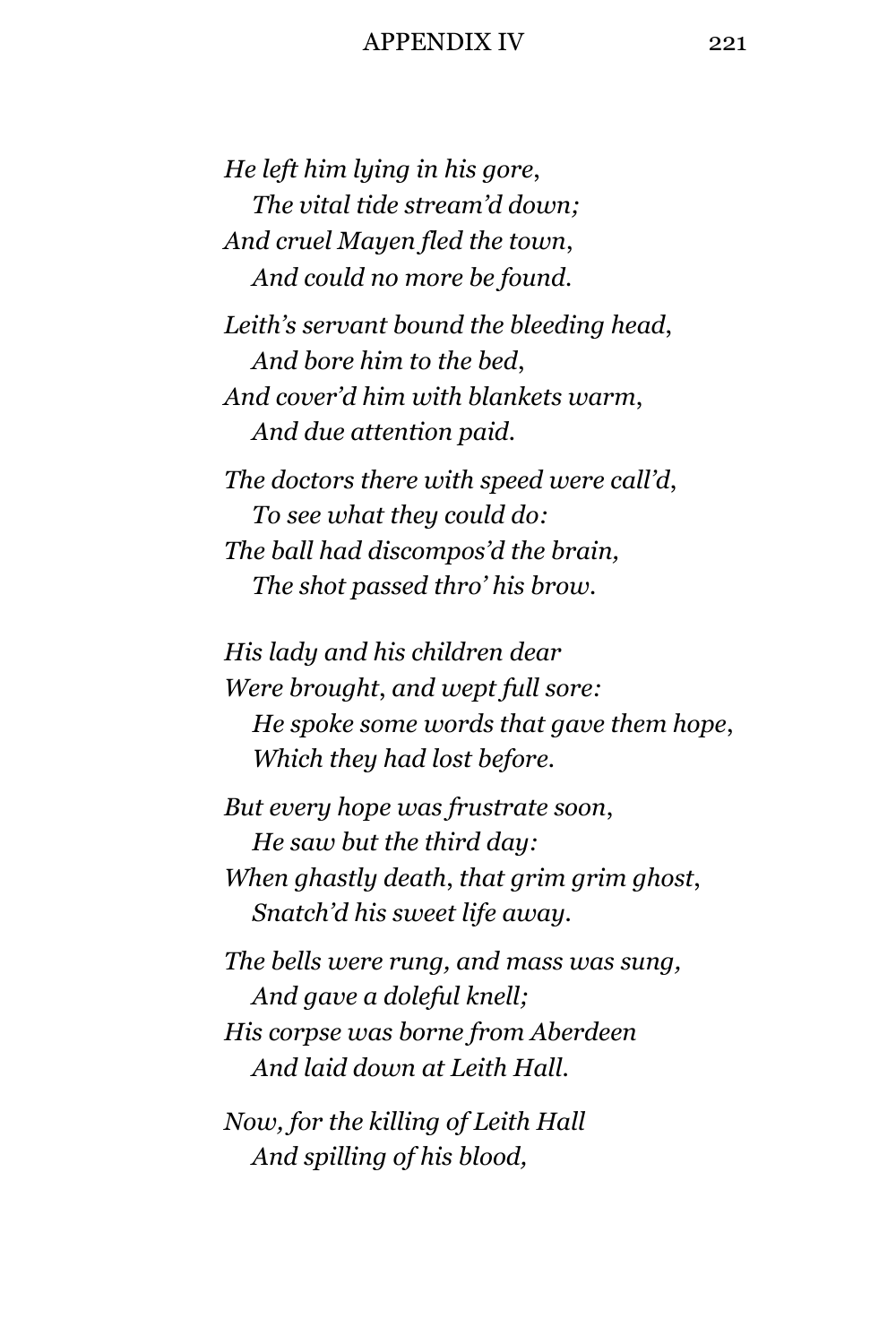### 222 A JACOBITE EXILE

*Just vengeance fall from heaven high, And light on Mayer's head.*

*If brave Leith Hall had been in drink, The sin I hope's forgiven; And I may trust and say this day, His soul is safe in heav'n.*

*I wish it there may shine more clear Than sunshine after rain; Among the bright meridian stars, Where no more griefs remain.*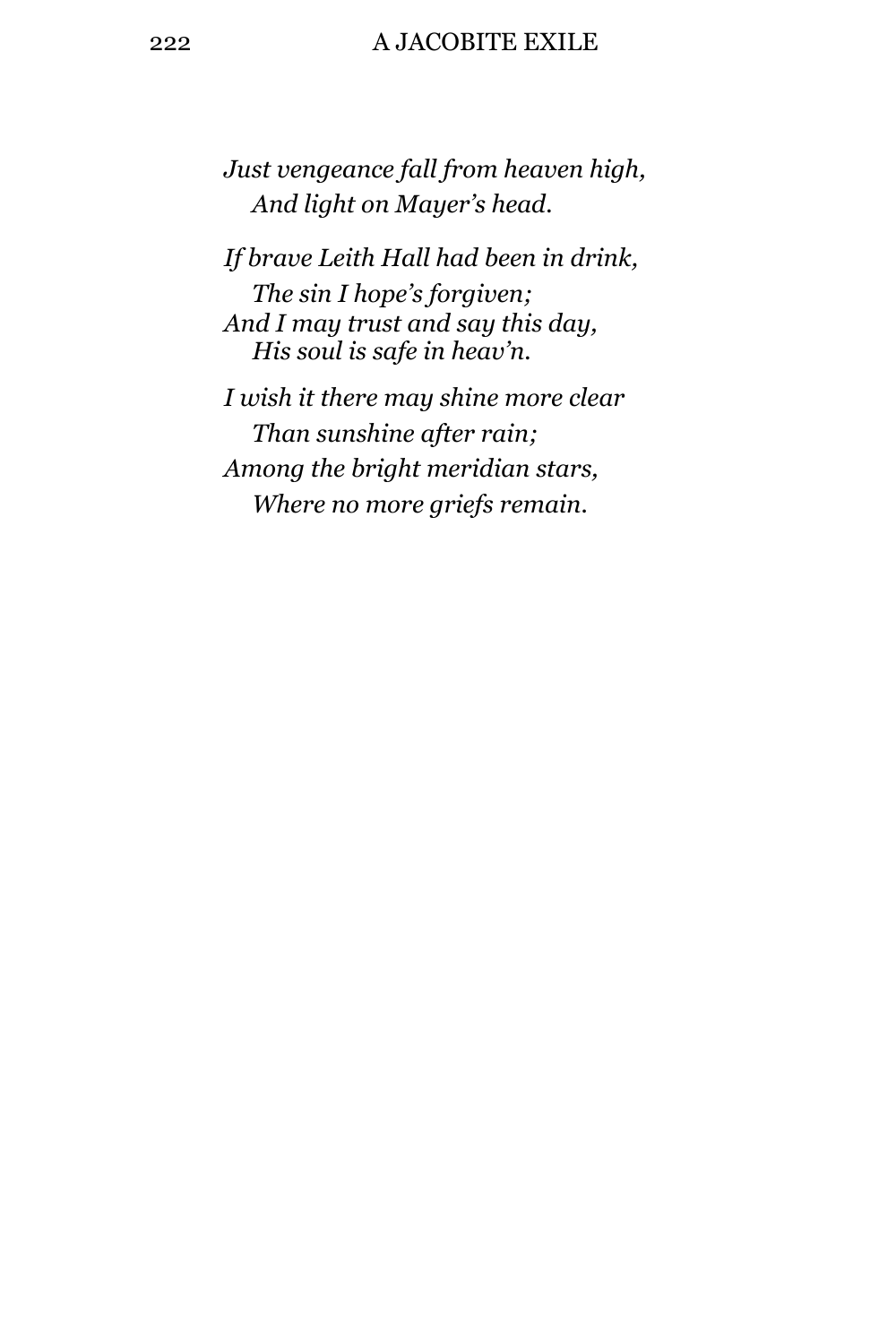# APPENDIX V

JEAN Hay was allowed to live on at Rannes, after the death of her brother Andrew, until Whitsuntide 1790. There was a sale of the effects there in May and on 4th June Jean wrote from Letterfourie, only a few miles away, to William Rose: "I left Rannes Wednesday the 2nd—never to return—which is a heavie reflection to one so much attach'd." In November she tells him: "The silk you paid Mr. Hay at Edinr. was for second murning, which I would suppose the Trustees would not grudge. I was hurt by hearing the Miss Cooks had never been paid for my Brother's grave cloths. I hope they are paid before now and, if not, should be as soon as possible."

A year later she writes to Rose that she is "mortified" with the accounts she hears of the empty house of Rannes, which no one seemed to want; Lord Findlater having secured the property did not apparently care what happened to the dwelling rebuilt with so much care and expence by Helen Fraser. Jean has been told that "the paper and plaister are falling and every part of the House going to wreck." So much for the vanity of human ambitions. This is not Jean's only plaint. "How great a pity that the pretty sofa and chairs my Brother put a value upon should be allowed to remain in the House to pairish, which certainly they must do if not removed." She had already written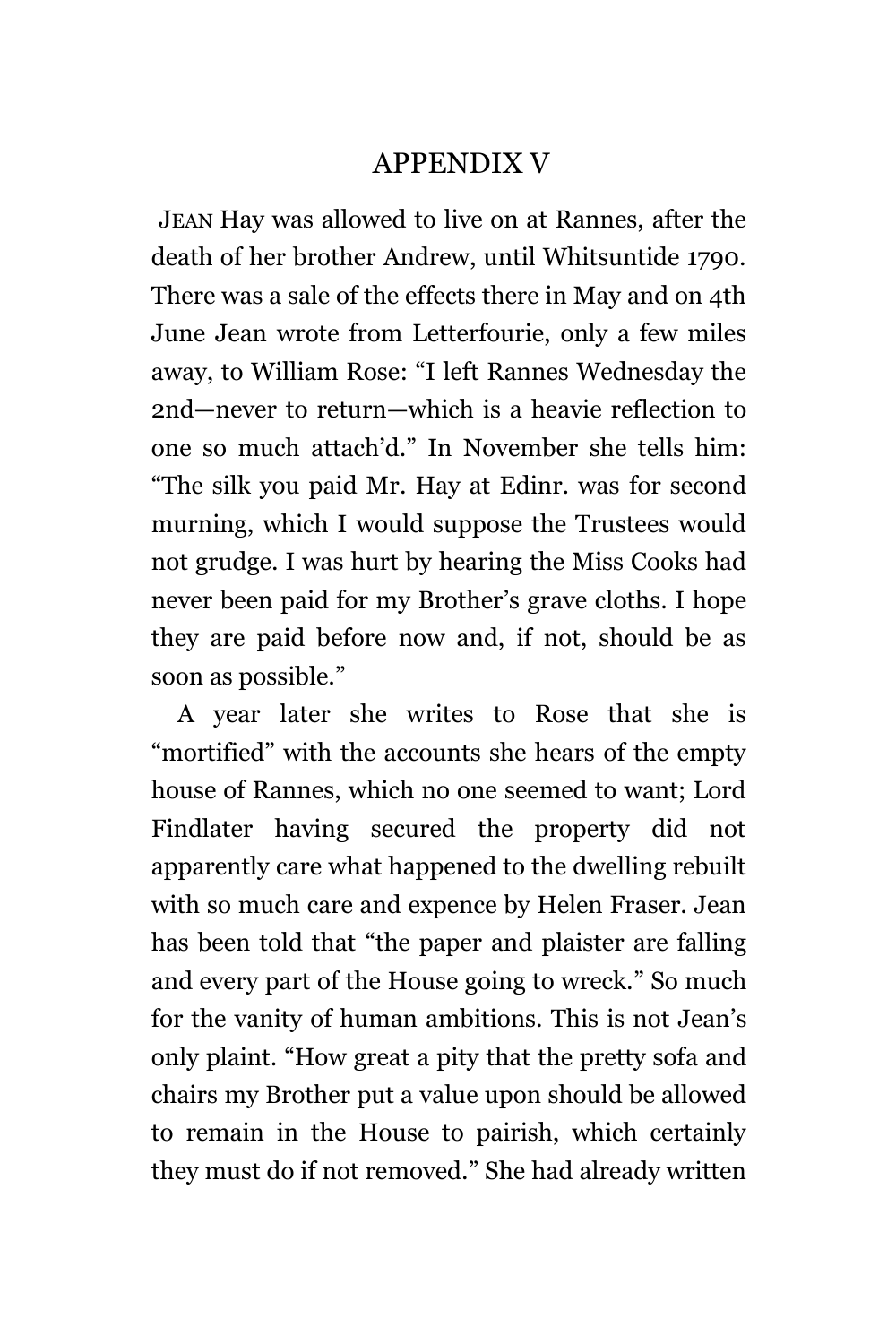### 224 A JACOBITE EXILE

to Rose to regret that they cannot be sold, presumably no one wanted them either, so they were left in the drawing room at Rannes and she again deplores that they "should perish for want of care in a house where no fire is, and I hear soon to be rased to the ground."

Some parts of the House of Rannes, as rebuilt in 1759 still remain, though much of it was pulled down about a hundred years ago and used in building the school-house of Cullen. The remaining portions are now used as a farm house but the old garden with its high wall and large arched gateway are still *in situ.*

After leaving Rannes, Jean lived for a time in Elgin and eventually settled down at Portsoy. She, like her brother, never married.